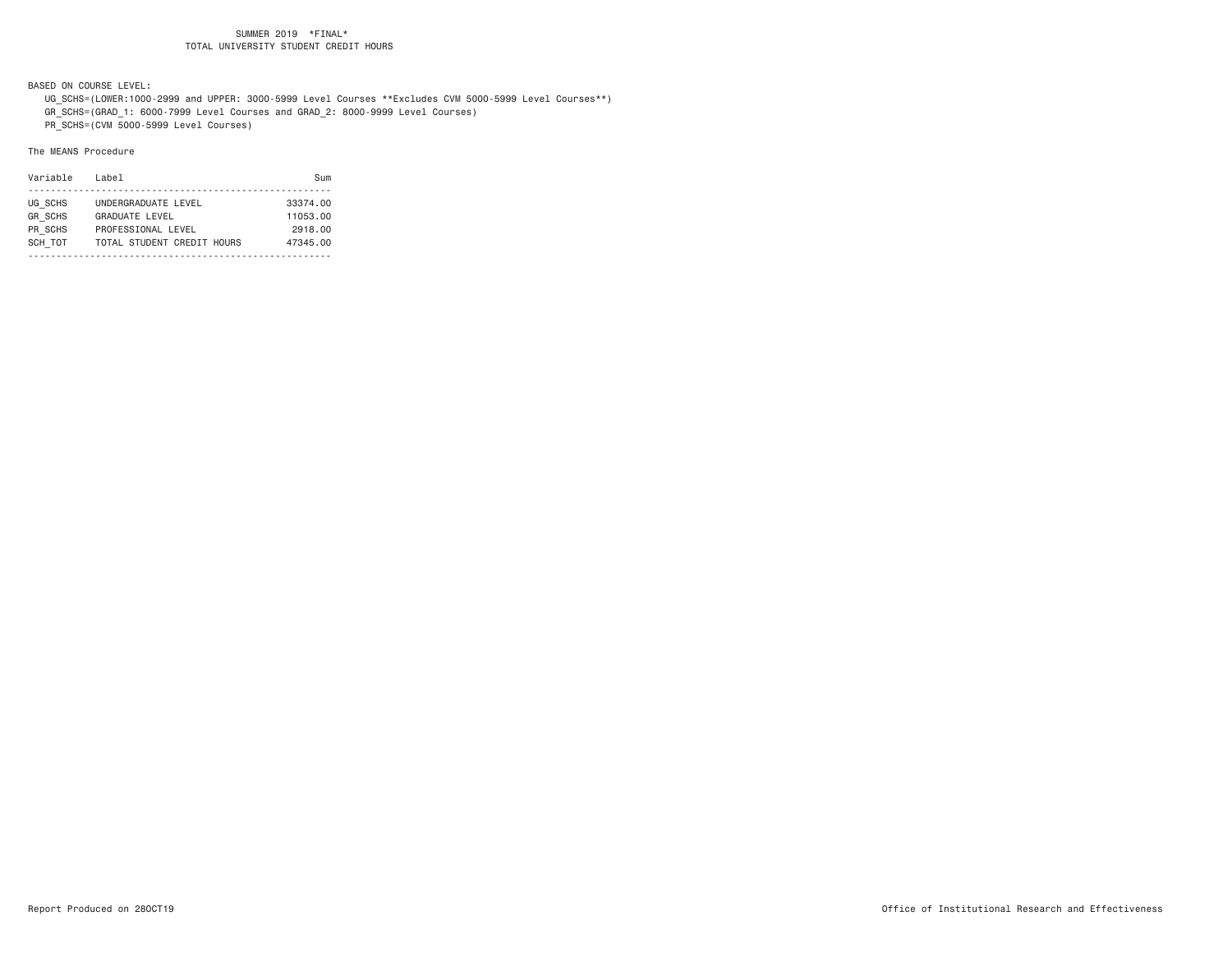BASED ON COURSE LEVEL:

 UG\_SCHS=(LOWER:1000-2999 and UPPER: 3000-5999 Level Courses \*\*Excludes CVM 5000-5999 Level Courses\*\*) GR\_SCHS=(GRAD\_1: 6000-7999 Level Courses and GRAD\_2: 8000-9999 Level Courses)

PR\_SCHS=(CVM 5000-5999 Level Courses)

|               | Ν    |                |                            |          |
|---------------|------|----------------|----------------------------|----------|
| <b>CAMPUS</b> | Obs  | Variable       | Label                      | Sum      |
| Main          | 1795 | UG SCHS        | UNDERGRADUATE LEVEL        | 32257.00 |
|               |      | <b>GR SCHS</b> | GRADUATE LEVEL             | 10291.00 |
|               |      | PR SCHS        | PROFESSIONAL LEVEL         | 2918,00  |
|               |      | SCH TOT        | TOTAL STUDENT CREDIT HOURS | 45466.00 |
| Meridian      | 84   | UG SCHS        | UNDERGRADUATE LEVEL        | 1117.00  |
|               |      | <b>GR SCHS</b> | <b>GRADUATE LEVEL</b>      | 762,00   |
|               |      | PR SCHS        | PROFESSIONAL LEVEL         | 0.00     |
|               |      | SCH TOT        | TOTAL STUDENT CREDIT HOURS | 1879.00  |
|               |      |                |                            |          |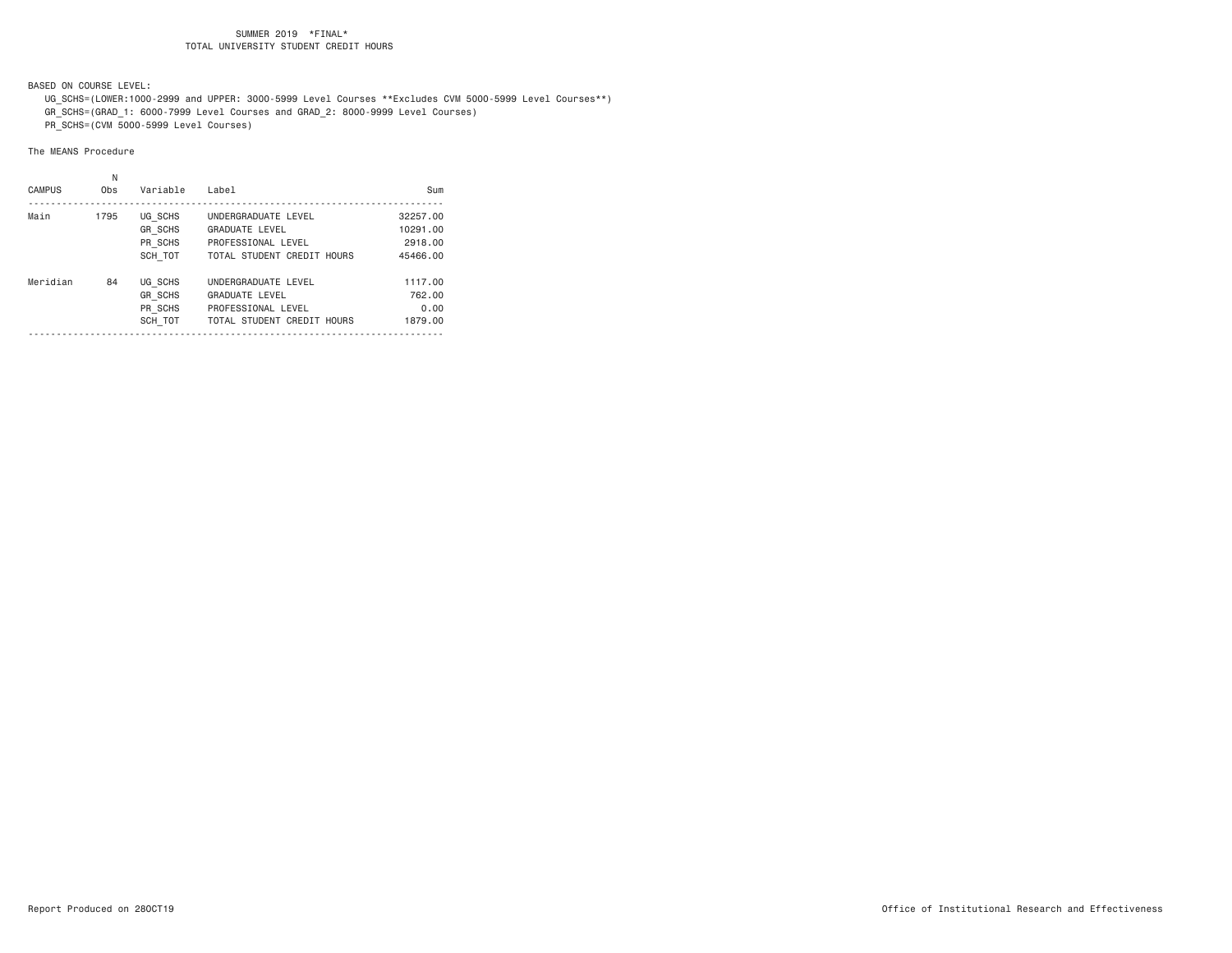BASED ON COURSE LEVEL:

 UG\_SCHS=(LOWER:1000-2999 and UPPER: 3000-5999 Level Courses \*\*Excludes CVM 5000-5999 Level Courses\*\*) GR\_SCHS=(GRAD\_1: 6000-7999 Level Courses and GRAD\_2: 8000-9999 Level Courses)

PR\_SCHS=(CVM 5000-5999 Level Courses)

|                      | N    |                |                                      |          |
|----------------------|------|----------------|--------------------------------------|----------|
| <b>COURSE CAMPUS</b> | Obs  | Variable Label |                                      | Sum      |
| Starkville           | 1392 |                | UG_SCHS    UNDERGRADUATE LEVEL       | 22092.00 |
|                      |      |                | GR_SCHS GRADUATE LEVEL               | 6429.00  |
|                      |      |                | PR SCHS PROFESSIONAL LEVEL           | 2918.00  |
|                      |      |                | SCH TOT   TOTAL STUDENT CREDIT HOURS | 31439.00 |
| Meridian             | 84   |                | UG_SCHS UNDERGRADUATE LEVEL          | 1117.00  |
|                      |      |                | GR_SCHS GRADUATE LEVEL               | 762.00   |
|                      |      |                | PR_SCHS PROFESSIONAL LEVEL           | 0.00     |
|                      |      |                | SCH_TOT TOTAL STUDENT CREDIT HOURS   | 1879.00  |
| Distance Education   | 352  |                | UG_SCHS UNDERGRADUATE LEVEL          | 8235.00  |
|                      |      |                | GR_SCHS GRADUATE LEVEL               | 3814.00  |
|                      |      |                | PR_SCHS PROFESSIONAL LEVEL           | 0.00     |
|                      |      |                | SCH TOT TOTAL STUDENT CREDIT HOURS   | 12049.00 |
| MSU Gulf Coast       | 6    |                | UG SCHS UNDERGRADUATE LEVEL          | 105.00   |
|                      |      |                | GR SCHS GRADUATE LEVEL               | 0.00     |
|                      |      |                | PR SCHS PROFESSIONAL LEVEL           | 0.00     |
|                      |      |                | SCH TOT   TOTAL STUDENT CREDIT HOURS | 105.00   |
| Study Abroad         | 45   |                | UG SCHS UNDERGRADUATE LEVEL          | 1825.00  |
|                      |      |                | GR SCHS GRADUATE LEVEL               | 48.00    |
|                      |      |                | PR_SCHS PROFESSIONAL LEVEL           | 0.00     |
|                      |      |                | SCH TOT   TOTAL STUDENT CREDIT HOURS | 1873.00  |
|                      |      |                |                                      |          |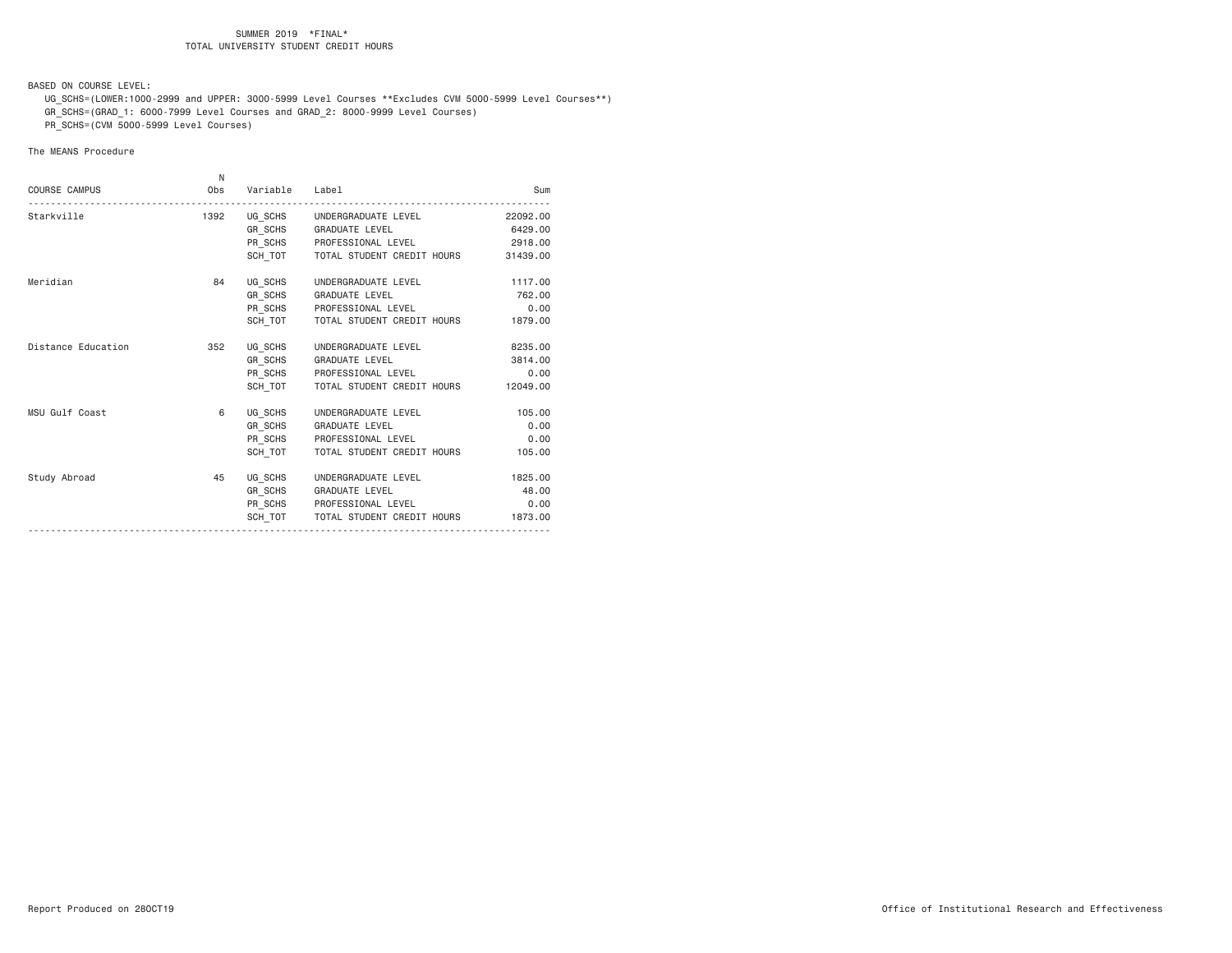BASED ON COURSE LEVEL:

 UG\_SCHS=(LOWER:1000-2999 and UPPER: 3000-5999 Level Courses \*\*Excludes CVM 5000-5999 Level Courses\*\*) GR\_SCHS=(GRAD\_1: 6000-7999 Level Courses and GRAD\_2: 8000-9999 Level Courses)

PR\_SCHS=(CVM 5000-5999 Level Courses)

|                             | N   |          |                            |          |
|-----------------------------|-----|----------|----------------------------|----------|
| ACADEMIC COLLEGE<br>.       | 0bs | Variable | Label                      | Sum      |
| Agriculture & Life Sciences | 282 | UG_SCHS  | UNDERGRADUATE LEVEL        | 2101.00  |
|                             |     | GR SCHS  | GRADUATE LEVEL             | 1596.00  |
|                             |     | PR SCHS  | PROFESSIONAL LEVEL         | 0.00     |
|                             |     | SCH_TOT  | TOTAL STUDENT CREDIT HOURS | 3697.00  |
| Architecture, Art & Design  | 29  | UG SCHS  | UNDERGRADUATE LEVEL        | 1075.00  |
|                             |     | GR SCHS  | <b>GRADUATE LEVEL</b>      | 0.00     |
|                             |     | PR SCHS  | PROFESSIONAL LEVEL         | 0.00     |
|                             |     | SCH_TOT  | TOTAL STUDENT CREDIT HOURS | 1075.00  |
| Arts & Sciences             | 626 | UG SCHS  | UNDERGRADUATE LEVEL        | 13483.00 |
|                             |     | GR_SCHS  | GRADUATE LEVEL             | 2153.00  |
|                             |     | PR SCHS  | PROFESSIONAL LEVEL         | 0.00     |
|                             |     | SCH TOT  | TOTAL STUDENT CREDIT HOURS | 15636.00 |
| <b>Business</b>             | 133 | UG SCHS  | UNDERGRADUATE LEVEL        | 4340.00  |
|                             |     | GR_SCHS  | GRADUATE LEVEL             | 1521.00  |
|                             |     | PR SCHS  | PROFESSIONAL LEVEL         | 0.00     |
|                             |     | SCH TOT  | TOTAL STUDENT CREDIT HOURS | 5861.00  |
| Education                   | 327 | UG SCHS  | UNDERGRADUATE LEVEL        | 5971.00  |
|                             |     | GR SCHS  | <b>GRADUATE LEVEL</b>      | 3499.00  |
|                             |     | PR SCHS  | PROFESSIONAL LEVEL         | 0.00     |
|                             |     | SCH TOT  | TOTAL STUDENT CREDIT HOURS | 9470.00  |
| Engineering                 | 294 | UG SCHS  | UNDERGRADUATE LEVEL        | 2747.00  |
|                             |     | GR SCHS  | <b>GRADUATE LEVEL</b>      | 1653.00  |
|                             |     | PR_SCHS  | PROFESSIONAL LEVEL         | 0.00     |
|                             |     | SCH TOT  | TOTAL STUDENT CREDIT HOURS | 4400.00  |
| Forest Resources            | 72  | UG_SCHS  | UNDERGRADUATE LEVEL        | 498.00   |
|                             |     | GR SCHS  | GRADUATE LEVEL             | 408.00   |
|                             |     | PR SCHS  | PROFESSIONAL LEVEL         | 0.00     |
|                             |     | SCH TOT  | TOTAL STUDENT CREDIT HOURS | 906.00   |
| Veterinary Medicine         | 110 | UG SCHS  | UNDERGRADUATE LEVEL        | 3159.00  |
|                             |     | GR SCHS  | <b>GRADUATE LEVEL</b>      | 223.00   |
|                             |     | PR SCHS  | PROFESSIONAL LEVEL         | 2918.00  |
|                             |     | SCH TOT  | TOTAL STUDENT CREDIT HOURS | 6300.00  |
| Academic Affairs            | 6   | UG_SCHS  | UNDERGRADUATE LEVEL        | 0.00     |
|                             |     | GR_SCHS  | <b>GRADUATE LEVEL</b>      | 0.00     |
|                             |     | PR SCHS  | PROFESSIONAL LEVEL         | 0.00     |
|                             |     | SCH_TOT  | TOTAL STUDENT CREDIT HOURS | 0.00     |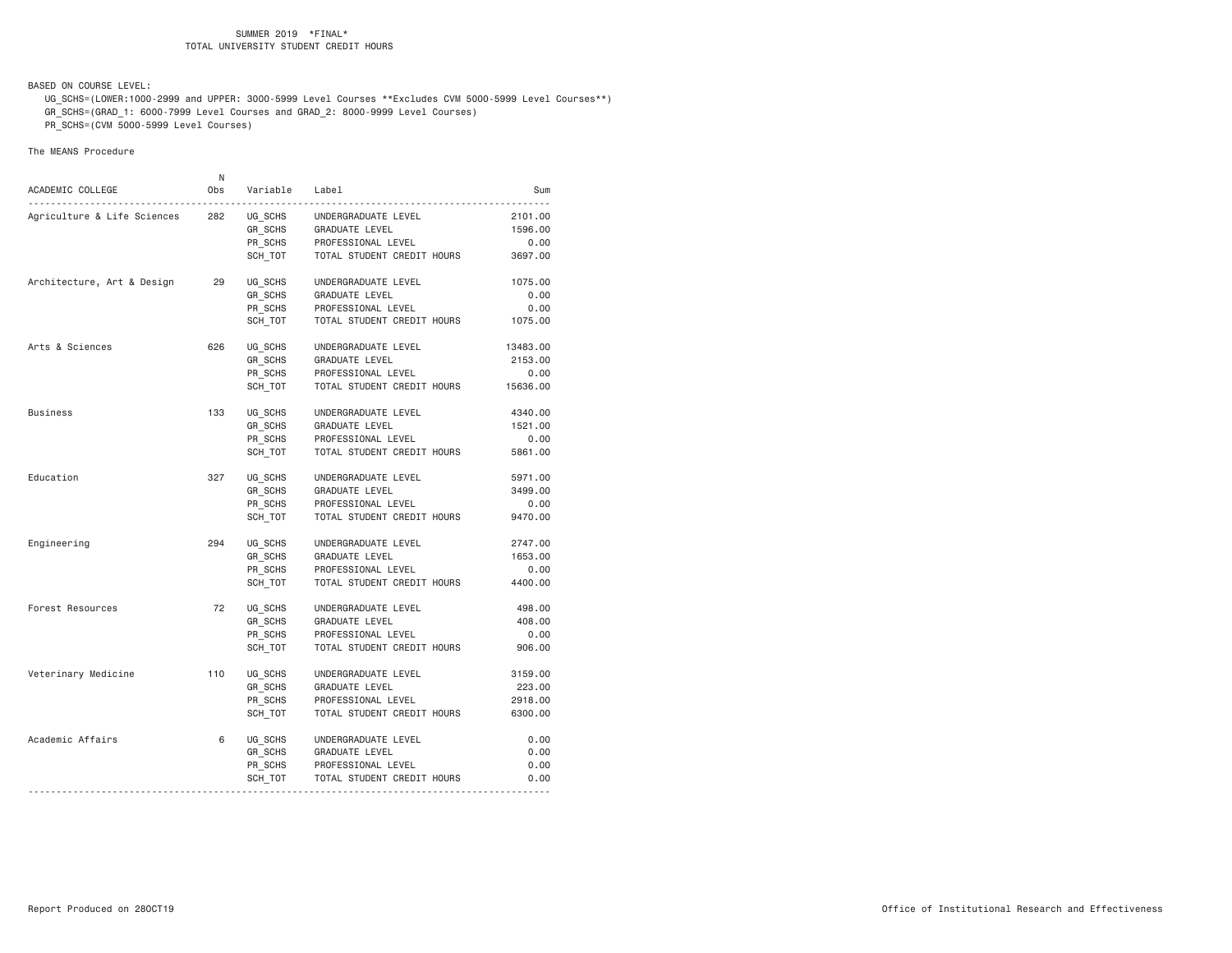BASED ON COURSE LEVEL:

 UG\_SCHS=(LOWER:1000-2999 and UPPER: 3000-5999 Level Courses \*\*Excludes CVM 5000-5999 Level Courses\*\*) GR\_SCHS=(GRAD\_1: 6000-7999 Level Courses and GRAD\_2: 8000-9999 Level Courses)

PR\_SCHS=(CVM 5000-5999 Level Courses)

|                                                               | UNDERGRADUATE | GRADUATE | PROFESSIONAL |              |
|---------------------------------------------------------------|---------------|----------|--------------|--------------|
| ACADEMIC DEPARTMENT                                           | LEVEL         | LEVEL    | LEVEL        | <b>TOTAL</b> |
|                                                               |               |          |              |              |
|                                                               |               |          |              |              |
| Ag & Bio Engineering                                          | 12.00         | 79.00    | 0.00         | 91.00        |
| Agricultural Economics                                        | 36,00         | 85,00    | 0.00         | 121.00       |
| Animal Dairy Science                                          | 353.00        | 122.00   | 0.00         | 475.00       |
| Biochemistry, Molecular Biology, Entomology & Plant Pathology | 279,00        | 308,00   | 0.00         | 587.00       |
| Food Science, Nutrition & Health Promotion                    | 252,00        | 301,00   | 0.00         | 553,00       |
| Landscape Architecture                                        | 124,00        | 12.00    | 0.00         | 136,00       |
| Plant & Soil Sciences                                         | 129,00        | 378,00   | 0.00         | 507.00       |
| Poultry Science                                               | 162.00        | 52.00    | 0.00         | 214,00       |
| School of Human Sciences                                      | 754.00        | 259.00   | 0.00         | 1013.00      |
|                                                               |               |          |              |              |
|                                                               | 2101.00       | 1596.00  | 0.00         | 3697.00      |
|                                                               | ----------    |          |              |              |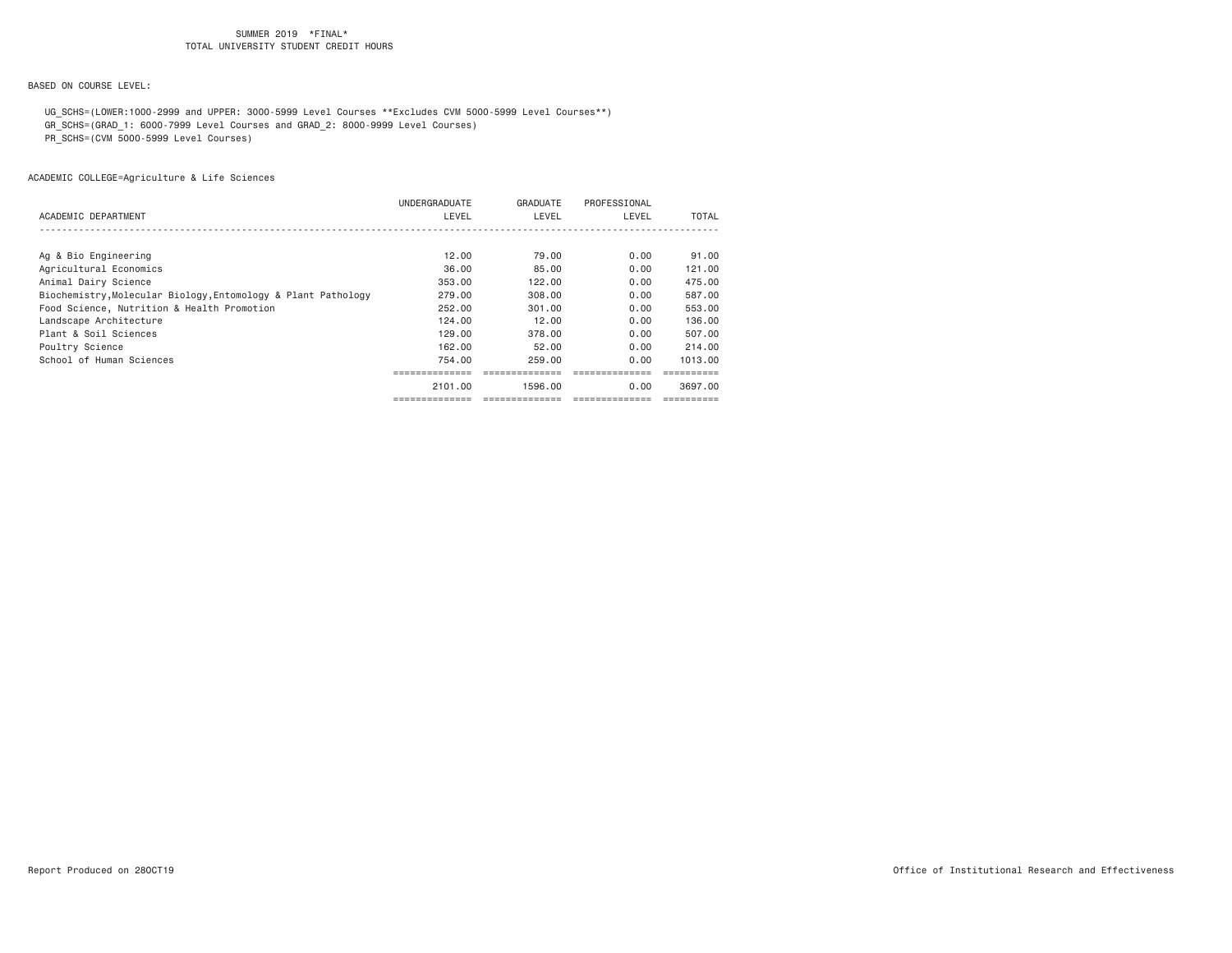# BASED ON COURSE LEVEL:

UG\_SCHS=(LOWER:1000-2999 and UPPER: 3000-5999 Level Courses \*\*Excludes CVM 5000-5999 Level Courses\*\*)

GR\_SCHS=(GRAD\_1: 6000-7999 Level Courses and GRAD\_2: 8000-9999 Level Courses)

PR\_SCHS=(CVM 5000-5999 Level Courses)

|                               | 1075.00       | 0.00     | 0.00         | 1075.00      |
|-------------------------------|---------------|----------|--------------|--------------|
|                               |               |          |              |              |
| School of Architecture        | 317.00        | 0.00     | 0.00         | 317.00       |
| Interior Design               | 271,00        | 0.00     | 0.00         | 271,00       |
| Building Construction Science | 156.00        | 0.00     | 0.00         | 156.00       |
| Art AAD                       | 331,00        | 0.00     | 0.00         | 331,00       |
|                               |               |          |              |              |
| ACADEMIC DEPARTMENT           | LEVEL         | LEVEL    | LEVEL        | <b>TOTAL</b> |
|                               | UNDERGRADUATE | GRADUATE | PROFESSIONAL |              |
|                               |               |          |              |              |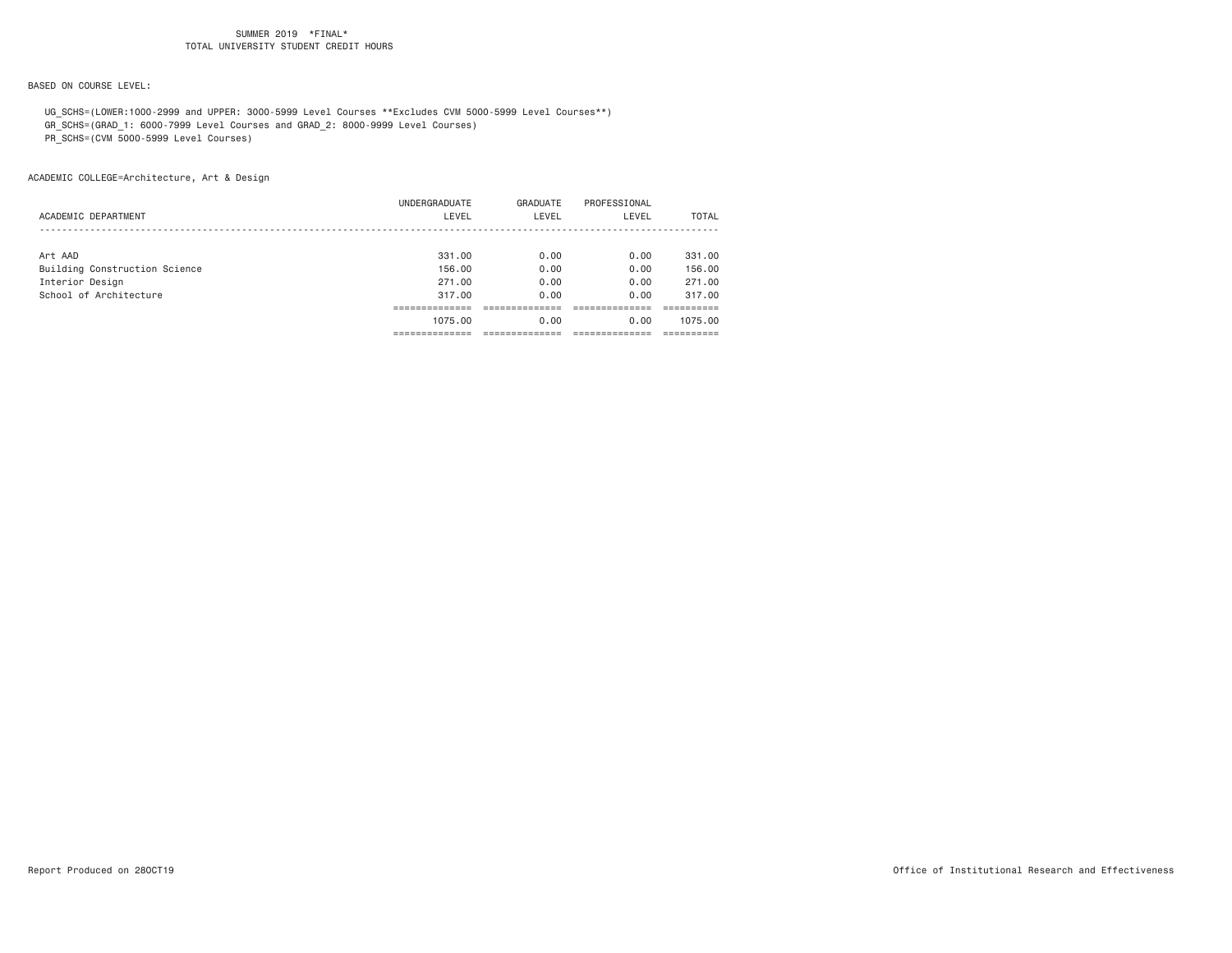BASED ON COURSE LEVEL:

 UG\_SCHS=(LOWER:1000-2999 and UPPER: 3000-5999 Level Courses \*\*Excludes CVM 5000-5999 Level Courses\*\*) GR\_SCHS=(GRAD\_1: 6000-7999 Level Courses and GRAD\_2: 8000-9999 Level Courses)

PR\_SCHS=(CVM 5000-5999 Level Courses)

ACADEMIC COLLEGE=Arts & Sciences

|                                            | UNDERGRADUATE  | GRADUATE | PROFESSIONAL                   |              |
|--------------------------------------------|----------------|----------|--------------------------------|--------------|
| ACADEMIC DEPARTMENT                        | LEVEL          | LEVEL    | LEVEL                          | <b>TOTAL</b> |
|                                            |                |          |                                |              |
| Aerospace Studies                          | 3.00           | 0.00     | 0.00                           | 3,00         |
| Anthropology & Middle Eastern Cultures     | 168,00         | 20,00    | 0.00                           | 188,00       |
| Biological Sciences                        | 1138,00        | 159,00   | 0.00                           | 1297.00      |
| Chemistry                                  | 941.00         | 352,00   | 0.00                           | 1293.00      |
| Classical & Modern Languages & Literatures | 1176.00        | 9.00     | 0.00                           | 1185.00      |
| Communication                              | 1241.00        | 72.00    | 0.00                           | 1313,00      |
| English                                    | 933,00         | 88,00    | 0.00                           | 1021.00      |
| Geosciences                                | 1734.00        | 932,00   | 0.00                           | 2666.00      |
| History                                    | 411,00         | 64.00    | 0.00                           | 475.00       |
| Mathematics & Statistics                   | 2397.00        | 100,00   | 0.00                           | 2497.00      |
| Philosophy & Religion                      | 642,00         | 0.00     | 0.00                           | 642.00       |
| Physics & Astronomy                        | 668,00         | 13,00    | 0.00                           | 681,00       |
| Political Science & Public Administration  | 129,00         | 112,00   | 0.00                           | 241,00       |
| Psychology                                 | 1206,00        | 197,00   | 0.00                           | 1403.00      |
| Sociology                                  | 696,00         | 35,00    | 0.00                           | 731.00       |
|                                            |                |          |                                |              |
|                                            | 13483.00       | 2153.00  | 0.00                           | 15636.00     |
|                                            | ============== |          | ============================== | ==========   |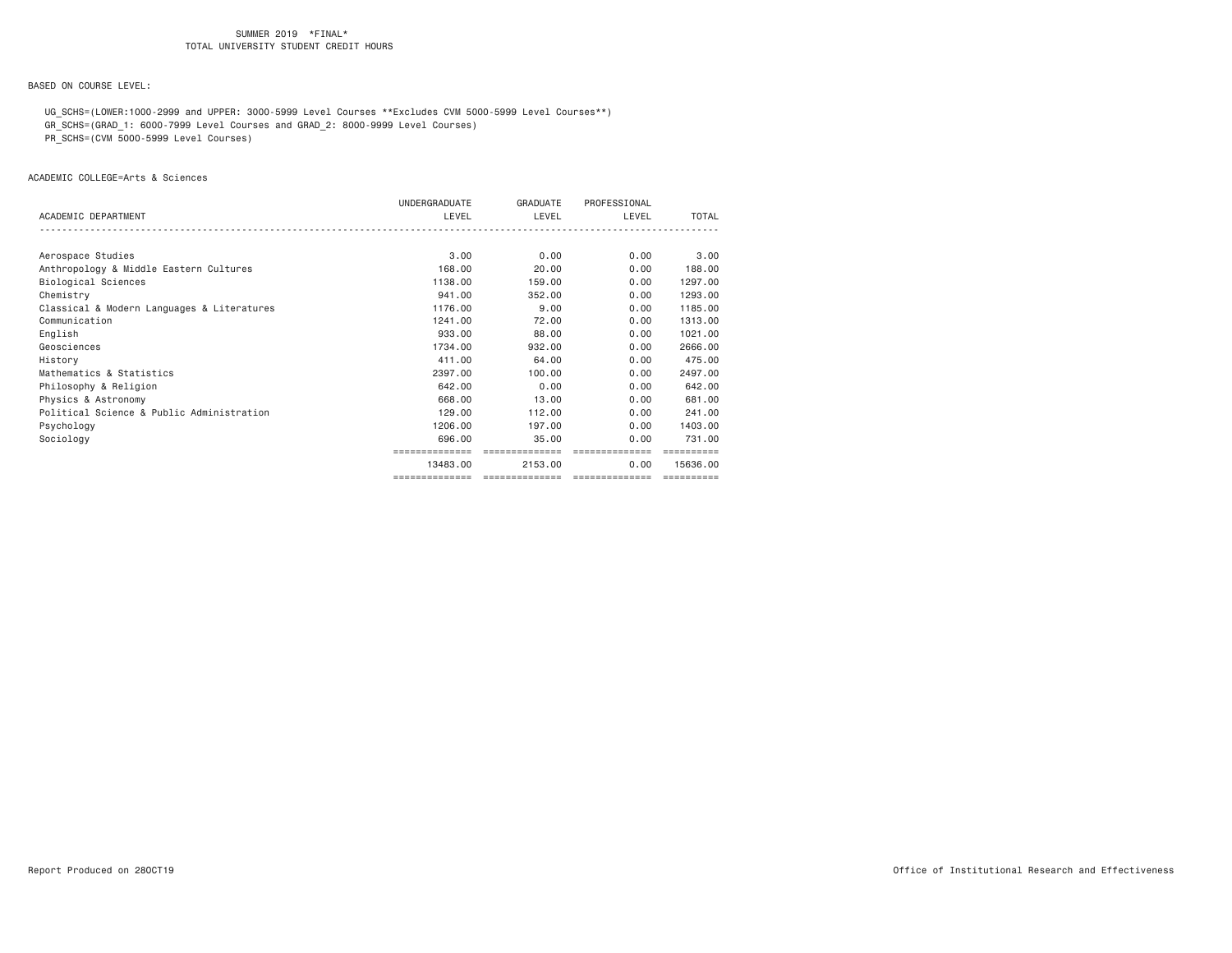# BASED ON COURSE LEVEL:

 UG\_SCHS=(LOWER:1000-2999 and UPPER: 3000-5999 Level Courses \*\*Excludes CVM 5000-5999 Level Courses\*\*) GR\_SCHS=(GRAD\_1: 6000-7999 Level Courses and GRAD\_2: 8000-9999 Level Courses)

PR\_SCHS=(CVM 5000-5999 Level Courses)

ACADEMIC COLLEGE=Business

|                                                 | 4340.00       | 1521.00  | 0.00         | 5861.00 |
|-------------------------------------------------|---------------|----------|--------------|---------|
|                                                 |               |          |              |         |
| School of Accountancy                           | 852.00        | 528.00   | 0.00         | 1380.00 |
| Marketing, Quantitative Analysis & Business Law | 1393.00       | 378.00   | 0.00         | 1771.00 |
| Management & Information Systems                | 882.00        | 399,00   | 0.00         | 1281.00 |
| Finance & Economics                             | 1213.00       | 216.00   | 0.00         | 1429.00 |
|                                                 |               |          |              |         |
| ACADEMIC DEPARTMENT                             | LEVEL         | LEVEL    | LEVEL        | TOTAL   |
|                                                 |               |          |              |         |
|                                                 | UNDERGRADUATE | GRADUATE | PROFESSIONAL |         |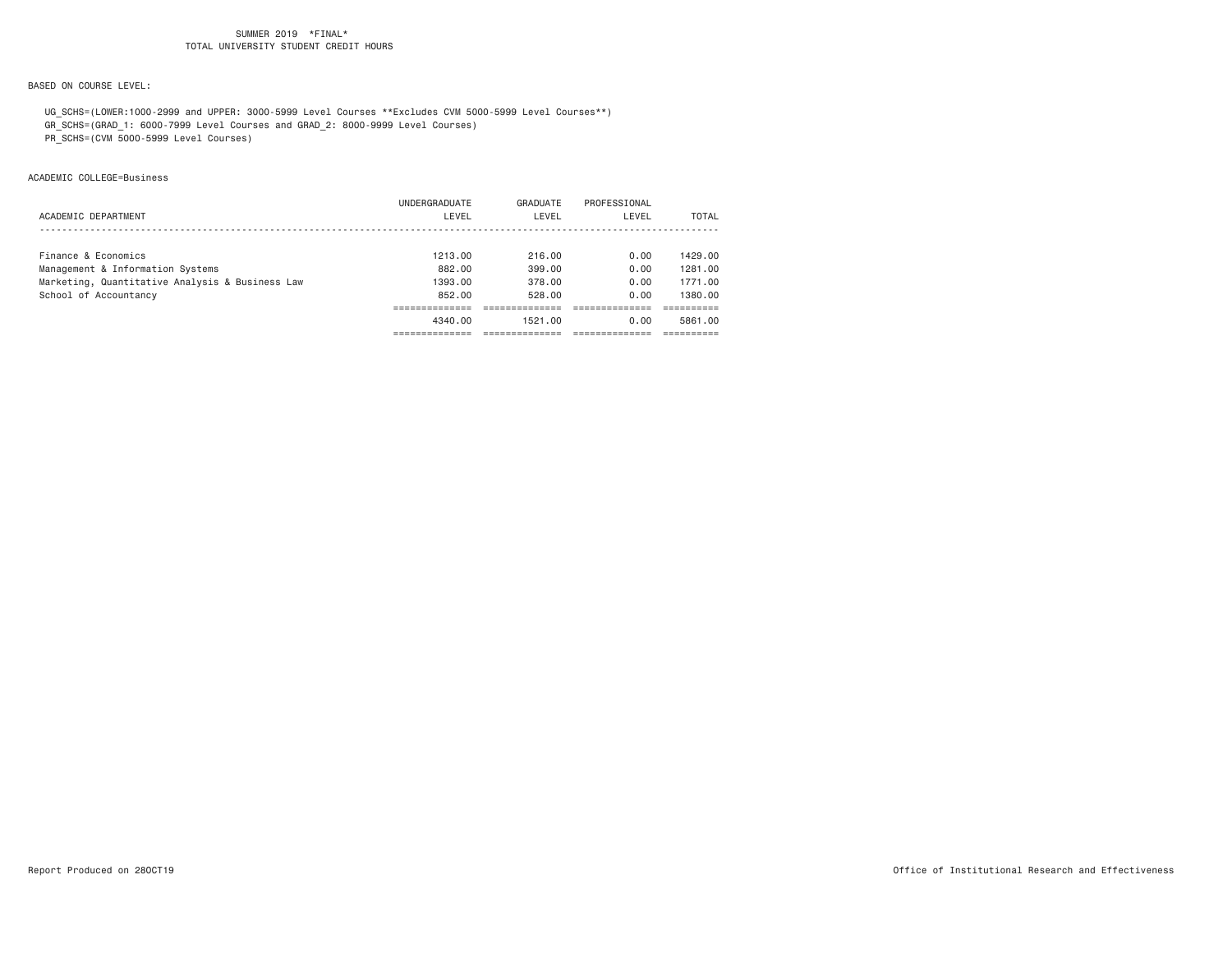# BASED ON COURSE LEVEL:

 UG\_SCHS=(LOWER:1000-2999 and UPPER: 3000-5999 Level Courses \*\*Excludes CVM 5000-5999 Level Courses\*\*) GR\_SCHS=(GRAD\_1: 6000-7999 Level Courses and GRAD\_2: 8000-9999 Level Courses)

PR\_SCHS=(CVM 5000-5999 Level Courses)

ACADEMIC COLLEGE=Education

|                                                     | 5971.00              | 3499.00  | 0.00         | 9470.00 |
|-----------------------------------------------------|----------------------|----------|--------------|---------|
|                                                     |                      |          |              |         |
| Music                                               | 287.00               | 202.00   | 0.00         | 489.00  |
| Kinesiology                                         | 1513.00              | 135.00   | 0.00         | 1648.00 |
| Instructional Systems & Workforce Development       | 962.00               | 245.00   | 0.00         | 1207.00 |
| Educational Leadership                              | 677.00               | 1087.00  | 0.00         | 1764.00 |
| Curriculum, Instruction & Special Education         | 1074.00              | 788.00   | 0.00         | 1862.00 |
| Counseling, Educational Psychology, and Foundations | 1458.00              | 1042.00  | 0.00         | 2500.00 |
|                                                     |                      |          |              |         |
| ACADEMIC DEPARTMENT                                 | LEVEL                | LEVEL    | LEVEL        | TOTAL   |
|                                                     | <b>UNDERGRADUATE</b> | GRADUATE | PROFESSIONAL |         |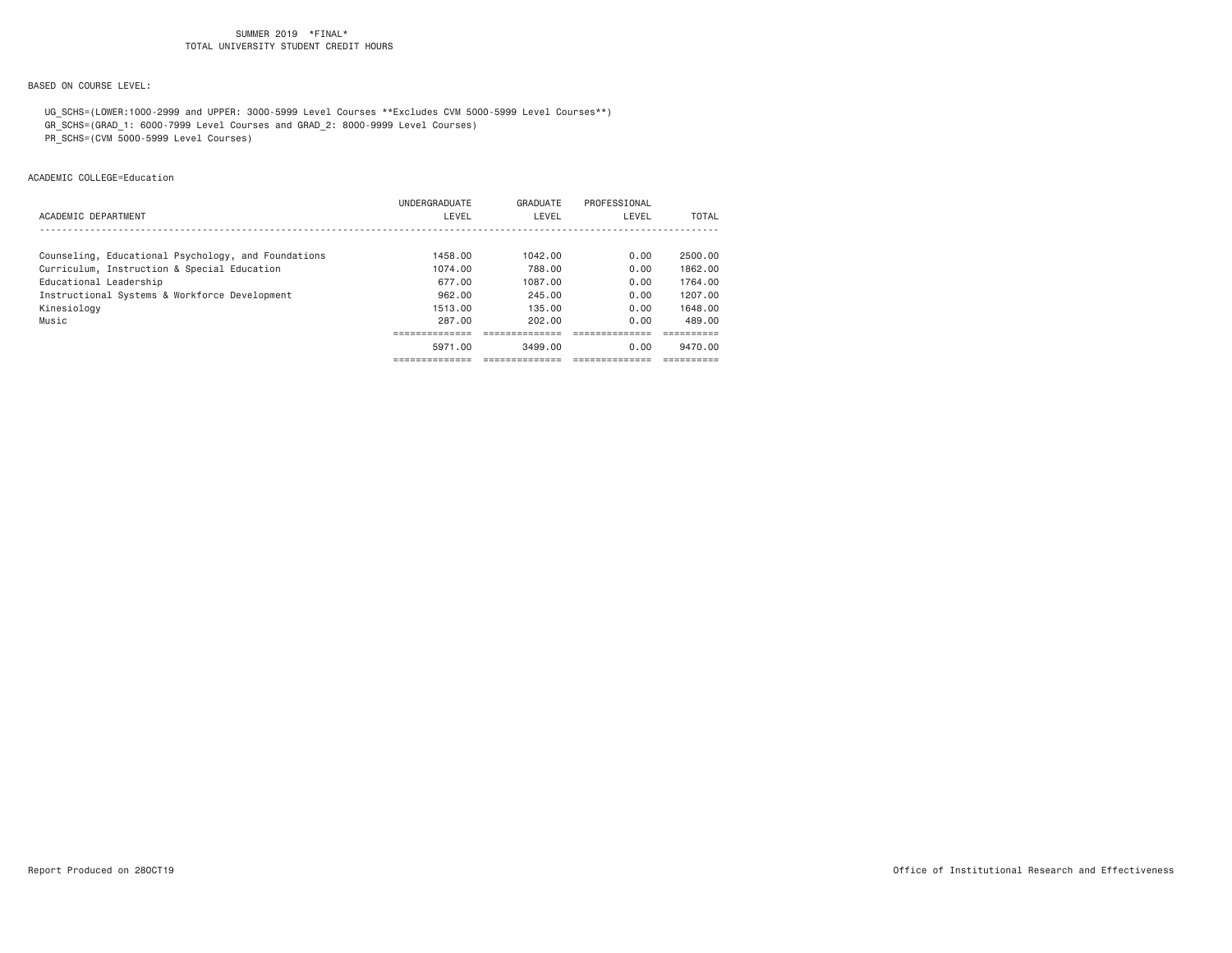## BASED ON COURSE LEVEL:

 UG\_SCHS=(LOWER:1000-2999 and UPPER: 3000-5999 Level Courses \*\*Excludes CVM 5000-5999 Level Courses\*\*) GR\_SCHS=(GRAD\_1: 6000-7999 Level Courses and GRAD\_2: 8000-9999 Level Courses)

PR\_SCHS=(CVM 5000-5999 Level Courses)

ACADEMIC COLLEGE=Engineering

| ACADEMIC DEPARTMENT               | UNDERGRADUATE<br>LEVEL | GRADUATE<br>LEVEL | PROFESSIONAL<br>LEVEL | TOTAL   |
|-----------------------------------|------------------------|-------------------|-----------------------|---------|
|                                   |                        |                   |                       |         |
| Aerospace Engineering             | 523.00                 | 175.00            | 0.00                  | 698,00  |
| Ag & Bio Engineering              | 0.00                   | 40.00             | 0.00                  | 40.00   |
| Civil & Environmental Engineering | 249.00                 | 145.00            | 0.00                  | 394.00  |
| Computer Science & Engineering    | 184,00                 | 134.00            | 0.00                  | 318,00  |
| Electrical & Computer Engineering | 469.00                 | 305.00            | 0.00                  | 774.00  |
| Industrial & Systems Engineering  | 407,00                 | 385,00            | 0.00                  | 792.00  |
| Mechanical Engineering            | 543.00                 | 322.00            | 0.00                  | 865.00  |
| School of Chemical Engineering    | 372,00                 | 147.00            | 0.00                  | 519.00  |
|                                   | ,-------------         |                   |                       |         |
|                                   | 2747.00                | 1653.00           | 0.00                  | 4400.00 |
|                                   | ------------           |                   |                       |         |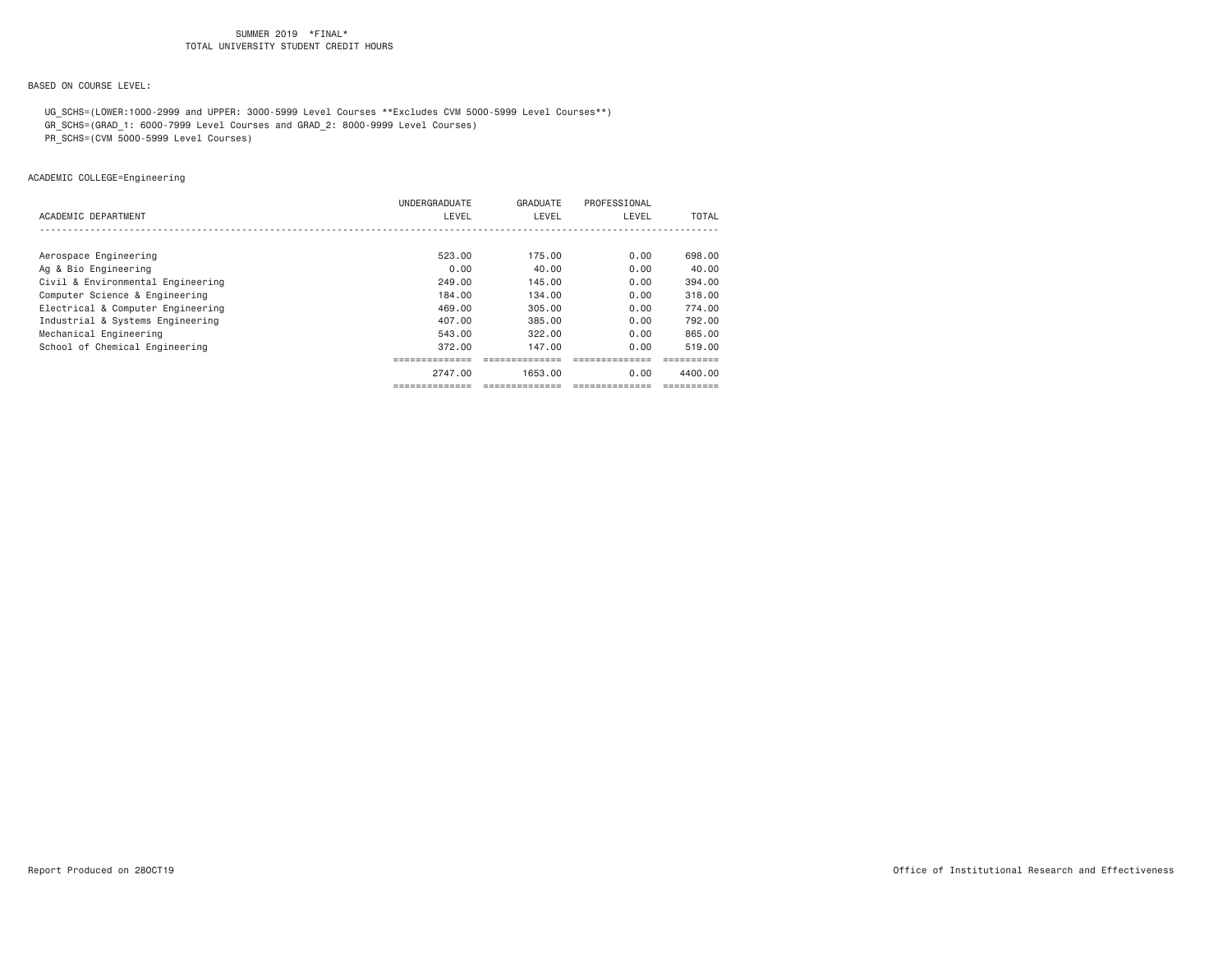# BASED ON COURSE LEVEL:

 UG\_SCHS=(LOWER:1000-2999 and UPPER: 3000-5999 Level Courses \*\*Excludes CVM 5000-5999 Level Courses\*\*) GR\_SCHS=(GRAD\_1: 6000-7999 Level Courses and GRAD\_2: 8000-9999 Level Courses)

PR\_SCHS=(CVM 5000-5999 Level Courses)

ACADEMIC COLLEGE=Forest Resources

|                                   | UNDERGRADUATE | GRADUATE | PROFESSIONAL |        |
|-----------------------------------|---------------|----------|--------------|--------|
| ACADEMIC DEPARTMENT               | LEVEL         | LEVEL    | LEVEL        | TOTAL  |
|                                   |               |          |              |        |
| Forestry                          | 381.00        | 86.00    | 0.00         | 467.00 |
| Sustainable Bioproducts           | 8.00          | 99,00    | 0.00         | 107.00 |
| Wildlife, Fisheries & Aquaculture | 109,00        | 223,00   | 0.00         | 332,00 |
|                                   |               |          |              |        |
|                                   | 498.00        | 408.00   | 0.00         | 906,00 |
|                                   |               |          |              |        |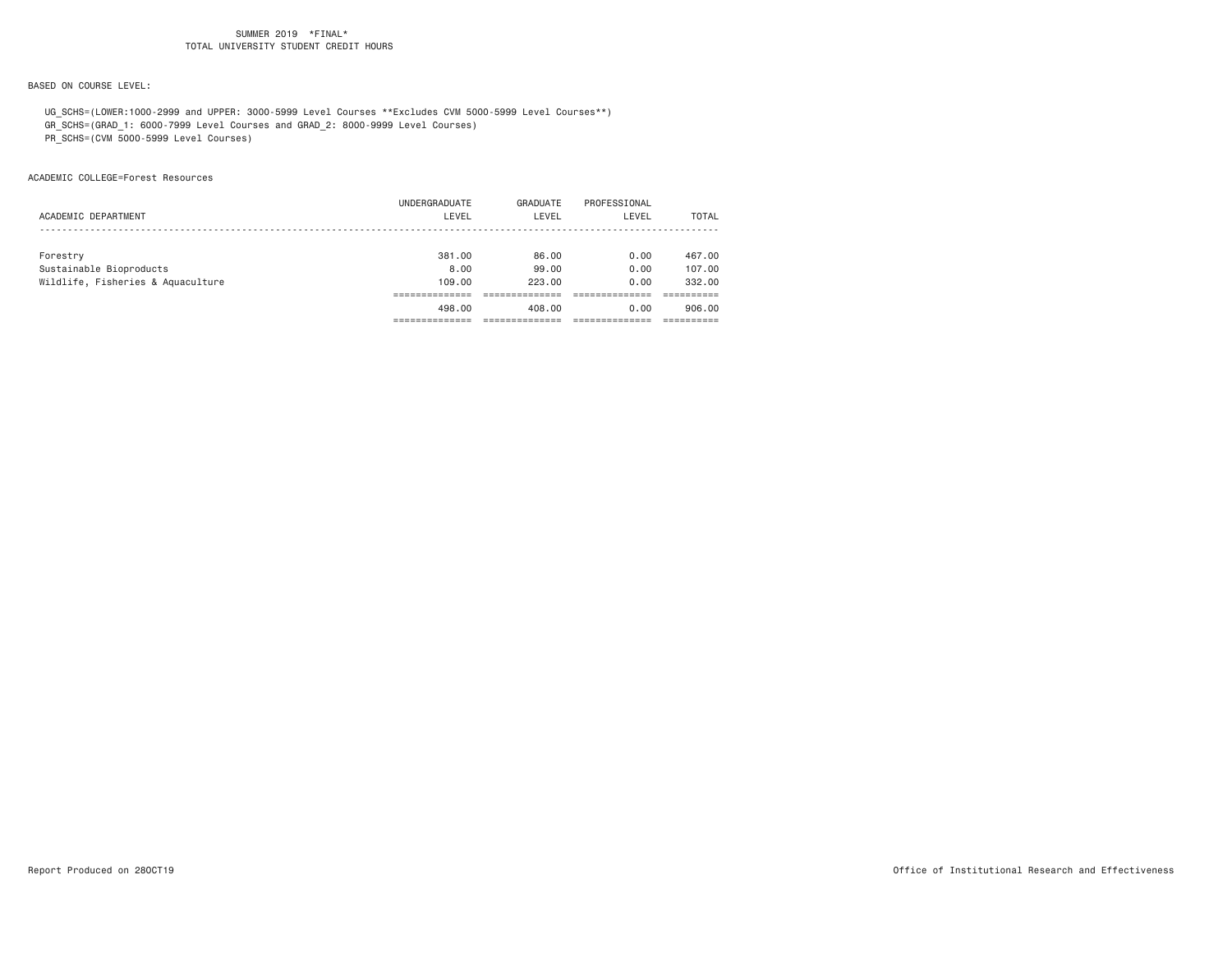BASED ON COURSE LEVEL:

 UG\_SCHS=(LOWER:1000-2999 and UPPER: 3000-5999 Level Courses \*\*Excludes CVM 5000-5999 Level Courses\*\*) GR\_SCHS=(GRAD\_1: 6000-7999 Level Courses and GRAD\_2: 8000-9999 Level Courses)

PR\_SCHS=(CVM 5000-5999 Level Courses)

ACADEMIC COLLEGE=Veterinary Medicine

| ACADEMIC DEPARTMENT | UNDERGRADUATE<br>LEVEL | GRADUATE<br>LEVEL | PROFESSIONAL<br>LEVEL | TOTAL   |
|---------------------|------------------------|-------------------|-----------------------|---------|
| Veterinary Medicine | 3159.00                | 223.00            | 2918,00               | 6300.00 |
|                     |                        |                   |                       |         |
|                     | 3159.00                | 223.00            | 2918.00               | 6300.00 |
|                     |                        |                   |                       |         |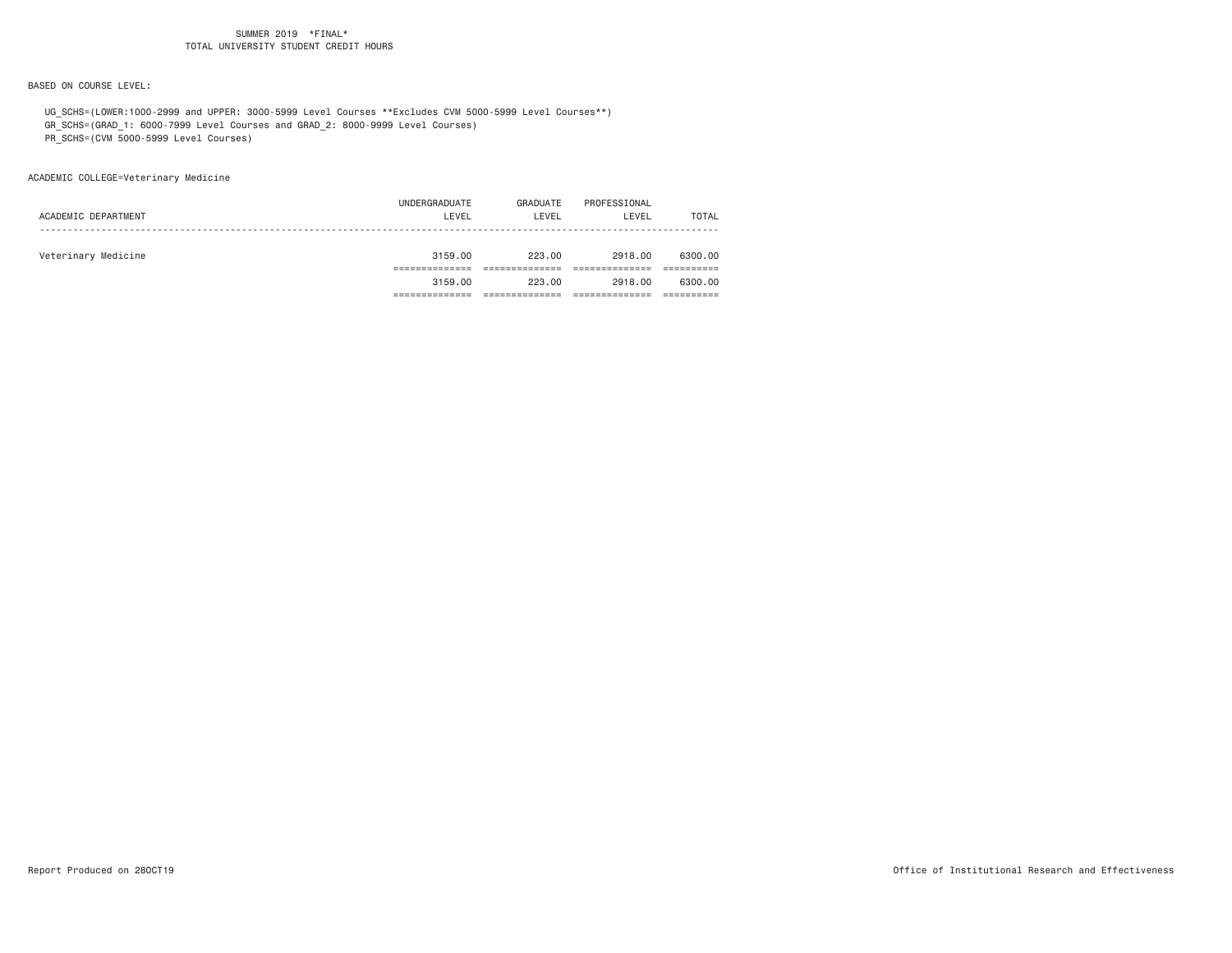BASED ON COURSE LEVEL:

UG\_SCHS=(LOWER:1000-2999 and UPPER: 3000-5999 Level Courses \*\*Excludes CVM 5000-5999 Level Courses\*\*)

GR\_SCHS=(GRAD\_1: 6000-7999 Level Courses and GRAD\_2: 8000-9999 Level Courses)

PR\_SCHS=(CVM 5000-5999 Level Courses)

#### ACADEMIC COLLEGE=Academic Affairs

| ACADEMIC DEPARTMENT | UNDERGRADUATE<br>LEVEL | GRADUATE<br>LEVEL | PROFESSIONAL<br>LEVEL | TOTAL |
|---------------------|------------------------|-------------------|-----------------------|-------|
| Library             | 0.00                   | 0.00              | 0.00                  | 0.00  |
|                     |                        |                   |                       |       |
|                     | 0.00                   | 0.00              | 0.00                  | 0.00  |
|                     |                        |                   |                       |       |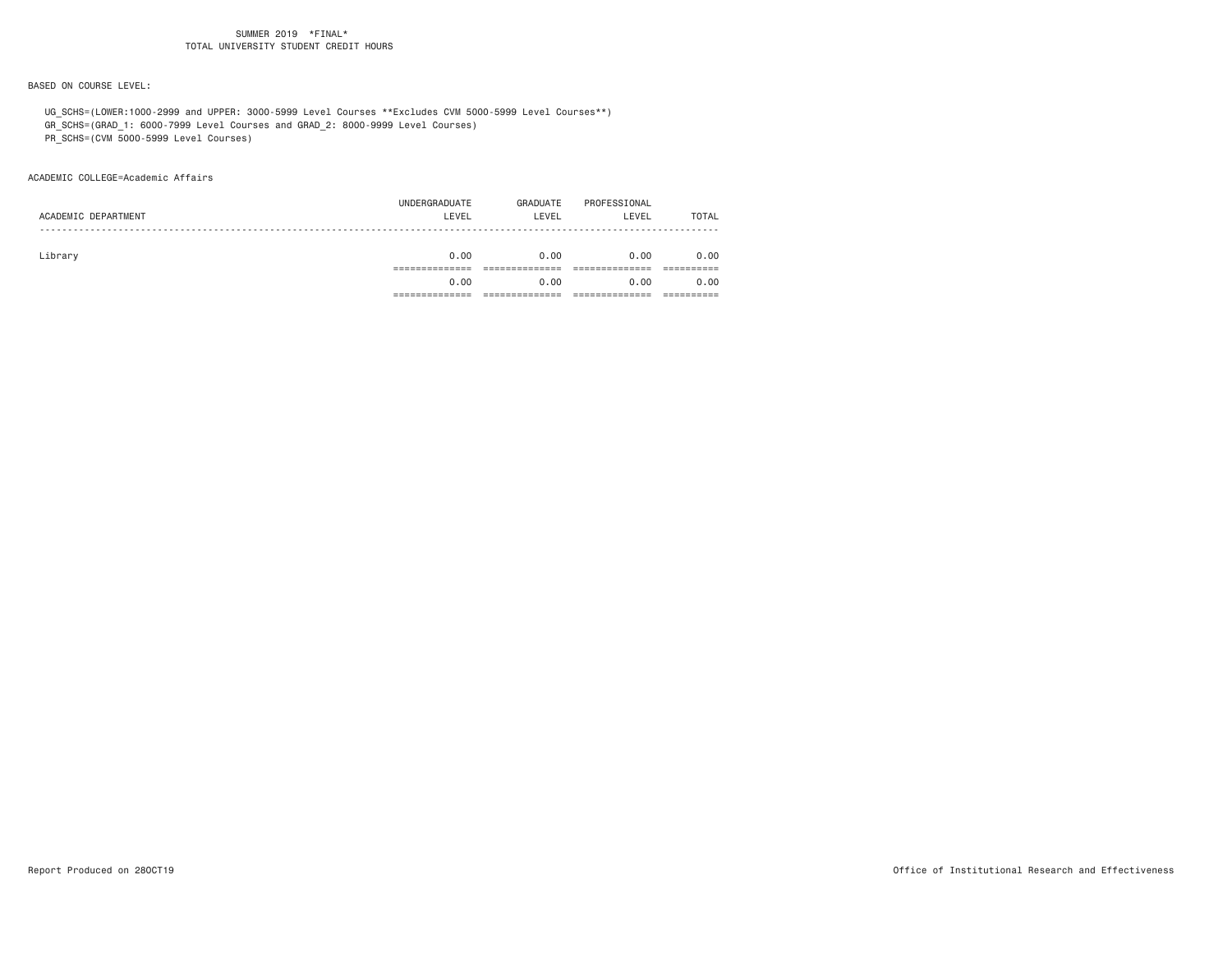| ACADEMIC DEPARTMENT                                          | Instructor Name    | Rank                              | Tenure<br>Status | Course<br>Cip# | CRN   | Course #              |                  | Sec Type Title            | Inst<br>Per | UG<br><b>SCHS</b>            | GR<br><b>SCHS</b>                                                                                                                 | PR<br><b>SCHS</b>                                                                                               | Total<br><b>SCHS</b> |
|--------------------------------------------------------------|--------------------|-----------------------------------|------------------|----------------|-------|-----------------------|------------------|---------------------------|-------------|------------------------------|-----------------------------------------------------------------------------------------------------------------------------------|-----------------------------------------------------------------------------------------------------------------|----------------------|
| Ag & Bio Engineering                                         | Bora, Ganesh       | Associate Professor Ten Track     |                  |                |       | 140301 22713 ABE 4990 | 801 A            | Special Topic in ABE 1.00 |             | 9.00                         | 0.00                                                                                                                              | 0.00                                                                                                            | 9.00                 |
|                                                              |                    |                                   |                  |                |       | 22714 ABE 6990        | 801 A            | Special Topic In ABE 1.00 |             | 0.00                         | 3.00                                                                                                                              | 0.00                                                                                                            | 3.00                 |
|                                                              |                    |                                   |                  |                | 22940 | ABE 8000              | 102 D            | Research / Thesis         | 1.00        | 0.00                         | 6.00                                                                                                                              | 0.00                                                                                                            | 6.00                 |
|                                                              |                    |                                   |                  |                |       | 22952 ABE 9000        | 103 D            | Research / Diss           | 1.00        | 0.00                         | 18.00                                                                                                                             | 0.00                                                                                                            | 18.00                |
|                                                              |                    |                                   |                  |                |       |                       |                  |                           |             | $\sim$ $\sim$ $\sim$<br>9.00 | 27.00                                                                                                                             | .<br>0.00                                                                                                       | 36.00                |
|                                                              | Linhoss, Anna      | Assistant Professor Ten Track     |                  |                |       | 140301 22954 ABE 9000 | 105 D            | Research / Diss           | 1.00        | 0.00                         | 12.00                                                                                                                             | 0.00                                                                                                            | 12.00                |
|                                                              |                    |                                   |                  |                |       |                       |                  |                           |             | .<br>0.00                    | 12.00                                                                                                                             | 0.00                                                                                                            | 12.00                |
|                                                              | Priddy, Lauren     | Assistant Professor Ten Track     |                  | 140301         | 22947 | ABE 8000              | 109 D            | Research / Thesis         | 1,00        | 0.00                         | 3,00                                                                                                                              | 0.00                                                                                                            | 3.00                 |
|                                                              |                    |                                   |                  |                | 22957 | ABE 9000              | 108 D            | Research / Diss           | 1.00        | 0.00                         | 3.00<br>$\frac{1}{2} \left( \frac{1}{2} \right) \left( \frac{1}{2} \right) \left( \frac{1}{2} \right) \left( \frac{1}{2} \right)$ | 0.00<br>.                                                                                                       | 3.00                 |
|                                                              |                    |                                   |                  |                |       |                       |                  |                           |             | -----------<br>0.00          | 6.00                                                                                                                              | 0.00                                                                                                            | 6.00                 |
|                                                              | Simpson, Chartrisa | Assistant Professor Ten Track     |                  | 140301         | 22948 | ABE 8000              | 110 D            | Research / Thesis         | 1.00        | 0.00                         | 7.00                                                                                                                              | 0.00                                                                                                            | 7.00                 |
|                                                              |                    |                                   |                  |                |       | 23052 ABE 4000        | $01$ I           | Directed Indiv Study 1.00 |             | 1.00                         | 0.00                                                                                                                              | 0.00                                                                                                            | 1.00                 |
|                                                              |                    |                                   |                  |                |       | 23053 ABE 4000        | 51 I             | Directed Indiv Study 1.00 |             | 2.00<br>-----------          | 0.00<br>.                                                                                                                         | 0.00<br>$\frac{1}{2} \left( \frac{1}{2} \right) \left( \frac{1}{2} \right) \left( \frac{1}{2} \right)$<br>----- | 2.00<br>.            |
|                                                              |                    |                                   |                  |                |       |                       |                  |                           |             | 3.00                         | 7.00                                                                                                                              | 0.00                                                                                                            | 10.00                |
|                                                              | Tagert, Mary       | Extension Assist Pr Non-Ten Track |                  |                |       | 140301 22939 ABE 8000 | $101$ D          | Research / Thesis         | 1.00        | 0.00                         | 12.00                                                                                                                             | 0.00                                                                                                            | 12.00                |
|                                                              |                    |                                   |                  |                |       |                       |                  |                           |             | .<br>0.00                    | .<br>12.00                                                                                                                        | $\cdots$<br>-----<br>0.00                                                                                       | .<br>12.00           |
|                                                              | Zhao, Yang         | Assistant Professor Ten Track     |                  |                |       | 140301 22907 ABE 9000 | 102 <sub>D</sub> | Research / Diss           | 1.00        | 0.00<br>$- - -$              | 15.00                                                                                                                             | 0.00                                                                                                            | 15.00                |
|                                                              |                    |                                   |                  |                |       |                       |                  |                           |             | 0.00                         | 15.00                                                                                                                             | 0.00                                                                                                            | 15.00                |
| ====================================                         |                    |                                   |                  |                |       |                       |                  |                           |             | ==========                   | <b>ESSESSESSE</b>                                                                                                                 | <b>ESSESSEES</b>                                                                                                | EEEEEEEEE            |
| Ag & Bio Engineering<br>------------------------------------ |                    |                                   |                  |                |       |                       |                  |                           |             | 12.00<br>==========          | 79.00<br>==========                                                                                                               | 0.00<br>==========                                                                                              | 91.00<br>==========  |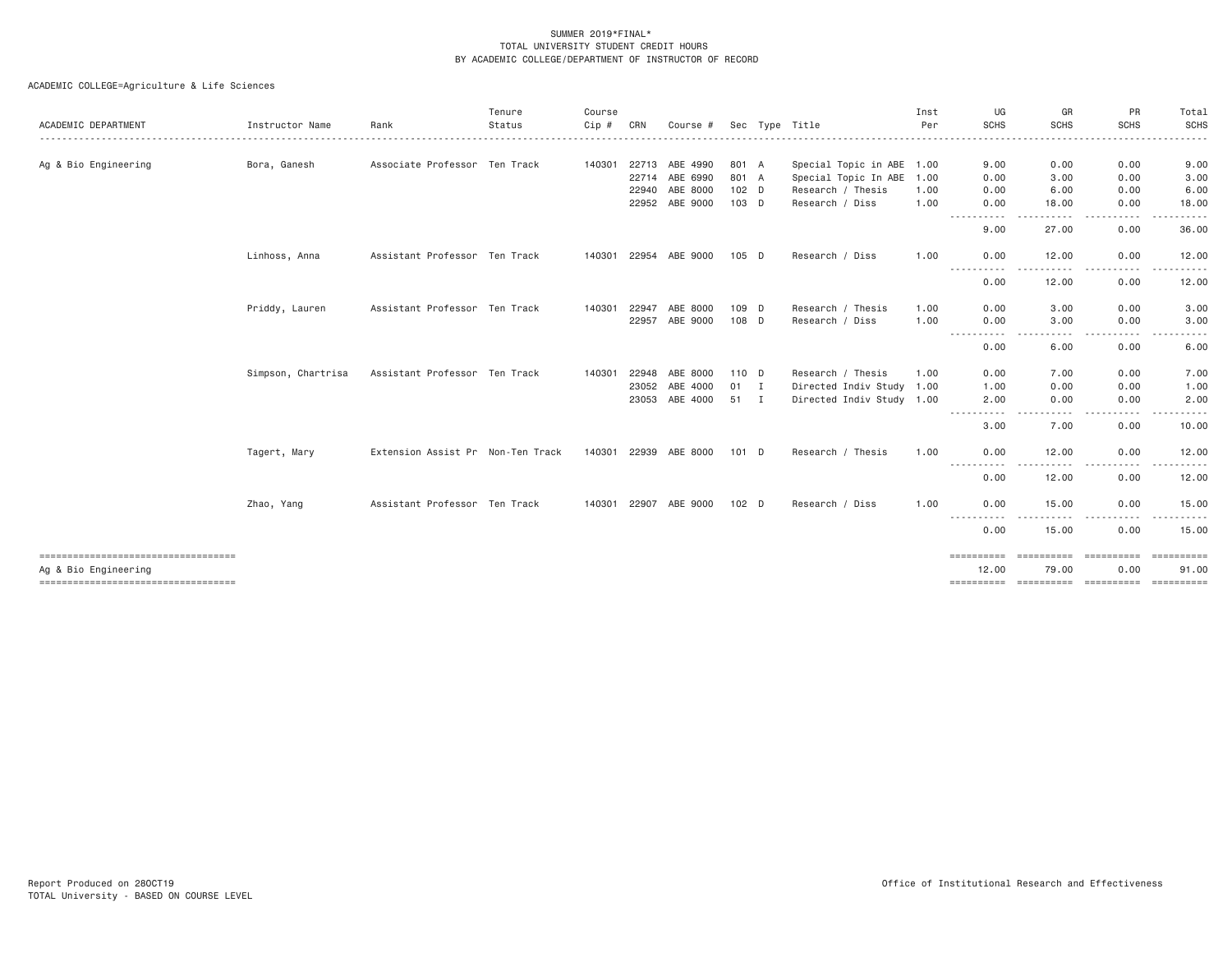| ACADEMIC DEPARTMENT    | Instructor Name  | Rank                          | Tenure<br>Status | Course<br>Cip # | CRN          | Course #              |         | Sec Type Title            | Inst<br>Per | UG<br><b>SCHS</b>                                                                                                                                | GR<br><b>SCHS</b>                                                                                                                                             | PR<br><b>SCHS</b>                                                                                                                                            | Total<br><b>SCHS</b>                                                                                                              |
|------------------------|------------------|-------------------------------|------------------|-----------------|--------------|-----------------------|---------|---------------------------|-------------|--------------------------------------------------------------------------------------------------------------------------------------------------|---------------------------------------------------------------------------------------------------------------------------------------------------------------|--------------------------------------------------------------------------------------------------------------------------------------------------------------|-----------------------------------------------------------------------------------------------------------------------------------|
| Agricultural Economics | Coatney, Kalyn   | Associate Professor Tenured   |                  |                 |              | 010103 22527 AEC 8000 | 101 D   | Research / Thesis         | 1.00        | 0.00                                                                                                                                             | 9.00                                                                                                                                                          | 0.00                                                                                                                                                         | 9.00                                                                                                                              |
|                        |                  |                               |                  |                 |              |                       |         |                           |             | <b></b><br>0.00                                                                                                                                  | .<br>9.00                                                                                                                                                     | $\frac{1}{2} \left( \frac{1}{2} \right) \left( \frac{1}{2} \right) \left( \frac{1}{2} \right) \left( \frac{1}{2} \right) \left( \frac{1}{2} \right)$<br>0.00 | . <b>.</b> .<br>9.00                                                                                                              |
|                        | Coble, Keith     | Professor                     | Tenured          |                 |              | 010103 22528 AEC 8000 | 102 D   | Research / Thesis         | 1.00        | 0.00<br>$- - -$<br>.                                                                                                                             | 6.00                                                                                                                                                          | 0.00                                                                                                                                                         | 6.00                                                                                                                              |
|                        |                  |                               |                  |                 |              |                       |         |                           |             | 0.00                                                                                                                                             | 6.00                                                                                                                                                          | 0.00                                                                                                                                                         | 6.00                                                                                                                              |
|                        | Fan, Linlin      | Assistant Professor Ten Track |                  |                 |              | 010103 22529 AEC 8000 | 103 D   | Research / Thesis         | 1.00        | 0.00<br>$- - - - -$<br>$\frac{1}{2} \left( \frac{1}{2} \right) \left( \frac{1}{2} \right) \left( \frac{1}{2} \right) \left( \frac{1}{2} \right)$ | 3.00<br>$\frac{1}{2}$                                                                                                                                         | 0.00<br>.                                                                                                                                                    | 3.00<br>-----                                                                                                                     |
|                        |                  |                               |                  |                 |              |                       |         |                           |             | 0.00                                                                                                                                             | 3.00                                                                                                                                                          | 0.00                                                                                                                                                         | 3.00                                                                                                                              |
|                        | Harri, Ardian    | Associate Professor Tenured   |                  |                 |              | 450602 20040 AEC 8843 | 001 C   | Survey Design and Ex 0.66 |             | 0.00<br>.                                                                                                                                        | 13.86<br>.                                                                                                                                                    | 0.00<br>2.2.2.2.2<br>$\frac{1}{2}$                                                                                                                           | 13.86<br>.                                                                                                                        |
|                        |                  |                               |                  |                 |              |                       |         |                           |             | 0.00                                                                                                                                             | 13.86                                                                                                                                                         | 0.00                                                                                                                                                         | 13.86                                                                                                                             |
|                        | Interis, Matthew | Associate Professor Tenured   |                  |                 | 010103 22530 | AEC 8000              | $104$ D | Research / Thesis         | 1.00        | 0.00                                                                                                                                             | 12.00                                                                                                                                                         | 0.00                                                                                                                                                         | 12.00                                                                                                                             |
|                        |                  |                               |                  |                 |              | 450602 20040 AEC 8843 | 001 C   | Survey Design and Ex 0.34 |             | 0.00                                                                                                                                             | 7.14                                                                                                                                                          | 0.00                                                                                                                                                         | 7.14                                                                                                                              |
|                        |                  |                               |                  |                 |              |                       |         |                           |             | $\frac{1}{2}$<br>.<br>0.00                                                                                                                       | . <u>.</u><br>19.14                                                                                                                                           | $- - - - -$<br>0.00                                                                                                                                          | <u>.</u><br>19.14                                                                                                                 |
|                        | Janzen, Matthew  | Instructor                    | Non-Ten Track    |                 |              | 010103 21641 AEC 1223 | 01 C    | Comp App for Ag and       | 1.00        | 6.00                                                                                                                                             | 0.00                                                                                                                                                          | 0.00                                                                                                                                                         | 6.00                                                                                                                              |
|                        |                  |                               |                  |                 |              |                       |         |                           |             | 6.00                                                                                                                                             | 0.00                                                                                                                                                          | 0.00                                                                                                                                                         | 6.00                                                                                                                              |
|                        | Li, Xiaofei      | Assistant Professor Ten Track |                  |                 | 010101 21770 | AEC 6363              | 501 C   | Economics of Precisi 1.00 |             | 0.00                                                                                                                                             | 3.00                                                                                                                                                          | 0.00                                                                                                                                                         | 3.00                                                                                                                              |
|                        |                  |                               |                  |                 |              | 010103 22531 AEC 8000 | 105 D   | Research / Thesis         | 1.00        | 0.00                                                                                                                                             | 9.00                                                                                                                                                          | 0.00                                                                                                                                                         | 9.00                                                                                                                              |
|                        |                  |                               |                  |                 |              |                       |         |                           |             | <b></b><br>0.00                                                                                                                                  | $\frac{1}{2} \left( \frac{1}{2} \right) \left( \frac{1}{2} \right) \left( \frac{1}{2} \right) \left( \frac{1}{2} \right) \left( \frac{1}{2} \right)$<br>12.00 | .<br>0.00                                                                                                                                                    | .<br>12.00                                                                                                                        |
|                        | Little, Randall  | Professor                     | Tenured          |                 | 010101 20038 | AEC 4530              | 101 E   | Internship AEC-AGBM       | 1.00        | 21.00                                                                                                                                            | 0.00                                                                                                                                                          | 0.00                                                                                                                                                         | 21.00                                                                                                                             |
|                        |                  |                               |                  |                 | 21154        | AEC 4530              | 501 E   | Internship AEC-AGBM       | 1.00        | 9.00                                                                                                                                             | 0.00                                                                                                                                                          | 0.00                                                                                                                                                         | 9.00                                                                                                                              |
|                        |                  |                               |                  |                 |              | 21155 AEC 6530        | 501 E   | Internship AEC-AGBM       | 1.00        | 0.00<br><u> - - - - - - - - - -</u>                                                                                                              | 4.00<br>$   -$                                                                                                                                                | 0.00<br>.                                                                                                                                                    | 4.00<br>.                                                                                                                         |
|                        |                  |                               |                  |                 |              |                       |         |                           |             | 30.00                                                                                                                                            | 4.00                                                                                                                                                          | 0.00                                                                                                                                                         | 34,00                                                                                                                             |
|                        | Park, Eunchun    | Assistant Professor Ten Track |                  |                 |              | 010103 22532 AEC 8000 | 106 D   | Research / Thesis         | 1.00        | 0.00                                                                                                                                             | 3.00                                                                                                                                                          | 0.00                                                                                                                                                         | 3.00                                                                                                                              |
|                        |                  |                               |                  |                 |              |                       |         |                           |             | <u>.</u><br>0.00                                                                                                                                 | .<br>3.00                                                                                                                                                     | -----<br>0.00                                                                                                                                                | -----<br>3.00                                                                                                                     |
|                        | Petrolia, Daniel | Professor                     | Tenured          |                 |              | 010103 22533 AEC 8000 | 107 D   | Research / Thesis         | 1.00        | 0.00                                                                                                                                             | 9.00                                                                                                                                                          | 0.00                                                                                                                                                         | 9.00                                                                                                                              |
|                        |                  |                               |                  |                 |              |                       |         |                           |             | $\sim$ $\sim$ $\sim$ $\sim$<br>.<br>0.00                                                                                                         | $\frac{1}{2}$<br>9.00                                                                                                                                         | .<br>0.00                                                                                                                                                    | $\frac{1}{2} \left( \frac{1}{2} \right) \left( \frac{1}{2} \right) \left( \frac{1}{2} \right) \left( \frac{1}{2} \right)$<br>9.00 |
|                        | Stevens, Andrew  | Assistant Professor Ten Track |                  |                 |              | 010103 22534 AEC 8000 | 108 D   | Research / Thesis         | 1.00        | 0.00                                                                                                                                             | 3.00                                                                                                                                                          | 0.00                                                                                                                                                         | 3.00                                                                                                                              |
|                        |                  |                               |                  |                 |              |                       |         |                           |             | <b></b><br>0.00                                                                                                                                  | .<br>3.00                                                                                                                                                     | -----<br>0.00                                                                                                                                                | 3.00                                                                                                                              |
|                        | Yun, Seong Do    | Assistant Professor Ten Track |                  |                 |              | 010103 22535 AEC 8000 | 109 D   | Research / Thesis         | 1.00        | 0.00                                                                                                                                             | 3.00                                                                                                                                                          | 0.00                                                                                                                                                         | 3.00                                                                                                                              |
|                        |                  |                               |                  |                 |              |                       |         |                           |             | .<br>0.00                                                                                                                                        | .<br>3.00                                                                                                                                                     | .<br>0.00                                                                                                                                                    | .<br>3.00                                                                                                                         |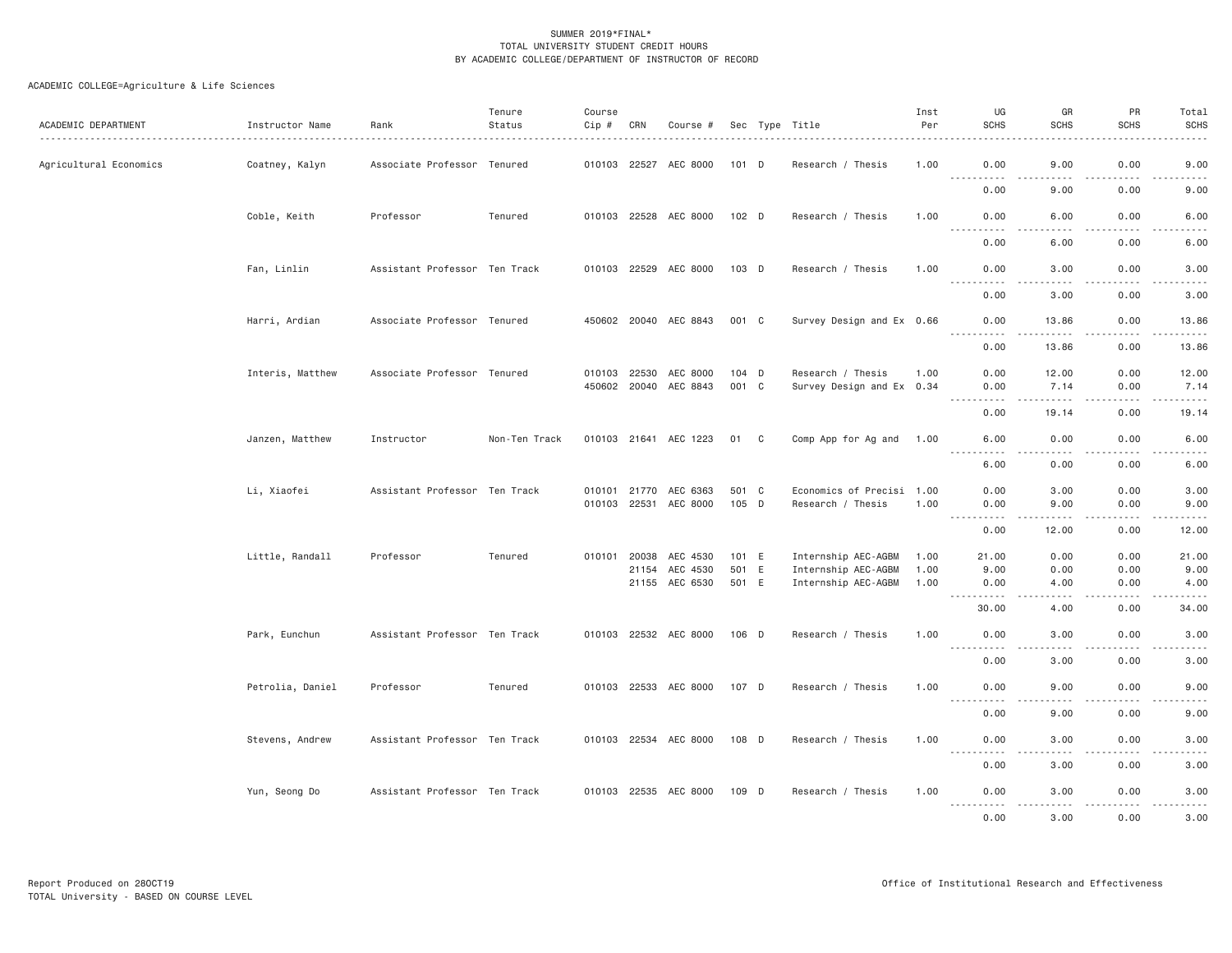# ACADEMIC COLLEGE=Agriculture & Life Sciences

|                                           |               |      | Tenure | Course     |                                  | Ins. |             |                      | $\sim$      | Total       |
|-------------------------------------------|---------------|------|--------|------------|----------------------------------|------|-------------|----------------------|-------------|-------------|
| <b>ACADEMTO</b><br>DEPARTMEN <sup>®</sup> | Name<br>nstrı | Rank | Status | CRN<br>Cin | Title<br>Sec<br>Course #<br>Type |      | <b>SCHS</b> | <b>COLC</b><br>יווטט | <b>SUHL</b> | <b>SCHS</b> |
|                                           |               |      |        |            |                                  |      |             |                      |             |             |

=================================== ========== ========== ========== ==========

Agricultural Economics 36.00 85.00 0.00 121.00

=================================== ========== ========== ========== ==========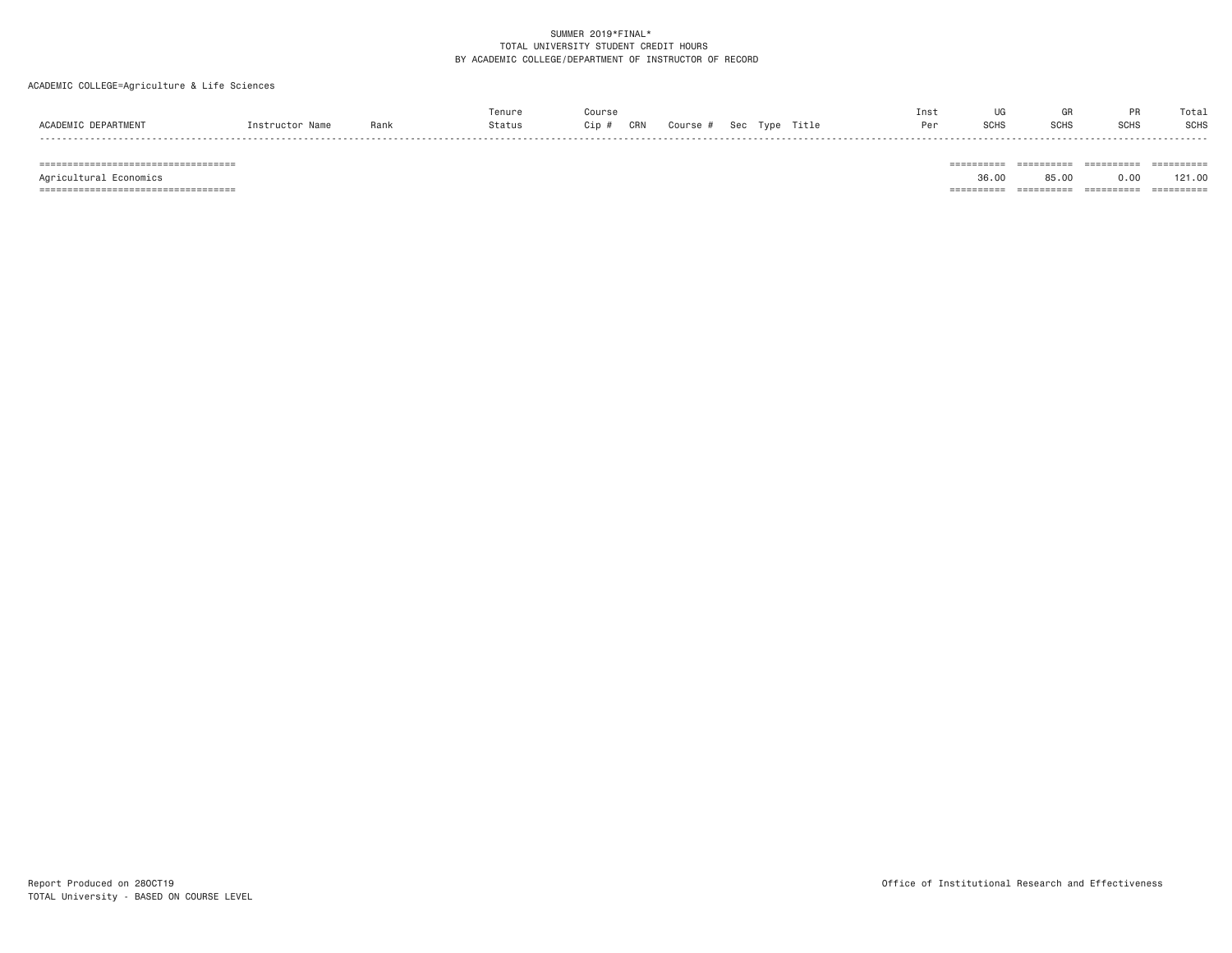| ACADEMIC DEPARTMENT  | Instructor Name  | Rank                                               | Tenure<br>Status<br>. | Course<br>Cip #<br>. | CRN                          | Course #              |                |                         | Sec Type Title                                | Inst<br>Per<br>. | UG<br>SCHS                                                                                                                                                | GR<br><b>SCHS</b><br>$- - - - -$     | PR<br><b>SCHS</b> | Total<br><b>SCHS</b><br>.         |
|----------------------|------------------|----------------------------------------------------|-----------------------|----------------------|------------------------------|-----------------------|----------------|-------------------------|-----------------------------------------------|------------------|-----------------------------------------------------------------------------------------------------------------------------------------------------------|--------------------------------------|-------------------|-----------------------------------|
| Animal Dairy Science | Cavinder, Clay   | Professor                                          | Tenured               |                      | 010901 22001<br>22010        | ADS 8000<br>ADS 9000  | 102 D<br>102 D |                         | Research/Thesis<br>Research/Diss              | 1.00<br>1.00     | 0.00<br>0.00                                                                                                                                              | 1.00<br>6.00                         | 0.00<br>0.00      | 1.00<br>6.00                      |
|                      |                  |                                                    |                       |                      |                              |                       |                |                         |                                               |                  | $\sim$ $\sim$ $\sim$<br>$\frac{1}{2} \left( \frac{1}{2} \right) \left( \frac{1}{2} \right) \left( \frac{1}{2} \right) \left( \frac{1}{2} \right)$<br>0.00 | .<br>7.00                            | .<br>0.00         | $- - - - -$<br>7.00               |
|                      |                  |                                                    |                       | 010901               | 22002                        |                       | 103 D          |                         |                                               | 1.00             | 0.00                                                                                                                                                      |                                      | 0.00              |                                   |
|                      |                  | Devost-Burnett, Derr Assistant Professor Ten Track |                       |                      | 22011                        | ADS 8000<br>ADS 9000  | 103 D          |                         | Research/Thesis<br>Research/Diss              | 1.00             | 0.00                                                                                                                                                      | 1.00<br>3.00                         | 0.00              | 1.00<br>3.00                      |
|                      |                  |                                                    |                       |                      |                              | 010904 21922 ADS 8333 | $101 \quad C$  |                         | Nutr BCHE of Livesto                          | 1.00             | 0.00                                                                                                                                                      | 30.00                                | 0.00              | 30.00                             |
|                      |                  |                                                    |                       |                      |                              |                       |                |                         |                                               |                  | 0.00                                                                                                                                                      | 34.00                                | 0.00              | 34.00                             |
|                      | Dinh, Thu        | Assistant Professor Ten Track                      |                       |                      | 010401 20626                 | FNH 8423              | 51             | C                       | Meat Science                                  | 1.00             | 0.00                                                                                                                                                      | 6.00                                 | 0.00              | 6.00                              |
|                      |                  |                                                    |                       |                      | 21920                        | ADS 8423              | 51             | C                       | Meat Science                                  | 1.00             | 0.00                                                                                                                                                      | 9.00                                 | 0.00              | 9.00                              |
|                      |                  |                                                    |                       |                      |                              | 010901 22003 ADS 8000 | 104 D          |                         | Research/Thesis                               | 1.00             | 0.00                                                                                                                                                      | 3.00                                 | 0.00              | 3.00                              |
|                      |                  |                                                    |                       |                      |                              |                       |                |                         |                                               |                  | $\sim$ $\sim$ $\sim$<br>.<br>0.00                                                                                                                         | -----<br>18.00                       | .<br>0.00         | .<br>18.00                        |
|                      | Graves, Jessica  | Instructor                                         | Non-Ten Track         |                      |                              | 010101 20027 ADS 4420 | 101 E          |                         | ADS Internship                                | 1.00             | 51.00                                                                                                                                                     | 0.00                                 | 0.00              | 51.00                             |
|                      |                  |                                                    |                       |                      | 21153                        | ADS 4420              | 501 E          |                         | ADS Internship                                | 1.00             | 24.00                                                                                                                                                     | 0.00                                 | 0.00              | 24.00                             |
|                      |                  |                                                    |                       |                      |                              |                       |                |                         |                                               |                  | $\sim$ $\sim$ $\sim$<br>.<br>75.00                                                                                                                        | $\sim$ $\sim$ $\sim$ $\sim$<br>0.00  | .<br>0.00         | .<br>75.00                        |
|                      |                  |                                                    |                       |                      |                              |                       |                |                         |                                               |                  |                                                                                                                                                           |                                      |                   |                                   |
|                      | Karisch, Brandi  | Extension Assoc Pro Non-Ten Track                  |                       | 010901               | 22004                        | ADS 8000              | 105 D          |                         | Research/Thesis                               | 1.00             | 0.00                                                                                                                                                      | 3.00                                 | 0.00              | 3.00                              |
|                      |                  |                                                    |                       |                      |                              | 22013 ADS 9000        | 105 D          |                         | Research/Diss                                 | 1.00             | 0.00<br>$\sim$ $\sim$ $\sim$<br>.                                                                                                                         | 6.00<br>.                            | 0.00<br>.         | 6.00<br>$\omega$ is $\omega$ in . |
|                      |                  |                                                    |                       |                      |                              |                       |                |                         |                                               |                  | 0.00                                                                                                                                                      | 9.00                                 | 0.00              | 9.00                              |
|                      | Larson, Jamie    | Associate Professor Tenured                        |                       |                      | 010901 21152                 | ADS 1113              | 501 C          |                         | Animal Science                                | 1.00             | 36.00                                                                                                                                                     | 0.00                                 | 0.00              | 36.00                             |
|                      |                  |                                                    |                       |                      |                              | 22005 ADS 8000        | 106 D          |                         | Research/Thesis                               | 1.00             | 0.00                                                                                                                                                      | 3.00                                 | 0.00              | 3.00                              |
|                      |                  |                                                    |                       |                      |                              |                       |                |                         |                                               |                  | $\sim 100$<br>36.00                                                                                                                                       | .<br>3.00                            | -----<br>0.00     | .<br>39.00                        |
|                      | Lemley, Caleb    | Assistant Professor Ten Track                      |                       |                      | 010901 22006                 | ADS 8000              | 107 D          |                         | Research/Thesis                               | 1.00             | 0.00                                                                                                                                                      | 3.00                                 | 0.00              | 3.00                              |
|                      |                  |                                                    |                       |                      | 22015                        | ADS 9000              | 107 D          |                         | Research/Diss                                 | 1.00             | 0.00                                                                                                                                                      | 3.00                                 | 0.00              | 3.00                              |
|                      |                  |                                                    |                       |                      |                              |                       |                |                         |                                               |                  | .<br>0.00                                                                                                                                                 | $\sim$ $\sim$ $\sim$ $\sim$<br>6.00  | .<br>0.00         | $- - - - -$<br>6.00               |
|                      | Liao, Shengfa    | Associate Professor Ten Track                      |                       | 010901               | 20026                        | ADS 4114              | $101 \quad C$  |                         | Animal Nutrition                              | 1.00             | 96.00                                                                                                                                                     | 0.00                                 | 0.00              | 96.00                             |
|                      |                  |                                                    |                       |                      | 20034                        | ADS 6114              | $101 \quad C$  |                         | Animal Nutrition                              | 1.00             | 0.00                                                                                                                                                      | 4.00                                 | 0.00              | 4.00                              |
|                      |                  |                                                    |                       |                      |                              | 22007 ADS 8000        | 108 D          |                         | Research/Thesis                               | 1,00             | 0.00                                                                                                                                                      | 6.00                                 | 0.00              | 6.00                              |
|                      |                  |                                                    |                       |                      |                              |                       |                |                         |                                               |                  | $\sim$ $\sim$<br>-----<br>96.00                                                                                                                           | $\sim$ $\sim$ $\sim$ $\sim$<br>10.00 | .<br>0.00         | .<br>106.00                       |
|                      | Memili, Erdogan  | Professor                                          | Tenured               |                      |                              | 010901 22008 ADS 8000 | 109 D          |                         | Research/Thesis                               | 1.00             | 0.00                                                                                                                                                      | 6.00                                 | 0.00              | 6.00                              |
|                      |                  |                                                    |                       |                      |                              |                       |                |                         |                                               |                  | .<br>0.00                                                                                                                                                 | .<br>6.00                            | .<br>0.00         | .<br>6.00                         |
|                      |                  |                                                    |                       |                      |                              |                       |                |                         |                                               |                  |                                                                                                                                                           |                                      |                   |                                   |
|                      | Nicodemus, Molly | Associate Professor Tenured                        |                       |                      | 010302 21924<br>010901 20025 | ADS 2221<br>ADS 2223  | 51<br>51       | <b>L</b><br>$\mathbf C$ | Companion Animal Lab 1.00<br>Companion Animal | 1.00             | 7.00<br>30.00                                                                                                                                             | 0.00<br>0.00                         | 0.00<br>0.00      | 7.00<br>30.00                     |
|                      |                  |                                                    |                       |                      |                              | 22412 ADS 8000        | 110 D          |                         | Research/Thesis                               | 1.00             | 0.00                                                                                                                                                      | 1.00                                 | 0.00              | 1.00                              |
|                      |                  |                                                    |                       |                      |                              |                       |                |                         |                                               |                  | $ -$                                                                                                                                                      |                                      |                   |                                   |
|                      |                  |                                                    |                       |                      |                              |                       |                |                         |                                               |                  | 37.00                                                                                                                                                     | 1.00                                 | 0.00              | 38.00                             |
|                      | Parish, Jane     | Professor                                          | Ten Track             |                      |                              | 010901 22019 ADS 9000 | 111 D          |                         | Research/Diss                                 | 1.00             | 0.00                                                                                                                                                      | 6.00                                 | 0.00              | 6.00                              |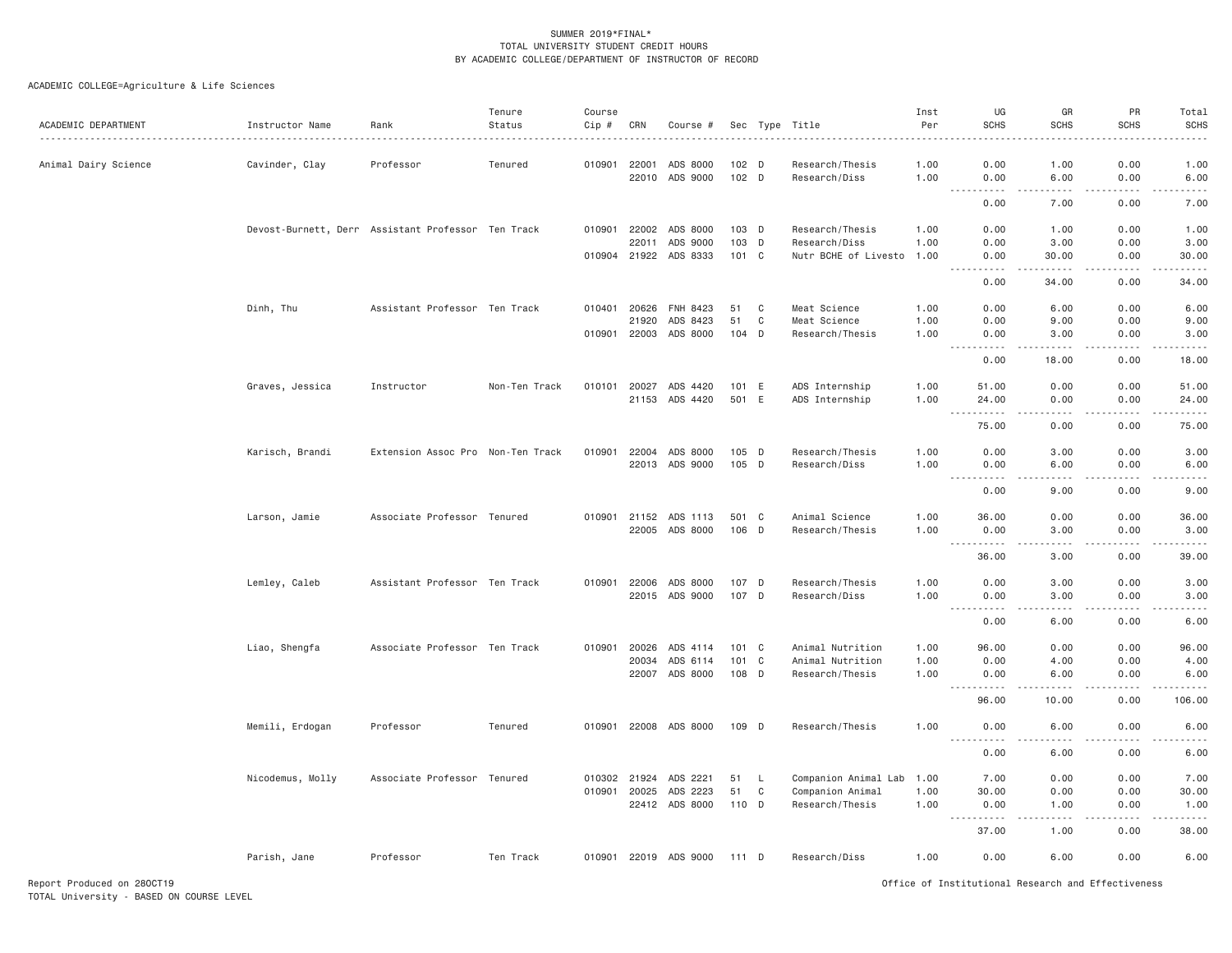| ACADEMIC DEPARTMENT                  | Instructor Name | Rank                              | Tenure<br>Status | Course<br>Cip # | CRN   | Course #              |         |   | Sec Type Title            | Inst<br>Per | UG<br><b>SCHS</b>               | GR<br><b>SCHS</b>      | PR<br><b>SCHS</b> | Total<br>SCHS         |
|--------------------------------------|-----------------|-----------------------------------|------------------|-----------------|-------|-----------------------|---------|---|---------------------------|-------------|---------------------------------|------------------------|-------------------|-----------------------|
|                                      |                 |                                   |                  |                 |       |                       |         |   |                           |             |                                 |                        |                   |                       |
|                                      |                 |                                   |                  |                 |       |                       |         |   |                           |             | 0.00                            | 6.00                   | 0.00              | 6.00                  |
| Animal Dairy Science                 | Rivera, J.      | Extension Assoc Pro Non-Ten Track |                  | 010901          | 22021 | ADS 9000              | $113$ D |   | Research/Diss             | 1.00        | 0.00                            | 3,00                   | 0.00              | 3.00                  |
|                                      |                 |                                   |                  |                 |       | 22415 ADS 8000        | 113 D   |   | Research/Thesis           | 1.00        | 0.00                            | 1.00                   | 0.00              | 1.00                  |
|                                      |                 |                                   |                  |                 |       |                       |         |   |                           |             | 0.00                            | 4.00                   | 0.00              | 4.00                  |
|                                      | Rude, Brian     | Professor                         | Tenured          | 010101          |       | 23035 ADS 4000        | $101$ I |   | Directed Indiv Study 1.00 |             | 3,00                            | 0.00                   | 0.00              | 3.00                  |
|                                      |                 |                                   |                  |                 |       |                       |         |   |                           |             | 3.00                            | .<br>0.00              | 0.00              | 3.00                  |
|                                      | Smith, Trent    | Associate Professor Tenured       |                  | 010901          | 22417 | ADS 8000              | $115$ D |   | Research/Thesis           | 1.00        | 0.00                            | 3,00                   | 0.00              | 3.00                  |
|                                      |                 |                                   |                  |                 | 22785 | ADS 9000              | $114$ D |   | Research/Diss             | 1.00        | 0.00                            | 3.00                   | 0.00              | 3.00                  |
|                                      |                 |                                   |                  | 010902          | 21923 | ADS 4124              | 01      | B | Animal Breeding           | 1.00        | 104.00                          | 0.00                   | 0.00              | 104.00                |
|                                      |                 |                                   |                  | 010999          |       | 23267 ADS 4440        | 102 E   |   | Research Exp Pract        | 1.00        | 2.00                            | 0.00                   | 0.00              | 2.00                  |
|                                      |                 |                                   |                  |                 |       |                       |         |   |                           |             | - - - - - - - - - - -<br>106.00 | $\frac{1}{2}$<br>6.00  | - - - - -<br>0.00 | 112.00                |
|                                      | Stone, Amanda   | Assistant Professor Ten Track     |                  |                 |       | 010901 22418 ADS 8000 | 116 D   |   | Research/Thesis           | 1.00        | 0.00                            | 12.00                  | 0.00              | 12.00                 |
|                                      |                 |                                   |                  |                 |       |                       |         |   |                           |             | -----<br>0.00                   | 12.00                  | 0.00              | 12.00                 |
| ==================================== |                 |                                   |                  |                 |       |                       |         |   |                           |             |                                 |                        |                   | $=$ = = = = = = = = = |
| Animal Dairy Science                 |                 |                                   |                  |                 |       |                       |         |   |                           |             | 353,00                          | 122,00                 | 0.00              | 475.00                |
|                                      |                 |                                   |                  |                 |       |                       |         |   |                           |             | ==========                      | ====================== |                   | ==========            |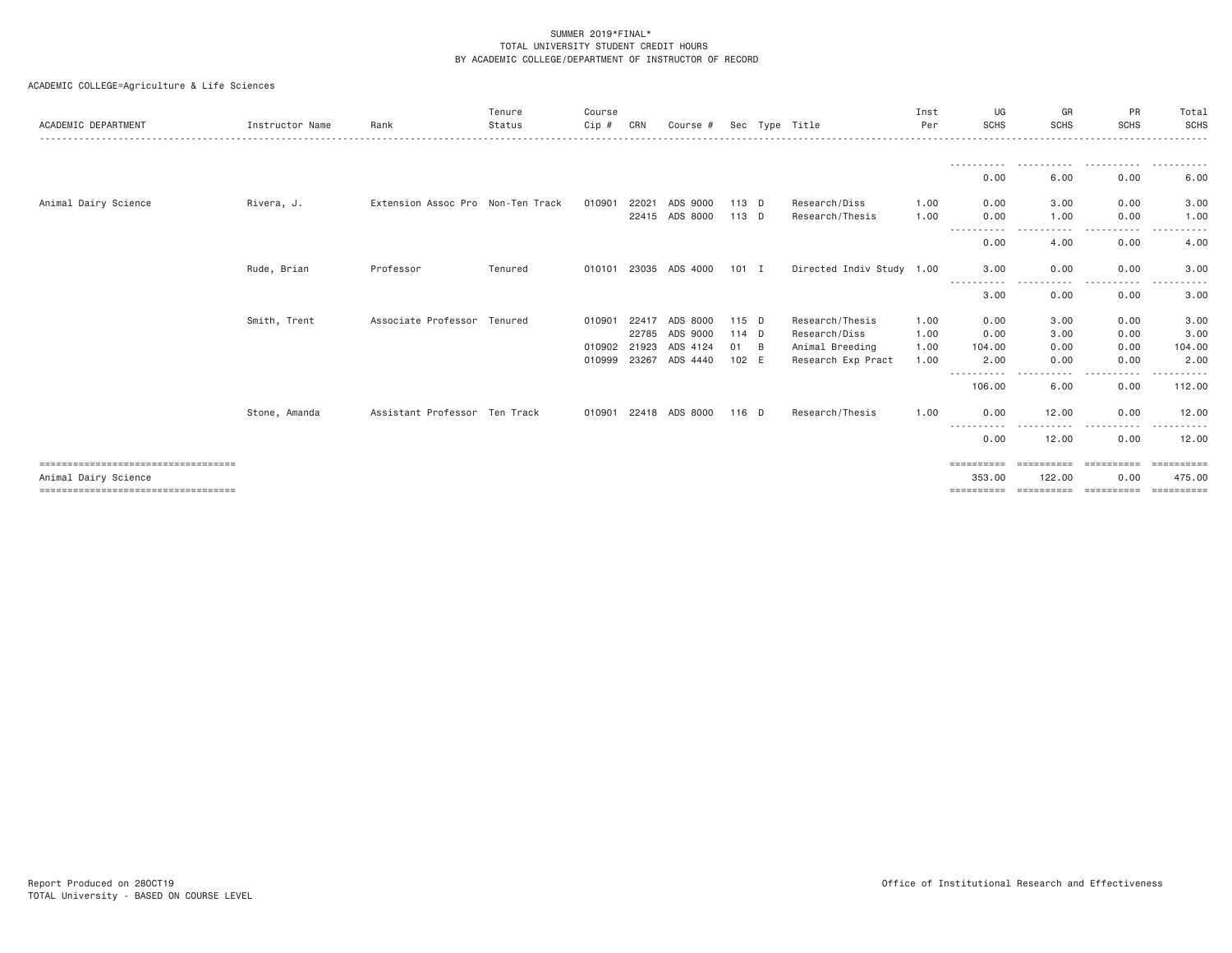| ACADEMIC DEPARTMENT                                                                          | Instructor Name    | Rank                                             | Tenure<br>Status | Course<br>Cip #              | CRN   | Course #                                |                    |   | Sec Type Title                                 | Inst<br>Per  | UG<br><b>SCHS</b>                                                                                           | GR<br><b>SCHS</b>      | <b>PR</b><br><b>SCHS</b>     | Total<br><b>SCHS</b> |
|----------------------------------------------------------------------------------------------|--------------------|--------------------------------------------------|------------------|------------------------------|-------|-----------------------------------------|--------------------|---|------------------------------------------------|--------------|-------------------------------------------------------------------------------------------------------------|------------------------|------------------------------|----------------------|
| Biochemistry, Molecular Biology, Ento Aarattuthodiyil, Bab Research Assist Pro Non-Ten Track |                    |                                                  |                  | 030601 22648                 |       | WFA 8000                                | $101$ D            |   | Research / Thesis                              | 1.00         | 0.00<br>.                                                                                                   | 12.00                  | 0.00<br>$\sim$ $\sim$ $\sim$ | 12.00<br>والمستحدث   |
|                                                                                              |                    |                                                  |                  |                              |       |                                         |                    |   |                                                |              | 0.00                                                                                                        | 12.00                  | 0.00                         | 12.00                |
|                                                                                              | Allen, Thomas      | Extension Assoc Pro Non-Ten Track                |                  |                              |       | 260702 22737 EPP 9000                   | 109 D              |   | Research / Diss                                | 1.00         | 0.00<br>.                                                                                                   | 2.00<br>.              | 0.00<br>.                    | 2.00<br>$    -$      |
|                                                                                              |                    |                                                  |                  |                              |       |                                         |                    |   |                                                |              | 0.00                                                                                                        | 2.00                   | 0.00                         | 2.00                 |
|                                                                                              | Baird, Richard     | Professor                                        | Tenured          |                              |       | 260506 21874 EPP 6264                   | 101 B              |   | Advanced Mycology                              | 1.00         | 0.00<br>.                                                                                                   | 20.00<br>$- - - - -$   | 0.00<br>.                    | 20.00<br>.           |
|                                                                                              |                    |                                                  |                  |                              |       |                                         |                    |   |                                                |              | 0.00                                                                                                        | 20.00                  | 0.00                         | 20.00                |
|                                                                                              |                    | Brown Johnson, Ashli Associate Professor Tenured |                  | 260202 23161                 |       | <b>BCH 8000</b><br>23275 BCH 7000       | 51<br>$102$ I      | D | Research / Thesis<br>Directed Indiv Study 1.00 | 1.00         | 0.00<br>0.00<br>.                                                                                           | 3.00<br>3.00<br>$   -$ | 0.00<br>0.00<br>.            | 3.00<br>3.00<br>.    |
|                                                                                              |                    |                                                  |                  |                              |       |                                         |                    |   |                                                |              | 0.00                                                                                                        | 6.00                   | 0.00                         | 6.00                 |
|                                                                                              | Catchot, Angus     | Extension Professor Non-Ten Track                |                  | 260702 22597                 | 22607 | EPP 8000<br>EPP 9000                    | $102$ D<br>$102$ D |   | Research / Thesis<br>Research / Diss           | 1,00<br>1.00 | 0.00<br>0.00                                                                                                | 18.00<br>12.00         | 0.00<br>0.00                 | 18.00<br>12.00       |
|                                                                                              |                    |                                                  |                  |                              |       |                                         |                    |   |                                                |              | .<br>0.00                                                                                                   | .<br>30.00             | $- - - -$<br>0.00            | .<br>30.00           |
|                                                                                              | Chastain, Daryl    | Research Assist Pro Non-Ten Track                |                  | 010304 22338<br>011101 22378 |       | PSS 8000<br>PSS 9000                    | $111$ D<br>111 D   |   | Research / Thesis<br>Research / Diss           | 1.00<br>1.00 | 0.00<br>0.00                                                                                                | 1.00<br>6.00           | 0.00<br>0.00                 | 1.00<br>6.00         |
|                                                                                              |                    |                                                  |                  |                              |       |                                         |                    |   |                                                |              | $\sim$ $\sim$ $\sim$<br>$\sim$ $\sim$ $\sim$<br>0.00                                                        | .<br>7.00              | 0.00                         | .<br>7.00            |
|                                                                                              | Cook, Donald       | Research Assist Pro Non-Ten Track                |                  |                              |       | 260702 23222 EPP 7000 102 I             |                    |   | Directed Indiv Study 1.00                      |              | 0.00                                                                                                        | 3.00                   | 0.00                         | 3.00                 |
|                                                                                              |                    |                                                  |                  |                              |       |                                         |                    |   |                                                |              | ----------<br>0.00                                                                                          | $- - - -$<br>3.00      | .<br>0.00                    | .<br>3.00            |
|                                                                                              | Dean, Jeffrey      | Professor                                        | Tenured          |                              |       | 260202 23115 BCH 9000 113 D             |                    |   | Research/Diss                                  | 1.00         | 0.00<br>. <u>.</u><br>$- - -$                                                                               | 6.00<br>.              | 0.00<br>.                    | 6.00<br>$- - - - -$  |
|                                                                                              |                    |                                                  |                  |                              |       |                                         |                    |   |                                                |              | 0.00                                                                                                        | 6.00                   | 0.00                         | 6.00                 |
|                                                                                              | Goddard, Jerome    | Extension Professor Non-Ten Track                |                  |                              |       | 260702 22608 EPP 9000                   | $103$ D            |   | Research / Diss                                | 1,00         | 0.00<br><u>.</u>                                                                                            | 8,00                   | 0.00                         | 8.00                 |
|                                                                                              |                    |                                                  |                  |                              |       |                                         |                    |   |                                                |              | 0.00                                                                                                        | 8.00                   | 0.00                         | 8.00                 |
|                                                                                              | Gore, Jeffrey      | Extension Assoc Pro Non-Ten Track                |                  | 260702 22599                 |       | EPP 8000<br>22884 EPP 7000              | $104$ D<br>$101$ I |   | Research / Thesis<br>Directed Indiv Study 1.00 | 1.00         | 0.00<br>0.00                                                                                                | 12.00<br>3.00          | 0.00<br>0.00                 | 12.00<br>3.00        |
|                                                                                              |                    |                                                  |                  |                              |       |                                         |                    |   |                                                |              | .<br>$\frac{1}{2} \left( \frac{1}{2} \right) \left( \frac{1}{2} \right) \left( \frac{1}{2} \right)$<br>0.00 | $- - - - -$<br>15.00   | .<br>0.00                    | .<br>15.00           |
|                                                                                              | Harris, Jeffrey    | Extension Assoc Pro Non-Ten Track                |                  |                              |       | 260702 22601 EPP 8000<br>22610 EPP 9000 | 106 D<br>105 D     |   | Research / Thesis<br>Research / Diss           | 1.00<br>1.00 | 0.00<br>0.00                                                                                                | 7.00<br>3,00           | 0.00<br>0.00                 | 7.00<br>3.00         |
|                                                                                              |                    |                                                  |                  |                              |       |                                         |                    |   |                                                |              | .<br>$\frac{1}{2} \left( \frac{1}{2} \right) \left( \frac{1}{2} \right) \left( \frac{1}{2} \right)$<br>0.00 | .<br>10.00             | .<br>0.00                    | .<br>10.00           |
|                                                                                              | Hoffmann, Federico | Associate Professor Tenured                      |                  |                              |       | 260202 21872 BCH 4503                   | 501 C              |   | Sci Comm Skills                                | 0.50         | 39.00                                                                                                       | 0.00                   | 0.00                         | 39.00                |
|                                                                                              |                    |                                                  |                  |                              |       | 22578 BCH 9000                          | $102$ D            |   | Research/Diss                                  | 1.00         | 0.00<br>.                                                                                                   | 6.00<br>.              | 0.00<br>.                    | 6.00<br>.            |
|                                                                                              |                    |                                                  |                  |                              |       |                                         |                    |   |                                                |              | 39.00                                                                                                       | 6.00                   | 0.00                         | 45.00                |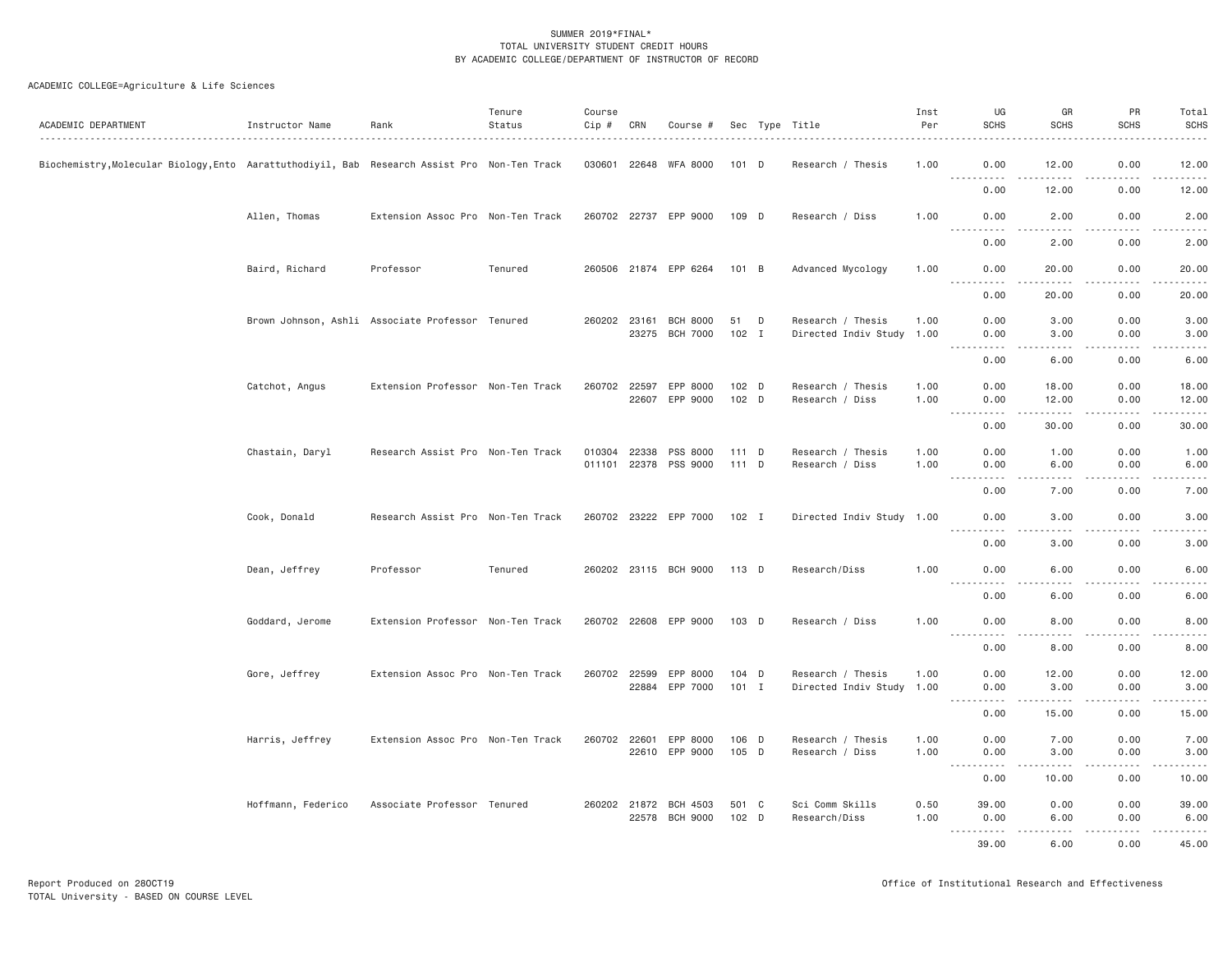| ACADEMIC DEPARTMENT                               | Instructor Name                         | Rank                              | Tenure<br>Status | Course<br>Cip # | CRN          | Course #              |         |   | Sec Type Title            | Inst<br>Per | UG<br><b>SCHS</b>                                                                                                                                                                    | GR<br><b>SCHS</b>                                                                                                                                             | PR<br><b>SCHS</b> | Total<br><b>SCHS</b><br>. |
|---------------------------------------------------|-----------------------------------------|-----------------------------------|------------------|-----------------|--------------|-----------------------|---------|---|---------------------------|-------------|--------------------------------------------------------------------------------------------------------------------------------------------------------------------------------------|---------------------------------------------------------------------------------------------------------------------------------------------------------------|-------------------|---------------------------|
| Biochemistry, Molecular Biology, Ento King, Jonas |                                         | Assistant Professor Ten Track     |                  |                 | 260202 21172 | BCH 4013              | 501 C   |   | Principles of Bioche 1.00 |             | 108.00                                                                                                                                                                               | 0.00                                                                                                                                                          | 0.00              | 108.00                    |
|                                                   |                                         |                                   |                  |                 | 21175        | BCH 6013              | 501 C   |   | Principles of Bioche      | 1.00        | 0.00                                                                                                                                                                                 | 6.00                                                                                                                                                          | 0.00              | 6.00                      |
|                                                   |                                         |                                   |                  |                 | 22561        | <b>BCH 8000</b>       | 102 D   |   | Research / Thesis         | 1.00        | 0.00<br>.                                                                                                                                                                            | 15.00<br>$\frac{1}{2} \left( \frac{1}{2} \right) \left( \frac{1}{2} \right) \left( \frac{1}{2} \right) \left( \frac{1}{2} \right) \left( \frac{1}{2} \right)$ | 0.00<br>.         | 15.00<br>.                |
|                                                   |                                         |                                   |                  |                 |              |                       |         |   |                           |             | 108.00                                                                                                                                                                               | 21.00                                                                                                                                                         | 0.00              | 129.00                    |
|                                                   | Li, Jiaxu                               | Associate Professor Tenured       |                  |                 |              | 260202 22580 BCH 9000 | $104$ D |   | Research/Diss             | 1.00        | 0.00<br><b>.</b>                                                                                                                                                                     | 9.00<br>.                                                                                                                                                     | 0.00<br>.         | 9.00<br>.                 |
|                                                   |                                         |                                   |                  |                 |              |                       |         |   |                           |             | 0.00                                                                                                                                                                                 | 9.00                                                                                                                                                          | 0.00              | 9.00                      |
|                                                   | Lu, Shien                               | Professor                         | Tenured          |                 |              | 260702 23018 EPP 9000 | 110 D   |   | Research / Diss           | 1.00        | 0.00                                                                                                                                                                                 | 3.00                                                                                                                                                          | 0.00              | 3.00                      |
|                                                   |                                         |                                   |                  |                 |              |                       |         |   |                           |             | 0.00                                                                                                                                                                                 | 3.00                                                                                                                                                          | 0.00              | 3.00                      |
|                                                   | Meyer, Florencia                        | Associate Professor Tenured       |                  |                 | 260202 22563 | <b>BCH 8000</b>       | 104 D   |   | Research / Thesis         | 1.00        | 0.00                                                                                                                                                                                 | 6.00                                                                                                                                                          | 0.00              | 6.00                      |
|                                                   |                                         |                                   |                  |                 | 22581        | <b>BCH 9000</b>       | 105 D   |   | Research/Diss             | 1.00        | 0.00                                                                                                                                                                                 | 6.00                                                                                                                                                          | 0.00              | 6.00                      |
|                                                   |                                         |                                   |                  |                 |              | 23034 BCH 7000        | $101$ I |   | Directed Indiv Study 1.00 |             | 0.00<br>$\frac{1}{2} \left( \frac{1}{2} \right) \left( \frac{1}{2} \right) \left( \frac{1}{2} \right) \left( \frac{1}{2} \right) \left( \frac{1}{2} \right)$<br>$\sim$ $\sim$ $\sim$ | 4.00<br><u>.</u>                                                                                                                                              | 0.00<br>.         | 4.00<br>.                 |
|                                                   |                                         |                                   |                  |                 |              |                       |         |   |                           |             | 0.00                                                                                                                                                                                 | 16.00                                                                                                                                                         | 0.00              | 16.00                     |
|                                                   | Musser, Fred                            | Professor                         | Tenured          |                 |              | 011102 20960 PSS 3423 | 103 E   |   | Agronomy Internship       | 1.00        | 9.00                                                                                                                                                                                 | 0.00                                                                                                                                                          | 0.00              | 9.00                      |
|                                                   |                                         |                                   |                  |                 |              | 260702 22602 EPP 8000 | 107 D   |   | Research / Thesis         | 1.00        | 0.00                                                                                                                                                                                 | 11.00                                                                                                                                                         | 0.00              | 11.00                     |
|                                                   |                                         |                                   |                  |                 |              |                       |         |   |                           |             | $\cdots$<br>. <b>.</b> .<br>9.00                                                                                                                                                     | $\cdots \cdots \cdots$<br>11.00                                                                                                                               | .<br>0.00         | .<br>20.00                |
|                                                   | Popescu, Sorina                         | Assistant Professor Ten Track     |                  |                 | 260202 22566 | <b>BCH 8000</b>       | 107 D   |   | Research / Thesis         | 1.00        | 0.00                                                                                                                                                                                 | 12.00                                                                                                                                                         | 0.00              | 12.00                     |
|                                                   |                                         |                                   |                  |                 |              | 22584 BCH 9000        | 108 D   |   | Research/Diss             | 1.00        | 0.00<br>$\sim$ $\sim$<br>$\frac{1}{2} \left( \frac{1}{2} \right) \left( \frac{1}{2} \right) \left( \frac{1}{2} \right) \left( \frac{1}{2} \right)$                                   | 21.00<br>.                                                                                                                                                    | 0.00<br>.         | 21.00<br>.                |
|                                                   |                                         |                                   |                  |                 |              |                       |         |   |                           |             | 0.00                                                                                                                                                                                 | 33.00                                                                                                                                                         | 0.00              | 33.00                     |
|                                                   | Rai, Aswathy                            | Instructor                        | Non-Ten Track    |                 |              | 260202 21173 BCH 4603 | 501 C   |   | Gen Biochem I             | 1.00        | 42.00                                                                                                                                                                                | 0.00                                                                                                                                                          | 0.00              | 42.00                     |
|                                                   |                                         |                                   |                  |                 | 21174        | BCH 4613              | 501 C   |   | Gen Biochem II            | 1.00        | 39.00                                                                                                                                                                                | 0.00                                                                                                                                                          | 0.00              | 39.00                     |
|                                                   |                                         |                                   |                  |                 | 21176        | <b>BCH 6603</b>       | 501 C   |   | Gen Biochem I             | 1.00        | 0.00                                                                                                                                                                                 | 9.00                                                                                                                                                          | 0.00              | 9.00                      |
|                                                   |                                         |                                   |                  |                 | 21177        | <b>BCH 6613</b>       | 501 C   |   | Gen Biochem II            | 1.00        | 0.00                                                                                                                                                                                 | 3.00                                                                                                                                                          | 0.00              | 3.00                      |
|                                                   |                                         |                                   |                  |                 |              | 21872 BCH 4503        | 501 C   |   | Sci Comm Skills           | 0.50        | 39.00<br>.                                                                                                                                                                           | 0.00<br>.                                                                                                                                                     | 0.00<br>-----     | 39.00<br>.                |
|                                                   |                                         |                                   |                  |                 |              |                       |         |   |                           |             | 120.00                                                                                                                                                                               | 12.00                                                                                                                                                         | 0.00              | 132.00                    |
|                                                   | Riggins, John                           | Associate Professor Tenured       |                  |                 |              | 260702 22603 EPP 8000 | 108 D   |   | Research / Thesis         | 1.00        | 0.00<br>.                                                                                                                                                                            | 18.00<br>.                                                                                                                                                    | 0.00<br>.         | 18.00<br>.                |
|                                                   |                                         |                                   |                  |                 |              |                       |         |   |                           |             | 0.00                                                                                                                                                                                 | 18.00                                                                                                                                                         | 0.00              | 18.00                     |
|                                                   | Shan, Xueyan                            | Research Assist Pro Non-Ten Track |                  | 260202          | 22567        | <b>BCH 8000</b>       | 108     | D | Research / Thesis         | 1.00        | 0.00                                                                                                                                                                                 | 3.00                                                                                                                                                          | 0.00              | 3.00                      |
|                                                   |                                         |                                   |                  |                 | 22585        | <b>BCH 9000</b>       | 109     | D | Research/Diss             | 1.00        | 0.00                                                                                                                                                                                 | 6.00                                                                                                                                                          | 0.00              | 6.00                      |
|                                                   |                                         |                                   |                  |                 |              | 22630 BCH 7000        | 01 I    |   | Directed Indiv Study 1.00 |             | 0.00<br>$  -$<br>-----                                                                                                                                                               | 3.00<br>-----                                                                                                                                                 | 0.00<br>.         | 3.00<br>.                 |
|                                                   |                                         |                                   |                  |                 |              |                       |         |   |                           |             | 0.00                                                                                                                                                                                 | 12.00                                                                                                                                                         | 0.00              | 12.00                     |
|                                                   | Tomaso-Peterson, Mar Research Professor |                                   | Non-Ten Track    |                 |              | 260702 22604 EPP 8000 | 109 D   |   | Research / Thesis         | 1.00        | 0.00<br>.                                                                                                                                                                            | 19.00<br>.                                                                                                                                                    | 0.00<br>.         | 19.00<br>.                |
|                                                   |                                         |                                   |                  |                 |              |                       |         |   |                           |             | 0.00                                                                                                                                                                                 | 19.00                                                                                                                                                         | 0.00              | 19.00                     |
|                                                   | Vance, Carrie                           | Research Assist Pro Non-Ten Track |                  |                 | 260202 22570 | BCH 8000              | 111 D   |   | Research / Thesis         | 1.00        | 0.00                                                                                                                                                                                 | 3.00                                                                                                                                                          | 0.00              | 3.00                      |
|                                                   |                                         |                                   |                  |                 | 22587        | <b>BCH 9000</b>       | 111 D   |   | Research/Diss             | 1.00        | 0.00                                                                                                                                                                                 | 9.00                                                                                                                                                          | 0.00              | 9.00                      |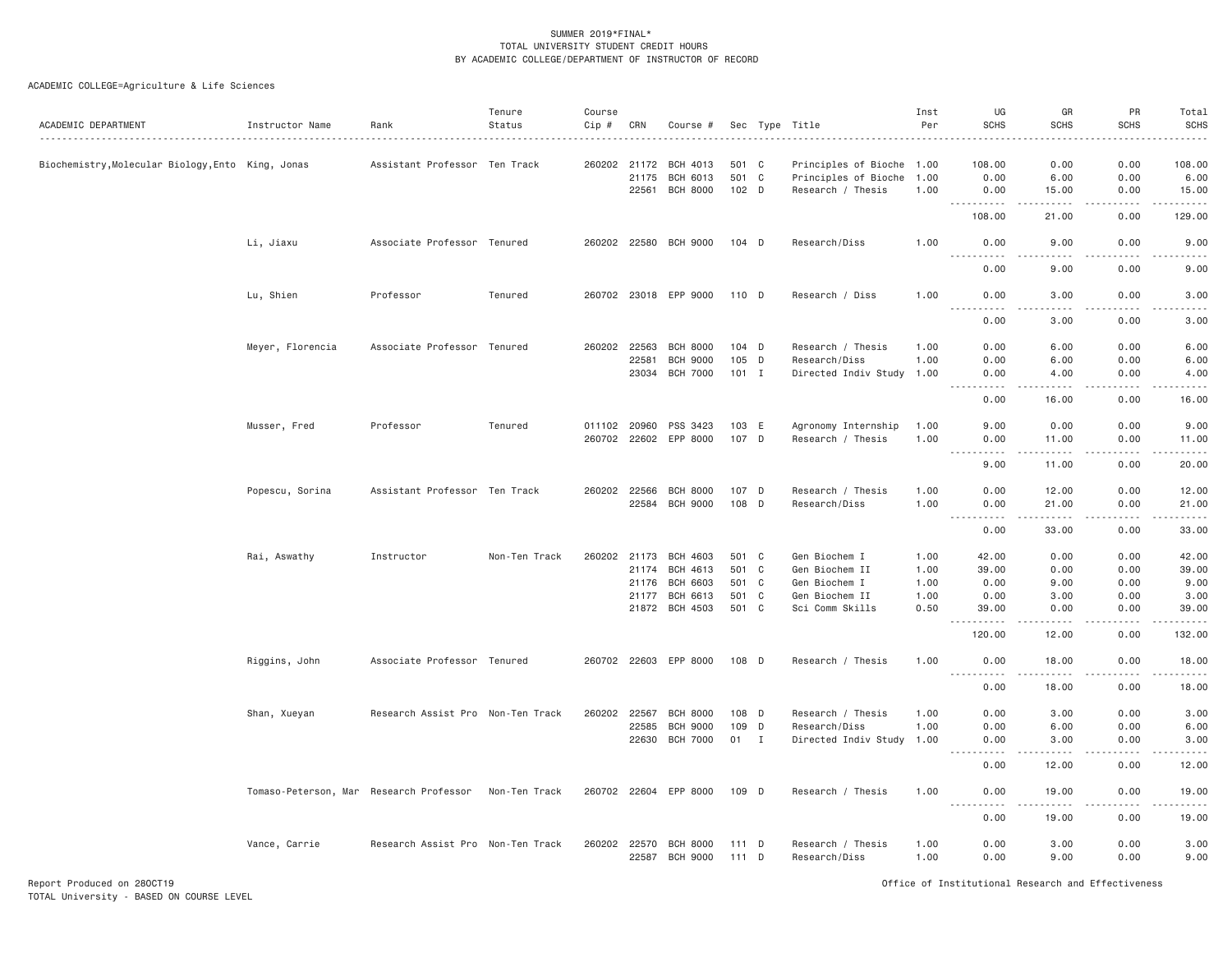| ACADEMIC DEPARTMENT                                 | Instructor Name    | Rank                              | Tenure<br>Status | Course<br>Cip # | CRN   | Course #              |         |          | Sec Type Title            | Inst<br>Per | UG<br><b>SCHS</b>             | GR<br><b>SCHS</b>   | PR<br><b>SCHS</b> | Total<br>SCHS |
|-----------------------------------------------------|--------------------|-----------------------------------|------------------|-----------------|-------|-----------------------|---------|----------|---------------------------|-------------|-------------------------------|---------------------|-------------------|---------------|
|                                                     |                    |                                   |                  |                 |       |                       |         |          |                           |             |                               |                     |                   |               |
| Biochemistry, Molecular Biology, Ento Vance, Carrie |                    | Research Assist Pro Non-Ten Track |                  | 260202          | 23113 | <b>BCH 7000</b>       | 02      | <b>I</b> | Directed Indiv Study 1.00 |             | 0.00                          | 3.00                | 0.00              | 3.00          |
|                                                     |                    |                                   |                  |                 | 23185 | BCH 4000              | $101$ I |          | Directed Indiv Study 1.00 |             | 3.00                          | 0.00                | 0.00              | 3.00          |
|                                                     |                    |                                   |                  | 260707          | 23045 | PHY 8000              | 101 D   |          | Research / Thesis         | 1.00        | 0.00                          | 2.00                | 0.00              | 2.00          |
|                                                     |                    |                                   |                  |                 |       | 23056 PHY 9000        | 101 D   |          | Research / Diss           | 1.00        | 0.00                          | 5.00                | 0.00              | 5.00          |
|                                                     |                    |                                   |                  |                 |       |                       |         |          |                           |             | - - - - - - - - - - -<br>3.00 | .<br>22.00          | .<br>0.00         | 25.00         |
|                                                     | Wilkerson, Teresa  | Research Assist Pro Non-Ten Track |                  |                 |       | 260702 22605 EPP 8000 | 110 D   |          | Research / Thesis         | 1.00        | 0.00                          | 6.00                | 0.00              | 6,00          |
|                                                     |                    |                                   |                  |                 |       |                       |         |          |                           |             | 0.00                          | -----------<br>6.00 | .<br>0.00         | .<br>6.00     |
|                                                     | Willeford, Kenneth | Professor                         | Tenured          |                 |       | 260202 22614 BCH 9000 | 112 D   |          | Research/Diss             | 1.00        | 0.00                          | 1.00<br><u>.</u>    | 0.00              | 1.00          |
|                                                     |                    |                                   |                  |                 |       |                       |         |          |                           |             | 0.00                          | 1.00                | 0.00              | 1.00          |
| ======================================              |                    |                                   |                  |                 |       |                       |         |          |                           |             | ==========                    | ==========          | ==========        | ==========    |
| Biochemistry, Molecular Biology, Ento               |                    |                                   |                  |                 |       |                       |         |          |                           |             | 279.00                        | 308.00              | 0.00              | 587.00        |
| ===================================                 |                    |                                   |                  |                 |       |                       |         |          |                           |             | ==========                    | ==========          | ==========        | ==========    |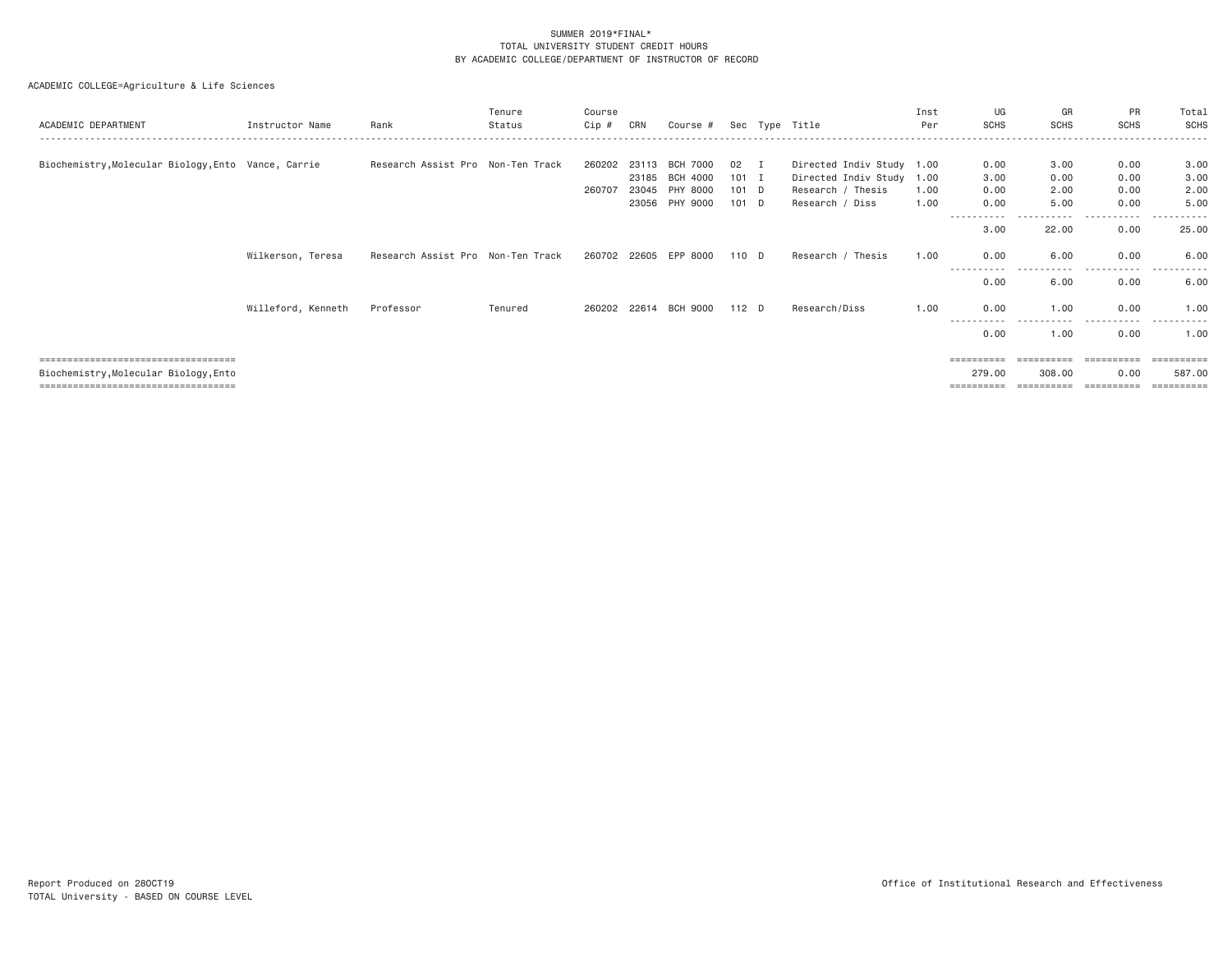| ACADEMIC DEPARTMENT                             | Instructor Name  | Rank                              | Tenure<br>Status | Course<br>Cip # | CRN   | Course #              |         |   | Sec Type Title            | Inst<br>Per | UG<br><b>SCHS</b>                  | GR<br><b>SCHS</b>      | PR<br><b>SCHS</b>            | Total<br><b>SCHS</b><br>.                                                                                                                                                               |
|-------------------------------------------------|------------------|-----------------------------------|------------------|-----------------|-------|-----------------------|---------|---|---------------------------|-------------|------------------------------------|------------------------|------------------------------|-----------------------------------------------------------------------------------------------------------------------------------------------------------------------------------------|
| Food Science, Nutrition & Health Pr Buys, David |                  | Assistant Professor Ten Track     |                  | 190599          | 22113 | FNH 4990              | 01      | C | Special Topic in FNH 1.00 |             | 63.00                              | 0.00                   | 0.00                         | 63.00                                                                                                                                                                                   |
|                                                 |                  |                                   |                  |                 |       |                       |         |   |                           |             | <u>.</u><br>63.00                  | .<br>0.00              | 0.00                         | .<br>63.00                                                                                                                                                                              |
|                                                 | Chang, Kow-Ching | Professor                         | Tenured          |                 |       | 190599 22056 FNH 8000 | 101 D   |   | Research/Thesis           | 1.00        | 0.00<br>$\frac{1}{2}$<br><u>.</u>  | 1.00<br>.              | 0.00<br>.                    | 1.00<br>$    -$                                                                                                                                                                         |
|                                                 |                  |                                   |                  |                 |       |                       |         |   |                           |             | 0.00                               | 1.00                   | 0.00                         | 1.00                                                                                                                                                                                    |
|                                                 | Cheng, Wen-Hsing | Associate Professor Ten Track     |                  | 190599          | 22092 | <b>FNH 9000</b>       | $101$ D |   | Research/Diss             | 1.00        | 0.00                               | 3.00                   | 0.00                         | 3.00                                                                                                                                                                                    |
|                                                 |                  |                                   |                  |                 | 22097 | <b>FNH 9000</b>       | 01      | D | Research/Diss             | 1.00        | 0.00                               | 3.00                   | 0.00                         | 3.00                                                                                                                                                                                    |
|                                                 |                  |                                   |                  | 301901 20624    |       | FNH 8263              | 01      | C | Nutritional Genomics      | 1,00        | 0.00                               | 15.00<br>$\frac{1}{2}$ | 0.00<br>.                    | 15.00<br>$    -$                                                                                                                                                                        |
|                                                 |                  |                                   |                  |                 |       |                       |         |   |                           |             | 0.00                               | 21.00                  | 0.00                         | 21.00                                                                                                                                                                                   |
|                                                 | Cox, Melissa     | Non-Faculty                       | Not Applicable   |                 |       | 512208 20627 FNH 8556 | 101 H   |   | Wellness Coaching In 0.40 |             | 0.00<br><u>.</u>                   | 9.60<br>.              | 0.00<br><u>.</u>             | 9.60<br>. <u>.</u> .                                                                                                                                                                    |
|                                                 |                  |                                   |                  |                 |       |                       |         |   |                           |             | 0.00                               | 9.60                   | 0.00                         | 9.60                                                                                                                                                                                    |
|                                                 | Crist, Courtney  | Extension Assist Pr Non-Ten Track |                  |                 |       | 190599 22058 FNH 8000 | 103 D   |   | Research/Thesis           | 1.00        | 0.00<br>-----                      | 3.00<br>.              | 0.00<br>.                    | 3.00<br>$\frac{1}{2} \left( \frac{1}{2} \right) \left( \frac{1}{2} \right) \left( \frac{1}{2} \right) \left( \frac{1}{2} \right) \left( \frac{1}{2} \right) \left( \frac{1}{2} \right)$ |
|                                                 |                  |                                   |                  |                 |       |                       |         |   |                           |             | 0.00                               | 3.00                   | 0.00                         | 3.00                                                                                                                                                                                    |
|                                                 | Evans, Marion    | Professor                         | Tenured          | 340199          | 22133 | FNH 3103              | 01      | C | Intro to Health Prof 0.50 |             | 33.00                              | 0.00                   | 0.00                         | 33.00                                                                                                                                                                                   |
|                                                 |                  |                                   |                  | 512208          | 20627 | <b>FNH 8556</b>       | 101 H   |   | Wellness Coaching In 0.60 |             | 0.00                               | 14.40                  | 0.00                         | 14.40                                                                                                                                                                                   |
|                                                 |                  |                                   |                  |                 |       |                       |         |   |                           |             | 2.2.2.2.2.2<br>33.00               | .<br>14.40             | .<br>0.00                    | .<br>47.40                                                                                                                                                                              |
|                                                 |                  |                                   |                  |                 |       |                       |         |   |                           |             |                                    |                        |                              |                                                                                                                                                                                         |
|                                                 | Gardner, Antonio | Assistant Professor Ten Track     |                  | 190501          | 21313 | FNH 6783              | 501 C   |   | Sch Comm Drug Use Pr 1.00 |             | 0.00                               | 24.00                  | 0.00                         | 24.00                                                                                                                                                                                   |
|                                                 |                  |                                   |                  | 512207 21316    |       | <b>FNH 8673</b>       | 551 I   |   | Appl Proj for CHES        | 1.00        | 0.00                               | 15.00                  | 0.00                         | 15.00                                                                                                                                                                                   |
|                                                 |                  |                                   |                  |                 |       | 21767 FNH 8623        | 551 C   |   | Cur Issues School He 1.00 |             | 0.00<br>.                          | 21.00<br>.             | 0.00<br>د د د د              | 21.00<br>$    -$                                                                                                                                                                        |
|                                                 |                  |                                   |                  |                 |       |                       |         |   |                           |             | 0.00                               | 60,00                  | 0.00                         | 60.00                                                                                                                                                                                   |
|                                                 | Hall, Michael    | Lecturer                          | Non-Ten Track    |                 |       | 190501 21311 FNH 4773 | 501 C   |   | Intro to Env Health 1.00  |             | 45.00<br>$- - -$<br>.              | 0.00<br>.              | 0.00<br>-----                | 45.00<br>.                                                                                                                                                                              |
|                                                 |                  |                                   |                  |                 |       |                       |         |   |                           |             | 45.00                              | 0.00                   | 0.00                         | 45.00                                                                                                                                                                                   |
|                                                 | Murphy, Timothy  | Non-Employee                      | Not Applicable   | 190504          | 23000 | <b>FNH 2293</b>       | 551 C   |   | Indiv and Family Nut 1.00 |             | 21.00                              | 0.00                   | 0.00                         | 21.00                                                                                                                                                                                   |
|                                                 |                  |                                   |                  |                 | 23001 | HS 2293               | 551 C   |   | Indiv and Family Nut 1.00 |             | 3.00                               | 0.00                   | 0.00                         | 3,00                                                                                                                                                                                    |
|                                                 |                  |                                   |                  |                 |       |                       |         |   |                           |             | -----<br>24.00                     | 0.00                   | د د د د<br>0.00              | $   -$<br>24.00                                                                                                                                                                         |
|                                                 |                  |                                   |                  |                 |       |                       |         |   |                           |             |                                    |                        |                              |                                                                                                                                                                                         |
|                                                 | Oliver, Brittney | Assistant Professor Ten Track     |                  | 512207 21315    |       | <b>FNH 8653</b>       | 501 C   |   | Imp Eval Hp Prog          | 1.00        | 0.00                               | 42.00                  | 0.00                         | 42.00                                                                                                                                                                                   |
|                                                 |                  |                                   |                  |                 | 22431 | FNH 8653              | 01 C    |   | Imp Eval Hp Prog          | 1.00        | 0.00                               | 27.00                  | 0.00                         | 27.00                                                                                                                                                                                   |
|                                                 |                  |                                   |                  |                 |       |                       |         |   |                           |             | 0.00                               | 69.00                  | $\sim$ $\sim$ $\sim$<br>0.00 | $   -$<br>69.00                                                                                                                                                                         |
|                                                 | Sansing, Annice  | Extension Instructo Non-Ten Track |                  |                 |       | 340199 22133 FNH 3103 | 01 C    |   | Intro to Health Prof 0.50 |             | 33.00                              | 0.00                   | 0.00                         | 33.00                                                                                                                                                                                   |
|                                                 |                  |                                   |                  |                 |       |                       |         |   |                           |             | $\sim$ $\sim$ $\sim$<br>.<br>33.00 | .<br>0.00              | -----<br>0.00                | .<br>33.00                                                                                                                                                                              |
|                                                 | Schilling, Mark  | Professor                         | Tenured          | 190599          | 22065 | <b>FNH 8000</b>       | 110 D   |   | Research/Thesis           | 1.00        | 0.00                               | 15.00                  | 0.00                         | 15.00                                                                                                                                                                                   |
|                                                 |                  |                                   |                  |                 | 22077 | <b>FNH 8000</b>       | 10      | D | Research/Thesis           | 1.00        | 0.00                               | 3.00                   | 0.00                         | 3.00                                                                                                                                                                                    |
|                                                 |                  |                                   |                  |                 | 22089 | <b>FNH 8000</b>       | 60      | D | Research/Thesis           | 1.00        | 0.00                               | 5.00                   | 0.00                         | 5.00                                                                                                                                                                                    |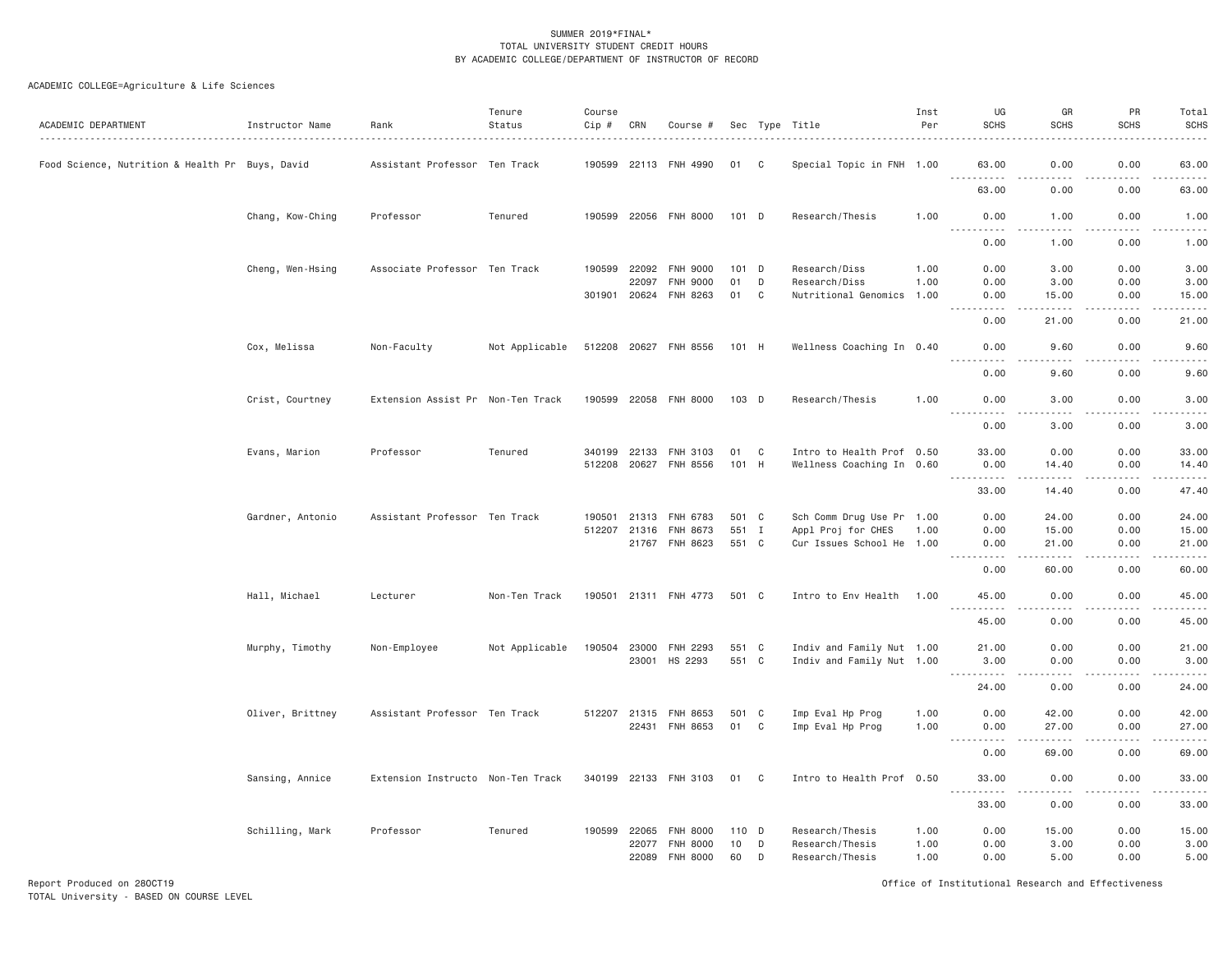| ACADEMIC DEPARTMENT                                                         | Instructor Name | Rank                                               | Tenure<br>Status | Course<br>Cip# | CRN   | Course #              |         |     | Sec Type Title            | Inst<br>Per | UG<br><b>SCHS</b>    | GR<br><b>SCHS</b>    | <b>PR</b><br><b>SCHS</b>  | Total<br><b>SCHS</b> |
|-----------------------------------------------------------------------------|-----------------|----------------------------------------------------|------------------|----------------|-------|-----------------------|---------|-----|---------------------------|-------------|----------------------|----------------------|---------------------------|----------------------|
| Food Science, Nutrition & Health Pr Schilling, Mark                         |                 | Professor                                          | Tenured          | 190599         |       | 22105 FNH 9000        | 54      | D   | Research/Diss             | 1.00        | 0.00                 | 3,00                 | 0.00                      | 3.00                 |
|                                                                             |                 |                                                    |                  |                |       |                       |         |     |                           |             | -----<br>.<br>0.00   | $\cdots$<br>26.00    | .<br>$\cdots$<br>0.00     | 26.00                |
|                                                                             | Silva, Juan     | Professor                                          | Tenured          | 190599         | 22096 | FNH 9000              | $105$ D |     | Research/Diss             | 1.00        | 0.00                 | 6.00                 | 0.00                      | 6.00                 |
|                                                                             |                 |                                                    |                  | 512207         | 22134 | FNH 8111              | 51      | - S | Food Sc Nutr and Hea      | 1,00        | 0.00                 | 2.00<br>.            | 0.00<br>-----<br>$\cdots$ | 2.00<br>$- - -$<br>. |
|                                                                             |                 |                                                    |                  |                |       |                       |         |     |                           |             | 0.00                 | 8.00                 | 0.00                      | 8.00                 |
|                                                                             |                 | Tolar-Peterson, Tere Associate Professor Ten Track |                  | 190599         | 22062 | <b>FNH 8000</b>       | 107 D   |     | Research/Thesis           | 1.00        | 0.00                 | 1.00                 | 0.00                      | 1.00                 |
|                                                                             |                 |                                                    |                  |                | 22093 | <b>FNH 9000</b>       | $102$ D |     | Research/Diss             | 1.00        | 0.00                 | 7.00                 | 0.00                      | 7.00                 |
|                                                                             |                 |                                                    |                  |                | 22098 | <b>FNH 9000</b>       | 02      | D   | Research/Diss             | 1.00        | 0.00                 | 3.00                 | 0.00                      | 3.00                 |
|                                                                             |                 |                                                    |                  |                | 23231 | <b>FNH 7000</b>       | $101$ I |     | Directed Indiv Study 1.00 |             | 0.00                 | 3,00                 | 0.00                      | 3.00                 |
|                                                                             |                 |                                                    |                  |                | 23330 | <b>FNH 7000</b>       | 51      | Ι.  | Directed Indiv Study 1.00 |             | 0.00                 | 3,00                 | 0.00                      | 3.00                 |
|                                                                             |                 |                                                    |                  | 513101         | 20625 | FNH 8273              | 51      | C   | Advan Clinical Nutri 1.00 |             | 0.00                 | 45.00                | 0.00                      | 45.00                |
|                                                                             |                 |                                                    |                  |                |       | 513102 20622 FNH 3003 | 101 E   |     | Nutr Field Experienc 1.00 |             | 33.00                | 0.00                 | 0.00                      | 33.00                |
|                                                                             |                 |                                                    |                  |                |       |                       |         |     |                           |             | -----------<br>33.00 | .<br>62.00           | $\cdots$<br>-----<br>0.00 | .<br>95.00           |
|                                                                             | White, Kelly    | Non-Faculty                                        | Not Applicable   | 190501         |       | 21312 FNH 6223        | 501 C   |     | Sports Nutrition          | 1.00        | 0.00                 | 15.00                | 0.00                      | 15.00                |
|                                                                             |                 |                                                    |                  |                |       | 21768 FNH 8473        | 551 C   |     | Advanced Sports Nutr      | 1.00        | 0.00                 | 12.00                | 0.00                      | 12.00                |
|                                                                             |                 |                                                    |                  | 190504         |       | 21310 FNH 4223        | 501 C   |     | Sports Nutrition          | 1.00        | 21.00                | 0.00                 | 0.00                      | 21.00                |
|                                                                             |                 |                                                    |                  |                |       |                       |         |     |                           |             | .<br>21.00           | -----<br>27.00       | $\cdots$<br>-----<br>0.00 | .<br>48.00           |
| ====================================<br>Food Science, Nutrition & Health Pr |                 |                                                    |                  |                |       |                       |         |     |                           |             | ==========<br>252.00 | ==========<br>301,00 | ==========<br>0.00        | 553,00               |
| ======================================                                      |                 |                                                    |                  |                |       |                       |         |     |                           |             | ==========           | ==========           | -----------               | ==========           |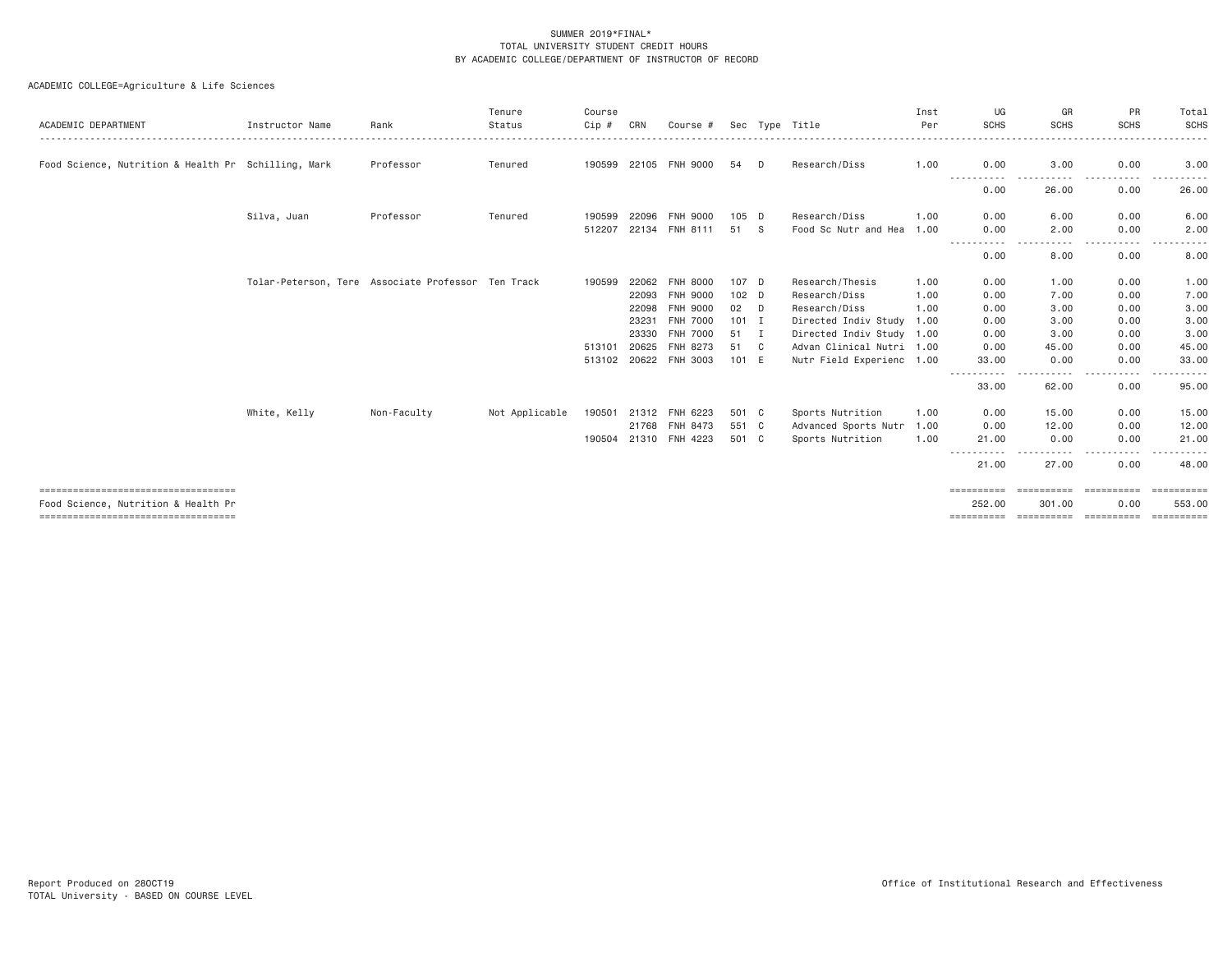| ACADEMIC DEPARTMENT                  | Instructor Name | Rank                                             | Tenure<br>Status | Course<br>Cip# | CRN   | Course #                 |                | Sec Type Title                        | Inst<br>Per  | UG<br><b>SCHS</b>    | GR<br><b>SCHS</b> | PR<br><b>SCHS</b>     | Total<br>SCHS         |
|--------------------------------------|-----------------|--------------------------------------------------|------------------|----------------|-------|--------------------------|----------------|---------------------------------------|--------------|----------------------|-------------------|-----------------------|-----------------------|
| Landscape Architecture               | Artunc, Sadik   | Professor                                        | Tenured          | 040601         | 20724 | LA 3742                  | 101 E          | LA Internship                         | 1.00         | 2.00                 | 0.00              | 0.00                  | 2.00                  |
|                                      |                 |                                                  |                  |                | 22897 | LA 8000                  | 101 D          | Research / Thesis                     | 1,00         | 0.00                 | 12.00             | 0.00                  | 12.00                 |
|                                      |                 |                                                  |                  |                |       |                          |                |                                       |              | 2.00                 | 12.00             | 0.00                  | 14.00                 |
|                                      | Rood, Cynthia   | Lecturer                                         | Non-Ten Track    |                |       | 040601 21419 LA 1803     | 501 C          | Land Arch Appre                       | 1.00         | 42.00                | 0.00              | 0.00                  | 42.00                 |
|                                      |                 |                                                  |                  |                |       |                          |                |                                       |              | 42.00                | ----<br>0.00      | 0.00                  | 42.00                 |
|                                      |                 | Schauwecker, Timothy Associate Professor Tenured |                  | 010605         | 20721 | LA 1711                  | 101 E          | LC Internship I                       | 1.00         | 14.00                | 0.00              | 0.00                  | 14.00                 |
|                                      |                 |                                                  |                  |                | 20723 | 20722 LA 2711<br>LA 3711 | 101 E<br>101 E | LC Internship II<br>LC Internship III | 1.00<br>1.00 | 13.00<br>15.00       | 0.00<br>0.00      | 0.00<br>0.00          | 13.00<br>15.00        |
|                                      |                 |                                                  |                  |                |       |                          |                |                                       |              |                      |                   |                       |                       |
|                                      |                 |                                                  |                  |                |       |                          |                |                                       |              | 42.00                | 0.00              | 0.00                  | 42.00                 |
|                                      | Walker, Jason   | Associate Professor Tenured                      |                  |                |       | 040601 21614 LA 2652     | 801 Q          | LA Precedent Studies 1.00             |              | 38.00<br>----------- | 0.00<br>.         | 0.00<br>$\cdots$<br>. | 38,00                 |
|                                      |                 |                                                  |                  |                |       |                          |                |                                       |              | 38.00                | 0.00              | 0.00                  | 38.00                 |
| ==================================== |                 |                                                  |                  |                |       |                          |                |                                       |              | ==========           |                   | ==========            |                       |
| Landscape Architecture               |                 |                                                  |                  |                |       |                          |                |                                       |              | 124,00               | 12.00             | 0.00                  | 136,00                |
| ==================================== |                 |                                                  |                  |                |       |                          |                |                                       |              | ==========           | ==========        | ==========            | $=$ = = = = = = = = = |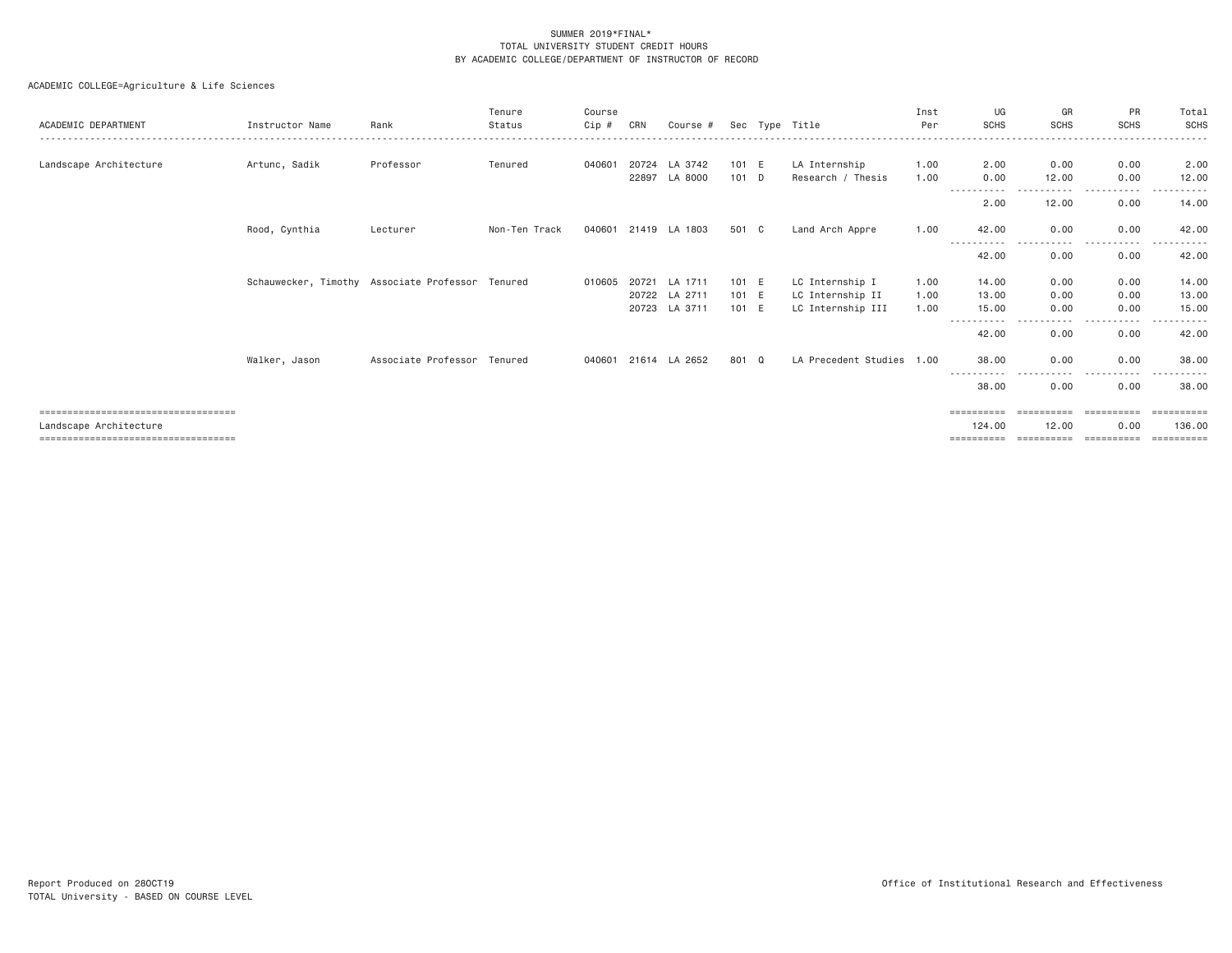| ACADEMIC DEPARTMENT   | Instructor Name    | Rank                              | Tenure<br>Status | Course<br>Cip #              | CRN            | Course #              |                  |                           | Sec Type Title                                        | Inst<br>Per  | UG<br><b>SCHS</b>                           | GR<br><b>SCHS</b>   | PR<br><b>SCHS</b>                                                                                                                                            | Total<br><b>SCHS</b> |
|-----------------------|--------------------|-----------------------------------|------------------|------------------------------|----------------|-----------------------|------------------|---------------------------|-------------------------------------------------------|--------------|---------------------------------------------|---------------------|--------------------------------------------------------------------------------------------------------------------------------------------------------------|----------------------|
| Plant & Soil Sciences | Baldwin, Brian     | Professor                         | Tenured          | 011101<br>011102 20959       | 22369          | PSS 9000<br>PSS 3423  |                  | 102 <sub>D</sub><br>102 E | Research / Diss<br>Agronomy Internship                | 1.00<br>1.00 | 0.00<br>6.00                                | 6.00<br>0.00        | 0.00<br>0.00                                                                                                                                                 | 6.00<br>6.00         |
|                       |                    |                                   |                  |                              |                |                       |                  |                           |                                                       |              | .<br>6.00                                   | الدامات بال<br>6.00 | .<br>0.00                                                                                                                                                    | .<br>12.00           |
|                       | Bi, Guihong        | Research Professor                | Non-Ten Track    |                              |                | 011101 22372 PSS 9000 | 105 D            |                           | Research / Diss                                       | 1,00         | 0.00<br>$\frac{1}{2}$                       | 12.00               | 0.00                                                                                                                                                         | 12.00                |
|                       |                    |                                   |                  |                              |                |                       |                  |                           |                                                       |              | 0.00                                        | 12.00               | 0.00                                                                                                                                                         | 12.00                |
|                       | Blythe, Eugene     | Research Professor                | Non-Ten Track    |                              |                | 010304 22333 PSS 8000 | 106 D            |                           | Research / Thesis                                     | 1.00         | 0.00<br>.                                   | 6.00<br>.           | 0.00<br>.                                                                                                                                                    | 6.00<br>$- - - - -$  |
|                       |                    |                                   |                  |                              |                |                       |                  |                           |                                                       |              | 0.00                                        | 6.00                | 0.00                                                                                                                                                         | 6.00                 |
|                       | Bond, Jason        | Extension Professor Non-Ten Track |                  | 010304 22334                 |                | PSS 8000              |                  | 107 D                     | Research / Thesis                                     | 1.00         | 0.00                                        | 7.00                | 0.00                                                                                                                                                         | 7.00                 |
|                       |                    |                                   |                  | 011101                       | 22374          | PSS 9000              |                  | 107 D                     | Research / Diss                                       | 1.00         | 0.00                                        | 21.00               | 0.00                                                                                                                                                         | 21.00                |
|                       |                    |                                   |                  |                              |                |                       |                  |                           |                                                       |              | 0.00                                        | 28.00               | 0.00                                                                                                                                                         | 28.00                |
|                       | Bradford, Timothy  | Instructor                        | Non-Ten Track    | 010000                       | 22022          | ABE 2543              |                  | $101 \quad B$             | Precision Agricultur 1.00                             |              | 15.00                                       | 0.00                | 0.00                                                                                                                                                         | 15.00                |
|                       |                    |                                   |                  |                              | 22023          | PSS 2543              |                  | 101 B                     | Precision Agricultur 1.00                             |              | 24.00                                       | 0.00                | 0.00                                                                                                                                                         | 24.00                |
|                       |                    |                                   |                  |                              | 22132          | PSS 2543              | 501 B            |                           | Precision Agricultur 1.00                             |              | 6.00<br>.                                   | 0.00<br>.           | 0.00                                                                                                                                                         | 6.00                 |
|                       |                    |                                   |                  |                              |                |                       |                  |                           |                                                       |              | 45.00                                       | 0.00                | 0.00                                                                                                                                                         | 45.00                |
|                       | Broderick, Shaun   | Extension Assist Pr Non-Ten Track |                  | 010304 22335                 |                | PSS 8000              | 108 D            |                           | Research / Thesis                                     | 1.00         | 0.00<br><u>.</u>                            | 6.00                | 0.00                                                                                                                                                         | 6.00                 |
|                       |                    |                                   |                  |                              |                |                       |                  |                           |                                                       |              | 0.00                                        | 6.00                | 0.00                                                                                                                                                         | 6.00                 |
|                       | Byrd, John         | Extension Professor Non-Ten Track |                  | 010304 22337                 |                | PSS 8000              | 110 D            |                           | Research / Thesis                                     | 1.00         | 0.00                                        | 6.00                | 0.00                                                                                                                                                         | 6.00                 |
|                       |                    |                                   |                  |                              |                |                       |                  |                           |                                                       |              | 0.00                                        | 6.00                | 0.00                                                                                                                                                         | 6.00                 |
|                       | Coker, Christine   | Extension Assoc Pro Non-Ten Track |                  | 010304 22339                 |                | PSS 8000              | 112 D            |                           | Research / Thesis                                     | 1.00         | 0.00<br>.                                   | 3.00<br>.           | 0.00<br>.                                                                                                                                                    | 3.00<br>.            |
|                       |                    |                                   |                  |                              |                |                       |                  |                           |                                                       |              | 0.00                                        | 3.00                | 0.00                                                                                                                                                         | 3.00                 |
|                       | Cox, Michael       | Professor                         | Tenured          | 010304 23208<br>011102 20958 |                | PSS 7000<br>PSS 3423  | $101$ I<br>101 E |                           | Directed Indiv Study 1.00<br>Agronomy Internship 1.00 |              | 0.00<br>12.00                               | 3.00<br>0.00        | 0.00<br>0.00                                                                                                                                                 | 3.00<br>12.00        |
|                       |                    |                                   |                  |                              |                |                       |                  |                           |                                                       |              | <u>.</u><br>12.00                           | $   -$<br>3.00      | .<br>0.00                                                                                                                                                    | .<br>15.00           |
|                       |                    |                                   |                  |                              |                |                       |                  |                           |                                                       |              |                                             |                     |                                                                                                                                                              |                      |
|                       | Dodds, Darrin      | Extension Professor Non-Ten Track |                  | 010304                       | 22343          | PSS 8000              |                  | 116 D                     | Research / Thesis                                     | 1.00         | 0.00                                        | 6.00                | 0.00                                                                                                                                                         | 6.00                 |
|                       |                    |                                   |                  | 011101                       | 22381<br>23318 | PSS 9000<br>PSS 9000  | 52               | 114 D<br>D                | Research / Diss<br>Research / Diss                    | 1.00<br>1.00 | 0.00<br>0.00                                | 12.00<br>1.00       | 0.00<br>0.00                                                                                                                                                 | 12.00<br>1.00        |
|                       |                    |                                   |                  |                              |                |                       |                  |                           |                                                       |              | <b><i><u>.</u></i></b><br>$- - - -$<br>0.00 | .<br>19.00          | $\frac{1}{2} \left( \frac{1}{2} \right) \left( \frac{1}{2} \right) \left( \frac{1}{2} \right) \left( \frac{1}{2} \right) \left( \frac{1}{2} \right)$<br>0.00 | .<br>19.00           |
|                       | Ebelhar, Maurice   | Research Professor                | Non-Ten Track    |                              |                | 011101 22788 PSS 9000 | 131 D            |                           | Research / Diss                                       | 1.00         | 0.00                                        | 6.00                | 0.00                                                                                                                                                         | 6.00                 |
|                       |                    |                                   |                  |                              |                |                       |                  |                           |                                                       |              | $\sim 100$<br>$\frac{1}{2}$                 | .                   | $- - - - -$                                                                                                                                                  | .                    |
|                       |                    |                                   |                  |                              |                |                       |                  |                           |                                                       |              | 0.00                                        | 6.00                | 0.00                                                                                                                                                         | 6.00                 |
|                       | Etheredge, Coleman | Assistant Professor Ten Track     |                  |                              |                | 010304 22345 PSS 8000 | 118 D            |                           | Research / Thesis                                     | 1.00         | 0.00                                        | 7.00                | 0.00                                                                                                                                                         | 7.00                 |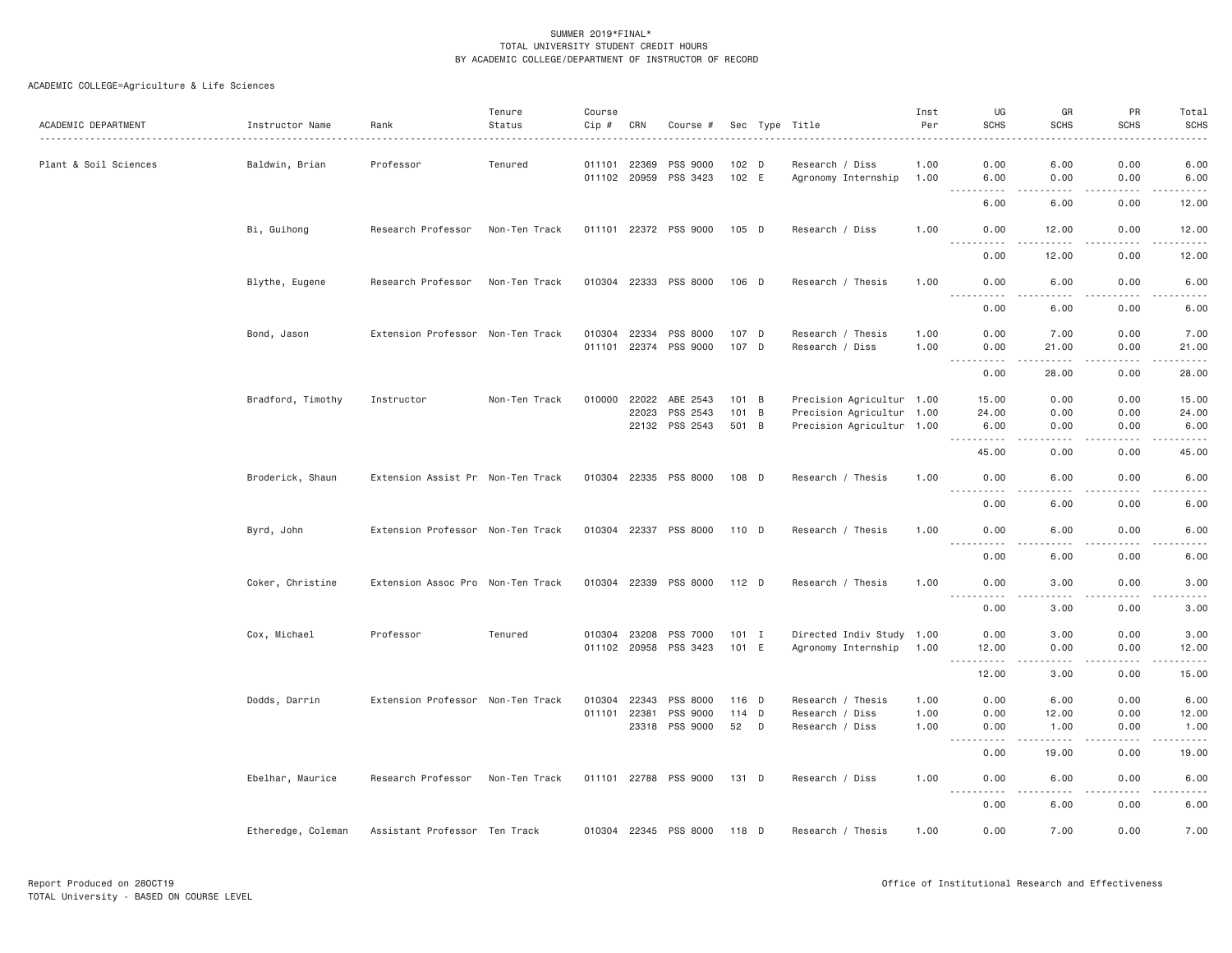| 0.00<br>7.00<br>0.00<br>Plant & Soil Sciences<br>Ferguson, Jason<br>Assistant Professor Ten Track<br>010304 22346<br>PSS 8000<br>119 D<br>Research / Thesis<br>1.00<br>0.00<br>24.00<br>0.00<br>011101 23130 PSS 9000<br>132 D<br>Research / Diss<br>0.00<br>1.00<br>0.00<br>6.00<br>.<br>.<br>$\frac{1}{2}$<br>$\frac{1}{2}$<br>.<br>0.00<br>0.00<br>30.00<br>Fox, Amelia<br>Clinical Assist Pro Non-Ten Track<br>001 C<br>Special Topic In PSS 1.00<br>0.00<br>011102 22042<br>PSS 4990<br>15.00<br>0.00<br>22043<br>PSS 6990<br>001 C<br>Special Topic In PSS 1.00<br>0.00<br>21.00<br>0.00<br>.<br>.<br>0.00<br>15.00<br>21.00<br>Golden, Bobby<br>Extension Assoc Pro Non-Ten Track<br>011101 22538<br>PSS 9000<br>130 D<br>Research / Diss<br>0.00<br>0.00<br>1.00<br>14.00<br>$- - - -$<br>.<br>. <u>.</u><br>.<br>.<br>0.00<br>14.00<br>0.00<br>Harkess, Richard<br>Professor<br>Tenured<br>010304 22348<br>PSS 8000<br>$121$ D<br>Research / Thesis<br>0.00<br>1.00<br>0.00<br>3.00<br>23312<br>PSS 7000<br>$102$ I<br>Directed Indiv Study<br>1.00<br>0.00<br>3.00<br>0.00<br>010601 20964<br>PSS 3433<br>101 E<br>0.00<br>0.00<br>Hort Internship<br>1.00<br>6.00<br>PSS 9000<br>011101 23011<br>001 D<br>Research / Diss<br>1.00<br>0.00<br>1.00<br>0.00<br><u>.</u><br>.<br>-----<br>المستماما<br>6.00<br>7.00<br>0.00<br>Henry, William<br>Professor<br>Ten Track<br>240102 22923 GRD 9011<br>Graduate Degree Comp 1.00<br>0.00<br>101 S<br>0.00<br>33.00<br><u>.</u><br>$\sim$ $\sim$ $\sim$ $\sim$ $\sim$<br>.<br>.<br>0.00<br>33.00<br>0.00<br>Irby, Jon<br>Extension Assoc Pro Non-Ten Track<br>010304 22349<br>PSS 8000<br>$122$ D<br>Research / Thesis<br>1.00<br>0.00<br>12.00<br>0.00<br>011101 22382<br>PSS 9000<br>115 D<br>Research / Diss<br>1.00<br>0.00<br>1.00<br>0.00<br>.<br>1.1.1.1.1<br>.<br>.<br>0.00<br>0.00<br>13.00<br>Kingery, William<br>Professor<br>Tenured<br>010304 22350<br>PSS 8000<br>$123$ D<br>Research / Thesis<br>1.00<br>0.00<br>6.00<br>0.00<br>011102 22425<br>PSS 3423<br>105 E<br>Agronomy Internship<br>6.00<br>0.00<br>0.00<br>1.00<br>.<br>.<br>-----<br>.<br>0.00<br>6.00<br>6.00<br>Knight, Patricia<br>Research Professor<br>011101 22384 PSS 9000<br>0.00<br>Non-Ten Track<br>117 D<br>Research / Diss<br>1.00<br>0.00<br>6.00<br>.<br>0.00<br>0.00<br>6.00<br>Krutz, Larry<br>Non-Faculty<br>Not Applicable<br>011101 22385 PSS 9000<br>118 D<br>Research / Diss<br>1.00<br>0.00<br>10.00<br>0.00<br><u>.</u><br>$- - - - -$<br>.<br>.<br>0.00<br>10.00<br>0.00<br>Assistant Professor Ten Track<br>010304 22355 PSS 8000<br>Li, Tongyin<br>128 D<br>Research / Thesis<br>1.00<br>0.00<br>6.00<br>0.00<br>$\sim$ $\sim$ $\sim$<br>. | ACADEMIC DEPARTMENT | Instructor Name | Rank | Tenure<br>Status | Course<br>Cip # | CRN | Course # |  | Sec Type Title | Inst<br>Per | UG<br><b>SCHS</b> | GR<br><b>SCHS</b> | PR<br><b>SCHS</b> | Total<br><b>SCHS</b> |
|----------------------------------------------------------------------------------------------------------------------------------------------------------------------------------------------------------------------------------------------------------------------------------------------------------------------------------------------------------------------------------------------------------------------------------------------------------------------------------------------------------------------------------------------------------------------------------------------------------------------------------------------------------------------------------------------------------------------------------------------------------------------------------------------------------------------------------------------------------------------------------------------------------------------------------------------------------------------------------------------------------------------------------------------------------------------------------------------------------------------------------------------------------------------------------------------------------------------------------------------------------------------------------------------------------------------------------------------------------------------------------------------------------------------------------------------------------------------------------------------------------------------------------------------------------------------------------------------------------------------------------------------------------------------------------------------------------------------------------------------------------------------------------------------------------------------------------------------------------------------------------------------------------------------------------------------------------------------------------------------------------------------------------------------------------------------------------------------------------------------------------------------------------------------------------------------------------------------------------------------------------------------------------------------------------------------------------------------------------------------------------------------------------------------------------------------------------------------------------------------------------------------------------------------------------------------------------------------------------------------------------------------------------------------------------------------------|---------------------|-----------------|------|------------------|-----------------|-----|----------|--|----------------|-------------|-------------------|-------------------|-------------------|----------------------|
| 7.00<br>24.00<br>6.00<br>30.00<br>15.00<br>21.00<br>36.00<br>14.00<br>14.00<br>3.00<br>3.00<br>6.00<br>1.00<br>13.00<br>33.00<br>33.00<br>12.00<br>1.00<br>13.00<br>6.00<br>6.00<br>12.00<br>6.00<br>6.00<br>10.00<br>10.00<br>6,00                                                                                                                                                                                                                                                                                                                                                                                                                                                                                                                                                                                                                                                                                                                                                                                                                                                                                                                                                                                                                                                                                                                                                                                                                                                                                                                                                                                                                                                                                                                                                                                                                                                                                                                                                                                                                                                                                                                                                                                                                                                                                                                                                                                                                                                                                                                                                                                                                                                                |                     |                 |      |                  |                 |     |          |  |                |             |                   |                   |                   |                      |
|                                                                                                                                                                                                                                                                                                                                                                                                                                                                                                                                                                                                                                                                                                                                                                                                                                                                                                                                                                                                                                                                                                                                                                                                                                                                                                                                                                                                                                                                                                                                                                                                                                                                                                                                                                                                                                                                                                                                                                                                                                                                                                                                                                                                                                                                                                                                                                                                                                                                                                                                                                                                                                                                                                    |                     |                 |      |                  |                 |     |          |  |                |             |                   |                   |                   |                      |
|                                                                                                                                                                                                                                                                                                                                                                                                                                                                                                                                                                                                                                                                                                                                                                                                                                                                                                                                                                                                                                                                                                                                                                                                                                                                                                                                                                                                                                                                                                                                                                                                                                                                                                                                                                                                                                                                                                                                                                                                                                                                                                                                                                                                                                                                                                                                                                                                                                                                                                                                                                                                                                                                                                    |                     |                 |      |                  |                 |     |          |  |                |             |                   |                   |                   |                      |
|                                                                                                                                                                                                                                                                                                                                                                                                                                                                                                                                                                                                                                                                                                                                                                                                                                                                                                                                                                                                                                                                                                                                                                                                                                                                                                                                                                                                                                                                                                                                                                                                                                                                                                                                                                                                                                                                                                                                                                                                                                                                                                                                                                                                                                                                                                                                                                                                                                                                                                                                                                                                                                                                                                    |                     |                 |      |                  |                 |     |          |  |                |             |                   |                   |                   |                      |
|                                                                                                                                                                                                                                                                                                                                                                                                                                                                                                                                                                                                                                                                                                                                                                                                                                                                                                                                                                                                                                                                                                                                                                                                                                                                                                                                                                                                                                                                                                                                                                                                                                                                                                                                                                                                                                                                                                                                                                                                                                                                                                                                                                                                                                                                                                                                                                                                                                                                                                                                                                                                                                                                                                    |                     |                 |      |                  |                 |     |          |  |                |             |                   |                   |                   |                      |
|                                                                                                                                                                                                                                                                                                                                                                                                                                                                                                                                                                                                                                                                                                                                                                                                                                                                                                                                                                                                                                                                                                                                                                                                                                                                                                                                                                                                                                                                                                                                                                                                                                                                                                                                                                                                                                                                                                                                                                                                                                                                                                                                                                                                                                                                                                                                                                                                                                                                                                                                                                                                                                                                                                    |                     |                 |      |                  |                 |     |          |  |                |             |                   |                   |                   |                      |
|                                                                                                                                                                                                                                                                                                                                                                                                                                                                                                                                                                                                                                                                                                                                                                                                                                                                                                                                                                                                                                                                                                                                                                                                                                                                                                                                                                                                                                                                                                                                                                                                                                                                                                                                                                                                                                                                                                                                                                                                                                                                                                                                                                                                                                                                                                                                                                                                                                                                                                                                                                                                                                                                                                    |                     |                 |      |                  |                 |     |          |  |                |             |                   |                   |                   |                      |
|                                                                                                                                                                                                                                                                                                                                                                                                                                                                                                                                                                                                                                                                                                                                                                                                                                                                                                                                                                                                                                                                                                                                                                                                                                                                                                                                                                                                                                                                                                                                                                                                                                                                                                                                                                                                                                                                                                                                                                                                                                                                                                                                                                                                                                                                                                                                                                                                                                                                                                                                                                                                                                                                                                    |                     |                 |      |                  |                 |     |          |  |                |             |                   |                   |                   |                      |
|                                                                                                                                                                                                                                                                                                                                                                                                                                                                                                                                                                                                                                                                                                                                                                                                                                                                                                                                                                                                                                                                                                                                                                                                                                                                                                                                                                                                                                                                                                                                                                                                                                                                                                                                                                                                                                                                                                                                                                                                                                                                                                                                                                                                                                                                                                                                                                                                                                                                                                                                                                                                                                                                                                    |                     |                 |      |                  |                 |     |          |  |                |             |                   |                   |                   |                      |
|                                                                                                                                                                                                                                                                                                                                                                                                                                                                                                                                                                                                                                                                                                                                                                                                                                                                                                                                                                                                                                                                                                                                                                                                                                                                                                                                                                                                                                                                                                                                                                                                                                                                                                                                                                                                                                                                                                                                                                                                                                                                                                                                                                                                                                                                                                                                                                                                                                                                                                                                                                                                                                                                                                    |                     |                 |      |                  |                 |     |          |  |                |             |                   |                   |                   |                      |
|                                                                                                                                                                                                                                                                                                                                                                                                                                                                                                                                                                                                                                                                                                                                                                                                                                                                                                                                                                                                                                                                                                                                                                                                                                                                                                                                                                                                                                                                                                                                                                                                                                                                                                                                                                                                                                                                                                                                                                                                                                                                                                                                                                                                                                                                                                                                                                                                                                                                                                                                                                                                                                                                                                    |                     |                 |      |                  |                 |     |          |  |                |             |                   |                   |                   |                      |
|                                                                                                                                                                                                                                                                                                                                                                                                                                                                                                                                                                                                                                                                                                                                                                                                                                                                                                                                                                                                                                                                                                                                                                                                                                                                                                                                                                                                                                                                                                                                                                                                                                                                                                                                                                                                                                                                                                                                                                                                                                                                                                                                                                                                                                                                                                                                                                                                                                                                                                                                                                                                                                                                                                    |                     |                 |      |                  |                 |     |          |  |                |             |                   |                   |                   |                      |
|                                                                                                                                                                                                                                                                                                                                                                                                                                                                                                                                                                                                                                                                                                                                                                                                                                                                                                                                                                                                                                                                                                                                                                                                                                                                                                                                                                                                                                                                                                                                                                                                                                                                                                                                                                                                                                                                                                                                                                                                                                                                                                                                                                                                                                                                                                                                                                                                                                                                                                                                                                                                                                                                                                    |                     |                 |      |                  |                 |     |          |  |                |             |                   |                   |                   |                      |
|                                                                                                                                                                                                                                                                                                                                                                                                                                                                                                                                                                                                                                                                                                                                                                                                                                                                                                                                                                                                                                                                                                                                                                                                                                                                                                                                                                                                                                                                                                                                                                                                                                                                                                                                                                                                                                                                                                                                                                                                                                                                                                                                                                                                                                                                                                                                                                                                                                                                                                                                                                                                                                                                                                    |                     |                 |      |                  |                 |     |          |  |                |             |                   |                   |                   |                      |
|                                                                                                                                                                                                                                                                                                                                                                                                                                                                                                                                                                                                                                                                                                                                                                                                                                                                                                                                                                                                                                                                                                                                                                                                                                                                                                                                                                                                                                                                                                                                                                                                                                                                                                                                                                                                                                                                                                                                                                                                                                                                                                                                                                                                                                                                                                                                                                                                                                                                                                                                                                                                                                                                                                    |                     |                 |      |                  |                 |     |          |  |                |             |                   |                   |                   |                      |
|                                                                                                                                                                                                                                                                                                                                                                                                                                                                                                                                                                                                                                                                                                                                                                                                                                                                                                                                                                                                                                                                                                                                                                                                                                                                                                                                                                                                                                                                                                                                                                                                                                                                                                                                                                                                                                                                                                                                                                                                                                                                                                                                                                                                                                                                                                                                                                                                                                                                                                                                                                                                                                                                                                    |                     |                 |      |                  |                 |     |          |  |                |             |                   |                   |                   |                      |
|                                                                                                                                                                                                                                                                                                                                                                                                                                                                                                                                                                                                                                                                                                                                                                                                                                                                                                                                                                                                                                                                                                                                                                                                                                                                                                                                                                                                                                                                                                                                                                                                                                                                                                                                                                                                                                                                                                                                                                                                                                                                                                                                                                                                                                                                                                                                                                                                                                                                                                                                                                                                                                                                                                    |                     |                 |      |                  |                 |     |          |  |                |             |                   |                   |                   |                      |
|                                                                                                                                                                                                                                                                                                                                                                                                                                                                                                                                                                                                                                                                                                                                                                                                                                                                                                                                                                                                                                                                                                                                                                                                                                                                                                                                                                                                                                                                                                                                                                                                                                                                                                                                                                                                                                                                                                                                                                                                                                                                                                                                                                                                                                                                                                                                                                                                                                                                                                                                                                                                                                                                                                    |                     |                 |      |                  |                 |     |          |  |                |             |                   |                   |                   |                      |
|                                                                                                                                                                                                                                                                                                                                                                                                                                                                                                                                                                                                                                                                                                                                                                                                                                                                                                                                                                                                                                                                                                                                                                                                                                                                                                                                                                                                                                                                                                                                                                                                                                                                                                                                                                                                                                                                                                                                                                                                                                                                                                                                                                                                                                                                                                                                                                                                                                                                                                                                                                                                                                                                                                    |                     |                 |      |                  |                 |     |          |  |                |             |                   |                   |                   |                      |
|                                                                                                                                                                                                                                                                                                                                                                                                                                                                                                                                                                                                                                                                                                                                                                                                                                                                                                                                                                                                                                                                                                                                                                                                                                                                                                                                                                                                                                                                                                                                                                                                                                                                                                                                                                                                                                                                                                                                                                                                                                                                                                                                                                                                                                                                                                                                                                                                                                                                                                                                                                                                                                                                                                    |                     |                 |      |                  |                 |     |          |  |                |             |                   |                   |                   |                      |
|                                                                                                                                                                                                                                                                                                                                                                                                                                                                                                                                                                                                                                                                                                                                                                                                                                                                                                                                                                                                                                                                                                                                                                                                                                                                                                                                                                                                                                                                                                                                                                                                                                                                                                                                                                                                                                                                                                                                                                                                                                                                                                                                                                                                                                                                                                                                                                                                                                                                                                                                                                                                                                                                                                    |                     |                 |      |                  |                 |     |          |  |                |             |                   |                   |                   |                      |
|                                                                                                                                                                                                                                                                                                                                                                                                                                                                                                                                                                                                                                                                                                                                                                                                                                                                                                                                                                                                                                                                                                                                                                                                                                                                                                                                                                                                                                                                                                                                                                                                                                                                                                                                                                                                                                                                                                                                                                                                                                                                                                                                                                                                                                                                                                                                                                                                                                                                                                                                                                                                                                                                                                    |                     |                 |      |                  |                 |     |          |  |                |             |                   |                   |                   |                      |
|                                                                                                                                                                                                                                                                                                                                                                                                                                                                                                                                                                                                                                                                                                                                                                                                                                                                                                                                                                                                                                                                                                                                                                                                                                                                                                                                                                                                                                                                                                                                                                                                                                                                                                                                                                                                                                                                                                                                                                                                                                                                                                                                                                                                                                                                                                                                                                                                                                                                                                                                                                                                                                                                                                    |                     |                 |      |                  |                 |     |          |  |                |             |                   |                   |                   |                      |
|                                                                                                                                                                                                                                                                                                                                                                                                                                                                                                                                                                                                                                                                                                                                                                                                                                                                                                                                                                                                                                                                                                                                                                                                                                                                                                                                                                                                                                                                                                                                                                                                                                                                                                                                                                                                                                                                                                                                                                                                                                                                                                                                                                                                                                                                                                                                                                                                                                                                                                                                                                                                                                                                                                    |                     |                 |      |                  |                 |     |          |  |                |             |                   |                   |                   |                      |
|                                                                                                                                                                                                                                                                                                                                                                                                                                                                                                                                                                                                                                                                                                                                                                                                                                                                                                                                                                                                                                                                                                                                                                                                                                                                                                                                                                                                                                                                                                                                                                                                                                                                                                                                                                                                                                                                                                                                                                                                                                                                                                                                                                                                                                                                                                                                                                                                                                                                                                                                                                                                                                                                                                    |                     |                 |      |                  |                 |     |          |  |                |             |                   |                   |                   |                      |
|                                                                                                                                                                                                                                                                                                                                                                                                                                                                                                                                                                                                                                                                                                                                                                                                                                                                                                                                                                                                                                                                                                                                                                                                                                                                                                                                                                                                                                                                                                                                                                                                                                                                                                                                                                                                                                                                                                                                                                                                                                                                                                                                                                                                                                                                                                                                                                                                                                                                                                                                                                                                                                                                                                    |                     |                 |      |                  |                 |     |          |  |                |             |                   |                   |                   |                      |
|                                                                                                                                                                                                                                                                                                                                                                                                                                                                                                                                                                                                                                                                                                                                                                                                                                                                                                                                                                                                                                                                                                                                                                                                                                                                                                                                                                                                                                                                                                                                                                                                                                                                                                                                                                                                                                                                                                                                                                                                                                                                                                                                                                                                                                                                                                                                                                                                                                                                                                                                                                                                                                                                                                    |                     |                 |      |                  |                 |     |          |  |                |             |                   |                   |                   |                      |
|                                                                                                                                                                                                                                                                                                                                                                                                                                                                                                                                                                                                                                                                                                                                                                                                                                                                                                                                                                                                                                                                                                                                                                                                                                                                                                                                                                                                                                                                                                                                                                                                                                                                                                                                                                                                                                                                                                                                                                                                                                                                                                                                                                                                                                                                                                                                                                                                                                                                                                                                                                                                                                                                                                    |                     |                 |      |                  |                 |     |          |  |                |             |                   |                   |                   |                      |
| 0.00<br>6.00<br>0.00<br>6.00                                                                                                                                                                                                                                                                                                                                                                                                                                                                                                                                                                                                                                                                                                                                                                                                                                                                                                                                                                                                                                                                                                                                                                                                                                                                                                                                                                                                                                                                                                                                                                                                                                                                                                                                                                                                                                                                                                                                                                                                                                                                                                                                                                                                                                                                                                                                                                                                                                                                                                                                                                                                                                                                       |                     |                 |      |                  |                 |     |          |  |                |             |                   |                   |                   |                      |
| Research Professor<br>010304 22356 PSS 8000<br>$129$ D<br>Research / Thesis<br>Macoon, Bisoondat<br>Non-Ten Track<br>1.00<br>0.00<br>12.00<br>0.00<br>12.00                                                                                                                                                                                                                                                                                                                                                                                                                                                                                                                                                                                                                                                                                                                                                                                                                                                                                                                                                                                                                                                                                                                                                                                                                                                                                                                                                                                                                                                                                                                                                                                                                                                                                                                                                                                                                                                                                                                                                                                                                                                                                                                                                                                                                                                                                                                                                                                                                                                                                                                                        |                     |                 |      |                  |                 |     |          |  |                |             |                   |                   |                   |                      |
| .<br><b><i><u></u></i></b><br>$\frac{1}{2} \left( \frac{1}{2} \right) \left( \frac{1}{2} \right) \left( \frac{1}{2} \right) \left( \frac{1}{2} \right) \left( \frac{1}{2} \right)$<br>.<br>$\frac{1}{2} \left( \frac{1}{2} \right) \left( \frac{1}{2} \right) \left( \frac{1}{2} \right) \left( \frac{1}{2} \right)$<br>0.00<br>12.00<br>0.00<br>12.00                                                                                                                                                                                                                                                                                                                                                                                                                                                                                                                                                                                                                                                                                                                                                                                                                                                                                                                                                                                                                                                                                                                                                                                                                                                                                                                                                                                                                                                                                                                                                                                                                                                                                                                                                                                                                                                                                                                                                                                                                                                                                                                                                                                                                                                                                                                                             |                     |                 |      |                  |                 |     |          |  |                |             |                   |                   |                   |                      |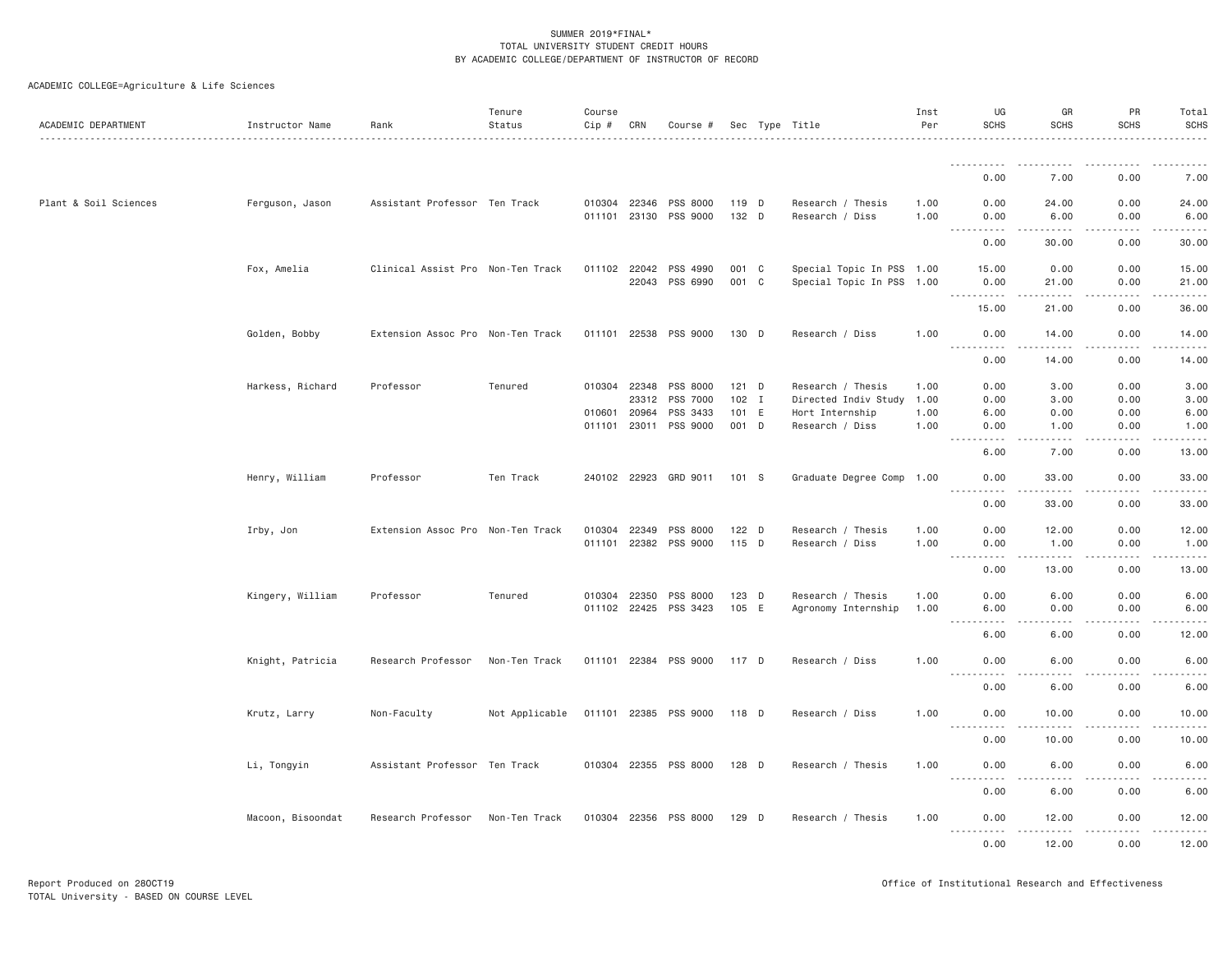| ACADEMIC DEPARTMENT                                                                                      | Instructor Name    | Rank                              | Tenure<br>Status | Course<br>Cip # | CRN   | Course #                          |                  |        | Sec Type Title                         | Inst<br>Per  | UG<br><b>SCHS</b>                                                                                                                                                              | GR<br><b>SCHS</b> | PR<br><b>SCHS</b>   | Total<br><b>SCHS</b>  |
|----------------------------------------------------------------------------------------------------------|--------------------|-----------------------------------|------------------|-----------------|-------|-----------------------------------|------------------|--------|----------------------------------------|--------------|--------------------------------------------------------------------------------------------------------------------------------------------------------------------------------|-------------------|---------------------|-----------------------|
| Plant & Soil Sciences                                                                                    | McCurdy, James     | Assistant Professor Ten Track     |                  |                 |       | 010304 22357 PSS 8000             | 130 D            |        | Research / Thesis                      | 1.00         | 0.00<br>.                                                                                                                                                                      | 18.00<br>.        | 0.00                | 18.00                 |
|                                                                                                          |                    |                                   |                  |                 |       |                                   |                  |        |                                        |              | 0.00                                                                                                                                                                           | 18.00             | -----<br>0.00       | 18.00                 |
|                                                                                                          | McDougald, Lynette | Instructor                        | Non-Ten Track    | 010608 20965    |       | PSS 4023<br>20966 PSS 6023        | 51<br>51         | C<br>C | Floral Management<br>Floral Management | 1.00<br>1.00 | 24.00<br>0.00                                                                                                                                                                  | 0.00<br>6.00      | 0.00<br>0.00        | 24.00<br>6.00         |
|                                                                                                          |                    |                                   |                  |                 |       |                                   |                  |        |                                        |              | $\frac{1}{2}$<br>$\frac{1}{2} \left( \frac{1}{2} \right) \left( \frac{1}{2} \right) \left( \frac{1}{2} \right) \left( \frac{1}{2} \right) \left( \frac{1}{2} \right)$<br>24.00 | 6.00              | 0.00                | 30.00                 |
|                                                                                                          | Morrison, Jesse    | Research Assist Pro Non-Ten Track |                  |                 |       | 010304 22358 PSS 8000             | 131 D            |        | Research / Thesis                      | 1.00         | 0.00<br><u>.</u>                                                                                                                                                               | 6.00<br>.         | 0.00<br>.           | 6.00<br>-----         |
|                                                                                                          |                    |                                   |                  |                 |       |                                   |                  |        |                                        |              | 0.00                                                                                                                                                                           | 6.00              | 0.00                | 6.00                  |
|                                                                                                          | Peterson, Daniel   | Professor                         | Tenured          |                 |       | 260202 22583 BCH 9000             | 107 D            |        | Research/Diss                          | 1.00         | 0.00<br>$\frac{1}{2}$                                                                                                                                                          | 6.00<br>.         | 0.00<br>.           | 6.00                  |
|                                                                                                          |                    |                                   |                  |                 |       |                                   |                  |        |                                        |              | 0.00                                                                                                                                                                           | 6.00              | 0.00                | 6.00                  |
|                                                                                                          | Reddy, Kambham     | Research Professor                | Non-Ten Track    |                 |       | 011101 22390 PSS 9000             | $123$ D          |        | Research / Diss                        | 1.00         | 0.00<br><u>.</u>                                                                                                                                                               | 9.00<br>.         | 0.00<br>$- - - - -$ | 9.00<br>-----         |
|                                                                                                          |                    |                                   |                  |                 |       |                                   |                  |        |                                        |              | 0.00                                                                                                                                                                           | 9.00              | 0.00                | 9.00                  |
|                                                                                                          | Reynolds, Daniel   | Professor                         | Tenured          | 010304 22363    |       | PSS 8000<br>011101 22391 PSS 9000 | 136 D<br>$124$ D |        | Research / Thesis<br>Research / Diss   | 1.00<br>1.00 | 0.00<br>0.00                                                                                                                                                                   | 19.00<br>6.00     | 0.00<br>0.00        | 19.00<br>6.00         |
|                                                                                                          |                    |                                   |                  |                 |       |                                   |                  |        |                                        |              | .<br>$\frac{1}{2} \left( \frac{1}{2} \right) \left( \frac{1}{2} \right) \left( \frac{1}{2} \right) \left( \frac{1}{2} \right)$<br>0.00                                         | .<br>25.00        | .<br>0.00           | 25.00                 |
|                                                                                                          | Rushing, Jason     | Extension Assist Pr Non-Ten Track |                  |                 |       | 010304 22135 PSS 8000             | 101 D            |        | Research / Thesis                      | 1.00         | 0.00                                                                                                                                                                           | 3.00              | 0.00                | 3.00                  |
|                                                                                                          |                    |                                   |                  |                 |       |                                   |                  |        |                                        |              | .<br>$\frac{1}{2}$<br>0.00                                                                                                                                                     | .<br>3.00         | -----<br>0.00       | $\frac{1}{2}$<br>3.00 |
|                                                                                                          | Stewart, Barry     | Associate Professor Tenured       |                  |                 |       | 010304 22365 PSS 8000             | 138 D            |        | Research / Thesis                      | 1.00         | 0.00                                                                                                                                                                           | 6.00              | 0.00                | 6.00                  |
|                                                                                                          |                    |                                   |                  |                 |       |                                   |                  |        |                                        |              | <u>.</u><br>0.00                                                                                                                                                               | .<br>6.00         | .<br>0.00           | 6.00                  |
|                                                                                                          | Tseng, Te Ming     | Assistant Professor Ten Track     |                  | 010304 22366    |       | PSS 8000                          | 139 D            |        | Research / Thesis                      | 1.00         | 0.00                                                                                                                                                                           | 6.00              | 0.00                | 6.00                  |
|                                                                                                          |                    |                                   |                  | 011101 22394    | 23256 | PSS 8000<br>PSS 9000              | 52<br>127 D      | D      | Research / Thesis<br>Research / Diss   | 1.00<br>1.00 | 0.00<br>0.00                                                                                                                                                                   | 3.00<br>6.00      | 0.00<br>0.00        | 3.00<br>6.00          |
|                                                                                                          |                    |                                   |                  |                 |       |                                   |                  |        |                                        |              | .<br>0.00                                                                                                                                                                      | .<br>15.00        | -----<br>0.00       | .<br>15.00            |
|                                                                                                          | Varco, Jac         | Professor                         | Tenured          | 010304 22367    |       | PSS 8000                          | 140 D            |        | Research / Thesis                      | 1.00         | 0.00                                                                                                                                                                           | 24.00             | 0.00                | 24.00                 |
|                                                                                                          |                    |                                   |                  |                 |       | 011102 20961 PSS 3423             | 104 E            |        | Agronomy Internship                    | 1.00         | 3,00<br><u> - - - - - - - - - -</u>                                                                                                                                            | 0.00<br>.         | 0.00<br>.           | 3.00<br>. <u>.</u> .  |
|                                                                                                          |                    |                                   |                  |                 |       |                                   |                  |        |                                        |              | 3.00                                                                                                                                                                           | 24.00             | 0.00                | 27.00                 |
|                                                                                                          | Wallace, Teddy     | Associate Professor Tenured       |                  |                 |       | 011102 20963 PSS 3423             | 106 E            |        | Agronomy Internship                    | 1.00         | 12.00<br><u>.</u>                                                                                                                                                              | 0.00<br>.         | 0.00<br>$- - - - -$ | 12.00<br>.            |
|                                                                                                          |                    |                                   |                  |                 |       |                                   |                  |        |                                        |              | 12.00                                                                                                                                                                          | 0.00              | 0.00                | 12.00                 |
| -------------------------------------<br>Plant & Soil Sciences<br>====================================== |                    |                                   |                  |                 |       |                                   |                  |        |                                        |              | ==========<br>129.00                                                                                                                                                           | 378.00            | ==========<br>0.00  | 507.00                |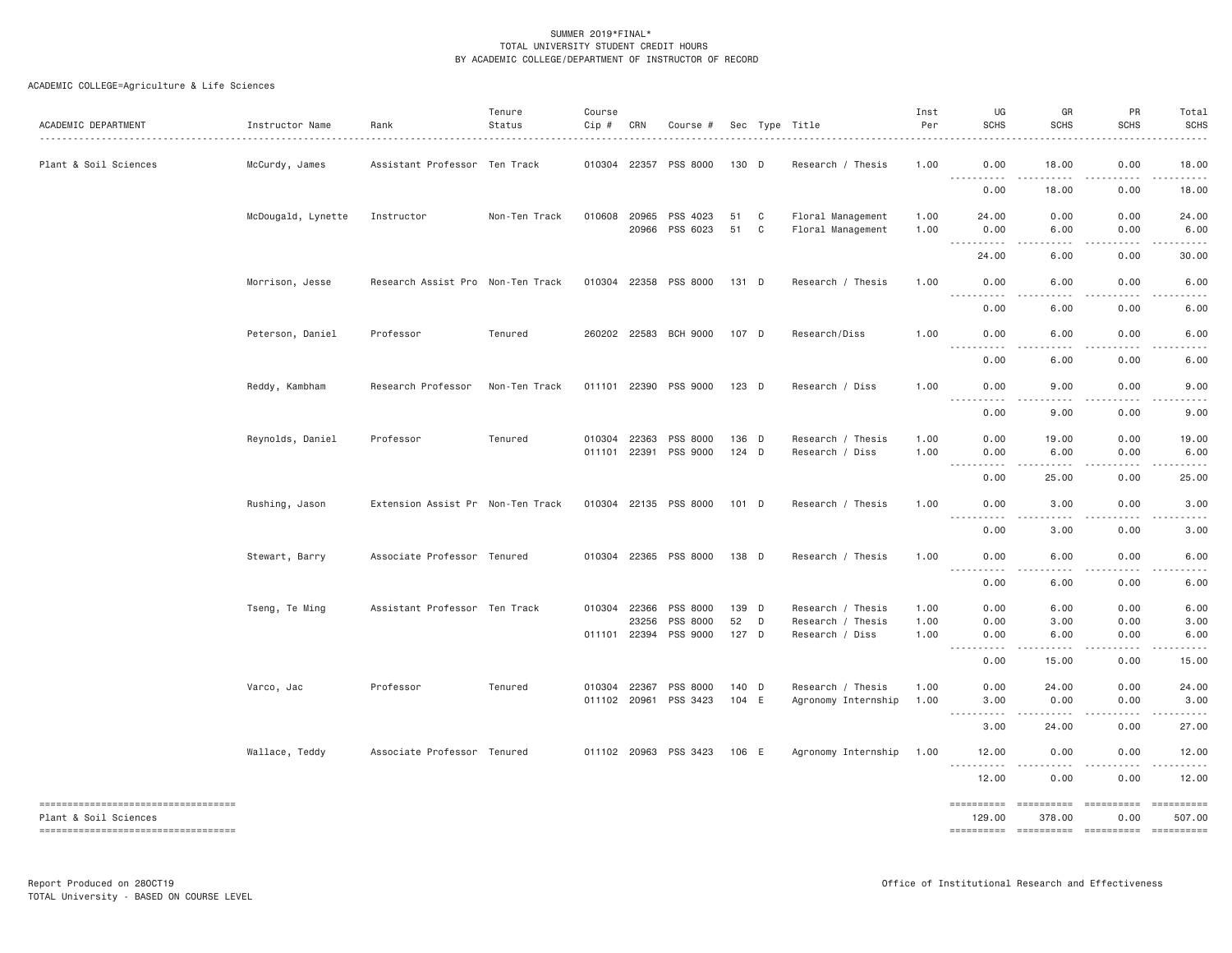| ACADEMIC DEPARTMENT                                   | Instructor Name | Rank                                               | Tenure<br>Status | Course<br>Cip # | CRN            | Course #                 |                  | Sec Type Title                                | Inst<br>Per  | UG<br><b>SCHS</b>                 | GR<br><b>SCHS</b>            | PR<br><b>SCHS</b> | Total<br><b>SCHS</b>                                                                                                                                                                                                                                                                                                                                                                                                                                                                                                      |
|-------------------------------------------------------|-----------------|----------------------------------------------------|------------------|-----------------|----------------|--------------------------|------------------|-----------------------------------------------|--------------|-----------------------------------|------------------------------|-------------------|---------------------------------------------------------------------------------------------------------------------------------------------------------------------------------------------------------------------------------------------------------------------------------------------------------------------------------------------------------------------------------------------------------------------------------------------------------------------------------------------------------------------------|
| Poultry Science                                       |                 | Acharya Adhikari, Pra Ssistant Professor Ten Track |                  |                 |                | 010907 23176 PO 8000     | 101 D            | Research / Thesis                             | 1.00         | 0.00                              | 6.00                         | 0.00              | 6.00                                                                                                                                                                                                                                                                                                                                                                                                                                                                                                                      |
|                                                       |                 |                                                    |                  |                 |                |                          |                  |                                               |              | <u>.</u><br>0.00                  | $- - -$<br>6.00              | .<br>0.00         | .<br>6.00                                                                                                                                                                                                                                                                                                                                                                                                                                                                                                                 |
|                                                       | Beck, Mary      | Professor                                          | Tenured          |                 |                | 010000 21581 GA 4710     | 801 A            | Study Tour                                    | 0.50         | 10.50<br><u>.</u>                 | 0.00<br>.                    | 0.00<br>.         | 10.50<br>.                                                                                                                                                                                                                                                                                                                                                                                                                                                                                                                |
|                                                       |                 |                                                    |                  |                 |                |                          |                  |                                               |              | 10.50                             | 0.00                         | 0.00              | 10.50                                                                                                                                                                                                                                                                                                                                                                                                                                                                                                                     |
|                                                       | Kiess, Aaron    | Associate Professor Tenured                        |                  | 010000 21581    |                | GA 4710                  | 801 A            | Study Tour                                    | 0.15         | 3.15                              | 0.00                         | 0.00              | 3.15                                                                                                                                                                                                                                                                                                                                                                                                                                                                                                                      |
|                                                       |                 |                                                    |                  |                 | 010907 23170   | PO 9000<br>23177 PO 8000 | $102$ D<br>102 D | Research / Diss<br>Research / Thesis          | 1.00<br>1.00 | 0.00<br>0.00                      | 6.00<br>6.00                 | 0.00<br>0.00      | 6.00<br>6.00                                                                                                                                                                                                                                                                                                                                                                                                                                                                                                              |
|                                                       |                 |                                                    |                  |                 |                |                          |                  |                                               |              | $- - - - -$<br>.<br>3.15          | $- - - - -$<br>12.00         | .<br>0.00         | .<br>15.15                                                                                                                                                                                                                                                                                                                                                                                                                                                                                                                |
|                                                       | Peebles, Edgar  | Professor                                          | Tenured          | 010907          | 23172          | PO 9000                  | 104 D            | Research / Diss                               | 1.00         | 0.00                              | 6.00                         | 0.00              | 6.00                                                                                                                                                                                                                                                                                                                                                                                                                                                                                                                      |
|                                                       |                 |                                                    |                  |                 | 23349          | P0 7000                  | 52 I             | Directed Indiv Study 1.00                     |              | 0.00<br>----------                | 4.00<br>.                    | 0.00<br>-----     | 4.00<br>.                                                                                                                                                                                                                                                                                                                                                                                                                                                                                                                 |
|                                                       |                 |                                                    |                  |                 |                |                          |                  |                                               |              | 0.00                              | 10.00                        | 0.00              | 10.00                                                                                                                                                                                                                                                                                                                                                                                                                                                                                                                     |
|                                                       | Tabler, George  | Extension Professor Non-Ten Track                  |                  | 010000 21581    |                | GA 4710                  | 801 A            | Study Tour                                    | 0.15         | 3.15<br>.                         | 0.00                         | 0.00              | 3.15<br>$\frac{1}{2}$                                                                                                                                                                                                                                                                                                                                                                                                                                                                                                     |
|                                                       |                 |                                                    |                  |                 |                |                          |                  |                                               |              | 3.15                              | 0.00                         | 0.00              | 3.15                                                                                                                                                                                                                                                                                                                                                                                                                                                                                                                      |
|                                                       | Wamsley, Kelley | Assistant Professor Ten Track                      |                  | 010000          | 21581          | GA 4710                  | 801 A            | Study Tour                                    | 0.20         | 4.20                              | 0.00                         | 0.00              | 4.20                                                                                                                                                                                                                                                                                                                                                                                                                                                                                                                      |
|                                                       |                 |                                                    |                  |                 |                | 010907 23174 PO 9000     | 106 D            | Research / Diss                               | 1.00         | 0.00<br>$\sim$ $\sim$ $\sim$<br>. | 6.00<br>$\sim$ $\sim$ $\sim$ | 0.00<br>-----     | 6.00<br>.                                                                                                                                                                                                                                                                                                                                                                                                                                                                                                                 |
|                                                       |                 |                                                    |                  |                 |                |                          |                  |                                               |              | 4.20                              | 6.00                         | 0.00              | 10.20                                                                                                                                                                                                                                                                                                                                                                                                                                                                                                                     |
|                                                       | Wells, Jessica  | Extension Instructo Non-Ten Track                  |                  | 010907          | 20945          | PO 3353                  | 101 E            | Poultry Prod Interns 1.00                     |              | 33.00                             | 0.00                         | 0.00              | 33.00                                                                                                                                                                                                                                                                                                                                                                                                                                                                                                                     |
|                                                       |                 |                                                    |                  |                 | 20946          | PO 3363                  | 101 E            | Poultry Processing I 1.00                     |              | 15.00                             | 0.00                         | 0.00              | 15.00                                                                                                                                                                                                                                                                                                                                                                                                                                                                                                                     |
|                                                       |                 |                                                    |                  |                 | 21456          | PO 3353                  | 501 E            | Poultry Prod Interns 1.00                     |              | 24.00                             | 0.00                         | 0.00              | 24.00                                                                                                                                                                                                                                                                                                                                                                                                                                                                                                                     |
|                                                       |                 |                                                    |                  |                 | 21457<br>22327 | PO 3363<br>PO 3313       | 501 E<br>501 C   | Poultry Processing I 1.00<br>Com Poultry Prod | 1.00         | 3.00<br>66.00                     | 0.00<br>0.00                 | 0.00<br>0.00      | 3.00<br>66.00                                                                                                                                                                                                                                                                                                                                                                                                                                                                                                             |
|                                                       |                 |                                                    |                  |                 |                |                          |                  |                                               |              | $- - -$<br><u>.</u><br>141.00     | .<br>0.00                    | -----<br>0.00     | .<br>141.00                                                                                                                                                                                                                                                                                                                                                                                                                                                                                                               |
|                                                       | Zhai, Wei       | Assistant Professor Ten Track                      |                  |                 | 010907 23175   | PO 9000                  | 107 D            | Research / Diss                               | 1.00         | 0.00                              | 9.00                         | 0.00              | 9.00                                                                                                                                                                                                                                                                                                                                                                                                                                                                                                                      |
|                                                       |                 |                                                    |                  |                 | 23181          | PO 8000                  | 106 D            | Research / Thesis                             | 1.00         | 0.00<br><u>.</u>                  | 6.00<br>.                    | 0.00<br>.         | 6.00<br>$\cdots$                                                                                                                                                                                                                                                                                                                                                                                                                                                                                                          |
|                                                       |                 |                                                    |                  |                 |                |                          |                  |                                               |              | 0.00                              | 15.00                        | 0.00              | 15.00                                                                                                                                                                                                                                                                                                                                                                                                                                                                                                                     |
|                                                       | Zhang, Li       | Research Assist Pro Non-Ten Track                  |                  | 010907 23251    |                | PO 8000                  | 108 D            | Research / Thesis                             | 1.00         | 0.00                              | 3.00                         | 0.00              | 3.00                                                                                                                                                                                                                                                                                                                                                                                                                                                                                                                      |
|                                                       |                 |                                                    |                  |                 |                |                          |                  |                                               |              | 0.00                              | 3.00                         | 0.00              | 3.00                                                                                                                                                                                                                                                                                                                                                                                                                                                                                                                      |
| ----------------------------------<br>Poultry Science |                 |                                                    |                  |                 |                |                          |                  |                                               |              | ==========<br>162,00              | ==========<br>52.00          | 0.00              | ==========<br>214,00                                                                                                                                                                                                                                                                                                                                                                                                                                                                                                      |
| ----------------------------------                    |                 |                                                    |                  |                 |                |                          |                  |                                               |              | $=$ ==========                    | ==========                   | ==========        | $\begin{array}{c} \multicolumn{3}{c} {\small \texttt{m}} = \multicolumn{3}{c} {\small \texttt{m}} = \multicolumn{3}{c} {\small \texttt{m}} = \multicolumn{3}{c} {\small \texttt{m}} = \multicolumn{3}{c} {\small \texttt{m}} = \multicolumn{3}{c} {\small \texttt{m}} = \multicolumn{3}{c} {\small \texttt{m}} = \multicolumn{3}{c} {\small \texttt{m}} = \multicolumn{3}{c} {\small \texttt{m}} = \multicolumn{3}{c} {\small \texttt{m}} = \multicolumn{3}{c} {\small \texttt{m}} = \multicolumn{3}{c} {\small \texttt{$ |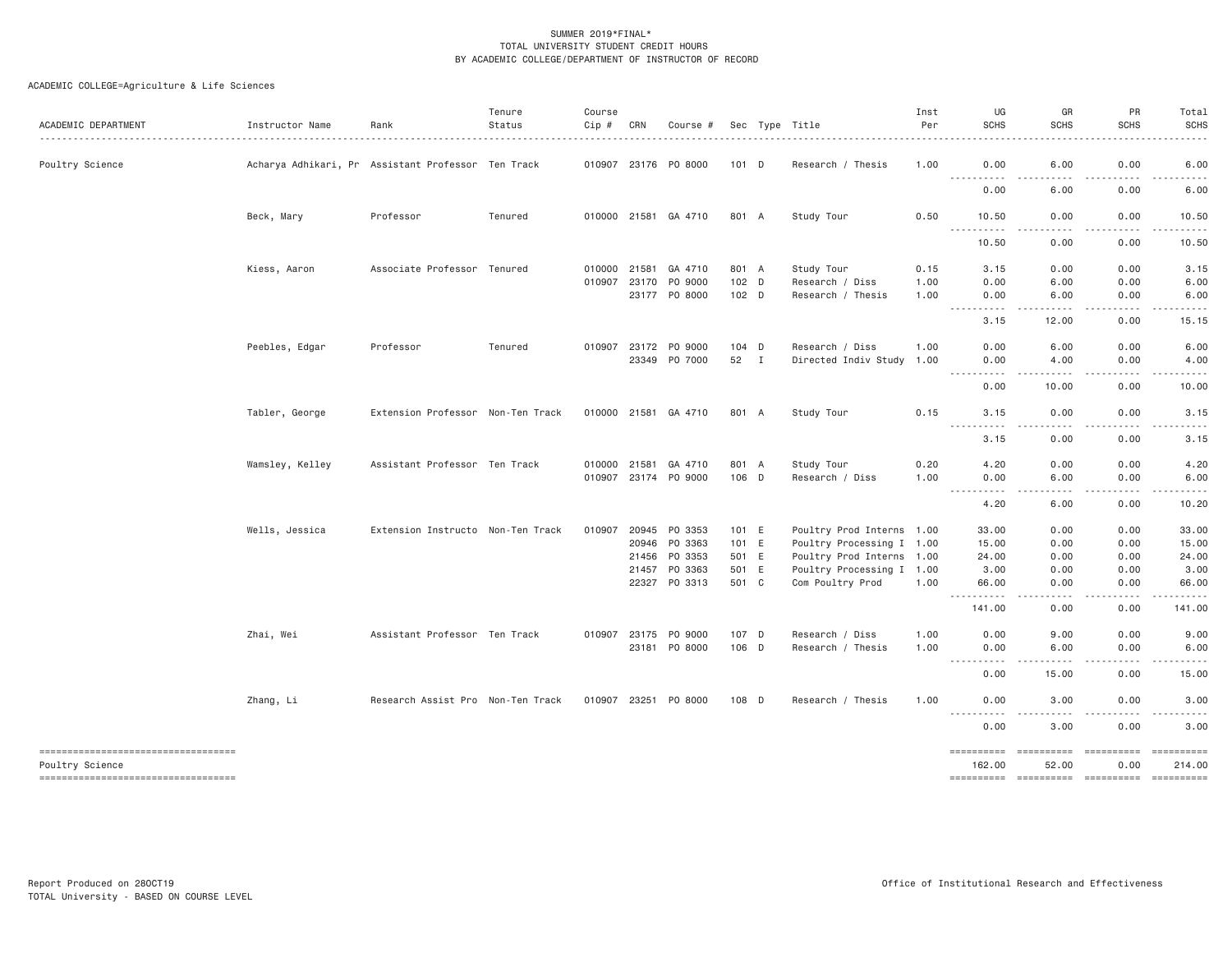| ACADEMIC DEPARTMENT      | Instructor Name  | Rank                                              | Tenure<br>Status | Course<br>Cip # | CRN          | Course #                     |         |   | Sec Type Title            | Inst<br>Per | UG<br><b>SCHS</b>                                                                                                                 | GR<br><b>SCHS</b>                                                                                                                                            | <b>PR</b><br><b>SCHS</b>                                                                                                                                     | Total<br><b>SCHS</b><br>.                                                                                                                                                                 |
|--------------------------|------------------|---------------------------------------------------|------------------|-----------------|--------------|------------------------------|---------|---|---------------------------|-------------|-----------------------------------------------------------------------------------------------------------------------------------|--------------------------------------------------------------------------------------------------------------------------------------------------------------|--------------------------------------------------------------------------------------------------------------------------------------------------------------|-------------------------------------------------------------------------------------------------------------------------------------------------------------------------------------------|
| School of Human Sciences | Black, Catherine | Professor                                         | Non-Ten Track    | 190901          | 20546        | FDM 4763                     | 101 E   |   | FDM Internship            | 1.00        | 87.00                                                                                                                             | 0.00                                                                                                                                                         | 0.00                                                                                                                                                         | 87.00                                                                                                                                                                                     |
|                          |                  |                                                   |                  |                 |              | 20547 FDM 4763               | 102 E   |   | FDM Internship            | 1.00        | 27.00                                                                                                                             | 0.00                                                                                                                                                         | 0.00                                                                                                                                                         | 27.00                                                                                                                                                                                     |
|                          |                  |                                                   |                  |                 |              |                              |         |   |                           |             | <b></b><br>114.00                                                                                                                 | -----<br>0.00                                                                                                                                                | -----<br>0.00                                                                                                                                                | $\frac{1}{2} \left( \frac{1}{2} \right) \left( \frac{1}{2} \right) \left( \frac{1}{2} \right) \left( \frac{1}{2} \right) \left( \frac{1}{2} \right) \left( \frac{1}{2} \right)$<br>114.00 |
|                          | Boutwell, Angela | Lecturer                                          | Non-Ten Track    |                 |              | 190708 21376 HDFS 3803 501 C |         |   | Creat and Play Young 1.00 |             | 9.00                                                                                                                              | 0.00                                                                                                                                                         | 0.00                                                                                                                                                         | 9.00                                                                                                                                                                                      |
|                          |                  |                                                   |                  |                 |              |                              |         |   |                           |             | .<br>9.00                                                                                                                         | .<br>0.00                                                                                                                                                    | . <b>.</b><br>0.00                                                                                                                                           | .<br>9.00                                                                                                                                                                                 |
|                          | Denny, Marina    | Assistant Professor Ten Track                     |                  | 010801          | 20049        | AELC 8100 104 I              |         |   | Creative Component A 1.00 |             | 0.00                                                                                                                              | 3.00                                                                                                                                                         | 0.00                                                                                                                                                         | 3.00                                                                                                                                                                                      |
|                          |                  |                                                   |                  |                 |              | 23132 AELC 9000              | 107 D   |   | Research/Dissertatio 1.00 |             | 0.00                                                                                                                              | 1.00                                                                                                                                                         | 0.00                                                                                                                                                         | 1.00                                                                                                                                                                                      |
|                          |                  |                                                   |                  |                 |              | 23363 AELC 9000 52 D         |         |   | Research/Dissertatio 1.00 |             | 0.00<br>$\frac{1}{2} \left( \frac{1}{2} \right) \left( \frac{1}{2} \right) \left( \frac{1}{2} \right) \left( \frac{1}{2} \right)$ | 1.00<br>. <b>.</b>                                                                                                                                           | 0.00<br>. <b>.</b>                                                                                                                                           | 1.00<br>.                                                                                                                                                                                 |
|                          |                  |                                                   |                  |                 |              |                              |         |   |                           |             | 0.00                                                                                                                              | 5.00                                                                                                                                                         | 0.00                                                                                                                                                         | 5.00                                                                                                                                                                                      |
|                          | Downey, Laura    | Extension Assoc Pro Non-Ten Track                 |                  | 010801          | 22033        | AELC 9000 106 D              |         |   | Research/Dissertatio 1.00 |             | 0.00                                                                                                                              | 3.00                                                                                                                                                         | 0.00                                                                                                                                                         | 3.00                                                                                                                                                                                      |
|                          |                  |                                                   |                  | 131301          | 22034        | AELC 8000                    | 105 D   |   | Research/Thesis in A 1.00 |             | 0.00                                                                                                                              | 6.00                                                                                                                                                         | 0.00                                                                                                                                                         | 6.00                                                                                                                                                                                      |
|                          |                  |                                                   |                  | 190701          |              | 22036 HDFS 9000 101 D        |         |   | Research/Dissertatio 1.00 |             | 0.00<br><b><i><u>.</u></i></b>                                                                                                    | 12.00<br>د د د د د                                                                                                                                           | 0.00<br>$\frac{1}{2} \left( \frac{1}{2} \right) \left( \frac{1}{2} \right) \left( \frac{1}{2} \right) \left( \frac{1}{2} \right) \left( \frac{1}{2} \right)$ | 12.00<br>.                                                                                                                                                                                |
|                          |                  |                                                   |                  |                 |              |                              |         |   |                           |             | 0.00                                                                                                                              | 21.00                                                                                                                                                        | 0.00                                                                                                                                                         | 21.00                                                                                                                                                                                     |
|                          |                  | Elmore-Staton, Lori Associate Professor Ten Track |                  |                 | 190101 23234 | HDFS 7000 102 I              |         |   | Directed Indiv Study 1.00 |             | 0.00                                                                                                                              | 3,00                                                                                                                                                         | 0.00                                                                                                                                                         | 3.00                                                                                                                                                                                      |
|                          |                  |                                                   |                  |                 | 23257        | <b>HDFS 7000</b>             | 103 I   |   | Directed Indiv Study 1.00 |             | 0.00                                                                                                                              | 1.00                                                                                                                                                         | 0.00                                                                                                                                                         | 1.00                                                                                                                                                                                      |
|                          |                  |                                                   |                  | 190701          | 23055        | HDFS 8000 105 D              |         |   | Research/Thesis           | 1.00        | 0.00<br>.                                                                                                                         | 6.00<br>.                                                                                                                                                    | 0.00<br>.                                                                                                                                                    | 6.00<br>.                                                                                                                                                                                 |
|                          |                  |                                                   |                  |                 |              |                              |         |   |                           |             | 0.00                                                                                                                              | 10.00                                                                                                                                                        | 0.00                                                                                                                                                         | 10.00                                                                                                                                                                                     |
|                          | Fason, Angel     | Instructor                                        | Non-Ten Track    | 190701          | 20650        | HDFS 4740 101 E              |         |   | PreK-K Teacher Cand       | 1.00        | 36.00                                                                                                                             | 0.00                                                                                                                                                         | 0.00                                                                                                                                                         | 36.00                                                                                                                                                                                     |
|                          |                  |                                                   |                  |                 | 20651        | <b>HDFS 4760</b>             | 101     | E | Child Development In 1.00 |             | 72.00                                                                                                                             | 0.00                                                                                                                                                         | 0.00                                                                                                                                                         | 72.00                                                                                                                                                                                     |
|                          |                  |                                                   |                  |                 | 20653        | <b>HDFS 4780</b>             | 101 E   |   | Youth Development In 1.00 |             | 36.00                                                                                                                             | 0.00                                                                                                                                                         | 0.00                                                                                                                                                         | 36.00                                                                                                                                                                                     |
|                          |                  |                                                   |                  |                 |              | 190704 21378 HDFS 4803 501 C |         |   | Parenting                 | 1.00        | 72.00                                                                                                                             | 0.00                                                                                                                                                         | 0.00                                                                                                                                                         | 72.00                                                                                                                                                                                     |
|                          |                  |                                                   |                  |                 |              |                              |         |   |                           |             | $  -$<br>.<br>216.00                                                                                                              | .<br>0.00                                                                                                                                                    | $\frac{1}{2} \left( \frac{1}{2} \right) \left( \frac{1}{2} \right) \left( \frac{1}{2} \right) \left( \frac{1}{2} \right) \left( \frac{1}{2} \right)$<br>0.00 | $\frac{1}{2} \left( \frac{1}{2} \right) \left( \frac{1}{2} \right) \left( \frac{1}{2} \right) \left( \frac{1}{2} \right) \left( \frac{1}{2} \right) \left( \frac{1}{2} \right)$<br>216.00 |
|                          | Freeman, Charles | Associate Professor Ten Track                     |                  | 010101          | 22110        | GA 8990                      | 001 C   |   | Special Topic In GA       | 1.00        | 0.00                                                                                                                              | 6.00                                                                                                                                                         | 0.00                                                                                                                                                         | 6.00                                                                                                                                                                                      |
|                          |                  |                                                   |                  | 190101          | 21595        | HS 4710                      | 801 A   |   | Study Tour                | 1.00        | 75.00                                                                                                                             | 0.00                                                                                                                                                         | 0.00                                                                                                                                                         | 75.00                                                                                                                                                                                     |
|                          |                  |                                                   |                  | 190901          | 23189        | FDM 8100                     | 101 E   |   | Creative Project          | 1.00        | 0.00                                                                                                                              | 6.00                                                                                                                                                         | 0.00                                                                                                                                                         | 6.00                                                                                                                                                                                      |
|                          |                  |                                                   |                  | 199999          | 22798        | HS 6710                      | 801 A   |   | Study Tour                | 1.00        | 0.00                                                                                                                              | 3.00                                                                                                                                                         | 0.00                                                                                                                                                         | 3.00                                                                                                                                                                                      |
|                          |                  |                                                   |                  | 500407          | 22883        | FDM 8000                     | $101$ D |   | Research/Thesis           | 1.00        | 0.00                                                                                                                              | 6.00                                                                                                                                                         | 0.00                                                                                                                                                         | 6.00                                                                                                                                                                                      |
|                          |                  |                                                   |                  |                 |              | 23188 FDM 7000               | 102 I   |   | Directed Indiv Study 1.00 |             | 0.00<br>.                                                                                                                         | 3.00<br>$\frac{1}{2} \left( \frac{1}{2} \right) \left( \frac{1}{2} \right) \left( \frac{1}{2} \right) \left( \frac{1}{2} \right) \left( \frac{1}{2} \right)$ | 0.00<br>.                                                                                                                                                    | 3.00<br>.                                                                                                                                                                                 |
|                          |                  |                                                   |                  |                 |              |                              |         |   |                           |             | 75.00                                                                                                                             | 24.00                                                                                                                                                        | 0.00                                                                                                                                                         | 99.00                                                                                                                                                                                     |
|                          | Hardman, Alisha  | Assistant Professor Ten Track                     |                  |                 | 190701 22037 | HDFS 8000 102 D              |         |   | Research/Thesis           | 1.00        | 0.00                                                                                                                              | 3.00                                                                                                                                                         | 0.00                                                                                                                                                         | 3.00                                                                                                                                                                                      |
|                          |                  |                                                   |                  |                 | 22038        | <b>HDFS 9000</b>             | $102$ D |   | Research/Dissertatio 1.00 |             | 0.00<br>.                                                                                                                         | 10.00<br>.                                                                                                                                                   | 0.00<br>. <b>.</b>                                                                                                                                           | 10.00<br>.                                                                                                                                                                                |
|                          |                  |                                                   |                  |                 |              |                              |         |   |                           |             | 0.00                                                                                                                              | 13.00                                                                                                                                                        | 0.00                                                                                                                                                         | 13.00                                                                                                                                                                                     |
|                          | Jagger, Carla    | Assistant Professor Ten Track                     |                  | 010801          | 22029        | AELC 9000                    | 102 D   |   | Research/Dissertatio 1.00 |             | 0.00                                                                                                                              | 15.00                                                                                                                                                        | 0.00                                                                                                                                                         | 15.00                                                                                                                                                                                     |
|                          |                  |                                                   |                  | 010802          | 21156        | AELC 3203                    | 551 C   |   | Prof Writing ANR Hum 1.00 |             | 27.00                                                                                                                             | 0.00                                                                                                                                                         | 0.00                                                                                                                                                         | 27.00                                                                                                                                                                                     |
|                          |                  |                                                   |                  | 131301          |              | 22025 AELC 8000              | 102 D   |   | Research/Thesis in A 1.00 |             | 0.00<br><u>.</u>                                                                                                                  | 6.00<br>.                                                                                                                                                    | 0.00<br>. <sub>.</sub>                                                                                                                                       | 6.00<br>$\begin{array}{cccccccccccccc} \bullet & \bullet & \bullet & \bullet & \bullet & \bullet & \bullet & \bullet \end{array}$                                                         |
|                          |                  |                                                   |                  |                 |              |                              |         |   |                           |             | 27,00                                                                                                                             | 21.00                                                                                                                                                        | 0.00                                                                                                                                                         | 48.00                                                                                                                                                                                     |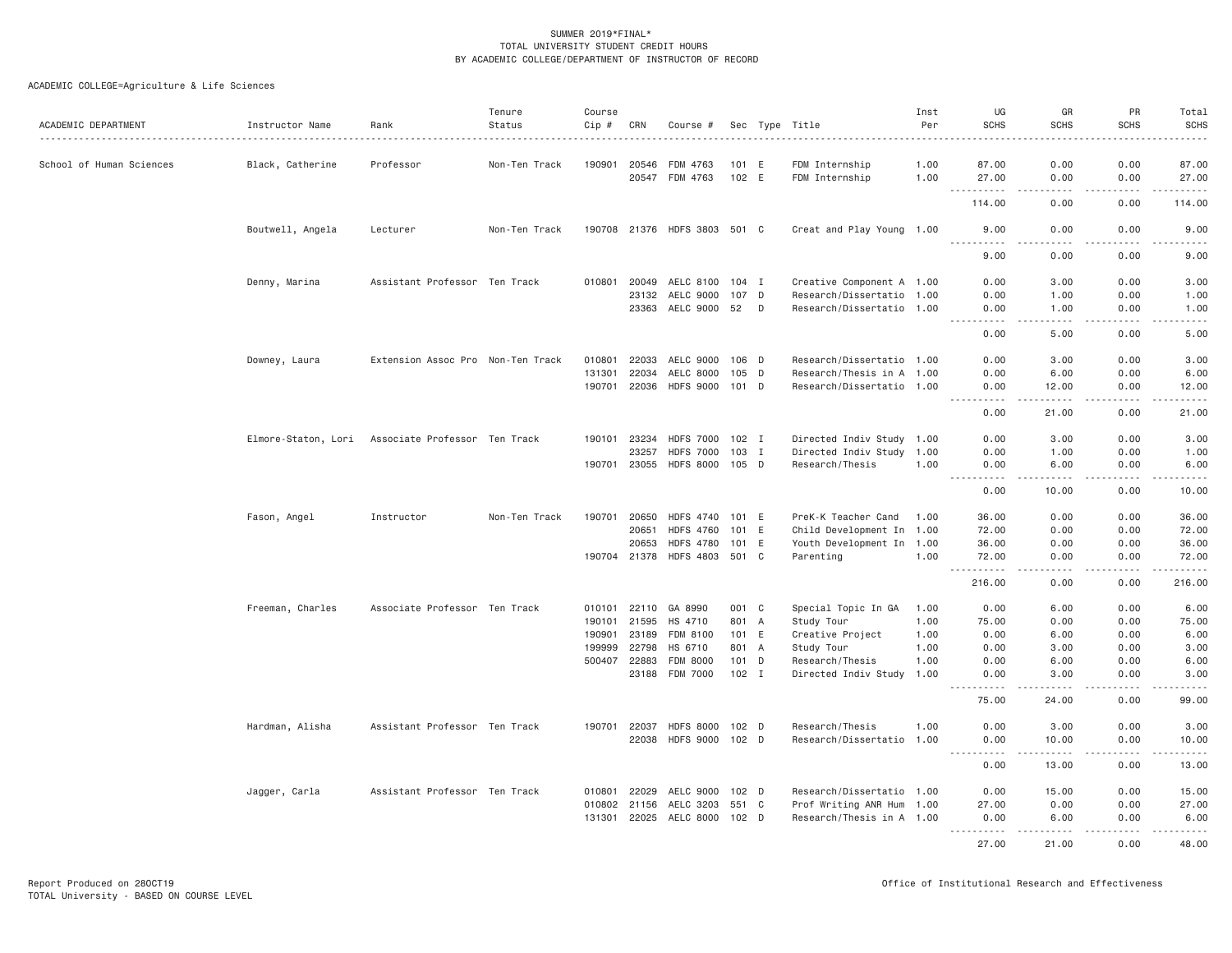# ACADEMIC COLLEGE=Agriculture & Life Sciences

| ACADEMIC DEPARTMENT      | Instructor Name     | Rank                              | Tenure<br>Status | Course<br>Cip # | CRN   | Course #                     |         |   | Sec Type Title            | Inst<br>Per | UG<br><b>SCHS</b>                                                                                                                 | GR<br><b>SCHS</b><br><u>.</u>       | PR<br><b>SCHS</b><br>.              | Total<br><b>SCHS</b><br>.                                                                                                                                                                |
|--------------------------|---------------------|-----------------------------------|------------------|-----------------|-------|------------------------------|---------|---|---------------------------|-------------|-----------------------------------------------------------------------------------------------------------------------------------|-------------------------------------|-------------------------------------|------------------------------------------------------------------------------------------------------------------------------------------------------------------------------------------|
| School of Human Sciences | Kobia, Caroline     | Assistant Professor Ten Track     |                  |                 |       | 190901 21873 FDM 2553        | 501 C   |   | Intro to Fashion Ind 1.00 |             | 24.00                                                                                                                             | 0.00                                | 0.00                                | 24.00                                                                                                                                                                                    |
|                          |                     |                                   |                  |                 |       |                              |         |   |                           |             | 24.00                                                                                                                             | 0.00                                | 0.00                                | .<br>24.00                                                                                                                                                                               |
|                          | Lee, JuYoung        | Assistant Professor Ten Track     |                  |                 |       | 190901 21290 FDM 3553        | 501 B   |   | Merchandise Retail P 1.00 |             | 30.00<br>.                                                                                                                        | 0.00<br>.                           | 0.00<br>.                           | 30.00<br>.                                                                                                                                                                               |
|                          |                     |                                   |                  |                 |       |                              |         |   |                           |             | 30.00                                                                                                                             | 0.00                                | 0.00                                | 30.00                                                                                                                                                                                    |
|                          | Morrison, Carley    | Assistant Professor Ten Track     |                  | 010801          | 20047 | AELC 8100                    | 102 I   |   | Creative Component A 1.00 |             | 0.00                                                                                                                              | 3.00                                | 0.00                                | 3.00                                                                                                                                                                                     |
|                          |                     |                                   |                  | 010802          | 20043 | AELC 3603                    | 101 E   |   | Internship-Agricultu 1.00 |             | 9.00                                                                                                                              | 0.00                                | 0.00                                | 9.00                                                                                                                                                                                     |
|                          |                     |                                   |                  | 131301          | 20041 | AELC 3500                    | 101 E   |   | Internship Ag Leader 1.00 |             | 27.00                                                                                                                             | 0.00                                | 0.00                                | 27.00                                                                                                                                                                                    |
|                          |                     |                                   |                  |                 |       | 20042 AELC 3500              | 102 E   |   | Internship Ag Leader 1.00 |             | 42.00                                                                                                                             | 0.00                                | 0.00                                | 42.00                                                                                                                                                                                    |
|                          |                     |                                   |                  |                 | 22026 | AELC 8000                    | 103 D   |   | Research/Thesis in A 1.00 |             | 0.00                                                                                                                              | 5.00                                | 0.00                                | 5.00                                                                                                                                                                                     |
|                          |                     |                                   |                  |                 |       | 23366 AELC 4000              | $102$ I |   | Directed Indiv Study 1.00 |             | 3.00<br><u>.</u>                                                                                                                  | 0.00<br>.                           | 0.00<br>.                           | 3.00<br>. <u>.</u>                                                                                                                                                                       |
|                          |                     |                                   |                  |                 |       |                              |         |   |                           |             | 81.00                                                                                                                             | 8.00                                | 0.00                                | 89.00                                                                                                                                                                                    |
|                          | Newman, Michael     | Professor                         | Tenured          | 010801 22031    |       | AELC 9000                    | 104 D   |   | Research/Dissertatio 1.00 |             | 0.00<br>$\begin{array}{cccccccccccccc} \bullet & \bullet & \bullet & \bullet & \bullet & \bullet & \bullet & \bullet \end{array}$ | 1.00<br>$\sim$ $\sim$ $\sim$ $\sim$ | 0.00<br>$\sim$ $\sim$ $\sim$ $\sim$ | 1.00<br>$\frac{1}{2} \left( \frac{1}{2} \right) \left( \frac{1}{2} \right) \left( \frac{1}{2} \right) \left( \frac{1}{2} \right) \left( \frac{1}{2} \right)$                             |
|                          |                     |                                   |                  |                 |       |                              |         |   |                           |             | 0.00                                                                                                                              | 1.00                                | 0.00                                | 1.00                                                                                                                                                                                     |
|                          | Parker, Julie       | Associate Professor Ten Track     |                  |                 |       | 190701 23160 HDFS 9000 108 D |         |   | Research/Dissertatio 1.00 |             | 0.00                                                                                                                              | 5.00                                | 0.00                                | 5.00                                                                                                                                                                                     |
|                          |                     |                                   |                  |                 |       |                              |         |   |                           |             | 0.00                                                                                                                              | 5.00                                | 0.00                                | 5.00                                                                                                                                                                                     |
|                          | Peterson, Donna     | Extension Assoc Pro Non-Ten Track |                  |                 |       | 190701 22673 HDFS 9000 103 D |         |   | Research/Dissertatio 1.00 |             | 0.00<br>.                                                                                                                         | 6.00                                | 0.00                                | 6.00<br>.                                                                                                                                                                                |
|                          |                     |                                   |                  |                 |       |                              |         |   |                           |             | 0.00                                                                                                                              | 6.00                                | 0.00                                | 6.00                                                                                                                                                                                     |
|                          | Phillips, Tommy     | Associate Professor Tenured       |                  | 190101          | 22479 | <b>HDFS 7000</b>             | 101 I   |   | Directed Indiv Study 1.00 |             | 0.00                                                                                                                              | 3.00                                | 0.00                                | 3.00                                                                                                                                                                                     |
|                          |                     |                                   |                  | 190701          | 21377 | <b>HDFS 3813</b>             | 501 C   |   | Lifespan Theory           | 1.00        | 33.00                                                                                                                             | 0.00                                | 0.00                                | 33.00                                                                                                                                                                                    |
|                          |                     |                                   |                  |                 | 21379 | <b>HDFS 4883</b>             | 551     | C | Risk, Resilience and 1.00 |             | 72.00                                                                                                                             | 0.00                                | 0.00                                | 72.00                                                                                                                                                                                    |
|                          |                     |                                   |                  |                 | 21765 | <b>HDFS 6883</b>             | 551 C   |   | Risk, Resilience and 1.00 |             | 0.00                                                                                                                              | 6.00                                | 0.00                                | 6.00                                                                                                                                                                                     |
|                          |                     |                                   |                  |                 | 21766 | <b>HDFS 8313</b>             | 551 C   |   | Youth Issues              | 1.00        | 0.00                                                                                                                              | 33,00                               | 0.00                                | 33.00                                                                                                                                                                                    |
|                          |                     |                                   |                  |                 | 22145 | <b>HDFS 3833</b>             | 01      | C | Human Dev in Leisure 1.00 |             | 15.00                                                                                                                             | 0.00                                | 0.00                                | 15.00                                                                                                                                                                                    |
|                          |                     |                                   |                  |                 |       | 23048 HDFS 8000              | 104 D   |   | Research/Thesis           | 1,00        | 0.00<br>-----                                                                                                                     | 3.00<br>.                           | 0.00<br>.                           | 3.00<br>.                                                                                                                                                                                |
|                          |                     |                                   |                  |                 |       |                              |         |   |                           |             | 120.00                                                                                                                            | 45.00                               | 0.00                                | 165.00                                                                                                                                                                                   |
|                          | Sonnier-Netto, Mary | Non-Employee                      | Not Applicable   |                 |       | 190710 21764 HDFS 8533 501 C |         |   | Instr Strat and Prac 1.00 |             | 0.00<br>.                                                                                                                         | 18.00<br>$- - - - -$                | 0.00<br>$- - -$<br>.                | 18.00<br>$\frac{1}{2} \left( \frac{1}{2} \right) \left( \frac{1}{2} \right) \left( \frac{1}{2} \right) \left( \frac{1}{2} \right) \left( \frac{1}{2} \right) \left( \frac{1}{2} \right)$ |
|                          |                     |                                   |                  |                 |       |                              |         |   |                           |             | 0.00                                                                                                                              | 18,00                               | 0.00                                | 18.00                                                                                                                                                                                    |
|                          | Swann, Tamra        | Non-Faculty                       | Not Applicable   |                 |       | 140101 21323 GE 8003         | 501 C   |   | MENG Capstone             | 0.50        | 0.00<br>.                                                                                                                         | 3.00<br>.                           | 0.00<br>.                           | 3.00<br>$\frac{1}{2} \left( \frac{1}{2} \right) \left( \frac{1}{2} \right) \left( \frac{1}{2} \right) \left( \frac{1}{2} \right) \left( \frac{1}{2} \right)$                             |
|                          |                     |                                   |                  |                 |       |                              |         |   |                           |             | 0.00                                                                                                                              | 3.00                                | 0.00                                | 3.00                                                                                                                                                                                     |
|                          | Swortzel, Kirk      | Professor                         | Tenured          | 010801          | 20046 | AELC 8100                    | 101 I   |   | Creative Component A 1.00 |             | 0.00                                                                                                                              | 3.00                                | 0.00                                | 3.00                                                                                                                                                                                     |
|                          |                     |                                   |                  |                 | 21780 | AELC 4403                    | 101 C   |   | Dev of Youth Program 1.00 |             | 18,00                                                                                                                             | 0.00                                | 0.00                                | 18.00                                                                                                                                                                                    |
|                          |                     |                                   |                  |                 | 21781 | AELC 6403                    | 101 C   |   | Dev of Youth Program 1.00 |             | 0.00                                                                                                                              | 12.00                               | 0.00                                | 12.00                                                                                                                                                                                    |
|                          |                     |                                   |                  |                 | 21782 | AELC 8693                    | 101 C   |   | Philos Found of AEE       | 1.00        | 0.00                                                                                                                              | 9.00                                | 0.00                                | 9.00                                                                                                                                                                                     |
|                          |                     |                                   |                  |                 | 22032 | AELC 9000                    | 105 D   |   | Research/Dissertatio 1.00 |             | 0.00                                                                                                                              | 9.00                                | 0.00                                | 9.00                                                                                                                                                                                     |
|                          |                     |                                   |                  |                 | 23133 | AELC 9000                    | 01      | D | Research/Dissertatio 1.00 |             | 0.00                                                                                                                              | 4.00                                | 0.00                                | 4.00                                                                                                                                                                                     |
|                          |                     |                                   |                  |                 |       | 23354 AELC 9000              | 51      | D | Research/Dissertatio 1.00 |             | 0.00                                                                                                                              | 3.00                                | 0.00                                | 3.00                                                                                                                                                                                     |

Report Produced on 28OCT19 Office of Institutional Research and Effectiveness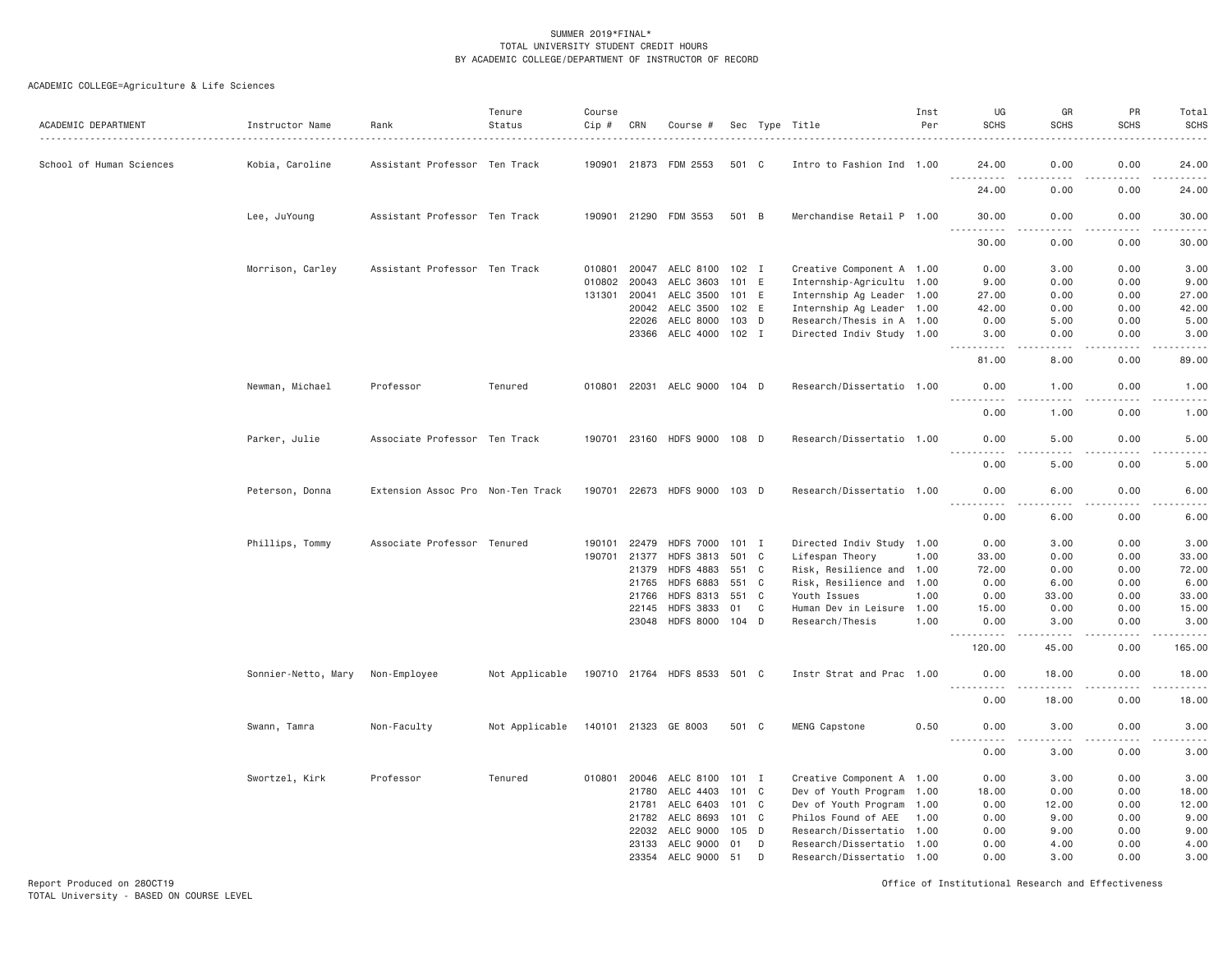| ACADEMIC DEPARTMENT                    | Instructor Name  | Rank                          | Tenure<br>Status | Course<br>Cip # | CRN   | Course #         |         | Sec Type Title            | Inst<br>Per | UG<br><b>SCHS</b> | GR<br><b>SCHS</b> | <b>PR</b><br><b>SCHS</b> | Total<br>SCHS         |
|----------------------------------------|------------------|-------------------------------|------------------|-----------------|-------|------------------|---------|---------------------------|-------------|-------------------|-------------------|--------------------------|-----------------------|
|                                        |                  |                               |                  |                 |       |                  |         |                           |             |                   |                   |                          |                       |
| School of Human Sciences               | Swortzel, Kirk   | Professor                     | Tenured          | 131301          | 21779 | AELC 8593        | 101 C   | Hist Found of AEE         | 1.00        | 0.00              | 12.00             | 0.00                     | 12.00                 |
|                                        |                  |                               |                  |                 | 23207 | AELC 4000        | $101$ I | Directed Indiv Study 1.00 |             | 1.00              | 0.00              | 0.00                     | 1.00                  |
|                                        |                  |                               |                  |                 | 23361 | AELC 7000 51 I   |         | Directed Indiv Study 1.00 |             | 0.00              | 3.00              | 0.00                     | 3.00                  |
|                                        |                  |                               |                  |                 |       |                  |         |                           |             | 19.00             | 55.00             | 0.00                     | 74.00                 |
|                                        | Wheeler, Brandan | Assistant Professor Ten Track |                  | 190701          |       | 22928 HDFS 9000  | 105 D   | Research/Dissertatio 1.00 |             | 0.00              | 6.00              | 0.00                     | 6,00                  |
|                                        |                  |                               |                  |                 |       |                  |         |                           |             | 0.00              | -----<br>6.00     | -------<br>0.00          | 6.00                  |
|                                        | Wilmoth, Joe     | Professor                     | Tenured          | 190101          | 22777 | HDFS 4000        | $101$ I | Directed Indiv Study 1.00 |             | 3,00              | 0.00              | 0.00                     | 3.00                  |
|                                        |                  |                               |                  | 190701          | 22708 | <b>HDFS 9000</b> | $104$ D | Research/Dissertatio 1.00 |             | 0.00              | 15.00             | 0.00                     | 15.00                 |
|                                        |                  |                               |                  | 190704          | 20655 | <b>HDFS 4853</b> | 001 C   | Family: Human Ecolog 1.00 |             | 36,00             | 0.00              | 0.00                     | 36.00                 |
|                                        |                  |                               |                  |                 | 20657 | <b>HDFS 6853</b> | 001 C   | Family: Human Ecolog 1.00 |             | 0.00              | 3.00              | 0.00                     | 3.00                  |
|                                        |                  |                               |                  |                 |       |                  |         |                           |             | 39,00             | 18.00             | 0.00                     | 57.00                 |
| ====================================   |                  |                               |                  |                 |       |                  |         |                           |             | ==========        | ==========        | ==========               | $=$ = = = = = = = = = |
| School of Human Sciences               |                  |                               |                  |                 |       |                  |         |                           |             | 754.00            | 259.00            | 0.00                     | 1013,00               |
| ====================================== |                  |                               |                  |                 |       |                  |         |                           |             | ==========        | ==========        | ==========               | =========             |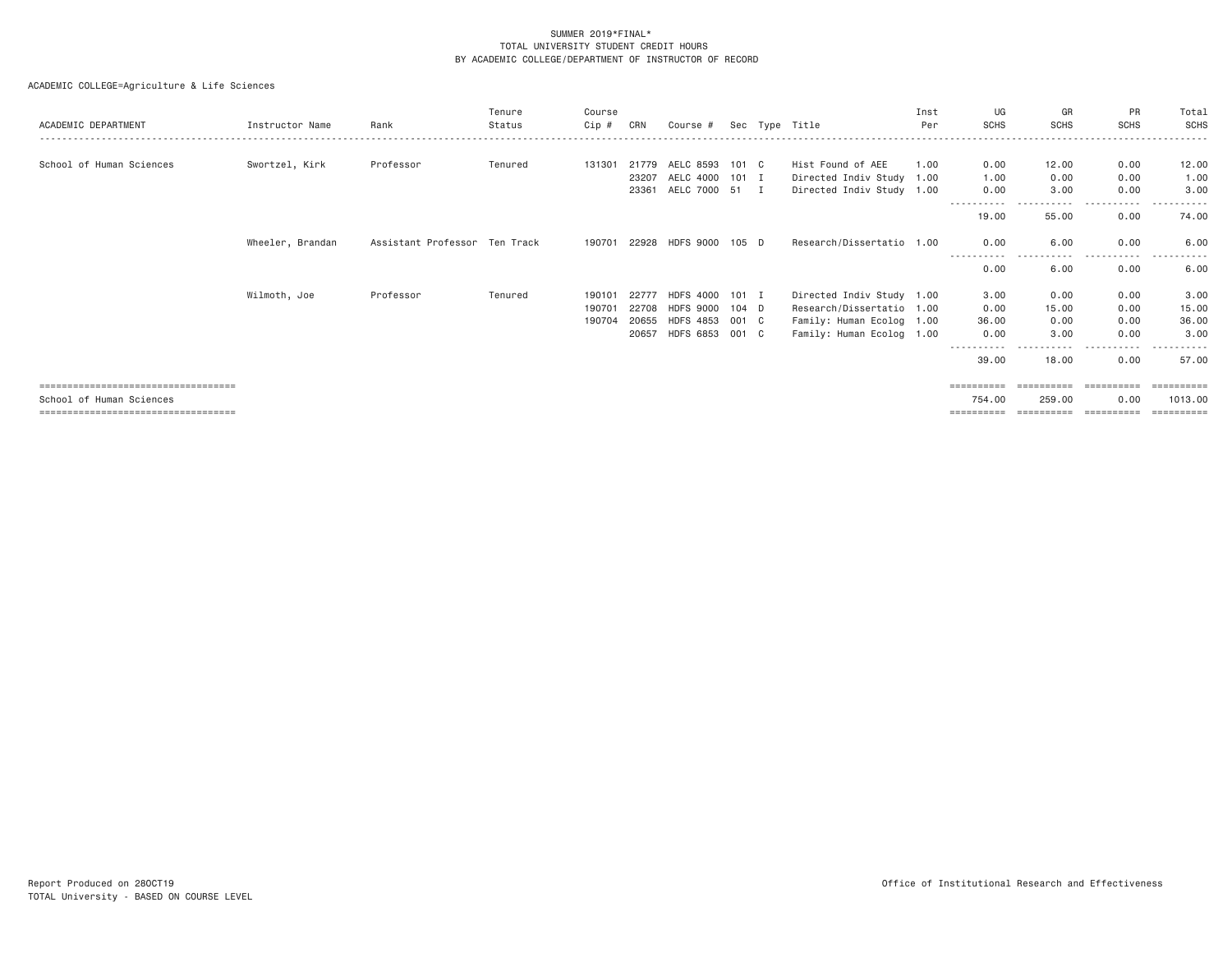| ACADEMIC DEPARTMENT                           | Instructor Name   | Rank                        | Tenure<br>Status | Course<br>$Cip \#$ | CRN                            | Course #                                |                      |              | Sec Type Title                                                                      | Inst<br>Per | UG<br><b>SCHS</b>      | GR<br><b>SCHS</b>                                                                                                                 | PR<br><b>SCHS</b>                                                                                                                                                                                                                                                                                                                                                                                                                                                                              | Total<br><b>SCHS</b> |
|-----------------------------------------------|-------------------|-----------------------------|------------------|--------------------|--------------------------------|-----------------------------------------|----------------------|--------------|-------------------------------------------------------------------------------------|-------------|------------------------|-----------------------------------------------------------------------------------------------------------------------------------|------------------------------------------------------------------------------------------------------------------------------------------------------------------------------------------------------------------------------------------------------------------------------------------------------------------------------------------------------------------------------------------------------------------------------------------------------------------------------------------------|----------------------|
| Art AAD                                       | Campbell, Frank   | Associate Professor Tenured |                  |                    | 500701 23364                   | ART 4000<br>23367 ART 4000              | 51 I<br>52           | $\mathbf{I}$ | Directed Indiv Study 1.00<br>Directed Indiv Study 1.00                              |             | 3.00<br>3.00           | 0.00<br>0.00                                                                                                                      | 0.00<br>0.00                                                                                                                                                                                                                                                                                                                                                                                                                                                                                   | 3.00<br>3.00         |
|                                               |                   |                             |                  |                    |                                |                                         |                      |              |                                                                                     |             | .<br>6.00              | 0.00                                                                                                                              | 0.00                                                                                                                                                                                                                                                                                                                                                                                                                                                                                           | 6.00                 |
|                                               | Gootee, Marita    | Professor                   | Tenured          |                    | 500605 21895                   | ART 2103<br>22108 ART 4660              | 01<br>01             | B<br>L.      | Photography Survey<br>Advanced Photography 1.00                                     | 1.00        | 18.00<br>21.00         | 0.00<br>0.00                                                                                                                      | 0.00<br>0.00                                                                                                                                                                                                                                                                                                                                                                                                                                                                                   | 18.00<br>21.00       |
|                                               |                   |                             |                  |                    |                                |                                         |                      |              |                                                                                     |             | .<br>$\cdots$<br>39.00 | 0.00                                                                                                                              | 0.00                                                                                                                                                                                                                                                                                                                                                                                                                                                                                           | 39.00                |
|                                               | Gordon, Jeffery   | Lecturer                    | Non-Ten Track    |                    |                                | 500703 21158 ART 1113                   | 501 C                |              | Art Appreciation                                                                    | 1.00        | 72.00                  | 0.00                                                                                                                              | 0.00                                                                                                                                                                                                                                                                                                                                                                                                                                                                                           | 72.00                |
|                                               |                   |                             |                  |                    |                                |                                         |                      |              |                                                                                     |             | <b></b><br>72.00       | 0.00                                                                                                                              | 0.00                                                                                                                                                                                                                                                                                                                                                                                                                                                                                           | 72.00                |
|                                               | Harvey, Benjamin  | Associate Professor Tenured |                  |                    |                                | 500605 21510 ART 3823                   | 851 A                |              | Study Abroad Seminar 1.00                                                           |             | 42.00                  | 0.00                                                                                                                              | 0.00                                                                                                                                                                                                                                                                                                                                                                                                                                                                                           | 42.00                |
|                                               |                   |                             |                  |                    |                                |                                         |                      |              |                                                                                     |             | .<br>42.00             | $\frac{1}{2}$<br>0.00                                                                                                             | . <b>.</b> .<br>0.00                                                                                                                                                                                                                                                                                                                                                                                                                                                                           | 42.00                |
|                                               | Kornreich, Jordan | Lecturer                    | Non-Ten Track    |                    |                                | 500703 23217 ART 1113                   | E51 C                |              | Art Appreciation                                                                    | 1.00        | 39.00                  | 0.00                                                                                                                              | 0.00                                                                                                                                                                                                                                                                                                                                                                                                                                                                                           | 39.00                |
|                                               |                   |                             |                  |                    |                                |                                         |                      |              |                                                                                     |             | <b></b><br>39.00       | $\frac{1}{2} \left( \frac{1}{2} \right) \left( \frac{1}{2} \right) \left( \frac{1}{2} \right) \left( \frac{1}{2} \right)$<br>0.00 | -----<br>0.00                                                                                                                                                                                                                                                                                                                                                                                                                                                                                  | .<br>39.00           |
|                                               | Long, Robert      | Professor                   | Tenured          |                    |                                | 500711 20076 ART 2503<br>20078 ART 4650 | 01 L<br>01           | <b>L</b>     | Ceramic Art Survey<br>Advanced Studio-Cera 1.00                                     | 1.00        | 3.00<br>19.00          | 0.00<br>0.00                                                                                                                      | 0.00<br>0.00                                                                                                                                                                                                                                                                                                                                                                                                                                                                                   | 3.00<br>19.00        |
|                                               |                   |                             |                  |                    |                                |                                         |                      |              |                                                                                     |             | <b></b><br>22.00       | $- - - -$<br>0.00                                                                                                                 | .<br>0.00                                                                                                                                                                                                                                                                                                                                                                                                                                                                                      | .<br>22.00           |
|                                               | McElfish, Aaron   | Non-Faculty                 | Not Applicable   |                    | 500701 22784<br>22818<br>22921 | ART 4000<br>ART 4000<br>ART 4000        | $01$ I<br>03<br>04 I | $\mathbf{I}$ | Directed Indiv Study 1.00<br>Directed Indiv Study 1.00<br>Directed Indiv Study 1.00 |             | 3.00<br>3.00<br>3.00   | 0.00<br>0.00<br>0.00                                                                                                              | 0.00<br>0.00<br>0.00                                                                                                                                                                                                                                                                                                                                                                                                                                                                           | 3.00<br>3.00<br>3.00 |
|                                               |                   |                             |                  |                    |                                |                                         |                      |              |                                                                                     |             | .<br>9.00              | د د د د<br>0.00                                                                                                                   | -----<br>0.00                                                                                                                                                                                                                                                                                                                                                                                                                                                                                  | 9.00                 |
|                                               | Mixon, Jamie      | Professor                   | Tenured          |                    |                                | 500605 21509 ART 3813                   | 851 A                |              | Study Abroad Seminar 1.00                                                           |             | 42.00                  | 0.00                                                                                                                              | 0.00                                                                                                                                                                                                                                                                                                                                                                                                                                                                                           | 42.00                |
|                                               |                   |                             |                  |                    |                                |                                         |                      |              |                                                                                     |             | $\frac{1}{2}$<br>42.00 | 0.00                                                                                                                              | 0.00                                                                                                                                                                                                                                                                                                                                                                                                                                                                                           | 42.00                |
|                                               | Neuenfeldt, Lori  | Instructor                  | Non-Ten Track    |                    |                                | 500407 22736 FDM 3573                   | 801 B                |              | Historic Costume                                                                    | 1.00        | 60.00                  | 0.00                                                                                                                              | 0.00                                                                                                                                                                                                                                                                                                                                                                                                                                                                                           | 60.00                |
|                                               |                   |                             |                  |                    |                                |                                         |                      |              |                                                                                     |             | 60.00                  | 0.00                                                                                                                              | 0.00                                                                                                                                                                                                                                                                                                                                                                                                                                                                                           | 60.00                |
| ----------------------------------<br>Art AAD |                   |                             |                  |                    |                                |                                         |                      |              |                                                                                     |             | ==========<br>331.00   | ==========<br>0.00                                                                                                                | $\begin{array}{cccccccccc} \multicolumn{2}{c}{} & \multicolumn{2}{c}{} & \multicolumn{2}{c}{} & \multicolumn{2}{c}{} & \multicolumn{2}{c}{} & \multicolumn{2}{c}{} & \multicolumn{2}{c}{} & \multicolumn{2}{c}{} & \multicolumn{2}{c}{} & \multicolumn{2}{c}{} & \multicolumn{2}{c}{} & \multicolumn{2}{c}{} & \multicolumn{2}{c}{} & \multicolumn{2}{c}{} & \multicolumn{2}{c}{} & \multicolumn{2}{c}{} & \multicolumn{2}{c}{} & \multicolumn{2}{c}{} & \multicolumn{2}{c}{} & \mult$<br>0.00 | 331.00               |
| -----------------------------------           |                   |                             |                  |                    |                                |                                         |                      |              |                                                                                     |             | ==========             |                                                                                                                                   |                                                                                                                                                                                                                                                                                                                                                                                                                                                                                                |                      |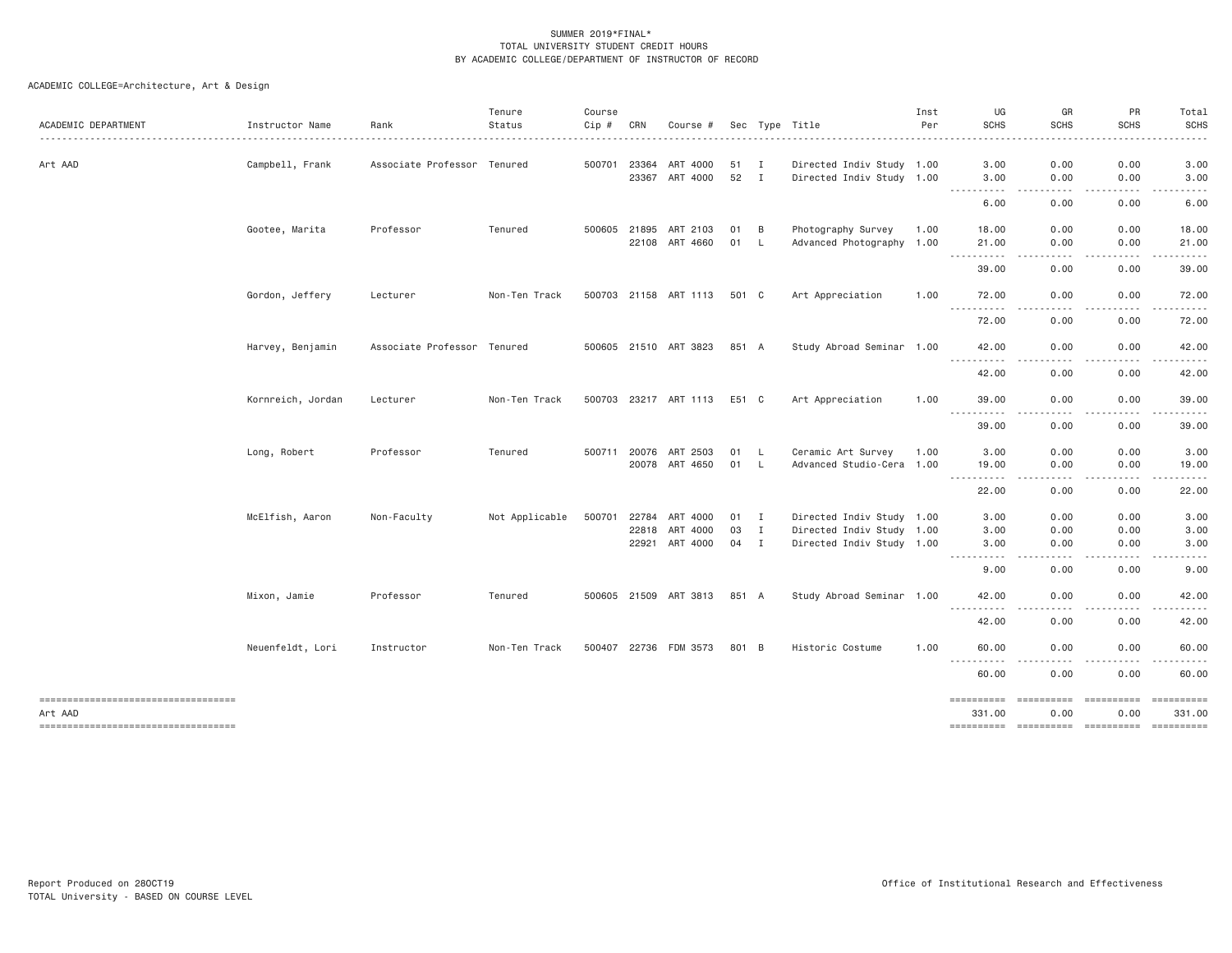| ACADEMIC DEPARTMENT                    | Instructor Name | Rank                              | Tenure<br>Status | Course<br>$Cip$ # | CRN            | Course #             |          |                      | Sec Type Title                                         | Inst<br>Per | UG<br><b>SCHS</b>                       | GR<br><b>SCHS</b>         | PR<br><b>SCHS</b>         | Total<br>SCHS                 |
|----------------------------------------|-----------------|-----------------------------------|------------------|-------------------|----------------|----------------------|----------|----------------------|--------------------------------------------------------|-------------|-----------------------------------------|---------------------------|---------------------------|-------------------------------|
| Building Construction Science          | Carson, Foster  | Clinical Assist Pro Non-Ten Track |                  | 522001            | 20084<br>20085 | BCS 1116<br>BCS 1126 | 01<br>51 | $\Omega$<br>$\Omega$ | Build Construct Stud 1.00<br>Build Construct Stud 1.00 |             | 78.00<br>78.00<br>-----------<br>156,00 | 0.00<br>0.00<br>.<br>0.00 | 0.00<br>0.00<br>.<br>0.00 | 78.00<br>78.00<br>.<br>156.00 |
| =====================================  |                 |                                   |                  |                   |                |                      |          |                      |                                                        |             | $=$ = = = = = = = = =                   | $=$ = = = = = = = = =     | $=$ = = = = = = = = =     | ==========                    |
| Building Construction Science          |                 |                                   |                  |                   |                |                      |          |                      |                                                        |             | 156,00                                  | 0.00                      | 0.00                      | 156.00                        |
| ====================================== |                 |                                   |                  |                   |                |                      |          |                      |                                                        |             | ==========                              | ==========                | ==========                |                               |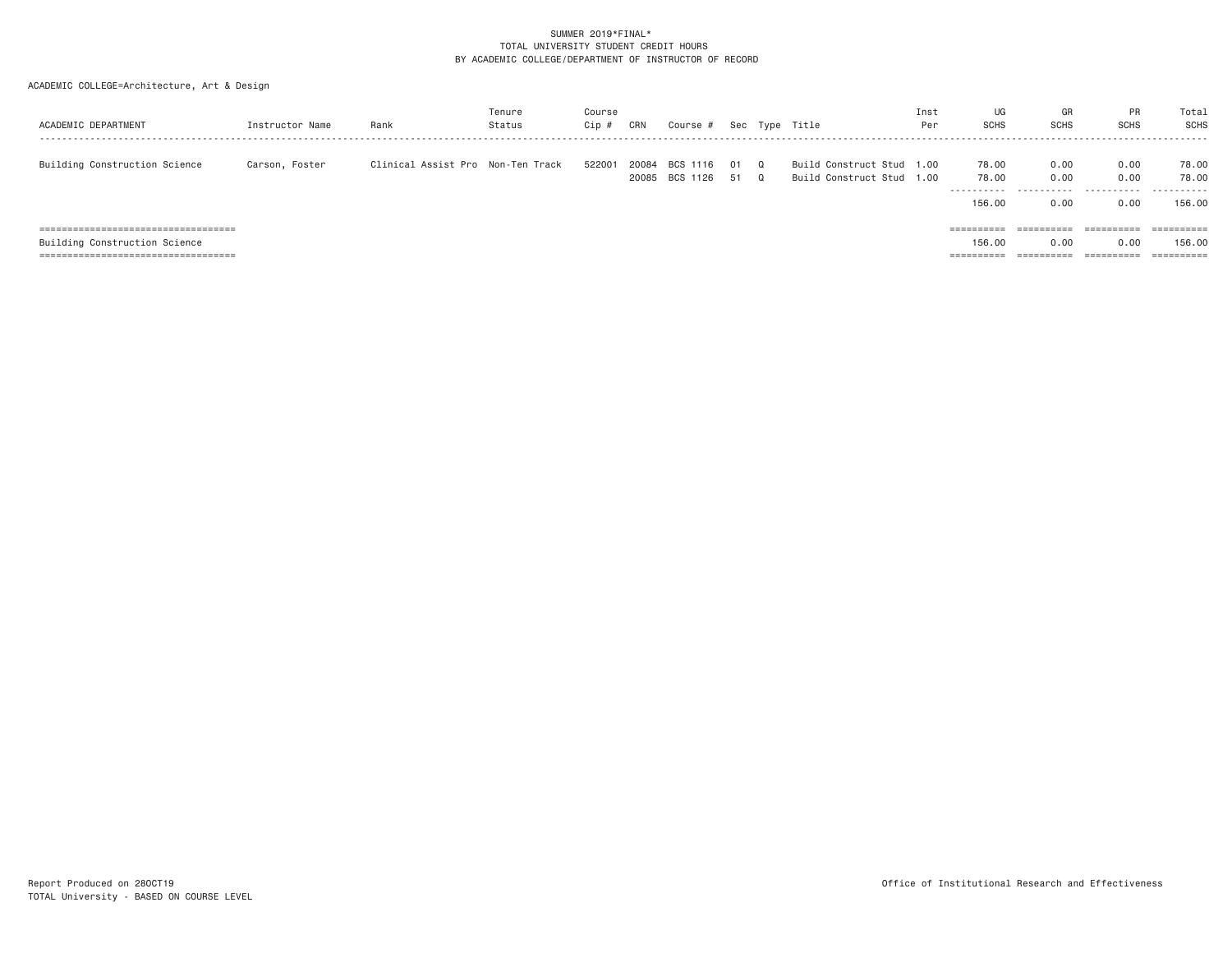| ACADEMIC DEPARTMENT                                                                               | Instructor Name                                        | Rank                          | Tenure<br>Status | Course<br>Cip # | CRN            | Course #                 |                  |         | Sec Type Title                                         | Inst<br>Per  | UG<br><b>SCHS</b>                  | GR<br>SCHS            | <b>PR</b><br><b>SCHS</b>         | Total<br>SCHS                       |
|---------------------------------------------------------------------------------------------------|--------------------------------------------------------|-------------------------------|------------------|-----------------|----------------|--------------------------|------------------|---------|--------------------------------------------------------|--------------|------------------------------------|-----------------------|----------------------------------|-------------------------------------|
| Interior Design                                                                                   | Carroll, Robin                                         | Instructor                    | Non-Ten Track    | 500408          | 20691          | ID 3603                  | 001 C            |         | Digital Design for I 1.00                              |              | 57.00                              | 0.00<br>$\frac{1}{2}$ | 0.00<br>. <u>.</u> .             | 57.00                               |
|                                                                                                   |                                                        |                               |                  |                 |                |                          |                  |         |                                                        |              | 57.00                              | 0.00                  | 0.00                             | 57.00                               |
|                                                                                                   | Miller, Beth                                           | Professor                     | Tenured          | 500408          | 20694          | ID 4753<br>20695 ID 4753 | WO3 E<br>$W04$ E |         | Interior Design Inte 1.00<br>Interior Design Inte 1.00 |              | 33.00<br>33.00                     | 0.00<br>0.00          | 0.00<br>0.00                     | 33.00<br>33.00                      |
|                                                                                                   |                                                        |                               |                  |                 |                |                          |                  |         |                                                        |              | 66.00                              | 0.00                  | ----<br>0.00                     | 66.00                               |
|                                                                                                   | Miller, Lyndsey                                        | Associate Professor Ten Track |                  | 151303          | 20690<br>22790 | ID 3363<br>ID 3363       | 51<br>52         | B<br>B  | 3/D and CAD Modeling 1.00<br>3/D and CAD Modeling 1.00 |              | 27,00<br>33.00                     | 0.00<br>0.00          | 0.00<br>0.00                     | 27,00<br>33.00                      |
|                                                                                                   |                                                        |                               |                  |                 |                |                          |                  |         |                                                        |              | -----------<br>60.00               | ----<br>0.00          | . <b>.</b><br>0.00               | 60.00                               |
|                                                                                                   | Studdard Hughes, Lau Visiting Assist Pro Non-Ten Track |                               |                  | 500408          | 20688<br>22774 | ID 2614<br>ID 2614       | 01<br>02         | -B<br>B | ID Studio II<br>ID Studio II                           | 1.00<br>1.00 | 48.00<br>40.00<br>-----------      | 0.00<br>0.00<br>.     | 0.00<br>0.00<br>-----------      | 48,00<br>40.00                      |
|                                                                                                   |                                                        |                               |                  |                 |                |                          |                  |         |                                                        |              | 88.00                              | 0.00                  | 0.00                             | 88.00                               |
| =====================================<br>Interior Design<br>===================================== |                                                        |                               |                  |                 |                |                          |                  |         |                                                        |              | ==========<br>271,00<br>========== | 0.00<br>==========    | ==========<br>0.00<br>========== | ==========<br>271.00<br>-========== |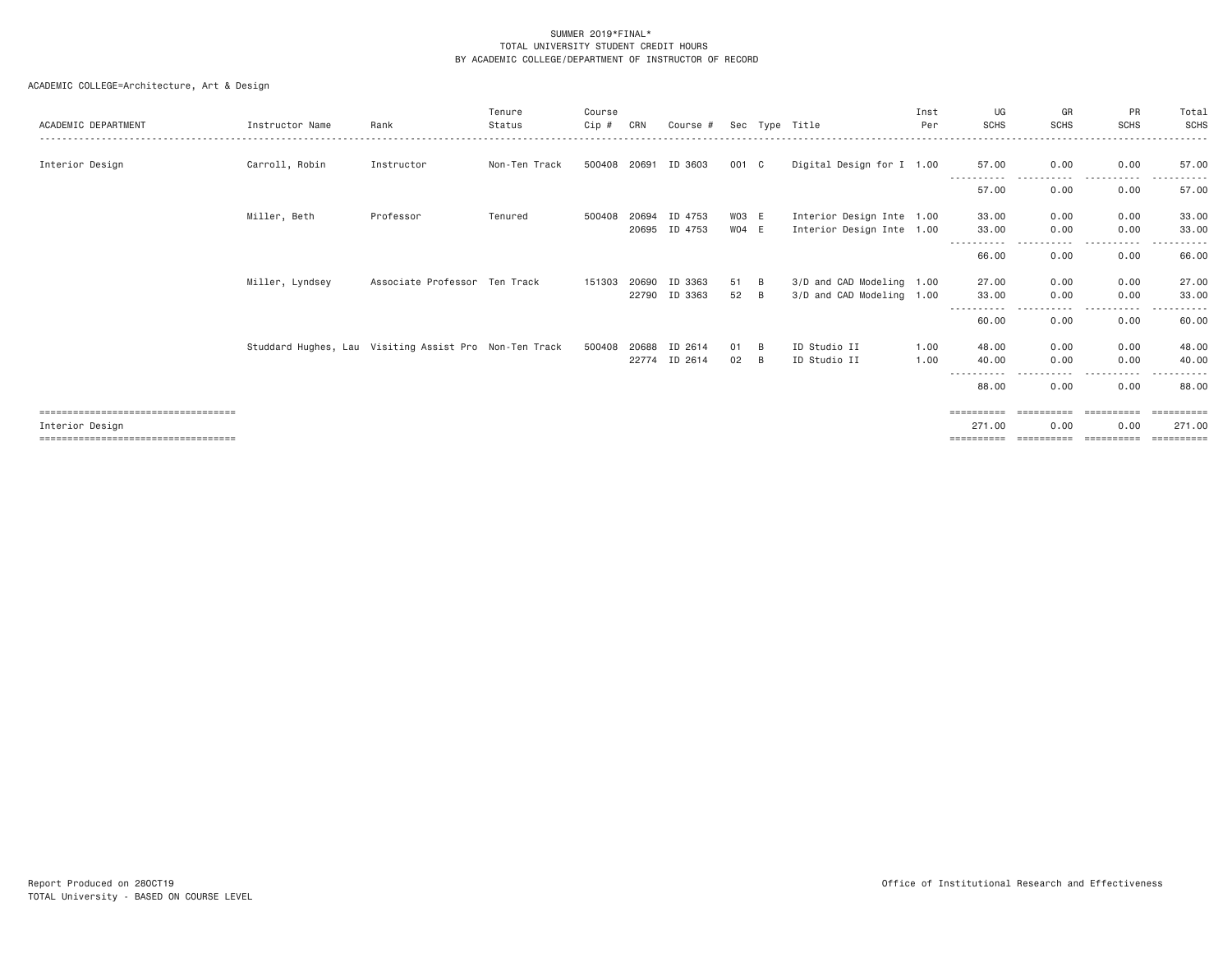| ACADEMIC DEPARTMENT                                                                                    | Instructor Name | Rank                          | Tenure<br>Status | Course<br>Cip # | CRN            | Course #              |             |               | Sec Type Title                   | Inst<br>Per  | UG<br><b>SCHS</b>                             | GR<br><b>SCHS</b>                                                                                                                 | PR<br><b>SCHS</b>    | Total<br>SCHS                                 |
|--------------------------------------------------------------------------------------------------------|-----------------|-------------------------------|------------------|-----------------|----------------|-----------------------|-------------|---------------|----------------------------------|--------------|-----------------------------------------------|-----------------------------------------------------------------------------------------------------------------------------------|----------------------|-----------------------------------------------|
| School of Architecture                                                                                 | Gines, Jacob    | Assistant Professor Ten Track |                  | 040201          |                | 22712 ARC 4990        | 801 A       |               | Special Topic In ARC 1.00        |              | 60.00<br>-----------                          | 0.00<br>-----                                                                                                                     | 0.00<br>.            | 60,00<br>.                                    |
|                                                                                                        |                 |                               |                  |                 |                |                       |             |               |                                  |              | 60.00                                         | 0.00                                                                                                                              | 0.00                 | 60.00                                         |
|                                                                                                        | Herrmann, Hans  | Associate Professor Tenured   |                  | 040201          | 20060<br>20064 | ARC 1546<br>ARC 4733  | 52<br>WO1 C | B             | Arch Design I-B<br>Site Planning | 1.00<br>1.00 | 78.00<br>30,00                                | 0.00<br>0.00                                                                                                                      | 0.00<br>0.00         | 78.00<br>30.00                                |
|                                                                                                        |                 |                               |                  |                 |                |                       |             |               |                                  |              | -----------<br>108.00                         | $\frac{1}{2} \left( \frac{1}{2} \right) \left( \frac{1}{2} \right) \left( \frac{1}{2} \right) \left( \frac{1}{2} \right)$<br>0.00 | . <b>.</b> .<br>0.00 | . <u>.</u> .<br>108.00                        |
|                                                                                                        | Kemp, Leah      | Non-Faculty                   | Not Applicable   |                 |                | 040201 21157 ARC 1013 | 501 C       |               | Arch Appreciation                | 1.00         | 27.00                                         | 0.00                                                                                                                              | 0.00                 | 27.00                                         |
|                                                                                                        |                 |                               |                  |                 |                |                       |             |               |                                  |              | 27.00                                         | 0.00                                                                                                                              | 0.00                 | 27.00                                         |
|                                                                                                        | Poros, John     | Professor                     | Tenured          | 040201          | 20059<br>21919 | ARC 1536<br>ARC 3904  | 01<br>51    | B<br><b>B</b> | Arch Design I-A<br>Structures I  | 1.00<br>1.00 | 90.00<br>32.00                                | 0.00<br>0.00                                                                                                                      | 0.00<br>0.00         | 90.00<br>32,00                                |
|                                                                                                        |                 |                               |                  |                 |                |                       |             |               |                                  |              | 122,00                                        | 0.00                                                                                                                              | 0.00                 | 122,00                                        |
| ====================================<br>School of Architecture<br>==================================== |                 |                               |                  |                 |                |                       |             |               |                                  |              | $=$ = = = = = = = = =<br>317,00<br>========== | ==========<br>0.00<br>==========                                                                                                  | ==========<br>0.00   | ==========<br>317,00<br>$=$ = = = = = = = = = |
|                                                                                                        |                 |                               |                  |                 |                |                       |             |               |                                  |              |                                               |                                                                                                                                   |                      |                                               |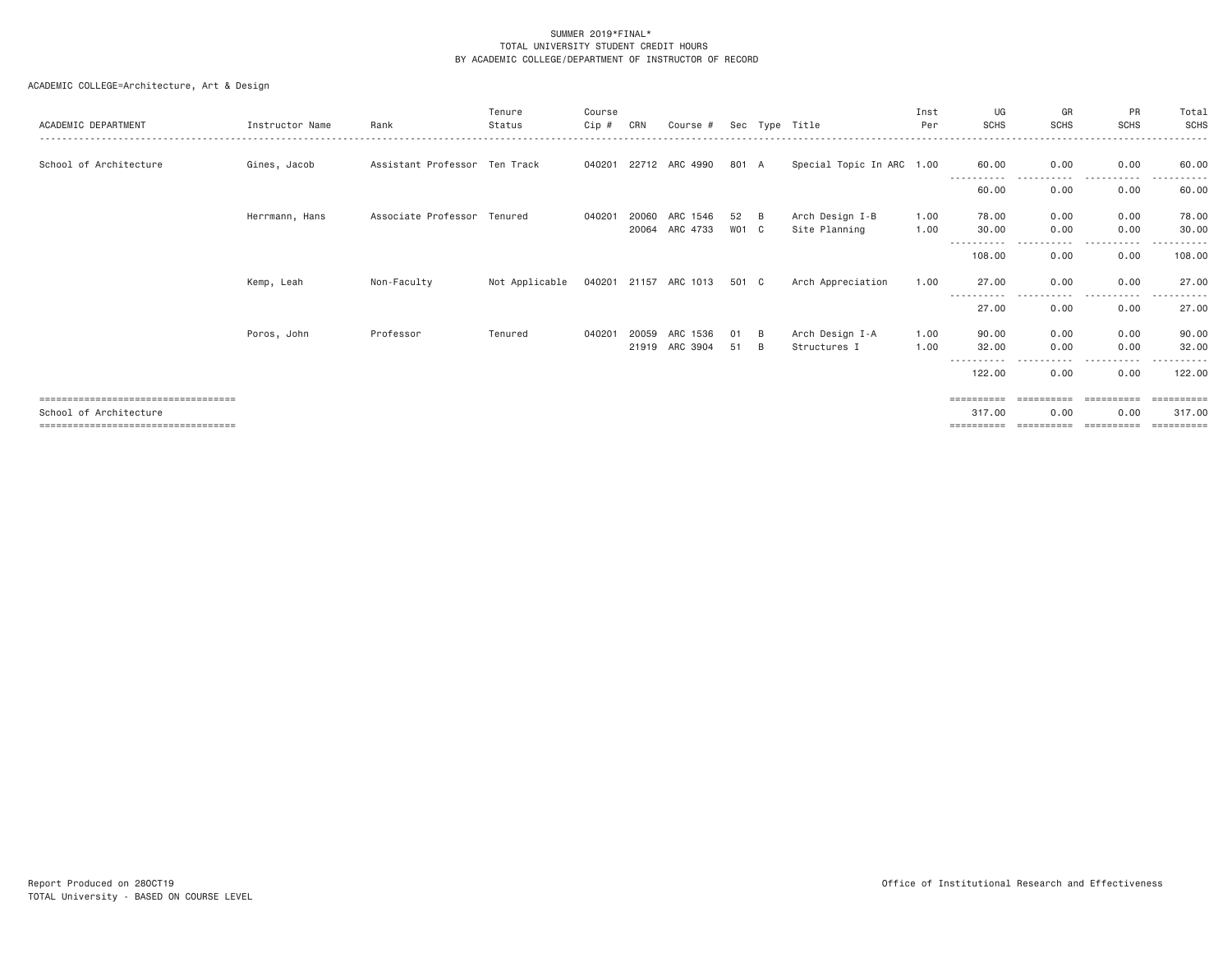# ACADEMIC COLLEGE=Arts & Sciences

| ACADEMIC DEPARTMENT                                        | Instructor Name | Rank         | Tenure<br>Status | Course<br>Cip # | CRN | Course #      |        | Sec Type Title            | Inst<br>Per | UG<br><b>SCHS</b>               | GR<br><b>SCHS</b>                | <b>PR</b><br><b>SCHS</b>         | Total<br><b>SCHS</b>                                                                                                                                                                                                                                                                                                                                                                                                                                                                                         |
|------------------------------------------------------------|-----------------|--------------|------------------|-----------------|-----|---------------|--------|---------------------------|-------------|---------------------------------|----------------------------------|----------------------------------|--------------------------------------------------------------------------------------------------------------------------------------------------------------------------------------------------------------------------------------------------------------------------------------------------------------------------------------------------------------------------------------------------------------------------------------------------------------------------------------------------------------|
| Aerospace Studies                                          | Cassidy, Joseph | Non-Employee | Not Applicable   | 290201          |     | 22820 AS 4000 | $01$ I | Directed Indiv Study 1.00 |             | 3,00<br>.<br>3,00               | 0.00<br>.<br>0.00                | 0.00<br>.<br>0.00                | 3,00<br>.<br>3,00                                                                                                                                                                                                                                                                                                                                                                                                                                                                                            |
| Aerospace Studies<br>------------------------------------- |                 |              |                  |                 |     |               |        |                           |             | ==========<br>3,00<br>========= | ==========<br>0.00<br>========== | ==========<br>0.00<br>========== | $\begin{array}{cccccccccc} \multicolumn{2}{c}{} & \multicolumn{2}{c}{} & \multicolumn{2}{c}{} & \multicolumn{2}{c}{} & \multicolumn{2}{c}{} & \multicolumn{2}{c}{} & \multicolumn{2}{c}{} & \multicolumn{2}{c}{} & \multicolumn{2}{c}{} & \multicolumn{2}{c}{} & \multicolumn{2}{c}{} & \multicolumn{2}{c}{} & \multicolumn{2}{c}{} & \multicolumn{2}{c}{} & \multicolumn{2}{c}{} & \multicolumn{2}{c}{} & \multicolumn{2}{c}{} & \multicolumn{2}{c}{} & \multicolumn{2}{c}{} & \mult$<br>3.00<br>========== |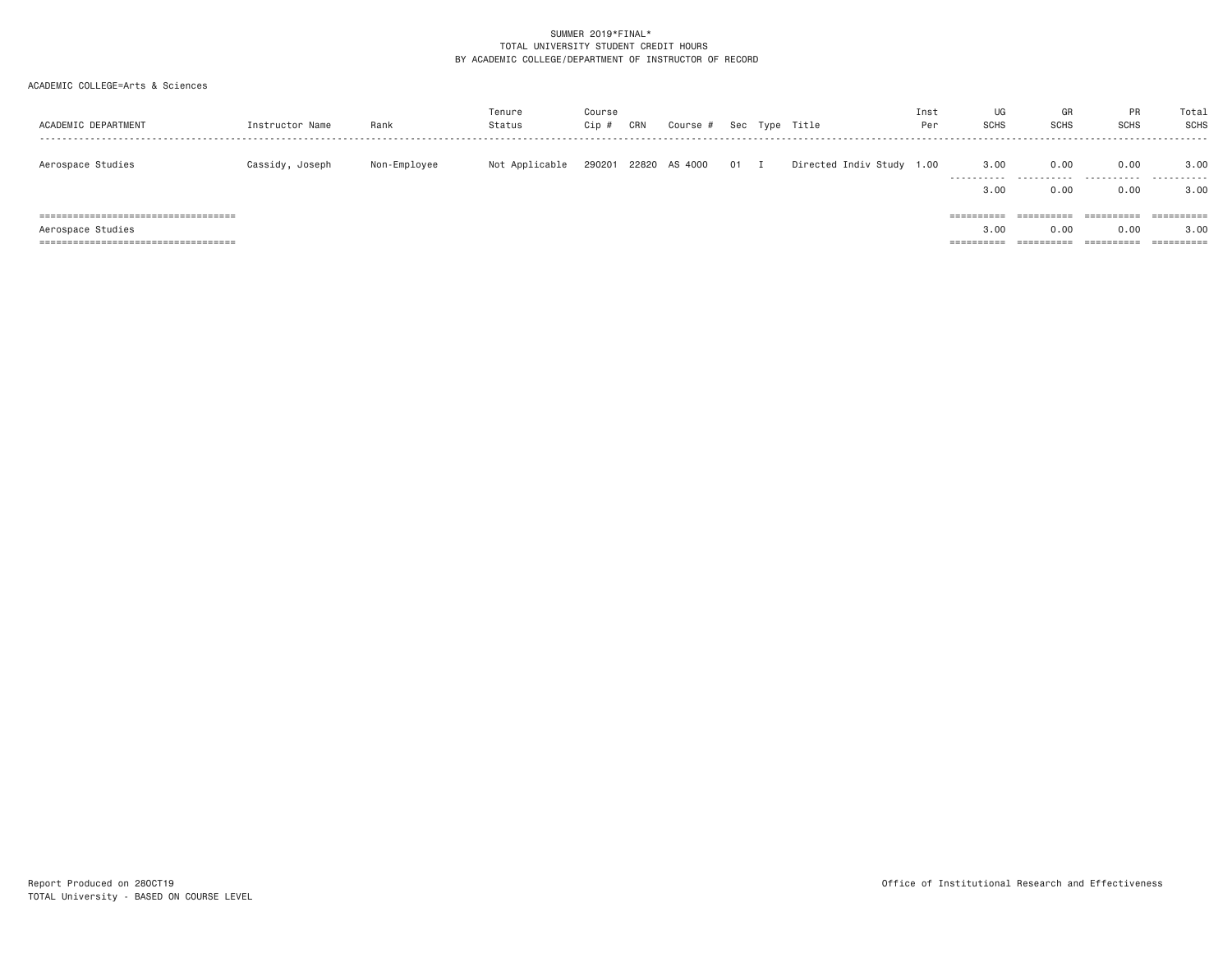| ACADEMIC DEPARTMENT                                                                                                 | Instructor Name  | Rank                          | Tenure<br>Status | Course<br>Cip #  | CRN                     | Course #                      |                         | Sec Type Title                                                  | Inst<br>Per  | UG<br><b>SCHS</b>                             | GR<br><b>SCHS</b>                 | <b>PR</b><br><b>SCHS</b>         | Total<br>SCHS                      |
|---------------------------------------------------------------------------------------------------------------------|------------------|-------------------------------|------------------|------------------|-------------------------|-------------------------------|-------------------------|-----------------------------------------------------------------|--------------|-----------------------------------------------|-----------------------------------|----------------------------------|------------------------------------|
| Anthropology & Middle Eastern Cultu McClellan, Laura                                                                |                  | Assistant Professor Ten Track |                  | 450201           | 23191                   | AN 8000                       | $101$ D                 | Thesis Research                                                 | 1.00         | 0.00                                          | 6.00                              | 0.00                             | 6.00                               |
|                                                                                                                     |                  |                               |                  |                  |                         |                               |                         |                                                                 |              | 0.00                                          | 6.00                              | 0.00                             | 6.00                               |
|                                                                                                                     | Miller, Darcy    | Assistant Professor Ten Track |                  | 450201<br>450301 | 20058<br>21498          | AN 8215<br>AN 2510            | 102 E<br>WO1 E          | Internship in Applie 1.00<br>Archy Field Meth: Su 1.00          |              | 0.00<br>60.00                                 | 5.00<br>0.00                      | 0.00<br>0.00                     | 5.00<br>60.00                      |
|                                                                                                                     |                  |                               |                  |                  |                         |                               |                         |                                                                 |              | 60.00                                         | 5.00                              | 0.00                             | 65.00                              |
|                                                                                                                     | Osterholtz, Anna | Assistant Professor Ten Track |                  | 450201<br>450301 | 22718<br>22739<br>22720 | AN 4313<br>AN 6313<br>AN 3510 | 801 A<br>801 A<br>851 A | Human Osteology<br>Human Osteology<br>Archy Field Meth: Ex 1.00 | 1.00<br>1.00 | 21.00<br>0.00<br>66.00                        | 0.00<br>9.00<br>0.00              | 0.00<br>0.00<br>0.00             | 21.00<br>9.00<br>66.00             |
|                                                                                                                     |                  |                               |                  |                  |                         |                               |                         |                                                                 |              | -----------<br>87.00                          | $\cdots$<br>9.00                  | -----<br>0.00                    | 96.00                              |
|                                                                                                                     | Turner, James    | Lecturer                      | Non-Ten Track    | 450201           | 21074                   | AN 3113                       | 201 C                   | Societies Of World                                              | 1.00         | 21.00                                         | 0.00                              | 0.00                             | 21.00                              |
|                                                                                                                     |                  |                               |                  |                  |                         |                               |                         |                                                                 |              | 21.00                                         | $\cdots$<br>0.00                  | .<br>0.00                        | 21.00                              |
| ====================================<br>Anthropology & Middle Eastern Cultu<br>------------------------------------ |                  |                               |                  |                  |                         |                               |                         |                                                                 |              | $=$ = = = = = = = = =<br>168,00<br>========== | ==========<br>20,00<br>========== | ==========<br>0.00<br>========== | ==========<br>188,00<br>========== |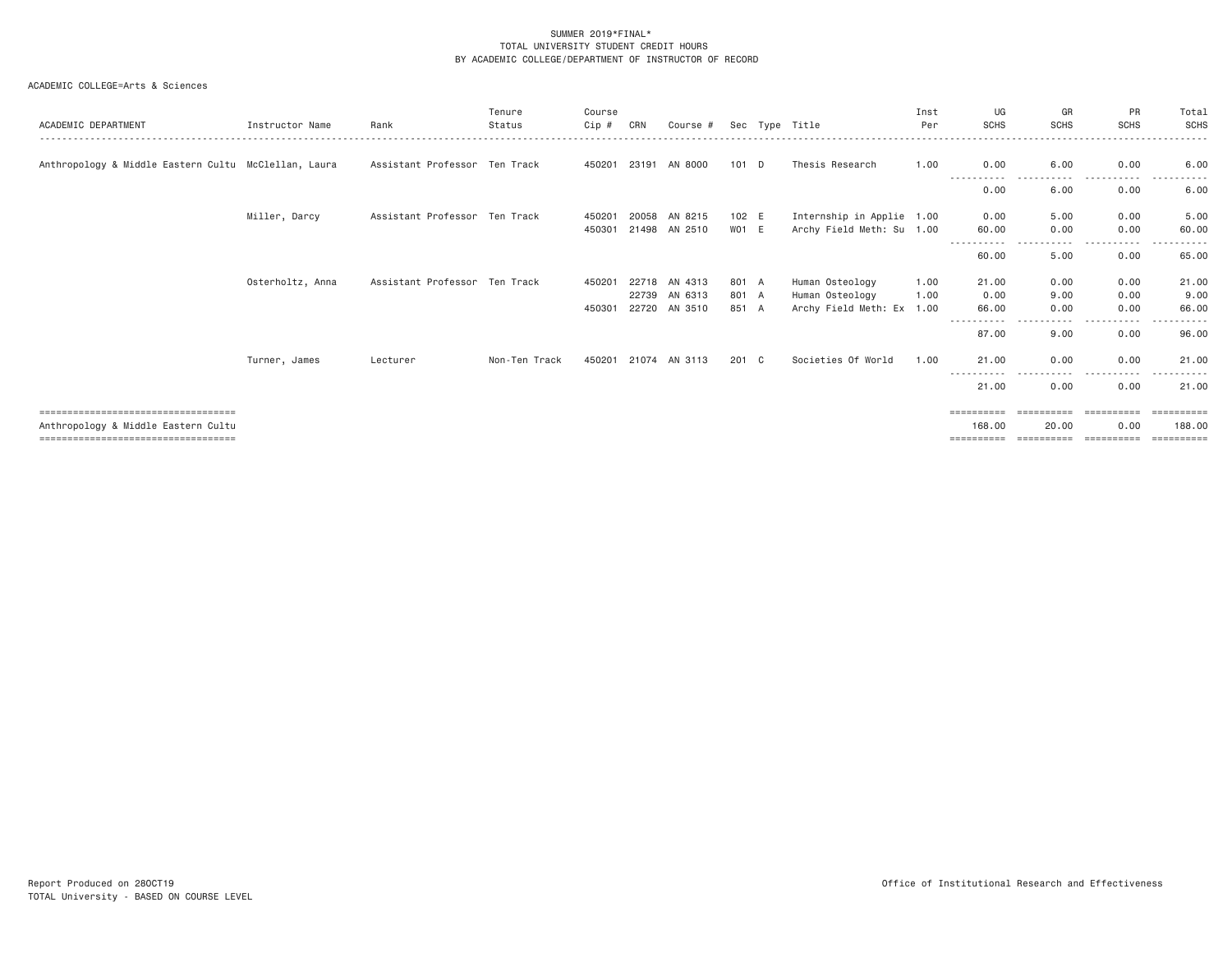| ACADEMIC DEPARTMENT | Instructor Name   | Rank                          | Tenure<br>Status | Course<br>Cip # | CRN          | Course #              |       |              | Sec Type Title            | Inst<br>Per | UG<br><b>SCHS</b>     | GR<br><b>SCHS</b>     | PR<br><b>SCHS</b>            | Total<br><b>SCHS</b>                                                                                                                                                                    |
|---------------------|-------------------|-------------------------------|------------------|-----------------|--------------|-----------------------|-------|--------------|---------------------------|-------------|-----------------------|-----------------------|------------------------------|-----------------------------------------------------------------------------------------------------------------------------------------------------------------------------------------|
| Biological Sciences | Barton, Brandon   | Assistant Professor Ten Track |                  | 269999          |              | 23365 BIO 4000        | 51 I  |              | Directed Indiv Study 1.00 |             | 3,00                  | 0.00                  | 0.00                         | 3.00                                                                                                                                                                                    |
|                     |                   |                               |                  |                 |              |                       |       |              |                           |             | <u>.</u><br>3.00      | .<br>0.00             | .<br>0.00                    | $\frac{1}{2} \left( \frac{1}{2} \right) \left( \frac{1}{2} \right) \left( \frac{1}{2} \right) \left( \frac{1}{2} \right) \left( \frac{1}{2} \right) \left( \frac{1}{2} \right)$<br>3.00 |
|                     | Barton, Martha    | Instructor                    | Non-Ten Track    | 260101          | 20090        | BIO 1134              | 01    | C            | Biology I                 | 1.00        | 64.00                 | 0.00                  | 0.00                         | 64.00                                                                                                                                                                                   |
|                     |                   |                               |                  |                 | 21655        | BIO 1134              | 02    | K            | Biology I                 | 1.00        | 0.00                  | 0.00                  | 0.00                         | 0.00                                                                                                                                                                                    |
|                     |                   |                               |                  | 260799          | 21657        | BIO 2513              | 01    | C            | Animal Diversity          | 1.00        | 18.00                 | 0.00                  | 0.00                         | 18.00                                                                                                                                                                                   |
|                     |                   |                               |                  |                 | 21661        | BIO 2513              | 02    | K            | Animal Diversity          | 1.00        | 0.00<br>$- - - - -$   | 0.00<br>$\frac{1}{2}$ | 0.00<br>.                    | 0.00<br>$    -$                                                                                                                                                                         |
|                     |                   |                               |                  |                 |              |                       |       |              |                           |             | 82.00                 | 0.00                  | 0.00                         | 82.00                                                                                                                                                                                   |
|                     | Echols, Jeffrey   | Instructor                    | Non-Ten Track    | 260101          | 22980        | BIO 1134              | E51 C |              | Biology I                 | 1.00        | 52.00                 | 0.00                  | 0.00                         | 52.00                                                                                                                                                                                   |
|                     |                   |                               |                  |                 | 22981        | BIO 1134              | E52 K |              | Biology I                 | 1.00        | 0.00<br>.             | 0.00                  | 0.00<br>.                    | 0.00<br>$- - - - -$                                                                                                                                                                     |
|                     |                   |                               |                  |                 |              |                       |       |              |                           |             | 52.00                 | 0.00                  | 0.00                         | 52.00                                                                                                                                                                                   |
|                     | Gordon, Donna     | Associate Professor Tenured   |                  |                 | 260101 21180 | BIO 8183              | 501 E |              | Capstone in Modern B 1.00 |             | 0.00                  | 42.00                 | 0.00                         | 42.00                                                                                                                                                                                   |
|                     |                   |                               |                  | 261201          | 21178        | BIO 6033              | 501 C |              | Fund Biotechnology        | 0.50        | 0.00                  | 16.50                 | 0.00                         | 16.50                                                                                                                                                                                   |
|                     |                   |                               |                  | 269999          | 22305        | BIO 9000              | 107 D |              | Research / Diss           | 1.00        | 0.00                  | 1.00<br>د د د د       | 0.00<br>$\sim$ $\sim$ $\sim$ | 1.00<br>.                                                                                                                                                                               |
|                     |                   |                               |                  |                 |              |                       |       |              |                           |             | 0.00                  | 59.50                 | 0.00                         | 59.50                                                                                                                                                                                   |
|                     | Harrison, Lindsay | Grad Teach Assist             | Not Applicable   |                 |              | 261201 21178 BIO 6033 | 501 C |              | Fund Biotechnology        | 0.50        | 0.00<br>.             | 16.50                 | 0.00<br>.                    | 16.50<br>.                                                                                                                                                                              |
|                     |                   |                               |                  |                 |              |                       |       |              |                           |             | 0.00                  | 16.50                 | 0.00                         | 16.50                                                                                                                                                                                   |
|                     | Holder, Thomas    | Instructor                    | Non-Ten Track    | 260101          | 20095        | BIO 1144              | 51    | C            | Biology II                | 1.00        | 128.00                | 0.00                  | 0.00                         | 128.00                                                                                                                                                                                  |
|                     |                   |                               |                  |                 | 20096        | BIO 1144              | 52    | К            | Biology II                | 1.00        | 0.00                  | 0.00                  | 0.00                         | 0.00                                                                                                                                                                                    |
|                     |                   |                               |                  | 260701          | 20104        | BIO 3524              | 51    | C            | Biol Of Vertebrates       | 1.00        | 44.00                 | 0.00                  | 0.00                         | 44.00                                                                                                                                                                                   |
|                     |                   |                               |                  |                 |              | 20105 BIO 3524        | 52    | K            | Biol Of Vertebrates       | 1.00        | 0.00<br>$- - - - -$   | 0.00<br>$- - - -$     | 0.00<br>.                    | 0.00<br>.                                                                                                                                                                               |
|                     |                   |                               |                  |                 |              |                       |       |              |                           |             | 172.00                | 0.00                  | 0.00                         | 172.00                                                                                                                                                                                  |
|                     | Jolley, Rachel    | Non-Employee                  | Not Applicable   |                 |              | 261301 21179 BIO 8043 | 501 C |              | Ecology and Environ       | 1.00        | 0.00<br>.             | 48.00<br>-----        | 0.00<br>.                    | 48.00<br>.                                                                                                                                                                              |
|                     |                   |                               |                  |                 |              |                       |       |              |                           |             | 0.00                  | 48.00                 | 0.00                         | 48.00                                                                                                                                                                                   |
|                     | Kaplan, Evan      | Instructor                    | Non-Ten Track    | 260401          |              | 20098 BIO 2103        | 01    | C            | Cell Biology              | 1.00        | 81.00                 | 0.00                  | 0.00                         | 81.00                                                                                                                                                                                   |
|                     |                   |                               |                  |                 |              |                       |       |              |                           |             | 81.00                 | 0.00                  | $\frac{1}{2}$<br>0.00        | $    -$<br>81.00                                                                                                                                                                        |
|                     | Klink, Vincent    | Associate Professor Tenured   |                  | 260301          | 21675        | BIO 2113              | 51    | C            | Plant Biology             | 1.00        | 24.00                 | 0.00                  | 0.00                         | 24.00                                                                                                                                                                                   |
|                     |                   |                               |                  |                 | 21676        | BIO 2113              | 52    | К            | Plant Biology             | 1.00        | 0.00                  | 0.00                  | 0.00                         | 0.00                                                                                                                                                                                    |
|                     |                   |                               |                  |                 |              | 269999 23184 BIO 4000 | 01    | $\mathbf{I}$ | Directed Indiv Study      | 1.00        | 1.00                  | 0.00                  | 0.00                         | 1.00                                                                                                                                                                                    |
|                     |                   |                               |                  |                 |              |                       |       |              |                           |             | .<br>$- - -$<br>25.00 | $   -$<br>0.00        | .<br>0.00                    | المتمامين<br>25.00                                                                                                                                                                      |
|                     | McCurdy, Victoria | Instructor                    | Non-Ten Track    | 260507          | 20109        | BIO 4413              | 01    | C            | Immunology                | 1.00        | 84.00                 | 0.00                  | 0.00                         | 84.00                                                                                                                                                                                   |
|                     |                   |                               |                  |                 | 20134        | BIO 6413              | 01    | $\mathbb C$  | Immunology                | 1.00        | 0.00                  | 12.00                 | 0.00                         | 12.00                                                                                                                                                                                   |
|                     |                   |                               |                  | 260806          | 20108        | BIO 4133              | 01    | $\mathbb C$  | Human Genetics            | 1.00        | 102.00                | 0.00                  | 0.00                         | 102.00                                                                                                                                                                                  |
|                     |                   |                               |                  |                 | 20133        | BIO 6133              | 01    | C            | Human Genetics            | 1.00        | 0.00<br>.             | 6.00                  | 0.00<br>.                    | 6.00<br>.                                                                                                                                                                               |
|                     |                   |                               |                  |                 |              |                       |       |              |                           |             | 186.00                | 18,00                 | 0.00                         | 204.00                                                                                                                                                                                  |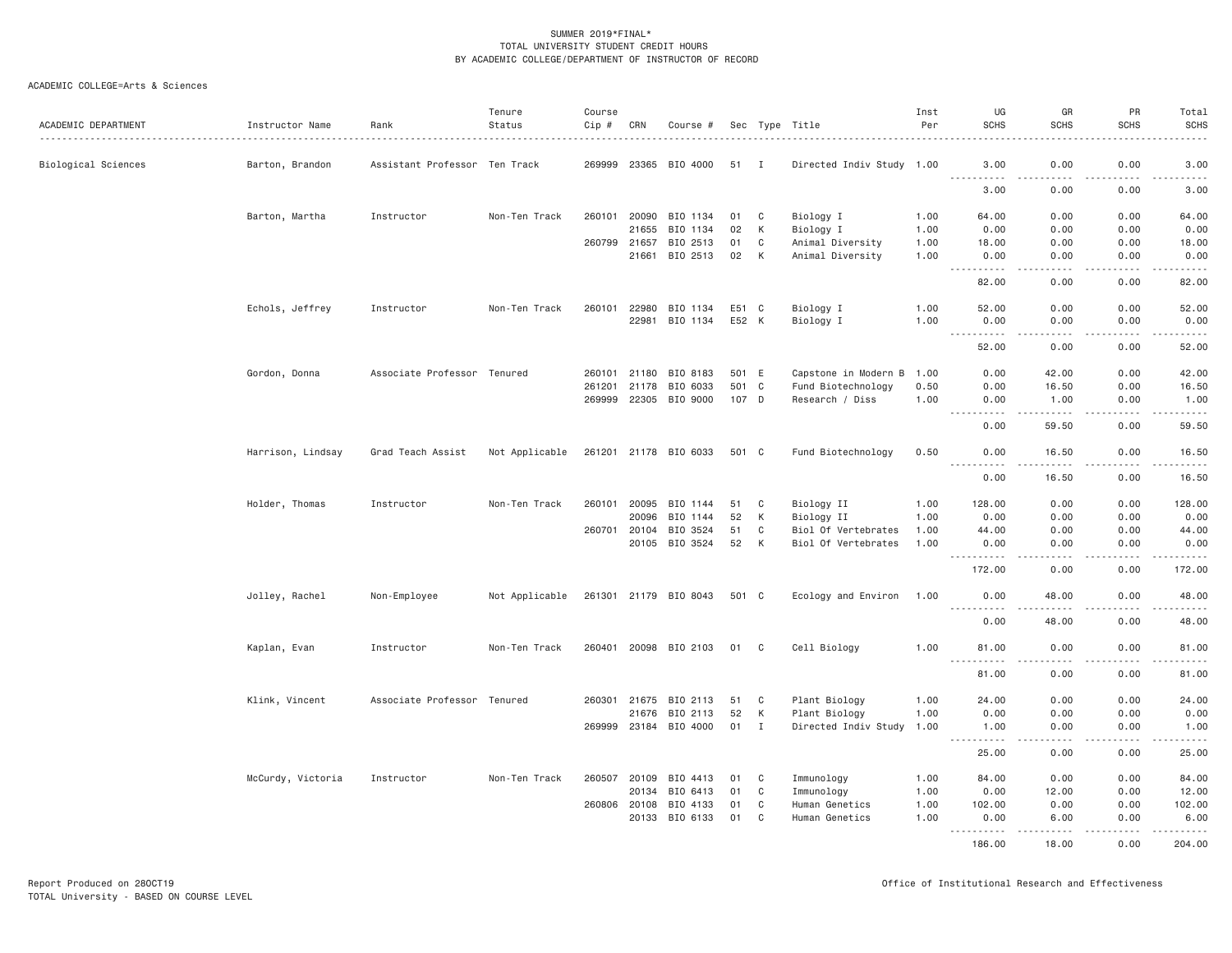| ACADEMIC DEPARTMENT                                        | Instructor Name   | Rank                              | Tenure<br>Status | Course<br>Cip # | CRN          | Course #              |         |                | Sec Type Title            | Inst<br>Per | UG<br><b>SCHS</b>                                                                                                                       | GR<br>SCHS                                                                                         | PR<br><b>SCHS</b> | Total<br><b>SCHS</b>                                                                                                                                                                                                                                                                                                                                                                                                                                                                              |
|------------------------------------------------------------|-------------------|-----------------------------------|------------------|-----------------|--------------|-----------------------|---------|----------------|---------------------------|-------------|-----------------------------------------------------------------------------------------------------------------------------------------|----------------------------------------------------------------------------------------------------|-------------------|---------------------------------------------------------------------------------------------------------------------------------------------------------------------------------------------------------------------------------------------------------------------------------------------------------------------------------------------------------------------------------------------------------------------------------------------------------------------------------------------------|
|                                                            |                   |                                   |                  |                 |              |                       |         |                |                           |             |                                                                                                                                         |                                                                                                    |                   |                                                                                                                                                                                                                                                                                                                                                                                                                                                                                                   |
| Biological Sciences                                        | Outlaw, Diana     | Associate Professor Tenured       |                  |                 | 260706 21671 | BIO 4514              | 01      | C              | Animal Physiology         | 1.00        | 56.00                                                                                                                                   | 0.00                                                                                               | 0.00              | 56.00                                                                                                                                                                                                                                                                                                                                                                                                                                                                                             |
|                                                            |                   |                                   |                  |                 | 21672        | BIO 6514              | 01      | C              | Animal Physiology         | 1.00        | 0.00                                                                                                                                    | 4.00                                                                                               | 0.00              | 4.00                                                                                                                                                                                                                                                                                                                                                                                                                                                                                              |
|                                                            |                   |                                   |                  |                 |              | 21673 BIO 4514        | 02      | К              | Animal Physiology         | 1.00        | 0.00                                                                                                                                    | 0.00                                                                                               | 0.00              | 0.00                                                                                                                                                                                                                                                                                                                                                                                                                                                                                              |
|                                                            |                   |                                   |                  |                 |              | 21674 BIO 6514        | 02      | K              | Animal Physiology         | 1.00        | 0.00<br>.<br>$\sim$ $\sim$ $\sim$ $\sim$ $\sim$                                                                                         | 0.00<br>الأعامات                                                                                   | 0.00<br>.         | 0.00<br>$   -$                                                                                                                                                                                                                                                                                                                                                                                                                                                                                    |
|                                                            |                   |                                   |                  |                 |              |                       |         |                |                           |             | 56.00                                                                                                                                   | 4.00                                                                                               | 0.00              | 60.00                                                                                                                                                                                                                                                                                                                                                                                                                                                                                             |
|                                                            | Reese, Mary       | Clinical Assist Pro Non-Ten Track |                  |                 | 269999 21981 | BIO 4000              | 501 I   |                | Directed Indiv Study 1.00 |             | 6.00                                                                                                                                    | 0.00                                                                                               | 0.00              | 6.00                                                                                                                                                                                                                                                                                                                                                                                                                                                                                              |
|                                                            |                   |                                   |                  |                 |              | 511005 20106 BIO 4100 | 01      | H              | Med Tech Clinicals        | 1.00        | 60.00<br>.                                                                                                                              | 0.00<br>.                                                                                          | 0.00<br>.         | 60.00<br>.                                                                                                                                                                                                                                                                                                                                                                                                                                                                                        |
|                                                            |                   |                                   |                  |                 |              |                       |         |                |                           |             | 66,00                                                                                                                                   | 0.00                                                                                               | 0.00              | 66.00                                                                                                                                                                                                                                                                                                                                                                                                                                                                                             |
|                                                            | Reichert, Nancy   | Professor                         | Tenured          |                 |              | 269999 22222 BIO 8000 | 117 D   |                | Research/Thesis           | 1.00        | 0.00<br>$  -$                                                                                                                           | 1.00                                                                                               | 0.00              | 1.00                                                                                                                                                                                                                                                                                                                                                                                                                                                                                              |
|                                                            |                   |                                   |                  |                 |              |                       |         |                |                           |             | 0.00                                                                                                                                    | 1.00                                                                                               | 0.00              | 1.00                                                                                                                                                                                                                                                                                                                                                                                                                                                                                              |
|                                                            | Roberts, Brandy   | Instructor                        | Non-Ten Track    |                 | 260502 20102 | BIO 3304              | 51      | C              | General Microbiology 1.00 |             | 120.00                                                                                                                                  | 0.00                                                                                               | 0.00              | 120.00                                                                                                                                                                                                                                                                                                                                                                                                                                                                                            |
|                                                            |                   |                                   |                  |                 | 20103        | BIO 3304              | 52      | К              | General Microbiology      | 1.00        | 0.00                                                                                                                                    | 0.00                                                                                               | 0.00              | 0.00                                                                                                                                                                                                                                                                                                                                                                                                                                                                                              |
|                                                            |                   |                                   |                  |                 |              | 269999 23372 BIO 4000 | 52      | $\blacksquare$ | Directed Indiv Study 1.00 |             | 1.00<br><b></b>                                                                                                                         | 0.00<br>$\omega$ $\omega$ $\omega$ $\omega$                                                        | 0.00<br>.         | 1.00                                                                                                                                                                                                                                                                                                                                                                                                                                                                                              |
|                                                            |                   |                                   |                  |                 |              |                       |         |                |                           |             | 121.00                                                                                                                                  | 0.00                                                                                               | 0.00              | 121.00                                                                                                                                                                                                                                                                                                                                                                                                                                                                                            |
|                                                            | Shoemaker, Cory   | Lecturer                          | Non-Ten Track    | 260701          | 22204        | BIO 1023              | 02      | К              | Plants and Humans         | 1.00        | 0.00                                                                                                                                    | 0.00                                                                                               | 0.00              | 0.00                                                                                                                                                                                                                                                                                                                                                                                                                                                                                              |
|                                                            |                   |                                   |                  |                 |              | 22205 BIO 1023        | 01      | C              | Plants and Humans         | 1.00        | 33.00<br>.<br>$\frac{1}{2} \left( \frac{1}{2} \right) \left( \frac{1}{2} \right) \left( \frac{1}{2} \right) \left( \frac{1}{2} \right)$ | 0.00                                                                                               | 0.00              | 33.00                                                                                                                                                                                                                                                                                                                                                                                                                                                                                             |
|                                                            |                   |                                   |                  |                 |              |                       |         |                |                           |             | 33.00                                                                                                                                   | 0.00                                                                                               | 0.00              | 33.00                                                                                                                                                                                                                                                                                                                                                                                                                                                                                             |
|                                                            | Thornton, Justin  | Associate Professor Tenured       |                  |                 |              | 260503 21682 BIO 4443 | 51      | C              | Bacterial Genetics        | 1.00        | 36.00<br>.                                                                                                                              | 0.00<br>$\frac{1}{2}$                                                                              | 0.00<br>.         | 36.00<br>.                                                                                                                                                                                                                                                                                                                                                                                                                                                                                        |
|                                                            |                   |                                   |                  |                 |              |                       |         |                |                           |             | 36.00                                                                                                                                   | 0.00                                                                                               | 0.00              | 36.00                                                                                                                                                                                                                                                                                                                                                                                                                                                                                             |
|                                                            | Wang, Ying        | Assistant Professor Ten Track     |                  |                 |              | 269999 22267 BIO 8000 | 20      | D              | Research/Thesis           | 1.00        | 0.00                                                                                                                                    | 6.00                                                                                               | 0.00              | 6.00                                                                                                                                                                                                                                                                                                                                                                                                                                                                                              |
|                                                            |                   |                                   |                  |                 |              |                       |         |                |                           |             | .<br>0.00                                                                                                                               | 6.00                                                                                               | 0.00              | 6.00                                                                                                                                                                                                                                                                                                                                                                                                                                                                                              |
|                                                            | Williamson, Emily | Instructor                        | Non-Ten Track    | 260701          | 20087        | BIO 1123              | 01      | C              | Animal Biology            | 1.00        | 21.00                                                                                                                                   | 0.00                                                                                               | 0.00              | 21.00                                                                                                                                                                                                                                                                                                                                                                                                                                                                                             |
|                                                            |                   |                                   |                  |                 | 20088        | BIO 1123              | 02      | К              | Animal Biology            | 1.00        | 0.00                                                                                                                                    | 0.00                                                                                               | 0.00              | 0.00                                                                                                                                                                                                                                                                                                                                                                                                                                                                                              |
|                                                            |                   |                                   |                  |                 | 21680        | BIO 3004              | 51      | C              | Human Anatomy             | 1.00        | 144.00                                                                                                                                  | 0.00                                                                                               | 0.00              | 144.00                                                                                                                                                                                                                                                                                                                                                                                                                                                                                            |
|                                                            |                   |                                   |                  |                 | 21681        | BIO 3004              | 52      | К              | Human Anatomy             | 1.00        | 0.00                                                                                                                                    | 0.00                                                                                               | 0.00              | 0.00                                                                                                                                                                                                                                                                                                                                                                                                                                                                                              |
|                                                            |                   |                                   |                  |                 | 22227        | BIO 1123              | 551 B   |                | Animal Biology            | 1.00        | 60.00<br>$\frac{1}{2} \left( \frac{1}{2} \right) \left( \frac{1}{2} \right) \left( \frac{1}{2} \right)$<br>.                            | 0.00<br>$\sim$ $\sim$ $\sim$ $\sim$                                                                | 0.00<br>.         | 60.00                                                                                                                                                                                                                                                                                                                                                                                                                                                                                             |
|                                                            |                   |                                   |                  |                 |              |                       |         |                |                           |             | 225.00                                                                                                                                  | 0.00                                                                                               | 0.00              | 225.00                                                                                                                                                                                                                                                                                                                                                                                                                                                                                            |
|                                                            | Woodrey, Mark     | Research Assist Pro Non-Ten Track |                  |                 |              | 030601 23003 WFA 8000 | $128$ D |                | Research / Thesis         | 1.00        | 0.00<br><b></b>                                                                                                                         | 6.00<br>$\frac{1}{2}$<br>$\frac{1}{2} \frac{1}{2} \frac{1}{2} \frac{1}{2} \frac{1}{2} \frac{1}{2}$ | 0.00<br>.         | 6.00<br>.                                                                                                                                                                                                                                                                                                                                                                                                                                                                                         |
|                                                            |                   |                                   |                  |                 |              |                       |         |                |                           |             | 0.00                                                                                                                                    | 6.00                                                                                               | 0.00              | 6.00                                                                                                                                                                                                                                                                                                                                                                                                                                                                                              |
| -----------------------------------<br>Biological Sciences |                   |                                   |                  |                 |              |                       |         |                |                           |             | ==========<br>1138.00                                                                                                                   | 159,00                                                                                             | 0.00              | $\begin{array}{cccccccccc} \multicolumn{2}{c}{} & \multicolumn{2}{c}{} & \multicolumn{2}{c}{} & \multicolumn{2}{c}{} & \multicolumn{2}{c}{} & \multicolumn{2}{c}{} & \multicolumn{2}{c}{} & \multicolumn{2}{c}{} & \multicolumn{2}{c}{} & \multicolumn{2}{c}{} & \multicolumn{2}{c}{} & \multicolumn{2}{c}{} & \multicolumn{2}{c}{} & \multicolumn{2}{c}{} & \multicolumn{2}{c}{} & \multicolumn{2}{c}{} & \multicolumn{2}{c}{} & \multicolumn{2}{c}{} & \multicolumn{2}{c}{} & \mult$<br>1297.00 |
| -----------------------------------                        |                   |                                   |                  |                 |              |                       |         |                |                           |             | ==========                                                                                                                              | -----------                                                                                        | -----------       | ==========                                                                                                                                                                                                                                                                                                                                                                                                                                                                                        |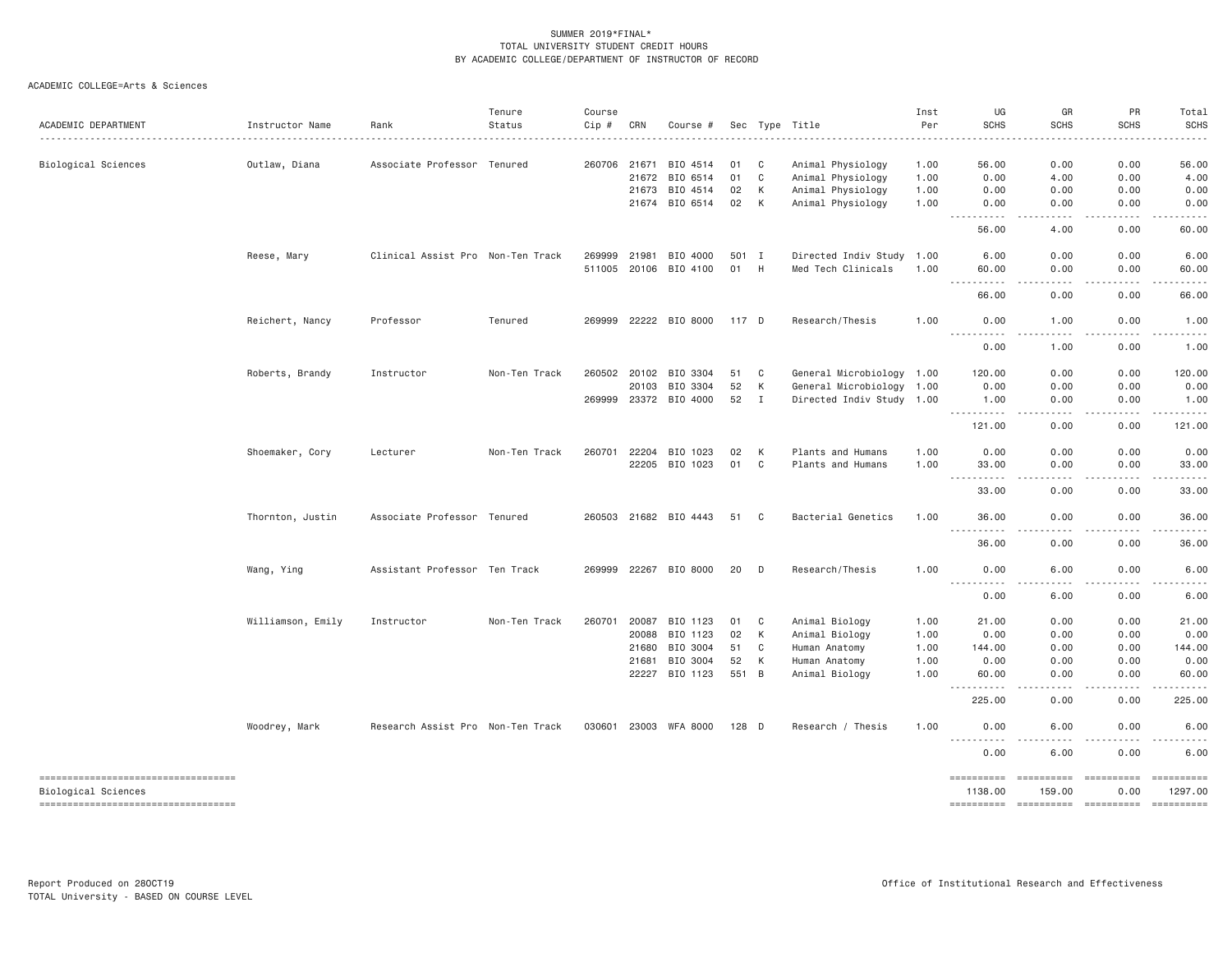| ACADEMIC DEPARTMENT | Instructor Name   | Rank                          | Tenure<br>Status | Course<br>Cip # | CRN   | Course #      |       |              | Sec Type Title            | Inst<br>Per | UG<br><b>SCHS</b>                                                                                                                                            | GR<br><b>SCHS</b>                                                                                                                                            | PR<br><b>SCHS</b> | Total<br><b>SCHS</b>                                                                                                                                         |
|---------------------|-------------------|-------------------------------|------------------|-----------------|-------|---------------|-------|--------------|---------------------------|-------------|--------------------------------------------------------------------------------------------------------------------------------------------------------------|--------------------------------------------------------------------------------------------------------------------------------------------------------------|-------------------|--------------------------------------------------------------------------------------------------------------------------------------------------------------|
|                     |                   |                               |                  |                 |       |               |       |              |                           |             |                                                                                                                                                              |                                                                                                                                                              |                   |                                                                                                                                                              |
| Chemistry           | Cui, Xin          | Assistant Professor Ten Track |                  | 400501          | 23057 | CH 9000       | 01    | D            | Research / Diss           | 1.00        | 0.00                                                                                                                                                         | 6.00                                                                                                                                                         | 0.00              | 6.00                                                                                                                                                         |
|                     |                   |                               |                  |                 | 23070 | CH 8000       | 01    | D            | Research / Thesis         | 1.00        | 0.00                                                                                                                                                         | 6.00                                                                                                                                                         | 0.00              | 6.00                                                                                                                                                         |
|                     |                   |                               |                  |                 | 23098 | CH 9000       | 51    | D            | Research / Diss           | 1.00        | 0.00                                                                                                                                                         | 6.00                                                                                                                                                         | 0.00              | 6.00                                                                                                                                                         |
|                     |                   |                               |                  |                 | 23277 | CH 7000       | 09    | $\mathbf{I}$ | Directed Indiv Study 1.00 |             | 0.00                                                                                                                                                         | 3.00                                                                                                                                                         | 0.00              | 3.00                                                                                                                                                         |
|                     |                   |                               |                  |                 | 23278 | CH 7000       | 58    | $\mathbf I$  | Directed Indiv Study 1.00 |             | 0.00                                                                                                                                                         | 3.00                                                                                                                                                         | 0.00              | 3.00                                                                                                                                                         |
|                     |                   |                               |                  |                 | 23279 | CH 7000       | 10    | I            | Directed Indiv Study 1.00 |             | 0.00                                                                                                                                                         | 3.00                                                                                                                                                         | 0.00              | 3.00                                                                                                                                                         |
|                     |                   |                               |                  |                 | 23280 | CH 7000       | 59    | $\mathbf{I}$ | Directed Indiv Study 1.00 |             | 0.00<br>.                                                                                                                                                    | 3.00<br>$\frac{1}{2} \left( \frac{1}{2} \right) \left( \frac{1}{2} \right) \left( \frac{1}{2} \right) \left( \frac{1}{2} \right) \left( \frac{1}{2} \right)$ | 0.00<br>د د د د   | 3.00<br>$\frac{1}{2} \left( \frac{1}{2} \right) \left( \frac{1}{2} \right) \left( \frac{1}{2} \right) \left( \frac{1}{2} \right) \left( \frac{1}{2} \right)$ |
|                     |                   |                               |                  |                 |       |               |       |              |                           |             | 0.00                                                                                                                                                         | 30.00                                                                                                                                                        | 0.00              | 30.00                                                                                                                                                        |
|                     | Emerson, Joseph   | Associate Professor Tenured   |                  | 400501          | 20199 | CH 1213       | 01    | C            | Chemistry I               | 1.00        | 60.00                                                                                                                                                        | 0.00                                                                                                                                                         | 0.00              | 60.00                                                                                                                                                        |
|                     |                   |                               |                  |                 | 23058 | CH 9000       | 02    | D            | Research / Diss           | 1.00        | 0.00                                                                                                                                                         | 3.00                                                                                                                                                         | 0.00              | 3.00                                                                                                                                                         |
|                     |                   |                               |                  |                 | 23071 | CH 8000       | 02    | D            | Research / Thesis         | 1.00        | 0.00                                                                                                                                                         | 21.00                                                                                                                                                        | 0.00              | 21.00                                                                                                                                                        |
|                     |                   |                               |                  |                 | 23085 | CH 8000       | 52    | D            | Research / Thesis         | 1.00        | 0.00                                                                                                                                                         | 6.00                                                                                                                                                         | 0.00              | 6.00                                                                                                                                                         |
|                     |                   |                               |                  |                 | 23099 | CH 9000       | 52    | D            | Research / Diss           | 1.00        | 0.00                                                                                                                                                         | 3.00                                                                                                                                                         | 0.00              | 3.00                                                                                                                                                         |
|                     |                   |                               |                  |                 | 23274 | CH 7000       | 08    | $\mathbf I$  | Directed Indiv Study      | 1.00        | 0.00                                                                                                                                                         | 2.00                                                                                                                                                         | 0.00              | 2.00                                                                                                                                                         |
|                     |                   |                               |                  |                 |       | 23346 CH 8731 | 51    | <b>S</b>     | Seminar                   | 1.00        | 0.00<br>$\frac{1}{2} \left( \frac{1}{2} \right) \left( \frac{1}{2} \right) \left( \frac{1}{2} \right) \left( \frac{1}{2} \right) \left( \frac{1}{2} \right)$ | 1.00<br>$- - - - -$                                                                                                                                          | 0.00<br>.         | 1.00<br>$   -$                                                                                                                                               |
|                     |                   |                               |                  |                 |       |               |       |              |                           |             | 60.00                                                                                                                                                        | 36.00                                                                                                                                                        | 0.00              | 96.00                                                                                                                                                        |
|                     | Fitzkee, Nicholas | Associate Professor Tenured   |                  | 400501          | 23059 | CH 9000       | 03    | D            | Research / Diss           | 1.00        | 0.00                                                                                                                                                         | 9.00                                                                                                                                                         | 0.00              | 9.00                                                                                                                                                         |
|                     |                   |                               |                  |                 | 23100 | CH 9000       | 53    | D            | Research / Diss           | 1.00        | 0.00                                                                                                                                                         | 9.00                                                                                                                                                         | 0.00              | 9.00                                                                                                                                                         |
|                     |                   |                               |                  |                 | 23261 | CH 7000       | 06    | $\mathbf{I}$ | Directed Indiv Study 1.00 |             | 0.00                                                                                                                                                         | 3.00                                                                                                                                                         | 0.00              | 3.00                                                                                                                                                         |
|                     |                   |                               |                  |                 | 23262 | CH 7000       | 57    | $\mathbf I$  | Directed Indiv Study 1.00 |             | 0.00                                                                                                                                                         | 3,00                                                                                                                                                         | 0.00              | 3.00                                                                                                                                                         |
|                     |                   |                               |                  |                 | 23316 | CH 7000       | 15    | $\mathbf{I}$ | Directed Indiv Study 1.00 |             | 0.00                                                                                                                                                         | 3.00                                                                                                                                                         | 0.00              | 3.00                                                                                                                                                         |
|                     |                   |                               |                  |                 |       | 23317 CH 7000 | 64    | $\mathbf I$  | Directed Indiv Study 1.00 |             | 0.00                                                                                                                                                         | 3.00                                                                                                                                                         | 0.00              | 3.00                                                                                                                                                         |
|                     |                   |                               |                  |                 |       |               |       |              |                           |             | $\frac{1}{2} \left( \frac{1}{2} \right) \left( \frac{1}{2} \right) \left( \frac{1}{2} \right) \left( \frac{1}{2} \right) \left( \frac{1}{2} \right)$<br>0.00 | .<br>30.00                                                                                                                                                   | .<br>0.00         | $   -$<br>30.00                                                                                                                                              |
|                     | Gwaltney, Steven  | Professor                     | Tenured          | 400501          | 23060 | CH 9000       | 04    | D            | Research / Diss           | 1.00        | 0.00                                                                                                                                                         | 3.00                                                                                                                                                         | 0.00              | 3.00                                                                                                                                                         |
|                     |                   |                               |                  |                 | 23073 | CH 8000       | 04    | D            | Research / Thesis         | 1.00        | 0.00                                                                                                                                                         | 9.00                                                                                                                                                         | 0.00              | 9.00                                                                                                                                                         |
|                     |                   |                               |                  |                 | 23087 | CH 8000       | 54    | D            | Research / Thesis         | 1.00        | 0.00                                                                                                                                                         | 3.00                                                                                                                                                         | 0.00              | 3.00                                                                                                                                                         |
|                     |                   |                               |                  |                 | 23101 | CH 9000       | 54    | D            | Research / Diss           | 1.00        | 0.00                                                                                                                                                         | 3.00<br>د د د د                                                                                                                                              | 0.00              | 3.00                                                                                                                                                         |
|                     |                   |                               |                  |                 |       |               |       |              |                           |             | 0.00                                                                                                                                                         | 18.00                                                                                                                                                        | 0.00              | 18.00                                                                                                                                                        |
|                     | Hollis, Thedford  | Associate Professor Tenured   |                  | 400501          | 23240 | CH 7000       | 04    | Ι.           | Directed Indiv Study 1.00 |             | 0.00                                                                                                                                                         | 3.00                                                                                                                                                         | 0.00              | 3.00                                                                                                                                                         |
|                     |                   |                               |                  |                 | 23241 | CH 7000       | 55    | $\mathbf I$  | Directed Indiv Study 1.00 |             | 0.00                                                                                                                                                         | 3.00                                                                                                                                                         | 0.00              | 3.00                                                                                                                                                         |
|                     |                   |                               |                  |                 | 23246 | CH 7000       | 05    | $\mathbf{I}$ | Directed Indiv Study 1.00 |             | 0.00                                                                                                                                                         | 3.00                                                                                                                                                         | 0.00              | 3.00                                                                                                                                                         |
|                     |                   |                               |                  |                 | 23247 | CH 7000       | 56    | $\mathbf I$  | Directed Indiv Study 1.00 |             | 0.00                                                                                                                                                         | 3.00<br>.                                                                                                                                                    | 0.00              | 3.00                                                                                                                                                         |
|                     |                   |                               |                  |                 |       |               |       |              |                           |             | 0.00                                                                                                                                                         | 12.00                                                                                                                                                        | 0.00              | -----<br>12.00                                                                                                                                               |
|                     | Mlsna, Debra      | Assistant Professor Ten Track |                  | 400501          | 23062 | CH 9000       | 06    | D            | Research / Diss           | 1.00        | 0.00                                                                                                                                                         | 9.00                                                                                                                                                         | 0.00              | 9.00                                                                                                                                                         |
|                     |                   |                               |                  |                 | 23103 | CH 9000       | 56    | D            | Research / Diss           | 1.00        | 0.00                                                                                                                                                         | 9.00                                                                                                                                                         | 0.00              | 9.00                                                                                                                                                         |
|                     |                   |                               |                  |                 | 23163 | CH 7000       | 01    | $\mathbf I$  | Directed Indiv Study      | 1.00        | 0.00                                                                                                                                                         | 3.00                                                                                                                                                         | 0.00              | 3.00                                                                                                                                                         |
|                     |                   |                               |                  |                 | 23164 | CH 7000       | 51    | $\mathbf I$  | Directed Indiv Study      | 1.00        | 0.00                                                                                                                                                         | 3.00                                                                                                                                                         | 0.00              | 3.00                                                                                                                                                         |
|                     |                   |                               |                  | 400599          | 22710 | CH 4713       | 801 A |              | Study Abroad Tour         | 0.50        | 42.00                                                                                                                                                        | 0.00                                                                                                                                                         | 0.00              | 42.00<br>-----                                                                                                                                               |
|                     |                   |                               |                  |                 |       |               |       |              |                           |             | 42.00                                                                                                                                                        | 24.00                                                                                                                                                        | 0.00              | 66.00                                                                                                                                                        |
|                     | Mlsna, Todd       | Associate Professor Tenured   |                  | 400501          | 20206 | CH 1223       | 52    | C            | Chemistry II              | 1.00        | 42.00                                                                                                                                                        | 0.00                                                                                                                                                         | 0.00              | 42.00                                                                                                                                                        |
|                     |                   |                               |                  |                 | 23007 | CH 4000       | 01    | I            | Directed Indiv Study 1.00 |             | 3.00                                                                                                                                                         | 0.00                                                                                                                                                         | 0.00              | 3.00                                                                                                                                                         |
|                     |                   |                               |                  |                 | 23008 | CH 4000       | 52    | $\mathbf{I}$ | Directed Indiv Study 1.00 |             | 3.00                                                                                                                                                         | 0.00                                                                                                                                                         | 0.00              | 3.00                                                                                                                                                         |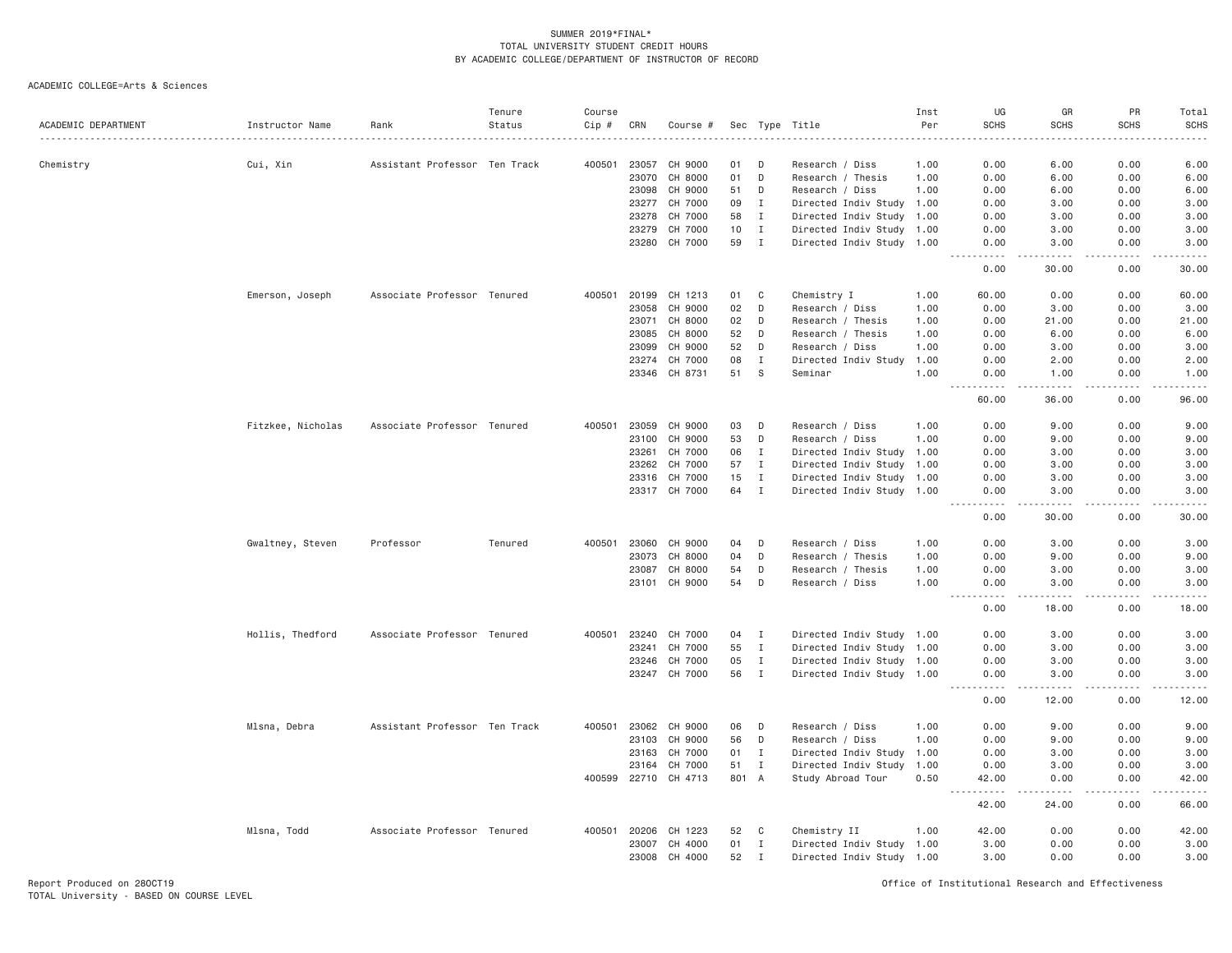| ACADEMIC DEPARTMENT | Instructor Name  | Rank                                               | Tenure<br>Status | Course<br>Cip # | CRN   | Course #      |        |              | Sec Type Title            | Inst<br>Per | UG<br><b>SCHS</b>                 | GR<br><b>SCHS</b>      | PR<br><b>SCHS</b>            | Total<br><b>SCHS</b><br>د د د د د                                                                                                 |
|---------------------|------------------|----------------------------------------------------|------------------|-----------------|-------|---------------|--------|--------------|---------------------------|-------------|-----------------------------------|------------------------|------------------------------|-----------------------------------------------------------------------------------------------------------------------------------|
| Chemistry           | Mlsna, Todd      | Associate Professor Tenured                        |                  | 400501          | 23009 | CH 4000       | 02     | <b>I</b>     | Directed Indiv Study 1.00 |             | 3.00                              | 0.00                   | 0.00                         | 3.00                                                                                                                              |
|                     |                  |                                                    |                  |                 | 23010 | CH 4000       | 53     | $\mathbf I$  | Directed Indiv Study 1.00 |             | 3.00                              | 0.00                   | 0.00                         | 3.00                                                                                                                              |
|                     |                  |                                                    |                  |                 | 23063 | CH 9000       | 07     | D            | Research / Diss           | 1.00        | 0.00                              | 27.00                  | 0.00                         | 27.00                                                                                                                             |
|                     |                  |                                                    |                  |                 | 23076 | CH 8000       | 07     | D            | Research / Thesis         | 1.00        | 0.00                              | 3.00                   | 0.00                         | 3.00                                                                                                                              |
|                     |                  |                                                    |                  |                 | 23104 | CH 9000       | 57     | D            | Research / Diss           | 1.00        | 0.00                              | 23.00                  | 0.00                         | 23.00                                                                                                                             |
|                     |                  |                                                    |                  |                 | 23295 | CH 7000       | 13     | $\mathbf{I}$ | Directed Indiv Study      | 1.00        | 0.00                              | 3.00                   | 0.00                         | 3.00                                                                                                                              |
|                     |                  |                                                    |                  |                 | 23296 | CH 7000       | 62     | $\mathbf I$  | Directed Indiv Study      | 1.00        | 0.00                              | 3.00                   | 0.00                         | 3.00                                                                                                                              |
|                     |                  |                                                    |                  | 400599          | 22710 | CH 4713       | 801    | A            | Study Abroad Tour         | 0.50        | 42.00<br>$\sim$ $\sim$ .<br>.     | 0.00<br>$- - - -$      | 0.00<br>د د د د              | 42.00<br>$    -$                                                                                                                  |
|                     |                  |                                                    |                  |                 |       |               |        |              |                           |             | 96.00                             | 59.00                  | 0.00                         | 155.00                                                                                                                            |
|                     |                  | Montiel Palma, Virgi Assistant Professor Ten Track |                  | 400501          | 23077 | CH 8000       | 08     | D            | Research / Thesis         | 1.00        | 0.00                              | 6.00                   | 0.00                         | 6.00                                                                                                                              |
|                     |                  |                                                    |                  |                 | 23105 | CH 9000       | 58     | D            | Research / Diss           | 1.00        | 0.00                              | 6.00                   | 0.00                         | 6.00                                                                                                                              |
|                     |                  |                                                    |                  |                 | 23156 | CH 9000       | 14     | D            | Research / Diss           | 1.00        | 0.00                              | 6.00                   | 0.00                         | 6.00                                                                                                                              |
|                     |                  |                                                    |                  |                 | 23301 | CH 7000       | 14     | $\mathbf I$  | Directed Indiv Study 1.00 |             | 0.00                              | 3.00                   | 0.00                         | 3.00                                                                                                                              |
|                     |                  |                                                    |                  |                 |       | 23302 CH 7000 | 63     | $\mathbf I$  | Directed Indiv Study 1.00 |             | 0.00<br>$\frac{1}{2}$             | 3.00<br>.              | 0.00<br>.                    | 3.00<br>. <u>.</u> .                                                                                                              |
|                     |                  |                                                    |                  |                 |       |               |        |              |                           |             | 0.00                              | 24.00                  | 0.00                         | 24.00                                                                                                                             |
|                     | Nettles, Charles | Lecturer                                           | Non-Ten Track    | 400504          | 20210 | CH 4511       | 01     | L            | Org Chem Lab I            | 1.00        | 6.00                              | 0.00                   | 0.00                         | 6.00                                                                                                                              |
|                     |                  |                                                    |                  |                 | 20211 | CH 4511       | $02\,$ | L            | Org Chem Lab I            | 1.00        | 5.00                              | 0.00                   | 0.00                         | 5.00                                                                                                                              |
|                     |                  |                                                    |                  |                 | 20212 | CH 4511       | 04     | L            | Org Chem Lab I            | 1.00        | 5.00                              | 0.00                   | 0.00                         | 5.00                                                                                                                              |
|                     |                  |                                                    |                  |                 | 20214 | CH 4513       | 01     | C            | Organic Chemistry I       | 1.00        | 75.00                             | 0.00                   | 0.00                         | 75.00                                                                                                                             |
|                     |                  |                                                    |                  |                 | 20217 | CH 4521       | 51     | L            | Org Chem Lab II           | 1.00        | 11.00                             | 0.00                   | 0.00                         | 11.00                                                                                                                             |
|                     |                  |                                                    |                  |                 | 20218 | CH 4521       | 52     | L.           | Org Chem Lab II           | 1.00        | 8.00                              | 0.00                   | 0.00                         | 8.00                                                                                                                              |
|                     |                  |                                                    |                  |                 | 20219 | CH 4521       | 54     | L            | Org Chem Lab II           | 1.00        | 4.00                              | 0.00                   | 0.00                         | 4.00                                                                                                                              |
|                     |                  |                                                    |                  |                 | 20222 | CH 4523       | 52     | C            | Organic Chemistry II 1.00 |             | 138.00                            | 0.00                   | 0.00                         | 138.00                                                                                                                            |
|                     |                  |                                                    |                  |                 | 22888 | CH 6511       | 04     | L            | Org Chem Lab I            | 1.00        | 0.00<br>.                         | 1.00<br>$\frac{1}{2}$  | 0.00<br>.                    | 1.00<br>$- - - - - - -$                                                                                                           |
|                     |                  |                                                    |                  |                 |       |               |        |              |                           |             | 252.00                            | 1.00                   | 0.00                         | 253.00                                                                                                                            |
|                     | Nettles, Whitnee | Instructor                                         | Non-Ten Track    | 400501          | 20197 | CH 1211       | 01     | L,           | Invst In Chemistry I 1.00 |             | 11.00                             | 0.00                   | 0.00                         | 11.00                                                                                                                             |
|                     |                  |                                                    |                  |                 | 20198 | CH 1211       | $02\,$ | L            | Invst In Chemistry I 1.00 |             | 7.00                              | 0.00                   | 0.00                         | 7.00                                                                                                                              |
|                     |                  |                                                    |                  |                 | 20200 | CH 1213       | 02     | C            | Chemistry I               | 1.00        | 69.00                             | 0.00                   | 0.00                         | 69.00                                                                                                                             |
|                     |                  |                                                    |                  |                 | 20202 | CH 1221       | 51     | L            | Invst Chemistry II        | 1.00        | 9.00                              | 0.00                   | 0.00                         | 9.00                                                                                                                              |
|                     |                  |                                                    |                  |                 | 20203 | CH 1221       | 52     | L            | Invst Chemistry II        | 1.00        | 5.00                              | 0.00                   | 0.00                         | 5.00                                                                                                                              |
|                     |                  |                                                    |                  |                 | 20205 | CH 1223       | 51     | $\mathbf C$  | Chemistry II              | 1.00        | 84.00                             | 0.00                   | 0.00                         | 84.00                                                                                                                             |
|                     |                  |                                                    |                  | 400504          |       | 20208 CH 2501 | 02     | <b>L</b>     | Elem Org Chem-Lab         | 0.50        | 6.00                              | 0.00                   | 0.00                         | 6.00                                                                                                                              |
|                     |                  |                                                    |                  |                 |       |               |        |              |                           |             | -----<br>191.00                   | .<br>0.00              | -----<br>0.00                | .<br>191.00                                                                                                                       |
|                     | Patrick, Amanda  | Assistant Professor Ten Track                      |                  | 400501          | 23106 | CH 9000       | 59     | D            | Research / Diss           | 1.00        | 0.00                              | 6.00                   | 0.00                         | 6.00                                                                                                                              |
|                     |                  |                                                    |                  |                 | 23228 | CH 7000       | 02     | $\mathbf I$  | Directed Indiv Study 1.00 |             | 0.00                              | 3.00                   | 0.00                         | 3.00                                                                                                                              |
|                     |                  |                                                    |                  |                 | 23229 | CH 7000       | 52     | $\mathbf I$  | Directed Indiv Study 1.00 |             | 0.00                              | 3.00                   | 0.00                         | 3.00                                                                                                                              |
|                     |                  |                                                    |                  |                 | 23230 | CH 7000       | 53     | Ι            | Directed Indiv Study 1.00 |             | 0.00<br>$\sim$ $\sim$ $\sim$      | 6.00<br>د د د د        | 0.00<br>$\sim$ $\sim$ $\sim$ | 6.00<br>$\frac{1}{2} \left( \frac{1}{2} \right) \left( \frac{1}{2} \right) \left( \frac{1}{2} \right) \left( \frac{1}{2} \right)$ |
|                     |                  |                                                    |                  |                 |       |               |        |              |                           |             | 0.00                              | 18,00                  | 0.00                         | 18.00                                                                                                                             |
|                     | Scott, Colleen   | Assistant Professor Ten Track                      |                  | 400501          | 23065 | CH 9000       | 09     | D            | Research / Diss           | 1.00        | 0.00                              | 18.00                  | 0.00                         | 18.00                                                                                                                             |
|                     |                  |                                                    |                  |                 |       | 23107 CH 9000 | 60     | D            | Research / Diss           | 1.00        | 0.00                              | 18.00                  | 0.00                         | 18.00                                                                                                                             |
|                     |                  |                                                    |                  |                 |       |               |        |              |                           |             | $\sim$ $\sim$ $\sim$<br>.<br>0.00 | $\frac{1}{2}$<br>36.00 | .<br>0.00                    | .<br>36.00                                                                                                                        |
|                     | Smith, Dennis    | Professor                                          | Tenured          | 400501          | 22799 | CH 4000       | 51 I   |              | Directed Indiv Study 1.00 |             | 3.00                              | 0.00                   | 0.00                         | 3.00                                                                                                                              |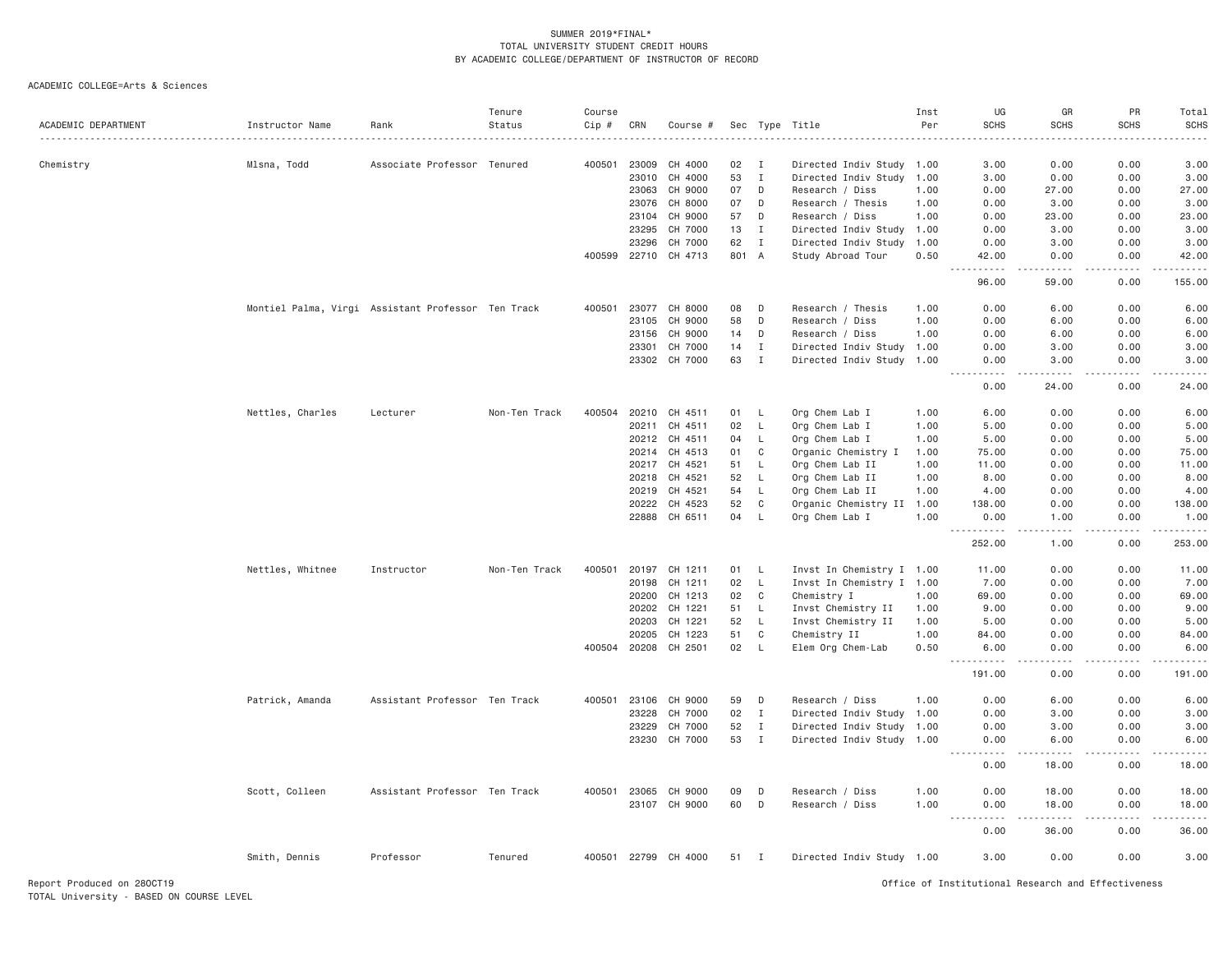| ACADEMIC DEPARTMENT                             | Instructor Name  | Rank                              | Tenure<br>Status | Course<br>Cip # | CRN            | Course #           |                |              | Sec Type Title                           | Inst<br>Per  | UG<br><b>SCHS</b>                                                                                                                                                               | GR<br><b>SCHS</b>    | PR<br><b>SCHS</b>                                                                                                                                            | Total<br><b>SCHS</b>             |
|-------------------------------------------------|------------------|-----------------------------------|------------------|-----------------|----------------|--------------------|----------------|--------------|------------------------------------------|--------------|---------------------------------------------------------------------------------------------------------------------------------------------------------------------------------|----------------------|--------------------------------------------------------------------------------------------------------------------------------------------------------------|----------------------------------|
|                                                 |                  |                                   |                  |                 |                |                    |                |              |                                          |              |                                                                                                                                                                                 |                      |                                                                                                                                                              |                                  |
| Chemistry                                       | Smith, Dennis    | Professor                         | Tenured          | 400501          | 23094<br>23108 | CH 8000<br>CH 9000 | 61<br>61       | D<br>D       | Research / Thesis                        | 1.00<br>1.00 | 0.00<br>0.00                                                                                                                                                                    | 6.00<br>3.00         | 0.00<br>0.00                                                                                                                                                 | 6.00                             |
|                                                 |                  |                                   |                  |                 | 23183          | CH 9000            | 15             | D            | Research / Diss<br>Research / Diss       | 1.00         | 0.00                                                                                                                                                                            | 9.00                 | 0.00                                                                                                                                                         | 3.00<br>9.00                     |
|                                                 |                  |                                   |                  |                 | 23288          | CH 7000            | 11             | I            | Directed Indiv Study 1.00                |              | 0.00                                                                                                                                                                            | 3.00                 | 0.00                                                                                                                                                         | 3.00                             |
|                                                 |                  |                                   |                  |                 | 23289          | CH 7000            | 60             | $\mathbf I$  | Directed Indiv Study 1.00                |              | 0.00                                                                                                                                                                            | 3.00                 | 0.00                                                                                                                                                         | 3.00                             |
|                                                 |                  |                                   |                  |                 | 23290          | CH 7000            | 12             | $\mathbf{I}$ | Directed Indiv Study 1.00                |              | 0.00                                                                                                                                                                            | 3.00                 | 0.00                                                                                                                                                         | 3.00                             |
|                                                 |                  |                                   |                  |                 |                |                    |                |              |                                          |              | .<br>3.00                                                                                                                                                                       | .<br>27.00           | .<br>0.00                                                                                                                                                    | .<br>30.00                       |
|                                                 | Smith, Laura     | Instructor                        | Non-Ten Track    | 400501          | 20193          | CH 1043            | 01             | C            | Survey of Chemistry                      | 1.00         | 51.00                                                                                                                                                                           | 0.00                 | 0.00                                                                                                                                                         | 51.00                            |
|                                                 |                  |                                   |                  |                 | 20194          | CH 1051            | 01             | L            | Experimental Chem                        | 1.00         | 9.00                                                                                                                                                                            | 0.00                 | 0.00                                                                                                                                                         | 9.00                             |
|                                                 |                  |                                   |                  |                 | 20195          | CH 1051            | 51             | L            | Experimental Chem                        | 1.00         | 5.00                                                                                                                                                                            | 0.00                 | 0.00                                                                                                                                                         | 5.00                             |
|                                                 |                  |                                   |                  |                 | 20196          | CH 1053            | 51             | C            | Survey of Chemistry                      | 1.00         | 36,00                                                                                                                                                                           | 0.00                 | 0.00                                                                                                                                                         | 36.00                            |
|                                                 |                  |                                   |                  |                 | 21223<br>21224 | CH 1043<br>CH 1051 | 501 C<br>501 L |              | Survey of Chemistry<br>Experimental Chem | 1.00<br>1.00 | 21.00<br>5.00                                                                                                                                                                   | 0.00<br>0.00         | 0.00<br>0.00                                                                                                                                                 | 21.00<br>5.00                    |
|                                                 |                  |                                   |                  |                 | 21225          | CH 1051            | 551            | - L          | Experimental Chem                        | 1.00         | 1.00                                                                                                                                                                            | 0.00                 | 0.00                                                                                                                                                         | 1.00                             |
|                                                 |                  |                                   |                  |                 | 21226          | CH 1053            | 551 C          |              | Survey of Chemistry                      | 1.00         | 12.00                                                                                                                                                                           | 0.00                 | 0.00                                                                                                                                                         | 12.00                            |
|                                                 |                  |                                   |                  |                 |                |                    |                |              |                                          |              | <u>.</u><br>140.00                                                                                                                                                              | .<br>0.00            | <b>.</b><br>0.00                                                                                                                                             | $- - - - - -$<br>140.00          |
|                                                 | Stokes, Sean     | Clinical Assist Pro Non-Ten Track |                  | 400504          | 20208          | CH 2501            | 02             | L            | Elem Org Chem-Lab                        | 0.50         | 6.00                                                                                                                                                                            | 0.00                 | 0.00                                                                                                                                                         | 6.00                             |
|                                                 |                  |                                   |                  |                 | 20209          | CH 2503            | 01             | C            | Elem Organic Chem                        | 1.00         | 51.00                                                                                                                                                                           | 0.00                 | 0.00                                                                                                                                                         | 51.00                            |
|                                                 |                  |                                   |                  |                 | 22886          | CH 2501            | 01             | <b>L</b>     | Elem Org Chem-Lab                        | 1.00         | 4.00<br>$  -$<br>.                                                                                                                                                              | 0.00<br>.            | 0.00<br>-----                                                                                                                                                | 4.00<br>.                        |
|                                                 |                  |                                   |                  |                 |                |                    |                |              |                                          |              | 61.00                                                                                                                                                                           | 0.00                 | 0.00                                                                                                                                                         | 61.00                            |
|                                                 | Webster, Charles | Professor                         | Tenured          | 400501          | 23066          | CH 9000            | 10             | D            | Research / Diss                          | 1.00         | 0.00                                                                                                                                                                            | 9.00                 | 0.00                                                                                                                                                         | 9.00                             |
|                                                 |                  |                                   |                  |                 | 23109          | CH 9000            | 62             | D            | Research / Diss                          | 1.00         | 0.00<br>$2 - 2 - 2 - 2$<br>$\frac{1}{2} \left( \frac{1}{2} \right) \left( \frac{1}{2} \right) \left( \frac{1}{2} \right) \left( \frac{1}{2} \right) \left( \frac{1}{2} \right)$ | 3.00<br>.            | 0.00<br>$\frac{1}{2} \left( \frac{1}{2} \right) \left( \frac{1}{2} \right) \left( \frac{1}{2} \right) \left( \frac{1}{2} \right) \left( \frac{1}{2} \right)$ | 3.00<br>.                        |
|                                                 |                  |                                   |                  |                 |                |                    |                |              |                                          |              | 0.00                                                                                                                                                                            | 12.00                | 0.00                                                                                                                                                         | 12.00                            |
|                                                 | Wipf, David      | Professor                         | Tenured          | 400501          | 23067          | CH 9000            | 11             | D            | Research / Diss                          | 1.00         | 0.00                                                                                                                                                                            | 6.00                 | 0.00                                                                                                                                                         | 6.00                             |
|                                                 |                  |                                   |                  |                 | 23110          | CH 9000            | 63             | D            | Research / Diss                          | 1.00         | 0.00                                                                                                                                                                            | 4.00                 | 0.00                                                                                                                                                         | 4.00                             |
|                                                 |                  |                                   |                  |                 | 23232          | CH 7000            | 03             | $\mathbf{I}$ | Directed Indiv Study 1.00                |              | 0.00                                                                                                                                                                            | 3.00                 | 0.00                                                                                                                                                         | 3.00                             |
|                                                 |                  |                                   |                  |                 | 23233          | CH 7000            | 54             | $\mathbf{I}$ | Directed Indiv Study 1.00                |              | 0.00<br>$\sim$ $\sim$ $\sim$ $\sim$                                                                                                                                             | 3.00<br>.            | 0.00<br>.                                                                                                                                                    | 3.00<br>.                        |
|                                                 |                  |                                   |                  |                 |                |                    |                |              |                                          |              | 0.00                                                                                                                                                                            | 16.00                | 0.00                                                                                                                                                         | 16.00                            |
|                                                 | Xu, Xue          | Clinical Assist Pro Non-Ten Track |                  | 400504          | 20215          | CH 4513            | 02             | C            | Organic Chemistry I 1.00                 |              | 39.00                                                                                                                                                                           | 0.00                 | 0.00                                                                                                                                                         | 39.00                            |
|                                                 |                  |                                   |                  |                 | 20221          | CH 4523            | 51             | $\mathbb C$  | Organic Chemistry II 1.00                |              | 57.00                                                                                                                                                                           | 0.00                 | 0.00                                                                                                                                                         | 57.00                            |
|                                                 |                  |                                   |                  |                 |                | 22887 CH 6513      | 02             | C            | Organic Chemistry I 1.00                 |              | 0.00<br><u>.</u>                                                                                                                                                                | 3.00<br>.            | 0.00<br>$\frac{1}{2} \left( \frac{1}{2} \right) \left( \frac{1}{2} \right) \left( \frac{1}{2} \right) \left( \frac{1}{2} \right) \left( \frac{1}{2} \right)$ | 3.00<br>.                        |
|                                                 |                  |                                   |                  |                 |                |                    |                |              |                                          |              | 96.00                                                                                                                                                                           | 3.00                 | 0.00                                                                                                                                                         | 99.00                            |
|                                                 | Zhang, Dongmao   | Associate Professor Tenured       |                  | 400501          | 23069          | CH 9000            | 13             | D            | Research / Diss                          | 1.00         | 0.00                                                                                                                                                                            | 3.00                 | 0.00                                                                                                                                                         | 3.00                             |
|                                                 |                  |                                   |                  |                 |                | 23111 CH 9000      | 64             | D            | Research / Diss                          | 1.00         | 0.00<br>$\frac{1}{2}$<br>$- - - -$                                                                                                                                              | 3.00<br>.            | 0.00<br>.                                                                                                                                                    | 3.00<br>$- - - -$                |
|                                                 |                  |                                   |                  |                 |                |                    |                |              |                                          |              | 0.00                                                                                                                                                                            | 6.00                 | 0.00                                                                                                                                                         | 6.00                             |
| ----------------------------------<br>Chemistry |                  |                                   |                  |                 |                |                    |                |              |                                          |              | ==========<br>941.00                                                                                                                                                            | ==========<br>352.00 | 0.00                                                                                                                                                         | $=$ = = = = = = = = =<br>1293.00 |
| ----------------------------------              |                  |                                   |                  |                 |                |                    |                |              |                                          |              | ---------- ---------- ---------                                                                                                                                                 |                      |                                                                                                                                                              | $= 22222222222$                  |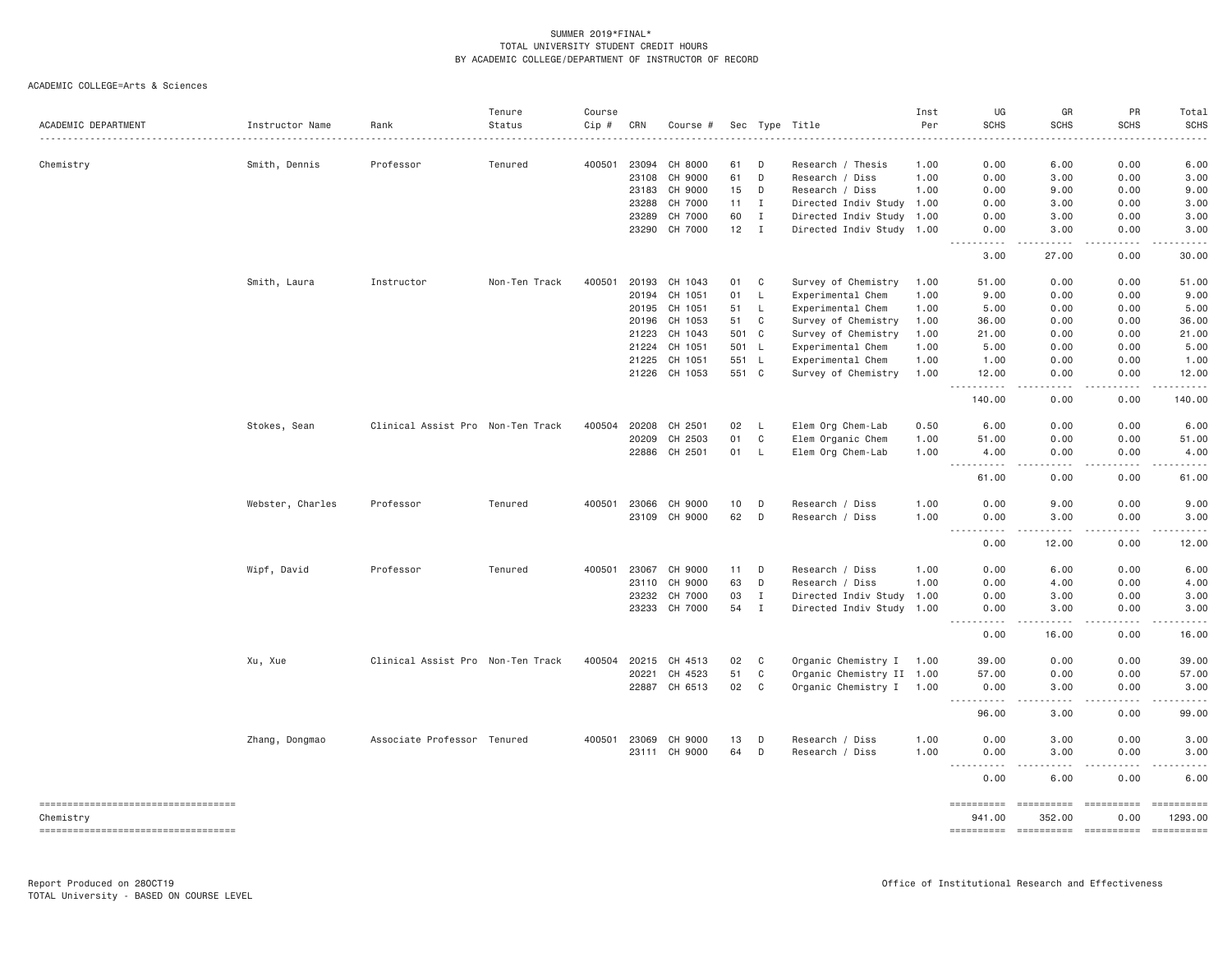# ACADEMIC COLLEGE=Arts & Sciences

| ACADEMIC DEPARTMENT                                 | Instructor Name     | Rank                          | Tenure<br>Status | Course<br>Cip # | CRN          | Course #              |       |              | Sec Type Title            | Inst<br>Per | UG<br><b>SCHS</b>                                                                                                                                                                                                                                                                                                                                                                                          | GR<br><b>SCHS</b>                                                                                                                                            | PR<br><b>SCHS</b>                                                                                                                                            | Total<br><b>SCHS</b>                                                                                                                                                                     |
|-----------------------------------------------------|---------------------|-------------------------------|------------------|-----------------|--------------|-----------------------|-------|--------------|---------------------------|-------------|------------------------------------------------------------------------------------------------------------------------------------------------------------------------------------------------------------------------------------------------------------------------------------------------------------------------------------------------------------------------------------------------------------|--------------------------------------------------------------------------------------------------------------------------------------------------------------|--------------------------------------------------------------------------------------------------------------------------------------------------------------|------------------------------------------------------------------------------------------------------------------------------------------------------------------------------------------|
| Classical & Modern Languages & Lite Boufous, Nadine |                     | Grad Teach Assist             | Not Applicable   | 141101 20441    |              | EM 3313               | 02 C  |              | Fluid Mechanics           | 1.00        | 42.00                                                                                                                                                                                                                                                                                                                                                                                                      | 0.00                                                                                                                                                         | 0.00                                                                                                                                                         | 42.00                                                                                                                                                                                    |
|                                                     |                     |                               |                  |                 |              |                       |       |              |                           |             | .<br>42.00                                                                                                                                                                                                                                                                                                                                                                                                 | 0.00                                                                                                                                                         | 0.00                                                                                                                                                         | 42.00                                                                                                                                                                                    |
|                                                     | Davisson, Brian     | Associate Professor Ten Track |                  |                 |              | 160905 22717 FLS 4293 | 851 A |              | Cinema in Span Cultu 1.00 |             | 48.00                                                                                                                                                                                                                                                                                                                                                                                                      | 0.00                                                                                                                                                         | 0.00                                                                                                                                                         | 48.00                                                                                                                                                                                    |
|                                                     |                     |                               |                  |                 | 309999 21602 | ISE 4100              | 851 A |              | Intl Student Exchang 1.00 |             | 6.00                                                                                                                                                                                                                                                                                                                                                                                                       | 0.00                                                                                                                                                         | 0.00                                                                                                                                                         | 6.00                                                                                                                                                                                     |
|                                                     |                     |                               |                  |                 | 21603        | ISE 4100              | 898 A |              | Intl Student Exchang 1.00 |             | 264.00                                                                                                                                                                                                                                                                                                                                                                                                     | 0.00                                                                                                                                                         | 0.00                                                                                                                                                         | 264.00                                                                                                                                                                                   |
|                                                     |                     |                               |                  |                 |              | 21604 ISE 4100        | 899 A |              | Intl Student Exchang 1.00 |             | 60.00                                                                                                                                                                                                                                                                                                                                                                                                      | 0.00                                                                                                                                                         | 0.00                                                                                                                                                         | 60.00                                                                                                                                                                                    |
|                                                     |                     |                               |                  |                 |              |                       |       |              |                           |             | 378.00                                                                                                                                                                                                                                                                                                                                                                                                     | 0.00                                                                                                                                                         | 0.00                                                                                                                                                         | 378.00                                                                                                                                                                                   |
|                                                     | Debicka, Anna       | Instructor                    | Non-Ten Track    |                 |              | 160905 21300 FLS 1113 | 551 C |              | Spanish I                 | 1.00        | 57.00                                                                                                                                                                                                                                                                                                                                                                                                      | 0.00                                                                                                                                                         | 0.00                                                                                                                                                         | 57.00                                                                                                                                                                                    |
|                                                     |                     |                               |                  |                 |              |                       |       |              |                           |             | .<br>57.00                                                                                                                                                                                                                                                                                                                                                                                                 | .<br>0.00                                                                                                                                                    | .<br>0.00                                                                                                                                                    | .<br>57.00                                                                                                                                                                               |
|                                                     | Harland, Robert     | Associate Professor Tenured   |                  |                 |              | 160905 20583 FLS 1113 | 51    | C            | Spanish I                 | 0.75        | 24.75                                                                                                                                                                                                                                                                                                                                                                                                      | 0.00                                                                                                                                                         | 0.00                                                                                                                                                         | 24.75                                                                                                                                                                                    |
|                                                     |                     |                               |                  |                 |              | 20588 FLS 1123        | 51    | C            | Spanish II                | 0.75        | 24.75                                                                                                                                                                                                                                                                                                                                                                                                      | 0.00                                                                                                                                                         | 0.00                                                                                                                                                         | 24.75                                                                                                                                                                                    |
|                                                     |                     |                               |                  |                 |              |                       |       |              |                           |             | .<br>49.50                                                                                                                                                                                                                                                                                                                                                                                                 | د د د د<br>0.00                                                                                                                                              | $- - - - -$<br>0.00                                                                                                                                          | .<br>49.50                                                                                                                                                                               |
|                                                     | Hernandez, Magda    | Lecturer                      | Non-Ten Track    | 160905          |              | 20581 FLS 1113        | 01    | C            | Spanish I                 | 0.75        | 31.50                                                                                                                                                                                                                                                                                                                                                                                                      | 0.00                                                                                                                                                         | 0.00                                                                                                                                                         | 31.50                                                                                                                                                                                    |
|                                                     |                     |                               |                  |                 |              | 20585 FLS 1123        | 01    | C            | Spanish II                | 0.75        | 15.75                                                                                                                                                                                                                                                                                                                                                                                                      | 0.00                                                                                                                                                         | 0.00                                                                                                                                                         | 15.75                                                                                                                                                                                    |
|                                                     |                     |                               |                  |                 |              |                       |       |              |                           |             | $\frac{1}{2} \frac{1}{2} \frac{1}{2} \frac{1}{2} \frac{1}{2} \frac{1}{2} \frac{1}{2} \frac{1}{2} \frac{1}{2} \frac{1}{2} \frac{1}{2} \frac{1}{2} \frac{1}{2} \frac{1}{2} \frac{1}{2} \frac{1}{2} \frac{1}{2} \frac{1}{2} \frac{1}{2} \frac{1}{2} \frac{1}{2} \frac{1}{2} \frac{1}{2} \frac{1}{2} \frac{1}{2} \frac{1}{2} \frac{1}{2} \frac{1}{2} \frac{1}{2} \frac{1}{2} \frac{1}{2} \frac{$<br>.<br>47.25 | 0.00                                                                                                                                                         | 0.00                                                                                                                                                         | .<br>47.25                                                                                                                                                                               |
|                                                     | Kraker, Julia       | Lecturer                      | Non-Ten Track    |                 | 160905 21301 | FLS 1123              | 501 C |              | Spanish II                | 1.00        | 54.00                                                                                                                                                                                                                                                                                                                                                                                                      | 0.00                                                                                                                                                         | 0.00                                                                                                                                                         | 54.00                                                                                                                                                                                    |
|                                                     |                     |                               |                  |                 |              | 21302 FLS 1123        | 503 C |              | Spanish II                | 1.00        | 39.00<br>$\sim$ $\sim$ $\sim$<br>.                                                                                                                                                                                                                                                                                                                                                                         | 0.00<br>$\sim$ $\sim$ $\sim$ $\sim$                                                                                                                          | 0.00<br>$\frac{1}{2} \left( \frac{1}{2} \right) \left( \frac{1}{2} \right) \left( \frac{1}{2} \right) \left( \frac{1}{2} \right) \left( \frac{1}{2} \right)$ | 39.00<br>.                                                                                                                                                                               |
|                                                     |                     |                               |                  |                 |              |                       |       |              |                           |             | 93,00                                                                                                                                                                                                                                                                                                                                                                                                      | 0.00                                                                                                                                                         | 0.00                                                                                                                                                         | 93.00                                                                                                                                                                                    |
|                                                     | Little, Christopher | Lecturer                      | Non-Ten Track    |                 |              | 169999 22716 FLS 4990 | 851 A |              | Special Topic In FLS 1.00 |             | 48.00<br><u>.</u>                                                                                                                                                                                                                                                                                                                                                                                          | 0.00<br>.                                                                                                                                                    | 0.00<br>.                                                                                                                                                    | 48.00<br>$\frac{1}{2} \left( \frac{1}{2} \right) \left( \frac{1}{2} \right) \left( \frac{1}{2} \right) \left( \frac{1}{2} \right) \left( \frac{1}{2} \right) \left( \frac{1}{2} \right)$ |
|                                                     |                     |                               |                  |                 |              |                       |       |              |                           |             | 48.00                                                                                                                                                                                                                                                                                                                                                                                                      | 0.00                                                                                                                                                         | 0.00                                                                                                                                                         | 48.00                                                                                                                                                                                    |
|                                                     | McFadden, Michael   | Lecturer                      | Non-Ten Track    |                 |              | 160905 20590 FLS 2133 | 01    | C            | Spanish III               | 1.00        | 51.00<br>.                                                                                                                                                                                                                                                                                                                                                                                                 | 0.00<br>$\sim$ $\sim$ $\sim$ $\sim$                                                                                                                          | 0.00                                                                                                                                                         | 51.00<br>.                                                                                                                                                                               |
|                                                     |                     |                               |                  |                 |              |                       |       |              |                           |             | 51.00                                                                                                                                                                                                                                                                                                                                                                                                      | 0.00                                                                                                                                                         | 0.00                                                                                                                                                         | 51.00                                                                                                                                                                                    |
|                                                     | Moser, Keith        | Professor                     | Tenured          | 160901          |              | 23182 FLF 7000        | 51 I  |              | Directed Indiv Study 1.00 |             | 0.00                                                                                                                                                                                                                                                                                                                                                                                                       | 3.00                                                                                                                                                         | 0.00                                                                                                                                                         | 3.00                                                                                                                                                                                     |
|                                                     |                     |                               |                  |                 |              |                       |       |              |                           |             | .<br>0.00                                                                                                                                                                                                                                                                                                                                                                                                  | د د د د<br>3.00                                                                                                                                              | .<br>0.00                                                                                                                                                    | .<br>3.00                                                                                                                                                                                |
|                                                     | Moya, Arleana       | Instructor                    | Non-Ten Track    | 160905          |              | 21303 FLS 1123        | 551 C |              | Spanish II                | 1.00        | 51.00                                                                                                                                                                                                                                                                                                                                                                                                      | 0.00                                                                                                                                                         | 0.00                                                                                                                                                         | 51.00                                                                                                                                                                                    |
|                                                     |                     |                               |                  |                 |              | 21304 FLS 1123        | 552 C |              | Spanish II                | 1.00        | 39.00<br><u>.</u>                                                                                                                                                                                                                                                                                                                                                                                          | 0.00<br>$\frac{1}{2} \left( \frac{1}{2} \right) \left( \frac{1}{2} \right) \left( \frac{1}{2} \right) \left( \frac{1}{2} \right) \left( \frac{1}{2} \right)$ | 0.00<br>$- - - - - -$                                                                                                                                        | 39.00<br>.                                                                                                                                                                               |
|                                                     |                     |                               |                  |                 |              |                       |       |              |                           |             | 90.00                                                                                                                                                                                                                                                                                                                                                                                                      | 0.00                                                                                                                                                         | 0.00                                                                                                                                                         | 90.00                                                                                                                                                                                    |
|                                                     | Pelaez, Sol         | Associate Professor Ten Track |                  |                 |              | 160905 23116 FLS 7000 | 01    | $\mathbf{I}$ | Directed Indiv Study 1.00 |             | 0.00                                                                                                                                                                                                                                                                                                                                                                                                       | 3.00                                                                                                                                                         | 0.00                                                                                                                                                         | 3.00                                                                                                                                                                                     |
|                                                     |                     |                               |                  |                 |              | 23117 FLS 8000        | 01    | D            | Research / Thesis         | 1.00        | 0.00<br>$\frac{1}{2} \left( \frac{1}{2} \right) \left( \frac{1}{2} \right) \left( \frac{1}{2} \right) \left( \frac{1}{2} \right) \left( \frac{1}{2} \right)$                                                                                                                                                                                                                                               | 3.00<br>د د د د                                                                                                                                              | 0.00<br>$\frac{1}{2} \left( \frac{1}{2} \right) \left( \frac{1}{2} \right) \left( \frac{1}{2} \right) \left( \frac{1}{2} \right) \left( \frac{1}{2} \right)$ | 3.00<br>المستما                                                                                                                                                                          |
|                                                     |                     |                               |                  |                 |              |                       |       |              |                           |             | 0.00                                                                                                                                                                                                                                                                                                                                                                                                       | 6.00                                                                                                                                                         | 0.00                                                                                                                                                         | 6.00                                                                                                                                                                                     |
|                                                     | Russell, Amie       | Instructor                    | Non-Ten Track    |                 |              | 160905 21297 FLS 1113 | 501 C |              | Spanish I                 | 1.00        | 57.00                                                                                                                                                                                                                                                                                                                                                                                                      | 0.00                                                                                                                                                         | 0.00                                                                                                                                                         | 57.00                                                                                                                                                                                    |
|                                                     |                     |                               |                  |                 |              | 21298 FLS 1113        | 502 C |              | Spanish I                 | 1.00        | 54.00                                                                                                                                                                                                                                                                                                                                                                                                      | 0.00                                                                                                                                                         | 0.00                                                                                                                                                         | 54.00                                                                                                                                                                                    |

Report Produced on 28OCT19 Office of Institutional Research and Effectiveness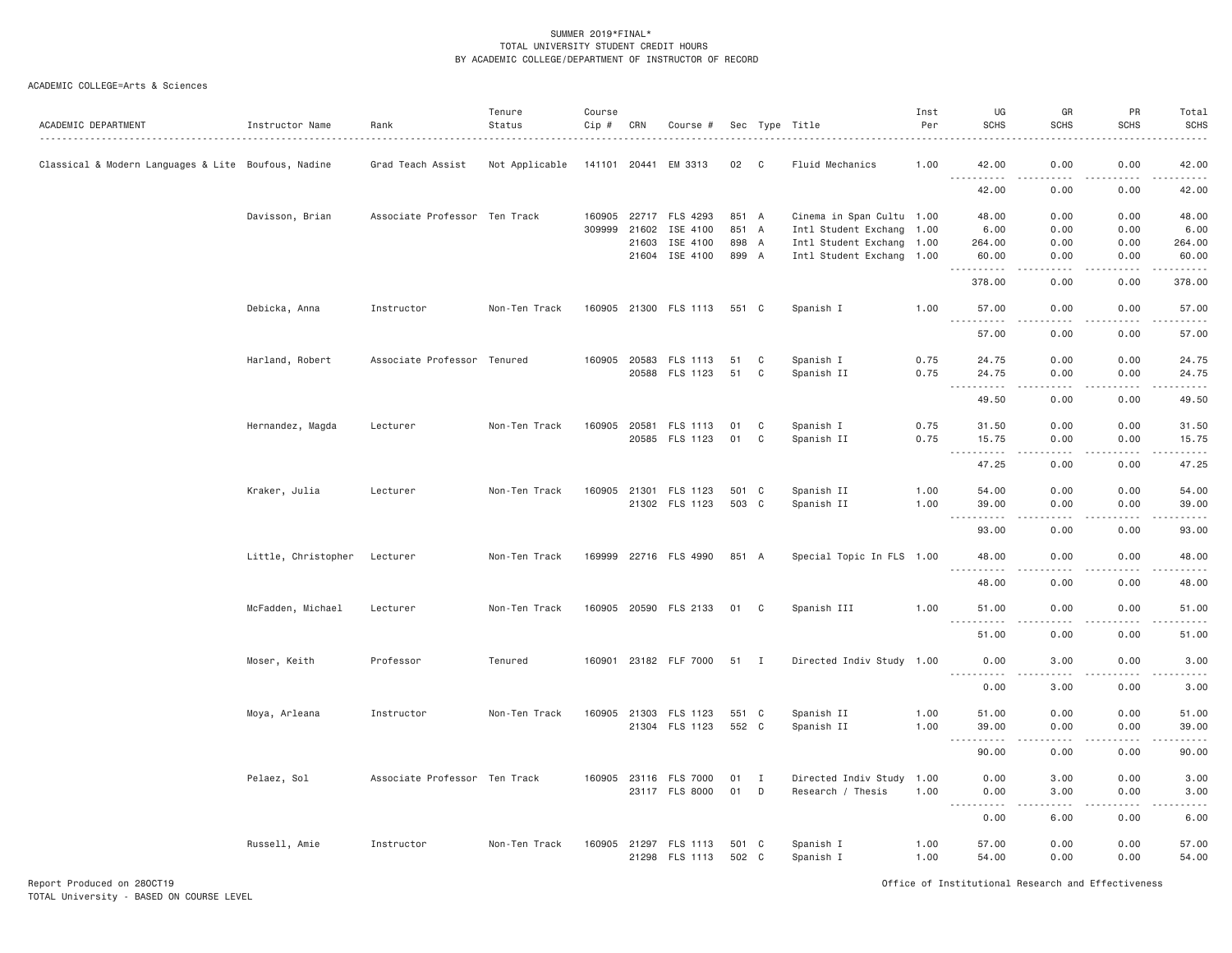| ACADEMIC DEPARTMENT                             | Instructor Name                        | Rank                          | Tenure<br>Status | Course<br>$Cip$ # | CRN   | Course #       |       |    | Sec Type Title            | Inst<br>Per | UG<br><b>SCHS</b>   | GR<br><b>SCHS</b> | <b>PR</b><br><b>SCHS</b> | Total<br>SCHS |
|-------------------------------------------------|----------------------------------------|-------------------------------|------------------|-------------------|-------|----------------|-------|----|---------------------------|-------------|---------------------|-------------------|--------------------------|---------------|
|                                                 |                                        |                               |                  |                   |       |                |       |    |                           |             |                     |                   |                          |               |
|                                                 |                                        |                               |                  |                   |       |                |       |    |                           |             | 111.00              | 0.00              | 0.00                     | 111.00        |
| Classical & Modern Languages & Lite Vozzo, Rosa |                                        | Instructor                    | Non-Ten Track    | 160905            |       | 21306 FLS 2133 | 501 C |    | Spanish III               | 1.00        | 48,00               | 0.00              | 0.00                     | 48.00         |
|                                                 |                                        |                               |                  |                   |       | 21308 FLS 2133 | 551 C |    | Spanish III               | 1.00        | 75.00               | 0.00              | 0.00                     | 75.00         |
|                                                 |                                        |                               |                  |                   |       |                |       |    |                           |             | 123.00              | 0.00              | 0.00                     | 123.00        |
|                                                 | Wadlington, Francesc Grad Teach Assist |                               | Not Applicable   | 160905            | 20581 | FLS 1113       | 01    | C  | Spanish I                 | 0.25        | 10.50               | 0.00              | 0.00                     | 10.50         |
|                                                 |                                        |                               |                  |                   |       | 20583 FLS 1113 | 51    | C. | Spanish I                 | 0.25        | 8.25                | 0.00              | 0.00                     | 8.25          |
|                                                 |                                        |                               |                  |                   |       | 20585 FLS 1123 | 01    | C. | Spanish II                | 0.25        | 5.25                | 0.00              | 0.00                     | 5.25          |
|                                                 |                                        |                               |                  |                   |       | 20588 FLS 1123 | 51    | C. | Spanish II                | 0.25        | 8.25                | 0.00              | 0.00                     | 8.25          |
|                                                 |                                        |                               |                  |                   |       |                |       |    |                           |             | 32.25               | 0.00              | 0.00                     | 32.25         |
|                                                 | Zelaya, Karina                         | Assistant Professor Ten Track |                  | 160905            | 20607 | FLS 3413       | 001 C |    | Intensive Spanish         | 1.00        | 27.00               | 0.00              | 0.00                     | 27.00         |
|                                                 |                                        |                               |                  | 169999            |       | 22885 FLS 4990 | 551 C |    | Special Topic In FLS 1.00 |             | 27,00               | 0.00              | 0.00                     | 27.00         |
|                                                 |                                        |                               |                  |                   |       |                |       |    |                           |             | ----------<br>54.00 | 0.00              | 0.00                     | 54.00         |
| =====================================           |                                        |                               |                  |                   |       |                |       |    |                           |             | ==========          | ==========        | -----------              | ==========    |
| Classical & Modern Languages & Lite             |                                        |                               |                  |                   |       |                |       |    |                           |             | 1176.00             | 9.00              | 0.00                     | 1185.00       |
| =====================================           |                                        |                               |                  |                   |       |                |       |    |                           |             | ==========          | ==========        | -----------              |               |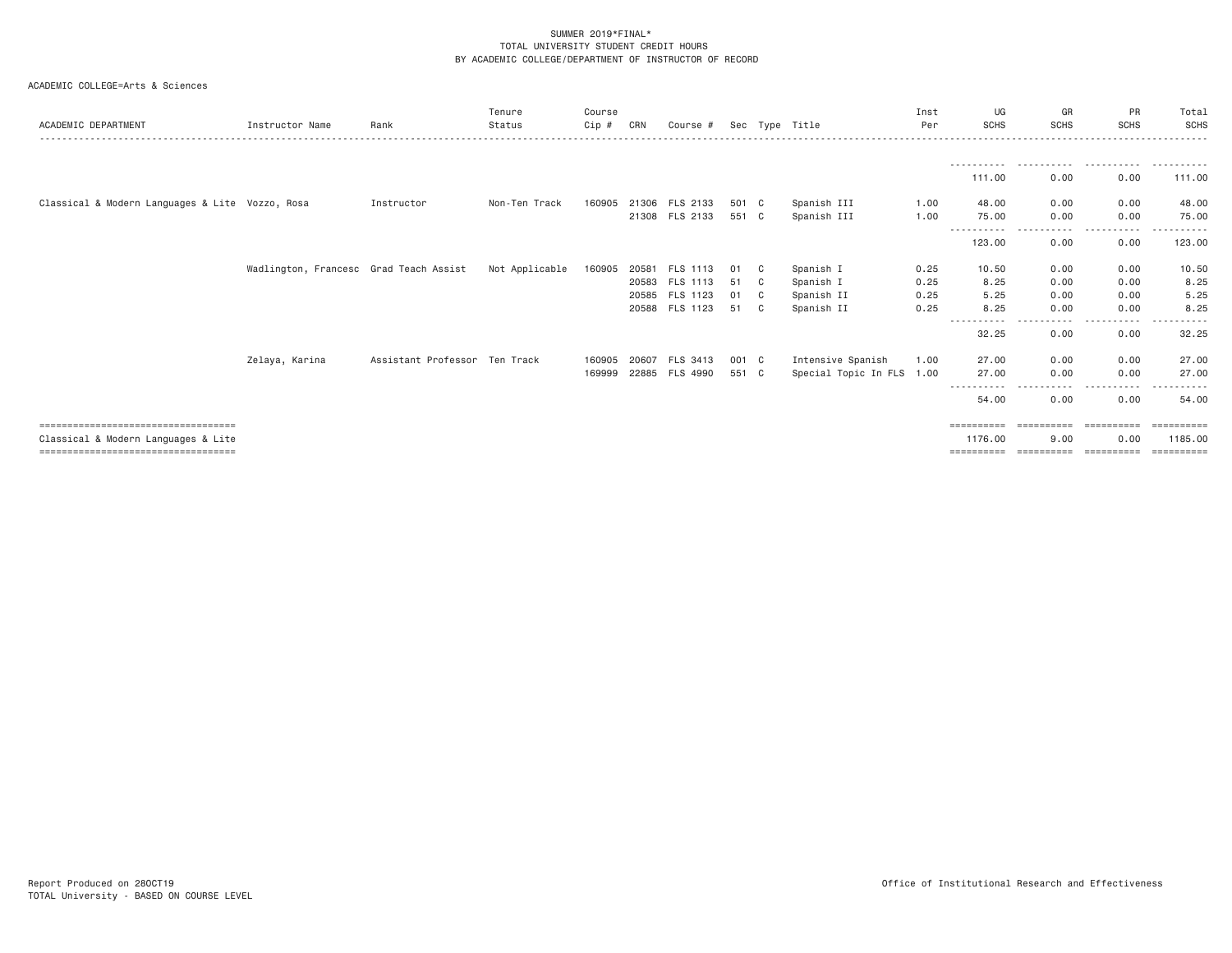| ACADEMIC DEPARTMENT | Instructor Name   | Rank                          | Tenure<br>Status | Course<br>Cip # | CRN          | Course #             |       |                | Sec Type Title            | Inst<br>Per | UG<br><b>SCHS</b>    | GR<br><b>SCHS</b>                   | PR<br><b>SCHS</b> | Total<br><b>SCHS</b><br>$- - - - -$ |
|---------------------|-------------------|-------------------------------|------------------|-----------------|--------------|----------------------|-------|----------------|---------------------------|-------------|----------------------|-------------------------------------|-------------------|-------------------------------------|
| Communication       | Blount, Anna      | Lecturer                      | Non-Ten Track    | 090101          | 20246        | CO 1013              | 51    | C              | Intro to Communicati 1.00 |             | 45.00                | 0.00                                | 0.00              | 45.00                               |
|                     |                   |                               |                  |                 |              | 20247 CO 1013        | 52    | $\mathbf{C}$   | Intro to Communicati 1.00 |             | 39.00                | 0.00                                | 0.00              | 39.00                               |
|                     |                   |                               |                  |                 |              |                      |       |                |                           |             | .<br>84.00           | د د د د<br>0.00                     | -----<br>0.00     | .<br>84.00                          |
|                     | Chambers, Cheryl  | Instructor                    | Non-Ten Track    |                 |              | 231304 21883 CO 1003 | 001 C |                | Fund Of Public Speak 0.99 |             | 26.73                | 0.00                                | 0.00              | 26.73                               |
|                     |                   |                               |                  |                 |              |                      |       |                |                           |             | .<br>26.73           | $- - - -$<br>0.00                   | .<br>0.00         | .<br>26.73                          |
|                     | Fisher, Melody    | Assistant Professor Ten Track |                  |                 |              | 090900 21232 CO 3813 | 501 C |                | PR Case Problems          | 1.00        | 21,00                | 0.00                                | 0.00              | 21.00                               |
|                     |                   |                               |                  |                 |              |                      |       |                |                           |             | 21.00                | 0.00                                | 0.00              | .<br>21.00                          |
|                     | Fountain, Amy     | Instructor                    | Non-Ten Track    |                 | 090101 21228 | CO 1013              | 501 C |                | Intro to Communicati 1.00 |             | 60.00                | 0.00                                | 0.00              | 60.00                               |
|                     |                   |                               |                  |                 | 21230        | CO 1223              | 501 C |                | Intro Comm Theory         | 1.00        | 45.00                | 0.00                                | 0.00              | 45.00                               |
|                     |                   |                               |                  | 090401          | 20263        | CO 4053              | 101   | E.             | Internship Comm           | 1.00        | 39.00                | 0.00                                | 0.00              | 39.00                               |
|                     |                   |                               |                  | 231304          | 20239        | CO 1003              | 01    | C              | Fund Of Public Speak 0.01 |             | 0.42                 | 0.00                                | 0.00              | 0.42                                |
|                     |                   |                               |                  |                 | 20240        | CO 1003              | 02    | C <sub>1</sub> | Fund Of Public Speak 0.01 |             | 0.30                 | 0.00                                | 0.00              | 0.30                                |
|                     |                   |                               |                  |                 | 20242        | CO 1003              | E51   | $\mathbf{C}$   | Fund Of Public Speak 0.01 |             | 0.24                 | 0.00                                | 0.00              | 0.24                                |
|                     |                   |                               |                  |                 | 20243        | CO 1003              | E52 C |                | Fund Of Public Speak 0.01 |             | 0.27                 | 0.00                                | 0.00              | 0.27                                |
|                     |                   |                               |                  |                 | 21883        | CO 1003              | 001 C |                | Fund Of Public Speak 0.01 |             | 0.27                 | 0.00                                | 0.00              | 0.27                                |
|                     |                   |                               |                  |                 |              |                      |       |                |                           |             | 145.50               | 0.00                                | 0.00              | 145.50                              |
|                     | Gordon, Meaghan   | Instructor                    | Non-Ten Track    |                 | 090900 20261 | CO 3853              | 01    | C              | Public Relations Wri 1.00 |             | 27.00                | 0.00<br>$\sim$ $\sim$ $\sim$ $\sim$ | 0.00<br>.         | 27.00<br>.                          |
|                     |                   |                               |                  |                 |              |                      |       |                |                           |             | 27.00                | 0.00                                | 0.00              | 27.00                               |
|                     | Hernandez, Terri  | Assistant Professor Ten Track |                  | 090900          | 20262        | CO 3863              | 51    | B              | PR Production             | 1.00        | 24.00                | 0.00                                | 0.00              | 24.00                               |
|                     |                   |                               |                  |                 | 20265        | CO 4803              | 51    | C              | Research in PR and A 1.00 |             | 18.00                | 0.00                                | 0.00              | 18.00                               |
|                     |                   |                               |                  |                 | 20267        | CO 6803              | 51    | C              | Research in PR and A 1.00 |             | 0.00<br>.            | 3,00<br>.                           | 0.00<br>-----     | 3.00<br>.                           |
|                     |                   |                               |                  |                 |              |                      |       |                |                           |             | 42.00                | 3.00                                | 0.00              | 45.00                               |
|                     | Hibbs, Jason      | Instructor                    | Non-Ten Track    | 231304          | 20239        | CO 1003              | 01    | C              | Fund Of Public Speak 0.99 |             | 41.58                | 0.00                                | 0.00              | 41.58                               |
|                     |                   |                               |                  |                 | 20240        | CO 1003              | 02    | C              | Fund Of Public Speak 0.99 |             | 29.70                | 0.00                                | 0.00              | 29.70                               |
|                     |                   |                               |                  |                 | 20242        | CO 1003              | E51 C |                | Fund Of Public Speak 0.99 |             | 23.76                | 0.00                                | 0.00              | 23.76                               |
|                     |                   |                               |                  |                 |              | 20243 CO 1003        | E52 C |                | Fund Of Public Speak 0.99 |             | 26.73<br>2.2.2.2.2.2 | 0.00<br>د د د د                     | 0.00<br>.         | 26.73<br>.                          |
|                     |                   |                               |                  |                 |              |                      |       |                |                           |             | 121.77               | 0.00                                | 0.00              | 121.77                              |
|                     | Knight, Amy       | Instructor                    | Non-Ten Track    | 090101          | 20244        | CO 1013              | 001 C |                | Intro to Communicati 1.00 |             | 27.00                | 0.00                                | 0.00              | 27.00                               |
|                     |                   |                               |                  |                 | 21229        | CO 1013              | 551 C |                | Intro to Communicati 1.00 |             | 51.00                | 0.00<br>22222                       | 0.00<br>.         | 51.00<br>.                          |
|                     |                   |                               |                  |                 |              |                      |       |                |                           |             | 78.00                | 0.00                                | 0.00              | 78.00                               |
|                     | Loehwing, Melanie | Assistant Professor Ten Track |                  | 090101          | 22397        | CO 6043              | 551 C |                | Comm and Leadership       | 1.00        | 0.00                 | 15.00                               | 0.00              | 15.00                               |
|                     |                   |                               |                  |                 | 22398        | CO 4043              | 551 C |                | Comm and Leadership       | 1.00        | 27.00                | 0.00                                | 0.00              | 27.00                               |
|                     |                   |                               |                  |                 | 23369        | CO 4000              | 51    | $\blacksquare$ | Directed Indiv Study 1.00 |             | 3.00                 | 0.00                                | 0.00              | 3.00                                |
|                     |                   |                               |                  | 231304          | 22228        | CO 4253              | 501 C |                | Elements Of Persuasn 1.00 |             | 42.00                | 0.00                                | 0.00              | 42.00                               |
|                     |                   |                               |                  |                 | 22229        | CO 6253              | 501 C |                | Elements Of Persuasn 1.00 |             | 0.00<br>.            | 12.00<br>.                          | 0.00<br>.         | 12.00<br>.                          |
|                     |                   |                               |                  |                 |              |                      |       |                |                           |             | 72.00                | 27,00                               | 0.00              | 99.00                               |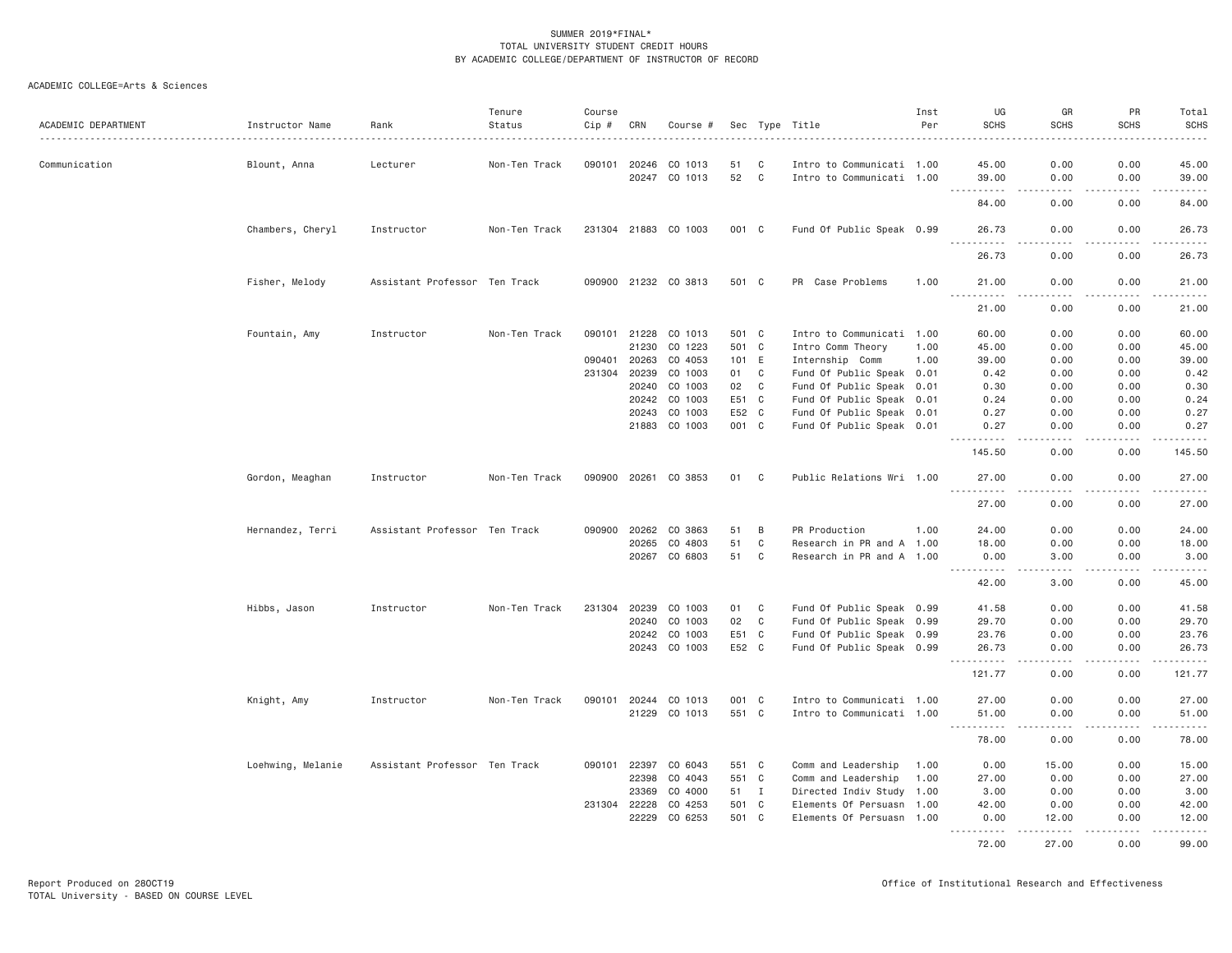| ACADEMIC DEPARTMENT | Instructor Name     | Rank                          | Tenure<br>Status | Course<br>Cip # | CRN          | Course #             |       |                | Sec Type Title            | Inst<br>Per | UG<br><b>SCHS</b>                                                                                                                  | GR<br><b>SCHS</b>     | PR<br><b>SCHS</b> | Total<br><b>SCHS</b><br>$    -$                                                                                                                               |
|---------------------|---------------------|-------------------------------|------------------|-----------------|--------------|----------------------|-------|----------------|---------------------------|-------------|------------------------------------------------------------------------------------------------------------------------------------|-----------------------|-------------------|---------------------------------------------------------------------------------------------------------------------------------------------------------------|
| Communication       | Matheny, James      | Assistant Professor Ten Track |                  | 090101          | 22961        | CO 7000              | 51    | $\blacksquare$ | Directed Indiv Study 1.00 |             | 0.00                                                                                                                               | 3.00                  | 0.00              | 3.00                                                                                                                                                          |
|                     |                     |                               |                  | 500501          |              | 20252 CO 1503        | 51    | $\mathbf{C}$   | Intro To Theatre          | 1.00        | 33.00                                                                                                                              | 0.00                  | 0.00              | 33.00                                                                                                                                                         |
|                     |                     |                               |                  |                 |              |                      |       |                |                           |             | .<br>33.00                                                                                                                         | 3.00                  | بالمحام<br>0.00   | $\sim$ $\sim$ $\sim$ $\sim$<br>36.00                                                                                                                          |
|                     | Misun, Christopher  | Non-Faculty                   | Not Applicable   |                 |              | 500602 21079 CO 1903 | 201 C |                | Intro To Cinema           | 1.00        | 18.00                                                                                                                              | 0.00                  | 0.00              | 18.00                                                                                                                                                         |
|                     |                     |                               |                  |                 |              |                      |       |                |                           |             | .<br>18.00                                                                                                                         | 0.00                  | .<br>0.00         | .<br>18.00                                                                                                                                                    |
|                     | Nicholson, John     | Associate Professor Tenured   |                  |                 |              | 090101 20255 CO 3213 | 01 C  |                | Small Group Communic 1.00 |             | 33.00                                                                                                                              | 0.00                  | 0.00              | 33.00                                                                                                                                                         |
|                     |                     |                               |                  |                 |              |                      |       |                |                           |             | <u>.</u><br>33.00                                                                                                                  | $- - - -$<br>0.00     | .<br>0.00         | .<br>33.00                                                                                                                                                    |
|                     | Page, Tyler         | Assistant Professor Ten Track |                  |                 |              | 090900 20260 CO 3803 | 001 C |                | Prin Public Relation 1.00 |             | 36.00                                                                                                                              | 0.00                  | 0.00              | 36.00                                                                                                                                                         |
|                     |                     |                               |                  |                 |              |                      |       |                |                           |             | $\begin{array}{cccccccccccccc} \bullet & \bullet & \bullet & \bullet & \bullet & \bullet & \bullet & \bullet \end{array}$<br>36.00 | .<br>0.00             | .<br>0.00         | .<br>36.00                                                                                                                                                    |
|                     | Poe, Philip         | Assistant Professor Ten Track |                  | 090101          | 20245        | CO 1013              | 01    | C              | Intro to Communicati 1.00 |             | 39.00                                                                                                                              | 0.00                  | 0.00              | 39.00                                                                                                                                                         |
|                     |                     |                               |                  |                 | 22402        | CO 1013              | 552 C |                | Intro to Communicati 1.00 |             | 24.00                                                                                                                              | 0.00                  | 0.00              | 24.00                                                                                                                                                         |
|                     |                     |                               |                  | 090401          | 20257        | CO 3423              | 001   | C              | Feature Writing           | 1.00        | 48.00                                                                                                                              | 0.00                  | 0.00              | 48.00                                                                                                                                                         |
|                     |                     |                               |                  | 090701          |              | 20253 CO 2413        | 01    | B              | Intro News Writ-Repo 1.00 |             | 48.00<br><u>.</u>                                                                                                                  | 0.00<br>$\frac{1}{2}$ | 0.00<br>.         | 48.00<br>.                                                                                                                                                    |
|                     |                     |                               |                  |                 |              |                      |       |                |                           |             | 159.00                                                                                                                             | 0.00                  | 0.00              | 159.00                                                                                                                                                        |
|                     | Smith, Glenn        | Associate Professor Tenured   |                  | 090101          | 20248        | CO 1013              | 53    | C              | Intro to Communicati 1.00 |             | 21.00                                                                                                                              | 0.00                  | 0.00              | 21.00                                                                                                                                                         |
|                     |                     |                               |                  | 090401          | 20250        | CO 1403              | 51    | C              | Intro Mass Media          | 1.00        | 18.00                                                                                                                              | 0.00                  | 0.00              | 18.00                                                                                                                                                         |
|                     |                     |                               |                  |                 | 21231        | CO 1403              | 501 C |                | Intro Mass Media          | 1.00        | 39.00                                                                                                                              | 0.00                  | 0.00              | 39.00                                                                                                                                                         |
|                     |                     |                               |                  | 090701          | 22051        | CO 4433              | 501 C |                | Television Criticism 1.00 |             | 30.00                                                                                                                              | 0.00                  | 0.00              | 30.00                                                                                                                                                         |
|                     |                     |                               |                  |                 | 090702 22050 | CO 6433              | 501 C |                | Television Criticism 1.00 |             | 0.00<br>.                                                                                                                          | 6.00<br>$   -$        | 0.00<br>.         | 6.00<br><u>.</u>                                                                                                                                              |
|                     |                     |                               |                  |                 |              |                      |       |                |                           |             | 108.00                                                                                                                             | 6.00                  | 0.00              | 114.00                                                                                                                                                        |
|                     | Stockstill, William | Assistant Professor Ten Track |                  | 500501          |              | 20254 CO 2574        | 101 B |                | Sum Theatre Workshop      | 1.00        | 32.00                                                                                                                              | 0.00                  | 0.00              | 32.00                                                                                                                                                         |
|                     |                     |                               |                  |                 |              | 21911 CO 1503        | 01    | C              | Intro To Theatre          | 1.00        | 24.00                                                                                                                              | 0.00                  | 0.00              | 24.00<br>$\frac{1}{2} \left( \frac{1}{2} \right) \left( \frac{1}{2} \right) \left( \frac{1}{2} \right) \left( \frac{1}{2} \right) \left( \frac{1}{2} \right)$ |
|                     |                     |                               |                  |                 |              |                      |       |                |                           |             | 56.00                                                                                                                              | 0.00                  | 0.00              | 56.00                                                                                                                                                         |
|                     | Strout, Lawrence    | Associate Professor Tenured   |                  | 090102 21234    |              | CO 4313              | 501 C |                | Mass Media Law            | 1.00        | 39.00                                                                                                                              | 0.00                  | 0.00              | 39.00                                                                                                                                                         |
|                     |                     |                               |                  |                 |              | 090401 21237 CO 6313 | 501 C |                | Mass Media Law            | 1.00        | 0.00<br>$\sim$ $\sim$ $\sim$<br>.                                                                                                  | 6.00<br>$\frac{1}{2}$ | 0.00<br>.         | 6.00<br>$   -$                                                                                                                                                |
|                     |                     |                               |                  |                 |              |                      |       |                |                           |             | 39.00                                                                                                                              | 6.00                  | 0.00              | 45.00                                                                                                                                                         |
|                     | Taylor, Joshua      | Lecturer                      | Non-Ten Track    | 090401          | 21667        | CO 3423              | 201 C |                | Feature Writing           | 1.00        | 21.00                                                                                                                              | 0.00                  | 0.00              | 21.00                                                                                                                                                         |
|                     |                     |                               |                  |                 |              | 090900 21668 CO 3843 | 201 C |                | Media Relations           | 1.00        | 15.00<br>.                                                                                                                         | 0.00<br>$- - - -$     | 0.00<br>.         | 15.00<br>.                                                                                                                                                    |
|                     |                     |                               |                  |                 |              |                      |       |                |                           |             | 36.00                                                                                                                              | 0.00                  | 0.00              | 36.00                                                                                                                                                         |
|                     | Williams, Kevin     | Associate Professor Tenured   |                  | 090101          | 22230        | CO 3833              | 501 C |                | Interviewing              | 1.00        | 27.00                                                                                                                              | 0.00                  | 0.00              | 27.00                                                                                                                                                         |
|                     |                     |                               |                  | 090102 21235    |              | CO 4323              | 501 C |                | Mass Media-Society        | 1.00        | 27.00                                                                                                                              | 0.00                  | 0.00              | 27.00                                                                                                                                                         |
|                     |                     |                               |                  |                 | 21931        | CO 4323              | 51    | C              | Mass Media-Society        | 1.00        | 51.00                                                                                                                              | 0.00                  | 0.00              | 51.00                                                                                                                                                         |
|                     |                     |                               |                  |                 |              | 090401 21238 CO 6323 | 501 C |                | Mass Media-Society        | 1.00        | 0.00                                                                                                                               | 9.00                  | 0.00              | 9.00                                                                                                                                                          |
|                     |                     |                               |                  |                 | 21932        | CO 6323              | 51    | C              | Mass Media-Society        | 1.00        | 0.00                                                                                                                               | 18,00                 | 0.00              | 18.00                                                                                                                                                         |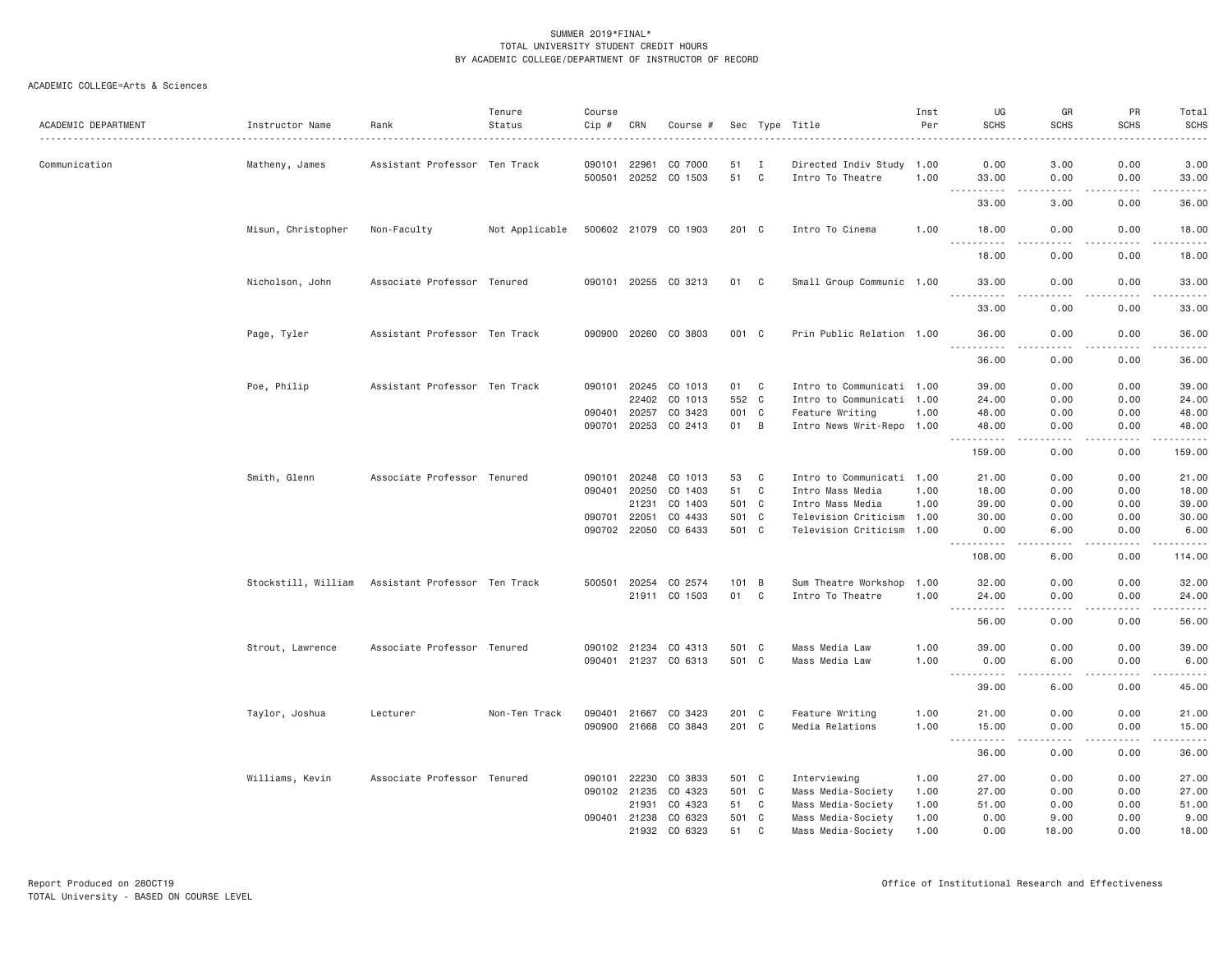#### ACADEMIC COLLEGE=Arts & Sciences

| ACADEMIC DEPARTMENT | Instructor Name | Rank | Tenure<br>Status | Course<br>CRN<br>Cip # | Course # |  | Sec Type Title | Inst<br>Per | SCHS                | GR<br><b>SCHS</b> | PR<br><b>SCHS</b>           | Total<br>SCHS             |
|---------------------|-----------------|------|------------------|------------------------|----------|--|----------------|-------------|---------------------|-------------------|-----------------------------|---------------------------|
|                     |                 |      |                  |                        |          |  |                |             | ---------<br>105.00 | 27.00             | - - - - - - - - - -<br>0.00 | .<br>----------<br>132,00 |

=================================== ========== ========== ========== ==========

Communication 1241.00 72.00 0.00 1313.00

=================================== ========== ========== ========== ==========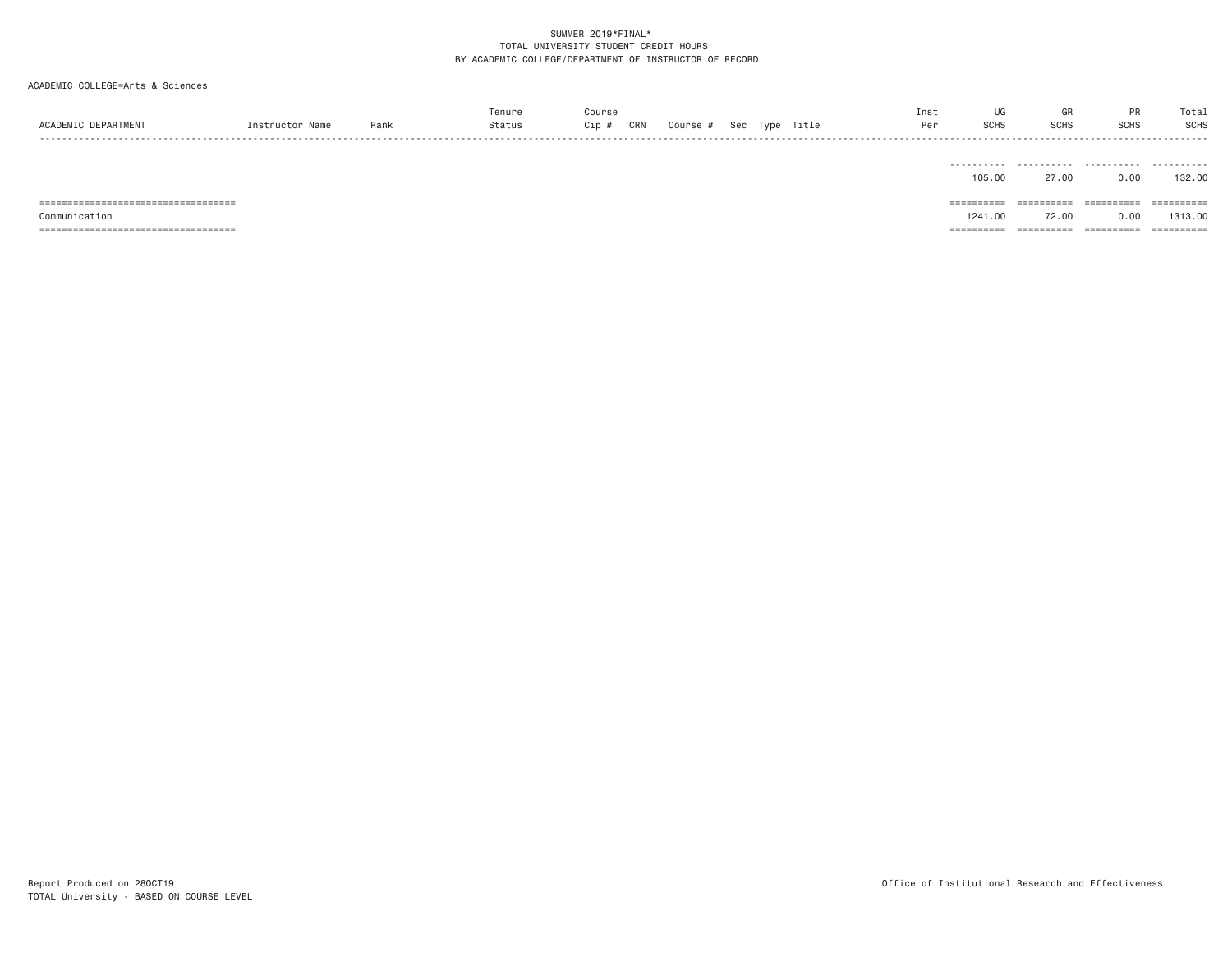| ACADEMIC DEPARTMENT | Instructor Name    | Rank                        | Tenure<br>Status | Course<br>$Cip$ # | CRN                   | Course #             |          |                         | Sec Type Title                                         | Inst<br>Per | UG<br><b>SCHS</b>                  | GR<br><b>SCHS</b>                   | PR<br><b>SCHS</b> | Total<br><b>SCHS</b><br>. |
|---------------------|--------------------|-----------------------------|------------------|-------------------|-----------------------|----------------------|----------|-------------------------|--------------------------------------------------------|-------------|------------------------------------|-------------------------------------|-------------------|---------------------------|
| English             | Austin, Daniel     | Instructor                  | Non-Ten Track    |                   | 231401 20457          | EN 2203              | 52       | C                       | Intro To Literature                                    | 1.00        | 27.00                              | 0.00                                | 0.00              | 27.00                     |
|                     |                    |                             |                  |                   |                       |                      |          |                         |                                                        |             | 27.00                              | 0.00                                | 0.00              | .<br>27.00                |
|                     | Barton, Amy        | Instructor                  | Non-Ten Track    | 231303            | 20631                 | GE 3513              | 01       | C                       | Technical Writing                                      | 1.00        | 33.00                              | 0.00                                | 0.00              | 33.00                     |
|                     |                    |                             |                  |                   | 20636                 | GE 3513              | 53       | C                       | Technical Writing                                      | 1.00        | 39.00<br>$\sim$ $\sim$ $\sim$<br>. | 0.00<br>د د د د                     | 0.00<br>.         | 39.00<br>.                |
|                     |                    |                             |                  |                   |                       |                      |          |                         |                                                        |             | 72.00                              | 0.00                                | 0.00              | 72.00                     |
|                     | Brocato, John      | Instructor                  | Non-Ten Track    | 140101            | 23226                 | GE 6513              | 101 C    |                         | Engr. Writ. and Pres 1.00                              |             | 0.00                               | 27.00                               | 0.00              | 27.00                     |
|                     |                    |                             |                  |                   | 23235                 | GE 6513              | 501      | C                       | Engr. Writ. and Pres                                   | 1.00        | 0.00                               | 18.00                               | 0.00              | 18.00                     |
|                     |                    |                             |                  | 231303            | 20633                 | GE 3513              | 03       | $\mathbf C$             | Technical Writing                                      | 1.00        | 33.00                              | 0.00                                | 0.00              | 33.00                     |
|                     |                    |                             |                  |                   | 20634                 | GE 3513              | 51       | $\overline{\mathbf{C}}$ | Technical Writing                                      | 1.00        | 36.00                              | 0.00                                | 0.00              | 36.00                     |
|                     |                    |                             |                  |                   |                       |                      |          |                         |                                                        |             | 69.00                              | 45.00                               | 0.00              | 114.00                    |
|                     | Dechert, Francis   | Non-Faculty                 | Not Applicable   |                   |                       | 231303 21584 GE 3513 | 851 A    |                         | Technical Writing                                      | 1.00        | 45.00<br>$\omega \sim 1$<br>.      | 0.00<br>$\sim$ $\sim$ $\sim$ $\sim$ | 0.00<br>.         | 45.00<br>.                |
|                     |                    |                             |                  |                   |                       |                      |          |                         |                                                        |             | 45.00                              | 0.00                                | 0.00              | 45.00                     |
|                     | Doughty, Catherine | Instructor                  | Non-Ten Track    |                   |                       | 231301 20455 EN 1113 | E54 C    |                         | En Composition II                                      | 1.00        | 18.00                              | 0.00                                | 0.00              | 18.00                     |
|                     |                    |                             |                  |                   |                       |                      |          |                         |                                                        |             | .<br>18.00                         | $- - - -$<br>0.00                   | .<br>0.00         | .<br>18.00                |
|                     | Furby, Althea      | Lecturer                    | Non-Ten Track    |                   |                       | 231301 20452 EN 1113 | 03       | C                       | En Composition II                                      | 1.00        | 48.00                              | 0.00                                | 0.00              | 48.00                     |
|                     |                    |                             |                  |                   |                       |                      |          |                         |                                                        |             | . <b>.</b><br>48.00                | $\frac{1}{2}$<br>0.00               | .<br>0.00         | .<br>48.00                |
|                     | Garner, William    | Instructor                  | Non-Ten Track    |                   |                       | 231301 20450 EN 1103 | E55 C    |                         | En Composition I                                       | 1.00        | 27.00                              | 0.00                                | 0.00              | 27.00                     |
|                     |                    |                             |                  |                   |                       |                      |          |                         |                                                        |             | .<br>$\sim$ $\sim$ $\sim$<br>27.00 | د د د د<br>0.00                     | .<br>0.00         | .<br>27.00                |
|                     | Gentry, Craig      | Lecturer                    | Non-Ten Track    |                   |                       | 231301 20453 EN 1113 | 53       | C                       | En Composition II                                      | 1.00        | 30.00                              | 0.00                                | 0.00              | 30.00                     |
|                     |                    |                             |                  |                   |                       |                      |          |                         |                                                        |             | $\sim$ $\sim$ $\sim$<br>30.00      | .<br>0.00                           | د د د د<br>0.00   | .<br>30.00                |
|                     | Hagenston, Becky   | Professor                   | Tenured          |                   | 231302 20461          | EN 3303              | 01       | C                       | Creative Writing                                       | 1.00        | 27.00                              | 0.00                                | 0.00              | 27.00                     |
|                     |                    |                             |                  |                   |                       |                      |          |                         |                                                        |             | $\sim$ $\sim$ $\sim$               |                                     |                   |                           |
|                     |                    |                             |                  |                   |                       |                      |          |                         |                                                        |             | 27.00                              | 0.00                                | 0.00              | 27.00                     |
|                     | Hayden, Antoinette | Lecturer                    | Non-Ten Track    |                   |                       | 320108 20443 EN 0003 | 101 C    |                         | Development English                                    | 1.00        | 18.00<br>. <u>.</u> .              | 0.00                                | 0.00              | 18.00<br>.                |
|                     |                    |                             |                  |                   |                       |                      |          |                         |                                                        |             | 18.00                              | 0.00                                | 0.00              | 18.00                     |
|                     | Herd, Wendy        | Associate Professor Tenured |                  |                   | 160102 20462<br>20468 | EN 4403<br>EN 6403   | 01<br>01 | C<br>$\mathbb C$        | Intro To Linguistics 1.00<br>Intro To Linguistics 1.00 |             | 18.00<br>0.00                      | 0.00<br>3.00                        | 0.00<br>0.00      | 18.00<br>3.00             |
|                     |                    |                             |                  |                   |                       |                      |          |                         |                                                        |             |                                    |                                     |                   |                           |
|                     |                    |                             |                  |                   | 22195                 | AN 4403              | 01       | C                       | Intro To Linguistics 1.00                              |             | 12.00                              | 0.00                                | 0.00              | 12.00                     |
|                     |                    |                             |                  |                   | 22290                 | EN 6403              | 551      | C                       | Intro To Linguistics 1.00                              |             | 0.00                               | 9.00                                | 0.00              | 9.00                      |
|                     |                    |                             |                  |                   | 22291                 | EN 4403              | 551 C    |                         | Intro To Linguistics 1.00                              |             | 33.00                              | 0.00                                | 0.00              | 33.00                     |
|                     |                    |                             |                  |                   |                       | 22292 AN 6403        | 01       | C                       | Intro To Linguistics 1.00                              |             | 0.00<br>.                          | 3,00<br>.                           | 0.00<br>.         | 3.00<br>والمناصبات        |
|                     |                    |                             |                  |                   |                       |                      |          |                         |                                                        |             | 63.00                              | 15.00                               | 0.00              | 78.00                     |
|                     | Johnson, Logan     | Lecturer                    | Non-Ten Track    |                   |                       | 231301 20447 EN 1103 | 52       | C                       | En Composition I                                       | 1.00        | 51.00                              | 0.00                                | 0.00              | 51.00                     |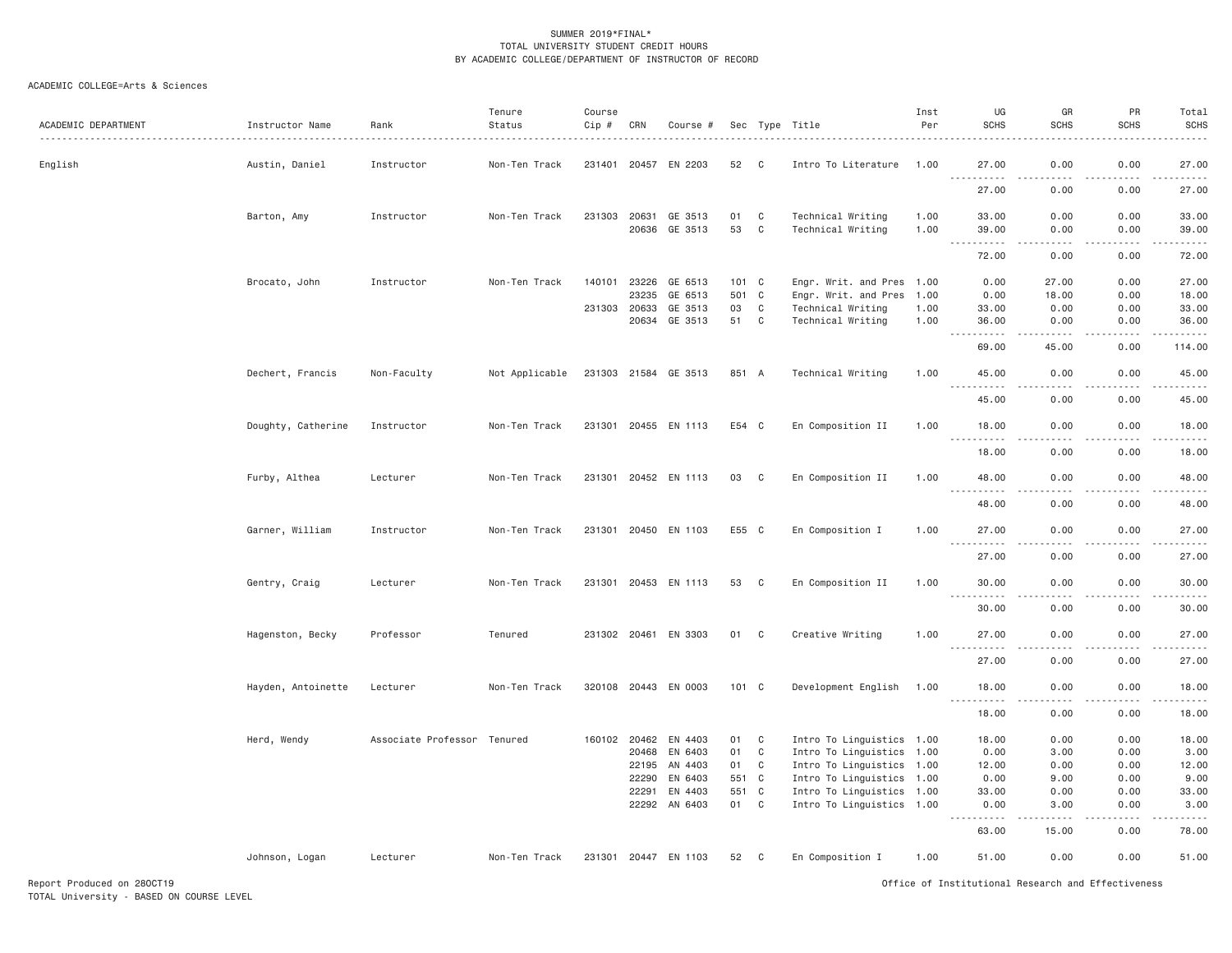| ACADEMIC DEPARTMENT | Instructor Name   | Rank                          | Tenure<br>Status | Course<br>Cip # | CRN          | Course #                 |                |              | Sec Type Title            | Inst<br>Per  | UG<br><b>SCHS</b>                 | GR<br><b>SCHS</b>                                                                                                                                                 | PR<br><b>SCHS</b>            | Total<br><b>SCHS</b>  |
|---------------------|-------------------|-------------------------------|------------------|-----------------|--------------|--------------------------|----------------|--------------|---------------------------|--------------|-----------------------------------|-------------------------------------------------------------------------------------------------------------------------------------------------------------------|------------------------------|-----------------------|
|                     |                   |                               |                  |                 |              |                          |                |              |                           |              | .                                 |                                                                                                                                                                   |                              |                       |
|                     |                   |                               |                  |                 |              |                          |                |              |                           |              | 51.00                             | 0.00                                                                                                                                                              | 0.00                         | 51.00                 |
| English             | Lammert, Thomas   | Lecturer                      | Non-Ten Track    |                 |              | 231301 23167 EN 1113     | 552 C          |              | En Composition II         | 1.00         | 33.00                             | 0.00                                                                                                                                                              | 0.00                         | 33.00                 |
|                     |                   |                               |                  |                 |              |                          |                |              |                           |              | 33.00                             | 0.00                                                                                                                                                              | 0.00                         | 33.00                 |
|                     | Leonard, Ashley   | Instructor                    | Non-Ten Track    |                 |              | 231401 21775 EN 2203     | 551 C          |              | Intro To Literature       | 1.00         | 18.00                             | 0.00                                                                                                                                                              | 0.00                         | 18.00                 |
|                     |                   |                               |                  |                 |              |                          |                |              |                           |              | 18.00                             | 0.00                                                                                                                                                              | 0.00                         | 18.00                 |
|                     | Nordin, Alexis    | Instructor                    | Non-Ten Track    |                 |              | 231303 20635 GE 3513     | 52 C           |              | Technical Writing         | 1.00         | 39.00                             | 0.00                                                                                                                                                              | 0.00                         | 39.00                 |
|                     |                   |                               |                  |                 |              |                          |                |              |                           |              | 39.00                             | 0.00                                                                                                                                                              | 0.00                         | 39.00                 |
|                     | Olson, Peter      | Lecturer                      | Non-Ten Track    |                 |              | 231301 21282 EN 1103     | 501 C          |              | En Composition I          | 1.00         | 27.00                             | 0.00                                                                                                                                                              | 0.00                         | 27.00                 |
|                     |                   |                               |                  |                 |              | 21283 EN 1113            | 551 C          |              | En Composition II         | 1.00         | 27.00<br>. <b>.</b>               | 0.00                                                                                                                                                              | 0.00                         | 27.00                 |
|                     |                   |                               |                  |                 |              |                          |                |              |                           |              | 54.00                             | 0.00                                                                                                                                                              | 0.00                         | 54.00                 |
|                     | Parr, Susan       | Instructor                    | Non-Ten Track    |                 |              | 131401 20531 ESL 5323    | $104 \quad C$  |              | Academic Research an 1.00 |              | 6.00<br>.                         | 0.00<br>.                                                                                                                                                         | 0.00<br>.                    | 6.00                  |
|                     |                   |                               |                  |                 |              |                          |                |              |                           |              | 6.00                              | 0.00                                                                                                                                                              | 0.00                         | 6.00                  |
|                     | Pierce, Catherine | Associate Professor Tenured   |                  |                 |              | 239999 22478 EN 8000     | 102 D          |              | Research / Thesis         | 1.00         | 0.00<br>.                         | 3.00<br>.                                                                                                                                                         | 0.00<br>.                    | 3.00<br>$\frac{1}{2}$ |
|                     |                   |                               |                  |                 |              |                          |                |              |                           |              | 0.00                              | 3.00                                                                                                                                                              | 0.00                         | 3.00                  |
|                     | Redd, James       | Lecturer                      | Non-Ten Track    |                 | 231402 20458 | EN 2253                  | 51             | C            | American Lit After 1 1.00 |              | 21.00<br><u>.</u>                 | 0.00<br>.                                                                                                                                                         | 0.00<br>$\omega$ is a set of | 21.00<br>.            |
|                     |                   |                               |                  |                 |              |                          |                |              |                           |              | 21.00                             | 0.00                                                                                                                                                              | 0.00                         | 21.00                 |
|                     | Shaffer, Donald   | Associate Professor Tenured   |                  |                 |              | 050201 20002 AAS 1063    | 01 C           |              | Intro to African Ame 1.00 |              | 30.00<br>.                        | 0.00<br>.                                                                                                                                                         | 0.00<br>.                    | 30.00<br>.            |
|                     |                   |                               |                  |                 |              |                          |                |              |                           |              | 30.00                             | 0.00                                                                                                                                                              | 0.00                         | 30.00                 |
|                     | Sheperis, Claire  | Instructor                    | Non-Ten Track    |                 |              | 231401 20456 EN 2203     | 01             | $\mathbf{C}$ | Intro To Literature       | 1.00         | 30.00<br>$- - - - - - -$          | 0.00<br>د د د د                                                                                                                                                   | 0.00<br>.                    | 30.00<br>.            |
|                     |                   |                               |                  |                 |              |                          |                |              |                           |              | 30.00                             | 0.00                                                                                                                                                              | 0.00                         | 30.00                 |
|                     | Slimp, Cynthia    | Lecturer                      | Non-Ten Track    |                 |              | 231303 21110 EN 3313     | 201 C          |              | Writing for the Work 1.00 |              | 57.00<br>$\frac{1}{2}$            | 0.00<br>$- - -$                                                                                                                                                   | 0.00                         | 57.00                 |
|                     |                   |                               |                  |                 |              |                          |                |              |                           |              | 57.00                             | 0.00                                                                                                                                                              | 0.00                         | 57.00                 |
|                     | Slimp, Stephen    | Lecturer                      | Non-Ten Track    |                 | 231404 21647 | EN 4533<br>21648 EN 6533 | 201 C<br>201 C |              | Milton<br>Milton          | 1.00<br>1.00 | 6.00<br>0.00                      | 0.00<br>6.00                                                                                                                                                      | 0.00<br>0.00                 | 6.00<br>6.00          |
|                     |                   |                               |                  |                 |              |                          |                |              |                           |              | .<br>$\sim$ $\sim$ $\sim$<br>6.00 | 6.00                                                                                                                                                              | 0.00                         | 12.00                 |
|                     | Smith, Megan      | Assistant Professor Ten Track |                  |                 |              | 239999 23131 EN 8000     | 103 D          |              | Research / Thesis         | 1.00         | 0.00                              | 1.00                                                                                                                                                              | 0.00                         | 1.00                  |
|                     |                   |                               |                  |                 |              |                          |                |              |                           |              | .                                 | $\frac{1}{2} \left( \frac{1}{2} \right) \left( \frac{1}{2} \right) \left( \frac{1}{2} \right) \left( \frac{1}{2} \right) \left( \frac{1}{2} \right)$<br>$- - - -$ | .                            | .                     |
|                     |                   |                               |                  |                 |              |                          |                |              |                           |              | 0.00                              | 1.00                                                                                                                                                              | 0.00                         | 1.00                  |
|                     | Spain, Andrea     | Associate Professor Tenured   |                  |                 |              | 239999 22476 EN 8000     | 101 D          |              | Research / Thesis         | 1.00         | 0.00                              | 6.00                                                                                                                                                              | 0.00                         | 6.00                  |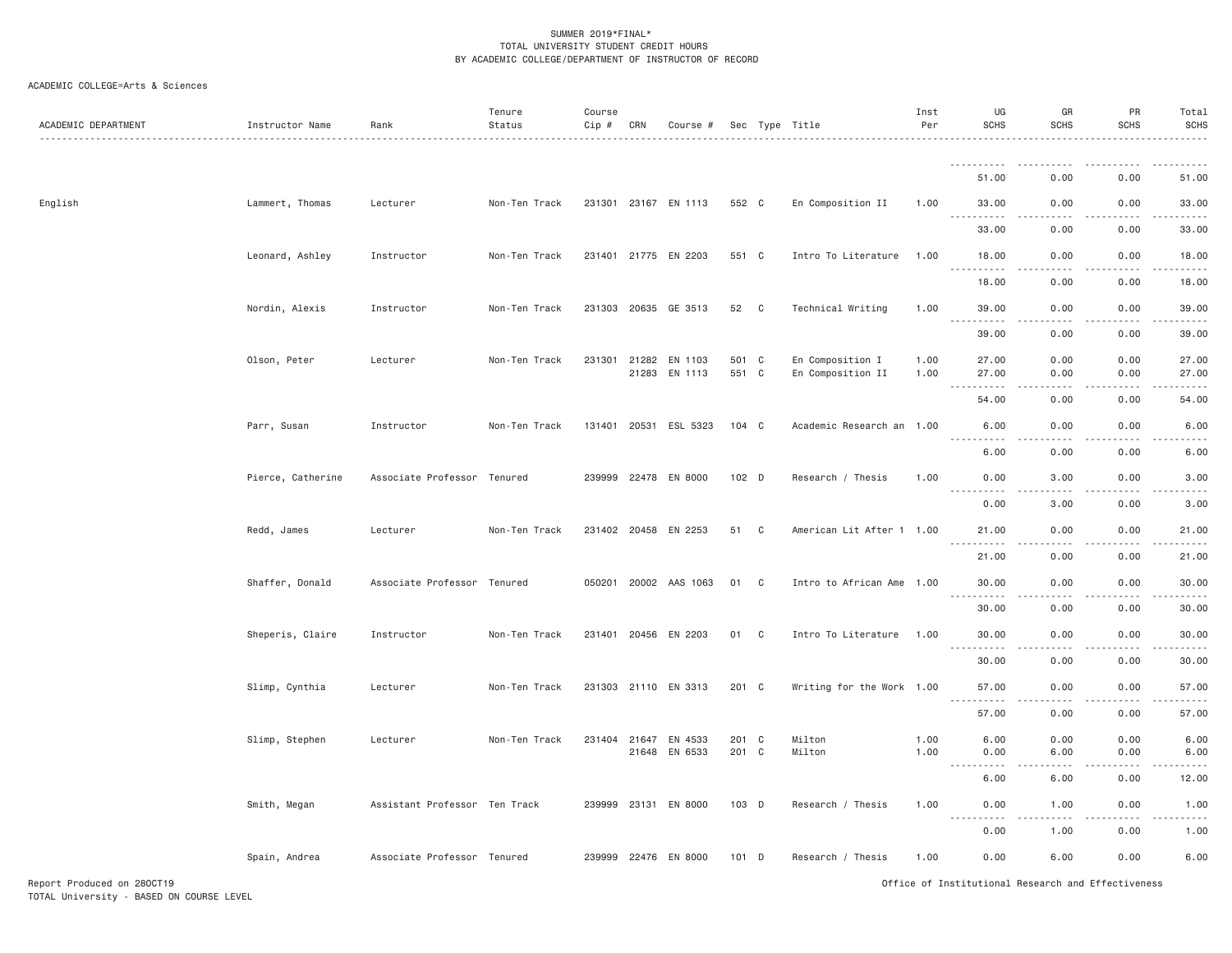| ACADEMIC DEPARTMENT                              | Instructor Name  | Rank                          | Tenure<br>Status | Course<br>Cip # | CRN | Course #                 |          |              | Sec Type Title             | Inst<br>Per  | UG<br><b>SCHS</b>                  | GR<br><b>SCHS</b>     | PR<br><b>SCHS</b>                 | Total<br><b>SCHS</b>             |
|--------------------------------------------------|------------------|-------------------------------|------------------|-----------------|-----|--------------------------|----------|--------------|----------------------------|--------------|------------------------------------|-----------------------|-----------------------------------|----------------------------------|
|                                                  |                  |                               |                  |                 |     |                          |          |              |                            |              | 0.00                               | 6.00                  | 0.00                              | 6.00                             |
| English                                          | Stinson, Emily   | Instructor                    | Non-Ten Track    |                 |     | 231401 21774 EN 2203     | 501 C    |              | Intro To Literature        | 1.00         | 51.00                              | 0.00                  | 0.00                              | 51.00                            |
|                                                  |                  |                               |                  |                 |     |                          |          |              |                            |              | 51.00                              | .<br>0.00             | 0.00                              | 51.00                            |
|                                                  | Thompson, Amanda | Lecturer                      | Non-Ten Track    |                 |     | 231401 22115 EN 2203     | 201 C    |              | Intro To Literature        | 1.00         | 36.00                              | 0.00<br>- - - -       | 0.00                              | 36.00                            |
|                                                  |                  |                               |                  |                 |     |                          |          |              |                            |              | 36.00                              | 0.00                  | 0.00                              | 36.00                            |
|                                                  | Trimm, James     | Lecturer                      | Non-Ten Track    | 231301 20451    |     | EN 1113                  | 01       | $\mathbf{C}$ | En Composition II          | 1.00         | 18.00<br>-----------<br>$  -$      | 0.00<br>$\frac{1}{2}$ | 0.00<br>.                         | 18.00                            |
|                                                  |                  |                               |                  |                 |     |                          |          |              |                            |              | 18.00                              | 0.00                  | 0.00                              | 18.00                            |
|                                                  | Vivier, Eric     | Assistant Professor Ten Track |                  | 231404 20464    |     | EN 4503<br>20470 EN 6503 | 01<br>01 | C.<br>C      | Shakespeare<br>Shakespeare | 1.00<br>1.00 | 12.00<br>0.00<br>-----------       | 0.00<br>12.00         | 0.00<br>0.00                      | 12.00<br>12.00                   |
|                                                  |                  |                               |                  |                 |     |                          |          |              |                            |              | 12.00                              | 12.00                 | 0.00                              | 24.00                            |
|                                                  | Voller, Leslie   | Instructor                    | Non-Ten Track    |                 |     | 230101 20445 EN 0103     | 51       | C.           | Basic English              | 1.00         | 27.00<br>-----------               | 0.00<br>$\frac{1}{2}$ | 0.00                              | 27.00                            |
|                                                  |                  |                               |                  |                 |     |                          |          |              |                            |              | 27.00                              | 0.00                  | 0.00                              | 27.00                            |
| =====================================<br>English |                  |                               |                  |                 |     |                          |          |              |                            |              | ==========<br>933.00<br>========== | 88.00<br>==========   | ----------<br>0.00<br>----------- | $=$ = = = = = = = = =<br>1021.00 |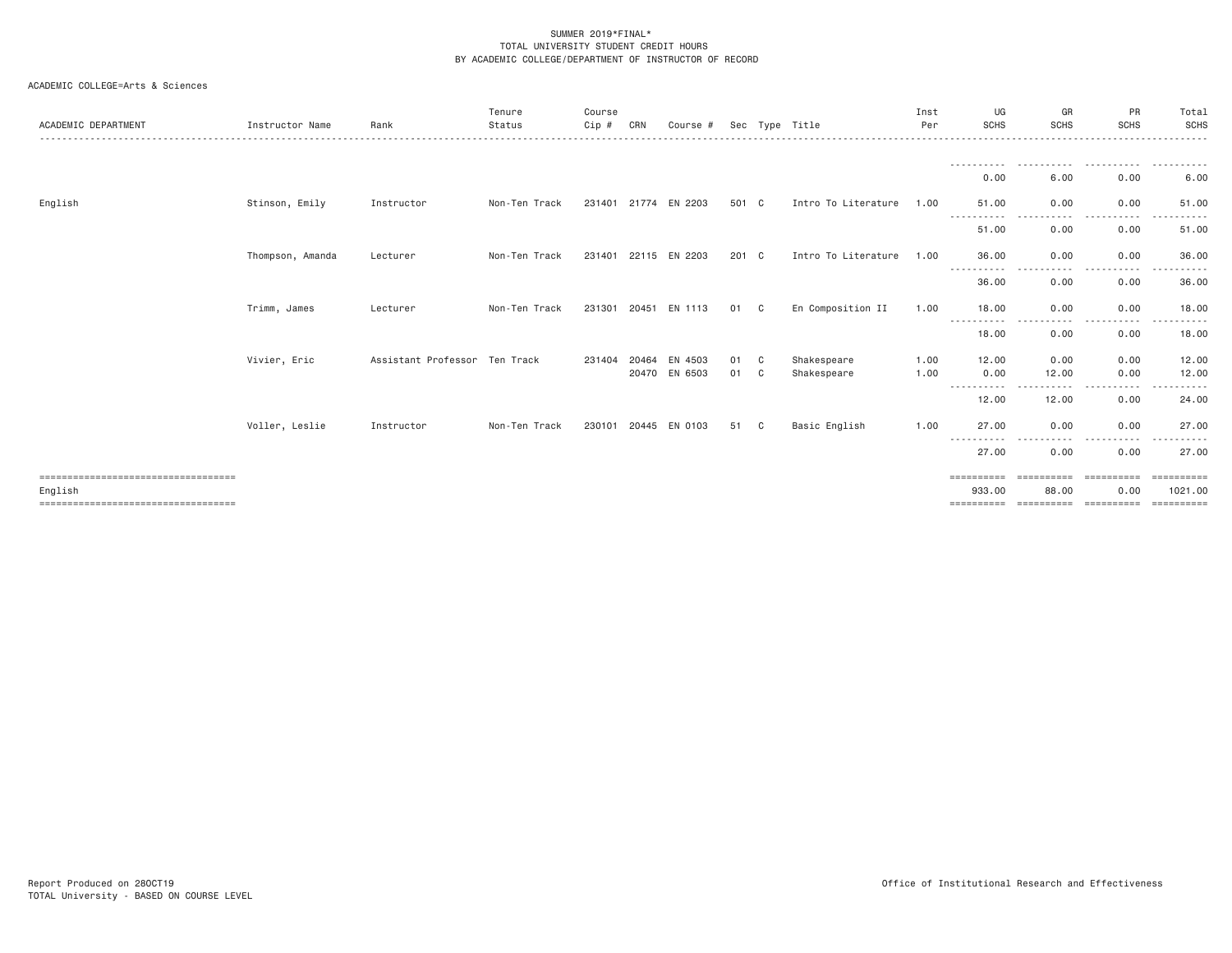| ACADEMIC DEPARTMENT | Instructor Name                                    | Rank                              | Tenure<br>Status | Course<br>Cip # | CRN   | Course #             |                  |              | Sec Type Title            | Inst<br>Per | UG<br><b>SCHS</b>   | GR<br><b>SCHS</b>    | PR<br><b>SCHS</b>     | Total<br><b>SCHS</b><br>$- - - - -$                                                                                                                           |
|---------------------|----------------------------------------------------|-----------------------------------|------------------|-----------------|-------|----------------------|------------------|--------------|---------------------------|-------------|---------------------|----------------------|-----------------------|---------------------------------------------------------------------------------------------------------------------------------------------------------------|
| Geosciences         | Ambinakudige, Shrini Professor                     |                                   | Tenured          | 450701          | 22893 | GR 9000              | 102 <sub>D</sub> |              | Research/Dissertatio 1.00 |             | 0.00                | 12.00                | 0.00                  | 12.00                                                                                                                                                         |
|                     |                                                    |                                   |                  |                 |       |                      |                  |              |                           |             | .<br>0.00           | 12.00                | .<br>0.00             | .<br>12.00                                                                                                                                                    |
|                     | Babineaux, Claire                                  | Lecturer                          | Non-Ten Track    | 400601          |       | 20642 GG 4446        | 01               | B            | Summer Geology Field 0.90 |             | 37.80               | 0.00                 | 0.00                  | 37.80<br>والمناصبات                                                                                                                                           |
|                     |                                                    |                                   |                  |                 |       |                      |                  |              |                           |             | 37.80               | 0.00                 | 0.00                  | 37.80                                                                                                                                                         |
|                     | Brown, Michael E.                                  | Professor                         | Tenured          | 400401          | 21372 | GR 8573              | 502 S            |              | Research Applied Met 1.00 |             | 0.00                | 36.00                | 0.00                  | 36.00                                                                                                                                                         |
|                     |                                                    |                                   |                  | 400404 21360    |       | GR 6843              | 501 C            |              | Severe Storm Methods 1.00 |             | 0.00                | 21.00                | 0.00                  | 21.00                                                                                                                                                         |
|                     |                                                    |                                   |                  |                 |       |                      |                  |              |                           |             | $- - - - -$<br>0.00 | 57.00                | .<br>0.00             | .<br>57.00                                                                                                                                                    |
|                     | Clary, Renee                                       | Professor                         | Tenured          | 400601          | 21785 | GG 8313              | 501 C            |              | History of Life           | 1.00        | 0.00                | 12.00                | 0.00                  | 12.00                                                                                                                                                         |
|                     |                                                    |                                   |                  |                 |       | 22621 GG 9000        | 102 D            |              | Research/Dissertatio 1.00 |             | 0.00                | 2.00                 | 0.00<br>.             | 2.00<br>$- - - - -$                                                                                                                                           |
|                     |                                                    |                                   |                  |                 |       |                      |                  |              |                           |             | <u>.</u><br>0.00    | $- - - - -$<br>14.00 | 0.00                  | 14.00                                                                                                                                                         |
|                     | Dash, Padmanava                                    | Assistant Professor Ten Track     |                  | 400601          |       | 22829 GG 8000        | $102$ D          |              | Research / Thesis         | 1.00        | 0.00                | 1.00                 | 0.00<br>.             | 1.00                                                                                                                                                          |
|                     |                                                    |                                   |                  |                 |       |                      |                  |              |                           |             | .<br>0.00           | .<br>1.00            | 0.00                  | $- - - - -$<br>1.00                                                                                                                                           |
|                     | Dyer, Jamie                                        | Professor                         | Tenured          | 400401          | 21371 | GR 8573              | 501 S            |              | Research Applied Met 1.00 |             | 0.00                | 33.00                | 0.00                  | 33.00                                                                                                                                                         |
|                     |                                                    |                                   |                  | 450701          | 22707 | GR 9000              | 101 D            |              | Research/Dissertatio 1.00 |             | 0.00<br>.           | 12.00                | 0.00<br>$\frac{1}{2}$ | 12.00<br>$\frac{1}{2} \left( \frac{1}{2} \right) \left( \frac{1}{2} \right) \left( \frac{1}{2} \right) \left( \frac{1}{2} \right) \left( \frac{1}{2} \right)$ |
|                     |                                                    |                                   |                  |                 |       |                      |                  |              |                           |             | 0.00                | 45.00                | 0.00                  | 45.00                                                                                                                                                         |
|                     | Fraza, Erik                                        | Clinical Assist Pro Non-Ten Track |                  | 400404 21344    |       | GR 4473              | 501 C            |              | Numerical Wx Predict 1.00 |             | 99.00               | 0.00                 | 0.00                  | 99.00                                                                                                                                                         |
|                     |                                                    |                                   |                  |                 | 21345 | GR 4473              | 502              | $\mathbf{C}$ | Numerical Wx Predict 1.00 |             | 75.00               | 0.00                 | 0.00                  | 75.00                                                                                                                                                         |
|                     |                                                    |                                   |                  |                 | 21352 | GR 4933              | 501 C            |              | Dynamic Meteorology       | 1.00        | 6.00                | 0.00                 | 0.00                  | 6.00                                                                                                                                                          |
|                     |                                                    |                                   |                  |                 | 21356 | GR 6473              | 501 C            |              | Numerical Wx Predict 1.00 |             | 0.00                | 15.00                | 0.00                  | 15.00                                                                                                                                                         |
|                     |                                                    |                                   |                  | 450701          | 21361 | GR 6933              | 501              | C            | Dynamic Meteorology       | 1.00        | 0.00                | 15.00                | 0.00                  | 15.00                                                                                                                                                         |
|                     |                                                    |                                   |                  |                 | 21363 | GR 8000              | 502 D            |              | Research / Thesis         | 1.00        | 0.00<br>2.2.2.2.2.2 | 1.00<br>.            | 0.00<br>.             | 1.00<br><u>.</u>                                                                                                                                              |
|                     |                                                    |                                   |                  |                 |       |                      |                  |              |                           |             | 180.00              | 31.00                | 0.00                  | 211.00                                                                                                                                                        |
|                     | Fuhrmann, Christophe Assistant Professor Ten Track |                                   |                  | 400401          | 21357 | GR 6643              | 501 C            |              | Physical Climatology 1.00 |             | 0.00                | 84.00                | 0.00                  | 84.00                                                                                                                                                         |
|                     |                                                    |                                   |                  |                 | 21374 | GR 8633              | 501 C            |              | Climate Change            | 1.00        | 0.00                | 75.00                | 0.00                  | 75.00                                                                                                                                                         |
|                     |                                                    |                                   |                  |                 | 21783 | GR 4643              | 501 C            |              | Physical Climatology 1.00 |             | 120.00              | 0.00                 | 0.00                  | 120.00                                                                                                                                                        |
|                     |                                                    |                                   |                  |                 | 21784 | GR 4643              | 502 C            |              | Physical Climatology 1.00 |             | 117.00<br>.         | 0.00                 | 0.00<br>$  -$         | 117.00<br>.                                                                                                                                                   |
|                     |                                                    |                                   |                  |                 |       |                      |                  |              |                           |             | 237.00              | 159.00               | 0.00                  | 396.00                                                                                                                                                        |
|                     | Gabitov, Rinat                                     | Assistant Professor Ten Track     |                  |                 |       | 400601 23199 GG 9000 | 103 D            |              | Research/Dissertatio 1.00 |             | 0.00<br>.           | 6.00<br>د د د د      | 0.00<br>.             | 6.00<br>$\frac{1}{2} \left( \frac{1}{2} \right) \left( \frac{1}{2} \right) \left( \frac{1}{2} \right) \left( \frac{1}{2} \right) \left( \frac{1}{2} \right)$  |
|                     |                                                    |                                   |                  |                 |       |                      |                  |              |                           |             | 0.00                | 6.00                 | 0.00                  | 6.00                                                                                                                                                          |
|                     | Grala, Katarzyna                                   | Non-Faculty                       | Not Applicable   | 450701          | 21354 | GR 6303              | 501 B            |              | Principles of GIS         | 0.90        | 0.00                | 13.50                | 0.00                  | 13.50                                                                                                                                                         |
|                     |                                                    |                                   |                  |                 | 21355 | GR 6303              | 502 B            |              | Principles of GIS         | 0.90        | 0.00                | 8.10                 | 0.00                  | 8.10                                                                                                                                                          |
|                     |                                                    |                                   |                  | 450702 21340    |       | GR 4303              | 501 B            |              | Principles of GIS         | 0.90        | 27.00               | 0.00                 | 0.00                  | 27.00                                                                                                                                                         |
|                     |                                                    |                                   |                  |                 | 21341 | GR 4303              | 502 B            |              | Principles of GIS         | 0.90        | 2.70<br>.           | 0.00<br>.            | 0.00<br>.             | 2.70<br><u>.</u>                                                                                                                                              |
|                     |                                                    |                                   |                  |                 |       |                      |                  |              |                           |             | 29.70               | 21.60                | 0.00                  | 51.30                                                                                                                                                         |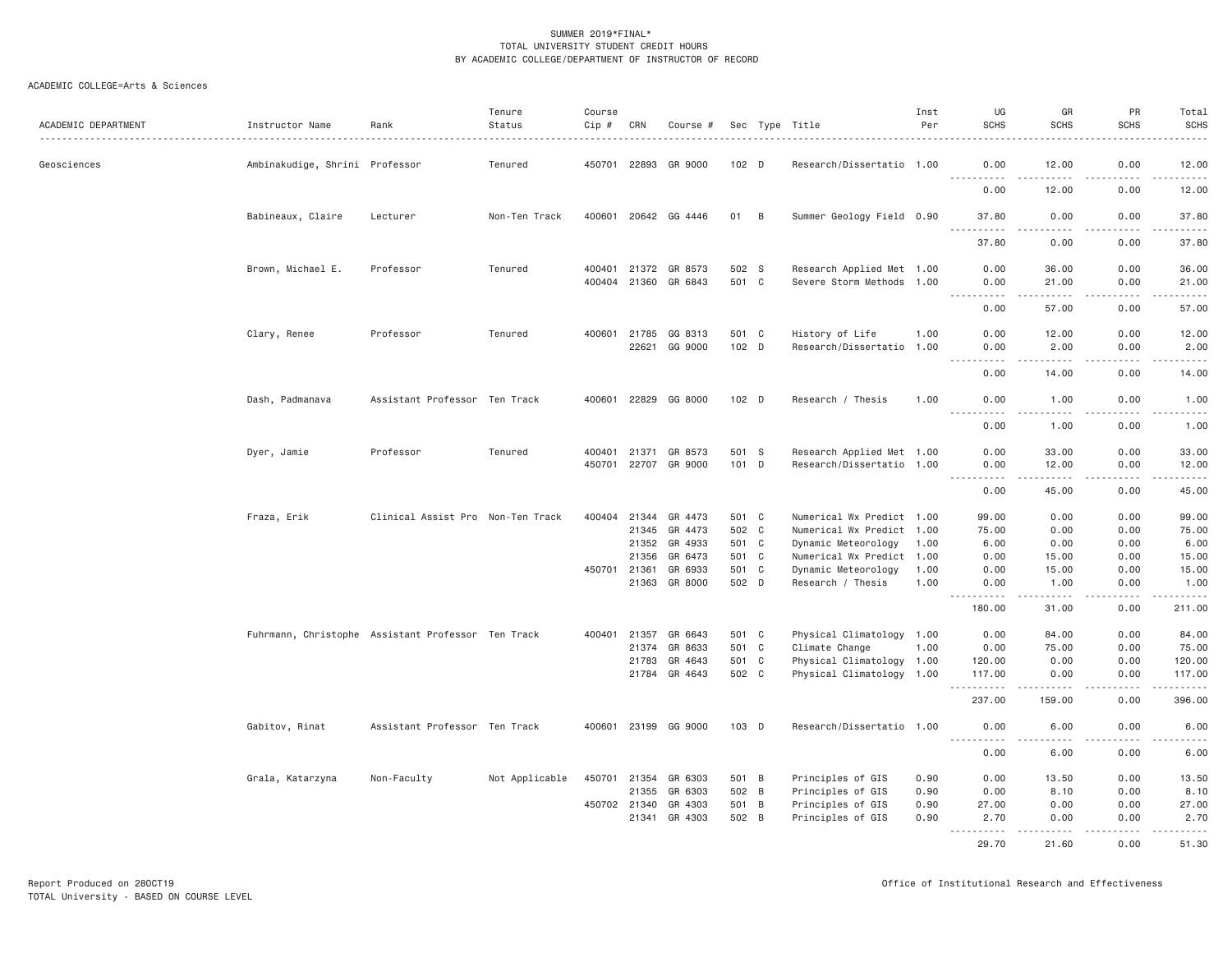| ACADEMIC DEPARTMENT | Instructor Name   | Rank                              | Tenure<br>Status | Course<br>Cip # | CRN   | Course #             |             |              | Sec Type Title                                  | Inst<br>Per | UG<br><b>SCHS</b>  | GR<br><b>SCHS</b>                   | PR<br><b>SCHS</b> | Total<br><b>SCHS</b><br>. |
|---------------------|-------------------|-----------------------------------|------------------|-----------------|-------|----------------------|-------------|--------------|-------------------------------------------------|-------------|--------------------|-------------------------------------|-------------------|---------------------------|
| Geosciences         | Gutter, Barrett   | Clinical Assist Pro Non-Ten Track |                  | 400404          | 21349 | GR 4713              | 501 B       |              | Synoptic Met I                                  | 1.00        | 30.00              | 0.00                                | 0.00              | 30.00                     |
|                     |                   |                                   |                  |                 | 21353 | GR 4963              | 501 C       |              | Mesoscale Meteorolog 1.00                       |             | 27.00              | 0.00                                | 0.00              | 27.00                     |
|                     |                   |                                   |                  | 400601          | 21368 | GR 8410              | 504 S       |              | Field Methods Semina                            | 1.00        | 0.00               | 42.00                               | 0.00              | 42.00                     |
|                     |                   |                                   |                  | 450701          | 21362 | GR 6963              | 501 C       |              | Mesoscale Meteorolo 1.00                        |             | 0.00               | 15.00                               | 0.00              | 15.00                     |
|                     |                   |                                   |                  |                 | 23211 | GR 7000              | 505 I       |              | Directed Indiv Study 1.00                       |             | 0.00               | 3.00                                | 0.00              | 3.00                      |
|                     |                   |                                   |                  |                 |       |                      |             |              |                                                 |             | -----<br>57.00     | .<br>60.00                          | .<br>0.00         | .<br>117.00               |
|                     | Haney, Christa    | Instructor                        | Non-Ten Track    | 231303          | 21329 | GG 4333              | 501 C       |              | Geowriting                                      | 1.00        | 60.00              | 0.00                                | 0.00              | 60.00                     |
|                     |                   |                                   |                  |                 | 21330 | GG 4333              | 502         | $\mathbf{C}$ | Geowriting                                      | 1.00        | 36.00              | 0.00                                | 0.00              | 36.00                     |
|                     |                   |                                   |                  | 400607 21327    |       | GG 3603              | 501 C       |              | Intro To Oceanograph 1.00                       |             | 117.00             | 0.00                                | 0.00              | 117.00                    |
|                     |                   |                                   |                  |                 | 21328 | GG 3603              | 502 C       |              | Intro To Oceanograph 1.00                       |             | 60.00              | 0.00                                | 0.00              | 60.00                     |
|                     |                   |                                   |                  | 450701          | 22475 | GR 8000              | 501 D       |              | Research / Thesis                               | 1.00        | 0.00               | 3.00                                | 0.00              | 3.00                      |
|                     |                   |                                   |                  |                 |       |                      |             |              |                                                 |             | <u>.</u><br>273.00 | $\sim$ $\sim$ $\sim$ $\sim$<br>3.00 | د د د د<br>0.00   | .<br>276.00               |
|                     | Hutton, Brian     | Lecturer                          | Non-Ten Track    |                 |       | 450701 21665 GR 1123 | 201 C       |              | Intro World Geog                                | 1.00        | 33.00              | 0.00                                | 0.00              | 33.00                     |
|                     |                   |                                   |                  |                 |       |                      |             |              |                                                 |             | 33.00              | 0.00                                | 0.00              | .<br>33.00                |
|                     |                   |                                   |                  | 400601          | 20640 | GG 1113              |             |              |                                                 |             |                    | 0.00                                |                   |                           |
|                     | Kirkland, Brenda  | Professor                         | Tenured          |                 | 21875 | GR 8410              | 51<br>503 S | C            | Survey Earth Sci I<br>Field Methods Semina 1.00 | 1.00        | 15.00<br>0.00      | 21.00                               | 0.00<br>0.00      | 15.00<br>21.00            |
|                     |                   |                                   |                  |                 |       |                      |             |              |                                                 |             | $- - - - -$        | $- - - - -$                         | .                 | .                         |
|                     |                   |                                   |                  |                 |       |                      |             |              |                                                 |             | 15.00              | 21.00                               | 0.00              | 36.00                     |
|                     | Lalk, Sarah       | Instructor                        | Non-Ten Track    | 400401          | 21373 | GR 8573              | 503 S       |              | Research Applied Met 1.00                       |             | 0.00               | 27.00                               | 0.00              | 27.00                     |
|                     |                   |                                   |                  | 400601          | 21332 | GG 8203              | 501 C       |              | Ocean Science                                   | 1.00        | 0.00               | 84,00                               | 0.00              | 84.00                     |
|                     |                   |                                   |                  |                 | 21333 | GG 8203              | 502 C       |              | Ocean Science                                   | 1.00        | 0.00               | 75.00                               | 0.00              | 75.00                     |
|                     |                   |                                   |                  |                 | 21777 | GG 4523              | 501 C       |              | Coastal Environments 1.00                       |             | 12.00              | 0.00                                | 0.00              | 12.00                     |
|                     |                   |                                   |                  |                 | 21778 | GG 6523              | 501 C       |              | Coastal Environments 1.00                       |             | 0.00               | 57.00                               | 0.00              | 57.00                     |
|                     |                   |                                   |                  |                 |       |                      |             |              |                                                 |             | .<br>12.00         | .<br>243.00                         | .<br>0.00         | .<br>255.00               |
|                     | Maguigan, Michael | Non-Employee                      | Not Applicable   |                 |       | 450701 20644 GR 1123 | 51          | $\mathbf{C}$ | Intro World Geog                                | 1.00        | 78.00<br>.         | 0.00<br>$- - - -$                   | 0.00<br>.         | 78.00<br>. <u>.</u> .     |
|                     |                   |                                   |                  |                 |       |                      |             |              |                                                 |             | 78.00              | 0.00                                | 0.00              | 78.00                     |
|                     | Mercer, Andrew    | Associate Professor Tenured       |                  | 400401          | 21369 | GR 8453              | 501 C       |              | Quant Analysis Climo 1.00                       |             | 0.00               | 69.00                               | 0.00              | 69.00                     |
|                     |                   |                                   |                  |                 | 21370 | GR 8453              | 502 C       |              | Quant Analysis Climo 1.00                       |             | 0.00               | 72.00                               | 0.00              | 72.00                     |
|                     |                   |                                   |                  | 400404          | 21350 | GR 4733              | 501 C       |              | Synoptic Meteorology 0.10                       |             | 2.10               | 0.00                                | 0.00              | 2.10                      |
|                     |                   |                                   |                  | 450701          | 21359 | GR 6733              | 501 C       |              | Synoptic Meteorology 0.10                       |             | 0.00               | 0.90                                | 0.00              | 0.90                      |
|                     |                   |                                   |                  |                 | 23121 | GR 9000              | 103 D       |              | Research/Dissertatio 1.00                       |             | 0.00<br><u>.</u>   | 6.00<br>.                           | 0.00<br>.         | 6.00<br>.                 |
|                     |                   |                                   |                  |                 |       |                      |             |              |                                                 |             | 2.10               | 147.90                              | 0.00              | 150.00                    |
|                     | Mylroie, John     | Non-Employee                      | Not Applicable   |                 |       | 400601 21367 GR 8410 | 502 S       |              | Field Methods Semina 1.00                       |             | 0.00<br><u>.</u>   | 33.00                               | 0.00<br>-----     | 33.00<br>.                |
|                     |                   |                                   |                  |                 |       |                      |             |              |                                                 |             | 0.00               | $- - - - -$<br>33.00                | 0.00              | 33.00                     |
|                     | Nagel, Athena     | Clinical Assist Pro Non-Ten Track |                  | 400601          | 21326 | GG 1113              | 501 C       |              | Survey Earth Sci I                              | 1.00        | 45.00              | 0.00                                | 0.00              | 45.00                     |
|                     |                   |                                   |                  |                 |       | 450702 21364 GR 8400 | 501 E       |              | Field Meth In Geosci 1.00                       |             | 0.00               | 33.00                               | 0.00              | 33.00                     |
|                     |                   |                                   |                  |                 |       |                      |             |              |                                                 |             | <u>.</u><br>45.00  | .<br>33.00                          | -----<br>0.00     | <u>.</u><br>78.00         |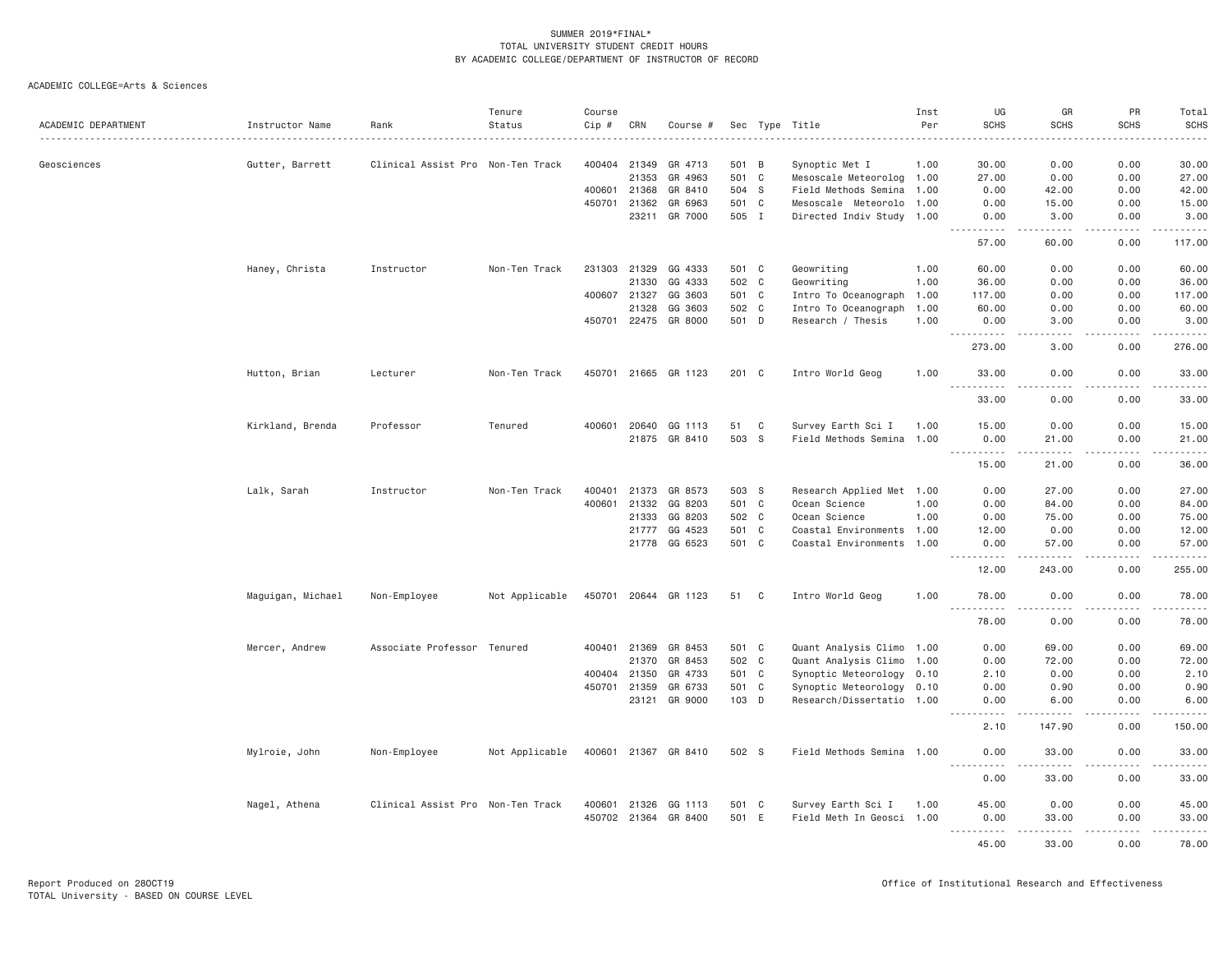ACADEMIC COLLEGE=Arts & Sciences

| ACADEMIC DEPARTMENT                               | Instructor Name    | Rank                                             | Tenure<br>Status | Course<br>Cip # | CRN   | Course #             |         |                | Sec Type Title            | Inst<br>Per | UG<br><b>SCHS</b>                                                                                                                                                                                                                                                                                                                                                                                    | GR<br><b>SCHS</b>                   | PR<br><b>SCHS</b> | Total<br><b>SCHS</b><br>. |
|---------------------------------------------------|--------------------|--------------------------------------------------|------------------|-----------------|-------|----------------------|---------|----------------|---------------------------|-------------|------------------------------------------------------------------------------------------------------------------------------------------------------------------------------------------------------------------------------------------------------------------------------------------------------------------------------------------------------------------------------------------------------|-------------------------------------|-------------------|---------------------------|
| Geosciences                                       | Nordstrom, Gregory | Instructor                                       | Non-Ten Track    | 400404          | 21342 | GR 4453              | 501 C   |                | Weather Prediction I 1.00 |             | 120.00                                                                                                                                                                                                                                                                                                                                                                                               | 0.00                                | 0.00              | 120.00                    |
|                                                   |                    |                                                  |                  |                 | 21343 | GR 4453              | 502 C   |                | Weather Prediction I 1.00 |             | 48.00                                                                                                                                                                                                                                                                                                                                                                                                | 0.00                                | 0.00              | 48.00                     |
|                                                   |                    |                                                  |                  |                 | 21776 | GR 1604              | 501 B   |                | Weather and Climate       | 1.00        | 80.00                                                                                                                                                                                                                                                                                                                                                                                                | 0.00                                | 0.00              | 80.00                     |
|                                                   |                    |                                                  |                  | 450701          | 21336 | GR 1114              | 501 B   |                | Physical Geography        | 1.00        | 36.00                                                                                                                                                                                                                                                                                                                                                                                                | 0.00                                | 0.00              | 36.00                     |
|                                                   |                    |                                                  |                  |                 |       |                      |         |                |                           |             | 284.00                                                                                                                                                                                                                                                                                                                                                                                               | 0.00                                | 0.00              | $    -$<br>284.00         |
|                                                   | Paul, Varun        | Assistant Professor Ten Track                    |                  | 400601          |       | 23244 GG 8000        | 502 D   |                | Research / Thesis         | 0.50        | 0.00                                                                                                                                                                                                                                                                                                                                                                                                 | 1.50                                | 0.00              | 1.50                      |
|                                                   |                    |                                                  |                  |                 |       |                      |         |                |                           |             | $- - -$<br>0.00                                                                                                                                                                                                                                                                                                                                                                                      | 1.50                                | 0.00              | .<br>1.50                 |
|                                                   | Poe, Lindsey       | Instructor                                       | Non-Ten Track    |                 |       | 450701 21338 GR 1123 | 551 C   |                | Intro World Geog          | 1.00        | 75.00<br>.                                                                                                                                                                                                                                                                                                                                                                                           | 0.00                                | 0.00              | 75.00<br>.                |
|                                                   |                    |                                                  |                  |                 |       |                      |         |                |                           |             | 75.00                                                                                                                                                                                                                                                                                                                                                                                                | 0.00                                | 0.00              | 75.00                     |
|                                                   | Rodgers, John      | Professor                                        | Tenured          | 400601          | 21324 | GG 1111              | 501 L   |                | Earth Science I Lab       | 1.00        | 15.00                                                                                                                                                                                                                                                                                                                                                                                                | 0.00                                | 0.00              | 15.00                     |
|                                                   |                    |                                                  |                  |                 | 23244 | GG 8000              | 502 D   |                | Research / Thesis         | 0.50        | 0.00                                                                                                                                                                                                                                                                                                                                                                                                 | 1.50                                | 0.00              | 1.50                      |
|                                                   |                    |                                                  |                  | 400699          | 21585 | GG 4533              | 801 A   |                | Geosciences Study Ab      | 1.00        | 9.00                                                                                                                                                                                                                                                                                                                                                                                                 | 0.00                                | 0.00              | 9.00                      |
|                                                   |                    |                                                  |                  |                 | 21586 | GG 6533              | 801 A   |                | Geosciences Study Ab      | 1.00        | 0.00                                                                                                                                                                                                                                                                                                                                                                                                 | 15.00                               | 0.00              | 15.00                     |
|                                                   |                    |                                                  |                  | 450701          | 21354 | GR 6303              | 501 B   |                | Principles of GIS         | 0.10        | 0.00                                                                                                                                                                                                                                                                                                                                                                                                 | 1.50                                | 0.00              | 1.50                      |
|                                                   |                    |                                                  |                  |                 | 21355 | GR 6303              | 502     | $\overline{B}$ | Principles of GIS         | 0.10        | 0.00                                                                                                                                                                                                                                                                                                                                                                                                 | 0.90                                | 0.00              | 0.90                      |
|                                                   |                    |                                                  |                  |                 | 23144 | GR 7000              | 504 I   |                | Directed Indiv Study      | 1.00        | 0.00                                                                                                                                                                                                                                                                                                                                                                                                 | 1.00                                | 0.00              | 1.00                      |
|                                                   |                    |                                                  |                  |                 | 23352 | GR 7000              | 551 I   |                | Directed Indiv Study      | 1.00        | 0.00                                                                                                                                                                                                                                                                                                                                                                                                 | 1.00                                | 0.00              | 1.00                      |
|                                                   |                    |                                                  |                  | 450702 21340    |       | GR 4303              | 501 B   |                | Principles of GIS         | 0.10        | 3.00                                                                                                                                                                                                                                                                                                                                                                                                 | 0.00                                | 0.00              | 3.00                      |
|                                                   |                    |                                                  |                  |                 | 21341 | GR 4303              | 502 B   |                | Principles of GIS         | 0.10        | 0.30<br>$\frac{1}{2} \frac{1}{2} \frac{1}{2} \frac{1}{2} \frac{1}{2} \frac{1}{2} \frac{1}{2} \frac{1}{2} \frac{1}{2} \frac{1}{2} \frac{1}{2} \frac{1}{2} \frac{1}{2} \frac{1}{2} \frac{1}{2} \frac{1}{2} \frac{1}{2} \frac{1}{2} \frac{1}{2} \frac{1}{2} \frac{1}{2} \frac{1}{2} \frac{1}{2} \frac{1}{2} \frac{1}{2} \frac{1}{2} \frac{1}{2} \frac{1}{2} \frac{1}{2} \frac{1}{2} \frac{1}{2} \frac{$ | 0.00<br>$\sim$ $\sim$ $\sim$        | 0.00<br>.         | 0.30<br>والمناصبات        |
|                                                   |                    |                                                  |                  |                 |       |                      |         |                |                           |             | 27.30                                                                                                                                                                                                                                                                                                                                                                                                | 20.90                               | 0.00              | 48.20                     |
|                                                   | Schmitz, Darrel    | Non-Employee                                     | Not Applicable   | 400601          | 20642 | GG 4446              | 01      | B              | Summer Geology Field 0.10 |             | 4.20                                                                                                                                                                                                                                                                                                                                                                                                 | 0.00                                | 0.00              | 4.20                      |
|                                                   |                    |                                                  |                  |                 | 22409 | GG 8000              | $101$ D |                | Research / Thesis         | 1.00        | 0.00                                                                                                                                                                                                                                                                                                                                                                                                 | 5.00                                | 0.00              | 5.00                      |
|                                                   |                    |                                                  |                  |                 | 22410 | GG 9000              | $101$ D |                | Research/Dissertatio 1.00 |             | 0.00                                                                                                                                                                                                                                                                                                                                                                                                 | 9.00                                | 0.00              | 9.00                      |
|                                                   |                    |                                                  |                  |                 |       |                      |         |                |                           |             | .<br>4.20                                                                                                                                                                                                                                                                                                                                                                                            | $- - - - -$<br>14.00                | .<br>0.00         | .<br>18.20                |
|                                                   |                    | Sherman-Morris, Kath Associate Professor Tenured |                  | 400401          | 21346 | GR 4613              | 501     | B              | Applied Climatology       | 1.00        | 105.00                                                                                                                                                                                                                                                                                                                                                                                               | 0.00                                | 0.00              | 105.00                    |
|                                                   |                    |                                                  |                  |                 | 21347 | GR 4613              | 502 B   |                | Applied Climatology       | 1.00        | 63.00                                                                                                                                                                                                                                                                                                                                                                                                | 0.00                                | 0.00              | 63.00                     |
|                                                   |                    |                                                  |                  | 400404 21348    |       | GR 4640              | 501 E   |                | Met Internship            | 1.00        | 6.00<br>$\sim$ $\sim$ $\sim$<br>.                                                                                                                                                                                                                                                                                                                                                                    | 0.00<br>$\sim$ $\sim$ $\sim$ $\sim$ | 0.00<br>.         | 6.00<br>.                 |
|                                                   |                    |                                                  |                  |                 |       |                      |         |                |                           |             | 174.00                                                                                                                                                                                                                                                                                                                                                                                               | 0.00                                | 0.00              | 174.00                    |
|                                                   | Trent, Brittany    | Lecturer                                         | Non-Ten Track    |                 |       | 400601 21119 GG 1111 | 201 L   |                | Earth Science I Lab       | 1.00        | 13.00                                                                                                                                                                                                                                                                                                                                                                                                | 0.00                                | 0.00              | 13.00                     |
|                                                   |                    |                                                  |                  |                 | 21120 | GG 1113              | 201 C   |                | Survey Earth Sci I        | 1.00        | 51.00                                                                                                                                                                                                                                                                                                                                                                                                | 0.00                                | 0.00              | 51.00                     |
|                                                   |                    |                                                  |                  |                 |       |                      |         |                |                           |             | $\sim$ $\sim$ $\sim$<br>64.00                                                                                                                                                                                                                                                                                                                                                                        | 0.00                                | لأعامل<br>0.00    | د د د د د<br>64.00        |
|                                                   | Wiley, Jacob       | Grad Teach Assist                                | Not Applicable   | 400404          | 21350 | GR 4733              | 501 C   |                | Synoptic Meteorology 0.90 |             | 18.90                                                                                                                                                                                                                                                                                                                                                                                                | 0.00                                | 0.00              | 18.90                     |
|                                                   |                    |                                                  |                  | 450701          | 21337 | GR 1123              | 501 C   |                | Intro World Geog          | 1.00        | 87.00                                                                                                                                                                                                                                                                                                                                                                                                | 0.00                                | 0.00              | 87.00                     |
|                                                   |                    |                                                  |                  |                 | 21359 | GR 6733              | 501 C   |                | Synoptic Meteorology 0.90 |             | 0.00                                                                                                                                                                                                                                                                                                                                                                                                 | 8.10                                | 0.00              | 8.10                      |
|                                                   |                    |                                                  |                  |                 |       |                      |         |                |                           |             | <u> - - - - - - - - - -</u><br>105.90                                                                                                                                                                                                                                                                                                                                                                | $\sim$ $\sim$ $\sim$ $\sim$<br>8.10 | .<br>0.00         | .<br>114.00               |
| ----------------------------------<br>Geosciences |                    |                                                  |                  |                 |       |                      |         |                |                           |             | ==========<br>1734.00                                                                                                                                                                                                                                                                                                                                                                                | 932.00                              | 0.00              | 2666.00                   |
| ======================================            |                    |                                                  |                  |                 |       |                      |         |                |                           |             | =======================                                                                                                                                                                                                                                                                                                                                                                              |                                     | ==========        |                           |

TOTAL University - BASED ON COURSE LEVEL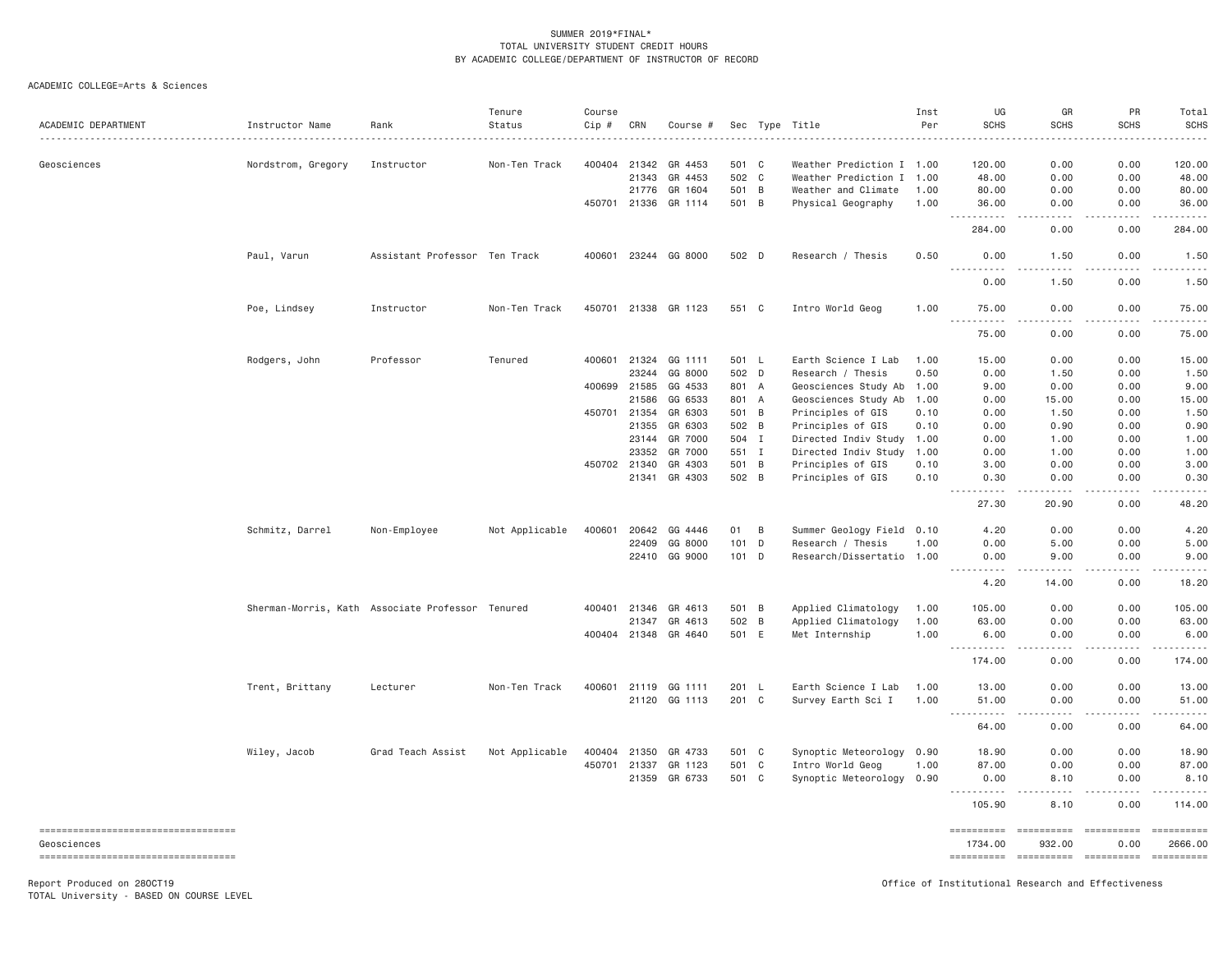| ACADEMIC DEPARTMENT | Instructor Name     | Rank                        | Tenure<br>Status | Course<br>Cip # | CRN   | Course #                              |               |             | Sec Type Title                                   | Inst<br>Per  | UG<br><b>SCHS</b>                                                                                                                                                                                                                                                                                                                                                                                          | GR<br><b>SCHS</b>     | PR<br><b>SCHS</b>            | Total<br>SCHS<br>$    -$ |
|---------------------|---------------------|-----------------------------|------------------|-----------------|-------|---------------------------------------|---------------|-------------|--------------------------------------------------|--------------|------------------------------------------------------------------------------------------------------------------------------------------------------------------------------------------------------------------------------------------------------------------------------------------------------------------------------------------------------------------------------------------------------------|-----------------------|------------------------------|--------------------------|
| History             | Bader, Joshua       | Grad Teach Assist           | Not Applicable   | 540102 21803    |       | HI 4133<br>21916 HI 4133              | 501 C<br>01 C |             | Civil War 1850-1877<br>Civil War 1850-1877       | 1.00<br>1.00 | 21.00<br>12.00                                                                                                                                                                                                                                                                                                                                                                                             | 0.00<br>0.00          | 0.00<br>0.00                 | 21.00<br>12.00           |
|                     |                     |                             |                  |                 |       |                                       |               |             |                                                  |              | .<br>33.00                                                                                                                                                                                                                                                                                                                                                                                                 | $\frac{1}{2}$<br>0.00 | $\sim$ $\sim$ $\sim$<br>0.00 | .<br>33.00               |
|                     |                     |                             |                  |                 |       |                                       |               |             |                                                  |              |                                                                                                                                                                                                                                                                                                                                                                                                            |                       |                              |                          |
|                     | Bates, Toby         | Associate Professor Tenured |                  |                 | 21649 | 540101 21124 HI 3133<br>HI 8803       | 201 C<br>201  | $\mathbf C$ | History U.S. Pop Cul 1.00<br>Graduate Colloquium | 1.00         | 45.00<br>0.00                                                                                                                                                                                                                                                                                                                                                                                              | 0.00<br>24.00         | 0.00<br>0.00                 | 45.00<br>24.00           |
|                     |                     |                             |                  |                 |       | 540102 23152 HI 7000                  | 201 I         |             | Directed Indiv Study 1.00                        |              | 0.00                                                                                                                                                                                                                                                                                                                                                                                                       | 6.00                  | 0.00                         | 6.00                     |
|                     |                     |                             |                  |                 |       |                                       |               |             |                                                  |              | 45.00                                                                                                                                                                                                                                                                                                                                                                                                      | 30.00                 | 0.00                         | وبالمحامي<br>75.00       |
|                     | Baxter, Christina   | Grad Teach Assist           | Not Applicable   |                 |       | 540102 21885 HI 1063                  | 001 C         |             | Early U S History                                | 1.00         | 24.00                                                                                                                                                                                                                                                                                                                                                                                                      | 0.00                  | 0.00                         | 24.00                    |
|                     |                     |                             |                  |                 |       |                                       |               |             |                                                  |              | 24.00                                                                                                                                                                                                                                                                                                                                                                                                      | 0.00                  | 0.00                         | .<br>24.00               |
|                     | Burford, David      | Grad Teach Assist           | Not Applicable   |                 |       | 540102 20666 HI 1073                  | 01            | C           | Modern U S History                               | 1.00         | 33.00                                                                                                                                                                                                                                                                                                                                                                                                      | 0.00                  | 0.00                         | 33.00                    |
|                     |                     |                             |                  |                 |       |                                       |               |             |                                                  |              | 33.00                                                                                                                                                                                                                                                                                                                                                                                                      | 0.00                  | 0.00                         | 33.00                    |
|                     | Campbell, Colin     | Grad Teach Assist           | Not Applicable   |                 |       | 540102 20662 HI 1063                  | 01 C          |             | Early U S History                                | 1.00         | 24.00                                                                                                                                                                                                                                                                                                                                                                                                      | 0.00                  | 0.00                         | 24.00                    |
|                     |                     |                             |                  |                 |       |                                       |               |             |                                                  |              | $\frac{1}{2} \frac{1}{2} \frac{1}{2} \frac{1}{2} \frac{1}{2} \frac{1}{2} \frac{1}{2} \frac{1}{2} \frac{1}{2} \frac{1}{2} \frac{1}{2} \frac{1}{2} \frac{1}{2} \frac{1}{2} \frac{1}{2} \frac{1}{2} \frac{1}{2} \frac{1}{2} \frac{1}{2} \frac{1}{2} \frac{1}{2} \frac{1}{2} \frac{1}{2} \frac{1}{2} \frac{1}{2} \frac{1}{2} \frac{1}{2} \frac{1}{2} \frac{1}{2} \frac{1}{2} \frac{1}{2} \frac{$<br>.<br>24.00 | .<br>0.00             | -----<br>0.00                | .<br>24.00               |
|                     | Davenport, Christy  | Grad Teach Assist           | Not Applicable   |                 |       | 540102 20667 HI 1073                  | 51            | C           | Modern U S History                               | 1.00         | 45.00                                                                                                                                                                                                                                                                                                                                                                                                      | 0.00                  | 0.00                         | 45.00                    |
|                     |                     |                             |                  |                 |       |                                       |               |             |                                                  |              | .<br>45.00                                                                                                                                                                                                                                                                                                                                                                                                 | .<br>0.00             | .<br>0.00                    | .<br>45.00               |
|                     | Hay, William        | Associate Professor Tenured |                  | 050299          | 21887 | HI 4713                               | 001 C         |             | TudorandStuart Engla 1.00                        |              | 21.00                                                                                                                                                                                                                                                                                                                                                                                                      | 0.00                  | 0.00                         | 21.00                    |
|                     |                     |                             |                  |                 |       | 540101 21888 HI 6713                  | 001 C         |             | TudorandStuart Engla 1.00                        |              | 0.00                                                                                                                                                                                                                                                                                                                                                                                                       | 3.00                  | 0.00                         | 3.00                     |
|                     |                     |                             |                  |                 |       |                                       |               |             |                                                  |              | ------<br>21.00                                                                                                                                                                                                                                                                                                                                                                                            | 3.00                  | 0.00                         | والمستحدث<br>24.00       |
|                     | Marcus, Alan        | Professor                   | Tenured          |                 |       | 540101 23215 HI 9000                  | 102 D         |             | Research / Diss                                  | 1.00         | 0.00                                                                                                                                                                                                                                                                                                                                                                                                       | 24.00                 | 0.00                         | 24.00                    |
|                     |                     |                             |                  |                 |       |                                       |               |             |                                                  |              | $- - - - -$<br>0.00                                                                                                                                                                                                                                                                                                                                                                                        | ----<br>24.00         | $  -$<br>0.00                | .<br>24.00               |
|                     | Marshall, Anne      | Associate Professor Tenured |                  |                 |       | 540101 21769 HI 3333                  | 501 C         |             | Mississippi History                              | 0.50         | 22.50                                                                                                                                                                                                                                                                                                                                                                                                      | 0.00                  | 0.00                         | 22.50                    |
|                     |                     |                             |                  |                 |       |                                       |               |             |                                                  |              | $\sim$ $\sim$ $\sim$<br>22.50                                                                                                                                                                                                                                                                                                                                                                              | 0.00                  | 0.00                         | د د د د د<br>22.50       |
|                     | Montgomery, Jeremy  | Grad Teach Assist           | Not Applicable   |                 |       | 540101 21769 HI 3333                  | 501 C         |             | Mississippi History                              | 0.50         | 22.50<br><u>.</u>                                                                                                                                                                                                                                                                                                                                                                                          | 0.00<br>.             | 0.00<br>.                    | 22.50<br>.               |
|                     |                     |                             |                  |                 |       |                                       |               |             |                                                  |              | 22.50                                                                                                                                                                                                                                                                                                                                                                                                      | 0.00                  | 0.00                         | 22.50                    |
|                     | Ridner, Judith      | Associate Professor Tenured |                  |                 |       | 540101 22420 HI 9000                  | $101$ D       |             | Research / Diss                                  | 1.00         | 0.00                                                                                                                                                                                                                                                                                                                                                                                                       | 7.00                  | 0.00<br>$- - - -$            | 7.00<br>.                |
|                     |                     |                             |                  |                 |       |                                       |               |             |                                                  |              | 0.00                                                                                                                                                                                                                                                                                                                                                                                                       | 7.00                  | 0.00                         | 7.00                     |
|                     | Snyder, Christopher | Professor                   | Tenured          |                 |       | 309999 21607 ISE 4200                 | 805 A         |             | Intl Student Exchang 1.00                        |              | 90.00<br>.                                                                                                                                                                                                                                                                                                                                                                                                 | 0.00<br>----          | 0.00<br>$  -$                | 90.00<br>.               |
|                     |                     |                             |                  |                 |       |                                       |               |             |                                                  |              | 90.00                                                                                                                                                                                                                                                                                                                                                                                                      | 0.00                  | 0.00                         | 90.00                    |
|                     | Verhayden, John     | Grad Teach Assist           | Not Applicable   |                 |       | 540102 21804 HI 4133<br>21927 HI 4133 | 551 C<br>51   | C           | Civil War 1850-1877<br>Civil War 1850-1877       | 1.00<br>1.00 | 21.00<br>30.00                                                                                                                                                                                                                                                                                                                                                                                             | 0.00<br>0.00          | 0.00<br>0.00                 | 21.00<br>30.00           |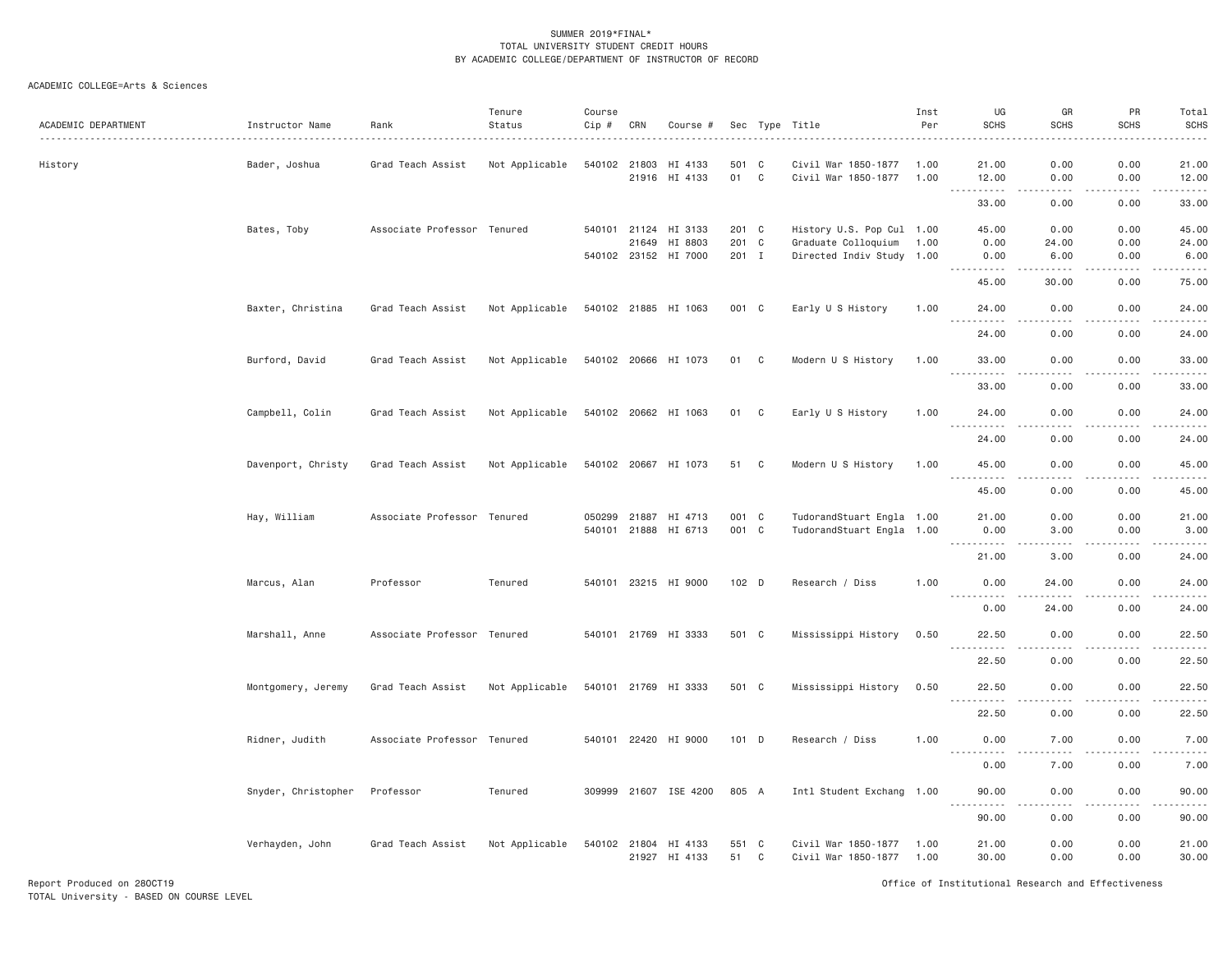| ACADEMIC DEPARTMENT                    | Instructor Name | Rank | Tenure<br>Status | Course<br>Cip #<br>CRN | Course # Sec Type Title |  | Inst<br>Per | UG<br>SCHS | GR<br><b>SCHS</b> | <b>PR</b><br><b>SCHS</b> | Total<br>SCHS |
|----------------------------------------|-----------------|------|------------------|------------------------|-------------------------|--|-------------|------------|-------------------|--------------------------|---------------|
|                                        |                 |      |                  |                        |                         |  |             | .<br>51.00 | 0.00              | 0.00                     | .<br>51.00    |
|                                        |                 |      |                  |                        |                         |  |             | ========== |                   | ==========               | -----------   |
| History                                |                 |      |                  |                        |                         |  |             | 411.00     | 64.00             | 0.00                     | 475.00        |
| ______________________________________ |                 |      |                  |                        |                         |  |             | ========== | ==========        | ==========               | ==========    |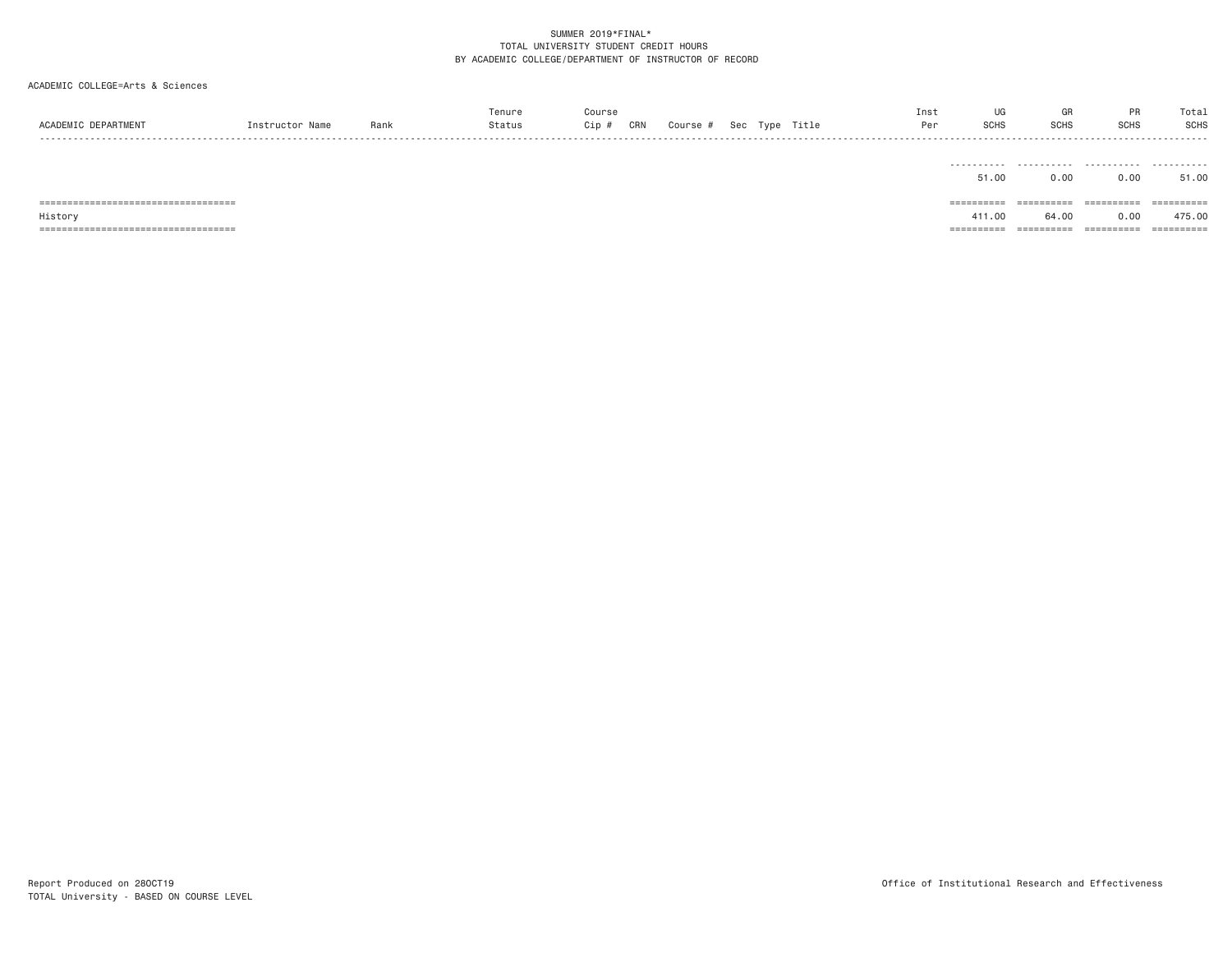ACADEMIC COLLEGE=Arts & Sciences

| ACADEMIC DEPARTMENT      | Instructor Name                                        | Rank         | Tenure<br>Status | Course<br>Cip # | CRN   | Course #             |       |                | Sec Type Title            | Inst<br>Per | UG<br><b>SCHS</b>                    | GR<br><b>SCHS</b> | PR<br><b>SCHS</b> | Total<br><b>SCHS</b>                                                                                                                                         |
|--------------------------|--------------------------------------------------------|--------------|------------------|-----------------|-------|----------------------|-------|----------------|---------------------------|-------------|--------------------------------------|-------------------|-------------------|--------------------------------------------------------------------------------------------------------------------------------------------------------------|
| Mathematics & Statistics | Alexander, Alison                                      | Non-Employee | Not Applicable   |                 |       | 270101 20737 MA 0003 | 102 C |                | Developmental Math        | 1.00        | 9.00                                 | 0.00              | 0.00              | 9.00                                                                                                                                                         |
|                          |                                                        |              |                  |                 |       |                      |       |                |                           |             | <u> - - - - - - - - - -</u><br>9.00  | .<br>0.00         | $- - - -$<br>0.00 | $\frac{1}{2} \left( \frac{1}{2} \right) \left( \frac{1}{2} \right) \left( \frac{1}{2} \right) \left( \frac{1}{2} \right) \left( \frac{1}{2} \right)$<br>9.00 |
|                          | Ballamoole, Snehalat Clinical Assist Pro Non-Ten Track |              |                  | 270101          | 20744 | MA 0103              | 52    | C              | Intermediate Algebra 1.00 |             | 30.00                                | 0.00              | 0.00              | 30.00                                                                                                                                                        |
|                          |                                                        |              |                  |                 | 20747 | MA 0103              | 55    | К              | Intermediate Algebra 1.00 |             | 0.00                                 | 0.00              | 0.00              | 0.00                                                                                                                                                         |
|                          |                                                        |              |                  |                 |       | 270102 20818 MA 3113 | 51    | C              | Intro Linear Algebra 1.00 |             | 39.00<br><u> - - - - - - - - - -</u> | 0.00<br>.         | 0.00              | 39.00<br>المتمامين                                                                                                                                           |
|                          |                                                        |              |                  |                 |       |                      |       |                |                           |             | 69.00                                | 0.00              | 0.00              | 69.00                                                                                                                                                        |
|                          | Banik, Robert                                          | Instructor   | Non-Ten Track    | 270101          | 20773 | MA 1323              | E51   | $\mathbf{C}$   | Trigonometry              | 1.00        | 21.00                                | 0.00              | 0.00              | 21.00                                                                                                                                                        |
|                          |                                                        |              |                  |                 | 20782 | MA 1713              | 02    | C              | Calculus I                | 1.00        | 48.00                                | 0.00              | 0.00              | 48.00                                                                                                                                                        |
|                          |                                                        |              |                  |                 | 20790 | MA 1723              | 52    | C              | Calculus II               | 1.00        | 45.00<br>.<br>$\sim$ $\sim$ $\sim$   | 0.00<br>.         | 0.00<br>.         | 45.00<br>.                                                                                                                                                   |
|                          |                                                        |              |                  |                 |       |                      |       |                |                           |             | 114.00                               | 0.00              | 0.00              | 114.00                                                                                                                                                       |
|                          | Beckman, Jennifer                                      | Instructor   | Non-Ten Track    | 270501          | 20801 | MA 2113              | 51    | B              | Intro to Stats            | 1.00        | 6.00                                 | 0.00              | 0.00              | 6.00                                                                                                                                                         |
|                          |                                                        |              |                  |                 | 20802 | MA 2113              | 52    | B              | Intro to Stats            | 1.00        | 15.00                                | 0.00              | 0.00              | 15.00                                                                                                                                                        |
|                          |                                                        |              |                  |                 | 20803 | MA 2113              | 53    | К              | Intro to Stats            | 1.00        | 0.00                                 | 0.00              | 0.00              | 0.00                                                                                                                                                         |
|                          |                                                        |              |                  |                 | 20804 | MA 2113              | 54    | К              | Intro to Stats            | 1.00        | 0.00                                 | 0.00              | 0.00              | 0.00                                                                                                                                                         |
|                          |                                                        |              |                  |                 | 20805 | MA 2113              | 55    | К              | Intro to Stats            | 1.00        | 0.00                                 | 0.00              | 0.00              | 0.00                                                                                                                                                         |
|                          |                                                        |              |                  |                 | 20806 | MA 2113              | 56    | К              | Intro to Stats            | 1.00        | 0.00                                 | 0.00              | 0.00              | 0.00                                                                                                                                                         |
|                          |                                                        |              |                  |                 |       | 21014 ST 2113        | 51    | B              | Intro to Stats            | 1.00        | 12.00                                | 0.00              | 0.00              | 12.00                                                                                                                                                        |
|                          |                                                        |              |                  |                 | 21015 | ST 2113              | 52    | B              | Intro to Stats            | 1.00        | 45.00                                | 0.00              | 0.00              | 45.00                                                                                                                                                        |
|                          |                                                        |              |                  |                 | 21016 | ST 2113              | 53    | К              | Intro to Stats            | 1.00        | 0.00                                 | 0.00              | 0.00              | 0.00                                                                                                                                                         |
|                          |                                                        |              |                  |                 | 21017 | ST 2113              | 54    | К              | Intro to Stats            | 1.00        | 0.00                                 | 0.00              | 0.00              | 0.00                                                                                                                                                         |
|                          |                                                        |              |                  |                 | 21018 | ST 2113              | 55    | К              | Intro to Stats            | 1.00        | 0.00                                 | 0.00              | 0.00              | 0.00                                                                                                                                                         |
|                          |                                                        |              |                  |                 | 21019 | ST 2113              | 56    | К              | Intro to Stats            | 1.00        | 0.00                                 | 0.00              | 0.00              | 0.00                                                                                                                                                         |
|                          |                                                        |              |                  |                 | 21795 | ST 3123              | 501   | $\overline{B}$ | Intro to Stat. Inf.       | 1.00        | 21.00                                | 0.00              | 0.00              | 21.00                                                                                                                                                        |
|                          |                                                        |              |                  |                 |       | 21796 MA 3123        | 501 B |                | Intro to Stat. Inf        | 1.00        | 18.00<br>.                           | 0.00<br>.         | 0.00<br>.         | 18.00<br>.                                                                                                                                                   |
|                          |                                                        |              |                  |                 |       |                      |       |                |                           |             | 117.00                               | 0.00              | 0.00              | 117.00                                                                                                                                                       |
|                          | Dang, Hai                                              | Professor    | Tenured          | 270101          | 20808 | MA 2733              | 02    | C              | Calculus III              | 1.00        | 51.00                                | 0.00              | 0.00              | 51.00                                                                                                                                                        |
|                          |                                                        |              |                  |                 | 20821 | MA 3253              | 03    | C              | Diff Equations            | 1.00        | 39,00                                | 0.00              | 0.00              | 39.00                                                                                                                                                        |
|                          |                                                        |              |                  |                 | 22929 | MA 9000              | 51    | D              | Research / Diss           | 1.00        | 0.00                                 | 3.00              | 0.00              | 3.00                                                                                                                                                         |
|                          |                                                        |              |                  |                 |       | 23017 MA 7000        | 02    | I              | Directed Indiv Study      | 1.00        | 0.00<br>.<br>$  -$                   | 3.00<br>.         | 0.00<br>-----     | 3.00<br>المستماما                                                                                                                                            |
|                          |                                                        |              |                  |                 |       |                      |       |                |                           |             | 90.00                                | 6.00              | 0.00              | 96.00                                                                                                                                                        |
|                          | Eaton, Jonathan                                        | Instructor   | Non-Ten Track    | 270501          | 20793 | MA 2113              | 001 C |                | Intro to Stats            | 1.00        | 33.00                                | 0.00              | 0.00              | 33.00                                                                                                                                                        |
|                          |                                                        |              |                  |                 | 20794 | MA 2113              | 002 K |                | Intro to Stats            | 1.00        | 0.00                                 | 0.00              | 0.00              | 0.00                                                                                                                                                         |
|                          |                                                        |              |                  |                 | 20795 | MA 2113              | 01    | B              | Intro to Stats            | 1.00        | 21.00                                | 0.00              | 0.00              | 21.00                                                                                                                                                        |
|                          |                                                        |              |                  |                 | 20796 | MA 2113              | 02    | B              | Intro to Stats            | 1.00        | 30.00                                | 0.00              | 0.00              | 30.00                                                                                                                                                        |
|                          |                                                        |              |                  |                 | 20797 | MA 2113              | 03    | К              | Intro to Stats            | 1.00        | 0.00                                 | 0.00              | 0.00              | 0.00                                                                                                                                                         |
|                          |                                                        |              |                  |                 | 20798 | MA 2113              | 04    | К              | Intro to Stats            | 1.00        | 0.00                                 | 0.00              | 0.00              | 0.00                                                                                                                                                         |
|                          |                                                        |              |                  |                 | 20799 | MA 2113              | 05    | К              | Intro to Stats            | 1.00        | 0.00                                 | 0.00              | 0.00              | 0.00                                                                                                                                                         |
|                          |                                                        |              |                  |                 | 20800 | MA 2113              | 06    | К              | Intro to Stats            | 1.00        | 0.00                                 | 0.00              | 0.00              | 0.00                                                                                                                                                         |
|                          |                                                        |              |                  |                 | 21006 | ST 2113              | 001   | C              | Intro to Stats            | 1.00        | 24.00                                | 0.00              | 0.00              | 24.00                                                                                                                                                        |
|                          |                                                        |              |                  |                 | 21007 | ST 2113              | 002   | K              | Intro to Stats            | 1.00        | 0.00                                 | 0.00              | 0.00              | 0.00                                                                                                                                                         |
|                          |                                                        |              |                  |                 | 21008 | ST 2113              | 01    | B              | Intro to Stats            | 1.00        | 51.00                                | 0.00              | 0.00              | 51.00                                                                                                                                                        |
|                          |                                                        |              |                  |                 | 21009 | ST 2113              | 02    | B              | Intro to Stats            | 1.00        | 54.00                                | 0.00              | 0.00              | 54.00                                                                                                                                                        |
|                          |                                                        |              |                  |                 |       | 21010 ST 2113        | 03    | К              | Intro to Stats            | 1.00        | 0.00                                 | 0.00              | 0.00              | 0.00                                                                                                                                                         |
|                          |                                                        |              |                  |                 |       | 21011 ST 2113        | 04    | K              | Intro to Stats            | 1.00        | 0.00                                 | 0.00              | 0.00              | 0.00                                                                                                                                                         |

Report Produced on 28OCT19 Office of Institutional Research and Effectiveness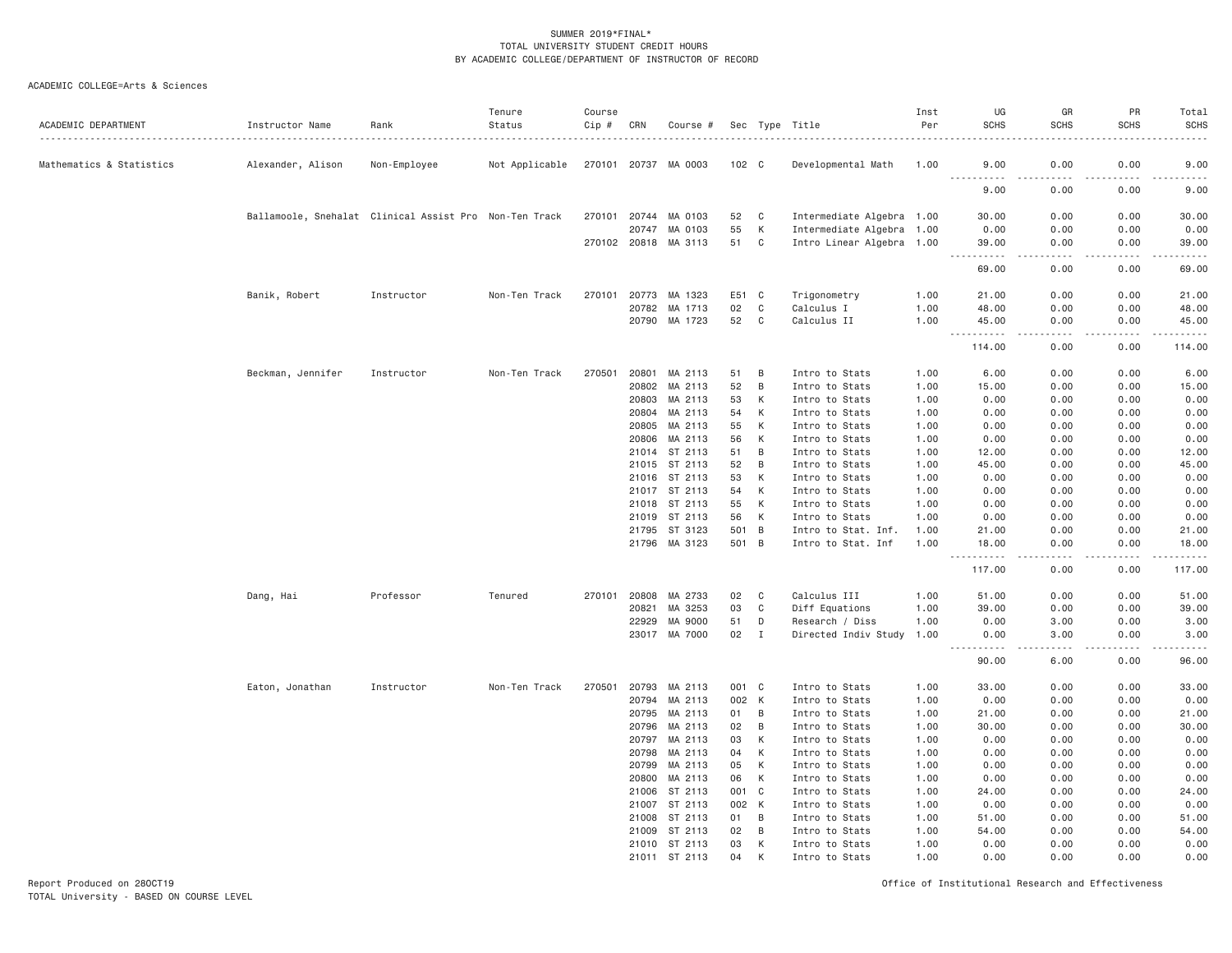| ACADEMIC DEPARTMENT      | Instructor Name     | Rank                              | Tenure<br>Status | Course<br>Cip # | CRN            | Course #              |          |                | Sec Type Title            | Inst<br>Per  | UG<br><b>SCHS</b>                                                                                                                                                                                                                                                                                                                                                                                          | GR<br><b>SCHS</b>                   | PR<br><b>SCHS</b> | Total<br><b>SCHS</b>                                                                                                                                         |
|--------------------------|---------------------|-----------------------------------|------------------|-----------------|----------------|-----------------------|----------|----------------|---------------------------|--------------|------------------------------------------------------------------------------------------------------------------------------------------------------------------------------------------------------------------------------------------------------------------------------------------------------------------------------------------------------------------------------------------------------------|-------------------------------------|-------------------|--------------------------------------------------------------------------------------------------------------------------------------------------------------|
|                          |                     |                                   | .                |                 |                |                       |          |                |                           | <u>.</u>     |                                                                                                                                                                                                                                                                                                                                                                                                            | .                                   |                   | $\frac{1}{2}$                                                                                                                                                |
| Mathematics & Statistics | Eaton, Jonathan     | Instructor                        | Non-Ten Track    | 270501          |                | 21012 ST 2113         | 05       | К              | Intro to Stats            | 1.00         | 0.00                                                                                                                                                                                                                                                                                                                                                                                                       | 0.00                                | 0.00              | 0.00                                                                                                                                                         |
|                          |                     |                                   |                  |                 | 21013          | ST 2113               | 06       | $\mathsf{K}$   | Intro to Stats            | 1.00         | 0.00                                                                                                                                                                                                                                                                                                                                                                                                       | 0.00                                | 0.00              | 0.00                                                                                                                                                         |
|                          |                     |                                   |                  |                 | 21428          | MA 2113               | 501 C    |                | Intro to Stats            | 1.00         | 45.00                                                                                                                                                                                                                                                                                                                                                                                                      | 0.00                                | 0.00              | 45.00                                                                                                                                                        |
|                          |                     |                                   |                  |                 |                | 21477 ST 2113         | 501 C    |                | Intro to Stats            | 1.00         | 21.00<br>$\sim$ $\sim$ $\sim$<br><b><i><u>.</u></i></b>                                                                                                                                                                                                                                                                                                                                                    | 0.00<br>$- - -$                     | 0.00<br>.         | 21.00<br>.                                                                                                                                                   |
|                          |                     |                                   |                  |                 |                |                       |          |                |                           |              | 279.00                                                                                                                                                                                                                                                                                                                                                                                                     | 0.00                                | 0.00              | 279.00                                                                                                                                                       |
|                          | Ge, Lin             | Clinical Assist Pro Non-Ten Track |                  |                 |                | 521302 21077 BQA 3123 | 201 C    |                | Bus Stat Methods II 1.00  |              | 21.00<br>$\frac{1}{2} \frac{1}{2} \frac{1}{2} \frac{1}{2} \frac{1}{2}$                                                                                                                                                                                                                                                                                                                                     | 0.00                                | 0.00              | 21.00                                                                                                                                                        |
|                          |                     |                                   |                  |                 |                |                       |          |                |                           |              | 21.00                                                                                                                                                                                                                                                                                                                                                                                                      | 0.00                                | 0.00              | 21.00                                                                                                                                                        |
|                          | Good, Abigail       | Lecturer                          | Non-Ten Track    | 270101          | 20781          | MA 1713               | 01       | C              | Calculus I                | 1.00         | 27.00                                                                                                                                                                                                                                                                                                                                                                                                      | 0.00                                | 0.00              | 27.00                                                                                                                                                        |
|                          |                     |                                   |                  | 270102          | 20750          | MA 1313               | 001      | B              | College Algebra           | 1.00         | 51.00                                                                                                                                                                                                                                                                                                                                                                                                      | 0.00                                | 0.00              | 51.00                                                                                                                                                        |
|                          |                     |                                   |                  |                 | 20752          | MA 1313               | 02       | $\mathbb C$    | College Algebra           | 1.00         | 30.00                                                                                                                                                                                                                                                                                                                                                                                                      | 0.00                                | 0.00              | 30.00                                                                                                                                                        |
|                          |                     |                                   |                  |                 | 20754          | MA 1313               | 04       | К              | College Algebra           | 1.00         | 0.00                                                                                                                                                                                                                                                                                                                                                                                                       | 0.00                                | 0.00              | 0.00                                                                                                                                                         |
|                          |                     |                                   |                  |                 | 20755          | MA 1313               | 05       | К              | College Algebra           | 1.00         | 0.00                                                                                                                                                                                                                                                                                                                                                                                                       | 0.00                                | 0.00              | 0.00                                                                                                                                                         |
|                          |                     |                                   |                  |                 | 20757          | MA 1313               | 07       | К              | College Algebra           | 1.00         | 0.00<br>.<br>$  -$                                                                                                                                                                                                                                                                                                                                                                                         | 0.00<br>.                           | 0.00<br>.         | 0.00<br>$- - - - - -$                                                                                                                                        |
|                          |                     |                                   |                  |                 |                |                       |          |                |                           |              | 108.00                                                                                                                                                                                                                                                                                                                                                                                                     | 0.00                                | 0.00              | 108.00                                                                                                                                                       |
|                          | Kilpatrick, Matthew | Lecturer                          | Non-Ten Track    |                 | 270102 20759   | MA 1313               | 52       | C              | College Algebra           | 1.00         | 33.00                                                                                                                                                                                                                                                                                                                                                                                                      | 0.00                                | 0.00              | 33.00                                                                                                                                                        |
|                          |                     |                                   |                  |                 | 20760          | MA 1313               | 53       | К              | College Algebra           | 1.00         | 0.00                                                                                                                                                                                                                                                                                                                                                                                                       | 0.00                                | 0.00              | 0.00                                                                                                                                                         |
|                          |                     |                                   |                  |                 | 20761          | MA 1313               | 54       | К              | College Algebra           | 1.00         | 0.00                                                                                                                                                                                                                                                                                                                                                                                                       | 0.00                                | 0.00              | 0.00                                                                                                                                                         |
|                          |                     |                                   |                  |                 | 20762          | MA 1313               | 55       | K              | College Algebra           | 1.00         | 0.00                                                                                                                                                                                                                                                                                                                                                                                                       | 0.00                                | 0.00              | 0.00                                                                                                                                                         |
|                          |                     |                                   |                  |                 | 20765          | MA 1313               | E51      | $\mathbf{C}$   | College Algebra           | 1.00         | 33.00                                                                                                                                                                                                                                                                                                                                                                                                      | 0.00                                | 0.00              | 33.00                                                                                                                                                        |
|                          |                     |                                   |                  | 270501          | 22796          | MA 2113               | 502      | $\overline{B}$ | Intro to Stats            | 1.00         | 36.00                                                                                                                                                                                                                                                                                                                                                                                                      | 0.00                                | 0.00              | 36.00                                                                                                                                                        |
|                          |                     |                                   |                  |                 |                | 22797 ST 2113         | 502 B    |                | Intro to Stats            | 1.00         | 36.00                                                                                                                                                                                                                                                                                                                                                                                                      | 0.00                                | 0.00              | 36.00                                                                                                                                                        |
|                          |                     |                                   |                  |                 |                |                       |          |                |                           |              | $\sim$ $\sim$ $\sim$<br>.<br>138.00                                                                                                                                                                                                                                                                                                                                                                        | 0.00                                | 0.00              | 138.00                                                                                                                                                       |
|                          | Kim, Seongjai       | Professor                         | Tenured          | 270101          | 20824          | MA 4313               | 01       | $\mathbf C$    | Numerical Anal I          | 1.00         | 6.00                                                                                                                                                                                                                                                                                                                                                                                                       | 0.00                                | 0.00              | 6.00                                                                                                                                                         |
|                          |                     |                                   |                  |                 | 20827          | MA 6313               | 01       | $\mathbf C$    | Numerical Anal I          | 1.00         | 0.00                                                                                                                                                                                                                                                                                                                                                                                                       | 15.00                               | 0.00              | 15.00                                                                                                                                                        |
|                          |                     |                                   |                  |                 | 23128          | MA 4323               | 51       | $\mathbf{C}$   | Numerical Anal II         | 1.00         | 9.00                                                                                                                                                                                                                                                                                                                                                                                                       | 0.00                                | 0.00              | 9.00                                                                                                                                                         |
|                          |                     |                                   |                  |                 | 23129          | MA 6323               | 51       | C              | Numerical Anal II         | 1.00         | 0.00                                                                                                                                                                                                                                                                                                                                                                                                       | 3.00                                | 0.00              | 3.00                                                                                                                                                         |
|                          |                     |                                   |                  |                 | 23153          | MA 9000               | 04       | D              | Research / Diss           | 1.00         | 0.00                                                                                                                                                                                                                                                                                                                                                                                                       | 3.00                                | 0.00              | 3.00                                                                                                                                                         |
|                          |                     |                                   |                  |                 | 23155          | MA 9000               | 54       | D              | Research / Diss           | 1.00         | 0.00                                                                                                                                                                                                                                                                                                                                                                                                       | 3.00                                | 0.00              | 3.00                                                                                                                                                         |
|                          |                     |                                   |                  | 309999          | 22725          | <b>CME 7000</b>       | 501 I    |                | Directed Indiv Study      | 1.00         | 0.00                                                                                                                                                                                                                                                                                                                                                                                                       | 3,00<br>-----                       | 0.00              | 3.00<br>$\frac{1}{2} \left( \frac{1}{2} \right) \left( \frac{1}{2} \right) \left( \frac{1}{2} \right) \left( \frac{1}{2} \right) \left( \frac{1}{2} \right)$ |
|                          |                     |                                   |                  |                 |                |                       |          |                |                           |              | 15.00                                                                                                                                                                                                                                                                                                                                                                                                      | 27.00                               | 0.00              | 42.00                                                                                                                                                        |
|                          | McBride, Matthew    | Assistant Professor Ten Track     |                  | 270101          | 20779          | MA 1613               | 51       | C              | Cal Bus and Life Sc       | 1.00         | 18.00                                                                                                                                                                                                                                                                                                                                                                                                      | 0.00                                | 0.00              | 18.00                                                                                                                                                        |
|                          |                     |                                   |                  |                 | 20809          | MA 2733               | 52       | C              | Calculus III              | 1.00         | 45.00<br>.<br>$\frac{1}{2} \frac{1}{2} \frac{1}{2} \frac{1}{2} \frac{1}{2} \frac{1}{2} \frac{1}{2} \frac{1}{2} \frac{1}{2} \frac{1}{2} \frac{1}{2} \frac{1}{2} \frac{1}{2} \frac{1}{2} \frac{1}{2} \frac{1}{2} \frac{1}{2} \frac{1}{2} \frac{1}{2} \frac{1}{2} \frac{1}{2} \frac{1}{2} \frac{1}{2} \frac{1}{2} \frac{1}{2} \frac{1}{2} \frac{1}{2} \frac{1}{2} \frac{1}{2} \frac{1}{2} \frac{1}{2} \frac{$ | 0.00<br>د د د د                     | 0.00<br>.         | 45.00<br>.                                                                                                                                                   |
|                          |                     |                                   |                  |                 |                |                       |          |                |                           |              | 63.00                                                                                                                                                                                                                                                                                                                                                                                                      | 0.00                                | 0.00              | 63.00                                                                                                                                                        |
|                          | Nation, Julie       | Instructor                        | Non-Ten Track    |                 | 270101 21423   | MA 1323               | 501 C    |                | Trigonometry              | 1.00         | 63.00                                                                                                                                                                                                                                                                                                                                                                                                      | 0.00                                | 0.00              | 63.00                                                                                                                                                        |
|                          |                     |                                   |                  |                 | 21425          | MA 1423               | 501 C    |                | Problem Solving Real      | 1.00         | 42.00                                                                                                                                                                                                                                                                                                                                                                                                      | 0.00                                | 0.00              | 42.00                                                                                                                                                        |
|                          |                     |                                   |                  |                 |                | 270102 21422 MA 1313  | 501 C    |                | College Algebra           | 1.00         | 96.00<br>.                                                                                                                                                                                                                                                                                                                                                                                                 | 0.00<br>$\sim$ $\sim$ $\sim$ $\sim$ | 0.00<br>.         | 96.00<br>.                                                                                                                                                   |
|                          |                     |                                   |                  |                 |                |                       |          |                |                           |              | 201.00                                                                                                                                                                                                                                                                                                                                                                                                     | 0.00                                | 0.00              | 201.00                                                                                                                                                       |
|                          | Neumann, Michael    | Professor                         | Tenured          | 270101          | 20784<br>20813 | MA 1713<br>MA 2743    | 51<br>51 | C<br>C         | Calculus I<br>Calculus IV | 1.00<br>1.00 | 36.00<br>39.00                                                                                                                                                                                                                                                                                                                                                                                             | 0.00<br>0.00                        | 0.00<br>0.00      | 36.00<br>39.00                                                                                                                                               |
|                          |                     |                                   |                  |                 |                |                       |          |                |                           |              |                                                                                                                                                                                                                                                                                                                                                                                                            |                                     |                   |                                                                                                                                                              |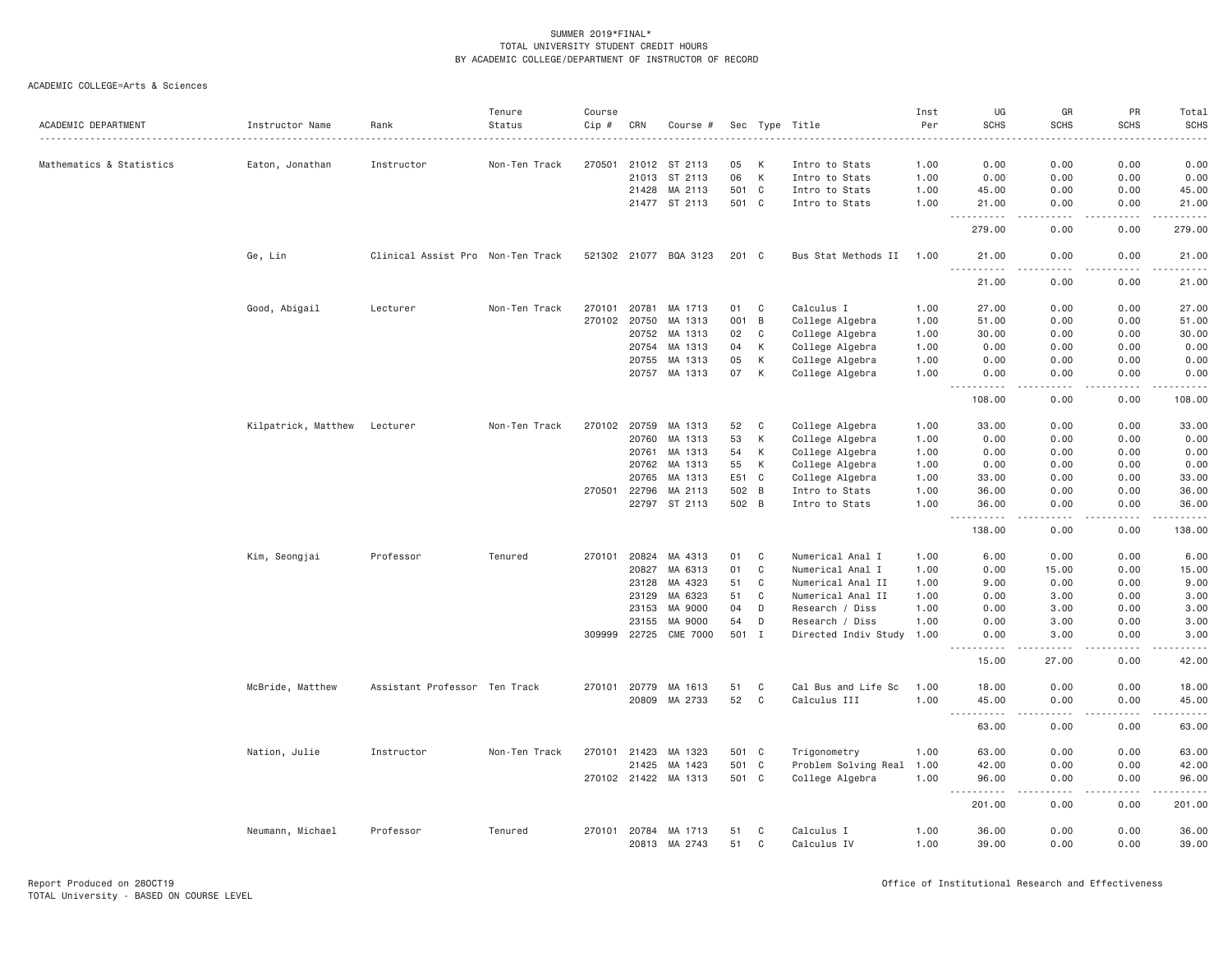| ACADEMIC DEPARTMENT      | Instructor Name   | Rank                                             | Tenure<br>Status | Course<br>$Cip$ # | CRN            | Course #             |                  |                             | Sec Type Title                                         | Inst<br>Per  | UG<br><b>SCHS</b>                                                                                                                                                                                                                                                                         | GR<br><b>SCHS</b> | PR<br><b>SCHS</b>                                                                                                                                            | Total<br><b>SCHS</b>     |
|--------------------------|-------------------|--------------------------------------------------|------------------|-------------------|----------------|----------------------|------------------|-----------------------------|--------------------------------------------------------|--------------|-------------------------------------------------------------------------------------------------------------------------------------------------------------------------------------------------------------------------------------------------------------------------------------------|-------------------|--------------------------------------------------------------------------------------------------------------------------------------------------------------|--------------------------|
|                          |                   |                                                  |                  |                   |                |                      |                  |                             |                                                        |              | -----------                                                                                                                                                                                                                                                                               | $\frac{1}{2}$     |                                                                                                                                                              |                          |
|                          |                   |                                                  |                  |                   |                |                      |                  |                             |                                                        |              | 75.00                                                                                                                                                                                                                                                                                     | 0.00              | 0.00                                                                                                                                                         | 75.00                    |
| Mathematics & Statistics | Oppenheimer, Seth | Professor                                        | Tenured          |                   |                | 270101 20815 MA 3053 | 01               | C                           | Found Of Math I                                        | 1.00         | 36.00                                                                                                                                                                                                                                                                                     | 0.00              | 0.00                                                                                                                                                         | 36.00                    |
|                          |                   |                                                  |                  |                   |                | 270102 20817 MA 3113 | 02               | C                           | Intro Linear Algebra 1.00                              |              | 15.00<br>.                                                                                                                                                                                                                                                                                | 0.00<br>.         | 0.00<br><u>.</u>                                                                                                                                             | 15.00<br>.               |
|                          |                   |                                                  |                  |                   |                |                      |                  |                             |                                                        |              | 51.00                                                                                                                                                                                                                                                                                     | 0.00              | 0.00                                                                                                                                                         | 51.00                    |
|                          | Patil, Prakash    | Associate Professor                              | Ten Track        | 270501            | 20825          | MA 4523              | 01               | C                           | Intro To Probability 1.00                              |              | 36.00                                                                                                                                                                                                                                                                                     | 0.00              | 0.00                                                                                                                                                         | 36.00                    |
|                          |                   |                                                  |                  |                   | 20828          | MA 6523              | 01               | C                           | Intro To Probability 1.00                              |              | 0.00                                                                                                                                                                                                                                                                                      | 6.00              | 0.00                                                                                                                                                         | 6.00                     |
|                          |                   |                                                  |                  |                   | 21022          | ST 4523              | 01               | C                           | Intro To Probability 1.00                              |              | 3.00                                                                                                                                                                                                                                                                                      | 0.00              | 0.00                                                                                                                                                         | 3.00                     |
|                          |                   |                                                  |                  |                   | 21024          | ST 6523              | 01               | C                           | Intro To Probability 1.00                              |              | 0.00                                                                                                                                                                                                                                                                                      | 6.00              | 0.00                                                                                                                                                         | 6.00                     |
|                          |                   |                                                  |                  |                   | 22869          | ST 9000              | 101              | D                           | Research / Diss                                        | 1.00         | 0.00                                                                                                                                                                                                                                                                                      | 3.00              | 0.00                                                                                                                                                         | 3.00                     |
|                          |                   |                                                  |                  |                   | 22969          | ST 8000              | 01               | D                           | Research / Thesis                                      | 1.00         | 0.00                                                                                                                                                                                                                                                                                      | 1.00              | 0.00                                                                                                                                                         | 1.00                     |
|                          |                   |                                                  |                  |                   | 23194<br>23196 | ST 7000<br>ST 7000   | 03<br>53         | $\mathbf I$<br>$\mathbf{I}$ | Directed Indiv Study 1.00<br>Directed Indiv Study 1.00 |              | 0.00<br>0.00                                                                                                                                                                                                                                                                              | 3.00<br>3.00      | 0.00<br>0.00                                                                                                                                                 | 3.00<br>3.00             |
|                          |                   |                                                  |                  |                   |                |                      |                  |                             |                                                        |              | $\frac{1}{2} \left( \frac{1}{2} \right) \left( \frac{1}{2} \right) \left( \frac{1}{2} \right) \left( \frac{1}{2} \right) \left( \frac{1}{2} \right)$                                                                                                                                      | .                 | .                                                                                                                                                            | .                        |
|                          |                   |                                                  |                  |                   |                |                      |                  |                             |                                                        |              | 39.00                                                                                                                                                                                                                                                                                     | 22.00             | 0.00                                                                                                                                                         | 61.00                    |
|                          | Qian, Chuanxi     | Professor                                        | Tenured          | 270101            | 20822          | MA 3253              | 52               | C                           | Diff Equations                                         | 1.00         | 39.00                                                                                                                                                                                                                                                                                     | 0.00              | 0.00                                                                                                                                                         | 39.00                    |
|                          |                   |                                                  |                  |                   | 20830          | MA 8273              | 51               | C                           | Special Functions                                      | 1.00         | 0.00                                                                                                                                                                                                                                                                                      | 12.00             | 0.00                                                                                                                                                         | 12.00                    |
|                          |                   |                                                  |                  |                   | 22927          | MA 9000              | 02               | D                           | Research / Diss                                        | 1.00         | 0.00<br>$- - - - -$                                                                                                                                                                                                                                                                       | 3.00<br>-----     | 0.00<br>.                                                                                                                                                    | 3.00<br>.                |
|                          |                   |                                                  |                  |                   |                |                      |                  |                             |                                                        |              | 39.00                                                                                                                                                                                                                                                                                     | 15.00             | 0.00                                                                                                                                                         | 54.00                    |
|                          | Robinson, Amber   | Lecturer                                         | Non-Ten Track    | 270101            | 20766          | MA 1323              | 001 C            |                             | Trigonometry                                           | 1.00         | 30.00                                                                                                                                                                                                                                                                                     | 0.00              | 0.00                                                                                                                                                         | 30.00                    |
|                          |                   |                                                  |                  |                   | 21427          | MA 1723              | 501 C            |                             | Calculus II                                            | 1.00         | 87.00                                                                                                                                                                                                                                                                                     | 0.00              | 0.00                                                                                                                                                         | 87.00                    |
|                          |                   |                                                  |                  |                   |                |                      |                  |                             |                                                        |              | .<br>$\sim$ $\sim$ $\sim$ $\sim$<br>117.00                                                                                                                                                                                                                                                | 0.00              | 0.00                                                                                                                                                         | 117.00                   |
|                          |                   | Sepehrifar, Mohammad Associate Professor Tenured |                  |                   |                | 270501 22870 ST 9000 | 102 <sub>D</sub> |                             | Research / Diss                                        | 1.00         | 0.00                                                                                                                                                                                                                                                                                      | 3.00              | 0.00                                                                                                                                                         | 3.00                     |
|                          |                   |                                                  |                  |                   |                | 23118 ST 9000        | 02 D             |                             | Research / Diss                                        | 1.00         | 0.00                                                                                                                                                                                                                                                                                      | 3.00              | 0.00                                                                                                                                                         | 3.00                     |
|                          |                   |                                                  |                  |                   |                |                      |                  |                             |                                                        |              | $\frac{1}{2} \left( \frac{1}{2} \right) \left( \frac{1}{2} \right) \left( \frac{1}{2} \right) \left( \frac{1}{2} \right) \left( \frac{1}{2} \right)$<br>$\frac{1}{2} \left( \frac{1}{2} \right) \left( \frac{1}{2} \right) \left( \frac{1}{2} \right) \left( \frac{1}{2} \right)$<br>0.00 | .<br>6.00         | $- - - - -$<br>0.00                                                                                                                                          | .<br>6.00                |
|                          |                   |                                                  |                  |                   |                |                      |                  |                             |                                                        |              |                                                                                                                                                                                                                                                                                           |                   |                                                                                                                                                              |                          |
|                          | Smith, Jaclyn     | Lecturer                                         | Non-Ten Track    | 270101            | 20745<br>20746 | MA 0103<br>MA 0103   | 53<br>54         | К<br>К                      | Intermediate Algebra<br>Intermediate Algebra           | 1.00<br>1.00 | 0.00<br>0.00                                                                                                                                                                                                                                                                              | 0.00<br>0.00      | 0.00<br>0.00                                                                                                                                                 | 0.00<br>0.00             |
|                          |                   |                                                  |                  |                   | 20770          | MA 1323              | 52               | C                           | Trigonometry                                           | 1.00         | 15.00                                                                                                                                                                                                                                                                                     | 0.00              | 0.00                                                                                                                                                         | 15.00                    |
|                          |                   |                                                  |                  |                   | 20776          | MA 1613              | 001 C            |                             | Cal Bus and Life Sc                                    | 1,00         | 15.00                                                                                                                                                                                                                                                                                     | 0.00              | 0.00                                                                                                                                                         | 15.00                    |
|                          |                   |                                                  |                  |                   | 23331          | MA 0103              | E51 C            |                             | Intermediate Algebra 1.00                              |              | 36.00                                                                                                                                                                                                                                                                                     | 0.00              | 0.00                                                                                                                                                         | 36.00                    |
|                          |                   |                                                  |                  |                   |                |                      |                  |                             |                                                        |              | -----<br>66.00                                                                                                                                                                                                                                                                            | .<br>0.00         | 0.00                                                                                                                                                         | 66.00                    |
|                          | Smith, Robert     | Associate Professor                              | Tenured          | 270101 20791      |                | MA 1723              | 53               | C                           | Calculus II                                            | 1.00         | 36,00                                                                                                                                                                                                                                                                                     | 0.00              | 0.00                                                                                                                                                         | 36.00                    |
|                          |                   |                                                  |                  |                   |                | 20810 MA 2743        | 01               | C                           | Calculus IV                                            | 1.00         | 39.00                                                                                                                                                                                                                                                                                     | 0.00              | 0.00                                                                                                                                                         | 39.00                    |
|                          |                   |                                                  |                  |                   | 20811          | MA 2743              | 02               | C                           | Calculus IV                                            | 1.00         | 33.00<br>$- - - - -$                                                                                                                                                                                                                                                                      | 0.00<br>.         | 0.00<br>$\frac{1}{2} \left( \frac{1}{2} \right) \left( \frac{1}{2} \right) \left( \frac{1}{2} \right) \left( \frac{1}{2} \right) \left( \frac{1}{2} \right)$ | 33.00<br>$- - - - - - -$ |
|                          |                   |                                                  |                  |                   |                |                      |                  |                             |                                                        |              | $- - -$<br>108.00                                                                                                                                                                                                                                                                         | 0.00              | 0.00                                                                                                                                                         | 108.00                   |
|                          | Tschume, William  | Instructor                                       | Non-Ten Track    | 270101            | 20769          | MA 1323              | 51               | C                           | Trigonometry                                           | 1.00         | 30.00                                                                                                                                                                                                                                                                                     | 0.00              | 0.00                                                                                                                                                         | 30.00                    |
|                          |                   |                                                  |                  |                   | 20786          | MA 1713              | E51 C            |                             | Calculus I                                             | 1.00         | 18.00                                                                                                                                                                                                                                                                                     | 0.00              | 0.00                                                                                                                                                         | 18.00                    |
|                          |                   |                                                  |                  |                   | 20788          | MA 1723              | 02               | C                           | Calculus II                                            | 1.00         | 48.00                                                                                                                                                                                                                                                                                     | 0.00              | 0.00                                                                                                                                                         | 48.00                    |
|                          |                   |                                                  |                  |                   | 21797          | MA 1713              | 501              | C                           | Calculus I                                             | 1.00         | 33.00                                                                                                                                                                                                                                                                                     | 0.00              | 0.00                                                                                                                                                         | 33.00                    |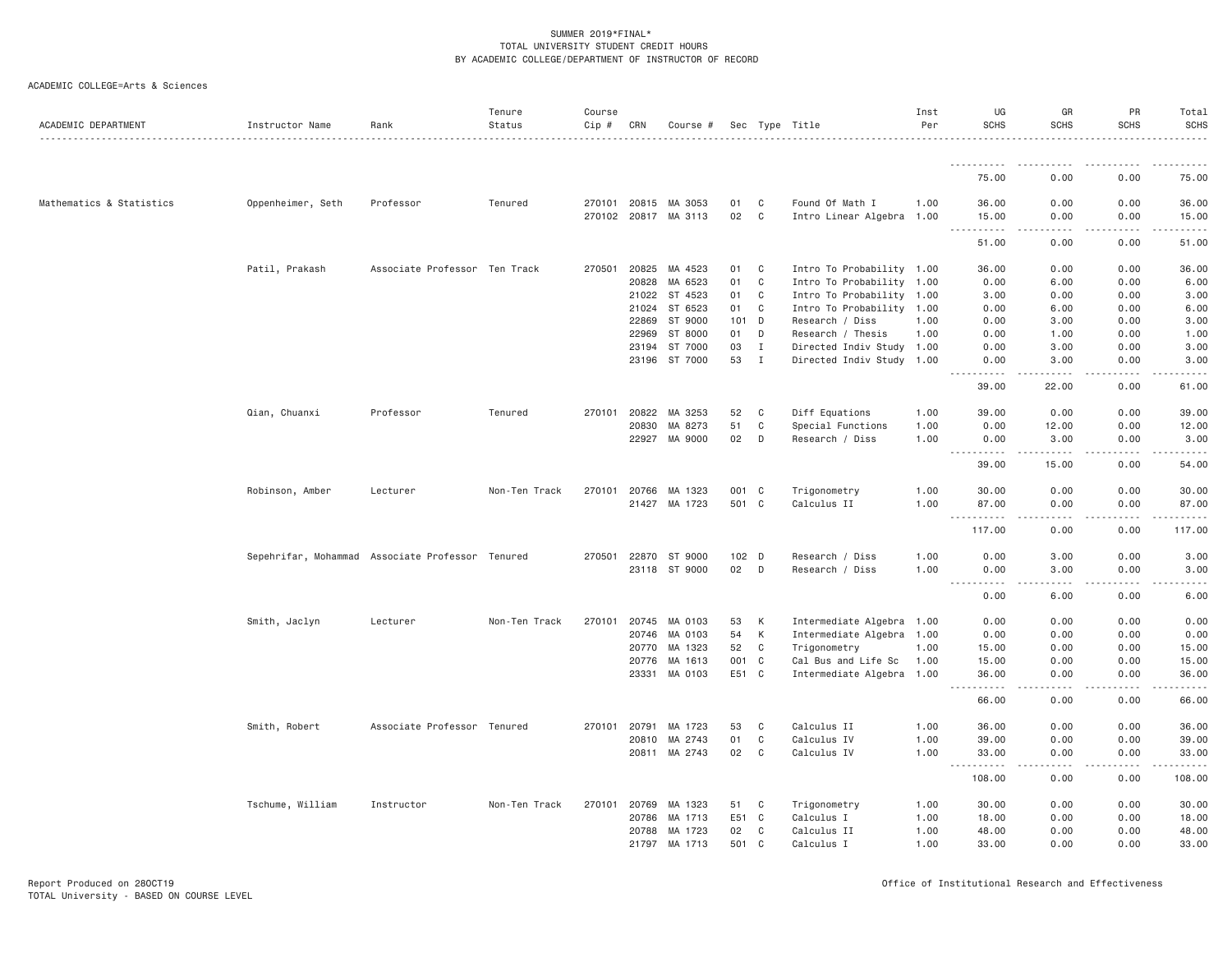| ACADEMIC COLLEGE=Arts & Sciences |  |
|----------------------------------|--|
|                                  |  |

| ACADEMIC DEPARTMENT                                             | Instructor Name   | Rank                                             | Tenure<br>Status | Course<br>Cip # | CRN            | Course #           |          |              | Sec Type Title                     | Inst<br>Per  | UG<br>SCHS                                                                                                                                                                                                                                                                                                                                                                                                                                                                                        | GR<br><b>SCHS</b>                                                                                                                                            | PR<br><b>SCHS</b>              | Total<br><b>SCHS</b>                                                                                                                                                                                                                                                                                                                                                                                                                                                                              |
|-----------------------------------------------------------------|-------------------|--------------------------------------------------|------------------|-----------------|----------------|--------------------|----------|--------------|------------------------------------|--------------|---------------------------------------------------------------------------------------------------------------------------------------------------------------------------------------------------------------------------------------------------------------------------------------------------------------------------------------------------------------------------------------------------------------------------------------------------------------------------------------------------|--------------------------------------------------------------------------------------------------------------------------------------------------------------|--------------------------------|---------------------------------------------------------------------------------------------------------------------------------------------------------------------------------------------------------------------------------------------------------------------------------------------------------------------------------------------------------------------------------------------------------------------------------------------------------------------------------------------------|
|                                                                 |                   |                                                  |                  |                 |                |                    |          |              |                                    |              |                                                                                                                                                                                                                                                                                                                                                                                                                                                                                                   | $\sim$ $\sim$ $\sim$ $\sim$                                                                                                                                  |                                | .                                                                                                                                                                                                                                                                                                                                                                                                                                                                                                 |
|                                                                 |                   |                                                  |                  |                 |                |                    |          |              |                                    |              | 129.00                                                                                                                                                                                                                                                                                                                                                                                                                                                                                            | 0.00                                                                                                                                                         | 0.00                           | 129.00                                                                                                                                                                                                                                                                                                                                                                                                                                                                                            |
| Mathematics & Statistics                                        | Walters, Kimberly | Instructor                                       | Non-Ten Track    |                 | 270101 20738   | MA 0103            | 02       | C            | Intermediate Algebra 1.00          |              | 45.00                                                                                                                                                                                                                                                                                                                                                                                                                                                                                             | 0.00                                                                                                                                                         | 0.00                           | 45.00                                                                                                                                                                                                                                                                                                                                                                                                                                                                                             |
|                                                                 |                   |                                                  |                  |                 | 20739          | MA 0103            | 03       | K            | Intermediate Algebra               | 1.00         | 0.00                                                                                                                                                                                                                                                                                                                                                                                                                                                                                              | 0.00                                                                                                                                                         | 0.00                           | 0.00                                                                                                                                                                                                                                                                                                                                                                                                                                                                                              |
|                                                                 |                   |                                                  |                  |                 | 20742          | MA 0103            | 06       | K            | Intermediate Algebra               | 1.00         | 0.00                                                                                                                                                                                                                                                                                                                                                                                                                                                                                              | 0.00                                                                                                                                                         | 0.00                           | 0.00                                                                                                                                                                                                                                                                                                                                                                                                                                                                                              |
|                                                                 |                   |                                                  |                  |                 | 20767          | MA 1323            | 01       | C            | Trigonometry                       | 1.00         | 36.00<br>. <b>.</b>                                                                                                                                                                                                                                                                                                                                                                                                                                                                               | 0.00<br>.                                                                                                                                                    | 0.00<br>.                      | 36.00<br>$- - - - -$                                                                                                                                                                                                                                                                                                                                                                                                                                                                              |
|                                                                 |                   |                                                  |                  |                 |                |                    |          |              |                                    |              | 81.00                                                                                                                                                                                                                                                                                                                                                                                                                                                                                             | 0.00                                                                                                                                                         | 0.00                           | 81.00                                                                                                                                                                                                                                                                                                                                                                                                                                                                                             |
|                                                                 | Woodard, Kelly    | Lecturer                                         | Non-Ten Track    |                 | 270101 21421   | MA 0103            | 501 C    |              | Intermediate Algebra 1.00          |              | 39.00                                                                                                                                                                                                                                                                                                                                                                                                                                                                                             | 0.00                                                                                                                                                         | 0.00                           | 39.00                                                                                                                                                                                                                                                                                                                                                                                                                                                                                             |
|                                                                 |                   |                                                  |                  |                 | 21424          | MA 1413            | 501      | $\mathbf{C}$ | Structure Real Numbe               | 1.00         | 33.00                                                                                                                                                                                                                                                                                                                                                                                                                                                                                             | 0.00                                                                                                                                                         | 0.00                           | 33.00                                                                                                                                                                                                                                                                                                                                                                                                                                                                                             |
|                                                                 |                   |                                                  |                  |                 | 21426          | MA 1433            | 501 C    |              | Informal Geom and Me               | 1.00         | 54.00                                                                                                                                                                                                                                                                                                                                                                                                                                                                                             | 0.00                                                                                                                                                         | 0.00                           | 54.00                                                                                                                                                                                                                                                                                                                                                                                                                                                                                             |
|                                                                 |                   |                                                  |                  |                 |                | 21798 MA 1613      | 501 C    |              | Cal Bus and Life Sc 1.00           |              | 72.00                                                                                                                                                                                                                                                                                                                                                                                                                                                                                             | 0.00<br>-----                                                                                                                                                | 0.00<br>-----                  | 72.00                                                                                                                                                                                                                                                                                                                                                                                                                                                                                             |
|                                                                 |                   |                                                  |                  |                 |                |                    |          |              |                                    |              | 198.00                                                                                                                                                                                                                                                                                                                                                                                                                                                                                            | 0.00                                                                                                                                                         | 0.00                           | 198.00                                                                                                                                                                                                                                                                                                                                                                                                                                                                                            |
|                                                                 | Xu, Xiangsheng    | Professor                                        | Tenured          | 270101          | 20814          | MA 2743            | 52       | C            | Calculus IV                        | 1.00         | 27.00                                                                                                                                                                                                                                                                                                                                                                                                                                                                                             | 0.00                                                                                                                                                         | 0.00                           | 27.00                                                                                                                                                                                                                                                                                                                                                                                                                                                                                             |
|                                                                 |                   |                                                  |                  |                 | 20823          | MA 3253            | 53       | $\mathbf C$  | Diff Equations                     | 1.00         | 30.00                                                                                                                                                                                                                                                                                                                                                                                                                                                                                             | 0.00                                                                                                                                                         | 0.00                           | 30.00                                                                                                                                                                                                                                                                                                                                                                                                                                                                                             |
|                                                                 |                   |                                                  |                  |                 |                |                    |          |              |                                    |              | 57.00                                                                                                                                                                                                                                                                                                                                                                                                                                                                                             | 0.00                                                                                                                                                         | 0.00                           | 57.00                                                                                                                                                                                                                                                                                                                                                                                                                                                                                             |
|                                                                 |                   | Yarahmadian, Shantia Associate Professor Tenured |                  |                 | 270101 20789   | MA 1723            | 03       | C            | Calculus II                        | 1.00         | 42.00                                                                                                                                                                                                                                                                                                                                                                                                                                                                                             | 0.00                                                                                                                                                         | 0.00                           | 42.00                                                                                                                                                                                                                                                                                                                                                                                                                                                                                             |
|                                                                 |                   |                                                  |                  |                 | 20820          | MA 3253            | 02       | C            | Diff Equations                     | 1.00         | 42.00                                                                                                                                                                                                                                                                                                                                                                                                                                                                                             | 0.00                                                                                                                                                         | 0.00                           | 42.00                                                                                                                                                                                                                                                                                                                                                                                                                                                                                             |
|                                                                 |                   |                                                  |                  |                 | 22902          | MA 7000            | 01       | $\mathbf{I}$ | Directed Indiv Study               | 1.00         | 0.00                                                                                                                                                                                                                                                                                                                                                                                                                                                                                              | 3.00                                                                                                                                                         | 0.00                           | 3.00                                                                                                                                                                                                                                                                                                                                                                                                                                                                                              |
|                                                                 |                   |                                                  |                  |                 | 22903          | MA 7000            | 51       | $\mathbf{I}$ | Directed Indiv Study 1.00          |              | 0.00<br><u>.</u>                                                                                                                                                                                                                                                                                                                                                                                                                                                                                  | 3.00<br>.                                                                                                                                                    | 0.00<br>.                      | 3.00                                                                                                                                                                                                                                                                                                                                                                                                                                                                                              |
|                                                                 |                   |                                                  |                  |                 |                |                    |          |              |                                    |              | 84.00                                                                                                                                                                                                                                                                                                                                                                                                                                                                                             | 6.00                                                                                                                                                         | 0.00                           | 90.00                                                                                                                                                                                                                                                                                                                                                                                                                                                                                             |
|                                                                 | Young, Danielle   | Lecturer                                         | Non-Ten Track    |                 | 270101 20778   | MA 1613            | 02       | C            | Cal Bus and Life Sc                | 1.00         | 42.00                                                                                                                                                                                                                                                                                                                                                                                                                                                                                             | 0.00                                                                                                                                                         | 0.00                           | 42.00                                                                                                                                                                                                                                                                                                                                                                                                                                                                                             |
|                                                                 |                   |                                                  |                  |                 | 20780          | MA 1613            | 52       | C            | Cal Bus and Life Sc                | 1.00         | 33.00                                                                                                                                                                                                                                                                                                                                                                                                                                                                                             | 0.00                                                                                                                                                         | 0.00                           | 33.00                                                                                                                                                                                                                                                                                                                                                                                                                                                                                             |
|                                                                 |                   |                                                  |                  | 270102 20751    |                | MA 1313            | 01       | C            | College Algebra                    | 1.00         | 27.00                                                                                                                                                                                                                                                                                                                                                                                                                                                                                             | 0.00                                                                                                                                                         | 0.00                           | 27.00                                                                                                                                                                                                                                                                                                                                                                                                                                                                                             |
|                                                                 |                   |                                                  |                  |                 | 20758<br>20763 | MA 1313<br>MA 1313 | 51<br>56 | C<br>K       | College Algebra<br>College Algebra | 1.00<br>1.00 | 27.00<br>0.00                                                                                                                                                                                                                                                                                                                                                                                                                                                                                     | 0.00<br>0.00                                                                                                                                                 | 0.00<br>0.00                   | 27.00<br>0.00                                                                                                                                                                                                                                                                                                                                                                                                                                                                                     |
|                                                                 |                   |                                                  |                  |                 |                |                    |          |              |                                    |              | <u>.</u>                                                                                                                                                                                                                                                                                                                                                                                                                                                                                          | .                                                                                                                                                            | .                              | <u>.</u>                                                                                                                                                                                                                                                                                                                                                                                                                                                                                          |
|                                                                 |                   |                                                  |                  |                 |                |                    |          |              |                                    |              | 129.00                                                                                                                                                                                                                                                                                                                                                                                                                                                                                            | 0.00                                                                                                                                                         | 0.00                           | 129.00                                                                                                                                                                                                                                                                                                                                                                                                                                                                                            |
|                                                                 | Zhang, Xu         | Assistant Professor Ten Track                    |                  | 270101 22967    |                | MA 9000            | 03       | D            | Research / Diss                    | 1,00         | 0.00                                                                                                                                                                                                                                                                                                                                                                                                                                                                                              | 3.00                                                                                                                                                         | 0.00                           | 3.00                                                                                                                                                                                                                                                                                                                                                                                                                                                                                              |
|                                                                 |                   |                                                  |                  |                 | 22968          | MA 9000            | 53       | D            | Research / Diss                    | 1.00         | 0.00<br><b></b>                                                                                                                                                                                                                                                                                                                                                                                                                                                                                   | 3.00<br>.                                                                                                                                                    | 0.00<br>. <b>.</b> .           | 3.00<br>.                                                                                                                                                                                                                                                                                                                                                                                                                                                                                         |
|                                                                 |                   |                                                  |                  |                 |                |                    |          |              |                                    |              | 0.00                                                                                                                                                                                                                                                                                                                                                                                                                                                                                              | 6.00                                                                                                                                                         | 0.00                           | 6.00                                                                                                                                                                                                                                                                                                                                                                                                                                                                                              |
|                                                                 | Zhou, Qian        | Assistant Professor Ten Track                    |                  |                 | 270501 23040   | ST 7000            | $01$ I   |              | Directed Indiv Study 1.00          |              | 0.00                                                                                                                                                                                                                                                                                                                                                                                                                                                                                              | 3.00                                                                                                                                                         | 0.00                           | 3.00                                                                                                                                                                                                                                                                                                                                                                                                                                                                                              |
|                                                                 |                   |                                                  |                  |                 | 23041          | ST 7000            | 51       | $\mathbf{I}$ | Directed Indiv Study               | 1.00         | 0.00                                                                                                                                                                                                                                                                                                                                                                                                                                                                                              | 3.00                                                                                                                                                         | 0.00                           | 3.00                                                                                                                                                                                                                                                                                                                                                                                                                                                                                              |
|                                                                 |                   |                                                  |                  |                 | 23042          | ST 7000            | 02       | $\mathbf{I}$ | Directed Indiv Study 1.00          |              | 0.00                                                                                                                                                                                                                                                                                                                                                                                                                                                                                              | 3.00                                                                                                                                                         | 0.00                           | 3.00                                                                                                                                                                                                                                                                                                                                                                                                                                                                                              |
|                                                                 |                   |                                                  |                  |                 |                | 23043 ST 7000      | 52 I     |              | Directed Indiv Study 1.00          |              | 0.00<br>$\frac{1}{2} \left( \frac{1}{2} \right) \left( \frac{1}{2} \right) \left( \frac{1}{2} \right) \left( \frac{1}{2} \right)$<br>-----                                                                                                                                                                                                                                                                                                                                                        | 3.00<br>$\frac{1}{2} \left( \frac{1}{2} \right) \left( \frac{1}{2} \right) \left( \frac{1}{2} \right) \left( \frac{1}{2} \right) \left( \frac{1}{2} \right)$ | 0.00<br>$\cdots \cdots \cdots$ | 3.00<br>------                                                                                                                                                                                                                                                                                                                                                                                                                                                                                    |
|                                                                 |                   |                                                  |                  |                 |                |                    |          |              |                                    |              | 0.00                                                                                                                                                                                                                                                                                                                                                                                                                                                                                              | 12.00                                                                                                                                                        | 0.00                           | 12.00                                                                                                                                                                                                                                                                                                                                                                                                                                                                                             |
| -----------------------------------<br>Mathematics & Statistics |                   |                                                  |                  |                 |                |                    |          |              |                                    |              | $\begin{array}{cccccccccc} \multicolumn{2}{c}{} & \multicolumn{2}{c}{} & \multicolumn{2}{c}{} & \multicolumn{2}{c}{} & \multicolumn{2}{c}{} & \multicolumn{2}{c}{} & \multicolumn{2}{c}{} & \multicolumn{2}{c}{} & \multicolumn{2}{c}{} & \multicolumn{2}{c}{} & \multicolumn{2}{c}{} & \multicolumn{2}{c}{} & \multicolumn{2}{c}{} & \multicolumn{2}{c}{} & \multicolumn{2}{c}{} & \multicolumn{2}{c}{} & \multicolumn{2}{c}{} & \multicolumn{2}{c}{} & \multicolumn{2}{c}{} & \mult$<br>2397.00 | ==========<br>100.00                                                                                                                                         | ==========<br>0.00             | $\begin{array}{cccccccccc} \multicolumn{2}{c}{} & \multicolumn{2}{c}{} & \multicolumn{2}{c}{} & \multicolumn{2}{c}{} & \multicolumn{2}{c}{} & \multicolumn{2}{c}{} & \multicolumn{2}{c}{} & \multicolumn{2}{c}{} & \multicolumn{2}{c}{} & \multicolumn{2}{c}{} & \multicolumn{2}{c}{} & \multicolumn{2}{c}{} & \multicolumn{2}{c}{} & \multicolumn{2}{c}{} & \multicolumn{2}{c}{} & \multicolumn{2}{c}{} & \multicolumn{2}{c}{} & \multicolumn{2}{c}{} & \multicolumn{2}{c}{} & \mult$<br>2497.00 |
| ======================================                          |                   |                                                  |                  |                 |                |                    |          |              |                                    |              |                                                                                                                                                                                                                                                                                                                                                                                                                                                                                                   |                                                                                                                                                              |                                | ==========                                                                                                                                                                                                                                                                                                                                                                                                                                                                                        |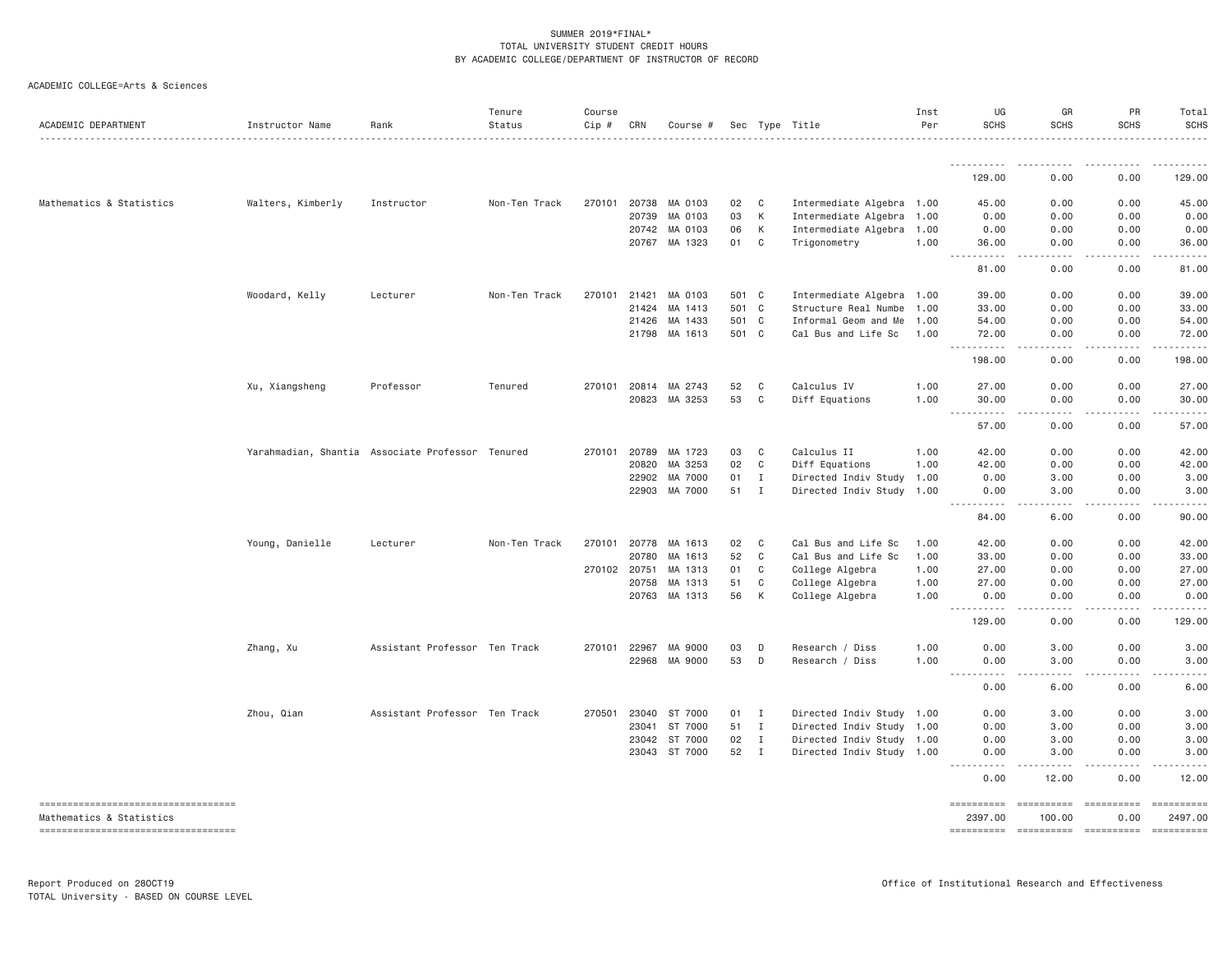| ACADEMIC DEPARTMENT                                                                               | Instructor Name               | Rank                          | Tenure<br>Status | Course<br>Cip # | CRN                   | Course #                               |                      |              | Sec Type Title                                              | Inst<br>Per          | UG<br><b>SCHS</b>                                                                                                         | GR<br><b>SCHS</b>                                                                                                                 | PR<br><b>SCHS</b>                                                                                                                                            | Total<br><b>SCHS</b>                                                                                                                                                    |
|---------------------------------------------------------------------------------------------------|-------------------------------|-------------------------------|------------------|-----------------|-----------------------|----------------------------------------|----------------------|--------------|-------------------------------------------------------------|----------------------|---------------------------------------------------------------------------------------------------------------------------|-----------------------------------------------------------------------------------------------------------------------------------|--------------------------------------------------------------------------------------------------------------------------------------------------------------|-------------------------------------------------------------------------------------------------------------------------------------------------------------------------|
| Philosophy & Religion                                                                             | Bisson, Albert                | Instructor                    | Non-Ten Track    | 380201          | 20986<br>21471        | REL 1103<br>REL 1103<br>21472 REL 1103 | 01<br>501 C<br>551 C | $\mathbf{C}$ | Intro To Religion<br>Intro To Religion<br>Intro To Religion | 1.00<br>1.00<br>1.00 | 51.00<br>48.00<br>69.00                                                                                                   | 0.00<br>0.00<br>0.00                                                                                                              | 0.00<br>0.00<br>0.00                                                                                                                                         | 51.00<br>48.00<br>69.00                                                                                                                                                 |
|                                                                                                   |                               |                               |                  |                 |                       |                                        |                      |              |                                                             |                      | .<br>$\sim$ $\sim$ $\sim$ .<br>168.00                                                                                     | $- - - -$<br>0.00                                                                                                                 | .<br>0.00                                                                                                                                                    | .<br>168.00                                                                                                                                                             |
|                                                                                                   | Bruno, Michael                | Assistant Professor Ten Track |                  |                 |                       | 380102 21454 PHI 1113                  | 551 C                |              | Intro To Logic                                              | 0.50                 | 15.00<br>.                                                                                                                | 0.00<br>.                                                                                                                         | 0.00<br>$\frac{1}{2} \left( \frac{1}{2} \right) \left( \frac{1}{2} \right) \left( \frac{1}{2} \right) \left( \frac{1}{2} \right) \left( \frac{1}{2} \right)$ | 15.00<br>.                                                                                                                                                              |
|                                                                                                   |                               |                               |                  |                 |                       |                                        |                      |              |                                                             |                      | 15.00                                                                                                                     | 0.00                                                                                                                              | 0.00                                                                                                                                                         | 15.00                                                                                                                                                                   |
|                                                                                                   | Clifford, Michael             | Professor                     | Tenured          |                 | 380103 20943<br>20944 | PHI 3013<br>PHI 3013                   | 101 C<br>102 C       |              | <b>Business Ethics</b><br><b>Business Ethics</b>            | 1.00<br>1.00         | 57.00<br>48.00<br>$\frac{1}{2} \left( \frac{1}{2} \right) \left( \frac{1}{2} \right) \left( \frac{1}{2} \right)$<br>----- | 0.00<br>0.00                                                                                                                      | 0.00<br>0.00<br>-----                                                                                                                                        | 57.00<br>48.00<br>.                                                                                                                                                     |
|                                                                                                   |                               |                               |                  |                 |                       |                                        |                      |              |                                                             |                      | 105.00                                                                                                                    | 0.00                                                                                                                              | 0.00                                                                                                                                                         | 105.00                                                                                                                                                                  |
|                                                                                                   | Hall, Alicia                  | Assistant Professor Ten Track |                  |                 |                       | 380102 20939 PHI 1113                  | 001 C                |              | Intro To Logic                                              | 1.00                 | 57.00                                                                                                                     | 0.00                                                                                                                              | 0.00                                                                                                                                                         | 57.00                                                                                                                                                                   |
|                                                                                                   |                               |                               |                  |                 |                       |                                        |                      |              |                                                             |                      | 57.00                                                                                                                     | 0.00                                                                                                                              | 0.00                                                                                                                                                         | 57.00                                                                                                                                                                   |
|                                                                                                   | Hammons, Christopher Lecturer |                               | Non-Ten Track    |                 |                       | 380101 21452 PHI 1103                  | 501 C                |              | Intro To Philosophy                                         | 1.00                 | 27.00<br><u>.</u>                                                                                                         | 0.00<br>.                                                                                                                         | 0.00<br>$-2222$                                                                                                                                              | 27.00<br>.                                                                                                                                                              |
|                                                                                                   |                               |                               |                  |                 |                       |                                        |                      |              |                                                             |                      | 27.00                                                                                                                     | 0.00                                                                                                                              | 0.00                                                                                                                                                         | 27.00                                                                                                                                                                   |
|                                                                                                   | Holt, Dale                    | Professor                     | Tenured          |                 | 380103 21455<br>21898 | PHI 1123<br>PHI 1123                   | 501 C<br>01          | $\mathbf{C}$ | Intro To Ethics<br>Intro To Ethics                          | 1.00<br>1.00         | 117,00<br>54.00<br>.                                                                                                      | 0.00<br>0.00                                                                                                                      | 0.00<br>0.00                                                                                                                                                 | 117.00<br>54.00                                                                                                                                                         |
|                                                                                                   |                               |                               |                  |                 |                       |                                        |                      |              |                                                             |                      | 171.00                                                                                                                    | 0.00                                                                                                                              | 0.00                                                                                                                                                         | 171.00                                                                                                                                                                  |
|                                                                                                   | Kallfelz, William             | Instructor                    | Non-Ten Track    |                 |                       | 380201 20987 REL 1103                  | 51 C                 |              | Intro To Religion                                           | 0.50                 | 24.00                                                                                                                     | 0.00                                                                                                                              | 0.00                                                                                                                                                         | 24.00                                                                                                                                                                   |
|                                                                                                   |                               |                               |                  |                 |                       |                                        |                      |              |                                                             |                      | 24.00                                                                                                                     | 0.00                                                                                                                              | 0.00                                                                                                                                                         | 24.00                                                                                                                                                                   |
|                                                                                                   | Moffatt, Barton               | Associate Professor Tenured   |                  |                 |                       | 380103 20942 PHI 1123                  | 002 C                |              | Intro To Ethics                                             | 1.00                 | 36.00<br>.                                                                                                                | 0.00<br>.                                                                                                                         | 0.00                                                                                                                                                         | 36.00<br>.                                                                                                                                                              |
|                                                                                                   |                               |                               |                  |                 |                       |                                        |                      |              |                                                             |                      | 36.00                                                                                                                     | 0.00                                                                                                                              | 0.00                                                                                                                                                         | 36.00                                                                                                                                                                   |
|                                                                                                   | Montgomery, Robert            | Lecturer                      | Non-Ten Track    |                 |                       | 380201 20987 REL 1103                  | 51 C                 |              | Intro To Religion                                           | 0.50                 | 24.00<br>.                                                                                                                | 0.00<br>$\frac{1}{2} \left( \frac{1}{2} \right) \left( \frac{1}{2} \right) \left( \frac{1}{2} \right) \left( \frac{1}{2} \right)$ | 0.00<br>.                                                                                                                                                    | 24.00<br>.                                                                                                                                                              |
|                                                                                                   |                               |                               |                  |                 |                       |                                        |                      |              |                                                             |                      | 24.00                                                                                                                     | 0.00                                                                                                                              | 0.00                                                                                                                                                         | 24.00                                                                                                                                                                   |
|                                                                                                   | Thompson, James               | Associate Professor Tenured   |                  |                 |                       | 380102 21454 PHI 1113                  | 551 C                |              | Intro To Logic                                              | 0.50                 | 15.00<br><u>.</u>                                                                                                         | 0.00<br>$\frac{1}{2}$                                                                                                             | 0.00<br>.                                                                                                                                                    | 15.00<br>.                                                                                                                                                              |
|                                                                                                   |                               |                               |                  |                 |                       |                                        |                      |              |                                                             |                      | 15.00                                                                                                                     | 0.00                                                                                                                              | 0.00                                                                                                                                                         | 15.00                                                                                                                                                                   |
| ----------------------------------<br>Philosophy & Religion<br>---------------------------------- |                               |                               |                  |                 |                       |                                        |                      |              |                                                             |                      | ==========<br>642.00<br>==========                                                                                        | ==========<br>0.00                                                                                                                | ==========<br>0.00                                                                                                                                           | 642.00<br>$\begin{array}{c} \multicolumn{3}{c} {\small \texttt{m}} = {\small \texttt{m}} = {\small \texttt{m}} = {\small \texttt{m}} = {\small \texttt{m}} \end{array}$ |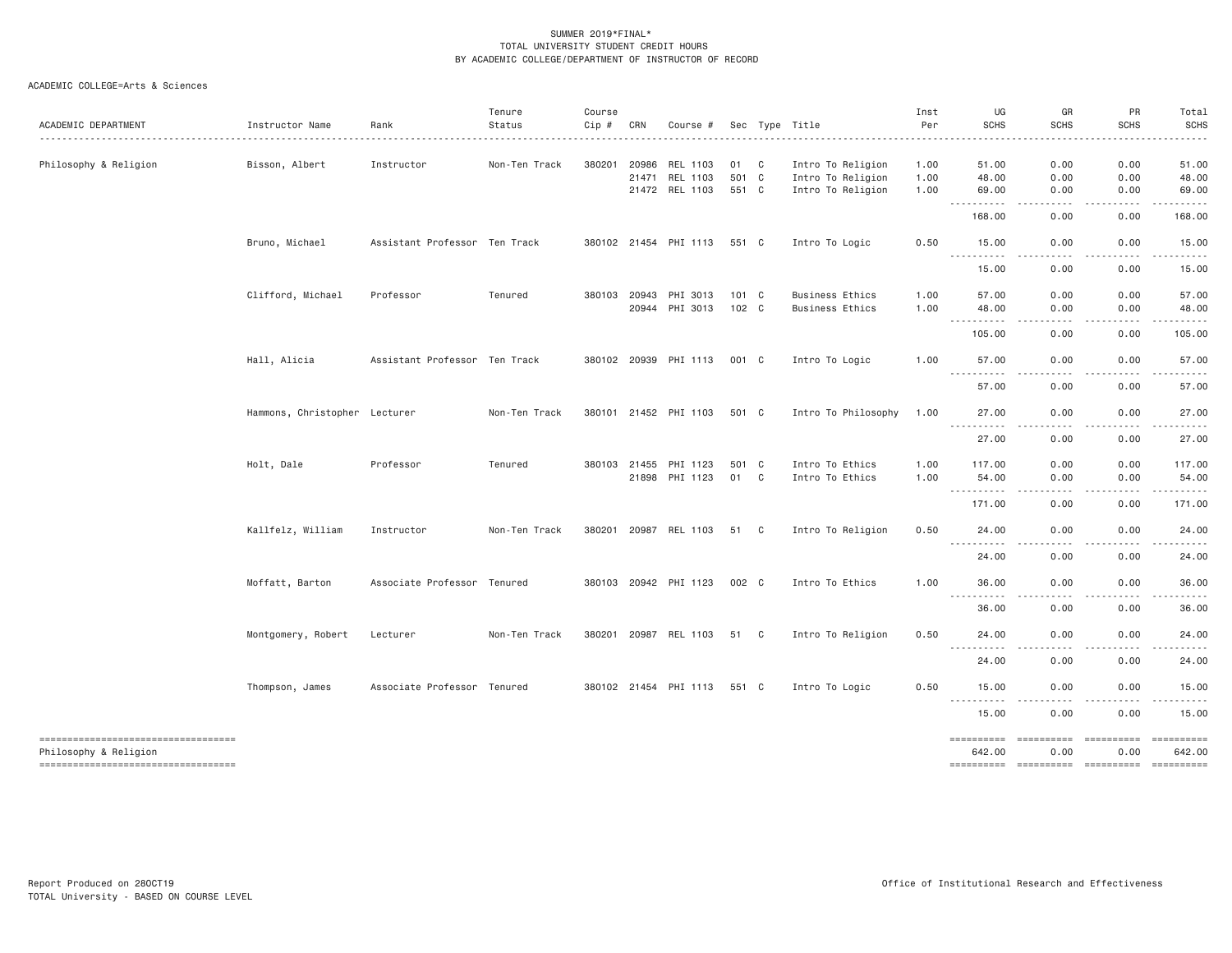| ACADEMIC DEPARTMENT | Instructor Name<br>. | Rank                              | Tenure<br>Status | Course<br>Cip # | CRN   | Course #             |         |             | Sec Type Title            | Inst<br>Per | UG<br><b>SCHS</b>                                                                                                                                                                                          | GR<br><b>SCHS</b>                   | PR<br><b>SCHS</b>                                                                                                                 | Total<br><b>SCHS</b><br>$\frac{1}{2} \left( \frac{1}{2} \right) \left( \frac{1}{2} \right) \left( \frac{1}{2} \right) \left( \frac{1}{2} \right) \left( \frac{1}{2} \right)$ |
|---------------------|----------------------|-----------------------------------|------------------|-----------------|-------|----------------------|---------|-------------|---------------------------|-------------|------------------------------------------------------------------------------------------------------------------------------------------------------------------------------------------------------------|-------------------------------------|-----------------------------------------------------------------------------------------------------------------------------------|------------------------------------------------------------------------------------------------------------------------------------------------------------------------------|
| Physics & Astronomy | Arnoldus, Henk       | Professor                         | Tenured          | 400801          | 20923 | PH 2213              | 001 C   |             | Physics I                 | 1.00        | 69.00                                                                                                                                                                                                      | 0.00                                | 0.00                                                                                                                              | 69.00                                                                                                                                                                        |
|                     |                      |                                   |                  |                 | 20931 | PH 2223              | 51      | $\mathbf C$ | Physics II                | 1.00        | 99.00                                                                                                                                                                                                      | 0.00                                | 0.00                                                                                                                              | 99.00                                                                                                                                                                        |
|                     |                      |                                   |                  |                 | 20932 | PH 2223              | 52      | К           | Physics II                | 1.00        | 0.00                                                                                                                                                                                                       | 0.00                                | 0.00                                                                                                                              | 0.00                                                                                                                                                                         |
|                     |                      |                                   |                  |                 | 20933 | PH 2223              | 53      | К           | Physics II                | 1.00        | 0.00<br>.                                                                                                                                                                                                  | 0.00                                | 0.00<br>.                                                                                                                         | 0.00<br>.                                                                                                                                                                    |
|                     |                      |                                   |                  |                 |       |                      |         |             |                           |             | 168.00                                                                                                                                                                                                     | 0.00                                | 0.00                                                                                                                              | 168.00                                                                                                                                                                       |
|                     | Cuicchi, Paul        | Lecturer                          | Non-Ten Track    | 400801          |       | 20913 PH 1113        | 51      | C           | Gen Physics I             | 1.00        | 18.00                                                                                                                                                                                                      | 0.00                                | 0.00                                                                                                                              | 18.00                                                                                                                                                                        |
|                     |                      |                                   |                  |                 |       | 20914 PH 1113        | 52      | К           | Gen Physics I             | 1.00        | 0.00<br>.<br>$- - -$                                                                                                                                                                                       | 0.00<br>.                           | 0.00<br>.                                                                                                                         | 0.00<br>.                                                                                                                                                                    |
|                     |                      |                                   |                  |                 |       |                      |         |             |                           |             | 18.00                                                                                                                                                                                                      | 0.00                                | 0.00                                                                                                                              | 18.00                                                                                                                                                                        |
|                     | Dickel, Doyl         | Research Assist Pro Non-Ten Track |                  | 141901          |       | 22906 ME 9000        | 118 D   |             | Research / Diss           | 1.00        | 0.00                                                                                                                                                                                                       | 3.00                                | 0.00                                                                                                                              | 3.00                                                                                                                                                                         |
|                     |                      |                                   |                  |                 |       | 23032 ME 7000        | $102$ I |             | Directed Indiv Study      | 1.00        | 0.00<br>.<br>$\frac{1}{2}$                                                                                                                                                                                 | 3.00<br>$- - - -$                   | 0.00                                                                                                                              | 3.00<br>والمستحدث                                                                                                                                                            |
|                     |                      |                                   |                  |                 |       |                      |         |             |                           |             | 0.00                                                                                                                                                                                                       | 6.00                                | 0.00                                                                                                                              | 6.00                                                                                                                                                                         |
|                     | Fox, Daniel          | Lecturer                          | Non-Ten Track    | 400801          | 20936 | PH 2233              | 51      | C           | Physics III               | 1.00        | 63.00                                                                                                                                                                                                      | 0.00                                | 0.00                                                                                                                              | 63.00                                                                                                                                                                        |
|                     |                      |                                   |                  |                 | 20937 | PH 2233              | 52      | К           | Physics III               | 1.00        | 0.00                                                                                                                                                                                                       | 0.00                                | 0.00                                                                                                                              | 0.00                                                                                                                                                                         |
|                     |                      |                                   |                  |                 |       | 20938 PH 2233        | 53      | К           | Physics III               | 1.00        | 0.00<br>$\sim$ $\sim$ $\sim$<br>.                                                                                                                                                                          | 0.00<br>$\sim$ $\sim$ $\sim$ $\sim$ | 0.00                                                                                                                              | 0.00<br>والمناصبات                                                                                                                                                           |
|                     |                      |                                   |                  |                 |       |                      |         |             |                           |             | 63.00                                                                                                                                                                                                      | 0.00                                | 0.00                                                                                                                              | 63.00                                                                                                                                                                        |
|                     | Inkoom, Godfred      | Visiting Assist Pro Non-Ten Track |                  | 400801          | 20909 | PH 1113              | 01      | C           | Gen Physics I             | 1.00        | 39.00                                                                                                                                                                                                      | 0.00                                | 0.00                                                                                                                              | 39.00                                                                                                                                                                        |
|                     |                      |                                   |                  |                 | 20910 | PH 1113              | 02      | K           | Gen Physics I             | 1.00        | 0.00                                                                                                                                                                                                       | 0.00                                | 0.00                                                                                                                              | 0.00                                                                                                                                                                         |
|                     |                      |                                   |                  |                 |       | 20911 PH 1113        | 03      | K           | Gen Physics I             | 1.00        | 0.00<br>.                                                                                                                                                                                                  | 0.00<br>$   -$                      | 0.00<br>$\frac{1}{2} \left( \frac{1}{2} \right) \left( \frac{1}{2} \right) \left( \frac{1}{2} \right) \left( \frac{1}{2} \right)$ | 0.00<br>.                                                                                                                                                                    |
|                     |                      |                                   |                  |                 |       |                      |         |             |                           |             | 39.00                                                                                                                                                                                                      | 0.00                                | 0.00                                                                                                                              | 39.00                                                                                                                                                                        |
|                     | Moody, Judith        | Lecturer                          | Non-Ten Track    | 400801          | 20908 | PH 1023              | 101 C   |             | Physical Sci Survey       | 1.00        | 27.00                                                                                                                                                                                                      | 0.00                                | 0.00                                                                                                                              | 27.00                                                                                                                                                                        |
|                     |                      |                                   |                  |                 |       | 21451 PH 1023        | 501 C   |             | Physical Sci Survey       | 1.00        | 27.00<br>.                                                                                                                                                                                                 | 0.00<br>.                           | 0.00<br>$\frac{1}{2}$                                                                                                             | 27.00<br>$\frac{1}{2} \left( \frac{1}{2} \right) \left( \frac{1}{2} \right) \left( \frac{1}{2} \right) \left( \frac{1}{2} \right) \left( \frac{1}{2} \right)$                |
|                     |                      |                                   |                  |                 |       |                      |         |             |                           |             | 54.00                                                                                                                                                                                                      | 0.00                                | 0.00                                                                                                                              | 54.00                                                                                                                                                                        |
|                     | Novotny, Mark        | Professor                         | Tenured          |                 |       | 400801 22780 PH 9000 | $101$ D |             | Research / Diss           | 1.00        | 0.00<br><u>.</u>                                                                                                                                                                                           | 6.00<br>.                           | 0.00<br>.                                                                                                                         | 6.00<br>.                                                                                                                                                                    |
|                     |                      |                                   |                  |                 |       |                      |         |             |                           |             | 0.00                                                                                                                                                                                                       | 6.00                                | 0.00                                                                                                                              | 6.00                                                                                                                                                                         |
|                     | Silwal, Umesh        | Grad Teach Assist                 | Not Applicable   | 400801          | 20907 | PH 1021              | 101 L   |             | Physical Science Lab 1.00 |             | 4.00                                                                                                                                                                                                       | 0.00                                | 0.00                                                                                                                              | 4.00                                                                                                                                                                         |
|                     |                      |                                   |                  |                 | 20925 | PH 2213              | 51      | C           | Physics I                 | 1.00        | 69.00                                                                                                                                                                                                      | 0.00                                | 0.00                                                                                                                              | 69.00                                                                                                                                                                        |
|                     |                      |                                   |                  |                 |       | 21450 PH 1021        | 501 L   |             | Physical Science Lab 1.00 |             | 7.00<br>$\sim$ $\sim$ .<br>$\frac{1}{2} \left( \frac{1}{2} \right) \left( \frac{1}{2} \right) \left( \frac{1}{2} \right) \left( \frac{1}{2} \right) \left( \frac{1}{2} \right) \left( \frac{1}{2} \right)$ | 0.00<br>.                           | 0.00<br>.                                                                                                                         | 7.00<br>المتمامين                                                                                                                                                            |
|                     |                      |                                   |                  |                 |       |                      |         |             |                           |             | 80.00                                                                                                                                                                                                      | 0.00                                | 0.00                                                                                                                              | 80.00                                                                                                                                                                        |
|                     | Solomon, Lazarus     | Instructor                        | Non-Ten Track    | 400801          | 20927 | PH 2223              | 01      | C           | Physics II                | 1.00        | 87.00                                                                                                                                                                                                      | 0.00                                | 0.00                                                                                                                              | 87.00                                                                                                                                                                        |
|                     |                      |                                   |                  |                 | 20928 | PH 2223              | 02      | K           | Physics II                | 1.00        | 0.00                                                                                                                                                                                                       | 0.00                                | 0.00                                                                                                                              | 0.00                                                                                                                                                                         |
|                     |                      |                                   |                  |                 |       | 20929 PH 2223        | 03      | К           | Physics II                | 1.00        | 0.00<br>.                                                                                                                                                                                                  | 0.00<br>.                           | 0.00<br>.                                                                                                                         | 0.00<br>.                                                                                                                                                                    |
|                     |                      |                                   |                  |                 |       |                      |         |             |                           |             | 87.00                                                                                                                                                                                                      | 0.00                                | 0.00                                                                                                                              | 87.00                                                                                                                                                                        |
|                     | Tanner, Angelle      | Associate Professor Tenured       |                  |                 |       | 400801 20924 PH 2213 | 01      | C           | Physics I                 | 1.00        | 81.00<br>.                                                                                                                                                                                                 | 0.00<br><u>.</u>                    | 0.00<br>.                                                                                                                         | 81.00<br>.                                                                                                                                                                   |
|                     |                      |                                   |                  |                 |       |                      |         |             |                           |             | 81.00                                                                                                                                                                                                      | 0.00                                | 0.00                                                                                                                              | 81.00                                                                                                                                                                        |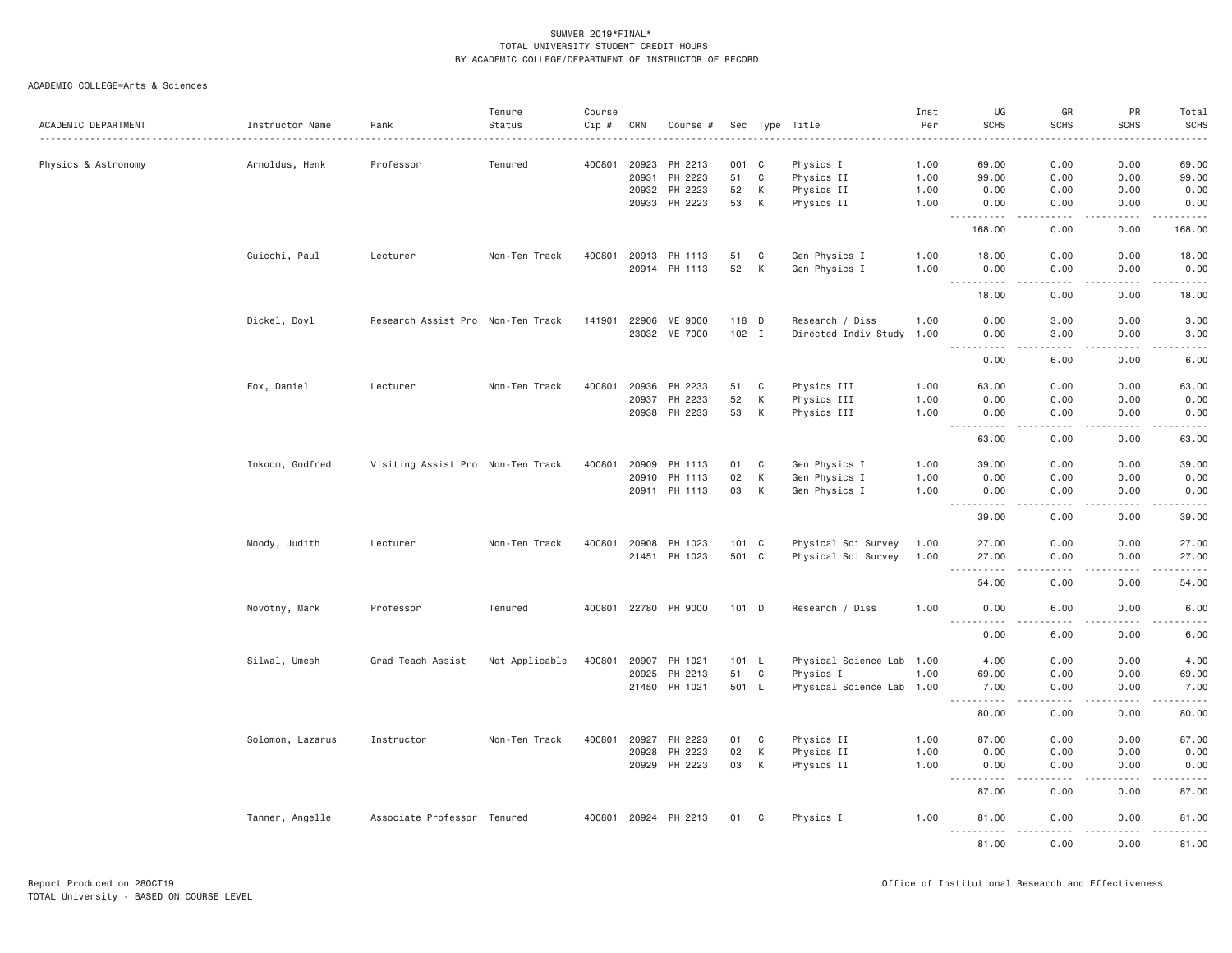| ACADEMIC DEPARTMENT                    | Instructor Name | Rank       | Tenure<br>Status | Course<br>Cip # | CRN   | Course #      |         |     | Sec Type Title  | Inst<br>Per | UG<br>SCHS      | GR<br><b>SCHS</b>   | PR<br>SCHS         | Total<br>SCHS         |
|----------------------------------------|-----------------|------------|------------------|-----------------|-------|---------------|---------|-----|-----------------|-------------|-----------------|---------------------|--------------------|-----------------------|
| Physics & Astronomy                    | Winger, Jeffry  | Professor  | Tenured          | 400801          |       | 23002 PH 9000 | $102$ D |     | Research / Diss | 1.00        | 0.00<br>.       | 1.00<br>.           | 0.00<br>.          | 1.00<br>.             |
|                                        |                 |            |                  |                 |       |               |         |     |                 |             | 0.00            | 1,00                | 0.00               | 1.00                  |
|                                        | Worthy, Mark    | Instructor | Non-Ten Track    | 400801          | 20918 | PH 1123       | 51      | C . | Gen Physics II  | 1.00        | 45.00           | 0.00                | 0.00               | 45.00                 |
|                                        |                 |            |                  |                 | 20919 | PH 1123       | 52      | K   | Gen Physics II  | 1.00        | 0.00            | 0.00                | 0.00               | 0.00                  |
|                                        |                 |            |                  |                 | 20920 | PH 1123       | 53      | K   | Gen Physics II  | 1.00        | 0.00            | 0.00                | 0.00               | 0.00                  |
|                                        |                 |            |                  |                 | 21901 | PH 1123       | 01 C    |     | Gen Physics II  | 1.00        | 33.00           | 0.00                | 0.00               | 33.00                 |
|                                        |                 |            |                  |                 | 21902 | PH 1123       | 02      | K   | Gen Physics II  | 1.00        | 0.00            | 0.00                | 0.00               | 0.00                  |
|                                        |                 |            |                  |                 |       |               |         |     |                 |             | ------<br>78.00 | -----------<br>0.00 | -----<br>.<br>0.00 | -------<br>78.00      |
| ;===================================   |                 |            |                  |                 |       |               |         |     |                 |             |                 | ==========          | ==========         | $=$ = = = = = = = = = |
| Physics & Astronomy                    |                 |            |                  |                 |       |               |         |     |                 |             | 668,00          | 13,00               | 0.00               | 681,00                |
| ====================================== |                 |            |                  |                 |       |               |         |     |                 |             | ==========      | ==========          | ==========         | ==========            |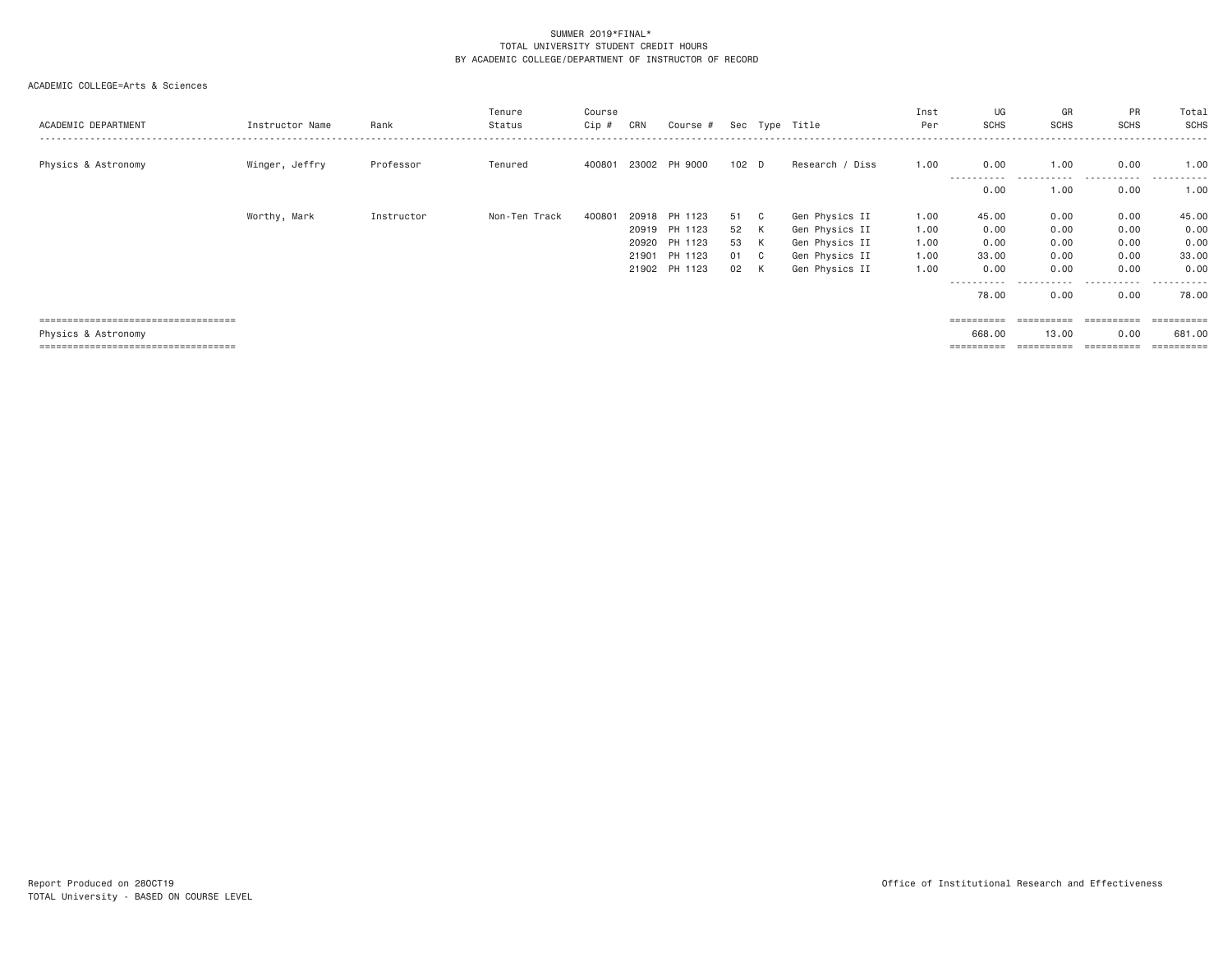| ACADEMIC DEPARTMENT                               | Instructor Name     | Rank                              | Tenure<br>Status | Course<br>$Cip$ # | CRN                     | Course #                         |                       |              | Sec Type Title                                                                      | Inst<br>Per | UG<br><b>SCHS</b>                                 | GR<br><b>SCHS</b>                                                                                                                                 | PR<br><b>SCHS</b>         | Total<br><b>SCHS</b><br>.                                                                                                                                                               |
|---------------------------------------------------|---------------------|-----------------------------------|------------------|-------------------|-------------------------|----------------------------------|-----------------------|--------------|-------------------------------------------------------------------------------------|-------------|---------------------------------------------------|---------------------------------------------------------------------------------------------------------------------------------------------------|---------------------------|-----------------------------------------------------------------------------------------------------------------------------------------------------------------------------------------|
| Political Science & Public Administ Baker, Leslie |                     | Instructor                        | Non-Ten Track    | 451002 20951      |                         | PS 1113                          | 51                    | C            | American Government 1.00                                                            |             | 36.00                                             | 0.00                                                                                                                                              | 0.00                      | 36.00                                                                                                                                                                                   |
|                                                   |                     |                                   |                  |                   |                         |                                  |                       |              |                                                                                     |             | ----------<br>36.00                               | .<br>0.00                                                                                                                                         | .<br>0.00                 | 36.00                                                                                                                                                                                   |
|                                                   | Breen, Joseph       | Research Assist Pro Non-Ten Track |                  |                   |                         | 440401 23122 PPA 7000            | 52 I                  |              | Directed Indiv Study 1.00                                                           |             | 0.00<br>.                                         | 3.00<br>$- - - -$                                                                                                                                 | 0.00<br>.                 | 3.00<br>$\frac{1}{2} \left( \frac{1}{2} \right) \left( \frac{1}{2} \right) \left( \frac{1}{2} \right) \left( \frac{1}{2} \right) \left( \frac{1}{2} \right)$                            |
|                                                   |                     |                                   |                  |                   |                         |                                  |                       |              |                                                                                     |             | 0.00                                              | 3.00                                                                                                                                              | 0.00                      | 3.00                                                                                                                                                                                    |
|                                                   | Nukpezah, Julius    | Assistant Professor Ten Track     |                  | 440401            | 20947                   | PPA 8183                         | 001 C                 |              | Local Government Fin 1.00                                                           |             | 0.00<br>.                                         | 39,00<br>----                                                                                                                                     | 0.00<br>.                 | 39.00<br>.                                                                                                                                                                              |
|                                                   |                     |                                   |                  |                   |                         |                                  |                       |              |                                                                                     |             | 0.00                                              | 39.00                                                                                                                                             | 0.00                      | 39.00                                                                                                                                                                                   |
|                                                   | Potter, Michael     | Assistant Professor Ten Track     |                  | 440401            | 22964<br>23029<br>23309 | PPA 7000<br>PPA 7000<br>PPA 7000 | 51 I<br>$101$ I<br>53 | $\mathbf{I}$ | Directed Indiv Study 1.00<br>Directed Indiv Study 1.00<br>Directed Indiv Study 1.00 |             | 0.00<br>0.00<br>0.00<br>$\cdots$<br>$\frac{1}{2}$ | 3.00<br>3.00<br>3.00<br>$\frac{1}{2} \left( \frac{1}{2} \right) \left( \frac{1}{2} \right) \left( \frac{1}{2} \right) \left( \frac{1}{2} \right)$ | 0.00<br>0.00<br>0.00<br>. | 3.00<br>3.00<br>3.00<br>-----                                                                                                                                                           |
|                                                   |                     |                                   |                  |                   |                         |                                  |                       |              |                                                                                     |             | 0.00                                              | 9,00                                                                                                                                              | 0.00                      | 9.00                                                                                                                                                                                    |
|                                                   | Rush, Christine     | Associate Professor Tenured       |                  | 440401            |                         | 21995 PPA 9000                   | 105 D                 |              | Research / Diss                                                                     | 1.00        | 0.00<br>----------                                | 1.00<br>$- - - -$<br>-----                                                                                                                        | 0.00<br>. <u>.</u>        | 1.00<br>$\frac{1}{2} \left( \frac{1}{2} \right) \left( \frac{1}{2} \right) \left( \frac{1}{2} \right) \left( \frac{1}{2} \right) \left( \frac{1}{2} \right) \left( \frac{1}{2} \right)$ |
|                                                   |                     |                                   |                  |                   |                         |                                  |                       |              |                                                                                     |             | 0.00                                              | 1.00                                                                                                                                              | 0.00                      | 1.00                                                                                                                                                                                    |
|                                                   | Shoup, Brian        | Associate Professor Tenured       |                  | 450901            | 22198                   | PS 4633                          | 01                    | C            | Democracy and Democr 1.00                                                           |             | 27,00                                             | 0.00                                                                                                                                              | 0.00                      | 27.00                                                                                                                                                                                   |
|                                                   |                     |                                   |                  | 451001            | 22199<br>21928          | PS 6633<br>PS 1513               | 01<br>51              | C<br>C       | Democracy and Democr 1.00<br>Comparative Govt                                       | 1.00        | 0.00<br>39,00                                     | 3.00<br>0.00                                                                                                                                      | 0.00<br>0.00              | 3.00<br>39.00                                                                                                                                                                           |
|                                                   |                     |                                   |                  |                   |                         |                                  |                       |              |                                                                                     |             | ----------<br>66.00                               | .<br>3.00                                                                                                                                         | 0.00                      | 69.00                                                                                                                                                                                   |
|                                                   | Stanisevski, Dragan | Associate Professor Tenured       |                  |                   |                         | 440401 21914 PPA 8143            | 01 C                  |              | Civ Rgts/Aff Action 1.00                                                            |             | 0.00                                              | 24.00                                                                                                                                             | 0.00                      | 24.00                                                                                                                                                                                   |
|                                                   |                     |                                   |                  |                   |                         |                                  |                       |              |                                                                                     |             | -----------                                       | <b>.</b>                                                                                                                                          | .                         | .                                                                                                                                                                                       |
|                                                   |                     |                                   |                  |                   |                         |                                  |                       |              |                                                                                     |             | 0.00                                              | 24.00                                                                                                                                             | 0.00                      | 24.00                                                                                                                                                                                   |
|                                                   | Waide, David        | Clinical Assist Pro Non-Ten Track |                  | 451001            | 20949                   | PPA 8743                         | 01                    | - S          | Administrative Law                                                                  | 1.00        | 0.00                                              | 33.00                                                                                                                                             | 0.00                      | 33.00                                                                                                                                                                                   |
|                                                   |                     |                                   |                  |                   | 451002 20950            | PS 1113                          | 01                    | C            | American Government                                                                 | 1.00        | 27.00                                             | 0.00                                                                                                                                              | 0.00                      | 27.00                                                                                                                                                                                   |
|                                                   |                     |                                   |                  |                   |                         |                                  |                       |              |                                                                                     |             | -----------<br>27.00                              | $\frac{1}{2}$<br>33.00                                                                                                                            | -----<br>0.00             | .<br>60.00                                                                                                                                                                              |
| Political Science & Public Administ               |                     |                                   |                  |                   |                         |                                  |                       |              |                                                                                     |             | ===========<br>129.00                             | 112.00                                                                                                                                            | ==========<br>0.00        | ==========<br>241.00                                                                                                                                                                    |
| ----------------------------------                |                     |                                   |                  |                   |                         |                                  |                       |              |                                                                                     |             |                                                   |                                                                                                                                                   |                           |                                                                                                                                                                                         |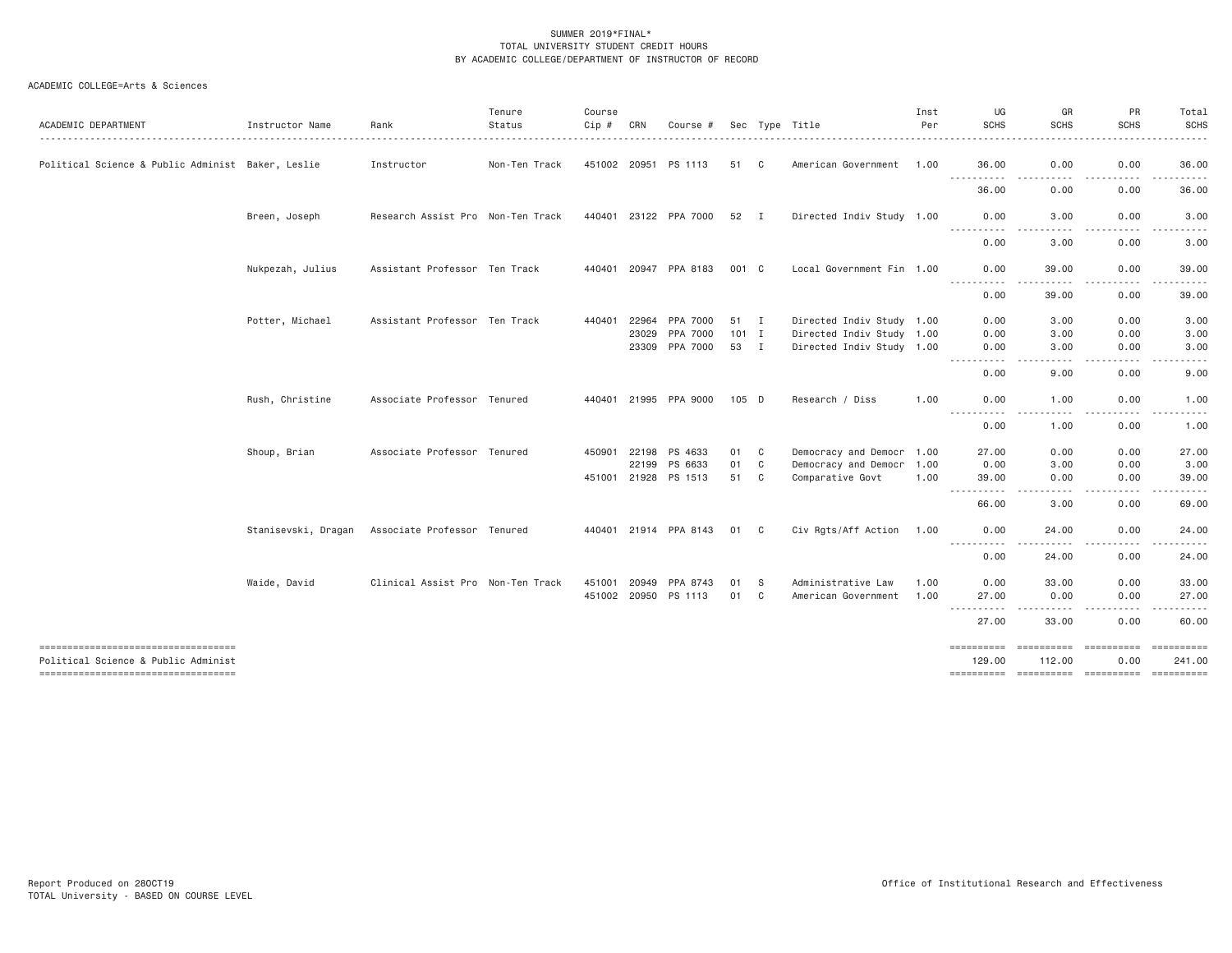| ACADEMIC DEPARTMENT | Instructor Name                                  | Rank                          | Tenure<br>Status | Course<br>Cip # | CRN                   | Course #              |             |                | Sec Type Title                             | Inst<br>Per | UG<br><b>SCHS</b>                                                                                                                                            | GR<br><b>SCHS</b>                                                                                                                                            | PR<br><b>SCHS</b>                                                                                                                                                                                                                                                                 | Total<br><b>SCHS</b> |
|---------------------|--------------------------------------------------|-------------------------------|------------------|-----------------|-----------------------|-----------------------|-------------|----------------|--------------------------------------------|-------------|--------------------------------------------------------------------------------------------------------------------------------------------------------------|--------------------------------------------------------------------------------------------------------------------------------------------------------------|-----------------------------------------------------------------------------------------------------------------------------------------------------------------------------------------------------------------------------------------------------------------------------------|----------------------|
|                     |                                                  |                               |                  |                 |                       |                       |             |                |                                            |             |                                                                                                                                                              |                                                                                                                                                              |                                                                                                                                                                                                                                                                                   |                      |
| Psychology          | Adams-Price, Carolyn Associate Professor Tenured |                               |                  |                 | 420101 22805          | PSY 8000              | 101 D       |                | Research / Thesis                          | 1.00        | 0.00                                                                                                                                                         | 2.00                                                                                                                                                         | 0.00                                                                                                                                                                                                                                                                              | 2.00                 |
|                     |                                                  |                               |                  |                 | 23285<br>422813 22821 | PSY 4000<br>PSY 9000  | 01<br>101 D | $\mathbf{I}$   | Directed Indiv Study 1.00<br>Research/Diss | 1.00        | 3.00<br>0.00                                                                                                                                                 | 0.00<br>3.00                                                                                                                                                 | 0.00<br>0.00                                                                                                                                                                                                                                                                      | 3.00<br>3.00         |
|                     |                                                  |                               |                  |                 |                       |                       |             |                |                                            |             | <u>.</u>                                                                                                                                                     | .                                                                                                                                                            | $\frac{1}{2} \left( \frac{1}{2} \right) \left( \frac{1}{2} \right) \left( \frac{1}{2} \right) \left( \frac{1}{2} \right) \left( \frac{1}{2} \right) \left( \frac{1}{2} \right)$<br>$\frac{1}{2} \left( \frac{1}{2} \right) \left( \frac{1}{2} \right) \left( \frac{1}{2} \right)$ | .                    |
|                     |                                                  |                               |                  |                 |                       |                       |             |                |                                            |             | 3.00                                                                                                                                                         | 5.00                                                                                                                                                         | 0.00                                                                                                                                                                                                                                                                              | 8.00                 |
|                     | Armstrong, Kevin                                 | Associate Professor Tenured   |                  |                 | 420101 21905          | PSY 3213              | 01          | $\mathbf{C}$   | Psych Of Ab Behavior 1.00                  |             | 54.00                                                                                                                                                        | 0.00                                                                                                                                                         | 0.00                                                                                                                                                                                                                                                                              | 54.00                |
|                     |                                                  |                               |                  |                 | 422707 21906          | PSY 3363              | 01          | $\mathbf C$    | Behav Modification                         | 1.00        | 60.00                                                                                                                                                        | 0.00                                                                                                                                                         | 0.00                                                                                                                                                                                                                                                                              | 60.00                |
|                     |                                                  |                               |                  |                 | 422813 21880          | PSY 8233              | 001 C       |                | Eth and Prof Issue C 1.00                  |             | 0.00                                                                                                                                                         | 15.00                                                                                                                                                        | 0.00                                                                                                                                                                                                                                                                              | 15.00                |
|                     |                                                  |                               |                  |                 | 22822                 | PSY 9000              | 102 D       |                | Research/Diss                              | 1.00        | 0.00<br>.                                                                                                                                                    | 3.00<br>.                                                                                                                                                    | 0.00<br>.                                                                                                                                                                                                                                                                         | 3.00<br>.            |
|                     |                                                  |                               |                  |                 |                       |                       |             |                |                                            |             | 114.00                                                                                                                                                       | 18.00                                                                                                                                                        | 0.00                                                                                                                                                                                                                                                                              | 132.00               |
|                     | Berman, Mitchell                                 | Professor                     | Ten Track        |                 |                       | 422813 22823 PSY 9000 | 103 D       |                | Research/Diss                              | 1.00        | 0.00<br>$\frac{1}{2} \left( \frac{1}{2} \right) \left( \frac{1}{2} \right) \left( \frac{1}{2} \right) \left( \frac{1}{2} \right) \left( \frac{1}{2} \right)$ | 7.00                                                                                                                                                         | 0.00                                                                                                                                                                                                                                                                              | 7.00<br>.            |
|                     |                                                  |                               |                  |                 |                       |                       |             |                |                                            |             | 0.00                                                                                                                                                         | 7.00                                                                                                                                                         | 0.00                                                                                                                                                                                                                                                                              | 7.00                 |
|                     | Brandon, Russell                                 | Lecturer                      | Non-Ten Track    |                 | 422708 20970          | PSY 3104              | 01          | $\overline{B}$ | Introductory Psychol 1.00                  |             | 84.00                                                                                                                                                        | 0.00                                                                                                                                                         | 0.00                                                                                                                                                                                                                                                                              | 84.00                |
|                     |                                                  |                               |                  |                 | 22202                 | PSY 3104              | 501 B       |                | Introductory Psychol 1.00                  |             | 56.00                                                                                                                                                        | 0.00                                                                                                                                                         | 0.00                                                                                                                                                                                                                                                                              | 56.00                |
|                     |                                                  |                               |                  |                 |                       |                       |             |                |                                            |             | . <b>.</b>                                                                                                                                                   | .                                                                                                                                                            | .                                                                                                                                                                                                                                                                                 | .                    |
|                     |                                                  |                               |                  |                 |                       |                       |             |                |                                            |             | 140.00                                                                                                                                                       | 0.00                                                                                                                                                         | 0.00                                                                                                                                                                                                                                                                              | 140.00               |
|                     | Campbell, Kristen                                | Lecturer                      | Non-Ten Track    |                 | 420101 21458          | PSY 3213              | 501 C       |                | Psych Of Ab Behavior 1.00                  |             | 63.00                                                                                                                                                        | 0.00                                                                                                                                                         | 0.00                                                                                                                                                                                                                                                                              | 63.00                |
|                     |                                                  |                               |                  |                 |                       | 422803 20977 PSY 4223 | 001 C       |                | Drug Use And Abuse                         | 1.00        | 30.00                                                                                                                                                        | 0.00                                                                                                                                                         | 0.00                                                                                                                                                                                                                                                                              | 30.00                |
|                     |                                                  |                               |                  |                 |                       |                       |             |                |                                            |             | $\sim$ $\sim$ $\sim$ $\sim$<br>. <b>.</b><br>93.00                                                                                                           | .<br>0.00                                                                                                                                                    | .<br>0.00                                                                                                                                                                                                                                                                         | .<br>93.00           |
|                     |                                                  |                               |                  |                 |                       |                       |             |                |                                            |             |                                                                                                                                                              |                                                                                                                                                              |                                                                                                                                                                                                                                                                                   |                      |
|                     | Carskadon, Thomas                                | Professor                     | Tenured          |                 | 420101 20967          | PSY 1013              | 01          | $\mathbf{C}$   | Gen Psychology                             | 1.00        | 27.00                                                                                                                                                        | 0.00                                                                                                                                                         | 0.00                                                                                                                                                                                                                                                                              | 27.00                |
|                     |                                                  |                               |                  |                 | 20969                 | PSY 1013              | E51 C       |                | Gen Psychology                             | 1.00        | 39.00<br>$- - -$<br>.                                                                                                                                        | 0.00<br>د د د د                                                                                                                                              | 0.00<br>.                                                                                                                                                                                                                                                                         | 39.00<br>.           |
|                     |                                                  |                               |                  |                 |                       |                       |             |                |                                            |             | 66.00                                                                                                                                                        | 0.00                                                                                                                                                         | 0.00                                                                                                                                                                                                                                                                              | 66.00                |
|                     | DeShong, Hilary                                  | Assistant Professor Ten Track |                  |                 | 420101 21909          | PSY 8450              | 02          | E              | Applied Clin Practic 1.00                  |             | 0.00                                                                                                                                                         | 24.00                                                                                                                                                        | 0.00                                                                                                                                                                                                                                                                              | 24.00                |
|                     |                                                  |                               |                  |                 |                       | 22809 PSY 8000        | 105 D       |                | Research / Thesis                          | 1.00        | 0.00                                                                                                                                                         | 4.00                                                                                                                                                         | 0.00                                                                                                                                                                                                                                                                              | 4.00                 |
|                     |                                                  |                               |                  |                 |                       |                       |             |                |                                            |             | .                                                                                                                                                            | -----                                                                                                                                                        | .                                                                                                                                                                                                                                                                                 | .                    |
|                     |                                                  |                               |                  |                 |                       |                       |             |                |                                            |             | 0.00                                                                                                                                                         | 28.00                                                                                                                                                        | 0.00                                                                                                                                                                                                                                                                              | 28.00                |
|                     | Eakin, Deborah                                   | Associate Professor Tenured   |                  |                 |                       | 422701 20976 PSY 3713 | 001 C       |                | Cognitive Psychology 1.00                  |             | 33.00<br>.                                                                                                                                                   | 0.00<br>$\sim$ $\sim$ $\sim$                                                                                                                                 | 0.00<br>.                                                                                                                                                                                                                                                                         | 33.00<br>.           |
|                     |                                                  |                               |                  |                 |                       |                       |             |                |                                            |             | 33.00                                                                                                                                                        | 0.00                                                                                                                                                         | 0.00                                                                                                                                                                                                                                                                              | 33.00                |
|                     | Finch, Dustin                                    | Grad Teach Assist             | Not Applicable   |                 |                       | 240102 20696 IDS 4111 | 01          | $\mathbf{C}$   | Professional Seminar 1.00                  |             | 4.00                                                                                                                                                         | 0.00                                                                                                                                                         | 0.00                                                                                                                                                                                                                                                                              | 4.00                 |
|                     |                                                  |                               |                  |                 |                       |                       |             |                |                                            |             | <u>.</u><br>4.00                                                                                                                                             | .<br>0.00                                                                                                                                                    | 0.00                                                                                                                                                                                                                                                                              | 4.00                 |
|                     |                                                  |                               |                  |                 |                       |                       |             |                |                                            |             |                                                                                                                                                              |                                                                                                                                                              |                                                                                                                                                                                                                                                                                   |                      |
|                     | Gier, Vicki                                      | Associate Professor Tenured   |                  |                 | 422701 21656          | PSY 8713              | 201 C       |                | Issues Cognitive Psy 1.00                  |             | 0.00                                                                                                                                                         | 12.00                                                                                                                                                        | 0.00                                                                                                                                                                                                                                                                              | 12.00                |
|                     |                                                  |                               |                  |                 |                       | 422707 21669 PSY 3353 | 201 C       |                | Motivation                                 | 1.00        | 48.00<br>$\sim$ $\sim$ $\sim$<br>.                                                                                                                           | 0.00<br>$\frac{1}{2} \left( \frac{1}{2} \right) \left( \frac{1}{2} \right) \left( \frac{1}{2} \right) \left( \frac{1}{2} \right) \left( \frac{1}{2} \right)$ | 0.00<br>.                                                                                                                                                                                                                                                                         | 48.00<br>.           |
|                     |                                                  |                               |                  |                 |                       |                       |             |                |                                            |             | 48.00                                                                                                                                                        | 12.00                                                                                                                                                        | 0.00                                                                                                                                                                                                                                                                              | 60.00                |
|                     | Hubbard, Marlena                                 | Lecturer                      | Non-Ten Track    |                 |                       | 422813 21459 PSY 3343 | 501 C       |                | Psych Of Learning                          | 1.00        | 87.00<br><u>.</u>                                                                                                                                            | 0.00<br><b><i><u>.</u></i></b>                                                                                                                               | 0.00<br>. <b>.</b>                                                                                                                                                                                                                                                                | 87.00<br>.           |
|                     |                                                  |                               |                  |                 |                       |                       |             |                |                                            |             | 87.00                                                                                                                                                        | 0.00                                                                                                                                                         | 0.00                                                                                                                                                                                                                                                                              | 87.00                |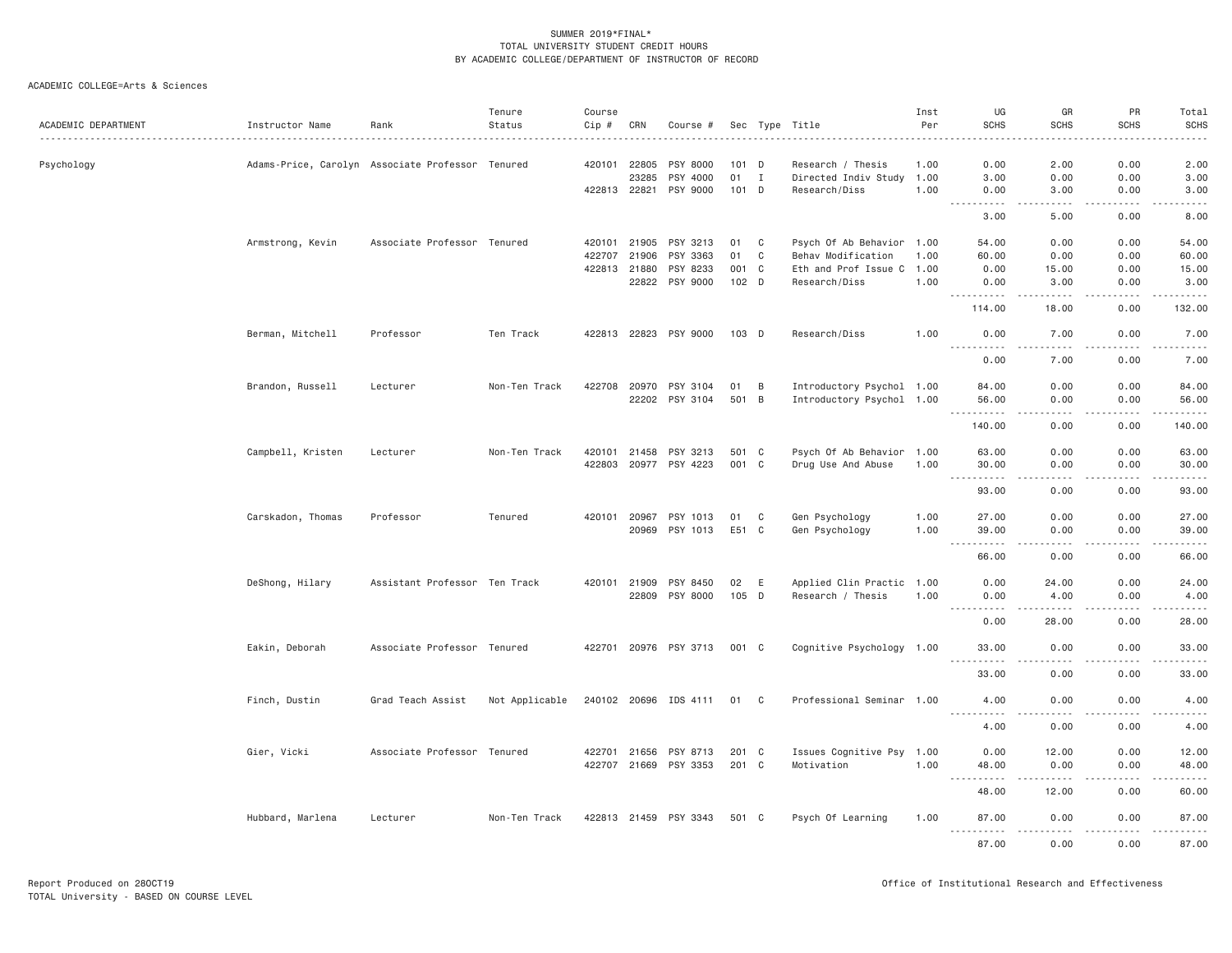| ACADEMIC DEPARTMENT | Instructor Name<br>. | Rank                              | Tenure<br>Status | Course<br>Cip # | CRN          | Course #              |                 |                | Sec Type Title            | Inst<br>Per | UG<br><b>SCHS</b>                 | GR<br>SCHS        | PR<br><b>SCHS</b>                   | Total<br><b>SCHS</b>                                                                                                                                                            |
|---------------------|----------------------|-----------------------------------|------------------|-----------------|--------------|-----------------------|-----------------|----------------|---------------------------|-------------|-----------------------------------|-------------------|-------------------------------------|---------------------------------------------------------------------------------------------------------------------------------------------------------------------------------|
| Psychology          | Johnson, Mallory     | Lecturer                          | Non-Ten Track    | 420101 22201    |              | PSY 1013              | 501 C           |                | Gen Psychology            | 1.00        | 33.00<br>.                        | 0.00<br>.         | 0.00<br>.<br>$\sim$ $\sim$ $\sim$   | 33.00<br>.                                                                                                                                                                      |
|                     |                      |                                   |                  |                 |              |                       |                 |                |                           |             | 33.00                             | 0.00              | 0.00                                | 33.00                                                                                                                                                                           |
|                     | McKinney, Clifford   | Associate Professor Tenured       |                  | 420101          | 21908        | PSY 8450              | 01              | E              | Applied Clin Practic 1.00 |             | 0.00                              | 17.00             | 0.00                                | 17.00                                                                                                                                                                           |
|                     |                      |                                   |                  | 422704          | 20973        | PSY 3314              | 01              | B              | Experimental Psych        | 1.00        | 60.00                             | 0.00              | 0.00                                | 60.00                                                                                                                                                                           |
|                     |                      |                                   |                  |                 | 20974        | PSY 3314              | 51              | $\overline{B}$ | Experimental Psych        | 1.00        | 72.00                             | 0.00              | 0.00                                | 72.00                                                                                                                                                                           |
|                     |                      |                                   |                  | 422813 22824    |              | PSY 9000              | 104 D           |                | Research/Diss             | 1.00        | 0.00<br>.                         | 3.00              | 0.00<br>$\sim$ $\sim$ $\sim$ $\sim$ | 3.00<br>$\sim$ $\sim$ $\sim$ $\sim$                                                                                                                                             |
|                     |                      |                                   |                  |                 |              |                       |                 |                |                           |             | 132.00                            | 20.00             | 0.00                                | 152.00                                                                                                                                                                          |
|                     | Nadorff, Danielle    | Assistant Professor Ten Track     |                  | 422703          | 21464        | PSY 3803              | 551 C           |                | Int Dev Psychology        | 1.00        | 66.00                             | 0.00              | 0.00                                | 66.00                                                                                                                                                                           |
|                     |                      |                                   |                  | 422813          | 22825        | PSY 9000              | 105 D           |                | Research/Diss             | 1.00        | 0.00<br>$\sim$ $\sim$ $\sim$<br>. | 3.00              | 0.00<br>.                           | 3.00<br>$   -$                                                                                                                                                                  |
|                     |                      |                                   |                  |                 |              |                       |                 |                |                           |             | 66.00                             | 3.00              | 0.00                                | 69.00                                                                                                                                                                           |
|                     | Nadorff, Michael     | Associate Professor Ten Track     |                  | 420101 21894    |              | PSY 8460              | 101 E           |                | App Ext Clinical Pra 1.00 |             | 0.00                              | 38.00             | 0.00                                | 38.00                                                                                                                                                                           |
|                     |                      |                                   |                  |                 | 22831        | PSY 8000              | 109 D           |                | Research / Thesis         | 1.00        | 0.00                              | 4.00              | 0.00                                | 4.00                                                                                                                                                                            |
|                     |                      |                                   |                  | 422813          | 20983        | PSY 9730              | WO <sub>1</sub> | E              | Doc Internship Clin       | 1.00        | 0.00                              | 1.00              | 0.00                                | 1.00                                                                                                                                                                            |
|                     |                      |                                   |                  |                 | 22826        | PSY 9000              | 106 D           |                | Research/Diss             | 1.00        | 0.00<br>----                      | 3.00              | 0.00<br>.                           | 3.00                                                                                                                                                                            |
|                     |                      |                                   |                  |                 |              |                       |                 |                |                           |             | 0.00                              | 46.00             | 0.00                                | 46.00                                                                                                                                                                           |
|                     | Oliveros, Arazais    | Assistant Professor Ten Track     |                  |                 |              | 422813 22827 PSY 9000 | 107 D           |                | Research/Diss             | 1.00        | 0.00                              | 7.00              | 0.00                                | 7.00                                                                                                                                                                            |
|                     |                      |                                   |                  |                 |              |                       |                 |                |                           |             | 0.00                              | 7.00              | $\frac{1}{2}$<br>0.00               | .<br>7.00                                                                                                                                                                       |
|                     | Shumate, James       | Lecturer                          | Non-Ten Track    |                 |              | 422803 21650 PSY 4223 | 201 C           |                | Drug Use And Abuse        | 1.00        | 30.00                             | 0.00              | 0.00                                | 30.00                                                                                                                                                                           |
|                     |                      |                                   |                  |                 |              |                       |                 |                |                           |             | .<br>30.00                        | .<br>0.00         | .<br>0.00                           | .<br>30.00                                                                                                                                                                      |
|                     | Spencer, Jordan      | Non-Faculty                       | Not Applicable   |                 |              | 422803 20517 EPY 8263 | 01 C            |                | Psy Test Ed Rel Set       | 1.00        | 0.00                              | 42.00             | 0.00                                | 42.00                                                                                                                                                                           |
|                     |                      |                                   |                  |                 |              |                       |                 |                |                           |             | -----<br>0.00                     | 42.00             | $  -$<br>0.00                       | .<br>42.00                                                                                                                                                                      |
|                     | Stafford, Emily      | Clinical Assist Pro Non-Ten Track |                  | 422707 20971    |              | PSY 3203              | 51              | C              | Psy Of Gender Differ 1.00 |             | 54.00                             | 0.00              | 0.00                                | 54.00                                                                                                                                                                           |
|                     |                      |                                   |                  |                 |              |                       |                 |                |                           |             | 54.00                             | 0.00              | 0.00                                | $- - - - -$<br>54.00                                                                                                                                                            |
|                     | Tan, Elaine          | Lecturer                          | Non-Ten Track    | 422701          |              | 22203 PSY 3713        | 502 C           |                | Cognitive Psychology 1.00 |             | 93.00                             | 0.00              | 0.00                                | 93.00                                                                                                                                                                           |
|                     |                      |                                   |                  |                 |              |                       |                 |                |                           |             | .<br>93.00                        | ----<br>0.00      | $\frac{1}{2}$<br>0.00               | $    -$<br>93.00                                                                                                                                                                |
|                     |                      |                                   |                  |                 |              |                       |                 |                |                           |             |                                   |                   |                                     |                                                                                                                                                                                 |
|                     | Valentine, Michael   | Instructor                        | Non-Ten Track    | 420101          | 21462        | PSY 3413              | 501 C           |                | Human Sexual Behavio 1.00 |             | 87.00                             | 0.00              | 0.00                                | 87.00                                                                                                                                                                           |
|                     |                      |                                   |                  |                 | 21893        | PSY 3413              | 101 C           |                | Human Sexual Behavio 1.00 |             | 39.00                             | 0.00              | 0.00                                | 39.00                                                                                                                                                                           |
|                     |                      |                                   |                  |                 |              | 422803 21465 PSY 4223 | 501 C           |                | Drug Use And Abuse        | 1.00        | 84.00<br>.                        | 0.00<br>$- - - -$ | 0.00<br>.                           | 84.00<br>.                                                                                                                                                                      |
|                     |                      |                                   |                  |                 |              |                       |                 |                |                           |             | 210.00                            | 0.00              | 0.00                                | 210.00                                                                                                                                                                          |
|                     | Winer, Eric          | Associate Professor Ten Track     |                  | 420101          | 23209        | PSY 8000              | 110 D           |                | Research / Thesis         | 1.00        | 0.00                              | 2.00              | 0.00                                | 2.00                                                                                                                                                                            |
|                     |                      |                                   |                  |                 | 422813 22828 | PSY 9000              | 108 D           |                | Research/Diss             | 1.00        | 0.00                              | 7.00              | 0.00                                | 7.00                                                                                                                                                                            |
|                     |                      |                                   |                  |                 |              |                       |                 |                |                           |             | .                                 | .                 | .                                   | $\frac{1}{2} \left( \frac{1}{2} \right) \left( \frac{1}{2} \right) \left( \frac{1}{2} \right) \left( \frac{1}{2} \right) \left( \frac{1}{2} \right) \left( \frac{1}{2} \right)$ |
|                     |                      |                                   |                  |                 |              |                       |                 |                |                           |             | 0.00                              | 9.00              | 0.00                                | 9.00                                                                                                                                                                            |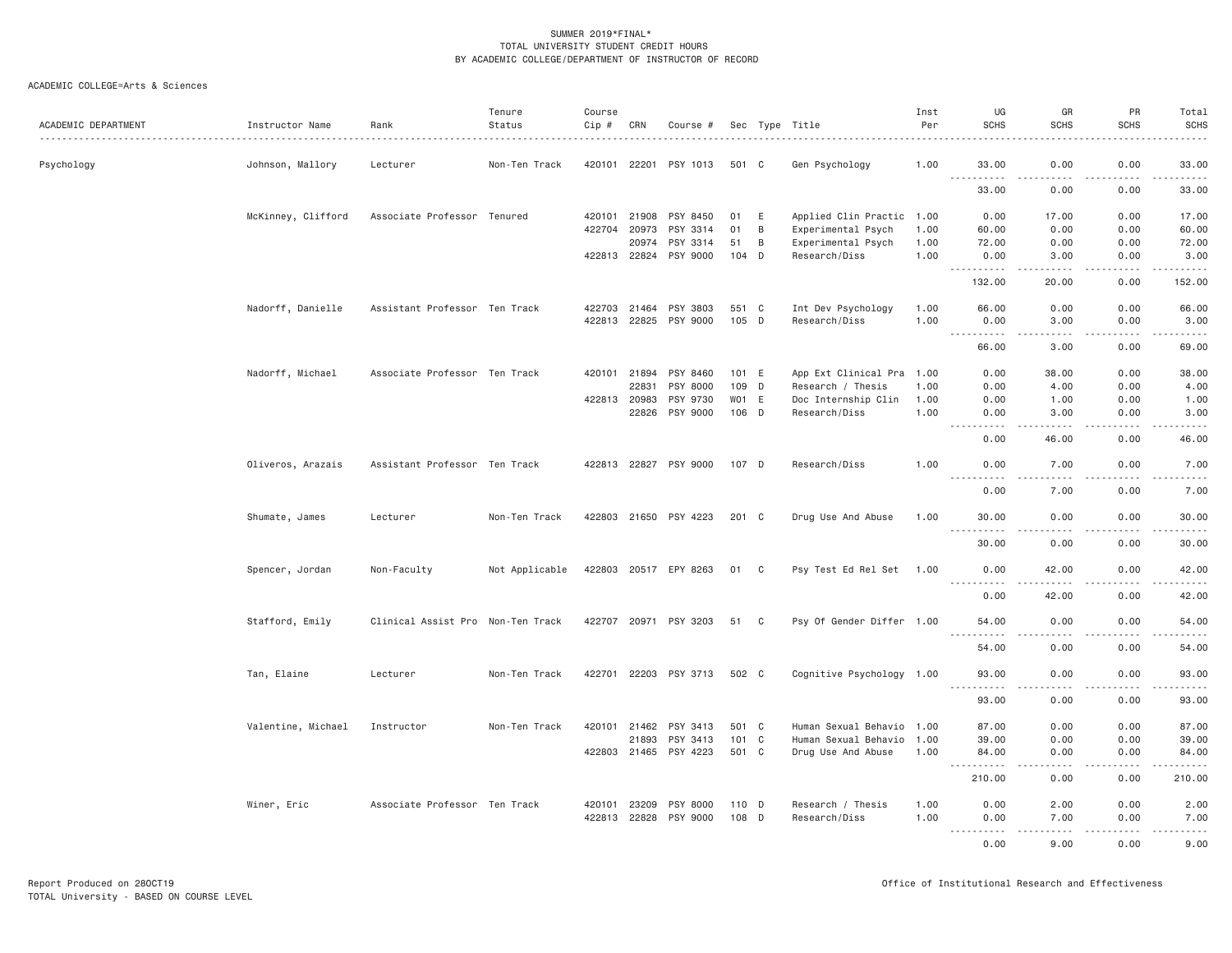# ACADEMIC COLLEGE=Arts & Sciences

|                               |                 |      | Tenure | Course       |                                  | Ins∖ |             |             | <b>DD</b>   | Tota.       |
|-------------------------------|-----------------|------|--------|--------------|----------------------------------|------|-------------|-------------|-------------|-------------|
| ACADEMIC<br><b>DEPARTMENT</b> | Instructor Name | Rank | Status | CRN<br>Cip # | Title<br>Type<br>Course #<br>Sec |      | <b>SCHS</b> | <b>SCHS</b> | <b>SCHS</b> | <b>SCHS</b> |
| -----                         |                 |      |        |              |                                  |      |             |             |             | - - - - - - |

=================================== ========== ========== ========== ==========

Psychology 1206.00 197.00 0.00 1403.00

=================================== ========== ========== ========== ==========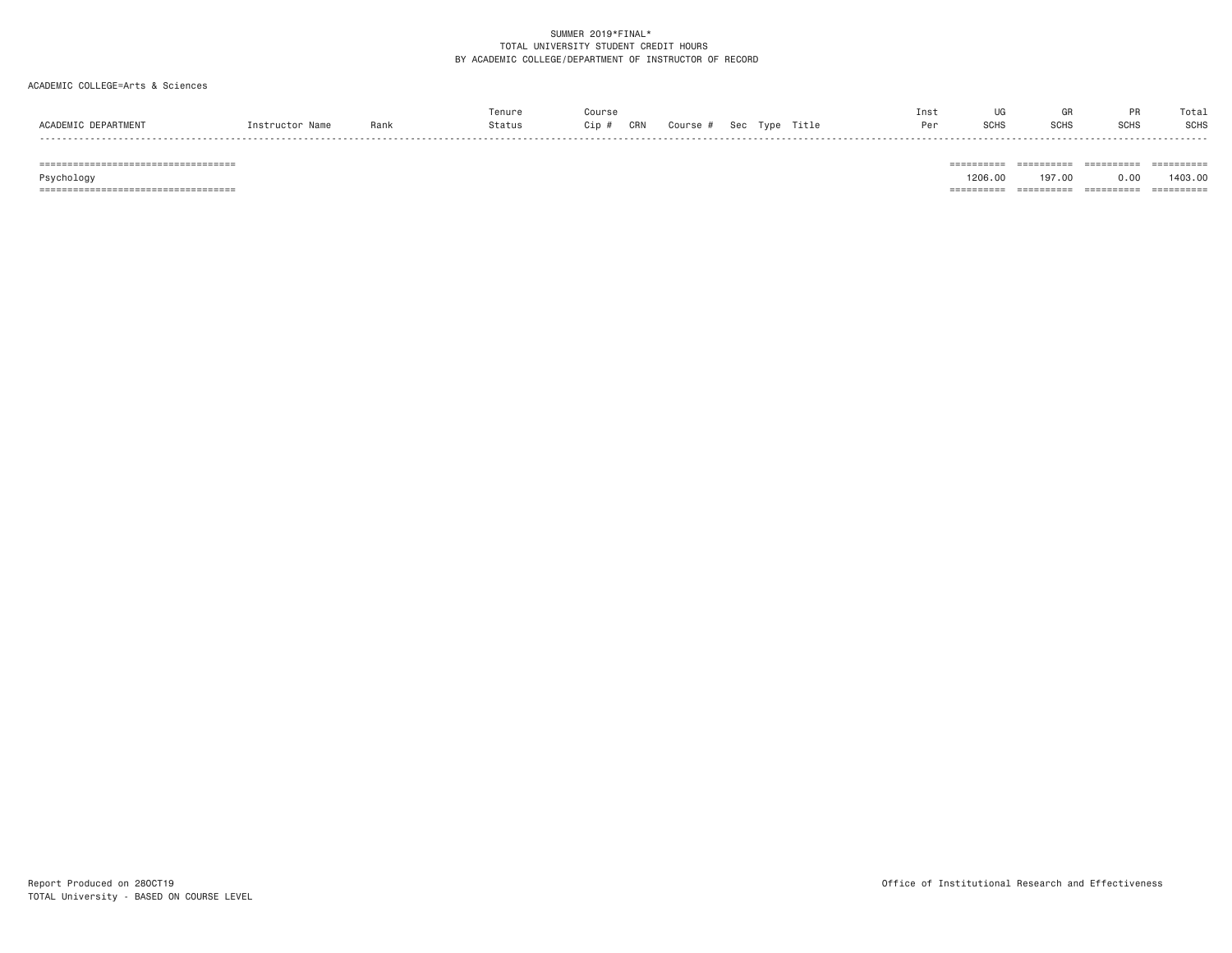| ACADEMIC DEPARTMENT | Instructor Name   | Rank                              | Tenure<br>Status | Course<br>Cip # | CRN          | Course #             |               |              | Sec Type Title            | Inst<br>Per | UG<br><b>SCHS</b>                                                                                                                                                            | GR<br><b>SCHS</b>                                                                                                         | PR<br><b>SCHS</b>  | Total<br><b>SCHS</b>                                                                                                                                                                    |
|---------------------|-------------------|-----------------------------------|------------------|-----------------|--------------|----------------------|---------------|--------------|---------------------------|-------------|------------------------------------------------------------------------------------------------------------------------------------------------------------------------------|---------------------------------------------------------------------------------------------------------------------------|--------------------|-----------------------------------------------------------------------------------------------------------------------------------------------------------------------------------------|
| Sociology           | Barranco, Raymond | Associate Professor Ten Track     |                  |                 | 451101 22722 | SO 8000              | $101$ D       |              | Research / Thesis         | 1.00        | 0.00                                                                                                                                                                         | 6.00                                                                                                                      | 0.00               | 6.00                                                                                                                                                                                    |
|                     |                   |                                   |                  |                 | 23033        | SO 9000              | 103 D         |              | Research / Diss           | 1.00        | 0.00                                                                                                                                                                         | 1.00                                                                                                                      | 0.00               | 1.00                                                                                                                                                                                    |
|                     |                   |                                   |                  |                 |              |                      |               |              |                           |             | .<br>$- - -$<br>0.00                                                                                                                                                         | $- - - -$<br>7.00                                                                                                         | .<br>0.00          | .<br>7.00                                                                                                                                                                               |
|                     | Carr, Rhonda      | Assistant Professor Non-Ten Track |                  |                 |              | 440701 21652 SW 4643 | 201 C         |              | S W Services in Scho 1.00 |             | 15.00                                                                                                                                                                        | 0.00                                                                                                                      | 0.00               | 15.00                                                                                                                                                                                   |
|                     |                   |                                   |                  |                 |              |                      |               |              |                           |             | $- - - - - - -$<br>$- - - -$<br>15.00                                                                                                                                        | $   -$<br>0.00                                                                                                            | .<br>0.00          | .<br>15.00                                                                                                                                                                              |
|                     | Cook, Amanda      | Assistant Professor Ten Track     |                  | 450401          | 23127        | CRM 3503             | 201 C         |              | Violence in the US        | 1.00        | 3.00                                                                                                                                                                         | 0.00                                                                                                                      | 0.00               | 3.00                                                                                                                                                                                    |
|                     |                   |                                   |                  | 451101          | 21664        | SO 3313              | 201 C         |              | Deviant Behavior          | 1.00        | 51.00                                                                                                                                                                        | 0.00                                                                                                                      | 0.00               | 51.00                                                                                                                                                                                   |
|                     |                   |                                   |                  |                 | 22109        | CRM 3313             | 201 C         |              | Deviant Behavior.         | 1.00        | 9.00                                                                                                                                                                         | 0.00                                                                                                                      | 0.00               | 9.00                                                                                                                                                                                    |
|                     |                   |                                   |                  |                 | 23114        | SO 7000              | 201 I         |              | Directed Indiv Study 1.00 |             | 0.00<br>.                                                                                                                                                                    | 3.00<br>$- - - -$                                                                                                         | 0.00<br>.          | 3.00<br>.                                                                                                                                                                               |
|                     |                   |                                   |                  |                 |              |                      |               |              |                           |             | 63.00                                                                                                                                                                        | 3.00                                                                                                                      | 0.00               | 66.00                                                                                                                                                                                   |
|                     | Crabtree, Arialle | Lecturer                          | Non-Ten Track    |                 |              | 451101 21473 SO 1003 | 501 C         |              | Intro To Sociology        | 1.00        | 51.00<br>$- - - - -$                                                                                                                                                         | 0.00<br>$\frac{1}{2}$                                                                                                     | 0.00<br>.          | 51.00<br>.                                                                                                                                                                              |
|                     |                   |                                   |                  |                 |              |                      |               |              |                           |             | 51.00                                                                                                                                                                        | 0.00                                                                                                                      | 0.00               | 51.00                                                                                                                                                                                   |
|                     | Haynes, Stacy     | Associate Professor Tenured       |                  | 450401          | 20299        | CRM 3316             | 01            | -F           | Criminology Internsh 1.00 |             | 30.00                                                                                                                                                                        | 0.00                                                                                                                      | 0.00               | 30.00                                                                                                                                                                                   |
|                     |                   |                                   |                  |                 | 451101 21882 | SO 8900              | 001 S         |              | Fields Of Sociology 1.00  |             | 0.00                                                                                                                                                                         | 15.00                                                                                                                     | 0.00               | 15.00                                                                                                                                                                                   |
|                     |                   |                                   |                  |                 |              |                      |               |              |                           |             | .                                                                                                                                                                            | <u>.</u>                                                                                                                  | .                  | .                                                                                                                                                                                       |
|                     |                   |                                   |                  |                 |              |                      |               |              |                           |             | 30.00                                                                                                                                                                        | 15.00                                                                                                                     | 0.00               | 45.00                                                                                                                                                                                   |
|                     | Holt, Debora      | Lecturer                          | Non-Ten Track    | 440701          | 21481        | SW 4653              | 501 C         |              | Social Work Family V 1.00 |             | 48.00                                                                                                                                                                        | 0.00                                                                                                                      | 0.00               | 48.00                                                                                                                                                                                   |
|                     |                   |                                   |                  |                 |              | 22618 SW 3023        | 551 C         |              | Hum Beh Soc Envir II 1.00 |             | 24.00                                                                                                                                                                        | 0.00<br>.                                                                                                                 | 0.00               | 24.00<br>$\frac{1}{2} \left( \frac{1}{2} \right) \left( \frac{1}{2} \right) \left( \frac{1}{2} \right) \left( \frac{1}{2} \right) \left( \frac{1}{2} \right)$                           |
|                     |                   |                                   |                  |                 |              |                      |               |              |                           |             | 72.00                                                                                                                                                                        | 0.00                                                                                                                      | 0.00               | 72.00                                                                                                                                                                                   |
|                     | Johnson, Kecia    | Assistant Professor Ten Track     |                  | 450401          | 22908        | CRM 3603             | 01            | C            | Criminological Theor 1.00 |             | 36.00                                                                                                                                                                        | 0.00                                                                                                                      | 0.00               | 36.00                                                                                                                                                                                   |
|                     |                   |                                   |                  |                 | 451101 22909 | SO 3603              | 01            | C            | Criminological Theor 1.00 |             | 3,00                                                                                                                                                                         | 0.00                                                                                                                      | 0.00               | 3.00                                                                                                                                                                                    |
|                     |                   |                                   |                  |                 |              |                      |               |              |                           |             | $\sim$ $\sim$ $\sim$<br>$\frac{1}{2} \left( \frac{1}{2} \right) \left( \frac{1}{2} \right) \left( \frac{1}{2} \right) \left( \frac{1}{2} \right) \left( \frac{1}{2} \right)$ | $\frac{1}{2} \left( \frac{1}{2} \right) \left( \frac{1}{2} \right) \left( \frac{1}{2} \right) \left( \frac{1}{2} \right)$ | .                  | .                                                                                                                                                                                       |
|                     |                   |                                   |                  |                 |              |                      |               |              |                           |             | 39.00                                                                                                                                                                        | 0.00                                                                                                                      | 0.00               | 39.00                                                                                                                                                                                   |
|                     | Kelly, Kimberly   | Associate Professor Tenured       |                  |                 | 451101 22721 | SO 9000              | $101$ D       |              | Research / Diss           | 1.00        | 0.00<br><u> - - - - - - - - - -</u>                                                                                                                                          | 3.00<br>.                                                                                                                 | 0.00<br>-----      | 3.00<br>$\frac{1}{2} \left( \frac{1}{2} \right) \left( \frac{1}{2} \right) \left( \frac{1}{2} \right) \left( \frac{1}{2} \right) \left( \frac{1}{2} \right) \left( \frac{1}{2} \right)$ |
|                     |                   |                                   |                  |                 |              |                      |               |              |                           |             | 0.00                                                                                                                                                                         | 3.00                                                                                                                      | 0.00               | 3.00                                                                                                                                                                                    |
|                     | Knowles, Veronica | Instructor                        | Non-Ten Track    |                 |              | 440701 21478 SW 3013 | 501 C         |              | Hum Beh Soc Envir I 1.00  |             | 24,00                                                                                                                                                                        | 0.00                                                                                                                      | 0.00               | 24,00                                                                                                                                                                                   |
|                     |                   |                                   |                  |                 | 22473        | SW 4533              | 501 C         |              | Sub Abuse in SW Svcs 1.00 |             | 33.00                                                                                                                                                                        | 0.00                                                                                                                      | 0.00               | 33.00                                                                                                                                                                                   |
|                     |                   |                                   |                  |                 |              |                      |               |              |                           |             | .<br>57.00                                                                                                                                                                   | $- - - -$<br>0.00                                                                                                         | . <b>.</b><br>0.00 | .<br>57.00                                                                                                                                                                              |
|                     | Leap, Braden      | Assistant Professor Ten Track     |                  |                 |              | 451101 20990 SO 1003 | 51 C          |              | Intro To Sociology        | 1.00        | 42.00                                                                                                                                                                        | 0.00                                                                                                                      | 0.00               | 42.00                                                                                                                                                                                   |
|                     |                   |                                   |                  |                 |              |                      |               |              |                           |             | $- - -$<br>42.00                                                                                                                                                             | 0.00                                                                                                                      | 0.00               | .<br>42.00                                                                                                                                                                              |
|                     |                   | Professor                         |                  |                 | 450401 21942 | CRM 4803             |               | $\mathbf{C}$ | Senior Sem in Crimin 1.00 |             | 24.00                                                                                                                                                                        | 0.00                                                                                                                      | 0.00               | 24.00                                                                                                                                                                                   |
|                     | May, David        |                                   | Tenured          |                 | 22792        | CRM 4000             | 51<br>$101$ I |              | Directed Indiv Study 1.00 |             | 3.00                                                                                                                                                                         | 0.00                                                                                                                      | 0.00               | 3.00                                                                                                                                                                                    |
|                     |                   |                                   |                  | 451101          | 22966        | SO 8000              | 102 D         |              | Research / Thesis         | 1.00        | 0.00<br>.                                                                                                                                                                    | 6.00<br>$\sim$ $\sim$ $\sim$ $\sim$                                                                                       | 0.00<br>.          | 6.00<br>.                                                                                                                                                                               |
|                     |                   |                                   |                  |                 |              |                      |               |              |                           |             | 27.00                                                                                                                                                                        | 6.00                                                                                                                      | 0.00               | 33,00                                                                                                                                                                                   |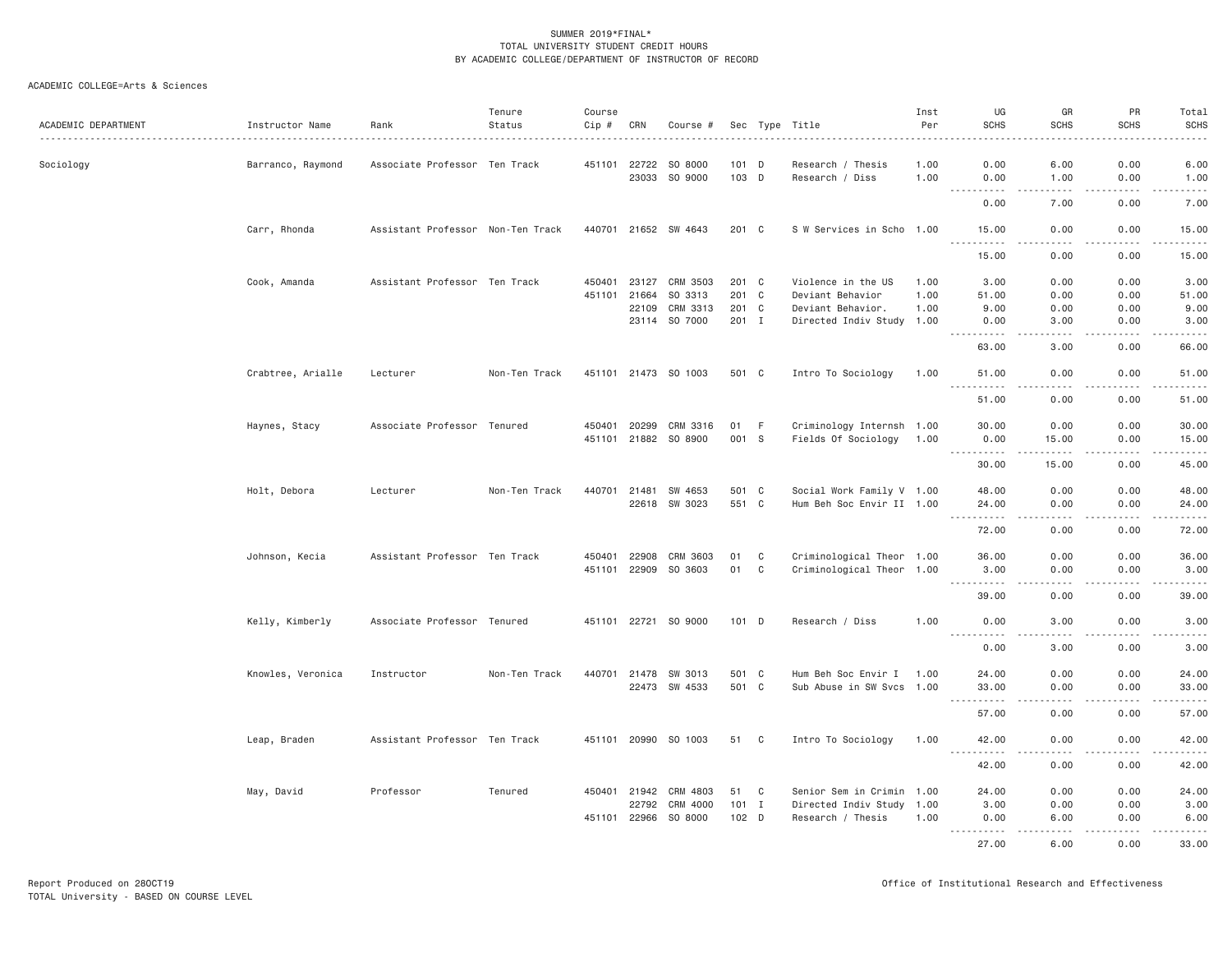| <b>ACADEMIC DEPARTMENT</b>                                                              | Instructor Name     | Rank                          | Tenure<br>Status | Course<br>$Cip$ # | CRN            | Course #                 |                |   | Sec Type Title                               | Inst<br>Per  | UG<br><b>SCHS</b>                          | GR<br><b>SCHS</b>   | <b>PR</b><br><b>SCHS</b>       | Total<br><b>SCHS</b><br>. <b>.</b> .     |
|-----------------------------------------------------------------------------------------|---------------------|-------------------------------|------------------|-------------------|----------------|--------------------------|----------------|---|----------------------------------------------|--------------|--------------------------------------------|---------------------|--------------------------------|------------------------------------------|
| Sociology                                                                               | Moyen, Melissa      | Lecturer                      | Non-Ten Track    |                   |                | 131315 21420 LSK 1023    | 501 C          |   | Col Read/Study Skill 1.00                    |              | 42.00<br>.                                 | 0.00<br>- - - -     | 0.00<br>.                      | 42.00<br>.                               |
|                                                                                         |                     |                               |                  |                   |                |                          |                |   |                                              |              | 42.00                                      | 0.00                | 0.00                           | 42.00                                    |
|                                                                                         | Netadj, Mehrzad     | Instructor                    | Non-Ten Track    |                   |                | 451101 21475 SO 1203     | 501 C          |   | Sociology of Familie 1.00                    |              | 69,00<br>. <b>.</b>                        | 0.00                | 0.00<br>.                      | 69.00<br>.                               |
|                                                                                         |                     |                               |                  |                   |                |                          |                |   |                                              |              | 69.00                                      | 0.00                | 0.00                           | 69.00                                    |
|                                                                                         | Perry, Ashley       | Instructor                    | Non-Ten Track    | 450201            | 21805<br>23283 | SO 2203<br>AN 2203       | 551 C<br>551 C |   | Racial Minorities<br>Racial Minorities       | 1.00<br>1.00 | 21,00<br>6.00                              | 0.00<br>0.00        | 0.00<br>0.00                   | 21.00<br>6.00                            |
|                                                                                         |                     |                               |                  | 450401            | 21809          | CRM 3103                 | 501 C          |   | Contemp Issues in CJ 1.00                    |              | 33,00                                      | 0.00                | 0.00<br>$\frac{1}{2}$          | 33.00                                    |
|                                                                                         |                     |                               |                  |                   |                |                          |                |   |                                              |              | -----------<br>60.00                       | -----<br>0.00       | $\cdots \cdots \cdots$<br>0.00 | .<br>60.00                               |
|                                                                                         | Peterson, Lindsey   | Assistant Professor Ten Track |                  | 451101            | 21910          | SO 4804<br>23019 SO 9000 | 01<br>$102$ D  | B | Social Research Prac 1.00<br>Research / Diss | 1,00         | 36,00<br>0.00                              | 0.00<br>1.00        | 0.00<br>0.00                   | 36.00<br>1.00                            |
|                                                                                         |                     |                               |                  |                   |                |                          |                |   |                                              |              | .<br>36.00                                 | .                   | .<br>$- - - -$                 | <u>.</u><br>37.00                        |
|                                                                                         | Ralston, Margaret   | Assistant Professor Ten Track |                  |                   |                | 451101 20994 SO 3213     | 01             | C | Intr To Social Res                           | 1.00         | 30,00                                      | 1.00<br>0.00        | 0.00<br>0.00                   | 30.00                                    |
|                                                                                         |                     |                               |                  |                   |                |                          |                |   |                                              |              |                                            |                     |                                | -----                                    |
|                                                                                         |                     |                               |                  |                   |                |                          |                |   |                                              |              | 30.00                                      | 0.00                | 0.00                           | 30.00                                    |
|                                                                                         | Tesch, Brian        | Grad Teach Assist             | Not Applicable   |                   |                | 450401 21808 CRM 1003    | 501 C          |   | Crime and Justice in 1.00                    |              | 45.00                                      | 0.00                | 0.00<br>$- - - -$              | 45.00                                    |
|                                                                                         |                     |                               |                  |                   |                |                          |                |   |                                              |              | 45.00                                      | 0.00                | 0.00                           | 45.00                                    |
|                                                                                         | Vancil-Leap, Ashley | Instructor                    | Non-Ten Track    |                   |                | 050207 21786 GS 1173     | 502 C          |   | Introduction to Gend 1.00                    |              | 18.00<br>- - - - - - - - - -               | 0.00<br>- - - -     | 0.00<br>. <b>.</b> .           | 18.00<br>.                               |
|                                                                                         |                     |                               |                  |                   |                |                          |                |   |                                              |              | 18.00                                      | 0.00                | 0.00                           | 18,00                                    |
| ------------------------------------<br>Sociology<br>---------------------------------- |                     |                               |                  |                   |                |                          |                |   |                                              |              | 696.00<br>---------- ---------- ---------- | ==========<br>35.00 | ==========<br>0.00             | <b>ESSESSEES</b><br>731.00<br>========== |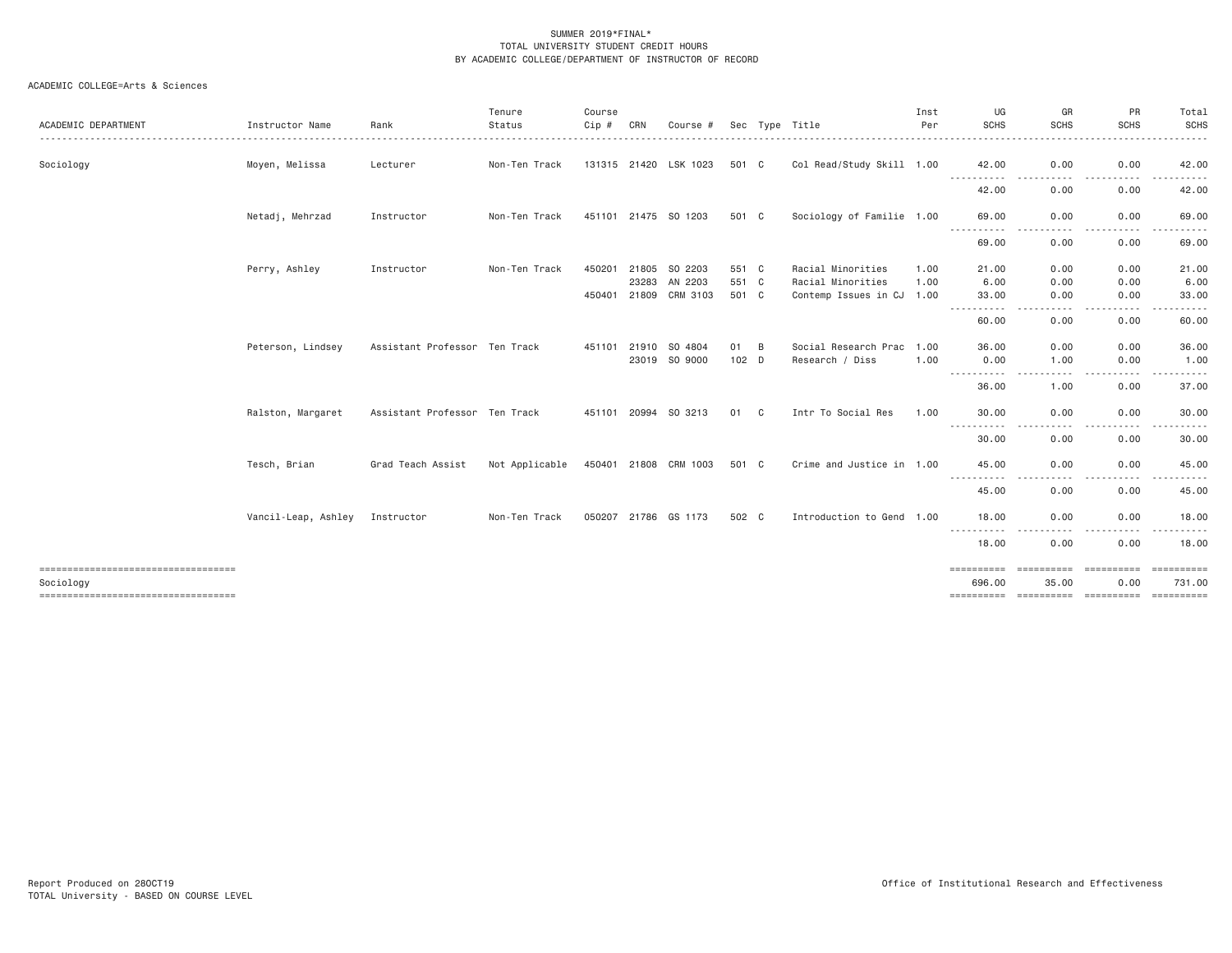ACADEMIC COLLEGE=Business

| ACADEMIC DEPARTMENT | Instructor Name    | Rank                                                   | Tenure<br>Status | Course<br>Cip # | CRN          | Course #                   |                |              | Sec Type Title                         | Inst<br>Per  | UG<br><b>SCHS</b>                    | GR<br><b>SCHS</b>                   | PR<br><b>SCHS</b>                   | Total<br><b>SCHS</b><br>$- - - - -$                                                                                                                          |
|---------------------|--------------------|--------------------------------------------------------|------------------|-----------------|--------------|----------------------------|----------------|--------------|----------------------------------------|--------------|--------------------------------------|-------------------------------------|-------------------------------------|--------------------------------------------------------------------------------------------------------------------------------------------------------------|
| Finance & Economics | Campbell, Randall  | Professor                                              | Tenured          | 450601          | 20386        | EC 2113                    | 001 C          |              | Prin Of Macroecon                      | 1.00         | 39.00                                | 0.00                                | 0.00                                | 39,00                                                                                                                                                        |
|                     |                    |                                                        |                  |                 | 20387        | EC 2113                    | 01             | $\mathbf C$  | Prin Of Macroecon                      | 1.00         | 63.00                                | 0.00                                | 0.00                                | 63.00                                                                                                                                                        |
|                     |                    |                                                        |                  |                 | 20391        | EC 2123                    | 01             | C            | Prin Of Microecon                      | 1.00         | 24.00                                | 0.00                                | 0.00                                | 24.00                                                                                                                                                        |
|                     |                    |                                                        |                  |                 |              |                            |                |              |                                        |              | 126.00                               | 0.00                                | 0.00                                | والمستحدث<br>126.00                                                                                                                                          |
|                     | Cline, Brandon     | Associate Professor Tenured                            |                  | 520201          | 22776        | FIN 9000                   | 102 D          |              | Research / Diss                        | 1.00         | 0.00                                 | 24.00                               | 0.00                                | 24.00                                                                                                                                                        |
|                     |                    |                                                        |                  | 520801          | 20551        | FIN 3123                   | 01             | C            | Financial Management 1.00              |              | 69.00                                | 0.00                                | 0.00                                | 69.00                                                                                                                                                        |
|                     |                    |                                                        |                  | 520806          |              | 20553 FIN 4223             | 01             | C            | Intermediate Financi 1.00              |              | 39.00<br>.                           | 0.00<br>-----                       | 0.00<br>.                           | 39.00<br>.                                                                                                                                                   |
|                     |                    |                                                        |                  |                 |              |                            |                |              |                                        |              | 108.00                               | 24.00                               | 0.00                                | 132.00                                                                                                                                                       |
|                     |                    | Gonzalez Lozano, Her Clinical Assist Pro Non-Ten Track |                  | 450601          | 20388        | EC 2113                    | 51             | C            | Prin Of Macroecon                      | 1.00         | 45.00                                | 0.00                                | 0.00                                | 45.00                                                                                                                                                        |
|                     |                    |                                                        |                  |                 |              | 20392 EC 2123              | 51             | $\mathbf{C}$ | Prin Of Microecon                      | 1.00         | 63.00<br>$  -$<br>.                  | 0.00<br>$\frac{1}{2}$               | 0.00<br>$- - - -$                   | 63.00<br>.                                                                                                                                                   |
|                     |                    |                                                        |                  |                 |              |                            |                |              |                                        |              | 108.00                               | 0.00                                | 0.00                                | 108.00                                                                                                                                                       |
|                     | Liano, Kartono     | Professor                                              | Tenured          | 520801          | 20548        | FIN 3113                   | 001 C          |              | Financial Systems                      | 1.00         | 45.00                                | 0.00                                | 0.00                                | 45.00                                                                                                                                                        |
|                     |                    |                                                        |                  |                 | 20549        | FIN 3113                   | 01             | C            | Financial Systems                      | 1.00         | 75.00                                | 0.00                                | 0.00                                | 75.00                                                                                                                                                        |
|                     |                    |                                                        |                  |                 |              | 520807 20554 FIN 4423      | 01             | C            | Investments                            | 1.00         | 48.00<br><u> - - - - - - - - - -</u> | 0.00<br>.                           | 0.00<br>.                           | 48.00<br>$\omega = \omega \omega + \omega \omega$                                                                                                            |
|                     |                    |                                                        |                  |                 |              |                            |                |              |                                        |              | 168.00                               | 0.00                                | 0.00                                | 168.00                                                                                                                                                       |
|                     | Metz, Tammi        | Instructor                                             | Non-Ten Track    |                 | 520804 21418 | INS 3503                   | 506 C          |              | Employee Benefits                      | 1.00         | 72.00                                | 0.00                                | 0.00                                | 72.00                                                                                                                                                        |
|                     |                    |                                                        |                  |                 |              | 521701 21417 INS 3303      | 506 C          |              | Life Insurance                         | 1.00         | 90.00<br>$\frac{1}{2}$<br>.          | 0.00<br>$- - - -$                   | 0.00<br>.                           | 90.00<br>.                                                                                                                                                   |
|                     |                    |                                                        |                  |                 |              |                            |                |              |                                        |              | 162.00                               | 0.00                                | 0.00                                | 162.00                                                                                                                                                       |
|                     | Miller, Thomas W.  | Professor                                              | Tenured          |                 |              | 520201 22539 FIN 9000      | 101 D          |              | Research / Diss                        | 1.00         | 0.00<br>.                            | 6.00                                | 0.00                                | 6.00<br>.                                                                                                                                                    |
|                     |                    |                                                        |                  |                 |              |                            |                |              |                                        |              | 0.00                                 | 6.00                                | 0.00                                | 6.00                                                                                                                                                         |
|                     |                    | Orozco Aleman, Sandr Associate Professor Ten Track     |                  | 450601          | 20395        | EC 3123                    | 51             | C            | Interm Micro                           | 1.00         | 66.00                                | 0.00                                | 0.00                                | 66.00                                                                                                                                                        |
|                     |                    |                                                        |                  |                 | 22559        | EC 9000                    | 101 D          |              | Research / Diss                        | 1.00         | 0.00                                 | 6.00                                | 0.00                                | 6.00                                                                                                                                                         |
|                     |                    |                                                        |                  |                 |              |                            |                |              |                                        |              | .<br>66.00                           | $\sim$ $\sim$ $\sim$ $\sim$<br>6.00 | .<br>0.00                           | .<br>72.00                                                                                                                                                   |
|                     |                    |                                                        |                  |                 |              |                            |                |              |                                        |              |                                      |                                     |                                     |                                                                                                                                                              |
|                     | Rogers, Kevin      | Professor                                              | Tenured          |                 |              | 520101 20165 BUS 4203      | 101 E          |              | Business Internship                    | 1.00         | 3.00<br>.                            | 0.00                                | 0.00<br>$\sim$ $\sim$ $\sim$ $\sim$ | 3.00<br>$\frac{1}{2} \left( \frac{1}{2} \right) \left( \frac{1}{2} \right) \left( \frac{1}{2} \right) \left( \frac{1}{2} \right) \left( \frac{1}{2} \right)$ |
|                     |                    |                                                        |                  |                 |              |                            |                |              |                                        |              | 3.00                                 | 0.00                                | 0.00                                | 3.00                                                                                                                                                         |
|                     | Roskelley, Kenneth | Associate Professor Tenured                            |                  | 520801          | 20550        | FIN 3123                   | 001 C          |              | Financial Management 1.00              |              | 57.00                                | 0.00                                | 0.00                                | 57.00                                                                                                                                                        |
|                     |                    |                                                        |                  |                 |              | 21292 FIN 3123             | 506 C          |              | Financial Management 1.00              |              | 183.00                               | 0.00                                | 0.00                                | 183.00                                                                                                                                                       |
|                     |                    |                                                        |                  |                 |              | 21293 FIN 8113             | 501 C          |              | Corporate Finance                      | 1.00         | 0.00<br>$\frac{1}{2}$<br>. <b>.</b>  | 72.00<br>.                          | 0.00<br>.                           | 72.00<br>.                                                                                                                                                   |
|                     |                    |                                                        |                  |                 |              |                            |                |              |                                        |              | 240.00                               | 72.00                               | 0.00                                | 312.00                                                                                                                                                       |
|                     | Spurlin, William   | Associate Professor Tenured                            |                  | 520601          | 21242        | EC 8103                    | 501 C          |              | Econ for Managers                      | 1.00         | 0.00                                 | 60.00                               | 0.00                                | 60.00                                                                                                                                                        |
|                     |                    |                                                        |                  | 520801          | 21291        | FIN 3113                   | 506 C          |              | Financial Systems                      | 1.00         | 48.00                                | 0.00                                | 0.00                                | 48.00                                                                                                                                                        |
|                     |                    |                                                        |                  |                 | 21945        | 21944 FIN 8113<br>FIN 8113 | 201 C<br>202 C |              | Corporate Finance<br>Corporate Finance | 1.00<br>1.00 | 0.00<br>0.00                         | 39.00<br>3.00                       | 0.00<br>0.00                        | 39.00<br>3.00                                                                                                                                                |
|                     |                    |                                                        |                  |                 |              |                            |                |              |                                        |              | <u> - - - - - - - - - -</u><br>48.00 | .<br>102.00                         | $- - - - -$<br>0.00                 | <b></b><br>150.00                                                                                                                                            |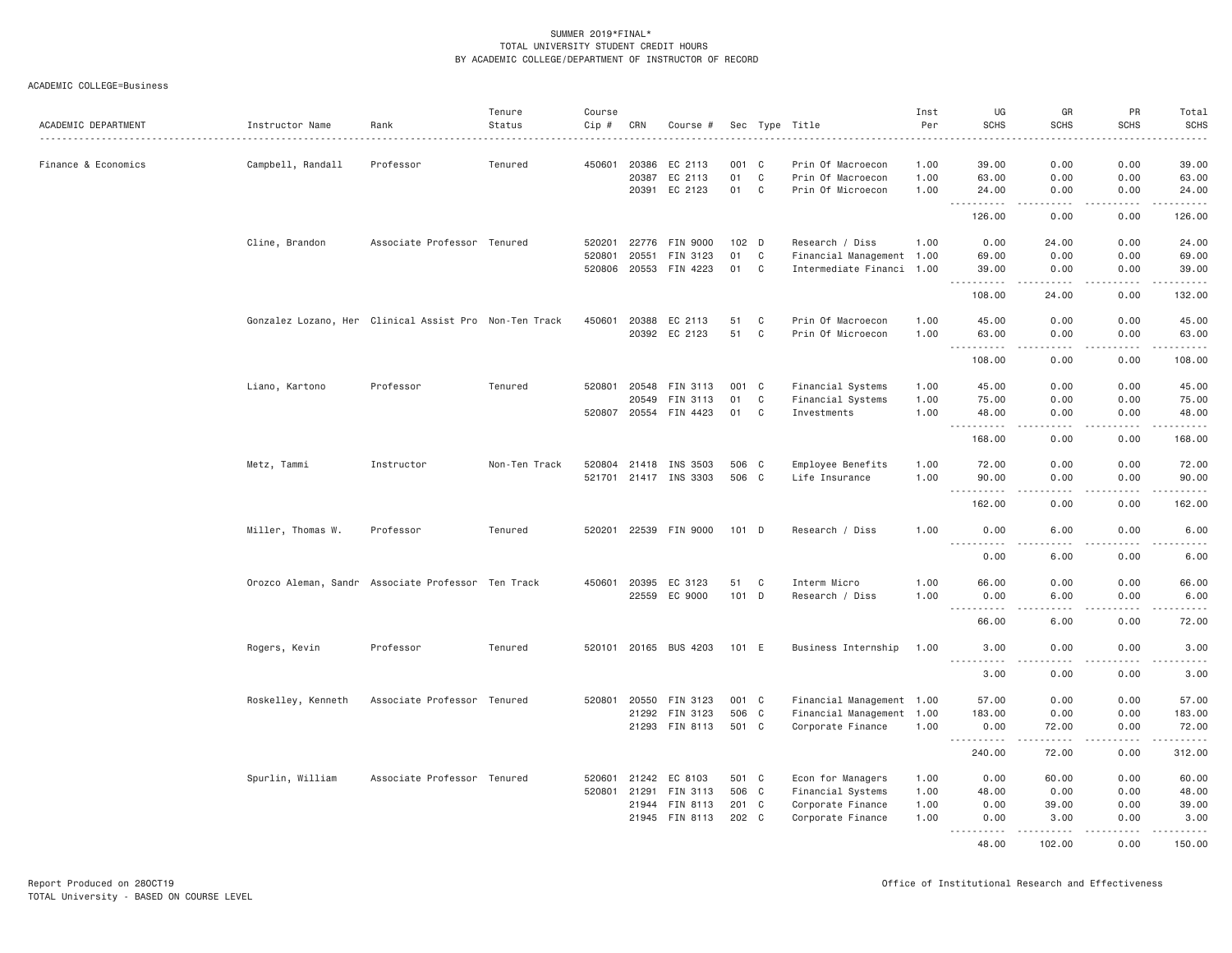ACADEMIC COLLEGE=Business

| ACADEMIC DEPARTMENT                                           | Instructor Name     | Rank                              | Tenure<br>Status | Course<br>Cip # | CRN            | Course #             |                  |          | Sec Type Title                                 | Inst<br>Per | UG<br><b>SCHS</b>     | GR<br><b>SCHS</b>    | PR<br><b>SCHS</b>  | Total<br>SCHS         |
|---------------------------------------------------------------|---------------------|-----------------------------------|------------------|-----------------|----------------|----------------------|------------------|----------|------------------------------------------------|-------------|-----------------------|----------------------|--------------------|-----------------------|
| Finance & Economics                                           | Whitledge, Matthew  | Clinical Assist Pro Non-Ten Track |                  | 520801          | 20552<br>21628 | FIN 3123<br>FIN 3113 | 51<br>51         | C.<br>C. | Financial Management 1.00<br>Financial Systems | 1.00        | 90.00<br>57.00        | 0.00<br>0.00         | 0.00<br>0.00       | 90.00<br>57.00        |
|                                                               |                     |                                   |                  |                 |                |                      |                  |          |                                                |             | ----------<br>147.00  | -----<br>0.00        | -----<br>0.00      | 147.00                |
|                                                               | Williamson, Claudia | Associate Professor Tenured       |                  | 450601          |                | 22642 EC 9000        | 102 <sub>D</sub> |          | Research / Diss                                | 1.00        | 0.00                  | 6.00                 | 0.00               | 6.00                  |
|                                                               |                     |                                   |                  |                 |                |                      |                  |          |                                                |             | 0.00                  | 6.00                 | 0.00               | 6.00                  |
|                                                               | Wiseman, Travis     | Clinical Assist Pro Non-Ten Track |                  | 521101          | 20682          | IB 3900              | $101$ E          |          | IB Intern Work                                 | 1.00        | 19,00                 | 0.00                 | 0.00<br>$- - - -$  | 19.00                 |
|                                                               |                     |                                   |                  |                 |                |                      |                  |          |                                                |             | 19,00                 | 0.00                 | 0.00               | 19.00                 |
|                                                               | Yao, Lili           | Grad Teach Assist                 | Not Applicable   | 450601          |                | 20390 EC 2123        | 001 C            |          | Prin Of Microecon                              | 1.00        | 18,00                 | 0.00                 | 0.00               | 18,00                 |
|                                                               |                     |                                   |                  |                 |                |                      |                  |          |                                                |             | 18,00                 | ----<br>0.00         | 0.00               | 18,00                 |
|                                                               |                     |                                   |                  |                 |                |                      |                  |          |                                                |             | ==========            | ==========           | ==========         | ==========            |
| Finance & Economics<br>====================================== |                     |                                   |                  |                 |                |                      |                  |          |                                                |             | 1213,00<br>========== | 216.00<br>========== | 0.00<br>========== | 1429,00<br>========== |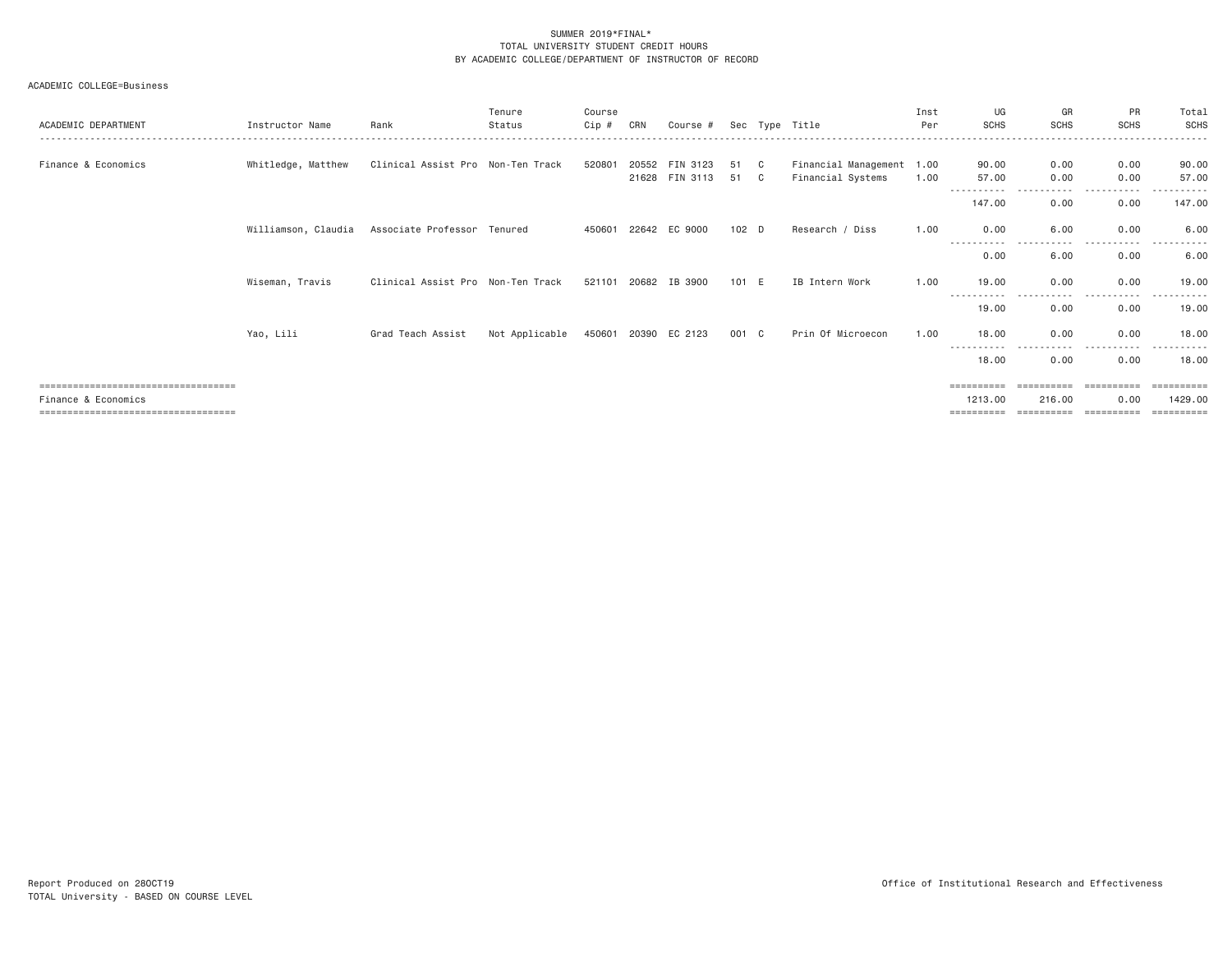# ACADEMIC COLLEGE=Business

| ACADEMIC DEPARTMENT              | Instructor Name   | Rank                              | Tenure<br>Status | Course<br>Cip #  | CRN                     | Course #                                                         |                                  |   | Sec Type Title                                                                                                | Inst<br>Per  | UG<br><b>SCHS</b>                                                                                                                                             | GR<br><b>SCHS</b>            | PR<br><b>SCHS</b>            | Total<br><b>SCHS</b>                                                                                                                                                                     |
|----------------------------------|-------------------|-----------------------------------|------------------|------------------|-------------------------|------------------------------------------------------------------|----------------------------------|---|---------------------------------------------------------------------------------------------------------------|--------------|---------------------------------------------------------------------------------------------------------------------------------------------------------------|------------------------------|------------------------------|------------------------------------------------------------------------------------------------------------------------------------------------------------------------------------------|
| Management & Information Systems | Abbasi, Fahimeh   | Lecturer                          | Non-Ten Track    |                  |                         | 520701 21629 MGT 3323                                            | 001 C                            |   | Entrepreneurship                                                                                              | 1.00         | 30.00<br><u>.</u>                                                                                                                                             | 0.00<br>$- - -$              | 0.00<br>$\sim$ $\sim$ $\sim$ | 30,00<br>.                                                                                                                                                                               |
|                                  |                   |                                   |                  |                  |                         |                                                                  |                                  |   |                                                                                                               |              | 30.00                                                                                                                                                         | 0.00                         | 0.00                         | 30.00                                                                                                                                                                                    |
|                                  | Bogue, Patty      | Instructor                        | Non-Ten Track    | 520201           | 22041                   | 20845 MGT 3213<br>MGT 3213                                       | 001 C<br>506 C                   |   | Org Communications<br>Org Communications                                                                      | 1.00<br>1.00 | 36.00<br>84.00                                                                                                                                                | 0.00<br>0.00                 | 0.00<br>0.00                 | 36.00<br>84.00                                                                                                                                                                           |
|                                  |                   |                                   |                  |                  |                         |                                                                  |                                  |   |                                                                                                               |              | $\sim$ $\sim$ $\sim$<br>.<br>120.00                                                                                                                           | $- - - -$<br>0.00            | .<br>0.00                    | .<br>120.00                                                                                                                                                                              |
|                                  | Chrisman, James   | Professor                         | Tenured          |                  |                         | 521302 22817 MGT 9000                                            | $104$ D                          |   | Research / Diss                                                                                               | 1.00         | 0.00<br>$- - - - - - -$                                                                                                                                       | 1.00                         | 0.00                         | 1.00                                                                                                                                                                                     |
|                                  |                   |                                   |                  |                  |                         |                                                                  |                                  |   |                                                                                                               |              | 0.00                                                                                                                                                          | 1.00                         | .<br>0.00                    | $\frac{1}{2} \left( \frac{1}{2} \right) \left( \frac{1}{2} \right) \left( \frac{1}{2} \right) \left( \frac{1}{2} \right) \left( \frac{1}{2} \right)$<br>1.00                             |
|                                  | Dearing, Kristi   | Non-Faculty                       | Not Applicable   |                  | 21947                   | 521003 21946 MGT 3813<br>MGT 3813                                | 201 C<br>202 C                   |   | Organizational Behav 1.00<br>Organizational Behav 1.00                                                        |              | 18.00<br>12.00                                                                                                                                                | 0.00<br>0.00                 | 0.00<br>0.00                 | 18.00<br>12.00                                                                                                                                                                           |
|                                  |                   |                                   |                  |                  |                         |                                                                  |                                  |   |                                                                                                               |              | 30.00                                                                                                                                                         | .<br>0.00                    | $\frac{1}{2}$<br>0.00        | $\frac{1}{2} \left( \frac{1}{2} \right) \left( \frac{1}{2} \right) \left( \frac{1}{2} \right) \left( \frac{1}{2} \right) \left( \frac{1}{2} \right)$<br>30.00                            |
|                                  | Holt, Daniel      | Associate Professor Tenured       |                  |                  |                         | 520101 20166 BUS 4853                                            | 001 C                            |   | <b>Business Policy</b>                                                                                        | 1.00         | 102.00                                                                                                                                                        | 0.00                         | 0.00                         | 102.00                                                                                                                                                                                   |
|                                  |                   |                                   |                  |                  |                         |                                                                  |                                  |   |                                                                                                               |              | $- - -$<br>102.00                                                                                                                                             | 0.00                         | 0.00                         | .<br>102.00                                                                                                                                                                              |
|                                  | Jones, Gabrielle  | Non-Faculty                       | Not Applicable   | 521201           | 22419                   | 21075 BIS 3233<br>BIS 3233                                       | 201 C<br>506 C                   |   | Management Informati 1.00<br>Management Informati 1.00                                                        |              | 21.00<br>48.00                                                                                                                                                | 0.00<br>0.00                 | 0.00<br>0.00                 | 21.00<br>48.00                                                                                                                                                                           |
|                                  |                   |                                   |                  |                  |                         |                                                                  |                                  |   |                                                                                                               |              | $\frac{1}{2} \left( \frac{1}{2} \right) \left( \frac{1}{2} \right) \left( \frac{1}{2} \right) \left( \frac{1}{2} \right) \left( \frac{1}{2} \right)$<br>69.00 | $- - - -$<br>0.00            | .<br>0.00                    | $\frac{1}{2} \left( \frac{1}{2} \right) \left( \frac{1}{2} \right) \left( \frac{1}{2} \right) \left( \frac{1}{2} \right) \left( \frac{1}{2} \right) \left( \frac{1}{2} \right)$<br>69.00 |
|                                  | Long, Rebecca     | Professor                         | Tenured          |                  |                         | 521302 23255 MGT 9000                                            | 105 D                            |   | Research / Diss                                                                                               | 1.00         | 0.00                                                                                                                                                          | 6.00                         | 0.00                         | 6.00                                                                                                                                                                                     |
|                                  |                   |                                   |                  |                  |                         |                                                                  |                                  |   |                                                                                                               |              | . <b>.</b><br>0.00                                                                                                                                            | 6.00                         | 0.00                         | 6.00                                                                                                                                                                                     |
|                                  | Marett, Lawrence  | Associate Professor Tenured       |                  | 111003           | 20145                   | BIS 4113<br>521201 20146 BIS 6113                                | 001 C<br>001 C                   |   | BIS Security Managem 1.00<br>BIS Security Managem 1.00                                                        |              | 18.00<br>0.00                                                                                                                                                 | 0.00<br>12.00                | 0.00<br>0.00                 | 18.00<br>12.00                                                                                                                                                                           |
|                                  |                   |                                   |                  |                  |                         |                                                                  |                                  |   |                                                                                                               |              | . <b>.</b><br>18.00                                                                                                                                           | .<br>12.00                   | .<br>0.00                    | .<br>30.00                                                                                                                                                                               |
|                                  | McLarty, Benjamin | Assistant Professor Ten Track     |                  |                  |                         | 520201 21634 MGT 8113                                            | 51                               | C | Leadership Skills                                                                                             | 1.00         | 0.00                                                                                                                                                          | 81.00                        | 0.00                         | 81.00                                                                                                                                                                                    |
|                                  |                   |                                   |                  |                  |                         |                                                                  |                                  |   |                                                                                                               |              | <u>.</u><br>0.00                                                                                                                                              | 81.00                        | 0.00                         | . <u>.</u> .<br>81.00                                                                                                                                                                    |
|                                  | McNeil, Stacey    | Clinical Assist Pro Non-Ten Track |                  | 520101<br>520201 | 22040<br>21948<br>21955 | <b>BUS 4853</b><br>MGT 4990<br>MGT 4990<br>520299 21949 MGT 6990 | 506 C<br>201 C<br>202 C<br>201 C |   | <b>Business Policy</b><br>Special Topic In MGT 1.00<br>Special Topic In MGT 1.00<br>Special Topic In MGT 1.00 | 1.00         | 66.00<br>30.00<br>21.00<br>0.00                                                                                                                               | 0.00<br>0.00<br>0.00<br>3.00 | 0.00<br>0.00<br>0.00<br>0.00 | 66.00<br>30.00<br>21.00<br>3.00                                                                                                                                                          |
|                                  |                   |                                   |                  |                  |                         |                                                                  |                                  |   |                                                                                                               |              | .<br>117.00                                                                                                                                                   | .<br>3.00                    | $\frac{1}{2}$<br>0.00        | .<br>120.00                                                                                                                                                                              |
|                                  | Miller, Andrew    | Grad Teach Assist                 | Not Applicable   |                  |                         | 521201 21632 BIS 3233                                            | 51 C                             |   | Management Informati 1.00                                                                                     |              | 30.00                                                                                                                                                         | 0.00                         | 0.00                         | 30.00                                                                                                                                                                                    |
|                                  |                   |                                   |                  |                  |                         |                                                                  |                                  |   |                                                                                                               |              | .<br>30.00                                                                                                                                                    | $\sim$ $\sim$ $\sim$<br>0.00 | د د د د<br>0.00              | .<br>30.00                                                                                                                                                                               |
|                                  | Richardson, Jimmy | Lecturer                          | Non-Ten Track    | 520201           | 22328                   | MGT 3113                                                         | 01                               | C | Principles of Manag 1.00                                                                                      |              | 87.00                                                                                                                                                         | 0.00                         | 0.00                         | 87.00                                                                                                                                                                                    |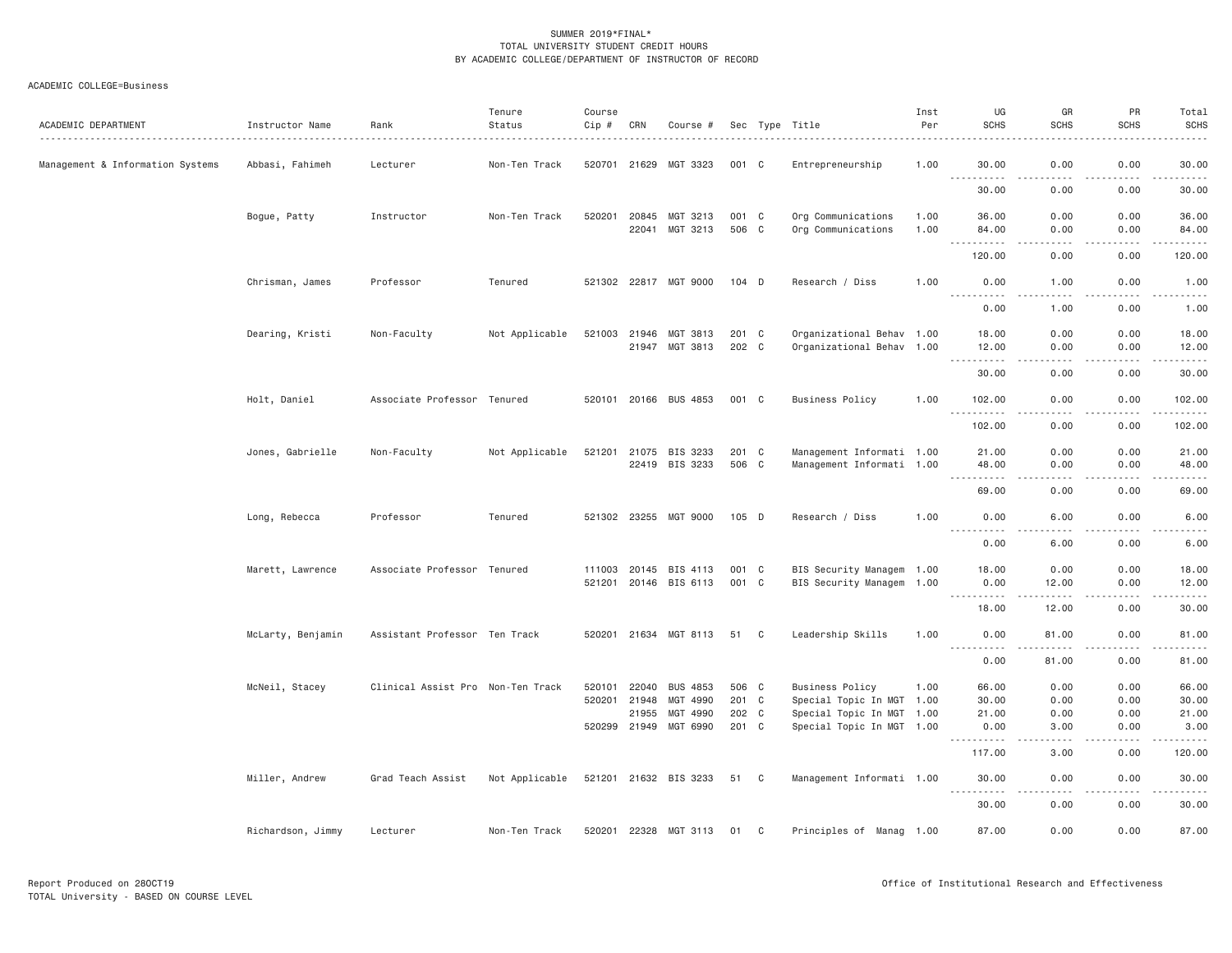|  | ACADEMIC COLLEGE=Business |
|--|---------------------------|
|--|---------------------------|

| ACADEMIC DEPARTMENT                                                     | Instructor Name    | Rank                        | Tenure<br>Status | Course<br>Cip # | CRN          | Course #              |                  |              | Sec Type Title            | Inst<br>Per | UG<br><b>SCHS</b>                                                                                                                                                                                                                                                                                                                                                                                                                                                                                | GR<br><b>SCHS</b>                                                                                                                                             | PR<br><b>SCHS</b>  | Total<br><b>SCHS</b>  |
|-------------------------------------------------------------------------|--------------------|-----------------------------|------------------|-----------------|--------------|-----------------------|------------------|--------------|---------------------------|-------------|--------------------------------------------------------------------------------------------------------------------------------------------------------------------------------------------------------------------------------------------------------------------------------------------------------------------------------------------------------------------------------------------------------------------------------------------------------------------------------------------------|---------------------------------------------------------------------------------------------------------------------------------------------------------------|--------------------|-----------------------|
|                                                                         |                    |                             | .                |                 |              |                       |                  |              |                           |             | -----                                                                                                                                                                                                                                                                                                                                                                                                                                                                                            |                                                                                                                                                               |                    | .                     |
|                                                                         |                    |                             |                  |                 |              |                       |                  |              |                           |             | 87.00                                                                                                                                                                                                                                                                                                                                                                                                                                                                                            | 0.00                                                                                                                                                          | 0.00               | 87.00                 |
| Management & Information Systems                                        | Roberts, Renata    | Instructor                  | Non-Ten Track    | 520201          | 20846        | MGT 3213              | 01               | C            | Org Communications        | 1.00        | 33,00                                                                                                                                                                                                                                                                                                                                                                                                                                                                                            | 0.00                                                                                                                                                          | 0.00               | 33.00                 |
|                                                                         |                    |                             |                  |                 | 21633        | MGT 3213              | 51               | C            | Org Communications        | 1.00        | 54.00                                                                                                                                                                                                                                                                                                                                                                                                                                                                                            | 0.00                                                                                                                                                          | 0.00               | 54.00                 |
|                                                                         |                    |                             |                  | 521201 20144    |              | BIS 3233              | 01               | C            | Management Informati 1.00 |             | 27.00<br>.                                                                                                                                                                                                                                                                                                                                                                                                                                                                                       | 0.00<br>$\sim$ $\sim$ $\sim$<br>.                                                                                                                             | 0.00               | 27.00<br>.            |
|                                                                         |                    |                             |                  |                 |              |                       |                  |              |                           |             | 114.00                                                                                                                                                                                                                                                                                                                                                                                                                                                                                           | 0.00                                                                                                                                                          | 0.00               | 114.00                |
|                                                                         | Spencer, Barbara   | Lecturer                    | Non-Ten Track    |                 |              | 520201 21443 MGT 8123 | 501 C            |              | Strategic Bus Consul 1.00 |             | 0.00<br><u>.</u>                                                                                                                                                                                                                                                                                                                                                                                                                                                                                 | 60.00<br>$- - - - -$                                                                                                                                          | 0.00               | 60.00                 |
|                                                                         |                    |                             |                  |                 |              |                       |                  |              |                           |             | 0.00                                                                                                                                                                                                                                                                                                                                                                                                                                                                                             | 60.00                                                                                                                                                         | 0.00               | 60.00                 |
|                                                                         | Taylor, Dona       | Non-Faculty                 | Not Applicable   |                 |              | 520101 20167 BUS 4853 | 01 C             |              | <b>Business Policy</b>    | 1.00        | 78.00                                                                                                                                                                                                                                                                                                                                                                                                                                                                                            | 0.00                                                                                                                                                          | 0.00               | 78.00                 |
|                                                                         |                    |                             |                  |                 |              |                       |                  |              |                           |             | .<br>78.00                                                                                                                                                                                                                                                                                                                                                                                                                                                                                       | . <b>.</b> .<br>0.00                                                                                                                                          | .<br>0.00          | .<br>78.00            |
|                                                                         | Templeton, Gary    | Associate Professor Tenured |                  |                 | 521201 21182 | BIS 8113              | 521 C            |              | Mgt Info Tech and Sy 1.00 |             | 0.00                                                                                                                                                                                                                                                                                                                                                                                                                                                                                             | 69.00                                                                                                                                                         | 0.00               | 69.00                 |
|                                                                         |                    |                             |                  |                 | 22778        | BIS 7000              | $101$ I          |              | Directed Indiv Study 1.00 |             | 0.00                                                                                                                                                                                                                                                                                                                                                                                                                                                                                             | 3.00                                                                                                                                                          | 0.00               | 3.00                  |
|                                                                         |                    |                             |                  |                 | 22779        | BIS 7000              | 01 I             |              | Directed Indiv Study 1.00 |             | 0.00                                                                                                                                                                                                                                                                                                                                                                                                                                                                                             | 3.00                                                                                                                                                          | 0.00               | 3.00                  |
|                                                                         |                    |                             |                  |                 |              |                       |                  |              |                           |             | <u> - - - - - - - - - -</u><br>0.00                                                                                                                                                                                                                                                                                                                                                                                                                                                              | 75.00                                                                                                                                                         | 0.00               | 75.00                 |
|                                                                         | Templeton, Laura   | Associate Professor Tenured |                  | 521001          | 20849        | MGT 3513              | 001 C            |              | Intro Human Res Mgt       | 1.00        | 45.00                                                                                                                                                                                                                                                                                                                                                                                                                                                                                            | 0.00                                                                                                                                                          | 0.00               | 45.00                 |
|                                                                         |                    |                             |                  | 521302 22719    |              | MGT 9000              | 101 D            |              | Research / Diss           | 1.00        | 0.00                                                                                                                                                                                                                                                                                                                                                                                                                                                                                             | 6.00                                                                                                                                                          | 0.00               | 6.00                  |
|                                                                         |                    |                             |                  |                 |              | 22773 MGT 7000        | $101$ I          |              | Directed Indiv Study 1.00 |             | 0.00<br><u> - - - - - - - - - -</u>                                                                                                                                                                                                                                                                                                                                                                                                                                                              | 3.00<br>-----<br>$\cdots$                                                                                                                                     | 0.00<br>.          | 3.00<br>.             |
|                                                                         |                    |                             |                  |                 |              |                       |                  |              |                           |             | 45.00                                                                                                                                                                                                                                                                                                                                                                                                                                                                                            | 9.00                                                                                                                                                          | 0.00               | 54.00                 |
|                                                                         | Vardaman, James    | Associate Professor Tenured |                  | 520201          | 21442        | MGT 8113              | 521              | $\mathbf{C}$ | Leadership Skills         | 1.00        | 0.00                                                                                                                                                                                                                                                                                                                                                                                                                                                                                             | 111.00                                                                                                                                                        | 0.00               | 111.00                |
|                                                                         |                    |                             |                  | 521302 22644    |              | <b>MGT 7000</b>       | 01               | $\mathbf{I}$ | Directed Indiv Study      | 1.00        | 0.00                                                                                                                                                                                                                                                                                                                                                                                                                                                                                             | 3.00                                                                                                                                                          | 0.00               | 3.00                  |
|                                                                         |                    |                             |                  |                 | 22767        | MGT 9000              | 103 D            |              | Research / Diss           | 1.00        | 0.00<br>.<br>$- - - -$                                                                                                                                                                                                                                                                                                                                                                                                                                                                           | 8.00                                                                                                                                                          | 0.00<br>.          | 8.00                  |
|                                                                         |                    |                             |                  |                 |              |                       |                  |              |                           |             | 0.00                                                                                                                                                                                                                                                                                                                                                                                                                                                                                             | 122.00                                                                                                                                                        | 0.00               | 122.00                |
|                                                                         | Warkentin, Merrill | Professor                   | Tenured          | 521201          | 22775        | BIS 9000              | 101 D            |              | Research / Diss           | 1.00        | 0.00                                                                                                                                                                                                                                                                                                                                                                                                                                                                                             | 3.00                                                                                                                                                          | 0.00               | 3.00                  |
|                                                                         |                    |                             |                  |                 |              | 521302 22763 MGT 9000 | 102 <sub>D</sub> |              | Research / Diss           | 1.00        | 0.00<br>.                                                                                                                                                                                                                                                                                                                                                                                                                                                                                        | 6.00                                                                                                                                                          | 0.00               | 6.00                  |
|                                                                         |                    |                             |                  |                 |              |                       |                  |              |                           |             | $\sim$ $\sim$ $\sim$ $\sim$ $\sim$<br>0.00                                                                                                                                                                                                                                                                                                                                                                                                                                                       | 9.00                                                                                                                                                          | 0.00               | 9.00                  |
|                                                                         | Young, Carlton     | Associate Professor Tenured |                  | 229999          | 21076        | BL 8113               | 201 C            |              | Law Ethics Disp Res       | 1.00        | 0.00                                                                                                                                                                                                                                                                                                                                                                                                                                                                                             | 21.00                                                                                                                                                         | 0.00               | 21.00                 |
|                                                                         |                    |                             |                  |                 |              | 510701 21122 HCA 4013 | 201 C            |              | Ethical Issues in He 1.00 |             | 42.00                                                                                                                                                                                                                                                                                                                                                                                                                                                                                            | 0.00                                                                                                                                                          | 0.00               | 42.00                 |
|                                                                         |                    |                             |                  |                 |              |                       |                  |              |                           |             | <u>.</u><br>42.00                                                                                                                                                                                                                                                                                                                                                                                                                                                                                | $\frac{1}{2} \left( \frac{1}{2} \right) \left( \frac{1}{2} \right) \left( \frac{1}{2} \right) \left( \frac{1}{2} \right) \left( \frac{1}{2} \right)$<br>21.00 | -----<br>0.00      | 63.00                 |
| -----------------------------------<br>Management & Information Systems |                    |                             |                  |                 |              |                       |                  |              |                           |             | $\begin{array}{cccccccccc} \multicolumn{3}{c}{} & \multicolumn{3}{c}{} & \multicolumn{3}{c}{} & \multicolumn{3}{c}{} & \multicolumn{3}{c}{} & \multicolumn{3}{c}{} & \multicolumn{3}{c}{} & \multicolumn{3}{c}{} & \multicolumn{3}{c}{} & \multicolumn{3}{c}{} & \multicolumn{3}{c}{} & \multicolumn{3}{c}{} & \multicolumn{3}{c}{} & \multicolumn{3}{c}{} & \multicolumn{3}{c}{} & \multicolumn{3}{c}{} & \multicolumn{3}{c}{} & \multicolumn{3}{c}{} & \multicolumn{3}{c}{} & \mult$<br>882.00 | ==========<br>399,00                                                                                                                                          | ==========<br>0.00 | ==========<br>1281.00 |
| ----------------------------------                                      |                    |                             |                  |                 |              |                       |                  |              |                           |             |                                                                                                                                                                                                                                                                                                                                                                                                                                                                                                  |                                                                                                                                                               |                    | - ==========          |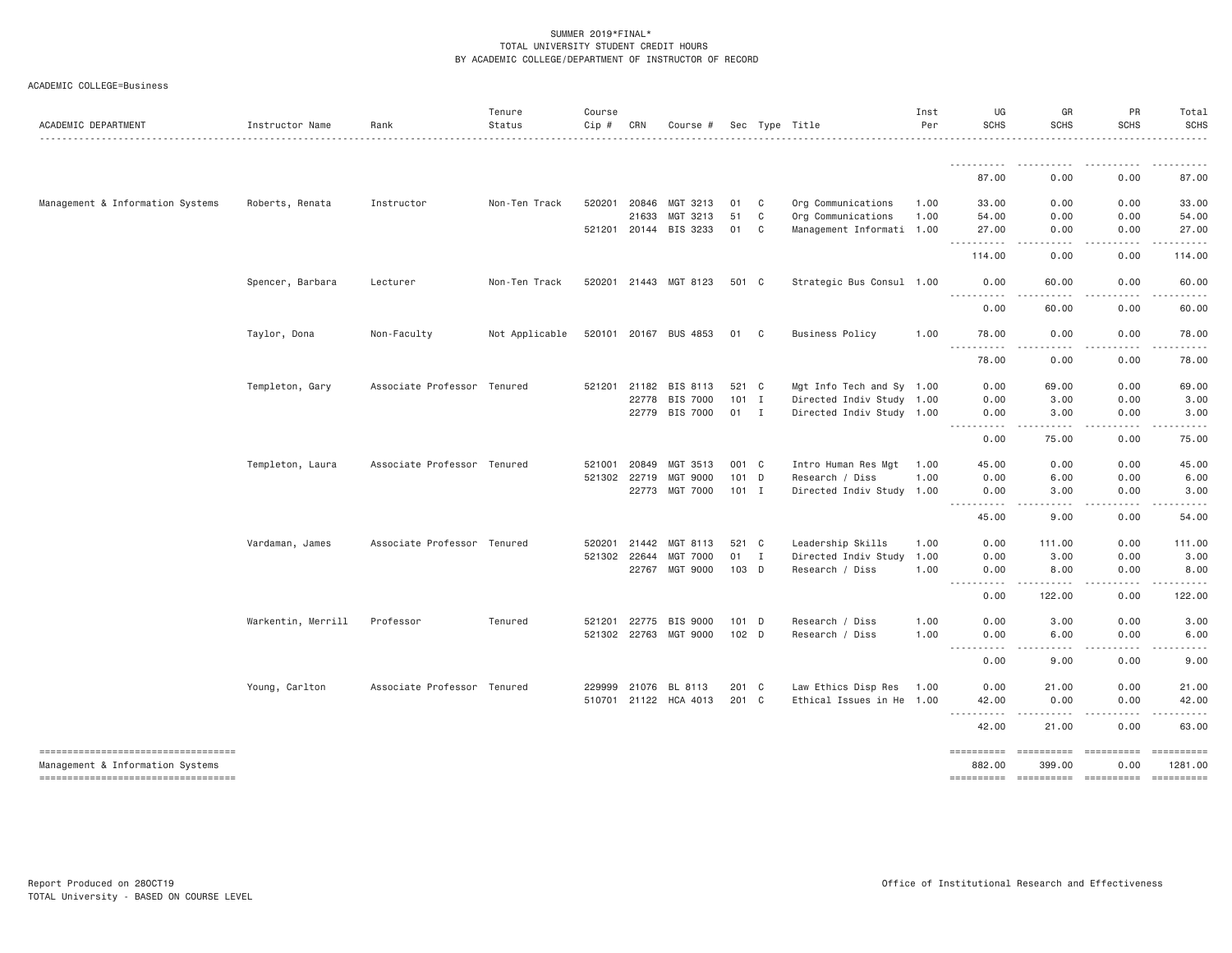ACADEMIC COLLEGE=Business

| ACADEMIC DEPARTMENT                | Instructor Name                | Rank                          | Tenure<br>Status | Course<br>Cip # | CRN   | Course #              |                  |              | Sec Type Title            | Inst<br>Per | UG<br><b>SCHS</b>                                                                                                                                             | GR<br><b>SCHS</b>            | PR<br><b>SCHS</b>            | Total<br><b>SCHS</b><br>$    -$ |
|------------------------------------|--------------------------------|-------------------------------|------------------|-----------------|-------|-----------------------|------------------|--------------|---------------------------|-------------|---------------------------------------------------------------------------------------------------------------------------------------------------------------|------------------------------|------------------------------|---------------------------------|
| Marketing, Quantitative Analysis & | Ballard, Iva                   | Instructor                    | Non-Ten Track    | 521302          | 20159 | BQA 3123              | 001 C            |              | Bus Stat Methods II       | 1.00        | 63.00                                                                                                                                                         | 0.00                         | 0.00                         | 63.00                           |
|                                    |                                |                               |                  |                 | 20160 | BQA 3123              | 01               | $\mathbf C$  | Bus Stat Methods II       | 1.00        | 93.00                                                                                                                                                         | 0.00                         | 0.00                         | 93.00                           |
|                                    |                                |                               |                  |                 | 21185 | BQA 8443              | 501 C            |              | Stat Analy Bus Dec        | 1.00        | 0.00                                                                                                                                                          | 18.00                        | 0.00                         | 18.00                           |
|                                    |                                |                               |                  |                 | 21761 | BQA 3123              | 526 C            |              | Bus Stat Methods II       | 1.00        | 123.00                                                                                                                                                        | 0.00<br>$   -$               | 0.00<br>$\sim$ $\sim$ $\sim$ | 123.00<br>.                     |
|                                    |                                |                               |                  |                 |       |                       |                  |              |                           |             | 279.00                                                                                                                                                        | 18.00                        | 0.00                         | 297.00                          |
|                                    | Barney, Christian              | Grad Teach Assist             | Not Applicable   |                 |       | 521401 21637 MKT 4123 | 01 C             |              | Advertising               | 1.00        | 81.00<br>$\sim$ $\sim$ $\sim$<br>.                                                                                                                            | 0.00                         | 0.00<br>.                    | 81.00<br>.                      |
|                                    |                                |                               |                  |                 |       |                       |                  |              |                           |             | 81.00                                                                                                                                                         | 0.00                         | 0.00                         | 81.00                           |
|                                    | Breazeale, Michael             | Associate Professor Ten Track |                  | 089999          | 23242 | MKT 8990              | 01               | C            | Special Topic In MKT 1.00 |             | 0.00                                                                                                                                                          | 18,00                        | 0.00                         | 18.00                           |
|                                    |                                |                               |                  | 521401          | 20863 | MKT 4423              | 01               | C            | Strategic Brand Mana 1.00 |             | 57.00                                                                                                                                                         | 0.00                         | 0.00                         | 57.00                           |
|                                    |                                |                               |                  |                 | 22645 | MKT 9000              | 101 D            |              | Research / Diss           | 1.00        | 0.00                                                                                                                                                          | 6.00                         | 0.00                         | 6.00                            |
|                                    |                                |                               |                  |                 | 22791 | <b>MKT 7000</b>       | 801              | $\mathbf{I}$ | Directed Indiv Study 1.00 |             | 0.00                                                                                                                                                          | 6.00                         | 0.00                         | 6.00                            |
|                                    |                                |                               |                  |                 | 23150 | MKT 4000              | 801 I            |              | Directed Indiv Study 1.00 |             | 3.00                                                                                                                                                          | 0.00                         | 0.00                         | 3.00                            |
|                                    |                                |                               |                  | 521403 22715    |       | MKT 3933              | 801 A            |              | International Mkt         | 0.50        | 46.50<br>$\frac{1}{2} \left( \frac{1}{2} \right) \left( \frac{1}{2} \right) \left( \frac{1}{2} \right) \left( \frac{1}{2} \right) \left( \frac{1}{2} \right)$ | 0.00<br>.                    | 0.00<br>.                    | 46.50<br>.                      |
|                                    |                                |                               |                  |                 |       |                       |                  |              |                           |             | 106.50                                                                                                                                                        | 30.00                        | 0.00                         | 136.50                          |
|                                    | Brown, Haley-Lavell Instructor |                               | Non-Ten Track    | 220207          | 20151 | BL 4263               | 51               | C            | Environmental Law         | 1.00        | 15.00                                                                                                                                                         | 0.00                         | 0.00                         | 15.00                           |
|                                    |                                |                               |                  | 229999          | 20153 | BL<br>6263            | 51               | C            | Environmental Law         | 1.00        | 0.00                                                                                                                                                          | 48.00                        | 0.00                         | 48.00                           |
|                                    |                                |                               |                  | 521501          | 20152 | BL 4333               | 51               | C            | Real Estate Law           | 1.00        | 48.00                                                                                                                                                         | 0.00                         | 0.00                         | 48.00                           |
|                                    |                                |                               |                  |                 |       | 20154 BL 6333         | 51               | C            | Real Estate Law           | 1.00        | 0.00                                                                                                                                                          | 9.00                         | 0.00                         | 9.00                            |
|                                    |                                |                               |                  |                 |       |                       |                  |              |                           |             | .                                                                                                                                                             |                              |                              | .                               |
|                                    |                                |                               |                  |                 |       |                       |                  |              |                           |             | 63.00                                                                                                                                                         | 57.00                        | 0.00                         | 120.00                          |
|                                    | Collier, Joel                  | Professor                     | Tenured          |                 |       | 521401 22726 MKT 9000 | 102 <sub>D</sub> |              | Research / Diss           | 1.00        | 0.00<br><u>.</u>                                                                                                                                              | 6.00<br>.                    | 0.00<br>.                    | 6.00<br>$- - - - -$             |
|                                    |                                |                               |                  |                 |       |                       |                  |              |                           |             | 0.00                                                                                                                                                          | 6.00                         | 0.00                         | 6.00                            |
|                                    | Cook, Cecelia                  | Assistant Professor Ten Track |                  | 220205 20148    |       | BL 2413               | 01               | C            | Legal Envt Bus            | 1.00        | 30.00                                                                                                                                                         | 0.00                         | 0.00                         | 30.00                           |
|                                    |                                |                               |                  |                 |       | 20150 BL 3223         | 01               | $\mathbf C$  | Law Of Comm Trans         | 1.00        | 33.00                                                                                                                                                         | 0.00                         | 0.00                         | 33.00                           |
|                                    |                                |                               |                  |                 |       |                       |                  |              |                           |             | .<br>$\sim$ $\sim$ $\sim$                                                                                                                                     | $- - - -$                    | .                            | .                               |
|                                    |                                |                               |                  |                 |       |                       |                  |              |                           |             | 63.00                                                                                                                                                         | 0.00                         | 0.00                         | 63.00                           |
|                                    | Dunlap, Kali                   | Non-Faculty                   | Not Applicable   |                 |       | 240102 21384 IDS 4111 | 501 C            |              | Professional Seminar 1.00 |             | 14.00<br><u>.</u>                                                                                                                                             | 0.00<br>د د د د              | 0.00<br>.                    | 14.00<br>.                      |
|                                    |                                |                               |                  |                 |       |                       |                  |              |                           |             | 14.00                                                                                                                                                         | 0.00                         | 0.00                         | 14.00                           |
|                                    | Hardman, Haley                 | Grad Teach Assist             | Not Applicable   |                 |       | 521401 21638 MKT 4413 | 51 C             |              | Consumer Behavior         | 1.00        | 51.00<br>$\sim$ $\sim$ $\sim$<br>.                                                                                                                            | 0.00<br>$\sim$ $\sim$ $\sim$ | 0.00<br>.                    | 51.00<br>.                      |
|                                    |                                |                               |                  |                 |       |                       |                  |              |                           |             | 51.00                                                                                                                                                         | 0.00                         | 0.00                         | 51.00                           |
|                                    | Hawkins, Jonathan              | Non-Faculty                   | Not Applicable   |                 |       | 240102 21386 IDS 4111 | 503 C            |              | Professional Seminar 1.00 |             | 14.00<br>.                                                                                                                                                    | 0.00<br>$- - - -$            | 0.00<br>.                    | 14.00<br>.                      |
|                                    |                                |                               |                  |                 |       |                       |                  |              |                           |             | 14.00                                                                                                                                                         | 0.00                         | 0.00                         | 14.00                           |
|                                    |                                |                               |                  |                 |       |                       |                  |              |                           |             |                                                                                                                                                               |                              |                              |                                 |
|                                    | Hill, William                  | Professor                     | Tenured          | 510701          | 21123 | HCA 4443              | 201 E            |              | Healthcare Internshi 1.00 |             | 3.00                                                                                                                                                          | 0.00                         | 0.00                         | 3.00                            |
|                                    |                                |                               |                  | 521401 21135    |       | MKT 3513              | 201 E            |              | Marketing Internship 1.00 |             | 9.00<br>$\frac{1}{2}$<br>.                                                                                                                                    | 0.00                         | 0.00                         | 9.00<br>.                       |
|                                    |                                |                               |                  |                 |       |                       |                  |              |                           |             | 12.00                                                                                                                                                         | 0.00                         | 0.00                         | 12.00                           |
|                                    | Lueg, Jason                    | Professor                     | Tenured          |                 |       | 521401 20865 MKT 4813 | 51               | C            | Marketing-Mgt             | 1.00        | 30.00                                                                                                                                                         | 0.00                         | 0.00                         | 30.00                           |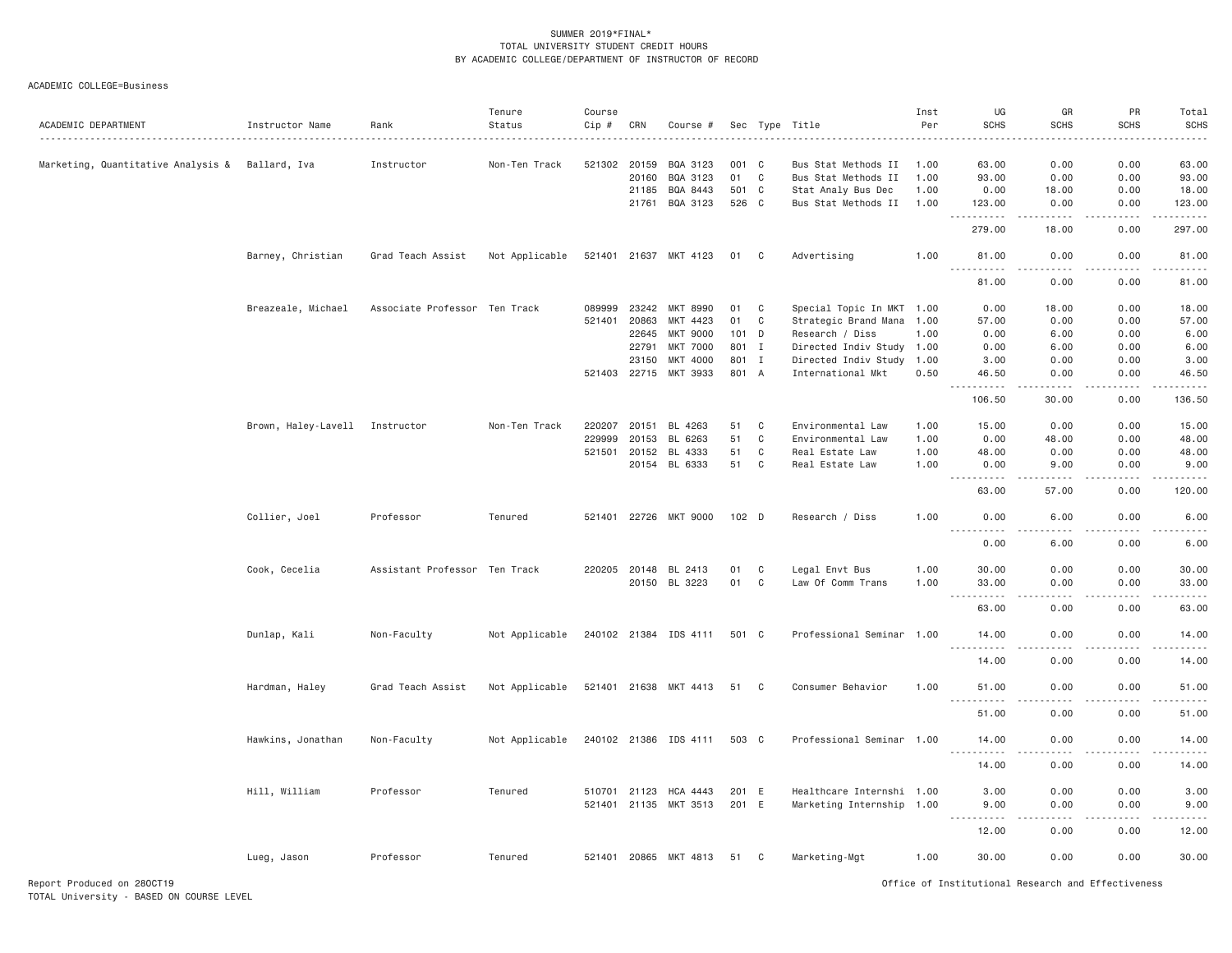# ACADEMIC COLLEGE=Business

| ACADEMIC DEPARTMENT                                                      | Instructor Name     | Rank<br>.                     | Tenure<br>Status<br>. | Course<br>Cip # | CRN          | Course #              |       |              | Sec Type Title            | Inst<br>Per | UG<br><b>SCHS</b>                                                                                                                                          | GR<br><b>SCHS</b><br>.           | PR<br><b>SCHS</b><br>. | Total<br><b>SCHS</b><br>$- - - - - -$                                                                                                                         |
|--------------------------------------------------------------------------|---------------------|-------------------------------|-----------------------|-----------------|--------------|-----------------------|-------|--------------|---------------------------|-------------|------------------------------------------------------------------------------------------------------------------------------------------------------------|----------------------------------|------------------------|---------------------------------------------------------------------------------------------------------------------------------------------------------------|
| Marketing, Quantitative Analysis & Lueg, Jason                           |                     | Professor                     | Tenured               |                 |              | 521803 21636 MKT 3213 | 51 C  |              | Retailing                 | 1.00        | 63.00                                                                                                                                                      | 0.00                             | 0.00                   | 63.00                                                                                                                                                         |
|                                                                          |                     |                               |                       |                 |              |                       |       |              |                           |             | $- - -$<br>----<br>93.00                                                                                                                                   | 0.00                             | 0.00                   | 93.00                                                                                                                                                         |
|                                                                          | Lueg, Nicole        | Professor                     | Tenured               |                 |              | 521402 20864 MKT 4533 | 01 C  |              | Marketing Research        | 1.00        | 69.00                                                                                                                                                      | 0.00                             | 0.00                   | 69.00                                                                                                                                                         |
|                                                                          |                     |                               |                       |                 |              |                       |       |              |                           |             | 69.00                                                                                                                                                      | 0.00                             | 0.00                   | 69.00                                                                                                                                                         |
|                                                                          | Mallette, Stephanie | Instructor                    | Non-Ten Track         | 220205          | 22965        | BL 2413               | 551 C |              | Legal Envt Bus            | 1.00        | 15,00                                                                                                                                                      | 0.00                             | 0.00                   | 15.00                                                                                                                                                         |
|                                                                          |                     |                               |                       |                 | 229999 21183 | BL 8113               | 511 C |              | Law Ethics Disp Res       | 1.00        | 0.00<br>.                                                                                                                                                  | 66.00<br>.                       | 0.00<br>.              | 66.00<br>$\frac{1}{2} \left( \frac{1}{2} \right) \left( \frac{1}{2} \right) \left( \frac{1}{2} \right) \left( \frac{1}{2} \right) \left( \frac{1}{2} \right)$ |
|                                                                          |                     |                               |                       |                 |              |                       |       |              |                           |             | 15.00                                                                                                                                                      | 66.00                            | 0.00                   | 81.00                                                                                                                                                         |
|                                                                          | Moore, Robert       | Professor                     | Tenured               |                 | 521302 20156 | BQA 2113              | 001 C |              | Bus Stat Methods I        | 1.00        | 18.00                                                                                                                                                      | 0.00                             | 0.00                   | 18.00                                                                                                                                                         |
|                                                                          |                     |                               |                       |                 | 20157        | BQA 2113              | 01    | $\mathbf{C}$ | Bus Stat Methods I        | 1.00        | 51.00                                                                                                                                                      | 0.00                             | 0.00                   | 51.00                                                                                                                                                         |
|                                                                          |                     |                               |                       | 521401          | 20855        | MKT 3013              | 01    | C            | Principles Of Mkt         | 1.00        | 84.00                                                                                                                                                      | 0.00                             | 0.00                   | 84.00                                                                                                                                                         |
|                                                                          |                     |                               |                       |                 | 21444        | MKT 3013              | 526 C |              | Principles Of Mkt         | 1.00        | 108.00                                                                                                                                                     | 0.00                             | 0.00                   | 108.00                                                                                                                                                        |
|                                                                          |                     |                               |                       |                 | 22800        | <b>MKT 9000</b>       | 103 D |              | Research / Diss           | 1,00        | 0.00<br>.                                                                                                                                                  | 3.00<br>.                        | 0.00                   | 3.00<br>.                                                                                                                                                     |
|                                                                          |                     |                               |                       |                 |              |                       |       |              |                           |             | 261.00                                                                                                                                                     | 3.00                             | 0.00                   | 264.00                                                                                                                                                        |
|                                                                          | Nambisan, Kavitha   | Grad Teach Assist             | Not Applicable        |                 |              | 521499 21640 MKT 4613 | 51 C  |              | Services Marketing        | 1.00        | 57.00<br>$\frac{1}{2} \left( \frac{1}{2} \right) \left( \frac{1}{2} \right) \left( \frac{1}{2} \right) \left( \frac{1}{2} \right)$<br>$\sim$ $\sim$ $\sim$ | 0.00                             | 0.00                   | 57.00                                                                                                                                                         |
|                                                                          |                     |                               |                       |                 |              |                       |       |              |                           |             | 57.00                                                                                                                                                      | 0.00                             | 0.00                   | 57.00                                                                                                                                                         |
|                                                                          | Qu, Yingge          | Assistant Professor Ten Track |                       |                 | 521401 21134 | MKT 3013              | 201 C |              | Principles Of Mkt         | 1.00        | 9.00                                                                                                                                                       | 0.00                             | 0.00                   | 9.00                                                                                                                                                          |
|                                                                          |                     |                               |                       |                 | 21136        | MKT 4213              | 201 C |              | Internet Marketing        | 1.00        | 21.00                                                                                                                                                      | 0.00                             | 0.00                   | 21.00                                                                                                                                                         |
|                                                                          |                     |                               |                       |                 | 21936        | MKT 3013              | 202 C |              | Principles Of Mkt         | 1.00        | 18.00                                                                                                                                                      | 0.00                             | 0.00                   | 18.00                                                                                                                                                         |
|                                                                          |                     |                               |                       |                 | 21937        | MKT 4213              | 202 C |              | Internet Marketing        | 1.00        | 27.00                                                                                                                                                      | 0.00                             | 0.00                   | 27.00                                                                                                                                                         |
|                                                                          |                     |                               |                       |                 |              | 21939 MKT 6213        | 202 C |              | Internet Marketing        | 1.00        | 0.00<br><u>.</u>                                                                                                                                           | 3.00<br>.                        | 0.00<br>.              | 3.00<br>.                                                                                                                                                     |
|                                                                          |                     |                               |                       |                 |              |                       |       |              |                           |             | 75.00                                                                                                                                                      | 3.00                             | 0.00                   | 78.00                                                                                                                                                         |
|                                                                          | Shanahan, Kevin     | Associate Professor Tenured   |                       |                 | 521302 21184 | BQA 8233              | 501 C |              | Quant Analysis and B 1.00 |             | 0.00                                                                                                                                                       | 81.00                            | 0.00                   | 81.00                                                                                                                                                         |
|                                                                          |                     |                               |                       | 521401          | 21445        | MKT 8153              | 511 C |              | Strategic Marketing       | 1.00        | 0.00                                                                                                                                                       | 114.00                           | 0.00                   | 114.00                                                                                                                                                        |
|                                                                          |                     |                               |                       |                 | 521403 21639 | MKT 3933              | 01    | $\mathbf{C}$ | International Mkt         | 1.00        | 39.00                                                                                                                                                      | 0.00                             | 0.00                   | 39.00                                                                                                                                                         |
|                                                                          |                     |                               |                       |                 | 22715        | MKT 3933              | 801 A |              | International Mkt         | 0.50        | 46.50<br>$  -$                                                                                                                                             | 0.00                             | 0.00                   | 46.50                                                                                                                                                         |
|                                                                          |                     |                               |                       |                 |              |                       |       |              |                           |             | 85.50                                                                                                                                                      | 195.00                           | 0.00                   | 280.50                                                                                                                                                        |
|                                                                          | Wen, Jutong         | Grad Teach Assist             | Not Applicable        |                 |              | 521401 20856 MKT 3013 | 51 C  |              | Principles Of Mkt         | 1.00        | 54.00<br>.                                                                                                                                                 | 0.00<br>$- - -$<br>$\frac{1}{2}$ | 0.00                   | 54.00<br>.                                                                                                                                                    |
|                                                                          |                     |                               |                       |                 |              |                       |       |              |                           |             | 54.00                                                                                                                                                      | 0.00                             | 0.00                   | 54.00                                                                                                                                                         |
| ----------------------------------<br>Marketing, Quantitative Analysis & |                     |                               |                       |                 |              |                       |       |              |                           |             | ==========<br>1393.00                                                                                                                                      | ==========<br>378.00             | ==========<br>0.00     | ==========<br>1771.00                                                                                                                                         |
| ----------------------------------                                       |                     |                               |                       |                 |              |                       |       |              |                           |             |                                                                                                                                                            | ---------- ---------- ---------- |                        | $\begin{array}{c} \multicolumn{3}{c} {\small \texttt{222222222}} \end{array}$                                                                                 |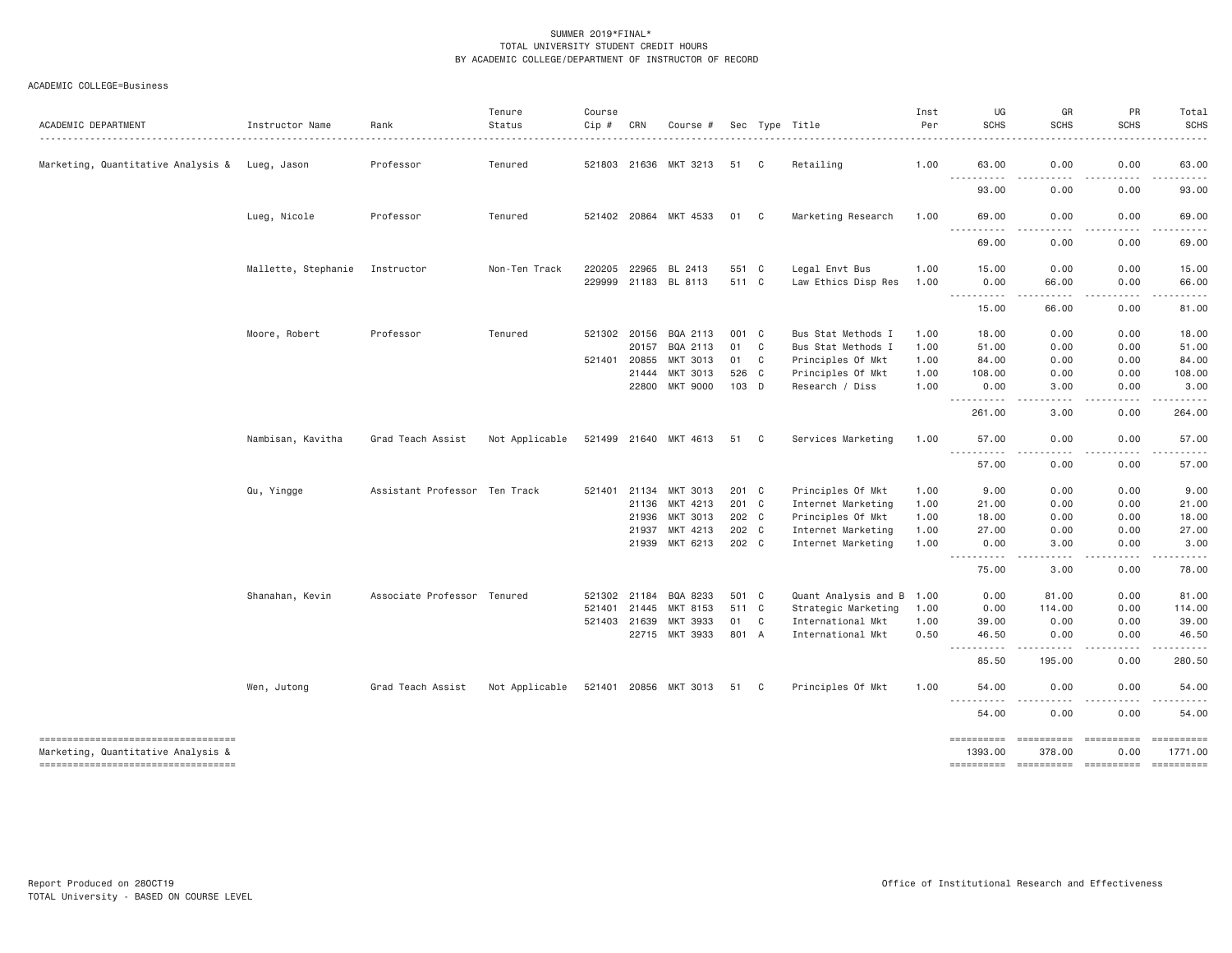ACADEMIC COLLEGE=Business

| ACADEMIC DEPARTMENT   | Instructor Name   | Rank                              | Tenure<br>Status | Course<br>Cip # | CRN   | Course #              |       |             | Sec Type Title            | Inst<br>Per | UG<br><b>SCHS</b>                                                                                      | GR<br><b>SCHS</b>                                                                                                                 | PR<br><b>SCHS</b>                   | Total<br><b>SCHS</b> |
|-----------------------|-------------------|-----------------------------------|------------------|-----------------|-------|-----------------------|-------|-------------|---------------------------|-------------|--------------------------------------------------------------------------------------------------------|-----------------------------------------------------------------------------------------------------------------------------------|-------------------------------------|----------------------|
|                       |                   |                                   |                  |                 |       |                       |       |             |                           |             |                                                                                                        |                                                                                                                                   |                                     |                      |
| School of Accountancy | Addy, Noel        | Associate Professor Tenured       |                  | 520301          | 20012 | ACC 2023              | 01    | C           | Prin Managerial Acct 1.00 |             | 60.00                                                                                                  | 0.00                                                                                                                              | 0.00                                | 60.00                |
|                       |                   |                                   |                  |                 | 20016 | ACC 3033              | 01    | C           | Intermediate Acc II 1.00  |             | 99.00                                                                                                  | 0.00                                                                                                                              | 0.00                                | 99.00                |
|                       |                   |                                   |                  |                 | 21151 | ACC 8213              | 521 C |             | Fin and Acc Report A 1.00 |             | 0.00<br>.                                                                                              | 57.00<br>.                                                                                                                        | 0.00<br>.                           | 57.00<br>.           |
|                       |                   |                                   |                  |                 |       |                       |       |             |                           |             | 159.00                                                                                                 | 57.00                                                                                                                             | 0.00                                | 216.00               |
|                       | Ennis, Kevin      | Associate Professor Tenured       |                  | 520301          | 21073 | ACC 4043              | 201 C |             | Municipal and Govt A 1.00 |             | 39.00                                                                                                  | 0.00                                                                                                                              | 0.00                                | 39.00                |
|                       |                   |                                   |                  |                 | 21951 | ACC 8213              | 201 C |             | Fin and Acc Report A 1.00 |             | 0.00                                                                                                   | 48.00                                                                                                                             | 0.00                                | 48.00                |
|                       |                   |                                   |                  |                 |       | 521601 21071 ACC 4013 | 201 C |             | Income Tax I              | 1.00        | 15.00                                                                                                  | 0.00                                                                                                                              | 0.00<br>.                           | 15.00<br>.           |
|                       |                   |                                   |                  |                 |       |                       |       |             |                           |             | 54.00                                                                                                  | 48.00                                                                                                                             | 0.00                                | 102.00               |
|                       | Faello, Joseph    | Assistant Professor Ten Track     |                  |                 |       | 520301 21072 ACC 4023 | 201 C |             | Advanced ACC              | 1.00        | 24.00<br>$\sim$ $\sim$ $\sim$<br>$- - - - -$                                                           | 0.00<br>.                                                                                                                         | 0.00<br>$\frac{1}{2}$               | 24.00<br>$- - - - -$ |
|                       |                   |                                   |                  |                 |       |                       |       |             |                           |             | 24.00                                                                                                  | 0.00                                                                                                                              | 0.00                                | 24.00                |
|                       | Gardner, Virginia | Non-Faculty                       | Not Applicable   |                 |       | 520301 21150 ACC 2203 | 501 C |             | Survey of Accounting 1.00 |             | 21.00<br>.                                                                                             | 0.00<br>$\frac{1}{2} \left( \frac{1}{2} \right) \left( \frac{1}{2} \right) \left( \frac{1}{2} \right) \left( \frac{1}{2} \right)$ | 0.00<br>.                           | 21.00<br>.           |
|                       |                   |                                   |                  |                 |       |                       |       |             |                           |             | 21.00                                                                                                  | 0.00                                                                                                                              | 0.00                                | 21.00                |
|                       | Herring, Clyde    | Clinical Assoc Prof               | Non-Ten Track    | 520301          | 20015 | ACC 3023              | 01    | C           | Intermediate Acc I        | 1.00        | 36.00                                                                                                  | 0.00                                                                                                                              | 0.00                                | 36.00                |
|                       |                   |                                   |                  |                 | 20021 | ACC 8013              | 51    | C           | Sem-Fin Acc Theory        | 1.00        | 0.00                                                                                                   | 78.00                                                                                                                             | 0.00                                | 78.00                |
|                       |                   |                                   |                  |                 | 21624 | ACC 8213              | 01    | C           | Fin and Acc Report A 1.00 |             | 0.00                                                                                                   | 81.00                                                                                                                             | 0.00                                | 81.00                |
|                       |                   |                                   |                  |                 |       | 21625 ACC 3013        | 51    | C           | Cost Accounting           | 1.00        | 138.00<br>.                                                                                            | 0.00                                                                                                                              | 0.00<br>.                           | 138.00<br>.          |
|                       |                   |                                   |                  |                 |       |                       |       |             |                           |             | 174.00                                                                                                 | 159.00                                                                                                                            | 0.00                                | 333.00               |
|                       | Mauldin, Dana     | Professor                         | Tenured          |                 |       | 520301 20018 ACC 4200 | 101 E |             | Accounting Internshi 1.00 |             | 6,00<br><u>.</u>                                                                                       | 0.00<br>$- - - -$                                                                                                                 | 0.00<br>.                           | 6.00<br>$- - - - -$  |
|                       |                   |                                   |                  |                 |       |                       |       |             |                           |             | 6.00                                                                                                   | 0.00                                                                                                                              | 0.00                                | 6.00                 |
|                       | Pannell, Angela   | Instructor                        | Non-Ten Track    | 520301          |       | 20007 ACC 2013        | 001 C |             | Prin Financial Acct 1.00  |             | 60.00                                                                                                  | 0.00                                                                                                                              | 0.00                                | 60.00                |
|                       |                   |                                   |                  |                 | 20013 | ACC 2023              | 51    | $\mathbb C$ | Prin Managerial Acct 1.00 |             | 114.00                                                                                                 | 0.00                                                                                                                              | 0.00                                | 114.00               |
|                       |                   |                                   |                  |                 |       | 21149 ACC 2023        | 506 C |             | Prin Managerial Acct 1.00 |             | 105.00<br>.                                                                                            | 0.00<br>.                                                                                                                         | 0.00<br>.                           | 105.00<br>.          |
|                       |                   |                                   |                  |                 |       |                       |       |             |                           |             | 279.00                                                                                                 | 0.00                                                                                                                              | 0.00                                | 279.00               |
|                       | Rigsby, John      | Non-Employee                      | Not Applicable   | 520301          | 20023 | ACC 8183              | 01    | C           | International Accoun 1.00 |             | 0.00                                                                                                   | 21.00                                                                                                                             | 0.00                                | 21.00                |
|                       |                   |                                   |                  |                 | 21623 | ACC 8033              | 01    | C           | Assurance and Data A 1.00 |             | 0.00                                                                                                   | 75.00                                                                                                                             | 0.00                                | 75.00                |
|                       |                   |                                   |                  |                 |       |                       |       |             |                           |             | $\sim$ $\sim$ $\sim$ $\sim$<br>0.00                                                                    | 96.00                                                                                                                             | $\sim$ $\sim$ $\sim$ $\sim$<br>0.00 | .<br>96.00           |
|                       | Trinkle, Bradley  | Associate Professor Tenured       |                  | 520301          | 20008 | ACC 2013              | 01    | C           | Prin Financial Acct       | 1.00        | 60.00                                                                                                  | 0.00                                                                                                                              | 0.00                                | 60.00                |
|                       |                   |                                   |                  |                 | 20011 | ACC 2023              | 001 C |             | Prin Managerial Acct 1.00 |             | 36.00                                                                                                  | 0.00                                                                                                                              | 0.00                                | 36.00                |
|                       |                   |                                   |                  |                 |       | 20022 ACC 8043        | 01    | C           | Fraud Examination         | 1.00        | 0.00<br>.<br>$\sim 100$ km s $^{-1}$                                                                   | 102.00<br>.                                                                                                                       | 0.00<br>.                           | 102.00<br>.          |
|                       |                   |                                   |                  |                 |       |                       |       |             |                           |             | 96.00                                                                                                  | 102.00                                                                                                                            | 0.00                                | 198.00               |
|                       | Walker, Arthur    | Clinical Assist Pro Non-Ten Track |                  | 520301          | 20009 | ACC 2013              | 51    | C           | Prin Financial Acct       | 1.00        | 39.00                                                                                                  | 0.00                                                                                                                              | 0.00                                | 39.00                |
|                       |                   |                                   |                  |                 |       | 20019 ACC 6063        | 51    | C           | Income Tax II             | 1.00        | 0.00<br>$\frac{1}{2} \left( \frac{1}{2} \right) \left( \frac{1}{2} \right) \left( \frac{1}{2} \right)$ | 66.00<br>. <u>.</u> .                                                                                                             | 0.00<br>.                           | 66.00                |
|                       |                   |                                   |                  |                 |       |                       |       |             |                           |             | 39.00                                                                                                  | 66.00                                                                                                                             | 0.00                                | 105.00               |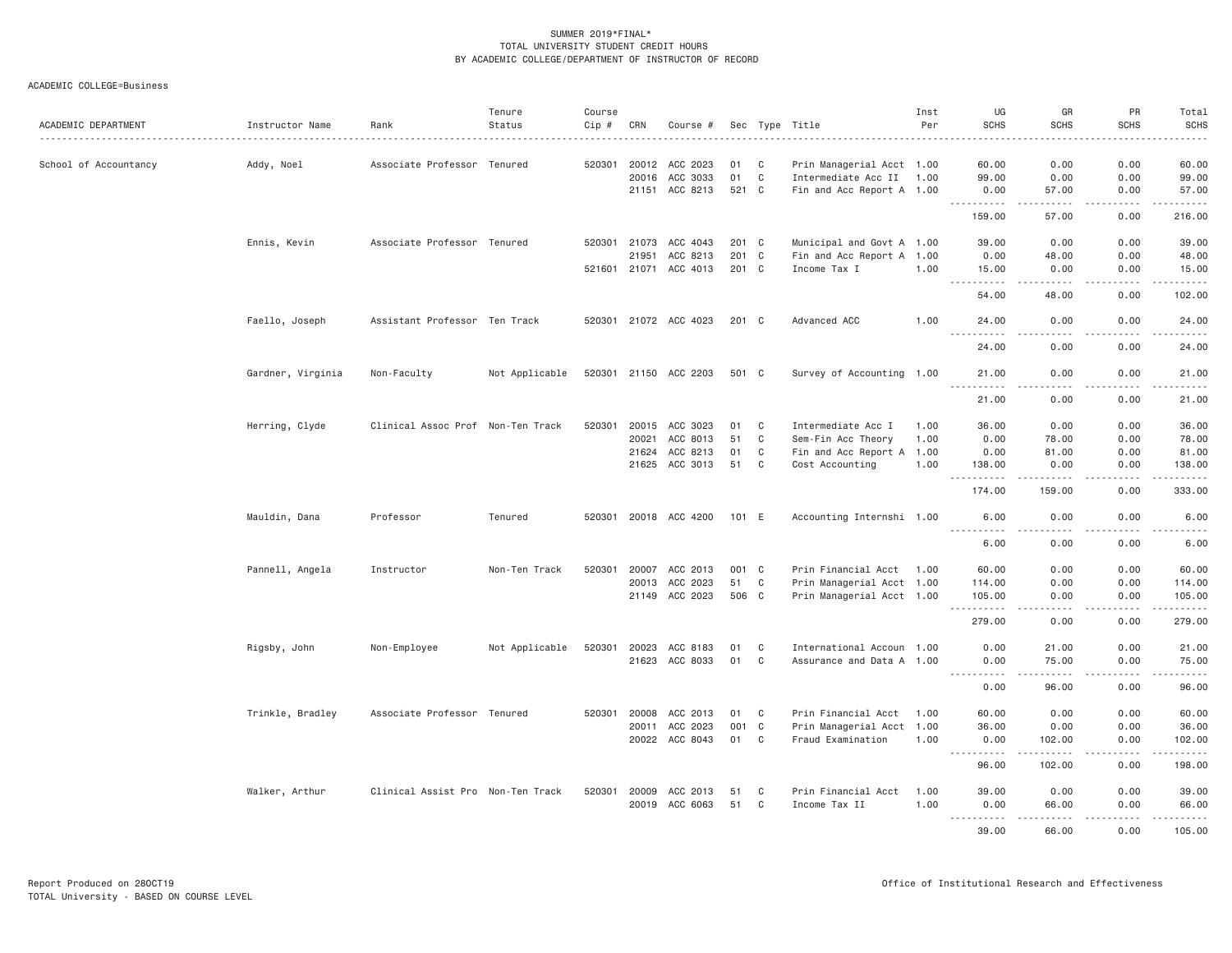# ACADEMIC COLLEGE=Business

|                    |         |      | enur   | ours;      |        |               |      | Ins <sup>.</sup> |             |                                  | Tota.       |
|--------------------|---------|------|--------|------------|--------|---------------|------|------------------|-------------|----------------------------------|-------------|
| ACADEM"<br>PARTMEN | $n + n$ | Rank | Status | CRN<br>ip: | Course | $\sim$ $\sim$ | itle | Per              | <b>SCHS</b> | $_{\text{C}^{\text{C}}}$<br>əuna | <b>SCHS</b> |
|                    |         |      |        |            |        |               |      |                  |             |                                  |             |

=================================== ========== ========== ========== ==========

School of Accountancy 852.00 528.00 0.00 1380.00

=================================== ========== ========== ========== ==========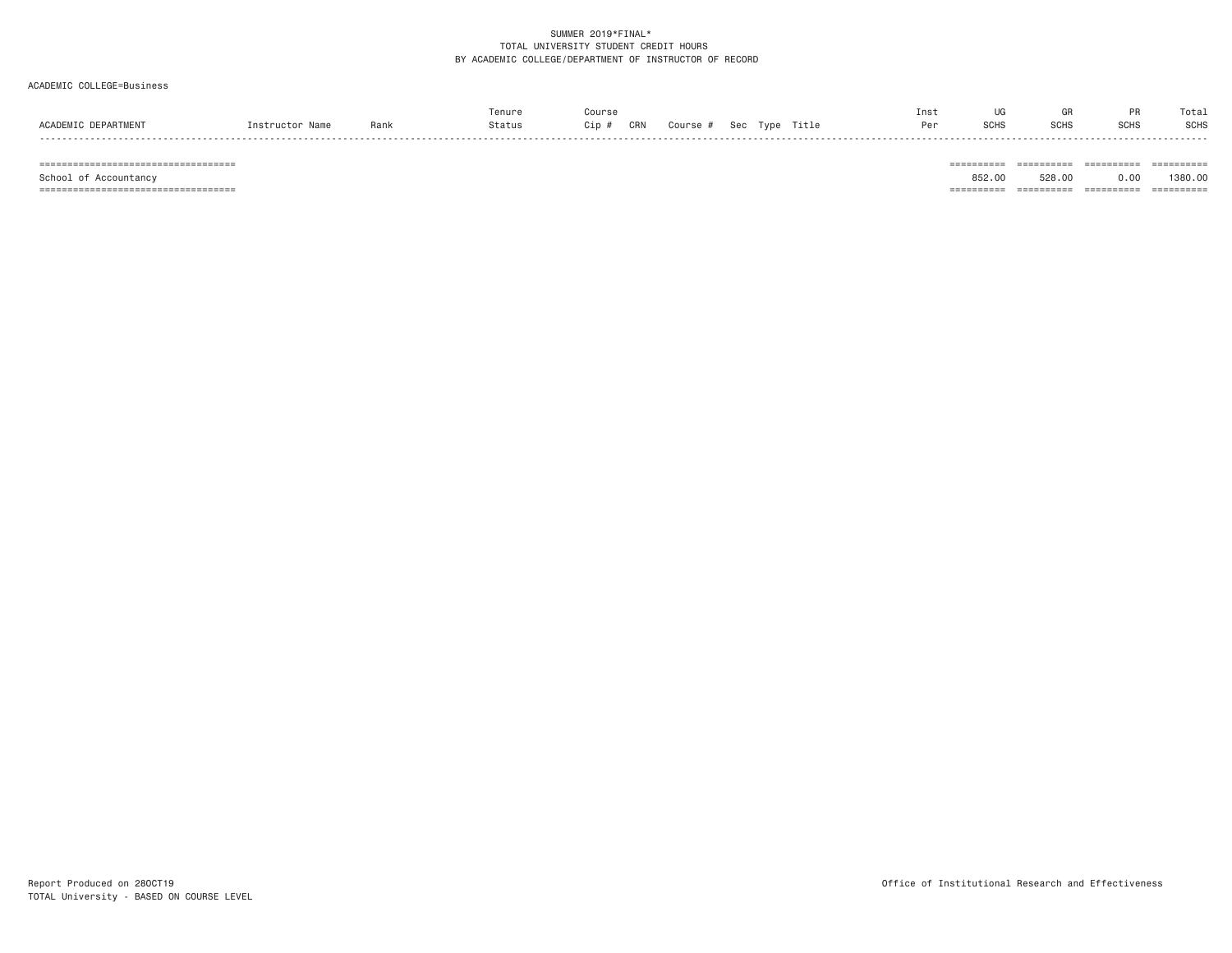| ACADEMIC DEPARTMENT                                  | Instructor Name   | Rank                              | Tenure<br>Status | Course<br>Cip # | CRN            | Course #              | Sec            |              | Type Title                        | Inst<br>Per  | UG<br><b>SCHS</b>        | GR<br><b>SCHS</b>                   | PR<br><b>SCHS</b> | Total<br><b>SCHS</b>   |
|------------------------------------------------------|-------------------|-----------------------------------|------------------|-----------------|----------------|-----------------------|----------------|--------------|-----------------------------------|--------------|--------------------------|-------------------------------------|-------------------|------------------------|
| Counseling, Educational Psychology, Abernathy, Larry |                   | Research Assoc Prof Non-Ten Track |                  | 422806          | 21717          | EPY 2513              | 51             | C            | Human Growth and Dev 1.00         |              | 33.00                    | 0.00                                | 0.00              | 33.00                  |
|                                                      |                   |                                   |                  |                 | 22728          | EPY 4990              | 801 A          |              | Special Topic In EPY 1.00         |              | 12.00                    | 0.00                                | 0.00              | 12.00                  |
|                                                      |                   |                                   |                  |                 | 429999 22730   | PSY 6990              | 801 A          |              | Special Topic In PSY 1.00         |              | 0.00                     | 3.00                                | 0.00              | 3.00                   |
|                                                      |                   |                                   |                  |                 | 22731          | PSY 4990              | 801            | A            | Special Topic In PSY 1.00         |              | 60.00<br>$- - - - -$     | 0.00<br>$\sim$ $\sim$ $\sim$ $\sim$ | 0.00<br>.         | 60.00<br>$\frac{1}{2}$ |
|                                                      |                   |                                   |                  |                 |                |                       |                |              |                                   |              | 105.00                   | 3.00                                | 0.00              | 108.00                 |
|                                                      | Akins, Ericka     | Lecturer                          | Non-Ten Track    | 130499          | 21714          | EPY 3063              | 01             | $\mathbf{C}$ | Indiv Diff/Exception 1.00         |              | 30,00                    | 0.00                                | 0.00              | 30.00                  |
|                                                      |                   |                                   |                  | 131005          | 20504          | EPY 4073              | 01             | $\mathbf C$  | Personal and Motivat 1.00         |              | 51.00                    | 0.00                                | 0.00              | 51.00                  |
|                                                      |                   |                                   |                  |                 |                | 422806 21718 EPY 3503 | 51             | C            | Principles of Ed Psy 1.00         |              | 27.00<br>------<br>$  -$ | 0.00<br>.                           | 0.00<br>-----     | 27.00<br>.             |
|                                                      |                   |                                   |                  |                 |                |                       |                |              |                                   |              | 108.00                   | 0.00                                | 0.00              | 108.00                 |
|                                                      | Boyles, Caragh    | Non-Faculty                       | Not Applicable   |                 |                | 350103 20535 EXL 0190 | 102 E          |              | Experiential Learnin 1.00         |              | 21.00<br>.               | 0.00<br>د د د د                     | 0.00<br>.         | 21.00<br>.             |
|                                                      |                   |                                   |                  |                 |                |                       |                |              |                                   |              | 21.00                    | 0.00                                | 0.00              | 21.00                  |
|                                                      | Chrestman, Angela | Non-Faculty                       | Not Applicable   | 350103          | 20282          | CP 2103               | 101 E          |              | First Work Sem                    | 1.00         | 216.00                   | 0.00                                | 0.00              | 216.00                 |
|                                                      |                   |                                   |                  |                 | 20284          | CP 2203               | 101            | E            | Second Work Sem                   | 1.00         | 294.00                   | 0.00                                | 0.00              | 294.00                 |
|                                                      |                   |                                   |                  |                 | 20286          | CP 3303               | 101 E          |              | Third Work Sem                    | 1.00         | 219.00                   | 0.00                                | 0.00              | 219.00                 |
|                                                      |                   |                                   |                  |                 | 20288          | CP 3403               | 101 E          |              | Fourth Work Sem                   | 1.00         | 66.00                    | 0.00                                | 0.00              | 66.00                  |
|                                                      |                   |                                   |                  |                 | 20290          | CP 4503               | 101 E          |              | Fifth Work Sem                    | 1.00         | 24.00                    | 0.00                                | 0.00              | 24.00                  |
|                                                      |                   |                                   |                  |                 | 20291          | CP 4603               | 101 E          |              | Sixth Work Sem                    | 1.00         | 12.00                    | 0.00                                | 0.00              | 12.00                  |
|                                                      |                   |                                   |                  |                 | 20534          | EXL 0190              | 101 E          |              | Experiential Learnin 1.00         |              | 45.00                    | 0.00                                | 0.00              | 45.00                  |
|                                                      |                   |                                   |                  |                 | 20537          | EXL 0190              | HO1            | E            | Honors Experiential               | 1.00         | 6.00                     | 0.00                                | 0.00              | 6.00                   |
|                                                      |                   |                                   |                  |                 | 20543          | EXL 3100              | 101            | E            | CCPP Internship I                 | 1.00         | 138.00                   | 0.00                                | 0.00              | 138.00                 |
|                                                      |                   |                                   |                  |                 | 20544          | EXL 3100              | H01 E          |              | Honors CCPP Internsh              | 1.00         | 12.00                    | 0.00                                | 0.00              | 12.00                  |
|                                                      |                   |                                   |                  |                 | 22876          | CP 2103               | 601 E          |              | First Work Sem                    | 1.00         | 6.00                     | 0.00                                | 0.00              | 6.00                   |
|                                                      |                   |                                   |                  |                 | 22878          | CP 3303               | 601            | E            | Third Work Sem                    | 1.00         | 21.00                    | 0.00                                | 0.00              | 21.00                  |
|                                                      |                   |                                   |                  |                 | 22879          | CP 2203               | 601 E<br>101 E |              | Second Work Sem                   | 1.00         | 9.00<br>0.00             | 0.00                                | 0.00              | 9.00                   |
|                                                      |                   |                                   |                  | 521001          | 20294<br>20295 | CP 8013<br>CP 8023    | 101            | E            | First Work Sem<br>Second Work Sem | 1.00         | 0.00                     | 24.00<br>6.00                       | 0.00<br>0.00      | 24.00<br>6.00          |
|                                                      |                   |                                   |                  |                 | 20296          | CP 8033               | 101            | E            | Third Work Sem                    | 1.00<br>1.00 | 0.00                     | 3.00                                | 0.00              | 3.00                   |
|                                                      |                   |                                   |                  |                 |                | 20545 EXL 3200        | 101 E          |              | CCPP Internship I                 | 1.00         | 42.00                    | 0.00                                | 0.00              | 42.00                  |
|                                                      |                   |                                   |                  |                 |                |                       |                |              |                                   |              | Ш.<br>1110.00            | 33.00                               | 0.00              | 1143.00                |
|                                                      | Dooley, Kathy     | Professor                         | Tenured          | 131101          | 20276          | COE 8183              | 01             | $\mathbf{C}$ | Utilizing Art in Cou 1.00         |              | 0.00                     | 21.00                               | 0.00              | 21.00                  |
|                                                      |                   |                                   |                  | 422703          | 21720          | COE 4903              | 01             | $\mathbf C$  | Dev Coun/Men Health               | 1.00         | 12.00                    | 0.00                                | 0.00              | 12.00                  |
|                                                      |                   |                                   |                  |                 | 21721          | COE 6903              | 01             | $\mathbf C$  | Dev Coun/Men Health               | 1.00         | 0.00                     | 12.00                               | 0.00              | 12.00                  |
|                                                      |                   |                                   |                  |                 | 422803 22572   | COE 9000              | 101            | D            | Research / Diss                   | 1.00         | 0.00                     | 12.00                               | 0.00              | 12.00                  |
|                                                      |                   |                                   |                  |                 | 23270          | COE 7000              | 102            | $\mathbf{I}$ | Directed Indiv Study 1.00         |              | 0.00                     | 3.00                                | 0.00              | 3.00                   |
|                                                      |                   |                                   |                  |                 | 511501 20279   | COE 8783              | 51             | C            | Counsel Chem Dep Fam 1.00         |              | 0.00                     | 15.00                               | 0.00              | 15.00                  |
|                                                      |                   |                                   |                  |                 |                |                       |                |              |                                   |              | 12.00                    | 63.00                               | 0.00              | 75.00                  |
|                                                      | Elder, Anastasia  | Professor                         | Tenured          | 429999          |                | 22590 EPY 9000        | 101 D          |              | Research / Diss                   | 1.00         | 0.00                     | 9.00                                | 0.00              | 9.00                   |
|                                                      |                   |                                   |                  |                 |                |                       |                |              |                                   |              | 0.00                     | 9.00                                | 0.00              | 9.00                   |
|                                                      | Gadke, Daniel     | Associate Professor Ten Track     |                  | 130603          | 20423          | EDF 9443              | 01             | C            | Sngl-Sbjt Res Des Ed 1.00         |              | 0.00                     | 15.00                               | 0.00              | 15.00                  |
|                                                      |                   |                                   |                  | 422801          | 20519          | EPY 8890              | 51             | E            | School PSY Practicu 1.00          |              | 0.00                     | 30.00                               | 0.00              | 30.00                  |
|                                                      |                   |                                   |                  | 422805          | 20511          | EPY 6123              | 51             | C            | App of School Psych 1.00          |              | 0.00                     | 36.00                               | 0.00              | 36.00                  |
|                                                      |                   |                                   |                  |                 |                | 20512 EPY 6133        | 01             | C            | Data-Based Decisions 1.00         |              | 0.00                     | 24.00                               | 0.00              | 24.00                  |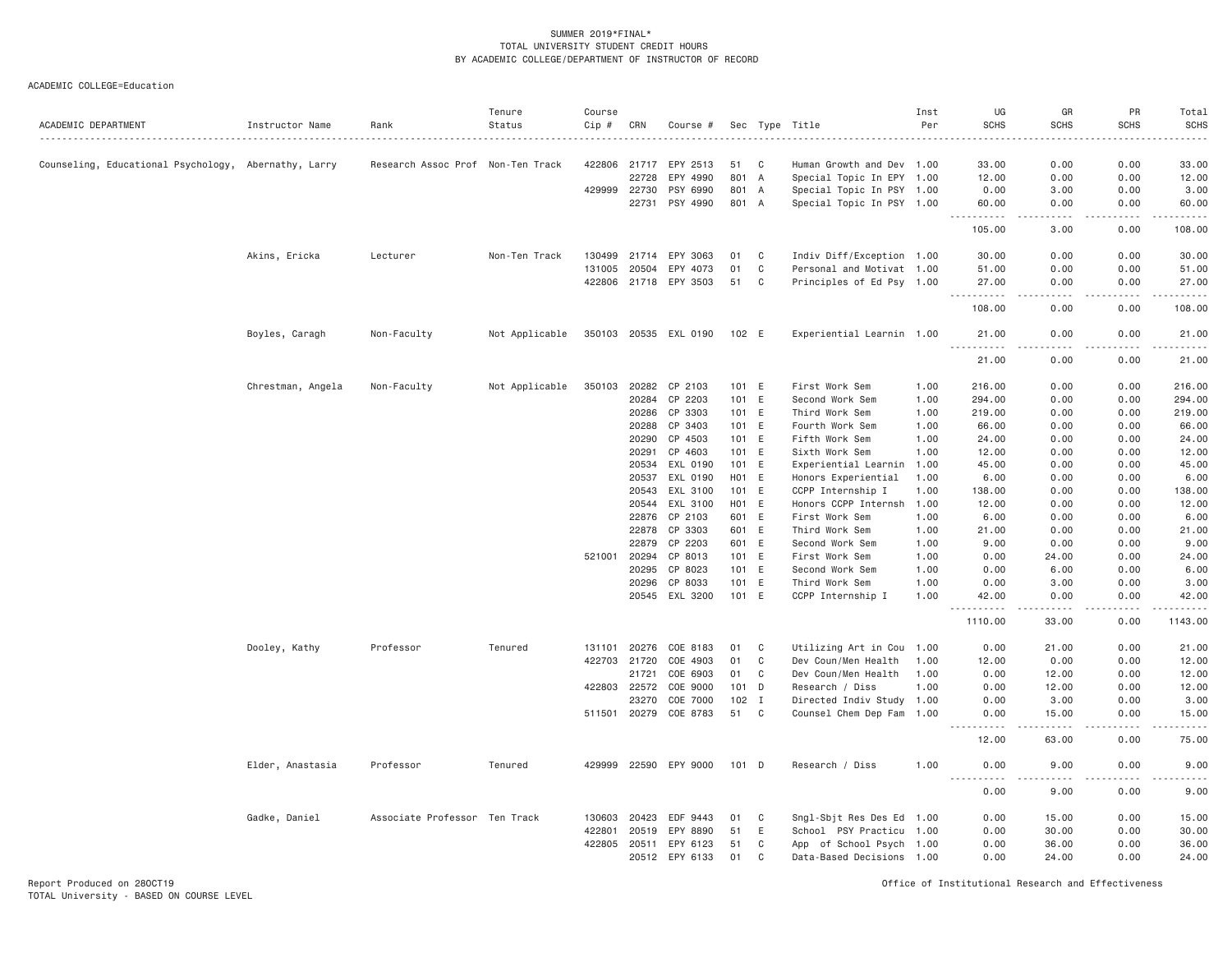| ACADEMIC DEPARTMENT                               | Instructor Name   | Rank                          | Tenure<br>Status | Course<br>Cip # | CRN   | Course #              |       |              | Sec Type Title            | Inst<br>Per | UG<br><b>SCHS</b>                                                                                                                                            | GR<br><b>SCHS</b>                                                                                                                                             | PR<br><b>SCHS</b> | Total<br>SCHS<br>. |
|---------------------------------------------------|-------------------|-------------------------------|------------------|-----------------|-------|-----------------------|-------|--------------|---------------------------|-------------|--------------------------------------------------------------------------------------------------------------------------------------------------------------|---------------------------------------------------------------------------------------------------------------------------------------------------------------|-------------------|--------------------|
| Counseling, Educational Psychology, Gadke, Daniel |                   | Associate Professor Ten Track |                  | 422805          | 20522 | EPY 9443              | 01    | $\mathbf{C}$ | Single Subject Desig      | 1.00        | 0.00                                                                                                                                                         | 33.00                                                                                                                                                         | 0.00              | 33.00              |
|                                                   |                   |                               |                  | 429999          | 22591 | EPY 9000              | 102 D |              | Research / Diss           | 1.00        | 0.00                                                                                                                                                         | 4.00                                                                                                                                                          | 0.00              | 4.00               |
|                                                   |                   |                               |                  |                 |       |                       |       |              |                           |             | $- - - - - -$<br>0.00                                                                                                                                        | .<br>142.00                                                                                                                                                   | .<br>0.00         | ------<br>142.00   |
|                                                   | Gainer, Donna     | Instructor                    | Non-Ten Track    | 130499          | 20507 | EPY 4313              | 51    | C            | Measure and Eval          | 1.00        | 42.00                                                                                                                                                        | 0.00                                                                                                                                                          | 0.00              | 42.00              |
|                                                   |                   |                               |                  | 130604          | 20497 | EPY 3253              | 51    | $\mathbf C$  | Evaluating Learning       | 1.00        | 39.00<br>$\sim$ $\sim$ $\sim$ $\sim$<br>.                                                                                                                    | 0.00<br>.                                                                                                                                                     | 0.00<br>.         | 39.00<br>.         |
|                                                   |                   |                               |                  |                 |       |                       |       |              |                           |             | 81.00                                                                                                                                                        | 0.00                                                                                                                                                          | 0.00              | 81.00              |
|                                                   | Goldberg, Rebecca | Associate Professor Tenured   |                  | 131102 20275    |       | COE 8143              | 51    | C            | Grief Counseling          | 1.00        | 0.00                                                                                                                                                         | 15.00                                                                                                                                                         | 0.00              | 15.00              |
|                                                   |                   |                               |                  | 422803          | 21815 | COE 8990              | 51    | $\mathbb C$  | Special Topic In COE 1.00 |             | 0.00                                                                                                                                                         | 27.00                                                                                                                                                         | 0.00              | 27.00              |
|                                                   |                   |                               |                  |                 | 21816 | COE 8990              | 01    | C            | Special Topic In COE 1.00 |             | 0.00                                                                                                                                                         | 21.00                                                                                                                                                         | 0.00              | 21.00              |
|                                                   |                   |                               |                  |                 | 23293 | COE 7000              | 103 I |              | Directed Indiv Study 1.00 |             | 0.00<br>.                                                                                                                                                    | 3.00                                                                                                                                                          | 0.00<br>.         | 3.00               |
|                                                   |                   |                               |                  |                 |       |                       |       |              |                           |             | 0.00                                                                                                                                                         | .<br>66.00                                                                                                                                                    | 0.00              | .<br>66.00         |
|                                                   | Hall, Kimberly    | Professor                     | Tenured          |                 |       | 422803 22723 COE 7000 | 203 I |              | Directed Indiv Study 1.00 |             | 0.00                                                                                                                                                         | 1.00                                                                                                                                                          | 0.00              | 1.00               |
|                                                   |                   |                               |                  |                 |       |                       |       |              |                           |             | .<br>$\frac{1}{2}$<br>0.00                                                                                                                                   | .<br>1.00                                                                                                                                                     | .<br>0.00         | .<br>1.00          |
|                                                   | Justice, Cheryl   | Associate Professor Tenured   |                  | 131101          | 20280 | COE 8913              | 01    | C            | Counseling Children       | 1.00        | 0.00                                                                                                                                                         | 15.00                                                                                                                                                         | 0.00              | 15.00              |
|                                                   |                   |                               |                  | 422803          | 20269 | COE 8043              | 001 C |              | Group Tech and Proce 1.00 |             | 0.00                                                                                                                                                         | 27.00                                                                                                                                                         | 0.00              | 27.00              |
|                                                   |                   |                               |                  |                 |       | 20270 COE 8043        | 01 C  |              | Group Tech and Proce 1.00 |             | 0.00                                                                                                                                                         | 24.00                                                                                                                                                         | 0.00              | 24.00              |
|                                                   |                   |                               |                  |                 |       |                       |       |              |                           |             | $\frac{1}{2} \left( \frac{1}{2} \right) \left( \frac{1}{2} \right) \left( \frac{1}{2} \right) \left( \frac{1}{2} \right) \left( \frac{1}{2} \right)$<br>0.00 | $\frac{1}{2} \left( \frac{1}{2} \right) \left( \frac{1}{2} \right) \left( \frac{1}{2} \right) \left( \frac{1}{2} \right) \left( \frac{1}{2} \right)$<br>66.00 | .<br>0.00         | .<br>66.00         |
|                                                   | LeJeune, Bonnie   | Non-Faculty                   | Not Applicable   | 131009          | 21239 | COE 6313              | 501 C |              | Resources Visual Imp 1.00 |             | 0.00                                                                                                                                                         | 30.00                                                                                                                                                         | 0.00              | 30.00              |
|                                                   |                   |                               |                  |                 |       | 422803 21240 COE 8293 | 501 E |              | Supervised Project        | 1.00        | 0.00<br>$- - - - -$                                                                                                                                          | 30.00<br>$\frac{1}{2} \left( \frac{1}{2} \right) \left( \frac{1}{2} \right) \left( \frac{1}{2} \right) \left( \frac{1}{2} \right) \left( \frac{1}{2} \right)$ | 0.00<br>.         | 30.00<br>.         |
|                                                   |                   |                               |                  |                 |       |                       |       |              |                           |             | 0.00                                                                                                                                                         | 60.00                                                                                                                                                         | 0.00              | 60.00              |
|                                                   | Leach, Nicole     | Assistant Professor Ten Track |                  |                 |       | 422807 22541 EPY 3543 | 501 C |              | Psych Of Adoles           | 1.00        | 21.00                                                                                                                                                        | 0.00                                                                                                                                                          | 0.00              | 21.00              |
|                                                   |                   |                               |                  |                 |       |                       |       |              |                           |             | <u>.</u><br>21.00                                                                                                                                            | .<br>0.00                                                                                                                                                     | .<br>0.00         | .<br>21.00         |
|                                                   | Looby, Eugenie    | Professor                     | Tenured          | 131101 21719    |       | COE 8623              | 01    | C            | Adv Law/Ethics in Co 1.00 |             | 0.00                                                                                                                                                         | 12.00                                                                                                                                                         | 0.00              | 12.00              |
|                                                   |                   |                               |                  | 422707          | 20273 | COE 8073              | 01    | C            | Cultural Found/Couns 1.00 |             | 0.00                                                                                                                                                         | 18.00                                                                                                                                                         | 0.00              | 18.00              |
|                                                   |                   |                               |                  | 422803          | 21713 | COE 9023              | 101 C |              | Adv Counsel Theory        | 1.00        | 0.00                                                                                                                                                         | 21.00                                                                                                                                                         | 0.00              | 21.00              |
|                                                   |                   |                               |                  |                 |       | 511508 21712 COE 8753 | 001 C |              | Stress Management Co 1.00 |             | 0.00<br>-----                                                                                                                                                | 18,00                                                                                                                                                         | 0.00<br>.         | 18.00<br>.         |
|                                                   |                   |                               |                  |                 |       |                       |       |              |                           |             | 0.00                                                                                                                                                         | $\cdots \cdots \cdots$<br>69.00                                                                                                                               | 0.00              | 69.00              |
|                                                   | Mazahreh, Laith   | Assistant Professor Ten Track |                  |                 |       | 422803 21715 COE 8023 | 51 C  |              | Counseling Theory         | 1.00        | 0.00<br>$- - - - - -$                                                                                                                                        | 15.00<br>. <u>.</u>                                                                                                                                           | 0.00<br>.         | 15.00<br>.         |
|                                                   |                   |                               |                  |                 |       |                       |       |              |                           |             | 0.00                                                                                                                                                         | 15.00                                                                                                                                                         | 0.00              | 15.00              |
|                                                   | McCleon, Tawny    | Associate Professor Tenured   |                  | 422803          | 20518 | EPY 8263              | 51    | $\mathbf{C}$ | Psy Test Ed Rel Set       | 1.00        | 0.00                                                                                                                                                         | 60.00                                                                                                                                                         | 0.00              | 60.00              |
|                                                   |                   |                               |                  |                 | 21716 | COE 9083              | 51    | $\mathbf{C}$ | Adv Assessment Tech       | 1.00        | 0.00                                                                                                                                                         | 12.00                                                                                                                                                         | 0.00              | 12.00              |
|                                                   |                   |                               |                  | 422806          | 20523 | EPY 9730              | 101 E |              | Doc Psy Internship        | 1.00        | 0.00                                                                                                                                                         | 18.00                                                                                                                                                         | 0.00              | 18.00              |
|                                                   |                   |                               |                  | 429999          | 22593 | EPY 9000              | 104   | D            | Research / Diss           | 1.00        | 0.00                                                                                                                                                         | 13.00                                                                                                                                                         | 0.00<br>.         | 13.00<br>.         |
|                                                   |                   |                               |                  |                 |       |                       |       |              |                           |             | 0.00                                                                                                                                                         | 103,00                                                                                                                                                        | 0.00              | 103,00             |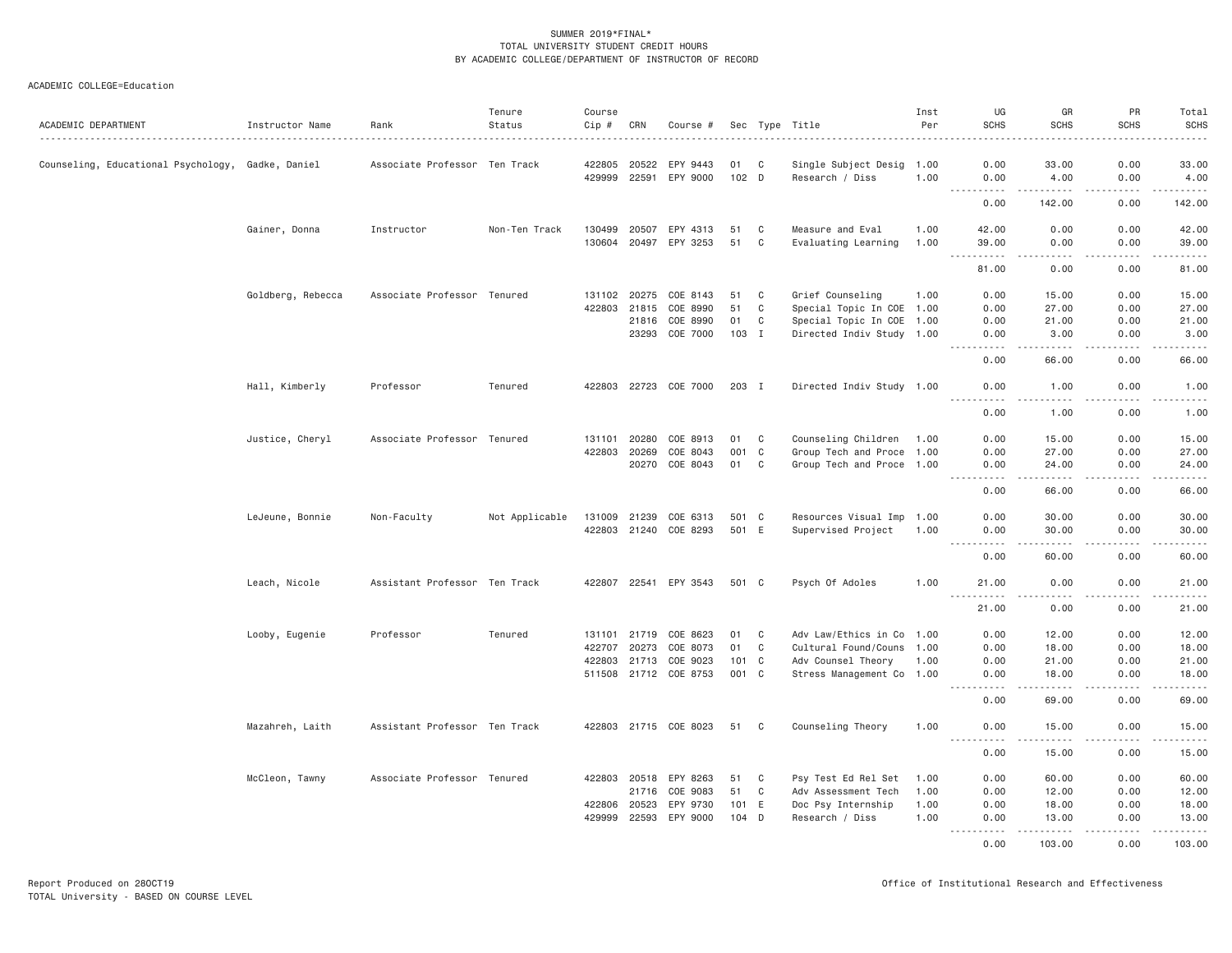| ACADEMIC DEPARTMENT                                                        | Instructor Name                                    | Rank                          | Tenure<br>Status | Course<br>Cip # | CRN   | Course #              |         |   | Sec Type Title            | Inst<br>Per | UG<br><b>SCHS</b>           | GR<br><b>SCHS</b>               | PR<br><b>SCHS</b>                                                                                                                 | Total<br><b>SCHS</b>                                                                                                                                          |
|----------------------------------------------------------------------------|----------------------------------------------------|-------------------------------|------------------|-----------------|-------|-----------------------|---------|---|---------------------------|-------------|-----------------------------|---------------------------------|-----------------------------------------------------------------------------------------------------------------------------------|---------------------------------------------------------------------------------------------------------------------------------------------------------------|
| Counseling, Educational Psychology, Palmer, Charles                        |                                                    | Associate Professor Tenured   |                  | 422803 22899    |       | COE 7000              | $101$ I |   | Directed Indiv Study 1.00 |             | 0.00<br><u>.</u>            | 3.00                            | 0.00<br>.                                                                                                                         | 3.00<br>-----                                                                                                                                                 |
|                                                                            |                                                    |                               |                  |                 |       |                       |         |   |                           |             | 0.00                        | 3.00                            | 0.00                                                                                                                              | 3.00                                                                                                                                                          |
|                                                                            | Seymour, Dana                                      | Lecturer                      | Non-Ten Track    |                 |       | 130604 21287 EPY 8473 | 501 C   |   | Mid Level Assessment 1.00 |             | 0.00<br><b></b>             | 45.00<br>$- - - - -$            | 0.00<br>.                                                                                                                         | 45.00<br>.                                                                                                                                                    |
|                                                                            |                                                    |                               |                  |                 |       |                       |         |   |                           |             | 0.00                        | 45.00                           | 0.00                                                                                                                              | 45.00                                                                                                                                                         |
|                                                                            | Stratton-Gadke, Kase Assistant Professor Ten Track |                               |                  | 422805          | 20516 | EPY 8123              | 01      | C | Infant/Toddler Asses      | 1.00        | 0.00                        | 24.00                           | 0.00                                                                                                                              | 24.00                                                                                                                                                         |
|                                                                            |                                                    |                               |                  | 429999          | 22594 | EPY 9000              | 105 D   |   | Research / Diss           | 1.00        | 0.00<br>.                   | 12.00<br>$- - - - -$            | 0.00<br>.                                                                                                                         | 12.00<br>.                                                                                                                                                    |
|                                                                            |                                                    |                               |                  |                 |       |                       |         |   |                           |             | 0.00                        | 36.00                           | 0.00                                                                                                                              | 36.00                                                                                                                                                         |
|                                                                            | Suddeath, Eric                                     | Assistant Professor Ten Track |                  | 131101          | 21085 | COE 8203              | 251 C   |   | Place and Career Dev 1.00 |             | 0.00                        | 39,00                           | 0.00                                                                                                                              | 39.00                                                                                                                                                         |
|                                                                            |                                                    |                               |                  |                 | 21088 | COE 8803              | 251 C   |   | Crisis Response Coun 1.00 |             | 0.00                        | 27.00                           | 0.00                                                                                                                              | 27.00                                                                                                                                                         |
|                                                                            |                                                    |                               |                  | 421601 21863    |       | COE 6990              | 281 C   |   | Special Topic In COE 1.00 |             | 0.00                        | 12.00                           | 0.00                                                                                                                              | 12.00                                                                                                                                                         |
|                                                                            |                                                    |                               |                  | 422803          |       | 21082 COE 8043        | 281 C   |   | Group Tech and Proce 1.00 |             | 0.00<br>.                   | 18,00<br>$- - - - -$            | 0.00<br>.                                                                                                                         | 18.00<br>$\frac{1}{2} \left( \frac{1}{2} \right) \left( \frac{1}{2} \right) \left( \frac{1}{2} \right) \left( \frac{1}{2} \right) \left( \frac{1}{2} \right)$ |
|                                                                            |                                                    |                               |                  |                 |       |                       |         |   |                           |             | 0.00                        | 96.00                           | 0.00                                                                                                                              | 96.00                                                                                                                                                         |
|                                                                            | Wei, Tianlan                                       | Assistant Professor Ten Track |                  | 130499          | 22622 | EPY 7000              | $01$ I  |   | Directed Indiv Study 1.00 |             | 0.00                        | 1.00                            | 0.00                                                                                                                              | 1.00                                                                                                                                                          |
|                                                                            |                                                    |                               |                  | 130603          | 21284 | EPY 6214              | 501 C   |   | Ed and Psy Statistic 1.00 |             | 0.00                        | 52.00                           | 0.00                                                                                                                              | 52.00                                                                                                                                                         |
|                                                                            |                                                    |                               |                  |                 |       | 21286 EPY 8214        | 551 B   |   | Int Ed and Psy Stat 1.00  |             | 0.00<br>----------          | 36.00<br>-----                  | 0.00<br>.                                                                                                                         | 36.00<br>.                                                                                                                                                    |
|                                                                            |                                                    |                               |                  |                 |       |                       |         |   |                           |             | 0.00                        | 89.00                           | 0.00                                                                                                                              | 89.00                                                                                                                                                         |
|                                                                            | Wildmon, Mark                                      | Lecturer                      | Non-Ten Track    |                 |       | 422805 21723 EPY 8113 | 51      | C | Systems and Theory        | 1.00        | 0.00                        | 36.00                           | 0.00<br>$\frac{1}{2} \left( \frac{1}{2} \right) \left( \frac{1}{2} \right) \left( \frac{1}{2} \right) \left( \frac{1}{2} \right)$ | 36.00<br>-----                                                                                                                                                |
|                                                                            |                                                    |                               |                  |                 |       |                       |         |   |                           |             | 0.00                        | 36.00                           | 0.00                                                                                                                              | 36.00                                                                                                                                                         |
|                                                                            | Wozny, Darren                                      | Professor                     | Tenured          | 131101          | 21086 | COE 8623              | 281 C   |   | Adv Law/Ethics in Co 1.00 |             | 0.00                        | 33,00                           | 0.00                                                                                                                              | 33.00                                                                                                                                                         |
|                                                                            |                                                    |                               |                  | 422703          | 21081 | COE 6903              | 251 C   |   | Dev Coun/Men Health 1.00  |             | 0.00                        | 21.00                           | 0.00                                                                                                                              | 21.00                                                                                                                                                         |
|                                                                            |                                                    |                               |                  | 422707          | 21084 | COE 8073              | 251 C   |   | Cultural Found/Couns 1.00 |             | 0.00                        | 21.00                           | 0.00                                                                                                                              | 21.00                                                                                                                                                         |
|                                                                            |                                                    |                               |                  | 422802          | 21087 | COE 8703              | 281 C   |   | Prin Clin Mental Hlt 1.00 |             | 0.00                        | 30.00                           | 0.00                                                                                                                              | 30.00                                                                                                                                                         |
|                                                                            |                                                    |                               |                  | 422803          | 22411 | COE 7000              | 201 I   |   | Directed Indiv Study 1.00 |             | 0.00                        | 1.00                            | 0.00                                                                                                                              | 1.00                                                                                                                                                          |
|                                                                            |                                                    |                               |                  |                 | 22471 | COE 7000              | 202 I   |   | Directed Indiv Study 1.00 |             | 0.00<br>----------          | 1.00                            | 0.00<br>.                                                                                                                         | 1.00<br>.                                                                                                                                                     |
|                                                                            |                                                    |                               |                  |                 |       |                       |         |   |                           |             | 0.00                        | 107.00                          | 0.00                                                                                                                              | 107.00                                                                                                                                                        |
| -----------------------------------<br>Counseling, Educational Psychology, |                                                    |                               |                  |                 |       |                       |         |   |                           |             | <b>EEEEEEEEE</b><br>1458.00 | ==========<br>1042.00           | 0.00                                                                                                                              | 2500,00                                                                                                                                                       |
| ----------------------------------                                         |                                                    |                               |                  |                 |       |                       |         |   |                           |             |                             | ---------- ---------- --------- |                                                                                                                                   | ==========                                                                                                                                                    |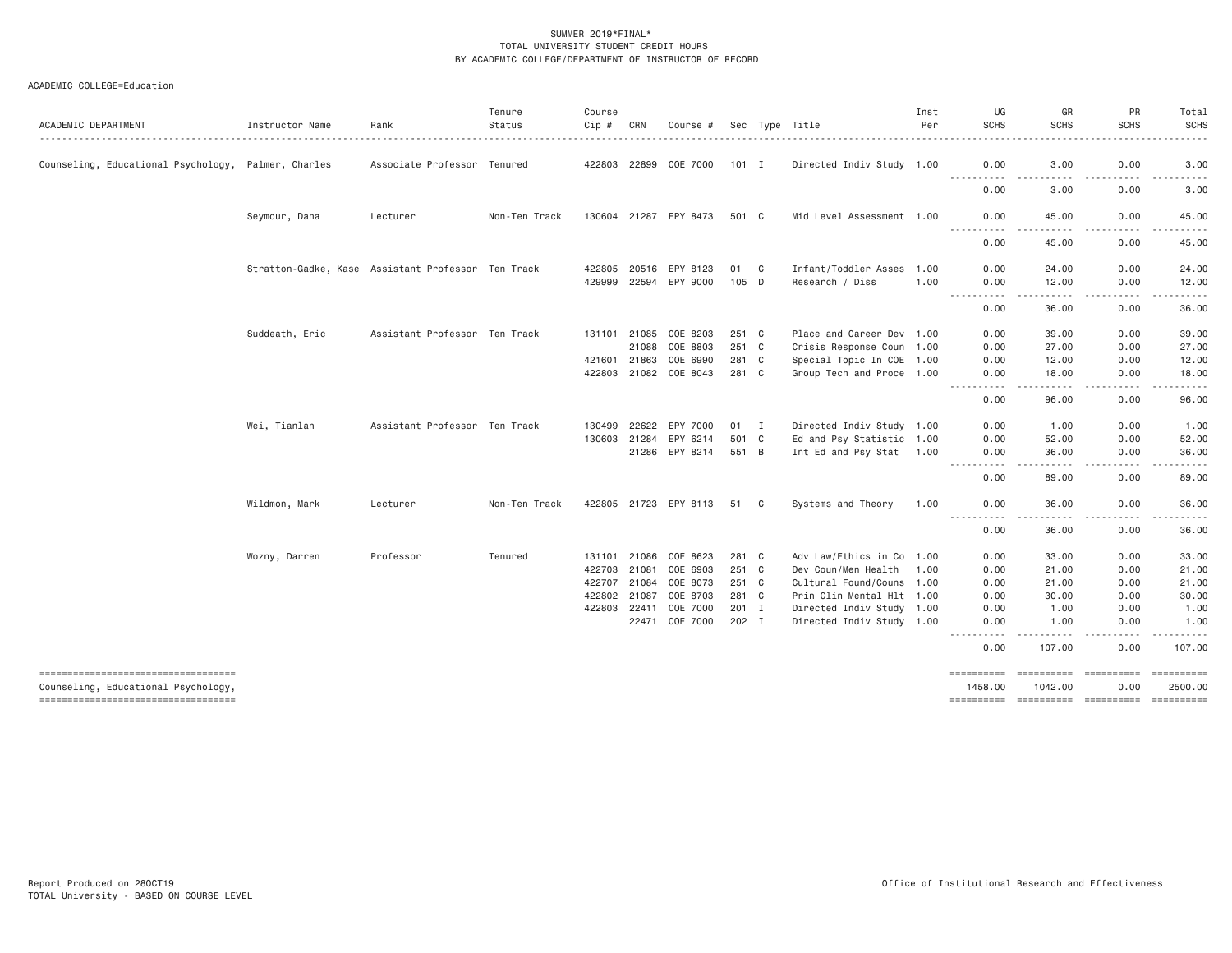| ACADEMIC DEPARTMENT                                 | Instructor Name   | Rank                              | Tenure<br>Status | Course<br>Cip # | CRN          | Course #              |         |                | Sec Type Title            | Inst<br>Per | UG<br><b>SCHS</b>                   | GR<br><b>SCHS</b>                                                                                                                                             | PR<br><b>SCHS</b>   | Total<br><b>SCHS</b>  |
|-----------------------------------------------------|-------------------|-----------------------------------|------------------|-----------------|--------------|-----------------------|---------|----------------|---------------------------|-------------|-------------------------------------|---------------------------------------------------------------------------------------------------------------------------------------------------------------|---------------------|-----------------------|
|                                                     |                   |                                   |                  |                 |              |                       |         |                |                           |             |                                     |                                                                                                                                                               |                     |                       |
| Curriculum, Instruction & Special E Alley, Kathleen |                   | Assistant Professor Ten Track     |                  | 131202 21251    |              | EDE 3343              | 501 C   |                | Teach Adoles Lit          | 1.00        | 42.00                               | 0.00                                                                                                                                                          | 0.00                | 42.00                 |
|                                                     |                   |                                   |                  |                 | 21747        | EDE 8633              | 001 B   |                | The Teaching of Writ 1.00 |             | 0.00                                | 6.00                                                                                                                                                          | 0.00                | 6.00                  |
|                                                     |                   |                                   |                  |                 | 22801        | EDE 7000              | $101$ I |                | Directed Indiv Study 1.00 |             | 0.00                                | 3.00                                                                                                                                                          | 0.00                | 3.00                  |
|                                                     |                   |                                   |                  |                 | 131203 21468 | RDG 8123              | 501 C   |                | Sup MidSch Lit Learn 1.00 |             | 0.00                                | 15.00                                                                                                                                                         | 0.00                | 15.00                 |
|                                                     |                   |                                   |                  |                 |              |                       |         |                |                           |             | .<br>42.00                          | .<br>24.00                                                                                                                                                    | .<br>0.00           | . <u>.</u> .<br>66.00 |
|                                                     | Anthony, Kenneth  | Associate Professor Ten Track     |                  |                 |              | 131203 22423 EDE 8173 | 551 C   |                | Mid Sch Soc Studies       | 1.00        | 0.00                                | 15.00                                                                                                                                                         | 0.00                | 15.00                 |
|                                                     |                   |                                   |                  |                 |              |                       |         |                |                           |             | .<br>0.00                           | -----<br>15.00                                                                                                                                                | .<br>0.00           | .<br>15.00            |
|                                                     | Binford, Paul     | Assistant Professor Ten Track     |                  |                 |              | 131203 21271 EDS 8243 | 501 C   |                | Adv. Plan Manage Lea 1.00 |             | 0.00                                | 57.00                                                                                                                                                         | 0.00                | 57.00                 |
|                                                     |                   |                                   |                  |                 |              |                       |         |                |                           |             | 0.00                                | 57.00                                                                                                                                                         | 0.00                | 57.00                 |
|                                                     | Brooks, Mary      | Lecturer                          | Non-Ten Track    |                 |              | 131099 20726 LSK 0003 | 102 C   |                | Development Reading       | 1.00        | 9.00<br>.                           | 0.00                                                                                                                                                          | 0.00                | 9.00<br>.             |
|                                                     |                   |                                   |                  |                 |              |                       |         |                |                           |             | 9.00                                | 0.00                                                                                                                                                          | 0.00                | 9.00                  |
|                                                     | Buss, Nikki       | Lecturer                          | Non-Ten Track    | 131315 20984    |              | RDG 3513              | 51      | C              | Rdg Strag Second Sch 1.00 |             | 42.00                               | 0.00                                                                                                                                                          | 0.00                | 42.00                 |
|                                                     |                   |                                   |                  |                 | 231303 20632 | GE 3513               | 02      | C              | Technical Writing         | 1.00        | 36.00                               | 0.00                                                                                                                                                          | 0.00                | 36.00                 |
|                                                     |                   |                                   |                  |                 |              |                       |         |                |                           |             | $- - - - -$                         | - - - -                                                                                                                                                       | .                   | $    -$               |
|                                                     |                   |                                   |                  |                 |              |                       |         |                |                           |             | 78.00                               | 0.00                                                                                                                                                          | 0.00                | 78.00                 |
|                                                     | Campbell, Traci   | Non-Faculty                       | Not Applicable   | 131101 23368    |              | COE 4000              | 101 I   |                | Directed Indiv Study 1.00 |             | 3.00<br>.                           | 0.00<br>.                                                                                                                                                     | 0.00<br>$- - - - -$ | 3.00<br>.             |
|                                                     |                   |                                   |                  |                 |              |                       |         |                |                           |             | 3.00                                | 0.00                                                                                                                                                          | 0.00                | 3.00                  |
|                                                     | Coffey, Kenneth   | Professor                         | Tenured          |                 | 131001 21276 | EDX 6193              | 501 C   |                | Adv. Plan Special Ed 1.00 |             | 0.00                                | 84.00                                                                                                                                                         | 0.00                | 84.00                 |
|                                                     |                   |                                   |                  |                 | 422806 20428 | EDX 8103              | 01      | C              | Adv Contingency Mgt 1.00  |             | 0.00                                | 12.00                                                                                                                                                         | 0.00                | 12.00                 |
|                                                     |                   |                                   |                  |                 |              |                       |         |                |                           |             | . <b>.</b><br>0.00                  | .<br>96.00                                                                                                                                                    | 22222<br>0.00       | .<br>96.00            |
|                                                     |                   |                                   |                  |                 |              |                       |         |                |                           |             |                                     |                                                                                                                                                               |                     |                       |
|                                                     | Collier, Matthew  | Non-Employee                      | Not Applicable   |                 |              | 131001 23218 EDX 8023 | 551 C   |                | Fundamentals of Teac 1.00 |             | 0.00                                | 15.00                                                                                                                                                         | 0.00                | 15.00                 |
|                                                     |                   |                                   |                  |                 |              |                       |         |                |                           |             | 0.00                                | 15.00                                                                                                                                                         | 0.00                | 15.00                 |
|                                                     | Davis, Louise     | Extension Professor Non-Ten Track |                  | 190701          | 22973        | <b>HDFS 9000</b>      | 106 D   |                | Research/Dissertatio 1.00 |             | 0.00                                | 3.00                                                                                                                                                          | 0.00                | 3.00                  |
|                                                     |                   |                                   |                  |                 |              |                       |         |                |                           |             | 0.00                                | 3.00                                                                                                                                                          | 0.00                | 3.00                  |
|                                                     | Devlin, Sandy     | Professor                         | Tenured          | 131001          | 20429        | EDX 8123              | 01      | C              | Org and Super Sp Ed       | 1.00        | 0.00                                | 15.00                                                                                                                                                         | 0.00                | 15.00                 |
|                                                     |                   |                                   |                  |                 | 20431        | EDX 8213              | 51      | C              | Remediation Stdts w/ 1.00 |             | 0.00                                | 15.00                                                                                                                                                         | 0.00                | 15.00                 |
|                                                     |                   |                                   |                  |                 | 22148        | EDX 8780              | 01      | E              | Intern-Sp Ed              | 1.00        | 0.00                                | 18.00                                                                                                                                                         | 0.00                | 18.00                 |
|                                                     |                   |                                   |                  |                 | 22325        | EDX 9000              | 01      | D              | Research / Diss           | 1.00        | 0.00                                | 3.00                                                                                                                                                          | 0.00                | 3.00                  |
|                                                     |                   |                                   |                  |                 | 22326        | EDX 7000              | 01      | $\mathbf I$    | Directed Indiv Study      | 1.00        | 0.00                                | 3.00                                                                                                                                                          | 0.00                | 3.00                  |
|                                                     |                   |                                   |                  |                 | 22407        | EDX 9000              | 101 D   |                | Research / Diss           | 1.00        | 0.00                                | 21.00                                                                                                                                                         | 0.00                | 21.00                 |
|                                                     |                   |                                   |                  |                 | 22434        | EDX 7000              | 02      | $\blacksquare$ | Directed Indiv Study 1.00 |             | 0.00                                | 3.00                                                                                                                                                          | 0.00                | 3.00                  |
|                                                     |                   |                                   |                  |                 |              |                       |         |                |                           |             | $\sim$ $\sim$ $\sim$ $\sim$<br>0.00 | $\frac{1}{2} \left( \frac{1}{2} \right) \left( \frac{1}{2} \right) \left( \frac{1}{2} \right) \left( \frac{1}{2} \right) \left( \frac{1}{2} \right)$<br>78.00 | .<br>0.00           | $   -$<br>78.00       |
|                                                     | Diffey, Stephanie | Non-Employee                      | Not Applicable   |                 |              | 131203 21254 EDE 8123 | 501 C   |                | Found Teach MidLev M 1.00 |             | 0.00                                | 51.00                                                                                                                                                         | 0.00                | 51.00                 |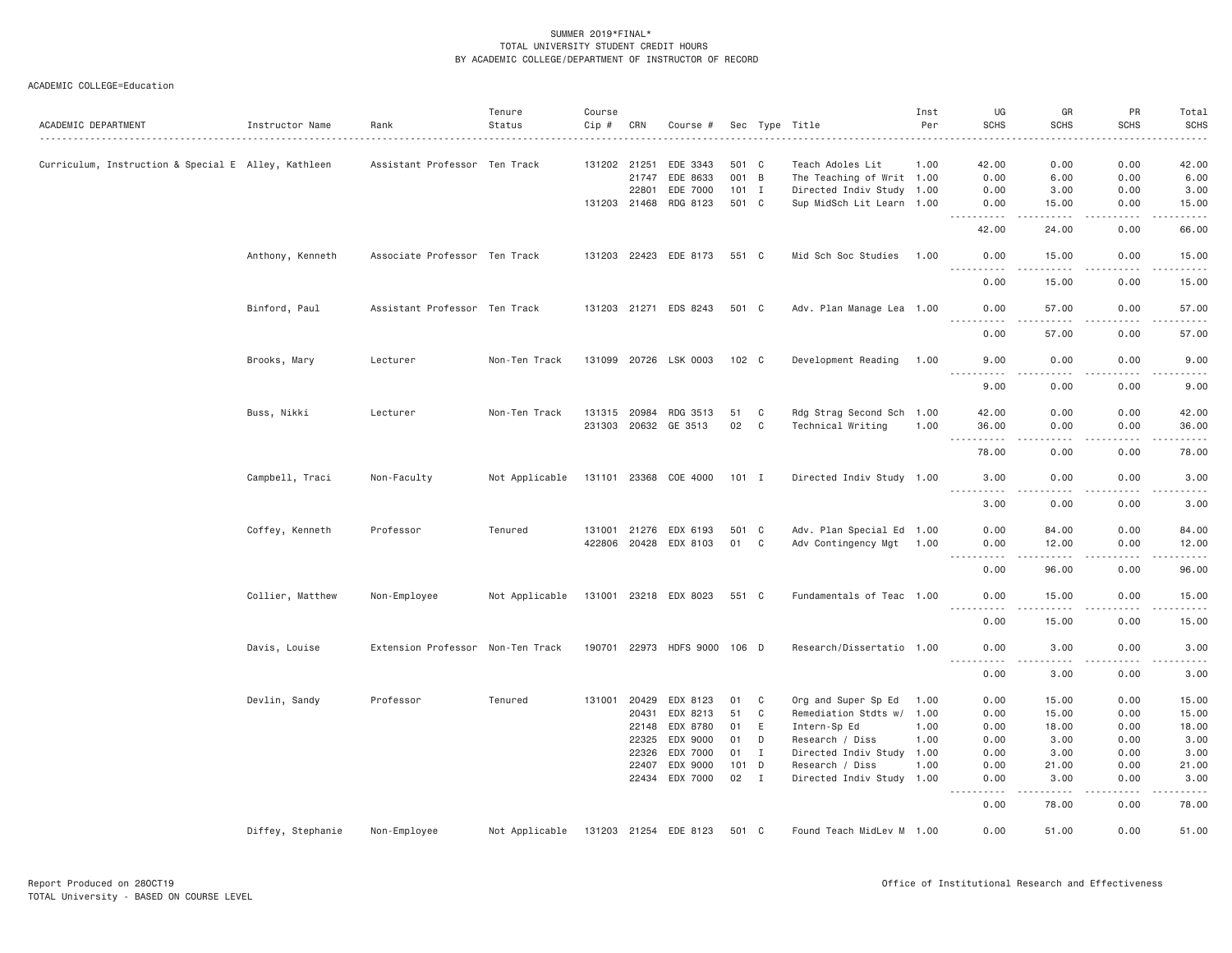| ACADEMIC DEPARTMENT                                   | Instructor Name   | Rank                              | Tenure<br>Status | Course<br>Cip # | CRN          | Course #              |         |             | Sec Type Title             | Inst<br>Per | UG<br><b>SCHS</b>                 | GR<br><b>SCHS</b>     | PR<br><b>SCHS</b> | Total<br><b>SCHS</b> |
|-------------------------------------------------------|-------------------|-----------------------------------|------------------|-----------------|--------------|-----------------------|---------|-------------|----------------------------|-------------|-----------------------------------|-----------------------|-------------------|----------------------|
|                                                       |                   |                                   |                  |                 |              |                       |         |             |                            |             |                                   |                       |                   |                      |
|                                                       |                   |                                   |                  |                 |              |                       |         |             |                            |             | 0.00                              | 51.00                 | 0.00              | 51.00                |
| Curriculum, Instruction & Special E Fondren, Patricia |                   | Instructor                        | Non-Ten Track    | 131001          | 21277        | EDX 6813              | 501 C   |             | Intro Assmt Spec Ed 1.00   |             | 0.00                              | 87.00                 | 0.00              | 87.00                |
|                                                       |                   |                                   |                  | 422814          | 20426        | EDX 3203              | 01      | $\mathbb C$ | Intro To Learn Disab 1.00  |             | 33.00                             | 0.00                  | 0.00              | 33.00                |
|                                                       |                   |                                   |                  |                 |              | 22430 EDX 3213        | 502 C   |             | Indiv Inst Except Ch 1.00  |             | 48.00<br>.                        | 0.00<br>.             | 0.00<br>-----     | 48.00<br>.           |
|                                                       |                   |                                   |                  |                 |              |                       |         |             |                            |             | 81.00                             | 87.00                 | 0.00              | 168.00               |
|                                                       | Franz, Dana       | Professor                         | Tenured          |                 |              | 131205 22643 EDS 9000 | 51      | D           | Research / Diss            | 1.00        | 0.00<br><u>.</u>                  | 4.00<br>$\frac{1}{2}$ | 0.00<br>.         | 4.00<br>$- - - - -$  |
|                                                       |                   |                                   |                  |                 |              |                       |         |             |                            |             | 0.00                              | 4.00                  | 0.00              | 4.00                 |
|                                                       | Hanna, Tania      | Clinical Assist Pro Non-Ten Track |                  | 131203          | 21835        | RDG 3413              | 251 C   |             | Middle Lvl Lit I           | 1.00        | 33.00                             | 0.00                  | 0.00              | 33.00                |
|                                                       |                   |                                   |                  |                 | 21836        | RDG 3413              | 252 C   |             | Middle Lvl Lit I           | 1.00        | 21.00                             | 0.00                  | 0.00              | 21.00                |
|                                                       |                   |                                   |                  |                 | 21841        | RDG 3423              | 281 C   |             | Middle Lvl Lit II          | 1.00        | 36.00                             | 0.00                  | 0.00              | 36.00                |
|                                                       |                   |                                   |                  |                 |              | 21842 RDG 3423        | 282 C   |             | Middle Lvl Lit II          | 1.00        | 18.00<br>.                        | 0.00<br>د د د د       | 0.00<br>.         | 18.00<br>.           |
|                                                       |                   |                                   |                  |                 |              |                       |         |             |                            |             | 108.00                            | 0.00                  | 0.00              | 108.00               |
|                                                       | Hopper, Peggy     | Professor                         | Tenured          |                 | 131205 21274 | EDS 8623              | 501 C   |             | Effective Instructio 1.00  |             | 0.00                              | 36.00                 | 0.00              | 36.00                |
|                                                       |                   |                                   |                  |                 |              | 131315 21470 RDG 8653 | 551 C   |             | Teach Read Sec Sch         | 1.00        | 0.00                              | 51.00                 | 0.00              | 51.00                |
|                                                       |                   |                                   |                  |                 |              |                       |         |             |                            |             | $\sim$ $\sim$ $\sim$<br>.<br>0.00 | .<br>87.00            | .<br>0.00         | .<br>87.00           |
|                                                       | Javorsky, Kristin | Assistant Professor Ten Track     |                  |                 | 131202 23039 | EDE 9000              | $101$ D |             | Research / Diss            | 1.00        | 0.00                              | 1.00                  | 0.00              | 1.00                 |
|                                                       |                   |                                   |                  | 131315          | 20985        | RDG 8713              | 01      | E           | Tch Struggling Reade 1.00  |             | 0.00                              | 6.00                  | 0.00              | 6.00                 |
|                                                       |                   |                                   |                  |                 | 21250        | EDE 3233              | 501 C   |             | Teach Lit at Elem/Mi 1.00  |             | 51.00<br>.<br>$\frac{1}{2}$       | 0.00<br>.             | 0.00<br>.         | 51.00<br>.           |
|                                                       |                   |                                   |                  |                 |              |                       |         |             |                            |             | 51.00                             | 7.00                  | 0.00              | 58.00                |
|                                                       | Leffler, Jeffrey  | Assistant Professor Ten Track     |                  | 130901          |              | 21097 EDF 3333        | 201 C   |             | Social Foundation Ed 1.00  |             | 24.00                             | 0.00                  | 0.00              | 24.00                |
|                                                       |                   |                                   |                  |                 |              | 131001 21852 EDX 8173 | 202 C   |             | Sp Ed In Reg Classrm 1.00  |             | 0.00                              | 24.00                 | 0.00              | 24.00                |
|                                                       |                   |                                   |                  |                 |              |                       |         |             |                            |             | <b></b><br>24.00                  | .<br>24.00            | -----<br>0.00     | .<br>48.00           |
|                                                       | Lemley, Stephanie | Assistant Professor Ten Track     |                  |                 | 131202 22727 | EDE 3443              | 503 C   |             | Creat Arts Elem / Mid 1.00 |             | 27.00                             | 0.00                  | 0.00              | 27.00                |
|                                                       |                   |                                   |                  |                 |              | 131316 21749 EDE 8733 | 51 C    |             | Tchg Science in Emem 1.00  |             | 0.00<br>.                         | 9.00<br>.             | 0.00<br>-----     | 9.00<br>.            |
|                                                       |                   |                                   |                  |                 |              |                       |         |             |                            |             | 27.00                             | 9.00                  | 0.00              | 36.00                |
|                                                       | Lindsey, Gail     | Clinical Assist Pro Non-Ten Track |                  |                 | 131202 21252 | EDE 3443              | 501 C   |             | Creat Arts Elem / Mid 1.00 |             | 51.00                             | 0.00                  | 0.00              | 51.00                |
|                                                       |                   |                                   |                  |                 |              | 21253 EDE 3443        | 502 C   |             | Creat Arts Elem / Mid 1.00 |             | 51.00                             | 0.00                  | 0.00              | 51.00                |
|                                                       |                   |                                   |                  |                 |              |                       |         |             |                            |             | <u> - - - - - - - - - -</u>       | .                     | .                 | .                    |
|                                                       |                   |                                   |                  |                 |              |                       |         |             |                            |             | 102.00                            | 0.00                  | 0.00              | 102.00               |
|                                                       | Mattox, Kimberly  | Instructor                        | Non-Ten Track    |                 |              | 422814 20427 EDX 3213 | 51 C    |             | Indiv Inst Except Ch 1.00  |             | 24.00<br>.                        | 0.00<br>$  -$         | 0.00<br>-----     | 24.00<br>.           |
|                                                       |                   |                                   |                  |                 |              |                       |         |             |                            |             | 24.00                             | 0.00                  | 0.00              | 24.00                |
|                                                       | May, Susan        | Instructor                        | Non-Ten Track    | 131311 21837    |              | EDE 3523              | 281 C   |             | Found EL/ML Math Edu 1.00  |             | 36.00                             | 0.00                  | 0.00              | 36.00                |
|                                                       |                   |                                   |                  |                 | 21838        | EDE 3523              | 282 C   |             | Found EL/ML Math Edu 1.00  |             | 21.00                             | 0.00                  | 0.00              | 21.00                |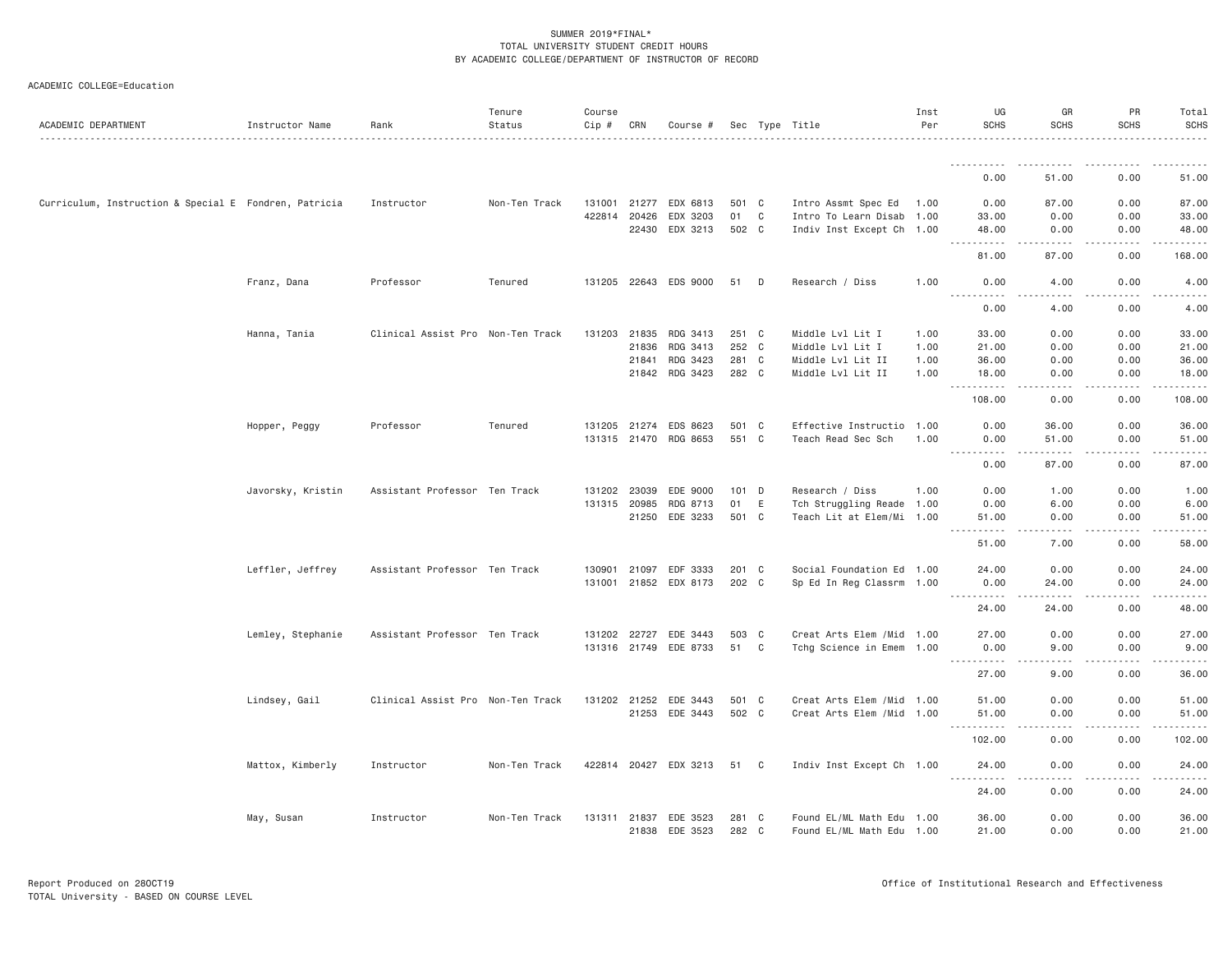| ACADEMIC DEPARTMENT                                   | Instructor Name                 | Rank                          | Tenure<br>Status | Course<br>Cip # | CRN   | Course #                   |                |              | Sec Type Title                                         | Inst<br>Per | UG<br><b>SCHS</b>          | GR<br>SCHS           | PR<br><b>SCHS</b> | Total<br><b>SCHS</b> |
|-------------------------------------------------------|---------------------------------|-------------------------------|------------------|-----------------|-------|----------------------------|----------------|--------------|--------------------------------------------------------|-------------|----------------------------|----------------------|-------------------|----------------------|
|                                                       |                                 |                               |                  |                 |       |                            |                |              |                                                        |             |                            |                      |                   |                      |
|                                                       |                                 |                               |                  |                 |       |                            |                |              |                                                        |             | 57.00                      | 0.00                 | 0.00              | 57.00                |
| Curriculum, Instruction & Special E McGinnis, Brecken |                                 | Instructor                    | Non-Ten Track    |                 |       | 131001 21275 EDX 4113      | 501 C          |              | Mthds/Mats Erly Chil 1.00                              |             | 24.00                      | 0.00                 | 0.00              | 24.00                |
|                                                       |                                 |                               |                  |                 | 21278 | EDX 8013                   | 501 C          |              | Fundamentals of Teac 1.00                              |             | 0.00                       | 21.00                | 0.00              | 21.00                |
|                                                       |                                 |                               |                  |                 | 21281 | EDX 8173                   | 505 C          |              | Sp Ed In Reg Classrm 1.00                              |             | 0.00                       | 66.00                | 0.00              | 66.00                |
|                                                       |                                 |                               |                  |                 | 22429 | EDX 4103                   | 01             | C            | Intro to Intell/Dev                                    | 1.00        | 33.00<br>.                 | 0.00                 | 0.00              | 33.00                |
|                                                       |                                 |                               |                  |                 |       |                            |                |              |                                                        |             | 57.00                      | 87.00                | 0.00              | 144.00               |
|                                                       | Parker, Sarah                   | Instructor                    | Non-Ten Track    |                 |       | 131202 22537 EDE 2521      | 501 C          |              | Intro to Elem Ed                                       | 1.00        | 15.00<br>.                 | 0.00                 | 0.00              | 15.00                |
|                                                       |                                 |                               |                  |                 |       |                            |                |              |                                                        |             | 15.00                      | 0.00                 | 0.00              | 15.00                |
|                                                       | Pate, Laura                     | Instructor                    | Non-Ten Track    |                 |       | 130301 20733 LSK 1033      | 02             | C            | Fund of Achievement                                    | 1.00        | 57.00<br><u>.</u>          | 0.00                 | 0.00              | 57.00                |
|                                                       |                                 |                               |                  |                 |       |                            |                |              |                                                        |             | 57.00                      | 0.00                 | 0.00              | 57.00                |
|                                                       | Prater, Kathy                   | Non-Faculty                   | Not Applicable   |                 |       | 131315 20731 LSK 1023      | E51 C          |              | Col Read/Study Skill 1.00                              |             | 24.00                      | 0.00                 | 0.00              | 24.00                |
|                                                       |                                 |                               |                  |                 |       |                            |                |              |                                                        |             | <u>.</u><br>24.00          | . <u>. .</u><br>0.00 | .<br>0.00         | .<br>24.00           |
|                                                       | Ratliff, Lindon                 | Associate Professor Tenured   |                  | 130604 21853    |       | EPY 8473                   | 201 C          |              | Mid Level Assessment 1.00                              |             | 0.00                       | 3.00                 | 0.00              | 3.00                 |
|                                                       |                                 |                               |                  |                 | 21854 | EPY 8473                   | 202 C          |              | Mid Level Assessment 1.00                              |             | 0.00                       | 30.00                | 0.00              | 30.00                |
|                                                       |                                 |                               |                  | 131203 21845    |       | EDS 8243                   | 201 C          |              | Adv. Plan Manage Lea                                   | 1.00        | 0.00                       | 3.00                 | 0.00              | 3.00                 |
|                                                       |                                 |                               |                  |                 | 21846 | EDS 8243                   | 202 C          |              | Adv. Plan Manage Lea 1.00                              |             | 0.00                       | 18.00                | 0.00              | 18.00                |
|                                                       |                                 |                               |                  |                 |       | 131205 21848 EDS 8623      | 202 C          |              | Effective Instructio 1.00                              |             | 0.00<br>$- - - -$<br>----- | 9.00<br><u>.</u>     | 0.00<br>-----     | 9.00<br>.            |
|                                                       |                                 |                               |                  |                 |       |                            |                |              |                                                        |             | 0.00                       | 63.00                | 0.00              | 63.00                |
|                                                       | Robichaux-Davis, Reb Professor  |                               | Tenured          | 130301 20734    |       | LSK 1043                   | 01             | C            | Life Skills for Athl 1.00                              |             | 60.00                      | 0.00                 | 0.00              | 60.00                |
|                                                       |                                 |                               |                  |                 | 20735 | LSK 1043                   | 51             | $\mathbf{C}$ | Life Skills for Athl 1.00                              |             | 33.00                      | 0.00                 | 0.00              | 33.00                |
|                                                       |                                 |                               |                  |                 |       | 131311 21748 EDE 8763      | 51             | C            | Elem/Mid Math Educ                                     | 1.00        | 0.00<br>.                  | 9.00<br>.            | 0.00<br>.         | 9.00<br>.            |
|                                                       |                                 |                               |                  |                 |       |                            |                |              |                                                        |             | 93.00                      | 9.00                 | 0.00              | 102.00               |
|                                                       | Vollenweider, Jennif Instructor |                               | Non-Ten Track    | 150612 21039    |       | TKI 3343                   | 51             | C            | CAD/CAM                                                | 1.00        | 48.00                      | 0.00                 | 0.00              | 48.00                |
|                                                       |                                 |                               |                  |                 |       | 21706 TKI 1203             | 01             | C            | Industrial Communica 1.00                              |             | 42.00                      | 0.00                 | 0.00              | 42.00                |
|                                                       |                                 |                               |                  |                 | 21801 | TKI 3243                   | 501            | $\mathbf{C}$ | Industrial Metrology                                   | 1.00        | 48.00                      | 0.00                 | 0.00              | 48.00                |
|                                                       |                                 |                               |                  |                 |       | 150613 22426 TKI 4343      | 101            | $\mathbf{C}$ | CAD/CAM II                                             | 1.00        | 18.00<br>- - - - -         | 0.00                 | 0.00              | 18.00                |
|                                                       |                                 |                               |                  |                 |       |                            |                |              |                                                        |             | 156.00                     | 0.00                 | 0.00              | 156.00               |
|                                                       | Walker, Ryan                    | Associate Professor Ten Track |                  | 130101 21269    |       | EDS 8103                   | 501 C          |              | Adv Meth in Mid/Sec                                    | 1.00        | 0.00                       | 36.00                | 0.00              | 36.00                |
|                                                       |                                 |                               |                  |                 |       | 131205 21273 EDS 8613      | 501 C          |              | Mdle and Sec Sch Cur 1.00                              |             | 0.00                       | 36.00                | 0.00              | 36.00                |
|                                                       |                                 |                               |                  |                 |       |                            |                |              |                                                        |             | <u>.</u><br>0.00           | $- - - - -$<br>72.00 | .<br>0.00         | .<br>72.00           |
|                                                       | Wiley, Holly                    | Instructor                    | Non-Ten Track    |                 |       | 310501 22154 PE 1041       | 001 L          |              | Aerobics                                               | 1.00        | 6.00                       | 0.00                 | 0.00              | 6.00                 |
|                                                       |                                 |                               |                  |                 |       |                            |                |              |                                                        |             | .<br>6.00                  | .<br>0.00            | -----<br>0.00     | .<br>6.00            |
|                                                       | Zhbanova, Ksenia                | Assistant Professor Ten Track |                  | 131203 21828    |       | EDE 3223<br>21829 EDE 3223 | 251 C<br>252 C |              | Middle Level Educati 1.00<br>Middle Level Educati 1.00 |             | 27.00<br>33.00             | 0.00<br>0.00         | 0.00<br>0.00      | 27.00<br>33.00       |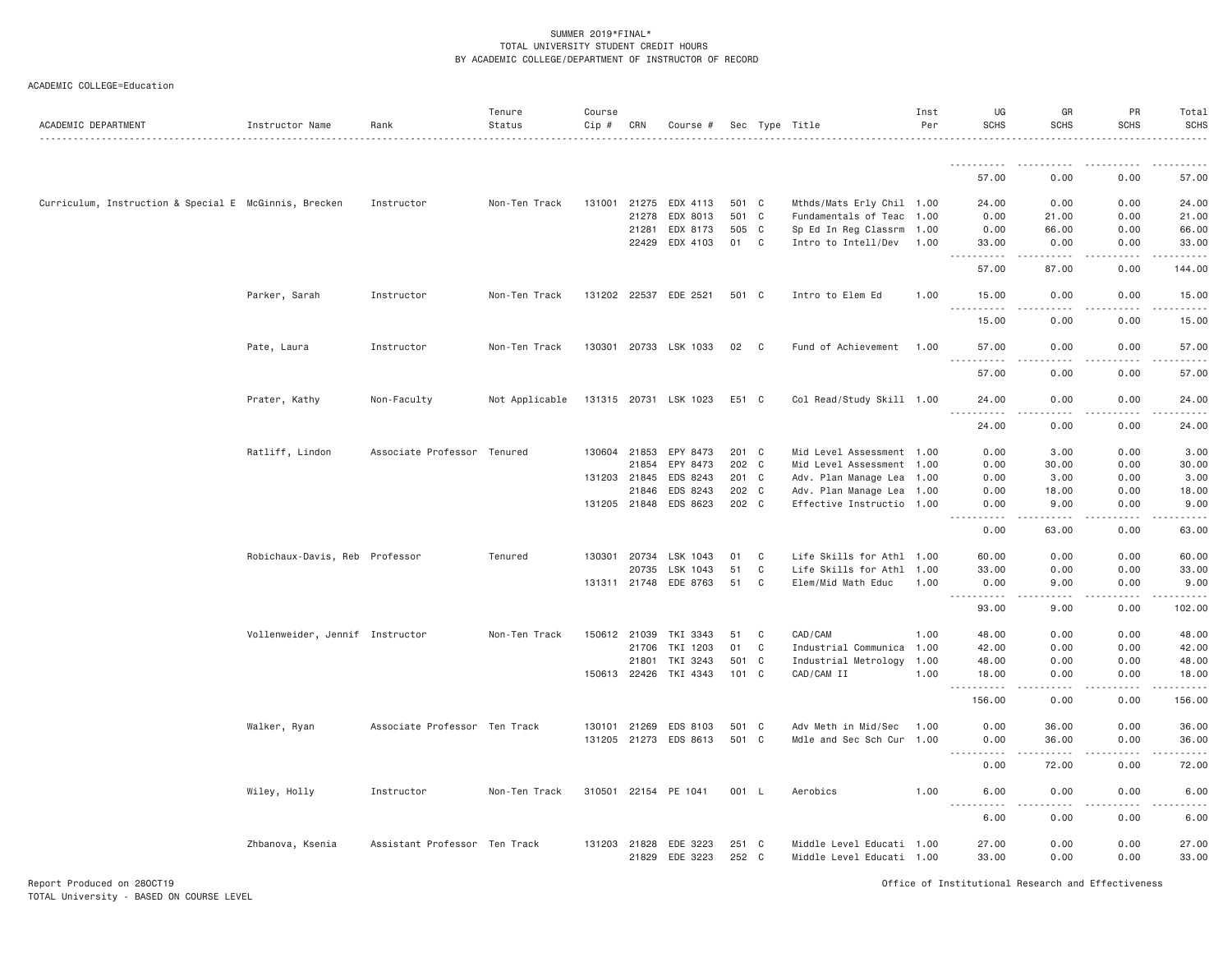ACADEMIC COLLEGE=Education

| ACADEMIC DEPARTMENT                    | Instructor Name | Rank | Tenure<br>Status | Course<br>Cip #<br>CRN | Course # Sec Type Title |  | Inst<br>Per | UG<br><b>SCHS</b> | GR<br><b>SCHS</b> | <b>PR</b><br><b>SCHS</b> | Total<br><b>SCHS</b> |
|----------------------------------------|-----------------|------|------------------|------------------------|-------------------------|--|-------------|-------------------|-------------------|--------------------------|----------------------|
|                                        |                 |      |                  |                        |                         |  |             | 60.00             | 0.00              | 0.00                     | 60.00                |
| ====================================   |                 |      |                  |                        |                         |  |             | ==========        | ==========        | $=$ = = = = = = = = =    |                      |
| Instruction & Special E<br>Curriculum, |                 |      |                  |                        |                         |  |             | 1074.00           | 788.00            | 0.00                     | 1862,00              |

=================================== ========== ========== ========== ==========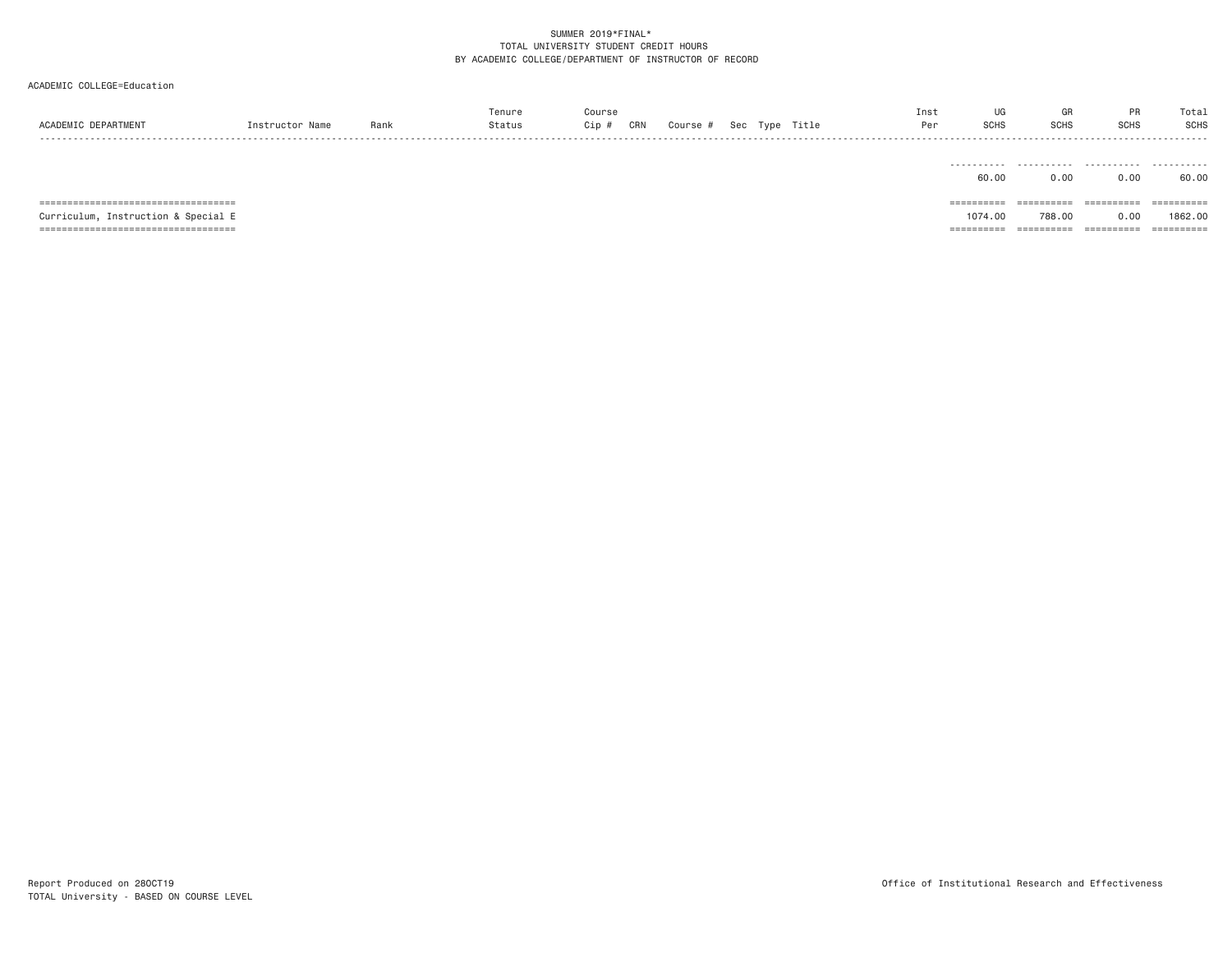| ACADEMIC DEPARTMENT    | Instructor Name                  | Rank                              | Tenure<br>Status | Course<br>Cip # | CRN          | Course #              |       |              | Sec Type Title            | Inst<br>Per | UG<br><b>SCHS</b>                                                                                                                                            | GR<br><b>SCHS</b>                                                                                                                                            | PR<br><b>SCHS</b>  | Total<br><b>SCHS</b> |
|------------------------|----------------------------------|-----------------------------------|------------------|-----------------|--------------|-----------------------|-------|--------------|---------------------------|-------------|--------------------------------------------------------------------------------------------------------------------------------------------------------------|--------------------------------------------------------------------------------------------------------------------------------------------------------------|--------------------|----------------------|
| Educational Leadership | Armstrong, Christoph Non-Faculty |                                   | Not Applicable   |                 |              | 130407 21189 CCL 8153 | 501 C |              | Human Resources Admi 1.00 |             | 0.00                                                                                                                                                         | 42.00                                                                                                                                                        | 0.00               | 42.00                |
|                        |                                  |                                   |                  |                 |              |                       |       |              |                           |             | .<br>0.00                                                                                                                                                    | .<br>42.00                                                                                                                                                   | . <b>.</b><br>0.00 | <u>.</u><br>42.00    |
|                        | Campbell, Annika                 | Non-Faculty                       | Not Applicable   |                 |              | 309999 21608 ISE 4200 | 811 A |              | Intl Stu Exch - Prov 1.00 |             | 203.00                                                                                                                                                       | 0.00                                                                                                                                                         | 0.00               | 203.00               |
|                        |                                  |                                   |                  |                 | 21610        | ISE 4200              | 820 A |              | Intl Stu Exch - Prov 1.00 |             | 132.00                                                                                                                                                       | 0.00                                                                                                                                                         | 0.00               | 132.00               |
|                        |                                  |                                   |                  |                 |              | 21612 ISE 4200        | 829 A |              | Intl Stu Exch - Prov 1.00 |             | 27.00                                                                                                                                                        | 0.00                                                                                                                                                         | 0.00               | 27.00                |
|                        |                                  |                                   |                  |                 | 21613        | ISE 4200              | 835 A |              | Intl Student Exchang 1.00 |             | 9.00                                                                                                                                                         | 0.00                                                                                                                                                         | 0.00               | 9.00                 |
|                        |                                  |                                   |                  |                 | 21644        | ISE 4200              | 821 A |              | Intl Student Exchang 1.00 |             | 15.00                                                                                                                                                        | 0.00                                                                                                                                                         | 0.00               | 15.00                |
|                        |                                  |                                   |                  |                 |              | 21645 ISE 4200        | 833 A |              | Intl Student Exchang 1.00 |             | 6.00<br>.                                                                                                                                                    | 0.00<br>.                                                                                                                                                    | 0.00<br>.          | 6.00<br>.            |
|                        |                                  |                                   |                  |                 |              |                       |       |              |                           |             | 392.00                                                                                                                                                       | 0.00                                                                                                                                                         | 0.00               | 392.00               |
|                        | Coats, Linda                     | Professor                         | Tenured          |                 |              | 130407 21186 CCL 8113 | 501 C |              | Comm Col Hist/Philos 1.00 |             | 0.00                                                                                                                                                         | 51.00                                                                                                                                                        | 0.00               | 51.00                |
|                        |                                  |                                   |                  |                 | 21190        | CCL 8173              | 501 C |              | Comm College Teachin 1.00 |             | 0.00                                                                                                                                                         | 45.00                                                                                                                                                        | 0.00               | 45.00                |
|                        |                                  |                                   |                  |                 | 21195        | CCL 9000              | 502 D |              | Diss./Dissertation R 1.00 |             | 0.00<br><u>.</u>                                                                                                                                             | 1.00                                                                                                                                                         | 0.00               | 1.00<br>.            |
|                        |                                  |                                   |                  |                 |              |                       |       |              |                           |             | 0.00                                                                                                                                                         | 97.00                                                                                                                                                        | 0.00               | 97.00                |
|                        | Cruse, Terry                     | Non-Faculty                       | Not Applicable   |                 |              | 130401 22542 HED 8653 | 501 C |              | Finance and Higher E 1.00 |             | 0.00<br>$\frac{1}{2} \left( \frac{1}{2} \right) \left( \frac{1}{2} \right) \left( \frac{1}{2} \right) \left( \frac{1}{2} \right) \left( \frac{1}{2} \right)$ | 15.00                                                                                                                                                        | 0.00               | 15.00<br>.           |
|                        |                                  |                                   |                  |                 |              |                       |       |              |                           |             | 0.00                                                                                                                                                         | 15.00                                                                                                                                                        | 0.00               | 15.00                |
|                        | Cutts, Qiana                     | Assistant Professor Ten Track     |                  | 130401          | 21261        | EDF 8443              | 551 C |              | Eval of Sch Prog          | 1.00        | 0.00                                                                                                                                                         | 15.00                                                                                                                                                        | 0.00               | 15.00                |
|                        |                                  |                                   |                  | 130901          | 21256        | EDF 3333              | 501   | $\mathbf{C}$ | Social Foundation Ed 1.00 |             | 57.00                                                                                                                                                        | 0.00                                                                                                                                                         | 0.00               | 57.00                |
|                        |                                  |                                   |                  |                 | 231302 20418 | EDF 3413              | 01    | B            | Writing For Thinking 1.00 |             | 39.00                                                                                                                                                        | 0.00                                                                                                                                                         | 0.00               | 39.00                |
|                        |                                  |                                   |                  |                 |              | 20419 EDF 3413        | 51    | $\mathbf{C}$ | Writing For Thinking 1.00 |             | 24.00<br>$ -$<br>.                                                                                                                                           | 0.00<br>$\frac{1}{2} \left( \frac{1}{2} \right) \left( \frac{1}{2} \right) \left( \frac{1}{2} \right) \left( \frac{1}{2} \right) \left( \frac{1}{2} \right)$ | 0.00<br>.          | 24.00<br>.           |
|                        |                                  |                                   |                  |                 |              |                       |       |              |                           |             | 120.00                                                                                                                                                       | 15.00                                                                                                                                                        | 0.00               | 135.00               |
|                        | Fincher, Mark                    | Associate Professor Ten Track     |                  |                 |              | 130407 21191 CCL 8193 | 501 S |              | Sem Comm Coll Lead        | 1.00        | 0.00                                                                                                                                                         | 42.00                                                                                                                                                        | 0.00               | 42.00                |
|                        |                                  |                                   |                  |                 | 21193        | CCL 8233              | 501 C |              | Comm Col Legal Issue 1.00 |             | 0.00                                                                                                                                                         | 36.00                                                                                                                                                        | 0.00               | 36.00                |
|                        |                                  |                                   |                  |                 | 21196        | CCL 9000              | 503 D |              | Diss./Dissertation R 1.00 |             | 0.00                                                                                                                                                         | 1.00                                                                                                                                                         | 0.00               | 1.00                 |
|                        |                                  |                                   |                  |                 | 130601 21843 | EDF 8363              | 201 C |              | Func and Met Res In       | 1.00        | 0.00                                                                                                                                                         | 9.00                                                                                                                                                         | 0.00               | 9.00                 |
|                        |                                  |                                   |                  |                 |              | 21844 EDF 8363        | 202 C |              | Func and Met Res In       | 1.00        | 0.00<br>.                                                                                                                                                    | 33.00<br>$- - - - -$                                                                                                                                         | 0.00<br>.          | 33.00<br>.           |
|                        |                                  |                                   |                  |                 |              |                       |       |              |                           |             | 0.00                                                                                                                                                         | 121.00                                                                                                                                                       | 0.00               | 121.00               |
|                        | King, Stephanie                  | Associate Professor Tenured       |                  |                 |              | 130407 21194 CCL 9000 | 501 D |              | Diss./Dissertation R 1.00 |             | 0.00<br><u>.</u>                                                                                                                                             | 67.00                                                                                                                                                        | 0.00               | 67.00<br>.           |
|                        |                                  |                                   |                  |                 |              |                       |       |              |                           |             | 0.00                                                                                                                                                         | 67.00                                                                                                                                                        | 0.00               | 67.00                |
|                        | McMullan, Leigh                  | Clinical Assist Pro Non-Ten Track |                  |                 |              | 130401 21265 EDL 8433 | 551 C |              | Data for Sch Impr         | 1.00        | 0.00                                                                                                                                                         | 66.00                                                                                                                                                        | 0.00               | 66.00                |
|                        |                                  |                                   |                  |                 | 21267        | EDL 8713              | 501 C |              | Sch Bus and Faciliti 1.00 |             | 0.00                                                                                                                                                         | 27.00                                                                                                                                                        | 0.00               | 27.00                |
|                        |                                  |                                   |                  |                 |              | 23198 EDL 7000        | 501 I |              | Directed Indiv Study 1.00 |             | 0.00<br>.                                                                                                                                                    | 3.00                                                                                                                                                         | 0.00               | 3.00<br>.            |
|                        |                                  |                                   |                  |                 |              |                       |       |              |                           |             | 0.00                                                                                                                                                         | 96.00                                                                                                                                                        | 0.00               | 96.00                |
|                        | Molina, Danielle                 | Assistant Professor Ten Track     |                  |                 | 130401 20660 | HED 8583              | 001 C |              | Admin Comp Budget/Su 1.00 |             | 0.00                                                                                                                                                         | 18.00                                                                                                                                                        | 0.00               | 18.00                |
|                        |                                  |                                   |                  |                 | 21750        | HED 8553              | 101 C |              | Student Aff/High Ed       | 1.00        | 0.00                                                                                                                                                         | 27.00                                                                                                                                                        | 0.00               | 27.00                |
|                        |                                  |                                   |                  |                 | 130406 22647 | HED 9000              | 102 D |              | Research / Diss           | 1.00        | 0.00                                                                                                                                                         | 12.00                                                                                                                                                        | 0.00               | 12.00                |
|                        |                                  |                                   |                  |                 | 130407 22646 | <b>HED 7000</b>       | 01    | I            | Directed Indiv Study 1.00 |             | 0.00                                                                                                                                                         | 2.00                                                                                                                                                         | 0.00               | 2.00                 |
|                        |                                  |                                   |                  |                 | 23159        | <b>HED 7000</b>       | 101   | I            | Directed Indiv Study 1.00 |             | 0.00                                                                                                                                                         | 3.00                                                                                                                                                         | 0.00               | 3.00                 |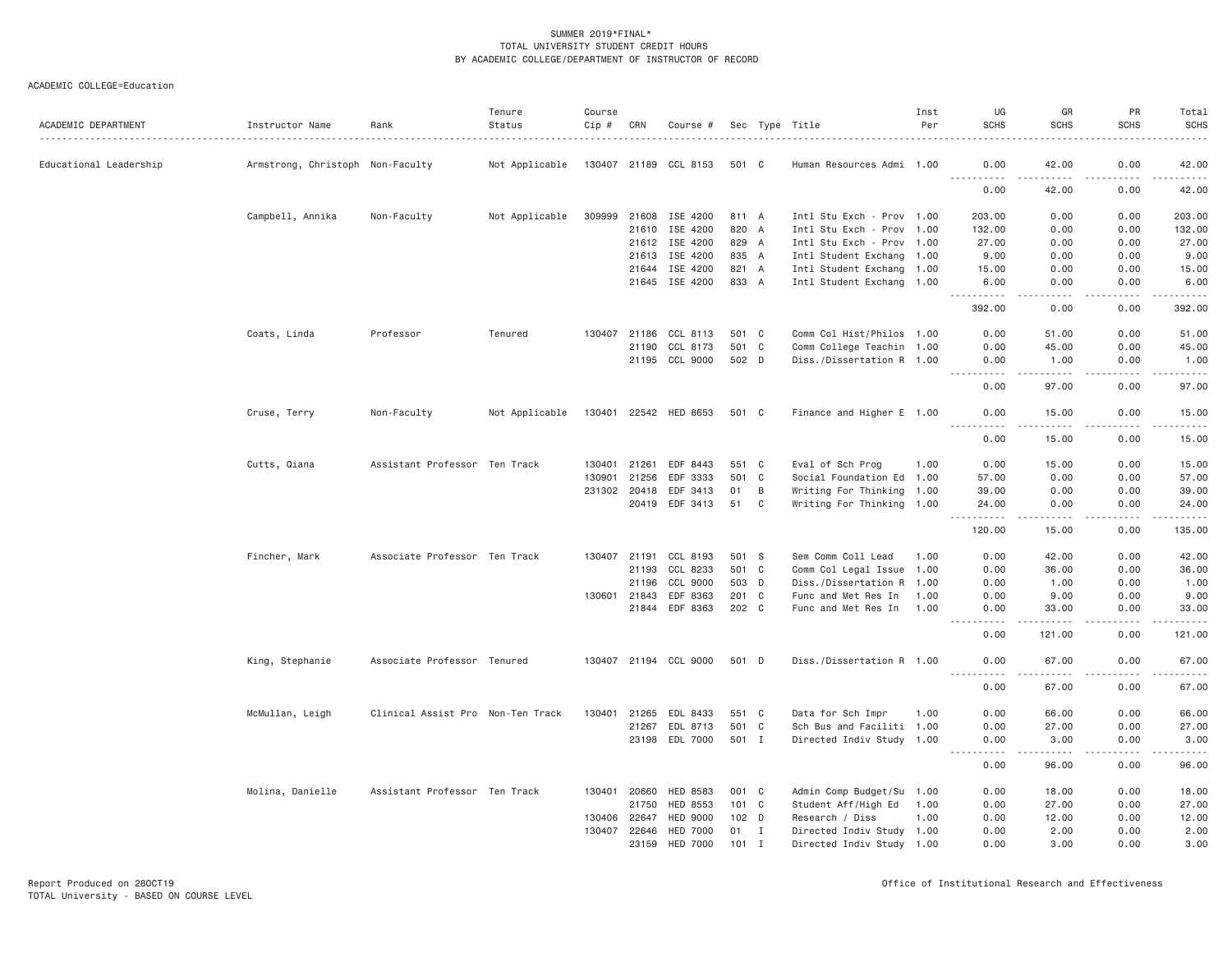| ACADEMIC DEPARTMENT    | Instructor Name     | Rank                              | Tenure<br>Status | Course<br>Cip # | CRN          | Course #                   |                |              | Sec Type Title                             | Inst<br>Per | UG<br><b>SCHS</b>                                                                                                                      | GR<br><b>SCHS</b> | PR<br><b>SCHS</b> | Total<br>SCHS |
|------------------------|---------------------|-----------------------------------|------------------|-----------------|--------------|----------------------------|----------------|--------------|--------------------------------------------|-------------|----------------------------------------------------------------------------------------------------------------------------------------|-------------------|-------------------|---------------|
|                        |                     |                                   |                  |                 |              |                            |                |              |                                            |             |                                                                                                                                        |                   |                   |               |
|                        |                     |                                   |                  |                 |              |                            |                |              |                                            |             | 0.00                                                                                                                                   | 62.00             | 0.00              | 62.00         |
| Educational Leadership | Moyen, Eric         | Associate Professor Tenured       |                  |                 |              | 130401 23311 EDL 7000      | $102$ I        |              | Directed Indiv Study 1.00                  |             | 0.00<br>.                                                                                                                              | 3.00              | 0.00              | 3.00          |
|                        |                     |                                   |                  |                 |              |                            |                |              |                                            |             | 0.00                                                                                                                                   | 3.00              | 0.00              | 3,00          |
|                        | Musser, Madhurima   | Lecturer                          | Non-Ten Track    |                 |              | 130101 20420 EDF 4243      | S01 C          |              | Plan for Diverse Lea 1.00                  |             | 30.00<br>.                                                                                                                             | 0.00              | 0.00              | 30.00         |
|                        |                     |                                   |                  |                 |              |                            |                |              |                                            |             | 30.00                                                                                                                                  | 0.00              | 0.00              | 30.00         |
|                        | Operton, Rosalind   | Non-Employee                      | Not Applicable   | 130401          | 21099        | EDL 8413                   | 281 C          |              | Sch Legal and Ethic                        | 1.00        | 0.00                                                                                                                                   | 27.00             | 0.00              | 27.00         |
|                        |                     |                                   |                  |                 | 21103        | EDL 8713                   | 251 C          |              | Sch Bus and Faciliti 1.00                  |             | 0.00                                                                                                                                   | 30.00             | 0.00              | 30.00         |
|                        |                     |                                   |                  |                 |              | 22143 EDL 8343             | 281 C          |              | Effect Refl Pract Te 1.00                  |             | 0.00<br>.                                                                                                                              | 24.00<br>.        | 0.00<br>.         | 24.00<br>.    |
|                        |                     |                                   |                  |                 |              |                            |                |              |                                            |             | 0.00                                                                                                                                   | 81.00             | 0.00              | 81.00         |
|                        | Prince, Debra       | Associate Professor Tenured       |                  | 130401          | 21260        | EDF 8443                   | 501 C          |              | Eval of Sch Prog                           | 1.00        | 0.00                                                                                                                                   | 12.00             | 0.00              | 12.00         |
|                        |                     |                                   |                  | 130601          | 21259        | EDF 8363                   | 501            | $\mathbf{C}$ | Func and Met Res In                        | 1.00        | 0.00                                                                                                                                   | 21.00             | 0.00              | 21.00         |
|                        |                     |                                   |                  |                 | 131202 21257 | EDF 3423                   | 501 C          |              | Exploring Diversity                        | 1.00        | 72.00                                                                                                                                  | 0.00              | 0.00              | 72.00         |
|                        |                     |                                   |                  |                 | 21258        | EDF 3423                   | 502 C          |              | Exploring Diversity                        | 1.00        | 36.00                                                                                                                                  | 0.00<br>.         | 0.00<br>.         | 36.00<br>.    |
|                        |                     |                                   |                  |                 |              |                            |                |              |                                            |             | 108.00                                                                                                                                 | 33.00             | 0.00              | 141.00        |
|                        | Savage, Howard      | Non-Employee                      | Not Applicable   |                 |              | 130401 21100 EDL 8423      | 251 C          |              | School Leadership                          | 1.00        | 0.00<br>.                                                                                                                              | 42.00<br>.        | 0.00<br>.         | 42.00<br>.    |
|                        |                     |                                   |                  |                 |              |                            |                |              |                                            |             | 0.00                                                                                                                                   | 42.00             | 0.00              | 42.00         |
|                        | Taylor, Leonard     | Assistant Professor Ten Track     |                  | 130401          | 20659        | HED 8010                   | 101 E          |              | Practicum                                  | 1.00        | 0.00                                                                                                                                   | 42.00             | 0.00              | 42.00         |
|                        |                     |                                   |                  | 130406          | 22525        | HED 9000                   | 101            | D            | Research / Diss                            | 1.00        | 0.00                                                                                                                                   | 4.00              | 0.00              | 4.00          |
|                        |                     |                                   |                  |                 | 130499 23166 | HED 8990                   | 501 C          |              | Special Topic In HED                       | 1.00        | 0.00<br>.<br>$\frac{1}{2} \left( \frac{1}{2} \right) \left( \frac{1}{2} \right) \left( \frac{1}{2} \right) \left( \frac{1}{2} \right)$ | 21.00<br>-----    | 0.00<br>.         | 21.00<br>.    |
|                        |                     |                                   |                  |                 |              |                            |                |              |                                            |             | 0.00                                                                                                                                   | 67.00             | 0.00              | 67.00         |
|                        | Tharp, Paula        | Non-Employee                      | Not Applicable   | 130401          | 21263        | EDL 8413                   | 501 C          |              | Sch Legal and Ethic                        | 1.00        | 0.00                                                                                                                                   | 42.00             | 0.00              | 42.00         |
|                        |                     |                                   |                  |                 | 21264        | EDL 8423                   | 501 C          |              | School Leadership                          | 1.00        | 0.00                                                                                                                                   | 63.00             | 0.00              | 63.00         |
|                        |                     |                                   |                  |                 | 21266        | EDL 8633                   | 551 C          |              | HR Leadership                              | 1.00        | 0.00                                                                                                                                   | 33.00             | 0.00              | 33.00         |
|                        |                     |                                   |                  |                 | 21268        | EDL 8723                   | 501 C          |              | Positive Sch Culture 1.00                  |             | 0.00<br>.                                                                                                                              | 27.00<br><u>.</u> | 0.00<br>.         | 27.00<br>.    |
|                        |                     |                                   |                  |                 |              |                            |                |              |                                            |             | 0.00                                                                                                                                   | 165.00            | 0.00              | 165.00        |
|                        | Wallin, Patsy       | Associate Professor Tenured       |                  |                 | 130401 21098 | EDF 8443                   | 281            | $\mathbf{C}$ | Eval of Sch Prog                           | 1.00        | 0.00                                                                                                                                   | 27.00             | 0.00              | 27.00         |
|                        |                     |                                   |                  |                 | 21101        | EDL 8433                   | 251 C          |              | Data for Sch Impr                          | 1.00        | 0.00                                                                                                                                   | 42.00             | 0.00              | 42.00         |
|                        |                     |                                   |                  |                 | 21104        | EDL 8723                   | 251 C          |              | Positive Sch Culture                       | 1.00        | 0.00                                                                                                                                   | 33.00             | 0.00              | 33.00         |
|                        |                     |                                   |                  |                 | 23112        | EDL 8633<br>23355 EDL 7000 | 001 C<br>201 I |              | HR Leadership<br>Directed Indiv Study 1.00 | 1.00        | 0.00<br>0.00                                                                                                                           | 33.00<br>3.00     | 0.00<br>0.00      | 33.00<br>3.00 |
|                        |                     |                                   |                  |                 |              |                            |                |              |                                            |             |                                                                                                                                        |                   | .                 |               |
|                        |                     |                                   |                  |                 |              |                            |                |              |                                            |             | 0.00                                                                                                                                   | 138.00            | 0.00              | 138.00        |
|                        | White Jones, Ashley | Non-Employee                      | Not Applicable   |                 |              | 260908 21833 EP 4133       | 251 C          |              | Ex Prog Clinical Pop 1.00                  |             | 27.00                                                                                                                                  | 0.00              | 0.00              | 27.00         |
|                        |                     |                                   |                  |                 |              |                            |                |              |                                            |             | 27.00                                                                                                                                  | 0.00              | 0.00              | 27.00         |
|                        | Williams, Frankie   | Visit Clinical Prof Non-Ten Track |                  |                 |              | 130401 22526 EDA 9000      | 101 D          |              | Research / Diss                            | 1.00        | 0.00                                                                                                                                   | 22.00             | 0.00              | 22.00         |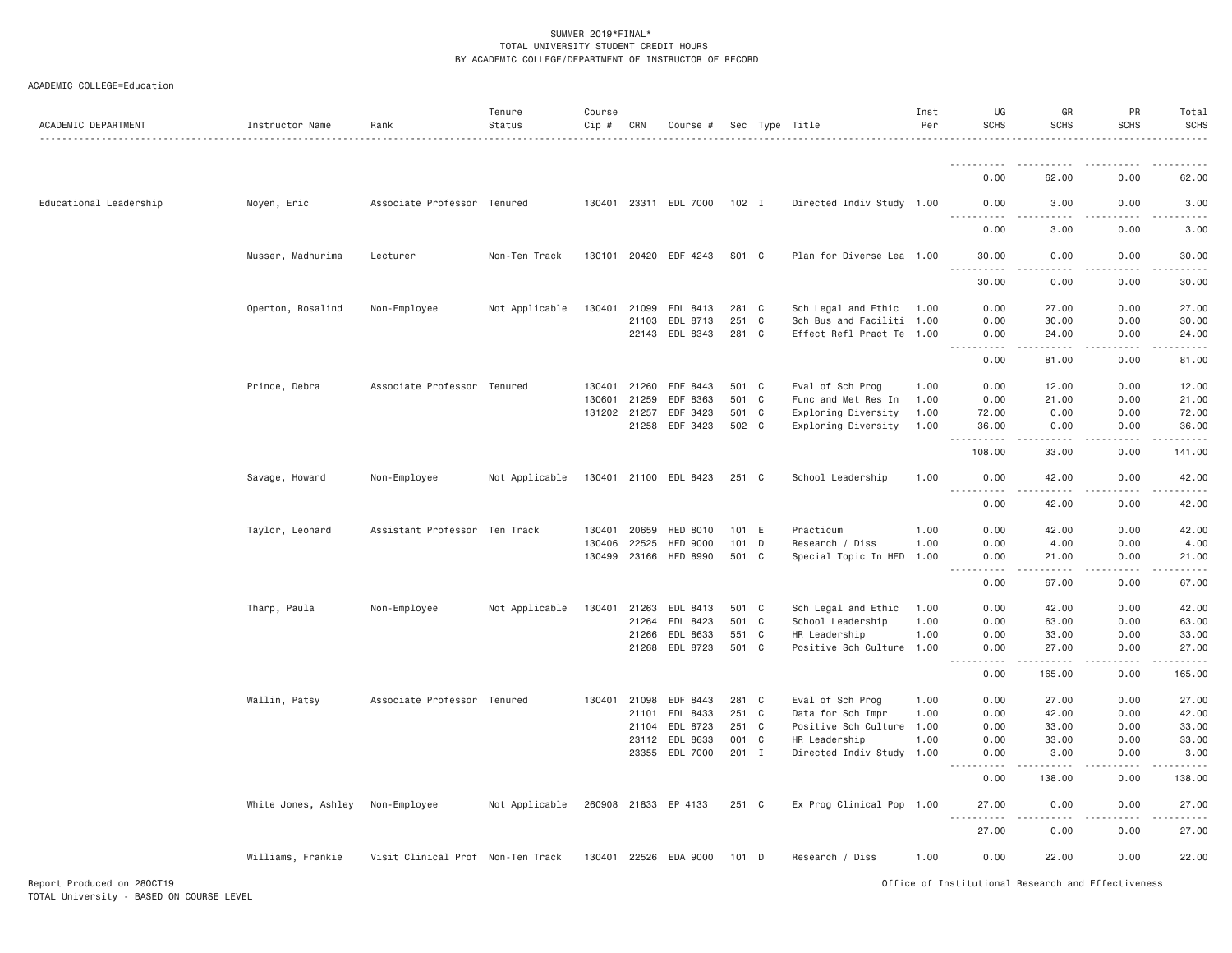|  |  | ACADEMIC COLLEGE=Education |
|--|--|----------------------------|
|--|--|----------------------------|

| ACADEMIC DEPARTMENT                    | Instructor Name | Rank      | Tenure<br>Status | Course<br>Cip # | CRN | Course #              |      | Sec Type Title | Inst<br>Per | UG<br><b>SCHS</b>         | GR<br><b>SCHS</b>       | PR<br><b>SCHS</b>        | Total<br><b>SCHS</b>    |
|----------------------------------------|-----------------|-----------|------------------|-----------------|-----|-----------------------|------|----------------|-------------|---------------------------|-------------------------|--------------------------|-------------------------|
| Educational Leadership                 | Xu, Jianzhong   | Professor | Tenured          |                 |     | 130603 20422 EDF 9373 | 51 C | Ed Res Design  | 1.00        | 0.00<br>0.00<br>.<br>0.00 | 22,00<br>21,00<br>21,00 | 0.00<br>0.00<br><br>0.00 | 22.00<br>21.00<br>21,00 |
| =====================================  |                 |           |                  |                 |     |                       |      |                |             | ==========                | ==========              | ==========               |                         |
| Educational Leadership                 |                 |           |                  |                 |     |                       |      |                |             | 677.00                    | 1087.00                 | 0.00                     | 1764.00                 |
| ====================================== |                 |           |                  |                 |     |                       |      |                |             | ==========                | ==========              | ==========               |                         |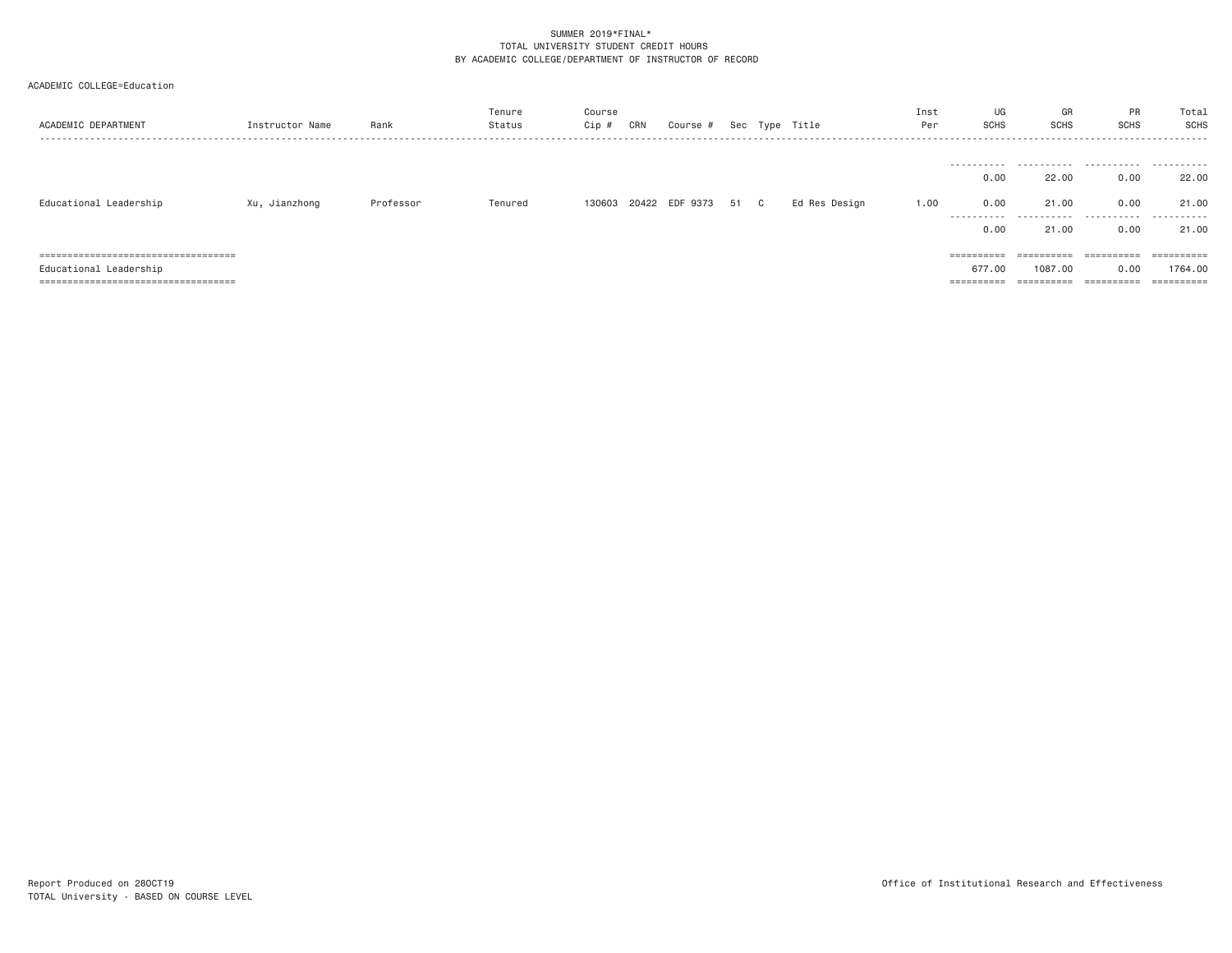| ACADEMIC DEPARTMENT                              | Instructor Name   | Rank                          | Tenure<br>Status | Course<br>$Cip \#$ | CRN          | Course #              |                  |                | Sec Type Title            | Inst<br>Per | UG<br><b>SCHS</b>                                                                                                                                                                                                                                                                                                                                                                                                                                                                               | GR<br><b>SCHS</b>                                                                                      | PR<br><b>SCHS</b> | Total<br><b>SCHS</b><br>$\omega$ is a $\omega$ |
|--------------------------------------------------|-------------------|-------------------------------|------------------|--------------------|--------------|-----------------------|------------------|----------------|---------------------------|-------------|-------------------------------------------------------------------------------------------------------------------------------------------------------------------------------------------------------------------------------------------------------------------------------------------------------------------------------------------------------------------------------------------------------------------------------------------------------------------------------------------------|--------------------------------------------------------------------------------------------------------|-------------------|------------------------------------------------|
| Instructional Systems & Workforce D Adams, James |                   | Professor                     | Tenured          |                    | 131309 21049 | TKT 4143              | 01               | C              | His and Phil Career       | 1.00        | 6.00                                                                                                                                                                                                                                                                                                                                                                                                                                                                                            | 0.00                                                                                                   | 0.00              | 6.00                                           |
|                                                  |                   |                               |                  |                    | 21054        | TKT 6143              | 01               | C              | His and Phil Career       | 1.00        | 0.00                                                                                                                                                                                                                                                                                                                                                                                                                                                                                            | 21.00                                                                                                  | 0.00              | 21.00                                          |
|                                                  |                   |                               |                  |                    | 131319 22913 | TKT 9000              |                  | 101 D          | Research / Diss           | 1.00        | 0.00                                                                                                                                                                                                                                                                                                                                                                                                                                                                                            | 6.00                                                                                                   | 0.00              | 6.00                                           |
|                                                  |                   |                               |                  | 131399             | 21050        | TKT 4263              | 01               | $\mathbf C$    | Diverse Wrk and Ed E 1.00 |             | 3.00                                                                                                                                                                                                                                                                                                                                                                                                                                                                                            | 0.00                                                                                                   | 0.00              | 3.00                                           |
|                                                  |                   |                               |                  |                    | 21055        | TKT 6263              | 01               | C              | Diverse Wrk and Ed E 1.00 |             | 0.00                                                                                                                                                                                                                                                                                                                                                                                                                                                                                            | 18.00                                                                                                  | 0.00              | 18.00                                          |
|                                                  |                   |                               |                  |                    |              | 21056 TKT 6263        | 51               | $\mathbf{C}$   | Diverse Wrk and Ed E 1.00 |             | 0.00                                                                                                                                                                                                                                                                                                                                                                                                                                                                                            | 21.00                                                                                                  | 0.00              | 21.00                                          |
|                                                  |                   |                               |                  |                    |              |                       |                  |                |                           |             | 9.00                                                                                                                                                                                                                                                                                                                                                                                                                                                                                            | 66,00                                                                                                  | 0.00              | 75.00                                          |
|                                                  | Bailey, Melinda   | Non-Faculty                   | Not Applicable   |                    |              | 240102 21385 IDS 4111 | 502 C            |                | Professional Seminar 1.00 |             | 14.00<br><u>.</u>                                                                                                                                                                                                                                                                                                                                                                                                                                                                               | 0.00<br>$- - -$                                                                                        | 0.00<br>.         | 14.00<br>.                                     |
|                                                  |                   |                               |                  |                    |              |                       |                  |                |                           |             | 14.00                                                                                                                                                                                                                                                                                                                                                                                                                                                                                           | 0.00                                                                                                   | 0.00              | 14.00                                          |
|                                                  | Beriswill, Joanne | Associate Professor Tenured   |                  | 110301             | 21486        | TKT 1273              |                  | 501 C          | Computer Application 1.00 |             | 66.00                                                                                                                                                                                                                                                                                                                                                                                                                                                                                           | 0.00                                                                                                   | 0.00              | 66.00                                          |
|                                                  |                   |                               |                  | 110801             | 21027        | TKB 4583              | 52               | B              | Graphics and Web Des 1.00 |             | 24.00                                                                                                                                                                                                                                                                                                                                                                                                                                                                                           | 0.00                                                                                                   | 0.00              | 24.00                                          |
|                                                  |                   |                               |                  |                    | 131319 22914 | <b>TKT 9000</b>       | 102 <sub>D</sub> |                | Research / Diss           | 1.00        | 0.00                                                                                                                                                                                                                                                                                                                                                                                                                                                                                            | 6.00                                                                                                   | 0.00              | 6.00                                           |
|                                                  |                   |                               |                  |                    |              | 23134 TKT 7000        |                  | 501 I          | Directed Indiv Study 1.00 |             | 0.00<br>$\sim$ $\sim$ $\sim$<br>. <b>.</b> .                                                                                                                                                                                                                                                                                                                                                                                                                                                    | 1.00<br>.                                                                                              | 0.00<br>-----     | 1.00<br>.                                      |
|                                                  |                   |                               |                  |                    |              |                       |                  |                |                           |             | 90.00                                                                                                                                                                                                                                                                                                                                                                                                                                                                                           | 7.00                                                                                                   | 0.00              | 97.00                                          |
|                                                  | Dale, Jonathan    | Instructor                    | Non-Ten Track    |                    |              | 150613 21799 TKI 3813 | 501 C            |                | Writing for Industry 1.00 |             | 39.00<br>.                                                                                                                                                                                                                                                                                                                                                                                                                                                                                      | 0.00<br>$\omega$ $\omega$ $\omega$ $\omega$                                                            | 0.00<br>.         | 39.00<br>.                                     |
|                                                  |                   |                               |                  |                    |              |                       |                  |                |                           |             | 39.00                                                                                                                                                                                                                                                                                                                                                                                                                                                                                           | 0.00                                                                                                   | 0.00              | 39.00                                          |
|                                                  | Giordano, Mickey  | Instructor                    | Non-Ten Track    | 131319             | 23265        | TKI 4000              | $101$ I          |                | Directed Indiv Study 1.00 |             | 3.00                                                                                                                                                                                                                                                                                                                                                                                                                                                                                            | 0.00                                                                                                   | 0.00              | 3.00                                           |
|                                                  |                   |                               |                  |                    | 23266        | TKI 4000              |                  | 102 I          | Directed Indiv Study 1.00 |             | 3.00                                                                                                                                                                                                                                                                                                                                                                                                                                                                                            | 0.00                                                                                                   | 0.00              | 3.00                                           |
|                                                  |                   |                               |                  |                    | 23287        | TKI 4000              |                  | 103 I          | Directed Indiv Study 1.00 |             | 4.00                                                                                                                                                                                                                                                                                                                                                                                                                                                                                            | 0.00                                                                                                   | 0.00              | 4.00                                           |
|                                                  |                   |                               |                  |                    | 150303 21029 | TKI 1814              | 01               | B              | Basic Indust Elec an 1.00 |             | 44.00                                                                                                                                                                                                                                                                                                                                                                                                                                                                                           | 0.00                                                                                                   | 0.00              | 44.00                                          |
|                                                  |                   |                               |                  | 150405             | 21707        | TKI 4303              | 51               | B              | Industrial Robotics       | 1.00        | 57.00                                                                                                                                                                                                                                                                                                                                                                                                                                                                                           | 0.00                                                                                                   | 0.00              | 57.00                                          |
|                                                  |                   |                               |                  |                    | 150612 21043 | TKI 4103              | 01               | B              | Industrial Cntrl Sys 1.00 |             | 36.00                                                                                                                                                                                                                                                                                                                                                                                                                                                                                           | 0.00                                                                                                   | 0.00              | 36.00                                          |
|                                                  |                   |                               |                  |                    |              | 21044 TKI 4203        | 51               | B              | Automated Systems         | 1.00        | 48.00                                                                                                                                                                                                                                                                                                                                                                                                                                                                                           | 0.00                                                                                                   | 0.00              | 48.00                                          |
|                                                  |                   |                               |                  |                    |              |                       |                  |                |                           |             | 195.00                                                                                                                                                                                                                                                                                                                                                                                                                                                                                          | 0.00                                                                                                   | 0.00              | 195.00                                         |
|                                                  | Keel, Vicki       | Instructor                    | Non-Ten Track    |                    |              | 110301 21046 TKT 1273 | 001 C            |                | Computer Application 1.00 |             | 27.00                                                                                                                                                                                                                                                                                                                                                                                                                                                                                           | 0.00                                                                                                   | 0.00              | 27.00                                          |
|                                                  |                   |                               |                  |                    | 21047        | TKT 1273              | 01               | $\mathsf{C}$   | Computer Application 1.00 |             | 24.00                                                                                                                                                                                                                                                                                                                                                                                                                                                                                           | 0.00                                                                                                   | 0.00              | 24.00                                          |
|                                                  |                   |                               |                  |                    |              | 131303 21482 TKB 3133 | 501 C            |                | Admin Management and 1.00 |             | 63.00<br>$ -$                                                                                                                                                                                                                                                                                                                                                                                                                                                                                   | 0.00                                                                                                   | 0.00              | 63.00                                          |
|                                                  |                   |                               |                  |                    |              |                       |                  |                |                           |             | 114.00                                                                                                                                                                                                                                                                                                                                                                                                                                                                                          | 0.00                                                                                                   | 0.00              | 114.00                                         |
|                                                  | Latham, Angela    | Instructor                    | Non-Ten Track    | 500799             | 21034        | TKI 2413              | 51               | C              | Hi and Appr Artcraft 1.00 |             | 33.00                                                                                                                                                                                                                                                                                                                                                                                                                                                                                           | 0.00                                                                                                   | 0.00              | 33.00                                          |
|                                                  |                   |                               |                  |                    | 21035        | TKI 2413              | 52               | $\mathbf C$    | Hi and Appr Artcraft 1.00 |             | 48.00                                                                                                                                                                                                                                                                                                                                                                                                                                                                                           | 0.00                                                                                                   | 0.00              | 48.00                                          |
|                                                  |                   |                               |                  |                    | 21704        | TKI 2413              | 01               | C              | Hi and Appr Artcraft 1.00 |             | 39.00                                                                                                                                                                                                                                                                                                                                                                                                                                                                                           | 0.00                                                                                                   | 0.00              | 39.00                                          |
|                                                  |                   |                               |                  |                    |              |                       |                  |                |                           |             | .<br>$- - -$<br>120.00                                                                                                                                                                                                                                                                                                                                                                                                                                                                          | $\frac{1}{2} \left( \frac{1}{2} \right) \left( \frac{1}{2} \right) \left( \frac{1}{2} \right)$<br>0.00 | .<br>0.00         | .<br>120.00                                    |
|                                                  | Lee, Sang Joon    | Assistant Professor Ten Track |                  | 110801             | 21484        | TKB 4583              | 501              | $\overline{B}$ | Graphics and Web Des 1.00 |             | 51.00                                                                                                                                                                                                                                                                                                                                                                                                                                                                                           | 0.00                                                                                                   | 0.00              | 51.00                                          |
|                                                  |                   |                               |                  |                    | 131303 21485 | TKB 6583              |                  | 501 B          | Graphics and Web Des 1.00 |             | 0.00                                                                                                                                                                                                                                                                                                                                                                                                                                                                                            | 15.00                                                                                                  | 0.00              | 15.00                                          |
|                                                  |                   |                               |                  |                    |              | 131309 21488 TKT 4343 | 501 C            |                | Info Tech Project Mg 1.00 |             | 57.00<br>$\begin{array}{cccccccccccccc} \multicolumn{2}{c}{} & \multicolumn{2}{c}{} & \multicolumn{2}{c}{} & \multicolumn{2}{c}{} & \multicolumn{2}{c}{} & \multicolumn{2}{c}{} & \multicolumn{2}{c}{} & \multicolumn{2}{c}{} & \multicolumn{2}{c}{} & \multicolumn{2}{c}{} & \multicolumn{2}{c}{} & \multicolumn{2}{c}{} & \multicolumn{2}{c}{} & \multicolumn{2}{c}{} & \multicolumn{2}{c}{} & \multicolumn{2}{c}{} & \multicolumn{2}{c}{} & \multicolumn{2}{c}{} & \multicolumn{2}{c}{} & \$ | 0.00<br>-----                                                                                          | 0.00<br>.         | 57.00<br>.                                     |
|                                                  |                   |                               |                  |                    |              |                       |                  |                |                           |             | 108.00                                                                                                                                                                                                                                                                                                                                                                                                                                                                                          | 15.00                                                                                                  | 0.00              | 123.00                                         |
|                                                  | Okojie, Mabel     | Professor                     | Tenured          |                    | 110901 21058 | TKT 6733              | 01               | C              | Mgn Multimedia Lrn E 1.00 |             | 0.00                                                                                                                                                                                                                                                                                                                                                                                                                                                                                            | 3.00                                                                                                   | 0.00              | 3.00                                           |
|                                                  |                   |                               |                  |                    | 130501 21053 | TKT 4733              | 01               | C              | Mgn Mutlimedia Lrn 1.00   |             | 3,00                                                                                                                                                                                                                                                                                                                                                                                                                                                                                            | 0.00                                                                                                   | 0.00              | 3.00                                           |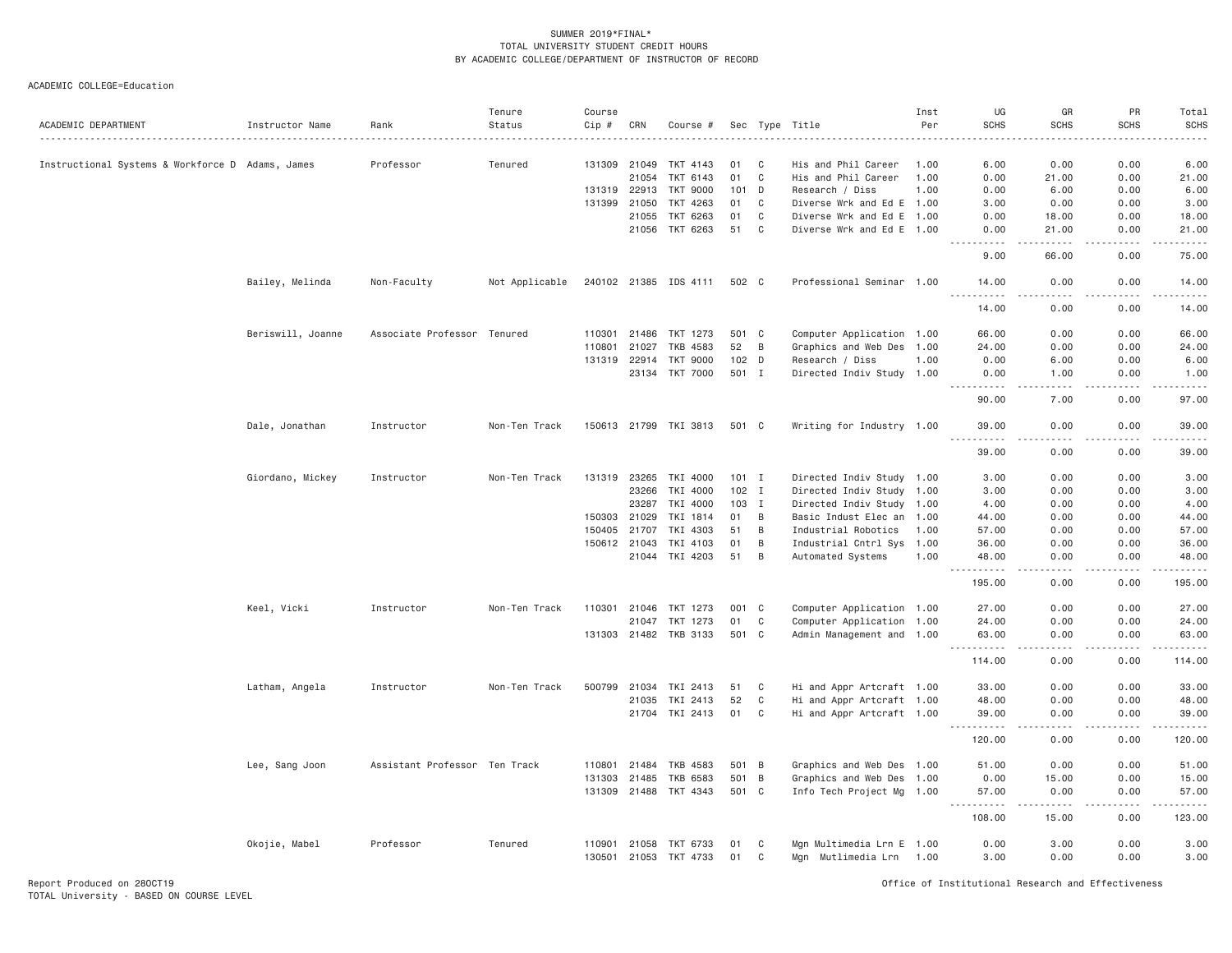| ACADEMIC DEPARTMENT                                                        | Instructor Name                                    | Rank                          | Tenure<br>Status | Course<br>Cip # | CRN   | Course #                          |                |              | Sec Type Title                               | Inst<br>Per | UG<br><b>SCHS</b>   | GR<br><b>SCHS</b>                                                                                                                                                                                                                                                                                                                             | PR<br><b>SCHS</b>                                                                                                                                            | Total<br><b>SCHS</b>                                                                                                               |
|----------------------------------------------------------------------------|----------------------------------------------------|-------------------------------|------------------|-----------------|-------|-----------------------------------|----------------|--------------|----------------------------------------------|-------------|---------------------|-----------------------------------------------------------------------------------------------------------------------------------------------------------------------------------------------------------------------------------------------------------------------------------------------------------------------------------------------|--------------------------------------------------------------------------------------------------------------------------------------------------------------|------------------------------------------------------------------------------------------------------------------------------------|
| Instructional Systems & Workforce D Okojie, Mabel                          |                                                    | Professor                     | Tenured          | 131309 21059    |       | TKT 8233                          | 51             | C            | Anal and Survey Rese 1.00                    |             | 0.00                | 15.00                                                                                                                                                                                                                                                                                                                                         | 0.00                                                                                                                                                         | 15.00                                                                                                                              |
|                                                                            |                                                    |                               |                  | 131319 22916    |       | <b>TKT 9000</b>                   | $104$ D        |              | Research / Diss                              | 1.00        | 0.00                | 6,00                                                                                                                                                                                                                                                                                                                                          | 0.00                                                                                                                                                         | 6.00                                                                                                                               |
|                                                                            |                                                    |                               |                  |                 |       |                                   |                |              |                                              |             | .<br>3.00           | .<br>24.00                                                                                                                                                                                                                                                                                                                                    | $- - - - -$<br>0.00                                                                                                                                          | .<br>27.00                                                                                                                         |
|                                                                            |                                                    |                               |                  |                 |       |                                   |                |              |                                              |             |                     |                                                                                                                                                                                                                                                                                                                                               |                                                                                                                                                              |                                                                                                                                    |
|                                                                            | Scott-Bracey, Pamela Assistant Professor Ten Track |                               |                  | 131309 21489    |       | TKT 4473                          | 501 C          |              | Methods of Teaching                          | 1.00        | 12.00               | 0.00                                                                                                                                                                                                                                                                                                                                          | 0.00                                                                                                                                                         | 12.00                                                                                                                              |
|                                                                            |                                                    |                               |                  |                 | 21491 | TKT 6473                          | 501 C          |              | Methods of Teaching                          | 1.00        | 0.00<br>.           | 48.00                                                                                                                                                                                                                                                                                                                                         | 0.00                                                                                                                                                         | 48.00                                                                                                                              |
|                                                                            |                                                    |                               |                  |                 |       |                                   |                |              |                                              |             | 12.00               | 48.00                                                                                                                                                                                                                                                                                                                                         | 0.00                                                                                                                                                         | 60.00                                                                                                                              |
|                                                                            | Sun, Yan                                           | Assistant Professor Ten Track |                  | 131309          | 21052 | TKT 4483                          | 51             | C            | Methods of Teaching                          | 1.00        | 6.00                | 0.00                                                                                                                                                                                                                                                                                                                                          | 0.00                                                                                                                                                         | 6.00                                                                                                                               |
|                                                                            |                                                    |                               |                  |                 | 21057 | TKT 6483                          | 51             | $\mathbf{C}$ | Methods of Teaching                          | 1.00        | 0.00                | 3.00                                                                                                                                                                                                                                                                                                                                          | 0.00                                                                                                                                                         | 3.00                                                                                                                               |
|                                                                            |                                                    |                               |                  |                 |       | 150613 21492 TKT 8713             | 551 C          |              | Research in ISWD                             | 1.00        | 0.00                | 21.00                                                                                                                                                                                                                                                                                                                                         | 0.00                                                                                                                                                         | 21.00                                                                                                                              |
|                                                                            |                                                    |                               |                  |                 |       |                                   |                |              |                                              |             | .<br>6.00           | .<br>24.00                                                                                                                                                                                                                                                                                                                                    | .<br>0.00                                                                                                                                                    | .<br>30.00                                                                                                                         |
|                                                                            | Thomas, Lisa                                       | Lecturer                      | Non-Ten Track    |                 |       | 110301 21483 TKB 4543             | 551 C          |              | Information Processi 1.00                    |             | 54.00               | 0.00                                                                                                                                                                                                                                                                                                                                          | 0.00                                                                                                                                                         | 54.00                                                                                                                              |
|                                                                            |                                                    |                               |                  |                 |       |                                   |                |              |                                              |             | ----------<br>54.00 | .<br>0.00                                                                                                                                                                                                                                                                                                                                     | 0.00                                                                                                                                                         | $\frac{1}{2} \left( \frac{1}{2} \right) \left( \frac{1}{2} \right) \left( \frac{1}{2} \right) \left( \frac{1}{2} \right)$<br>54.00 |
|                                                                            |                                                    |                               |                  |                 |       |                                   |                |              |                                              |             |                     |                                                                                                                                                                                                                                                                                                                                               |                                                                                                                                                              |                                                                                                                                    |
|                                                                            | Wyatt, John                                        | Associate Professor Tenured   |                  | 150505 21800    |       | TKI 4213<br>150612 21802 TKI 4233 | 501 C<br>501 C |              | Energy Source and Po 1.00<br>Maintenance Mgt | 1.00        | 72.00<br>66.00      | 0.00<br>0.00                                                                                                                                                                                                                                                                                                                                  | 0.00<br>0.00                                                                                                                                                 | 72.00<br>66.00                                                                                                                     |
|                                                                            |                                                    |                               |                  |                 |       |                                   |                |              |                                              |             | ----------          | .                                                                                                                                                                                                                                                                                                                                             | .                                                                                                                                                            | ------                                                                                                                             |
|                                                                            |                                                    |                               |                  |                 |       |                                   |                |              |                                              |             | 138.00              | 0.00                                                                                                                                                                                                                                                                                                                                          | 0.00                                                                                                                                                         | 138.00                                                                                                                             |
|                                                                            | Yu, Chien                                          | Professor                     | Tenured          | 130401          | 21493 | TKT 8753                          | 501 C          |              | Tech Issues School A 1.00                    |             | 0.00                | 18.00                                                                                                                                                                                                                                                                                                                                         | 0.00                                                                                                                                                         | 18.00                                                                                                                              |
|                                                                            |                                                    |                               |                  | 130501          | 21061 | TKT 8523                          | 101 C          |              | Proj.Mgt in Instr De 1.00                    |             | 0.00                | 21.00                                                                                                                                                                                                                                                                                                                                         | 0.00                                                                                                                                                         | 21.00                                                                                                                              |
|                                                                            |                                                    |                               |                  | 131319 22724    |       | TKT 7000                          | 101 I          |              | Directed Indiv Study 1.00                    |             | 0.00                | 1.00                                                                                                                                                                                                                                                                                                                                          | 0.00                                                                                                                                                         | 1.00                                                                                                                               |
|                                                                            |                                                    |                               |                  |                 | 22919 | <b>TKT 9000</b>                   | 107 D          |              | Research / Diss                              | 1.00        | 0.00                | 9.00                                                                                                                                                                                                                                                                                                                                          | 0.00                                                                                                                                                         | 9.00                                                                                                                               |
|                                                                            |                                                    |                               |                  | 131321          |       | 21063 TKT 8813                    | 51 C           |              | Foundations of Dista 1.00                    |             | 0.00<br>----------  | 12.00<br>$\frac{1}{2} \left( \begin{array}{ccc} 1 & 0 & 0 & 0 \\ 0 & 0 & 0 & 0 \\ 0 & 0 & 0 & 0 \\ 0 & 0 & 0 & 0 \\ 0 & 0 & 0 & 0 \\ 0 & 0 & 0 & 0 \\ 0 & 0 & 0 & 0 \\ 0 & 0 & 0 & 0 \\ 0 & 0 & 0 & 0 \\ 0 & 0 & 0 & 0 \\ 0 & 0 & 0 & 0 & 0 \\ 0 & 0 & 0 & 0 & 0 \\ 0 & 0 & 0 & 0 & 0 \\ 0 & 0 & 0 & 0 & 0 \\ 0 & 0 & 0 & 0 & 0 \\ 0 & 0 & 0$ | 0.00<br>$\frac{1}{2} \left( \frac{1}{2} \right) \left( \frac{1}{2} \right) \left( \frac{1}{2} \right) \left( \frac{1}{2} \right) \left( \frac{1}{2} \right)$ | 12.00<br>.                                                                                                                         |
|                                                                            |                                                    |                               |                  |                 |       |                                   |                |              |                                              |             | 0.00                | 61.00                                                                                                                                                                                                                                                                                                                                         | 0.00                                                                                                                                                         | 61.00                                                                                                                              |
|                                                                            | Yu, Wei-Chieh                                      | Assistant Professor Ten Track |                  | 110301          | 21487 | TKT 1273                          | 551 C          |              | Computer Application 1.00                    |             | 24.00               | 0.00                                                                                                                                                                                                                                                                                                                                          | 0.00                                                                                                                                                         | 24.00                                                                                                                              |
|                                                                            |                                                    |                               |                  | 111001          | 21026 | TKB 4563                          | 01             | C.           | Intro to Data Networ 1.00                    |             | 36.00               | 0.00                                                                                                                                                                                                                                                                                                                                          | 0.00                                                                                                                                                         | 36.00                                                                                                                              |
|                                                                            |                                                    |                               |                  |                 |       |                                   |                |              |                                              |             | ----------<br>60.00 | $- - - -$<br>$- - - -$<br>0.00                                                                                                                                                                                                                                                                                                                | $- - - - -$<br>$- - - -$<br>0.00                                                                                                                             | <u>.</u><br>60.00                                                                                                                  |
| -------------------------------------                                      |                                                    |                               |                  |                 |       |                                   |                |              |                                              |             | eeeeeeee<br>962.00  | ==========<br>245,00                                                                                                                                                                                                                                                                                                                          | <b>CONSIDERED</b><br>0.00                                                                                                                                    | 1207.00                                                                                                                            |
| Instructional Systems & Workforce D<br>----------------------------------- |                                                    |                               |                  |                 |       |                                   |                |              |                                              |             |                     |                                                                                                                                                                                                                                                                                                                                               |                                                                                                                                                              |                                                                                                                                    |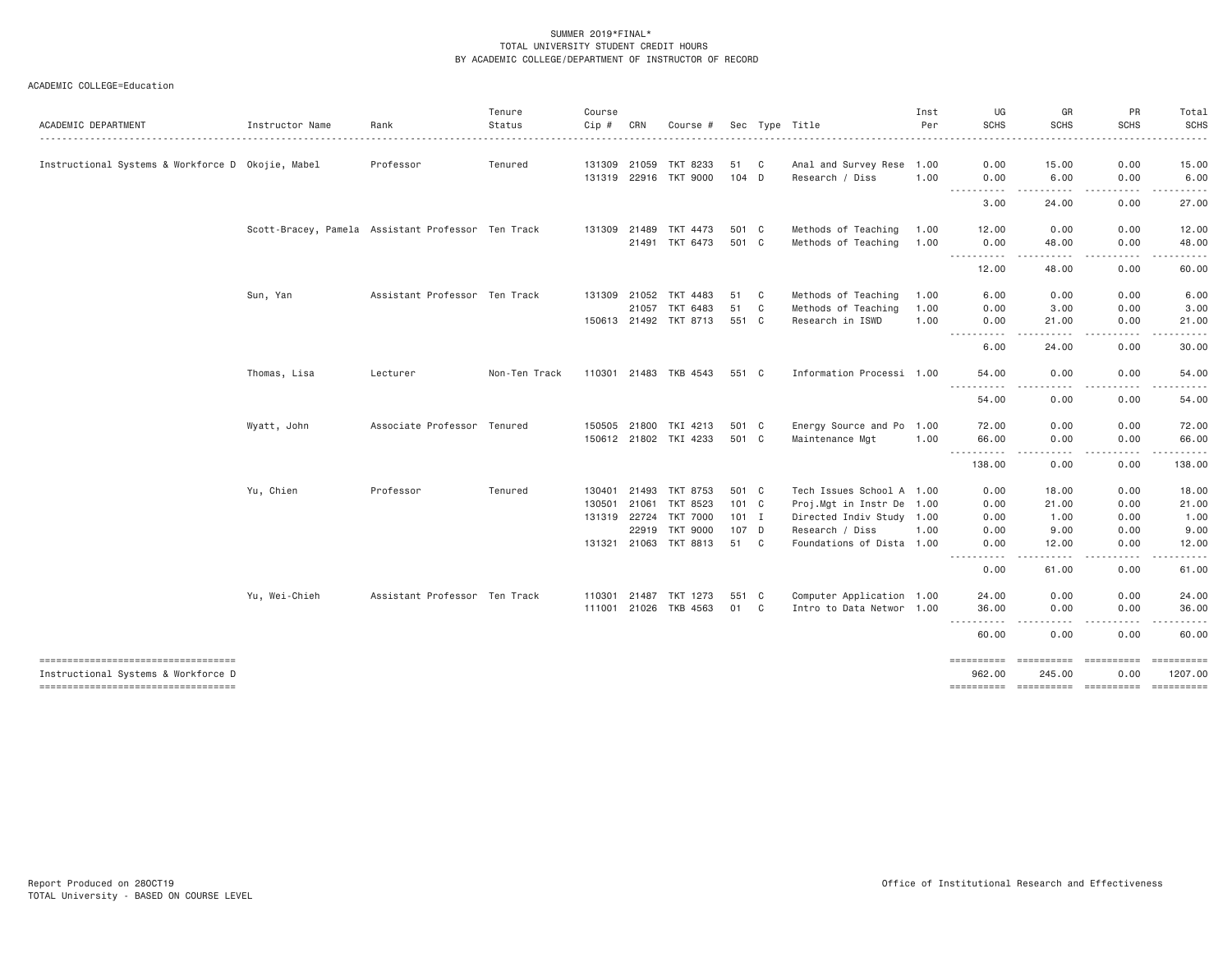| ACADEMIC DEPARTMENT | Instructor Name | Rank                                             | Tenure<br>Status | Course<br>Cip # | CRN          | Course #             |         |              | Sec Type Title            | Inst<br>Per | UG<br><b>SCHS</b>                  | GR<br><b>SCHS</b>     | PR<br><b>SCHS</b> | Total<br><b>SCHS</b><br>.                                                                                           |
|---------------------|-----------------|--------------------------------------------------|------------------|-----------------|--------------|----------------------|---------|--------------|---------------------------|-------------|------------------------------------|-----------------------|-------------------|---------------------------------------------------------------------------------------------------------------------|
| Kinesiology         |                 | Agiovlasitis, Stamat Associate Professor Tenured |                  |                 |              | 260908 20489 EP 4133 | 001 C   |              | Ex Prog Clinical Pop 1.00 |             | 30.00<br>.                         | 0.00<br>.             | 0.00<br>.         | 30.00<br>.                                                                                                          |
|                     |                 |                                                  |                  |                 |              |                      |         |              |                           |             | 30.00                              | 0.00                  | 0.00              | 30.00                                                                                                               |
|                     | Booker, Robert  | Grad Teach Assist                                | Not Applicable   | 260908          | 20480        | EP 3304              | 06      | К            | Exercise Physiology       | 1.00        | 0.00                               | 0.00                  | 0.00              | 0.00                                                                                                                |
|                     |                 |                                                  |                  |                 | 20482        | EP 3304              | 52      | К            | Exercise Physiology       | 1.00        | 0.00                               | 0.00                  | 0.00              | 0.00                                                                                                                |
|                     |                 |                                                  |                  |                 | 20483        | EP 3304              | 53      | К            | Exercise Physiology       | 1.00        | 0.00<br>$\sim$ $\sim$ $\sim$<br>.  | 0.00<br>د د د د       | 0.00<br>.         | 0.00<br>المستما                                                                                                     |
|                     |                 |                                                  |                  |                 |              |                      |         |              |                           |             | 0.00                               | 0.00                  | 0.00              | 0.00                                                                                                                |
|                     | Brown, Stanley  | Professor                                        | Tenured          |                 |              | 310505 20720 KI 8710 | 101 E   |              | Internship                | 1.00        | 0.00<br><u>.</u>                   | 6.00<br>.             | 0.00<br>.         | 6.00<br>.                                                                                                           |
|                     |                 |                                                  |                  |                 |              |                      |         |              |                           |             | 0.00                               | 6.00                  | 0.00              | 6.00                                                                                                                |
|                     | Chander, Harish | Assistant Professor Ten Track                    |                  |                 | 131314 21739 | EP 4504              | 51      | C            | Mechanical Analysis       | 1.00        | 32.00                              | 0.00                  | 0.00              | 32.00                                                                                                               |
|                     |                 |                                                  |                  | 260908          | 20485        | EP 3643              | 51      | $\mathbf C$  | Applied Anat and Pat 1.00 |             | 21.00                              | 0.00                  | 0.00              | 21.00                                                                                                               |
|                     |                 |                                                  |                  | 310505 20899    |              | PE 4283              | 01      | $\mathsf{C}$ | Sport Biomechanics        | 1.00        | 36.00                              | 0.00                  | 0.00              | 36.00                                                                                                               |
|                     |                 |                                                  |                  |                 | 23186        | KI 8000              | 103 D   |              | Research/Thesis           | 1.00        | 0.00<br>الدامات مالدان             | 1.00<br>$- - - -$     | 0.00<br>.         | 1.00<br>.                                                                                                           |
|                     |                 |                                                  |                  |                 |              |                      |         |              |                           |             | 89.00                              | 1.00                  | 0.00              | 90.00                                                                                                               |
|                     | Chen, Chih Chia | Assistant Professor Ten Track                    |                  |                 | 131314 21793 | PE 3163              | 551 C   |              | Sport Psychology          | 1.00        | 69.00                              | 0.00                  | 0.00              | 69.00                                                                                                               |
|                     |                 |                                                  |                  | 260908          | 22408        | EP 4123              | 01      | C            | Aging and Physical A 1.00 |             | 45.00                              | 0.00                  | 0.00              | 45.00                                                                                                               |
|                     |                 |                                                  |                  |                 | 310505 21817 | PE 4853              | 51      | C            | Motor Lrng and Skill 1.00 |             | 24,00                              | 0.00                  | 0.00              | 24.00                                                                                                               |
|                     |                 |                                                  |                  |                 | 22421        | PE 3223              | 502 C   |              | Motor Dev and Moveme      | 1.00        | 48,00                              | 0.00                  | 0.00              | 48.00                                                                                                               |
|                     |                 |                                                  |                  |                 | 22540        | KI 9000              | 101 D   |              | Research / Diss           | 1.00        | 0.00                               | 6.00                  | 0.00              | 6.00                                                                                                                |
|                     |                 |                                                  |                  |                 |              |                      |         |              |                           |             | .<br>186.00                        | $   -$<br>6.00        | .<br>0.00         | .<br>192.00                                                                                                         |
|                     |                 |                                                  |                  |                 |              |                      |         |              |                           |             |                                    |                       |                   |                                                                                                                     |
|                     | Fang, Qun       | Grad Teach Assist                                | Not Applicable   |                 |              | 131314 21733 EP 4504 | 02      | K            | Mechanical Analysis       | 1.00        | 0.00<br>.                          | 0.00<br>د د د د       | 0.00<br>.         | 0.00<br>.                                                                                                           |
|                     |                 |                                                  |                  |                 |              |                      |         |              |                           |             | 0.00                               | 0.00                  | 0.00              | 0.00                                                                                                                |
|                     | Holmes, Megan   | Assistant Professor Ten Track                    |                  |                 |              | 260908 21726 EP 4603 | 001 C   |              | Physical Activity Ep 1.00 |             | 18.00<br>.<br>$\sim$ $\sim$ $\sim$ | 0.00<br>$\frac{1}{2}$ | 0.00<br>.         | 18.00<br>.                                                                                                          |
|                     |                 |                                                  |                  |                 |              |                      |         |              |                           |             | 18.00                              | 0.00                  | 0.00              | 18.00                                                                                                               |
|                     | Joe, Lee        | Instructor                                       | Non-Ten Track    | 260908          | 21730        | EP 4814              | 101 H   |              | Exercise Science Int 1.00 |             | 60.00                              | 0.00                  | 0.00              | 60.00                                                                                                               |
|                     |                 |                                                  |                  |                 | 21731        | EP 4814              | 102 H   |              | Exercise Science Int 1.00 |             | 60.00                              | 0.00                  | 0.00              | 60.00                                                                                                               |
|                     |                 |                                                  |                  |                 | 21814        | EP 4814              | 103 H   |              | Exercise Science Int 1.00 |             | 56.00                              | 0.00                  | 0.00              | 56.00                                                                                                               |
|                     |                 |                                                  |                  | 310505 23123    |              | EP 4000              | $101$ I |              | Directed Indiv Study 1.00 |             | 3,00                               | 0.00                  | 0.00              | 3.00                                                                                                                |
|                     |                 |                                                  |                  |                 | 23124        | EP 4000              | 102 I   |              | Directed Indiv Study 1.00 |             | 2.00                               | 0.00                  | 0.00              | 2.00                                                                                                                |
|                     |                 |                                                  |                  |                 |              | 23126 EP 4000        | 104 I   |              | Directed Indiv Study 1.00 |             | 2.00<br>.                          | 0.00<br>.             | 0.00<br>.         | 2.00<br>$\begin{array}{cccccccccc} \bullet & \bullet & \bullet & \bullet & \bullet & \bullet & \bullet \end{array}$ |
|                     |                 |                                                  |                  |                 |              |                      |         |              |                           |             | 183.00                             | 0.00                  | 0.00              | 183.00                                                                                                              |
|                     | Johnson, Wesley | Non-Employee                                     | Not Applicable   | 131304          | 20900        | PE 4423              | 51      | C            | Driver Ed Meth II         | 1.00        | 42.00                              | 0.00                  | 0.00              | 42.00                                                                                                               |
|                     |                 |                                                  |                  |                 | 21737        | PE 4413              | 01      | $\mathbf C$  | Basic Driver Ed I         | 1.00        | 75.00                              | 0.00                  | 0.00              | 75.00                                                                                                               |
|                     |                 |                                                  |                  | 512201          | 20894        | PE 3433              | 01      | C            | Genl Safety Methods       | 1.00        | 57.00                              | 0.00                  | 0.00              | 57.00                                                                                                               |
|                     |                 |                                                  |                  |                 | 20895        | PE 3433              | 51      | $\mathbf C$  | Genl Safety Methods       | 1.00        | 36.00                              | 0.00                  | 0.00              | 36.00                                                                                                               |
|                     |                 |                                                  |                  |                 |              |                      |         |              |                           |             | 210.00                             | 0.00                  | 0.00              | 210.00                                                                                                              |
|                     | Kim, Dae Eun    | Grad Teach Assist                                | Not Applicable   |                 |              | 310501 20887 PE 1061 | 01 L    |              | Fitness Walking/ Jog 1.00 |             | 11.00                              | 0.00                  | 0.00              | 11,00                                                                                                               |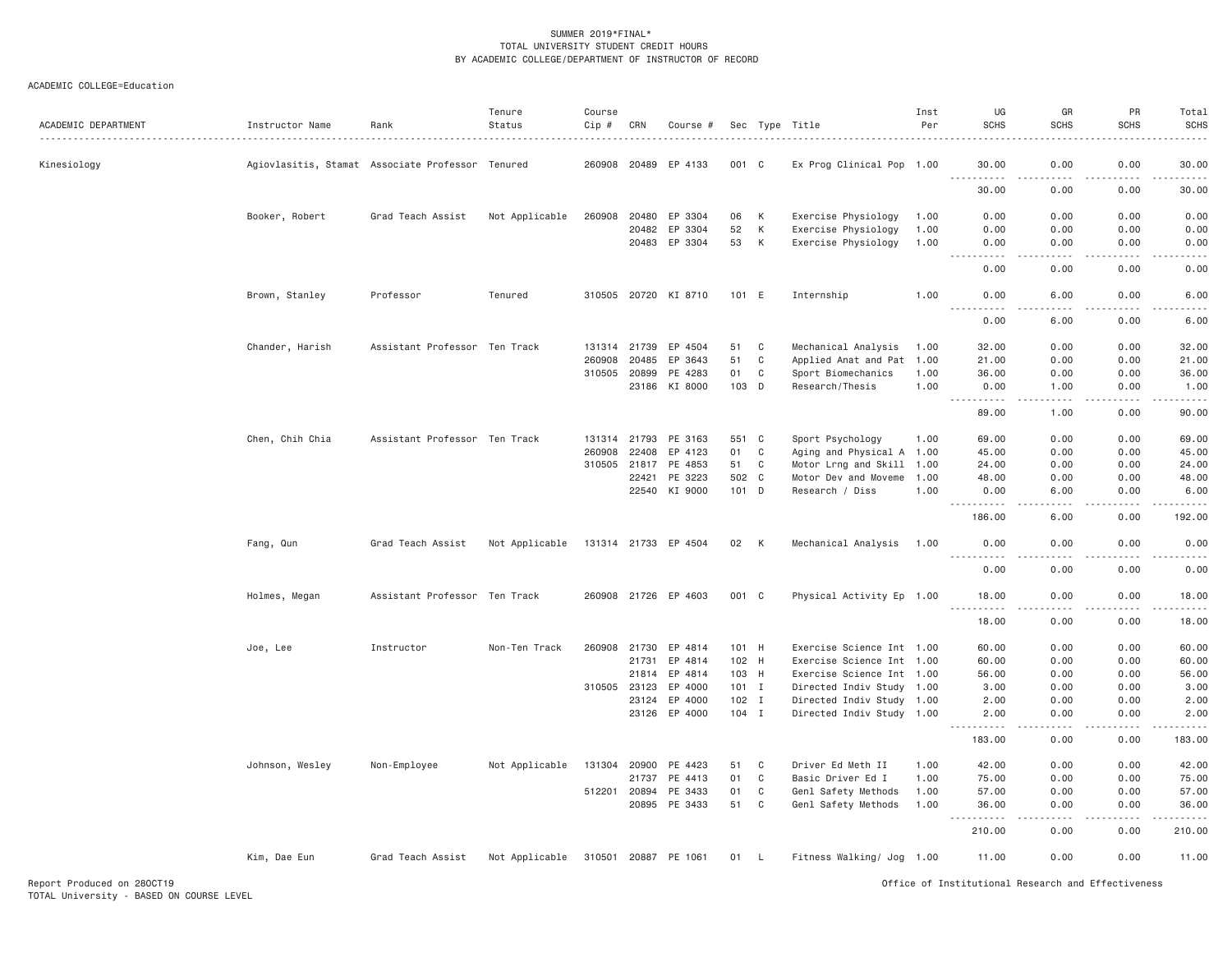| ACADEMIC DEPARTMENT | Instructor Name                                    | Rank                          | Tenure<br>Status | Course<br>Cip # | CRN          | Course #              |         |              | Sec Type Title            | Inst<br>Per | UG<br><b>SCHS</b> | GR<br><b>SCHS</b>                           | PR<br><b>SCHS</b> | Total<br><b>SCHS</b> |
|---------------------|----------------------------------------------------|-------------------------------|------------------|-----------------|--------------|-----------------------|---------|--------------|---------------------------|-------------|-------------------|---------------------------------------------|-------------------|----------------------|
|                     |                                                    |                               |                  |                 |              |                       |         |              |                           |             | <u>.</u>          |                                             |                   |                      |
|                     |                                                    |                               |                  |                 |              |                       |         |              |                           |             | 11.00             | 0.00                                        | 0.00              | 11.00                |
| Kinesiology         | Knight, Adam                                       | Associate Professor Tenured   |                  |                 |              | 131314 21732 EP 4504  | 01      | C            | Mechanical Analysis       | 1.00        | 44.00             | 0.00                                        | 0.00              | 44.00                |
|                     |                                                    |                               |                  |                 | 260908 21727 | EP 4703               | 001     | $\mathbf{C}$ | Neural Contl Human M      | 1.00        | 27.00             | 0.00                                        | 0.00              | 27.00                |
|                     |                                                    |                               |                  |                 | 310505 20719 | KI 8313               | 51      | C            | Interpret Data Kines      | 1.00        | 0.00              | 30.00                                       | 0.00              | 30.00                |
|                     |                                                    |                               |                  |                 | 22761        | KI 7000               | $101$ I |              | Directed Indiv Study      | 1.00        | 0.00              | 3.00                                        | 0.00              | 3.00                 |
|                     |                                                    |                               |                  |                 | 22765        | KI 8000               | $101$ D |              | Research/Thesis           | 1.00        | 0.00              | 6.00                                        | 0.00              | 6.00                 |
|                     |                                                    |                               |                  |                 |              | 23187 KI 7000         | $102$ I |              | Directed Indiv Study 1.00 |             | 0.00<br>.         | 3,00                                        | 0.00              | 3.00                 |
|                     |                                                    |                               |                  |                 |              |                       |         |              |                           |             | 71.00             | 42.00                                       | 0.00              | 113.00               |
|                     | Kodithuwakku Arachch Grad Teach Assist             |                               | Not Applicable   |                 |              | 131099 20727 LSK 0023 | 101 L   |              | Dev Studies Lab           | 1.00        | 21.00<br>.        | 0.00<br>.                                   | 0.00<br>.         | 21.00<br>.           |
|                     |                                                    |                               |                  |                 |              |                       |         |              |                           |             | 21.00             | 0.00                                        | 0.00              | 21.00                |
|                     | Lim, Soyoun                                        | Assistant Professor Ten Track |                  |                 | 310504 22732 | SS 4990               | 801 A   |              | Special Topics Spor 1.00  |             | 30.00             | 0.00                                        | 0.00              | 30.00                |
|                     |                                                    |                               |                  |                 | 22733        | SS 6990               | 801 A   |              | Special Topics Sport 1.00 |             | 0.00              | 9.00                                        | 0.00              | 9.00                 |
|                     |                                                    |                               |                  |                 |              |                       |         |              |                           |             | .                 | $\sim$ $\sim$ $\sim$ $\sim$                 |                   |                      |
|                     |                                                    |                               |                  |                 |              |                       |         |              |                           |             | 30.00             | 9.00                                        | 0.00              | 39.00                |
|                     | Pan, Zhujun                                        | Assistant Professor Ten Track |                  | 260908          | 20473        | EP 3183               | 01      | C            | Exercise Psychology       | 1.00        | 33.00             | 0.00                                        | 0.00              | 33.00                |
|                     |                                                    |                               |                  |                 | 20474        | EP 3183               | 51      | C            | Exercise Psychology       | 1.00        | 45.00             | 0.00                                        | 0.00              | 45.00                |
|                     |                                                    |                               |                  |                 | 20493        | EP 4703               | 01      | C            | Neural Contl Human M 1.00 |             | 24.00             | 0.00                                        | 0.00              | 24.00                |
|                     |                                                    |                               |                  |                 | 310505 23047 | KI 9000               | 102 D   |              | Research / Diss           | 1.00        | 0.00<br>.         | 1.00<br>.                                   | 0.00<br>.         | 1.00<br>.            |
|                     |                                                    |                               |                  |                 |              |                       |         |              |                           |             | 102.00            | 1.00                                        | 0.00              | 103.00               |
|                     | Rye, David                                         | Instructor                    | Non-Ten Track    |                 |              | 310504 21001 SS 4396  | 101 E   |              | Sports Studies Inter 1.00 |             | 102.00            | 0.00                                        | 0.00              | 102.00               |
|                     |                                                    |                               |                  |                 |              |                       |         |              |                           |             | 102.00            | 0.00                                        | 0.00              | 102.00               |
|                     | Ryuh, Yonjoong                                     | Lecturer                      | Non-Ten Track    |                 |              | 310505 22422 KI 2213  | 51      | $\mathbf{C}$ | Emergency Health Car 1.00 |             | 30.00<br>.        | 0.00<br>.                                   | 0.00              | 30.00<br>.           |
|                     |                                                    |                               |                  |                 |              |                       |         |              |                           |             | 30.00             | 0.00                                        | 0.00              | 30.00                |
|                     | Shepherd, Brandon                                  | Grad Teach Assist             | Not Applicable   |                 | 131314 21740 | EP 4504               | 52      | К            | Mechanical Analysis       | 1.00        | 0.00              | 0.00                                        | 0.00              | 0.00                 |
|                     |                                                    |                               |                  |                 | 260908 20479 | EP 3304               | 05      | К            | Exercise Physiology       | 1.00        | 0.00              | 0.00                                        | 0.00              | 0.00                 |
|                     |                                                    |                               |                  |                 | 20481        | EP 3304               | 51      | C            | Exercise Physiology       | 1.00        | 76.00<br>.        | 0.00<br>$\omega$ $\omega$ $\omega$ $\omega$ | 0.00<br>.         | 76.00<br>.           |
|                     |                                                    |                               |                  |                 |              |                       |         |              |                           |             | 76.00             | 0.00                                        | 0.00              | 76.00                |
|                     | Slater, Kelsey                                     | Grad Teach Assist             | Not Applicable   |                 |              | 310501 21743 PE 1021  | 51      | - L          | Volleyball                | 1.00        | 10.00             | 0.00                                        | 0.00              | 10.00                |
|                     |                                                    |                               |                  |                 |              |                       |         |              |                           |             | .<br>10.00        | $\frac{1}{2}$<br>0.00                       | .<br>0.00         | .<br>10.00           |
|                     | Smith, JohnEric                                    | Assistant Professor Ten Track |                  | 260908          | 20478        | EP 3304               | 04      | C            | Exercise Physiology       | 1.00        | 64.00             | 0.00                                        | 0.00              | 64.00                |
|                     |                                                    |                               |                  |                 |              | 310501 21725 EP 4113  | 001 B   |              | Fitness Prog and Tes 1.00 |             | 36.00<br>.        | 0.00<br>.                                   | 0.00              | 36.00<br>.           |
|                     |                                                    |                               |                  |                 |              |                       |         |              |                           |             | 100.00            | 0.00                                        | 0.00              | 100.00               |
|                     | Twietmeyer, Greggory Assistant Professor Ten Track |                               |                  |                 | 131314 21002 | SS 4403               | 01      | C            | Gender and Sport          | 1.00        | 18.00             | 0.00                                        | 0.00              | 18.00                |
|                     |                                                    |                               |                  |                 | 21004        | SS 6403               | 01      | C            | Gender and Sport          | 1.00        | 0.00              | 18.00                                       | 0.00              | 18.00                |
|                     |                                                    |                               |                  |                 | 310504 20999 | SS 4103               | 51      | C            | Ethics in Sports Mgm 1.00 |             | 36.00             | 0.00                                        | 0.00              | 36.00                |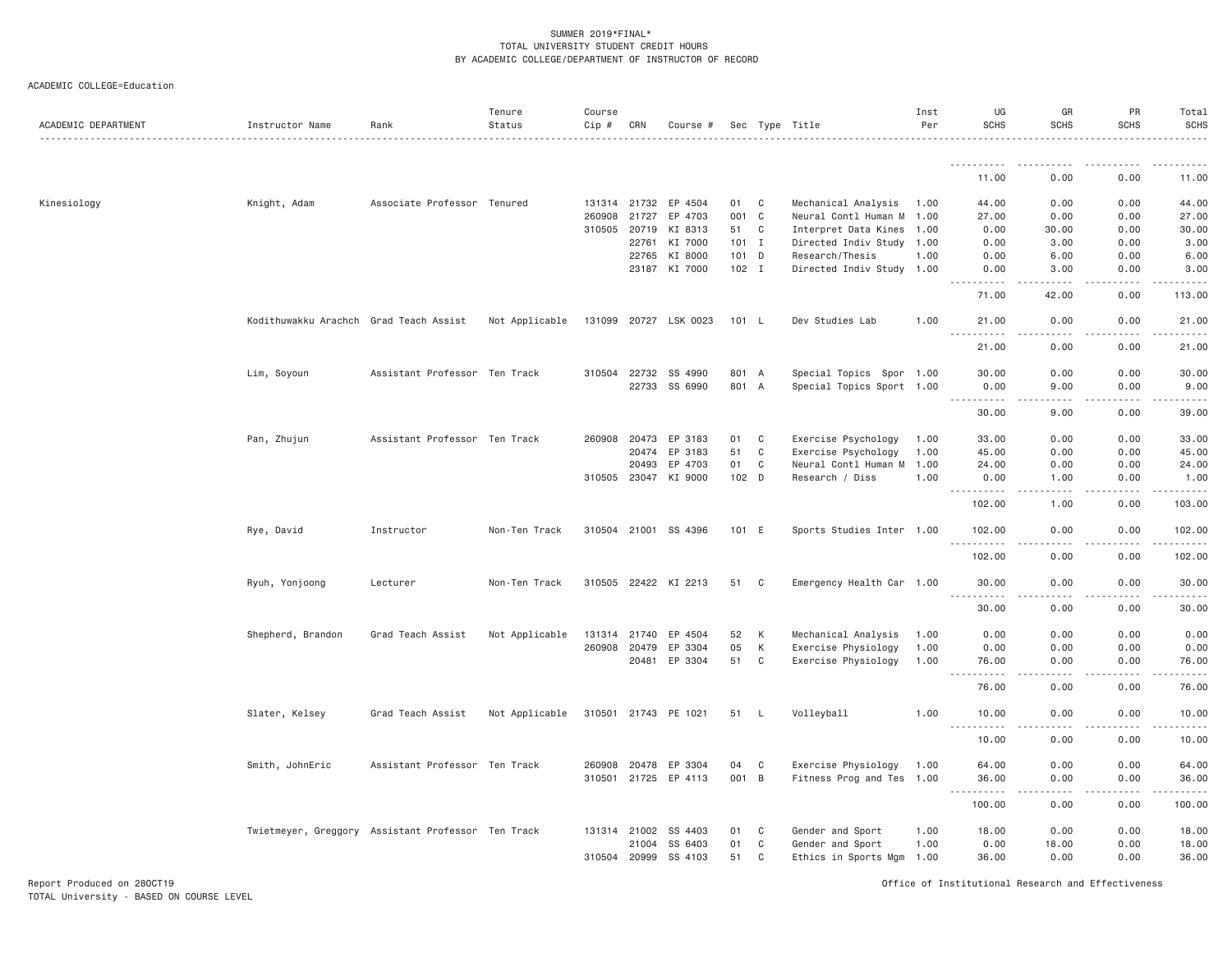| ACADEMIC DEPARTMENT                                 | Instructor Name                                    | Rank                          | Tenure<br>Status | Course<br>$Cip$ # | CRN   | Course #             |               |              | Sec Type Title            | Inst<br>Per | UG<br><b>SCHS</b> | GR<br><b>SCHS</b> | PR<br><b>SCHS</b>        | Total<br>SCHS   |
|-----------------------------------------------------|----------------------------------------------------|-------------------------------|------------------|-------------------|-------|----------------------|---------------|--------------|---------------------------|-------------|-------------------|-------------------|--------------------------|-----------------|
| Kinesiology                                         | Twietmeyer, Greggory Assistant Professor Ten Track |                               |                  |                   |       | 310505 20718 KI 8303 | 101 C         |              | Research in Kinesiol 1.00 |             | 0.00              | 24.00             | 0.00                     | 24.00           |
|                                                     |                                                    |                               |                  |                   |       | 23028 KI 8000        | 102 D         |              | Research/Thesis           | 1.00        | 0.00<br>.         | 1.00              | 0.00<br>.                | 1.00            |
|                                                     |                                                    |                               |                  |                   |       |                      |               |              |                           |             | 54.00             | 43.00             | 0.00                     | 97.00           |
|                                                     | Vickers, J.                                        | Associate Professor Tenured   |                  | 131307            | 20898 | PE 4163              | 001 C         |              | Prin Meth of Sec Hth 1.00 |             | 6.00              | 0.00              | 0.00                     | 6.00            |
|                                                     |                                                    |                               |                  |                   | 20902 | PE 6163              | 001 C         |              | Prin Meth of Sec Hth 1.00 |             | 0.00              | 18.00             | 0.00                     | 18.00           |
|                                                     |                                                    |                               |                  | 310505 23151      |       | KI 4000              | $01$ I        |              | Directed Indiv Study 1.00 |             | 1.00<br>.         | 0.00<br>.         | 0.00<br>-----<br>$- - -$ | 1.00            |
|                                                     |                                                    |                               |                  |                   |       |                      |               |              |                           |             | 7.00              | 18.00             | 0.00                     | 25.00           |
|                                                     | Waldman, Hunter                                    | Lecturer                      | Non-Ten Track    |                   |       | 260908 21812 EP 4183 | 001 C         |              | Exercise and Weight 1.00  |             | 24.00             | 0.00              | 0.00                     | 24.00           |
|                                                     |                                                    |                               |                  |                   |       | 310501 21813 EP 4153 | 01            | $\mathbf{C}$ | Train Tech Exerc and 1.00 |             | 27.00             | 0.00              | 0.00                     | 27.00           |
|                                                     |                                                    |                               |                  |                   |       |                      |               |              |                           |             | .<br>51.00        | .<br>0.00         | .<br>0.00                | .<br>51.00      |
|                                                     | Wax, Benjamin                                      | Associate Professor Tenured   |                  |                   |       | 310501 21832 EP 4113 | 251 B         |              | Fitness Prog and Tes 1.00 |             | 36.00             | 0.00              | 0.00                     | 36.00           |
|                                                     |                                                    |                               |                  |                   |       | 310505 23031 EP 4000 | $201 \quad I$ |              | Directed Indiv Study 1.00 |             | 3.00              | 0.00              | 0.00                     | 3.00            |
|                                                     |                                                    |                               |                  |                   |       |                      |               |              |                           |             | -----<br>39.00    | .<br>0.00         | . <u>.</u> .<br>0.00     | .<br>39.00      |
|                                                     | Young, Glen                                        | Instructor                    | Non-Ten Track    |                   |       | 131314 20897 PE 3533 | 51 C          |              | Coaching Sports           | 1.00        | 30.00             | 0.00              | 0.00                     | 30.00           |
|                                                     |                                                    |                               |                  |                   |       |                      |               |              |                           |             | .<br>30.00        | .<br>0.00         | .<br>0.00                | ------<br>30.00 |
|                                                     | Zimmerman, Matthew                                 | Assistant Professor Ten Track |                  |                   |       | 310504 21003 SS 4503 | 51            | C            | Sport Promotion and       | 1.00        | 33.00             | 0.00              | 0.00                     | 33.00           |
|                                                     |                                                    |                               |                  |                   |       | 21005 SS 6503        | 51            | C            | Sport Promotion and       | 1.00        | 0.00              | 9.00              | 0.00                     | 9.00            |
|                                                     |                                                    |                               |                  |                   |       | 21735 SS 3303        | 01            | C            | Communicat Mgmt in        | 1.00        | 30,00             | 0.00              | 0.00                     | 30,00           |
|                                                     |                                                    |                               |                  |                   |       |                      |               |              |                           |             | .<br>63.00        | - - - -<br>9.00   | .<br>0.00                | .<br>72.00      |
| ======================================              |                                                    |                               |                  |                   |       |                      |               |              |                           |             | ==========        | eessessess        | - SSSSSSSSSSS            | ==========      |
| Kinesiology<br>==================================== |                                                    |                               |                  |                   |       |                      |               |              |                           |             | 1513.00           | 135.00            | 0.00                     | 1648,00         |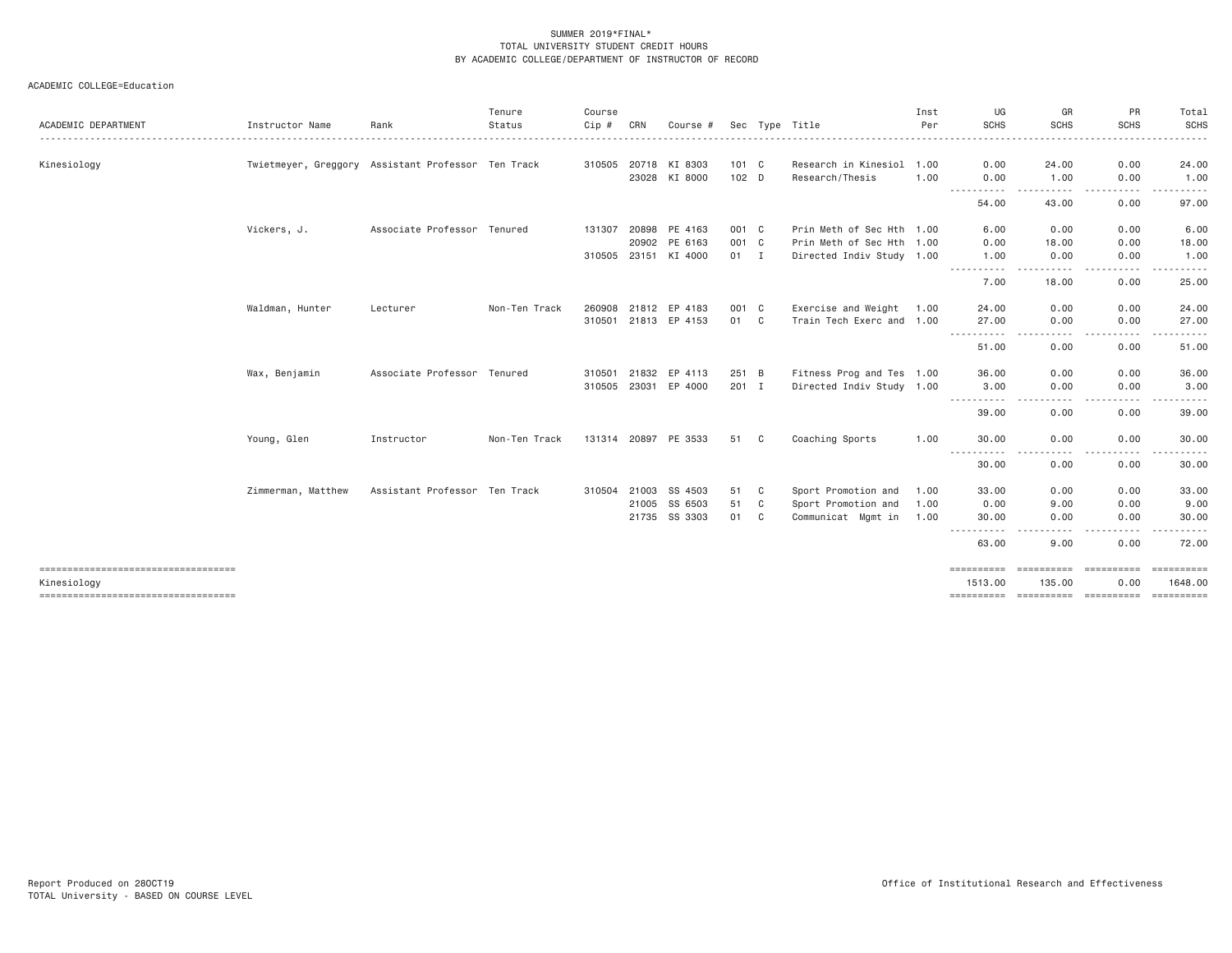| ACADEMIC DEPARTMENT                         | Instructor Name                | Rank                          | Tenure<br>Status | Course<br>Cip # | CRN          | Course #                                |                | Sec Type Title                                  | Inst<br>Per | UG<br><b>SCHS</b>                                                                                           | GR<br><b>SCHS</b>                                                                                                                                            | PR<br><b>SCHS</b>   | Total<br><b>SCHS</b>                                                                                                                                                                                                                                                                                                                                                                                                                   |
|---------------------------------------------|--------------------------------|-------------------------------|------------------|-----------------|--------------|-----------------------------------------|----------------|-------------------------------------------------|-------------|-------------------------------------------------------------------------------------------------------------|--------------------------------------------------------------------------------------------------------------------------------------------------------------|---------------------|----------------------------------------------------------------------------------------------------------------------------------------------------------------------------------------------------------------------------------------------------------------------------------------------------------------------------------------------------------------------------------------------------------------------------------------|
| Music                                       | Baker, Jason                   | Associate Professor Tenured   |                  |                 | 500903 20880 | MUA 8440<br>22794 MUA 3610              | 102 E<br>001 E | Individual Studio In 1.00<br>Percussion         | 1.00        | 0.00<br>2.00                                                                                                | 1.00<br>0.00                                                                                                                                                 | 0.00<br>0.00        | 1.00<br>2.00                                                                                                                                                                                                                                                                                                                                                                                                                           |
|                                             |                                |                               |                  |                 |              |                                         |                |                                                 |             | .<br>$\frac{1}{2} \left( \frac{1}{2} \right) \left( \frac{1}{2} \right) \left( \frac{1}{2} \right)$<br>2.00 | .<br>1.00                                                                                                                                                    | $- - - - -$<br>0.00 | .<br>3.00                                                                                                                                                                                                                                                                                                                                                                                                                              |
|                                             | Damm, Robert                   | Professor                     | Tenured          |                 |              | 500912 21754 MUE 8033                   | 01 C           | Curr. Topics in Musi 1.00                       |             | 0.00                                                                                                        | 63.00                                                                                                                                                        | 0.00                | 63.00                                                                                                                                                                                                                                                                                                                                                                                                                                  |
|                                             |                                |                               |                  |                 |              |                                         |                |                                                 |             | <u>.</u><br>0.00                                                                                            | $- - - - - -$<br>63.00                                                                                                                                       | .<br>0.00           | .<br>63.00                                                                                                                                                                                                                                                                                                                                                                                                                             |
|                                             | Davis, Daniel                  | Non-Faculty                   | Not Applicable   |                 |              | 380203 21876 REL 1213                   | 001 C          | Intr To Old Test                                | 1.00        | 33.00                                                                                                       | 0.00                                                                                                                                                         | 0.00                | 33.00                                                                                                                                                                                                                                                                                                                                                                                                                                  |
|                                             |                                |                               |                  |                 |              |                                         |                |                                                 |             | <u>.</u><br>33.00                                                                                           | 0.00                                                                                                                                                         | 0.00                | 33.00                                                                                                                                                                                                                                                                                                                                                                                                                                  |
|                                             | Edwards-Henry, Jacqu Professor |                               | Tenured          |                 |              | 500907 20876 MU 8422                    | 101 C          | Keyboard Skills for 1.00                        |             | 0.00                                                                                                        | 4.00                                                                                                                                                         | 0.00                | 4.00                                                                                                                                                                                                                                                                                                                                                                                                                                   |
|                                             |                                |                               |                  |                 |              |                                         |                |                                                 |             | $- - - - -$<br>0.00                                                                                         | .<br>4.00                                                                                                                                                    | 0.00                | 4.00                                                                                                                                                                                                                                                                                                                                                                                                                                   |
|                                             | Haislip, Matthew               | Instructor                    | Non-Ten Track    |                 |              | 131312 21447 MU 1123                    | 551 C          | American Music App.                             | 1.00        | 36.00                                                                                                       | 0.00                                                                                                                                                         | 0.00                | 36.00                                                                                                                                                                                                                                                                                                                                                                                                                                  |
|                                             |                                |                               |                  |                 |              | 500901 21446 MU 1113                    | 501 C          | His and Apprec Of Mu 1.00                       |             | 42.00<br>. <b>.</b>                                                                                         | 0.00                                                                                                                                                         | 0.00                | 42.00                                                                                                                                                                                                                                                                                                                                                                                                                                  |
|                                             |                                |                               |                  |                 |              |                                         |                |                                                 |             | 78.00                                                                                                       | 0.00                                                                                                                                                         | 0.00                | 78.00                                                                                                                                                                                                                                                                                                                                                                                                                                  |
|                                             | Hause, Barry                   | Lecturer                      | Non-Ten Track    |                 |              | 500902 21448 MU 1133<br>21449 MU 1133   | 501 C<br>551 C | The History of Rock<br>The History of Rock 1.00 | 1.00        | 75.00<br>54.00                                                                                              | 0.00<br>0.00                                                                                                                                                 | 0.00<br>0.00        | 75.00<br>54.00                                                                                                                                                                                                                                                                                                                                                                                                                         |
|                                             |                                |                               |                  |                 |              |                                         |                |                                                 |             | . <b>.</b><br>129.00                                                                                        | $\frac{1}{2} \left( \frac{1}{2} \right) \left( \frac{1}{2} \right) \left( \frac{1}{2} \right) \left( \frac{1}{2} \right) \left( \frac{1}{2} \right)$<br>0.00 | -----<br>0.00       | .<br>129.00                                                                                                                                                                                                                                                                                                                                                                                                                            |
|                                             | Human, Richard                 | Associate Professor Tenured   |                  |                 |              | 500901 20874 MU 1113                    | 51 C           | His and Apprec Of Mu 1.00                       |             | 45.00                                                                                                       | 0.00                                                                                                                                                         | 0.00                | 45.00                                                                                                                                                                                                                                                                                                                                                                                                                                  |
|                                             |                                |                               |                  |                 |              |                                         |                |                                                 |             | <u>.</u><br>45.00                                                                                           | .<br>0.00                                                                                                                                                    | -----<br>0.00       | .<br>45.00                                                                                                                                                                                                                                                                                                                                                                                                                             |
|                                             |                                |                               |                  |                 |              |                                         |                |                                                 |             |                                                                                                             |                                                                                                                                                              |                     |                                                                                                                                                                                                                                                                                                                                                                                                                                        |
|                                             | Lance, Elva                    | Instructor                    | Non-Ten Track    |                 |              | 500906 21756 MUE 8322<br>21759 MUA 8460 | 101 C<br>102 Q | Wind Band Cond and R 1.00<br>Applied Conducting | 1.00        | 0.00<br>0.00                                                                                                | 16.00<br>8.00                                                                                                                                                | 0.00<br>0.00        | 16.00<br>8.00                                                                                                                                                                                                                                                                                                                                                                                                                          |
|                                             |                                |                               |                  |                 |              |                                         |                |                                                 |             | .<br>0.00                                                                                                   | .<br>24.00                                                                                                                                                   | .<br>0.00           | .<br>24.00                                                                                                                                                                                                                                                                                                                                                                                                                             |
|                                             | Landis, Ryan                   | Instructor                    | Non-Ten Track    |                 |              | 500903 20879 MUA 8440                   | 101 E          | Individual Studio In 1.00                       |             | 0.00                                                                                                        | 10.00                                                                                                                                                        | 0.00                | 10.00                                                                                                                                                                                                                                                                                                                                                                                                                                  |
|                                             |                                |                               |                  |                 |              |                                         |                |                                                 |             | $- - - - -$<br>0.00                                                                                         | .<br>10.00                                                                                                                                                   | $- - - - -$<br>0.00 | .<br>10.00                                                                                                                                                                                                                                                                                                                                                                                                                             |
|                                             | Packwood, Gary                 | Associate Professor Tenured   |                  |                 |              | 500903 21755 MUE 8112                   | 101 C          | Seminar in Choral Li 1.00                       |             | 0.00                                                                                                        | 26.00                                                                                                                                                        | 0.00                | 26.00                                                                                                                                                                                                                                                                                                                                                                                                                                  |
|                                             |                                |                               |                  |                 |              | 500906 21752 MUA 8460                   | $101 \quad Q$  | Applied Conducting                              | 1.00        | 0.00<br>.<br>$- - - - -$                                                                                    | 11.00<br>.                                                                                                                                                   | 0.00                | 11.00                                                                                                                                                                                                                                                                                                                                                                                                                                  |
|                                             |                                |                               |                  |                 |              |                                         |                |                                                 |             | 0.00                                                                                                        | 37.00                                                                                                                                                        | 0.00                | 37.00                                                                                                                                                                                                                                                                                                                                                                                                                                  |
|                                             | Ross, Ryan                     | Associate Professor Ten Track |                  |                 |              | 500905 21753 MU 8013                    | 01 S           | Seminar in Mus His R 1.00                       |             | 0.00                                                                                                        | 63.00                                                                                                                                                        | 0.00                | 63.00                                                                                                                                                                                                                                                                                                                                                                                                                                  |
|                                             |                                |                               |                  |                 |              |                                         |                |                                                 |             | <u> - - - - - - - - - -</u><br>0.00                                                                         | 63.00                                                                                                                                                        | 0.00                | 63.00                                                                                                                                                                                                                                                                                                                                                                                                                                  |
| ====================================        |                                |                               |                  |                 |              |                                         |                |                                                 |             | ==========                                                                                                  | ======================                                                                                                                                       |                     |                                                                                                                                                                                                                                                                                                                                                                                                                                        |
| Music<br>---------------------------------- |                                |                               |                  |                 |              |                                         |                |                                                 |             | 287.00                                                                                                      | 202.00<br>---------- ---------- ---------                                                                                                                    | 0.00                | 489.00<br>$\begin{minipage}{0.9\linewidth} \hspace*{-0.2cm} \textbf{1} & \textbf{2} & \textbf{3} & \textbf{5} & \textbf{6} & \textbf{7} \\ \textbf{5} & \textbf{6} & \textbf{7} & \textbf{8} & \textbf{8} & \textbf{9} & \textbf{10} \\ \textbf{6} & \textbf{8} & \textbf{8} & \textbf{8} & \textbf{9} & \textbf{10} & \textbf{10} \\ \textbf{7} & \textbf{9} & \textbf{10} & \textbf{10} & \textbf{10} & \textbf{10} & \textbf{10} &$ |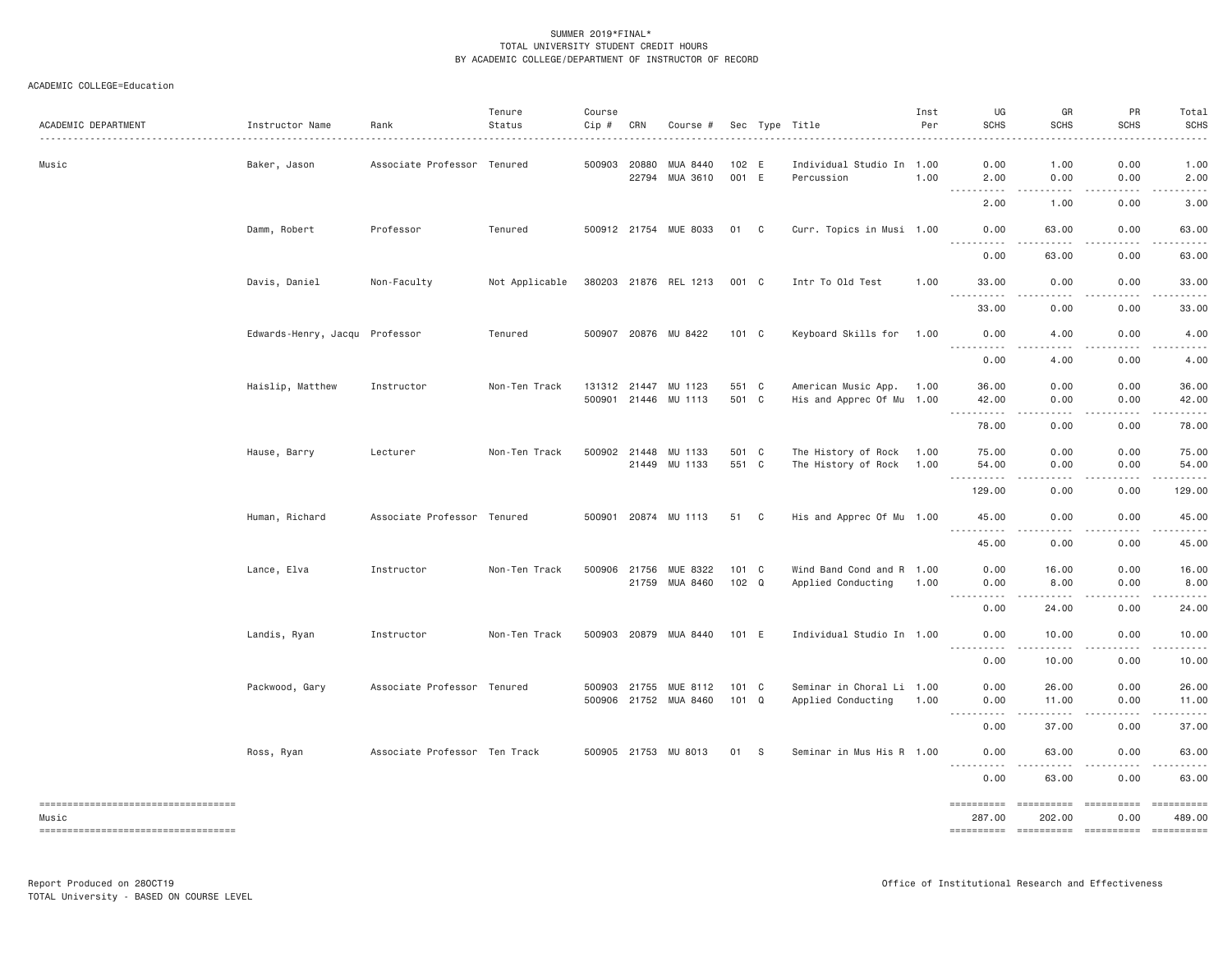|                       |                 |                               | Tenure        | Course       |       |                 |       |              |                           | Inst | UG                                                                                                                                                        | GR                                                                                                                                 | PR                           | Total                                                                                                                                                         |
|-----------------------|-----------------|-------------------------------|---------------|--------------|-------|-----------------|-------|--------------|---------------------------|------|-----------------------------------------------------------------------------------------------------------------------------------------------------------|------------------------------------------------------------------------------------------------------------------------------------|------------------------------|---------------------------------------------------------------------------------------------------------------------------------------------------------------|
| ACADEMIC DEPARTMENT   | Instructor Name | Rank                          | Status        | Cip #        | CRN   | Course #        |       |              | Sec Type Title            | Per  | <b>SCHS</b>                                                                                                                                               | <b>SCHS</b>                                                                                                                        | <b>SCHS</b>                  | <b>SCHS</b><br>$- - - - -$                                                                                                                                    |
| Aerospace Engineering | Belk, Davy      | Professor                     | Ten Track     | 140201       | 22746 | ASE 9000        | 01    | D            | Research/Diss             | 1.00 | 0.00                                                                                                                                                      | 6.00                                                                                                                               | 0.00                         | 6.00                                                                                                                                                          |
|                       |                 |                               |               |              | 22931 | ASE 9000        | 106 D |              | Research/Diss             | 1.00 | 0.00                                                                                                                                                      | 6.00                                                                                                                               | 0.00                         | 6.00                                                                                                                                                          |
|                       |                 |                               |               |              | 22988 | ASE 8000        | 101 D |              | Research / Thesis         | 1.00 | 0.00                                                                                                                                                      | 2.00                                                                                                                               | 0.00                         | 2.00                                                                                                                                                          |
|                       |                 |                               |               | 141101 21697 |       | EM 8313         | 101 C |              | Advanced Dynamics         | 1.00 | 0.00                                                                                                                                                      | 9.00                                                                                                                               | 0.00                         | 9.00                                                                                                                                                          |
|                       |                 |                               |               |              |       |                 |       |              |                           |      | $ -$<br>.<br>0.00                                                                                                                                         | 23.00                                                                                                                              | 0.00                         | $\frac{1}{2} \left( \frac{1}{2} \right) \left( \frac{1}{2} \right) \left( \frac{1}{2} \right) \left( \frac{1}{2} \right) \left( \frac{1}{2} \right)$<br>23.00 |
|                       |                 |                               |               |              |       |                 |       |              |                           |      |                                                                                                                                                           |                                                                                                                                    |                              |                                                                                                                                                               |
|                       | Bhatia, Manav   | Assistant Professor Ten Track |               | 309999       | 23139 | <b>CME 9000</b> | 51    | D            | Research/Dis              | 1.00 | 0.00                                                                                                                                                      | 6.00                                                                                                                               | 0.00                         | 6.00                                                                                                                                                          |
|                       |                 |                               |               |              | 23140 | <b>CME 9000</b> | 101 D |              | Research/Dis              | 1.00 | 0.00                                                                                                                                                      | 6.00                                                                                                                               | 0.00                         | 6.00                                                                                                                                                          |
|                       |                 |                               |               |              | 23141 | <b>CME 8000</b> | 101 D |              | Research/Thesis           | 1.00 | 0.00                                                                                                                                                      | 6.00                                                                                                                               | 0.00                         | 6.00                                                                                                                                                          |
|                       |                 |                               |               |              | 23281 | <b>CME 9000</b> | 501 D |              | Research/Dis              | 1.00 | 0.00<br>$\frac{1}{2} \left( \frac{1}{2} \right) \left( \frac{1}{2} \right) \left( \frac{1}{2} \right) \left( \frac{1}{2} \right)$                         | 1.00                                                                                                                               | 0.00<br>.                    | 1.00<br>-----                                                                                                                                                 |
|                       |                 |                               |               |              |       |                 |       |              |                           |      | 0.00                                                                                                                                                      | 19.00                                                                                                                              | 0.00                         | 19.00                                                                                                                                                         |
|                       | Kim, Donghoon   | Assistant Professor Ten Track |               | 140201       |       | 22935 ASE 9000  | 110 D |              | Research/Diss             | 1.00 | 0.00<br>.<br>$\frac{1}{2} \left( \frac{1}{2} \right) \left( \frac{1}{2} \right) \left( \frac{1}{2} \right) \left( \frac{1}{2} \right)$                    | 9.00<br>.                                                                                                                          | 0.00<br>.                    | 9.00<br>$\frac{1}{2} \left( \frac{1}{2} \right) \left( \frac{1}{2} \right) \left( \frac{1}{2} \right) \left( \frac{1}{2} \right) \left( \frac{1}{2} \right)$  |
|                       |                 |                               |               |              |       |                 |       |              |                           |      | 0.00                                                                                                                                                      | 9.00                                                                                                                               | 0.00                         | 9.00                                                                                                                                                          |
|                       | Koenig, Keith   | Professor                     | Tenured       | 140201       | 22751 | ASE 9000        | 06    | D            | Research/Diss             | 1.00 | 0.00                                                                                                                                                      | 3.00                                                                                                                               | 0.00                         | 3.00                                                                                                                                                          |
|                       |                 |                               |               |              | 22936 | ASE 9000        | 111 D |              | Research/Diss             | 1.00 | 0.00                                                                                                                                                      | 13.00                                                                                                                              | 0.00                         | 13.00                                                                                                                                                         |
|                       |                 |                               |               |              |       |                 |       |              |                           |      | $\sim$ $\sim$ $\sim$<br>$\frac{1}{2} \left( \frac{1}{2} \right) \left( \frac{1}{2} \right) \left( \frac{1}{2} \right) \left( \frac{1}{2} \right)$<br>0.00 | $\frac{1}{2} \left( \frac{1}{2} \right) \left( \frac{1}{2} \right) \left( \frac{1}{2} \right) \left( \frac{1}{2} \right)$<br>16.00 | $\sim$ $\sim$ $\sim$<br>0.00 | $\frac{1}{2} \left( \frac{1}{2} \right) \left( \frac{1}{2} \right) \left( \frac{1}{2} \right) \left( \frac{1}{2} \right) \left( \frac{1}{2} \right)$<br>16.00 |
|                       | Lv, Yu          | Assistant Professor Ten Track |               | 140201       |       | 22937 ASE 9000  | 112 D |              | Research/Diss             | 1.00 | 0.00                                                                                                                                                      | 6.00                                                                                                                               | 0.00                         | 6.00                                                                                                                                                          |
|                       |                 |                               |               |              |       |                 |       |              |                           |      | <u> - - - - - - - - - -</u><br>0.00                                                                                                                       | .<br>6.00                                                                                                                          | .<br>0.00                    | $\frac{1}{2} \left( \frac{1}{2} \right) \left( \frac{1}{2} \right) \left( \frac{1}{2} \right) \left( \frac{1}{2} \right) \left( \frac{1}{2} \right)$<br>6.00  |
|                       | Moore, Timothy  | Instructor                    | Non-Ten Track | 141101       | 20440 | EM 3213         | 51    | C            | Mech Of Materials         | 1,00 | 39,00                                                                                                                                                     | 0.00                                                                                                                               | 0.00                         | 39.00                                                                                                                                                         |
|                       |                 |                               |               |              |       | 21692 EM 2413   | 001 C |              | Engineering Mech I        | 1.00 | 27.00                                                                                                                                                     | 0.00                                                                                                                               | 0.00                         | 27.00                                                                                                                                                         |
|                       |                 |                               |               |              |       |                 |       |              |                           |      | .<br>$\sim 100$ km s $^{-1}$                                                                                                                              | $\frac{1}{2}$                                                                                                                      | .                            | .                                                                                                                                                             |
|                       |                 |                               |               |              |       |                 |       |              |                           |      | 66.00                                                                                                                                                     | 0.00                                                                                                                               | 0.00                         | 66.00                                                                                                                                                         |
|                       | Sescu, Adrian   | Associate Professor Ten Track |               | 140201       | 22755 | ASE 9000        | 10 D  |              | Research/Diss             | 1.00 | 0.00                                                                                                                                                      | 3.00                                                                                                                               | 0.00                         | 3.00                                                                                                                                                          |
|                       |                 |                               |               |              | 22938 | ASE 9000        | 113 D |              | Research/Diss             | 1.00 | 0.00                                                                                                                                                      | 9.00                                                                                                                               | 0.00                         | 9.00                                                                                                                                                          |
|                       |                 |                               |               |              | 22995 | ASE 8000        | 108 D |              | Research / Thesis         | 1.00 | 0.00                                                                                                                                                      | 1.00                                                                                                                               | 0.00                         | 1.00                                                                                                                                                          |
|                       |                 |                               |               |              |       |                 |       |              |                           |      | .<br>$- - -$<br>0.00                                                                                                                                      | <u>.</u><br>13.00                                                                                                                  | .<br>0.00                    | . <u>.</u><br>13.00                                                                                                                                           |
|                       | Sescu, Carmen   |                               | Non-Ten Track | 141101       | 20439 | EM 3213         | 01    | C            | Mech Of Materials         | 1.00 | 96.00                                                                                                                                                     | 0.00                                                                                                                               | 0.00                         | 96.00                                                                                                                                                         |
|                       |                 | Lecturer                      |               |              | 20442 | EM 3313         | 51    | C            | Fluid Mechanics           | 1.00 | 39.00                                                                                                                                                     | 0.00                                                                                                                               | 0.00                         | 39.00                                                                                                                                                         |
|                       |                 |                               |               |              |       |                 |       |              |                           |      | $\sim$ $\sim$ $\sim$<br>.<br>135.00                                                                                                                       | $\frac{1}{2} \left( \frac{1}{2} \right) \left( \frac{1}{2} \right) \left( \frac{1}{2} \right) \left( \frac{1}{2} \right)$<br>0.00  | .<br>0.00                    | .<br>135.00                                                                                                                                                   |
|                       |                 |                               |               |              |       |                 |       |              |                           |      |                                                                                                                                                           |                                                                                                                                    |                              |                                                                                                                                                               |
|                       | Sullivan, Rani  | Professor                     | Tenured       | 140201       | 22741 | ASE 9000        | 101 D |              | Research/Diss             | 1.00 | 0.00                                                                                                                                                      | 3.00                                                                                                                               | 0.00                         | 3.00                                                                                                                                                          |
|                       |                 |                               |               |              | 22925 | ASE 7000        | 02    | $\mathbf{I}$ | Directed Indiv Study      | 1.00 | 0.00                                                                                                                                                      | 3.00                                                                                                                               | 0.00                         | 3.00                                                                                                                                                          |
|                       |                 |                               |               |              | 22996 | ASE 8000        | 109 D |              | Research / Thesis         | 1.00 | 0.00                                                                                                                                                      | 3.00                                                                                                                               | 0.00                         | 3.00<br>.                                                                                                                                                     |
|                       |                 |                               |               |              |       |                 |       |              |                           |      | 0.00                                                                                                                                                      | 9.00                                                                                                                               | 0.00                         | 9.00                                                                                                                                                          |
|                       | Thompson, David | Professor                     | Tenured       | 140201       | 20080 | ASE 6013        | 101 E |              | Directed Project in       | 1.00 | 0.00                                                                                                                                                      | 3.00                                                                                                                               | 0.00                         | 3.00                                                                                                                                                          |
|                       |                 |                               |               |              | 22742 | ASE 9000        | 102 D |              | Research/Diss             | 1.00 | 0.00                                                                                                                                                      | 28.00                                                                                                                              | 0.00                         | 28.00                                                                                                                                                         |
|                       |                 |                               |               |              | 22816 | ASE 7000        | 01    | I            | Directed Indiv Study 1.00 |      | 0.00                                                                                                                                                      | 3.00                                                                                                                               | 0.00                         | 3.00                                                                                                                                                          |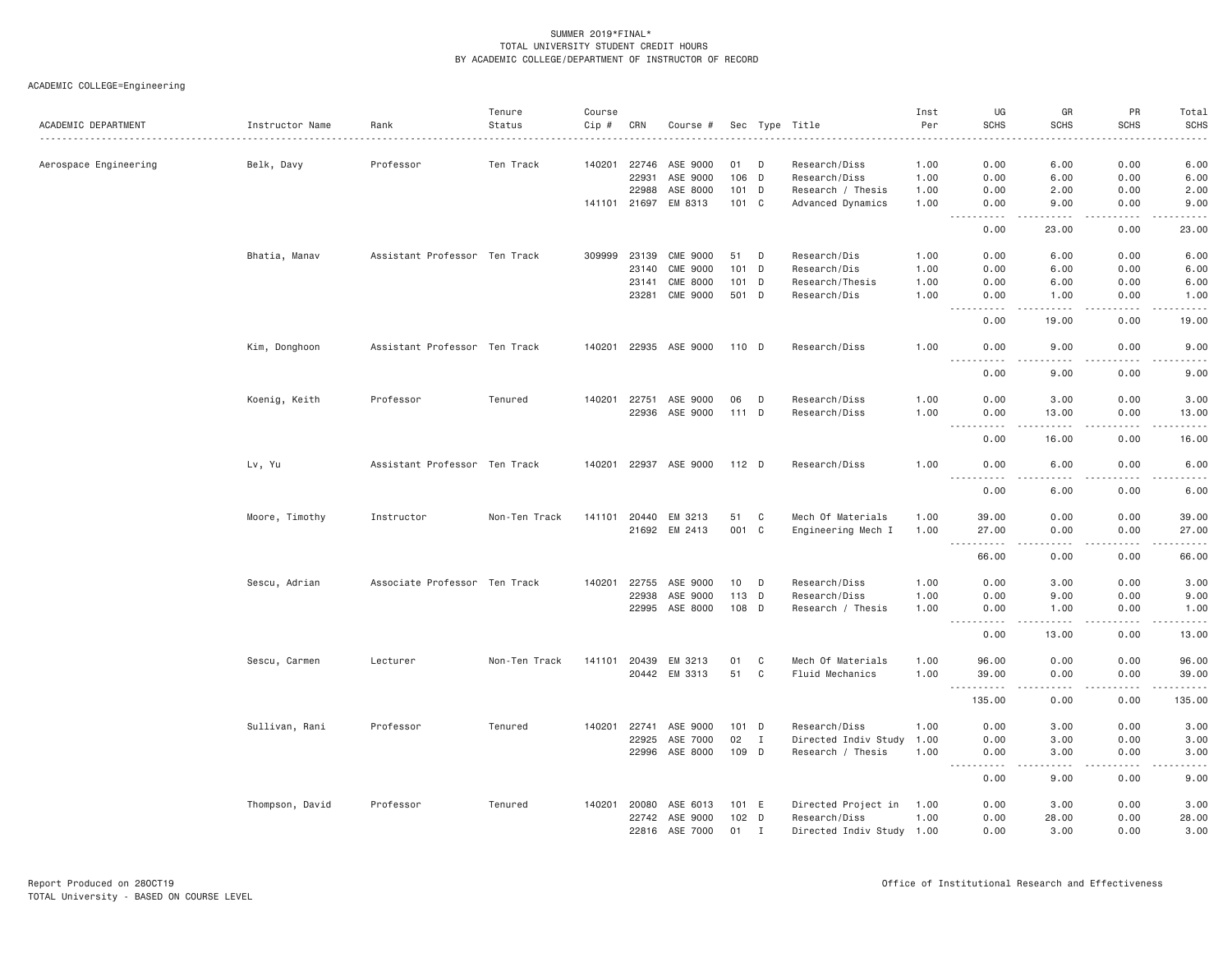| ACADEMIC DEPARTMENT                                         | Instructor Name  | Rank                              | Tenure<br>Status | Course<br>Cip # | CRN            | Course #                 |               |                              | Sec Type Title                                         | Inst<br>Per  | UG<br>SCHS                                                                                                                             | GR<br><b>SCHS</b>          | PR<br><b>SCHS</b>  | Total<br>SCHS<br>.            |
|-------------------------------------------------------------|------------------|-----------------------------------|------------------|-----------------|----------------|--------------------------|---------------|------------------------------|--------------------------------------------------------|--------------|----------------------------------------------------------------------------------------------------------------------------------------|----------------------------|--------------------|-------------------------------|
|                                                             |                  |                                   |                  |                 |                |                          |               |                              |                                                        |              | -----------<br>0.00                                                                                                                    | -----------<br>34.00       | .<br>0.00          | <u>.</u><br>34.00             |
| Aerospace Engineering                                       | Walker, Calvin   | Instructor                        | Non-Ten Track    | 140201          | 21684<br>21685 | ASE 4163<br>ASE 6163     | 51<br>51      | $\mathbf{C}$<br>$\mathbf{C}$ | Intro to Flight Test 1.00<br>Intro to Flight Test 1.00 |              | 15.00<br>0.00                                                                                                                          | 0.00<br>30.00              | 0.00<br>0.00       | 15.00<br>30.00                |
|                                                             |                  |                                   |                  | 141101 20438    | 23327          | ASE 6163<br>EM 2433      | 551 C<br>51 C |                              | Intro to Flight Test 1.00<br>Engineering Mech II 1.00  |              | 0.00<br>78,00                                                                                                                          | 9.00<br>0.00               | 0.00<br>0.00       | 9.00<br>78.00                 |
|                                                             |                  |                                   |                  |                 |                |                          |               |                              |                                                        |              | .<br>93.00                                                                                                                             | .<br>39.00                 | .<br>0.00          | .<br>132.00                   |
|                                                             | Walters, Andrew  | Instructor                        | Non-Ten Track    | 141101          | 20433          | EM 2413<br>20436 EM 2433 | 01<br>01      | C<br>C                       | Engineering Mech I<br>Engineering Mech II              | 1.00<br>1.00 | 69.00<br>78.00<br>.                                                                                                                    | 0.00<br>0.00<br>. <u>.</u> | 0.00<br>0.00<br>.  | 69.00<br>78.00<br>- - - - - - |
|                                                             |                  |                                   |                  |                 |                |                          |               |                              |                                                        |              | 147.00                                                                                                                                 | 0.00                       | 0.00               | 147.00                        |
|                                                             | Wang, Yeqing     | Assistant Professor Ten Track     |                  |                 |                | 140201 23269 ASE 8000    | 111 D         |                              | Research / Thesis                                      | 1.00         | 0.00<br>-----------                                                                                                                    | 1.00<br>----               | 0.00               | 1.00                          |
|                                                             |                  |                                   |                  |                 |                |                          |               |                              |                                                        |              | 0.00                                                                                                                                   | 1.00                       | 0.00               | 1.00                          |
|                                                             | Weed, Richard    | Research Assoc Prof Non-Ten Track |                  |                 | 140201 22744   | ASE 9000                 | $104$ D       |                              | Research/Diss                                          | 1.00         | 0.00<br>$\frac{1}{2} \left( \frac{1}{2} \right) \left( \frac{1}{2} \right) \left( \frac{1}{2} \right) \left( \frac{1}{2} \right)$<br>. | 6.00                       | 0.00               | 6.00                          |
|                                                             | Wolz, Robert     | Instructor                        | Non-Ten Track    | 140201          | 23268          | ASE 4000                 | 01            | <b>I</b>                     | Directed Indiv Study 1.00                              |              | 0.00<br>1.00                                                                                                                           | 6.00<br>0.00               | 0.00<br>0.00       | 6.00<br>1.00                  |
|                                                             |                  |                                   |                  |                 |                | 141101 20435 EM 2413     | 51            | C.                           | Engineering Mech I                                     | 1.00         | 42.00<br>----------                                                                                                                    | 0.00<br>$\frac{1}{2}$<br>. | 0.00<br>-----      | 42.00<br>.                    |
|                                                             |                  |                                   |                  |                 |                |                          |               |                              |                                                        |              | 43.00                                                                                                                                  | 0.00                       | 0.00               | 43.00                         |
|                                                             | Zangeneh, Sepehr | Grad Teach Assist                 | Not Applicable   |                 |                | 141101 21695 EM 3313     | 001 C         |                              | Fluid Mechanics                                        | 1.00         | 39.00<br>$\frac{1}{2} \left( \frac{1}{2} \right) \left( \frac{1}{2} \right) \left( \frac{1}{2} \right) \left( \frac{1}{2} \right)$     | 0.00                       | 0.00               | 39.00                         |
|                                                             |                  |                                   |                  |                 |                |                          |               |                              |                                                        |              | 39.00                                                                                                                                  | 0.00                       | 0.00               | 39.00                         |
| ----------------------------------<br>Aerospace Engineering |                  |                                   |                  |                 |                |                          |               |                              |                                                        |              | ==========<br>523,00                                                                                                                   | ==========<br>175.00       | ==========<br>0.00 | 698,00<br><b>Expressed</b>    |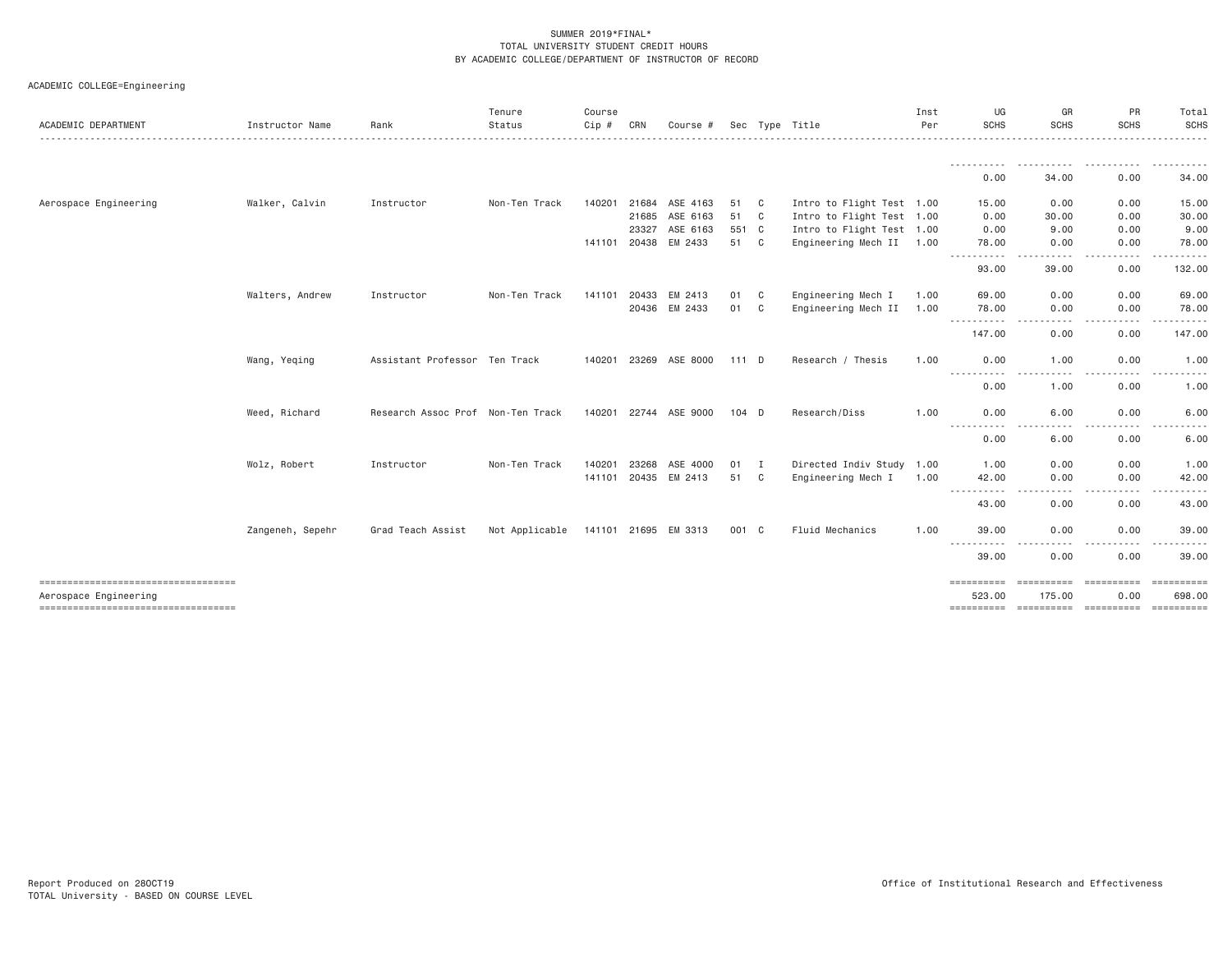| ACADEMIC DEPARTMENT                                          | Instructor Name | Rank                          | Tenure<br>Status | Course<br>Cip # | CRN            | Course #              |                | Sec Type Title                       | Inst<br>Per  | UG<br><b>SCHS</b>     | GR<br><b>SCHS</b>   | PR<br><b>SCHS</b>     | Total<br>SCHS       |
|--------------------------------------------------------------|-----------------|-------------------------------|------------------|-----------------|----------------|-----------------------|----------------|--------------------------------------|--------------|-----------------------|---------------------|-----------------------|---------------------|
| Ag & Bio Engineering                                         | Elder, Steven   | Professor                     | Tenured          |                 |                | 140301 22942 ABE 8000 | 104 D          | Research / Thesis                    | 1.00         | 0.00<br>----------    | 1.00                | 0.00<br>----          | 1.00                |
|                                                              |                 |                               |                  |                 |                |                       |                |                                      |              | 0.00                  | 1.00                | 0.00                  | 1.00                |
|                                                              | Parajuli, Prem  | Associate Professor Tenured   |                  | 140301          | 22867          | ABE 9000              | $101$ D        | Research / Diss                      | 1.00         | 0.00                  | 6.00                | 0.00<br>. <u>.</u> .  | 6.00                |
|                                                              |                 |                               |                  |                 |                |                       |                |                                      |              | 0.00                  | 6.00                | 0.00                  | 6.00                |
|                                                              | Prabhu, Raj     | Assistant Professor Ten Track |                  | 140301          | 22946<br>22956 | ABE 8000<br>ABE 9000  | 108 D<br>107 D | Research / Thesis<br>Research / Diss | 1.00<br>1.00 | 0.00<br>0.00          | 1,00<br>23.00       | 0.00<br>0.00          | 1.00<br>23.00       |
|                                                              |                 |                               |                  |                 |                |                       |                |                                      |              | 0.00                  | 24.00               | .<br>0.00             | 24.00               |
|                                                              | To, Suminto     | Professor                     | Tenured          | 140301          | 22959          | ABE 9000              | 110 D          | Research / Diss                      | 1.00         | 0.00                  | 9.00                | 0.00                  | 9.00                |
|                                                              |                 |                               |                  |                 |                |                       |                |                                      |              | $- - -$<br>0.00       | 9.00                | 0.00                  | 9.00                |
| ====================================                         |                 |                               |                  |                 |                |                       |                |                                      |              | $=$ = = = = = = = = = |                     | $=$ = = = = = = = = = | -----------         |
| Ag & Bio Engineering<br>==================================== |                 |                               |                  |                 |                |                       |                |                                      |              | 0.00<br>==========    | 40.00<br>========== | 0.00<br>==========    | 40.00<br>========== |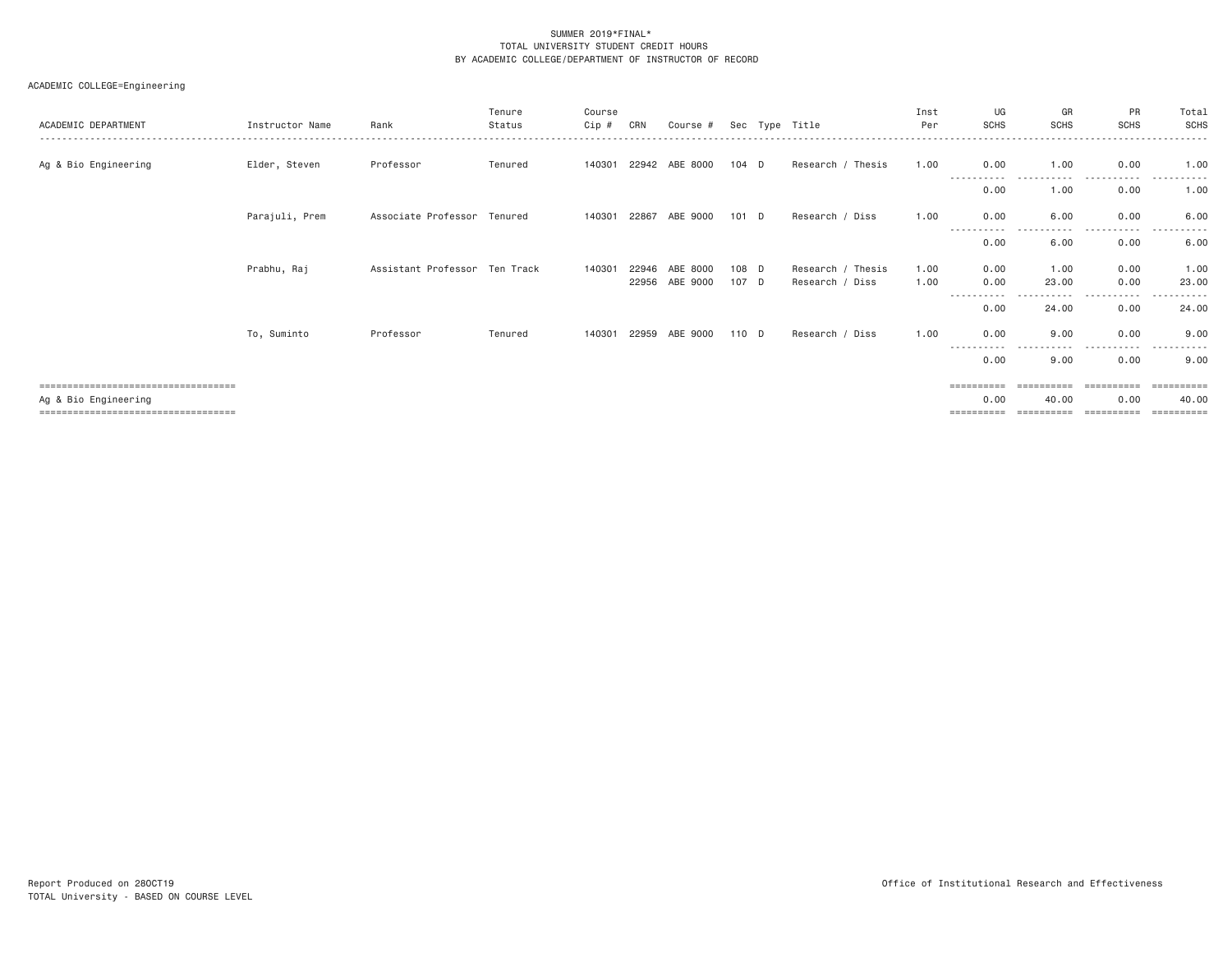| ACADEMIC DEPARTMENT               | Instructor Name                  | Rank                                              | Tenure<br>Status | Course<br>Cip # | CRN          | Course #             |               |                | Sec Type Title            | Inst<br>Per | UG<br><b>SCHS</b>                                                                                                                                             | GR<br><b>SCHS</b> | PR<br><b>SCHS</b> | Total<br><b>SCHS</b> |
|-----------------------------------|----------------------------------|---------------------------------------------------|------------------|-----------------|--------------|----------------------|---------------|----------------|---------------------------|-------------|---------------------------------------------------------------------------------------------------------------------------------------------------------------|-------------------|-------------------|----------------------|
| Civil & Environmental Engineering | Ermagun, Alireza                 | Assistant Professor Ten Track                     |                  |                 | 140801 21218 | CE 9000              | 507 D         |                | Research / Diss           | 1,00        | 0.00                                                                                                                                                          | 3.00              | 0.00              | 3.00                 |
|                                   |                                  |                                                   |                  |                 | 22963        | CE 4000              | 103 I         |                | Directed Indiv Study 1.00 |             | 3.00<br>.                                                                                                                                                     | 0.00<br>$- - - -$ | 0.00<br>.         | 3.00<br>$- - - - -$  |
|                                   |                                  |                                                   |                  |                 |              |                      |               |                |                           |             | 3.00                                                                                                                                                          | 3.00              | 0.00              | 6.00                 |
|                                   | Freyne, Seamus                   | Associate Professor Tenured                       |                  | 140801          | 21198        | CE 8000              | 501 D         |                | Research / Thesis         | 1.00        | 0.00                                                                                                                                                          | 1.00              | 0.00              | 1.00                 |
|                                   |                                  |                                                   |                  | 141101          | 22324        | EM 2413              | 851 A         |                | Engineering Mech I        | 1.00        | 48.00<br>.                                                                                                                                                    | 0.00<br>.         | 0.00<br>.         | 48.00<br>.           |
|                                   |                                  |                                                   |                  |                 |              |                      |               |                |                           |             | 48.00                                                                                                                                                         | 1.00              | 0.00              | 49.00                |
|                                   | Gude, Veera                      | Associate Professor Ten Track                     |                  |                 |              | 140801 21213 CE 9000 | 502 D         |                | Research / Diss           | 1.00        | 0.00                                                                                                                                                          | 1.00              | 0.00              | 1.00                 |
|                                   |                                  |                                                   |                  |                 |              | 23205 CE 7000        | 503 I         |                | Directed Indiv Study 1.00 |             | 0.00<br>----------                                                                                                                                            | 3.00<br>.         | 0.00<br>-----     | 3.00<br>.            |
|                                   |                                  |                                                   |                  |                 |              |                      |               |                |                           |             | 0.00                                                                                                                                                          | 4.00              | 0.00              | 4.00                 |
|                                   | Gullett, Philip                  | Associate Professor Tenured                       |                  | 140801          | 20189        | CE 4973              | 01            | C              | Concrete Structures       | 1.00        | 42.00                                                                                                                                                         | 0.00              | 0.00              | 42.00                |
|                                   |                                  |                                                   |                  |                 | 21214        | CE 9000              | 503 D         |                | Research / Diss           | 1.00        | 0.00                                                                                                                                                          | 3.00              | 0.00              | 3.00                 |
|                                   |                                  |                                                   |                  |                 | 22770        | CE 6973              | 01            | C              | Concrete Structures       | 1.00        | 0.00                                                                                                                                                          | 3.00              | 0.00              | 3.00                 |
|                                   |                                  |                                                   |                  |                 | 140803 20186 | CE 3603              | 01            | $\mathbf{C}$   | Structural Mech           | 1.00        | 57.00<br>$\frac{1}{2} \left( \frac{1}{2} \right) \left( \frac{1}{2} \right) \left( \frac{1}{2} \right) \left( \frac{1}{2} \right) \left( \frac{1}{2} \right)$ | 0.00<br>.         | 0.00<br>.         | 57.00<br>.           |
|                                   |                                  |                                                   |                  |                 |              |                      |               |                |                           |             | 99.00                                                                                                                                                         | 6.00              | 0.00              | 105.00               |
|                                   | Howard, Isaac                    | Professor                                         | Tenured          | 140801          | 21201        | CE 8000              | 504 D         |                | Research / Thesis         | 1.00        | 0.00                                                                                                                                                          | 1.00              | 0.00              | 1.00                 |
|                                   |                                  |                                                   |                  |                 | 21215        | CE 9000              | 504 D         |                | Research / Diss           | 1.00        | 0.00                                                                                                                                                          | 10.00             | 0.00              | 10.00                |
|                                   |                                  |                                                   |                  |                 | 22547        | CE 8000              | $105$ D       |                | Research / Thesis         | 1.00        | 0.00                                                                                                                                                          | 3.00              | 0.00              | 3.00                 |
|                                   |                                  |                                                   |                  |                 | 22552        | CE 9000              | 105 D         |                | Research / Diss           | 1.00        | 0.00                                                                                                                                                          | 1.00              | 0.00              | 1.00                 |
|                                   |                                  |                                                   |                  |                 | 22979        | CE 7000              | 502 I         |                | Directed Indiv Study      | 1.00        | 0.00<br>.                                                                                                                                                     | 3.00<br>.         | 0.00<br>.         | 3.00<br>.            |
|                                   |                                  |                                                   |                  |                 |              |                      |               |                |                           |             | 0.00                                                                                                                                                          | 18.00             | 0.00              | 18.00                |
|                                   | Li, Pengfei                      | Assistant Professor Ten Track                     |                  | 140801          | 22637        | CE 7000              | 01            | $\mathbf{I}$   | Directed Indiv Study 1.00 |             | 0.00                                                                                                                                                          | 3.00              | 0.00              | 3.00                 |
|                                   |                                  |                                                   |                  |                 | 22638        | CE 7000              | 02            | $\mathbf{I}$   | Directed Indiv Study 1.00 |             | 0.00                                                                                                                                                          | 3.00              | 0.00              | 3.00                 |
|                                   |                                  |                                                   |                  |                 | 22639        | CE 7000              | 03            | $\mathbf I$    | Directed Indiv Study 1.00 |             | 0.00<br>-----------                                                                                                                                           | 3.00<br>.         | 0.00<br>.         | 3.00<br>-----        |
|                                   |                                  |                                                   |                  |                 |              |                      |               |                |                           |             | 0.00                                                                                                                                                          | 9.00              | 0.00              | 9.00                 |
|                                   | Magbanua, Benjamin               | Associate Professor Tenured                       |                  |                 |              | 140801 20188 CE 3823 | 01            | C <sub>c</sub> | Environmental Engr        | 1.00        | 36.00                                                                                                                                                         | 0.00              | 0.00              | 36.00<br>.           |
|                                   |                                  |                                                   |                  |                 |              |                      |               |                |                           |             | 36.00                                                                                                                                                         | 0.00              | 0.00              | 36.00                |
|                                   | Ortega Achury, Sandr Non-Faculty |                                                   | Not Applicable   | 140802          | 21686        | CE 3501              | 51            | -L             | Water Res. Engr Lab       | 1.00        | 9.00                                                                                                                                                          | 0.00              | 0.00              | 9.00                 |
|                                   |                                  |                                                   |                  |                 |              | 140805 20187 CE 3801 | 51            | L              | Env./Wtr.Res.Engr.I       | 1.00        | 9.00<br>.                                                                                                                                                     | 0.00<br>د د د د   | 0.00<br>.         | 9.00<br>$   -$       |
|                                   |                                  |                                                   |                  |                 |              |                      |               |                |                           |             | 18.00                                                                                                                                                         | 0.00              | 0.00              | 18.00                |
|                                   |                                  | Ramirez Avila, John Assistant Professor Ten Track |                  | 140801          | 21219        | CE 9000              | 508 D         |                | Research / Diss           | 1.00        | 0.00                                                                                                                                                          | 7.00              | 0.00              | 7.00                 |
|                                   |                                  |                                                   |                  |                 | 21687        | CE 3503              | 51            | $\mathbf{C}$   | Water Resource Engr. 1.00 |             | 39.00                                                                                                                                                         | 0.00              | 0.00              | 39.00                |
|                                   |                                  |                                                   |                  |                 |              | 22904 CE 4000        | $101$ I       |                | Directed Indiv Study 1.00 |             | 3.00                                                                                                                                                          | 0.00              | 0.00              | 3.00                 |
|                                   |                                  |                                                   |                  |                 |              |                      |               |                |                           |             | . <u>.</u><br>42.00                                                                                                                                           | .<br>7.00         | .<br>0.00         | .<br>49.00           |
|                                   | Smith, Matthew                   | Non-Employee                                      | Not Applicable   | 140801          | 21689        | CE 8683              | $101 \quad C$ |                | Finite Element Analy 1.00 |             | 0.00                                                                                                                                                          | 3,00              | 0.00              | 3.00                 |
|                                   |                                  |                                                   |                  |                 | 22039        | CE 8683              | 501 C         |                | Finite Element Analy 1.00 |             | 0.00                                                                                                                                                          | 15.00             | 0.00              | 15.00                |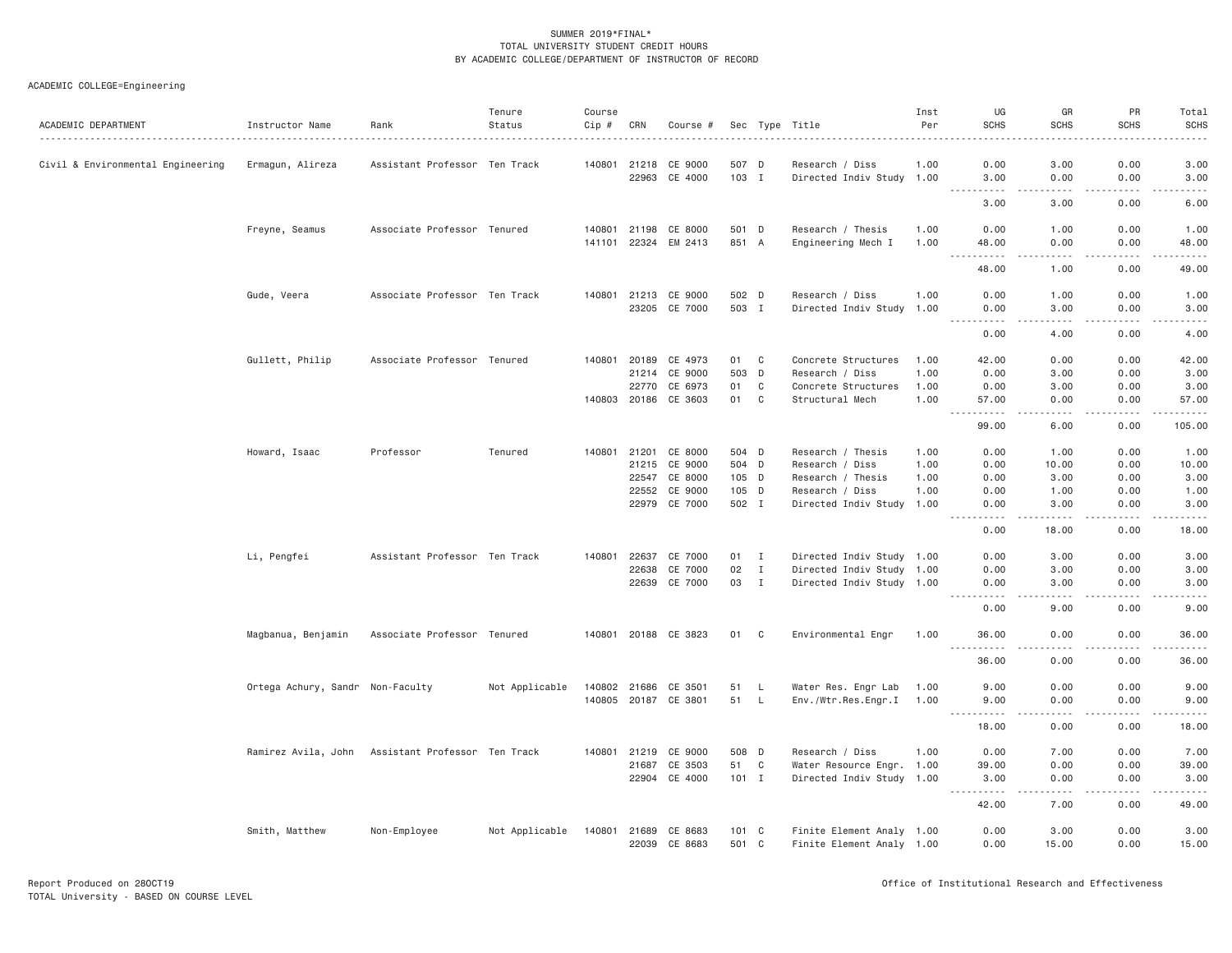| ACADEMIC COLLEGE=Engineering |  |  |  |
|------------------------------|--|--|--|
|------------------------------|--|--|--|

| ACADEMIC DEPARTMENT                                                       | Instructor Name                   | Rank                          | Tenure<br>Status | Course<br>Cip # | CRN   | Course #             |         |   | Sec Type Title            | Inst<br>Per | UG<br>SCHS           | GR<br><b>SCHS</b>                | PR<br><b>SCHS</b>        | Total<br><b>SCHS</b>       |
|---------------------------------------------------------------------------|-----------------------------------|-------------------------------|------------------|-----------------|-------|----------------------|---------|---|---------------------------|-------------|----------------------|----------------------------------|--------------------------|----------------------------|
|                                                                           |                                   |                               |                  |                 |       |                      |         |   |                           |             |                      |                                  |                          |                            |
|                                                                           |                                   |                               |                  |                 |       |                      |         |   |                           |             | 0.00                 | 18,00                            | 0.00                     | 18.00                      |
| Civil & Environmental Engineering                                         | Taylor, Oliver-Denzi Non-Employee |                               | Not Applicable   |                 |       | 140801 21899 CE 8433 | 551 C   |   | Advanced Foundations 1.00 |             | 0.00<br>-----------  | 30.00                            | 0.00<br>.                | 30.00                      |
|                                                                           |                                   |                               |                  |                 |       |                      |         |   |                           |             | 0.00                 | 30.00                            | 0.00                     | 30.00                      |
|                                                                           | Truax, Dennis                     | Professor                     | Tenured          | 140801          | 21220 | CE 9000              | 509 D   |   | Research / Diss           | 1,00        | 0.00                 | 3.00                             | 0.00                     | 3.00                       |
|                                                                           |                                   |                               |                  |                 |       | 23223 CE 4000        | $104$ I |   | Directed Indiv Study 1.00 |             | 3,00<br>-----------  | 0.00<br>.                        | 0.00                     | 3.00                       |
|                                                                           |                                   |                               |                  |                 |       |                      |         |   |                           |             | 3.00                 | 3.00                             | 0.00                     | 6.00                       |
|                                                                           | Vahedifard, Farshid               | Associate Professor Ten Track |                  | 140801          | 21221 | CE 9000              | 510 D   |   | Research / Diss           | 1.00        | 0.00                 | 6.00                             | 0.00                     | 6.00                       |
|                                                                           |                                   |                               |                  |                 |       | 22978 CE 7000        | 501 I   |   | Directed Indiv Study      | 1.00        | 0.00                 | 3.00                             | 0.00                     | 3.00                       |
|                                                                           |                                   |                               |                  |                 |       | 22982 CE 9000        | $111$ D |   | Research / Diss           | 1.00        | 0.00                 | 16.00                            | 0.00                     | 16.00                      |
|                                                                           |                                   |                               |                  |                 |       | 23326 CE 9000        | 51      | D | Research / Diss           | 1,00        | 0.00<br>----------   | 3,00<br>-----                    | 0.00<br>-----<br>$- - -$ | 3.00                       |
|                                                                           |                                   |                               |                  |                 |       |                      |         |   |                           |             | 0.00                 | 28.00                            | 0.00                     | 28.00                      |
|                                                                           | Wang, Jun                         | Assistant Professor Ten Track |                  | 140801          | 21820 | CE 9000              | 512 D   |   | Research / Diss           | 1.00        | 0.00                 | 9.00                             | 0.00                     | 9.00                       |
|                                                                           |                                   |                               |                  |                 |       | 22900 CE 7000        | 04 I    |   | Directed Indiv Study      | 1.00        | 0.00                 | 3.00                             | 0.00                     | 3.00                       |
|                                                                           |                                   |                               |                  |                 |       | 22922 CE 9000        | 110 D   |   | Research / Diss           | 1,00        | 0.00                 | 6.00                             | 0.00                     | 6.00                       |
|                                                                           |                                   |                               |                  |                 |       |                      |         |   |                           |             | 0.00                 | 18.00                            | 0.00                     | 18.00                      |
| ====================================<br>Civil & Environmental Engineering |                                   |                               |                  |                 |       |                      |         |   |                           |             | ==========<br>249.00 | ======================<br>145,00 | 0.00                     | <b>Expressed</b><br>394,00 |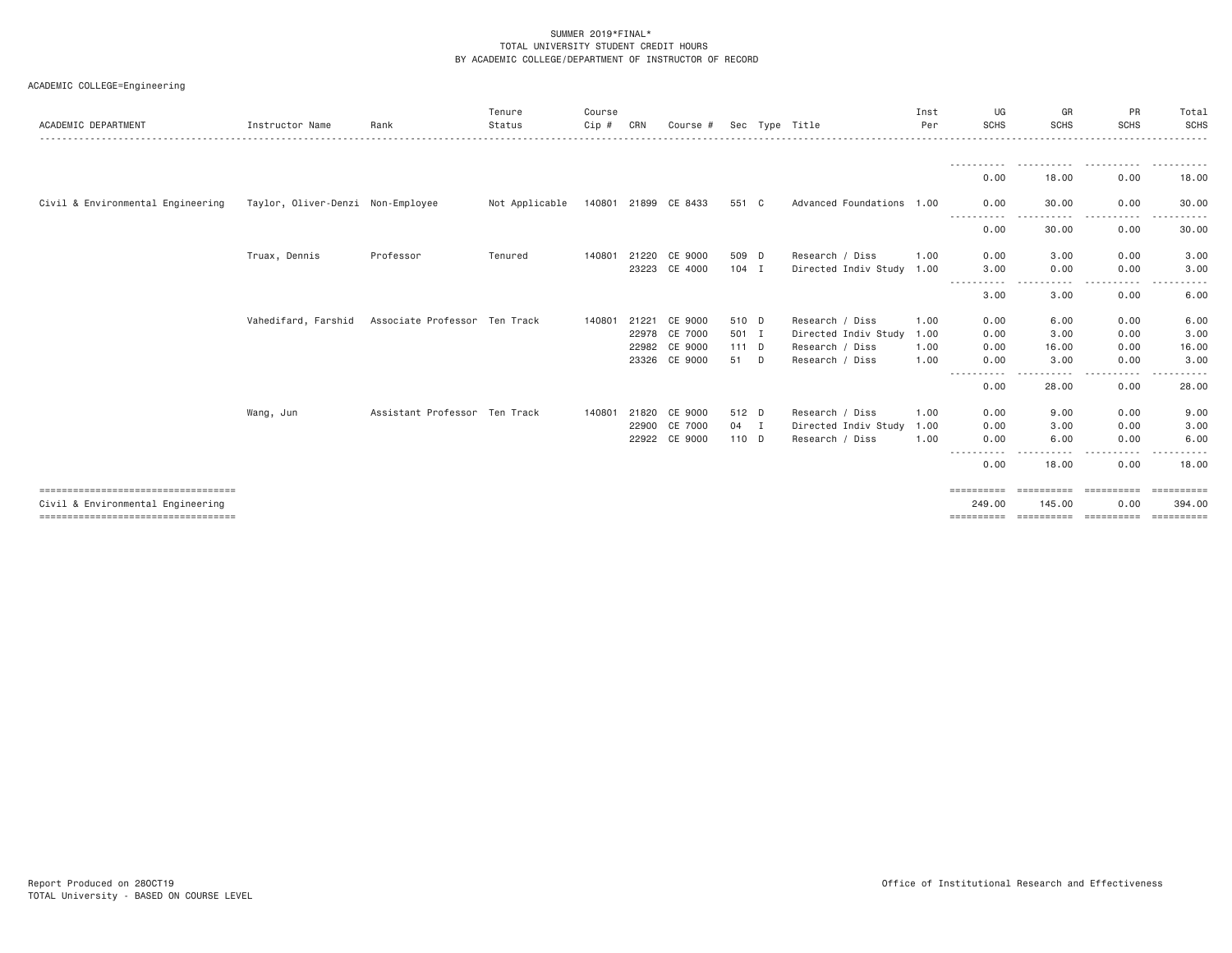| ACADEMIC DEPARTMENT            | Instructor Name   | Rank                                               | Tenure<br>Status | Course<br>Cip # | CRN                   | Course #                   |                   |   | Sec Type Title                                         | Inst<br>Per  | UG<br><b>SCHS</b>                      | GR<br><b>SCHS</b>                                                                                                                                            | PR<br><b>SCHS</b>      | Total<br><b>SCHS</b>  |
|--------------------------------|-------------------|----------------------------------------------------|------------------|-----------------|-----------------------|----------------------------|-------------------|---|--------------------------------------------------------|--------------|----------------------------------------|--------------------------------------------------------------------------------------------------------------------------------------------------------------|------------------------|-----------------------|
| Computer Science & Engineering | Adhikari, Naresh  | Grad Teach Assist                                  | Not Applicable   |                 |                       | 110201 23146 CSE 1233      | 101 C             |   | Cmptr Prog-C                                           | 1.00         | 15.00<br><u>.</u>                      | 0.00<br>$\frac{1}{2} \left( \frac{1}{2} \right) \left( \frac{1}{2} \right) \left( \frac{1}{2} \right) \left( \frac{1}{2} \right) \left( \frac{1}{2} \right)$ | 0.00<br>-----          | 15.00<br>.            |
|                                |                   |                                                    |                  |                 |                       |                            |                   |   |                                                        |              | 15.00                                  | 0.00                                                                                                                                                         | 0.00                   | 15.00                 |
|                                |                   | Archibald, Christoph Assistant Professor Ten Track |                  |                 |                       | 110101 22849 CSE 9000      | 101 D             |   | Research/Diss                                          | 1.00         | 0.00                                   | 12.00                                                                                                                                                        | 0.00                   | 12.00                 |
|                                |                   |                                                    |                  |                 |                       | 23168 CSE 7000             | $102$ I           |   | Directed Indiv Study                                   | 1.00         | 0.00<br>.<br>$  -$                     | 3.00<br>.                                                                                                                                                    | 0.00<br>$- - - - -$    | 3.00<br>.             |
|                                |                   |                                                    |                  |                 |                       |                            |                   |   |                                                        |              | 0.00                                   | 15.00                                                                                                                                                        | 0.00                   | 15.00                 |
|                                | Bethel, Cindy     | Associate Professor Tenured                        |                  |                 | 110101 20321          | CSE 8080                   | $121$ I           |   | Directed Project Cs                                    | 1.00         | 0.00                                   | 3.00                                                                                                                                                         | 0.00                   | 3.00                  |
|                                |                   |                                                    |                  |                 | 22834                 | CSE 8000<br>22851 CSE 9000 | 103<br>103 D      | D | Research / Thesis<br>Research/Diss                     | 1.00<br>1.00 | 0.00<br>0.00                           | 6.00<br>12.00                                                                                                                                                | 0.00<br>0.00           | 6.00<br>12.00         |
|                                |                   |                                                    |                  |                 |                       |                            |                   |   |                                                        |              | $\omega_{\rm{eff}}$<br>$2 - 2 - 2 - 2$ | .                                                                                                                                                            | .                      | .                     |
|                                |                   |                                                    |                  |                 |                       |                            |                   |   |                                                        |              | 0.00                                   | 21.00                                                                                                                                                        | 0.00                   | 21.00                 |
|                                | Bhowmik, Tanmay   | Assistant Professor Ten Track                      |                  |                 |                       | 110101 20325 CSE 8080      | $126$ I           |   | Directed Project Cs                                    | 1.00         | 0.00                                   | 1.00                                                                                                                                                         | 0.00                   | 1.00                  |
|                                |                   |                                                    |                  |                 |                       | 22835 CSE 8000             | 104 D             |   | Research / Thesis                                      | 1.00         | 0.00                                   | 12.00<br>.                                                                                                                                                   | 0.00<br>.              | 12.00<br>.            |
|                                |                   |                                                    |                  |                 |                       |                            |                   |   |                                                        |              | 0.00                                   | 13.00                                                                                                                                                        | 0.00                   | 13.00                 |
|                                | Crumpton, Joseph  | Clinical Assist Pro Non-Ten Track                  |                  |                 |                       | 110101 20324 CSE 8080      | $125$ I           |   | Directed Project Cs                                    | 1.00         | 0.00                                   | 3.00                                                                                                                                                         | 0.00                   | 3.00                  |
|                                |                   |                                                    |                  |                 |                       | 22787 CSE 7000             | $101$ I           |   | Directed Indiv Study 1.00                              |              | 0.00                                   | 3.00                                                                                                                                                         | 0.00                   | 3.00                  |
|                                |                   |                                                    |                  |                 |                       |                            |                   |   |                                                        |              | $\frac{1}{2}$<br>.<br>0.00             | .<br>6.00                                                                                                                                                    | .<br>0.00              | .<br>6.00             |
|                                | Iannucci, Stefano | Assistant Professor Ten Track                      |                  |                 |                       | 110101 20312 CSE 8080      | 106 I             |   | Directed Project Cs                                    | 1.00         | 0.00                                   | 3.00                                                                                                                                                         | 0.00                   | 3.00                  |
|                                |                   |                                                    |                  |                 |                       | 22839 CSE 8000             | 108 D             |   | Research / Thesis                                      | 1.00         | 0.00                                   | 3.00                                                                                                                                                         | 0.00                   | 3.00                  |
|                                |                   |                                                    |                  |                 |                       |                            |                   |   |                                                        |              | $\sim$ $\sim$<br>.<br>0.00             | $\frac{1}{2}$<br>6.00                                                                                                                                        | .<br>0.00              | -----<br>6.00         |
|                                |                   | Associate Professor Tenured                        |                  | 110101          | 22856                 | CSE 9000                   | 108 D             |   | Research/Diss                                          | 1.00         | 0.00                                   | 1.00                                                                                                                                                         | 0.00                   | 1.00                  |
|                                | Jankun-Kelly, T.  |                                                    |                  | 110201          | 20307                 | CSE 2383                   | $101 \quad C$     |   | Data Struc and Anal                                    | 1.00         | 45.00                                  | 0.00                                                                                                                                                         | 0.00                   | 45.00                 |
|                                |                   |                                                    |                  |                 | 20308                 | CSE 2383                   | H <sub>01</sub> C |   | Honor Data Struc and                                   | 1.00         | 3.00                                   | 0.00                                                                                                                                                         | 0.00                   | 3.00                  |
|                                |                   |                                                    |                  |                 | 22406                 | CSE 2383                   | 501 C             |   | Data Struc and Anal                                    | 1.00         | 45.00<br>.                             | 0.00<br>.                                                                                                                                                    | 0.00<br>$- - - - -$    | 45.00<br>.            |
|                                |                   |                                                    |                  |                 |                       |                            |                   |   |                                                        |              | 93.00                                  | 1.00                                                                                                                                                         | 0.00                   | 94.00                 |
|                                | Knight, Aubrey    | Lecturer                                           | Non-Ten Track    |                 |                       | 110201 22404 CSE 1384      | 501 B             |   | Intermed Comp Prog                                     | 1.00         | 4.00                                   | 0.00                                                                                                                                                         | 0.00                   | 4.00                  |
|                                |                   |                                                    |                  |                 |                       | 22872 CSE 1384             | 101 B             |   | Intermed Comp Prog                                     | 1.00         | 36.00                                  | 0.00                                                                                                                                                         | 0.00                   | 36.00                 |
|                                |                   |                                                    |                  |                 |                       |                            |                   |   |                                                        |              | .<br>$\sim$ $\sim$ $\sim$<br>40.00     | .<br>0.00                                                                                                                                                    | . <sub>.</sub><br>0.00 | .<br>40.00            |
|                                | Lee, Sarah        | Clinical Assoc Prof Non-Ten Track                  |                  | 110101          | 22470                 | CSE 4000                   | $101$ I           |   | Directed Indiv Study                                   | 1.00         | 3.00                                   | 0.00                                                                                                                                                         | 0.00                   | 3.00                  |
|                                |                   |                                                    |                  |                 |                       | 22857 CSE 9000             | 109 D             |   | Research/Diss                                          | 1.00         | 0.00                                   | 1.00                                                                                                                                                         | 0.00                   | 1.00                  |
|                                |                   |                                                    |                  |                 |                       |                            |                   |   |                                                        |              | $\sim$ $\sim$ $\sim$<br>.<br>3.00      | الدامات بالمنا<br>1.00                                                                                                                                       | -----<br>0.00          | .<br>4.00             |
|                                | Luke, Edward      | Professor                                          | Tenured          |                 |                       | 140201 22752 ASE 9000      | 07                | D | Research/Diss                                          | 1.00         | 0.00                                   | 1.00                                                                                                                                                         | 0.00                   | 1.00                  |
|                                |                   |                                                    |                  |                 |                       |                            |                   |   |                                                        |              | .<br>0.00                              | .<br>1.00                                                                                                                                                    | .<br>0.00              | $\frac{1}{2}$<br>1.00 |
|                                |                   |                                                    |                  |                 |                       |                            |                   |   |                                                        |              |                                        |                                                                                                                                                              |                        |                       |
|                                | Perkins, Andy     | Associate Professor Tenured                        |                  |                 | 110101 20310<br>22193 | CSE 3813<br>CSE 3813       | 101 C<br>501 C    |   | Intro to Formal Lang 1.00<br>Intro to Formal Lang 1.00 |              | 27.00<br>6.00                          | 0.00<br>0.00                                                                                                                                                 | 0.00<br>0.00           | 27.00<br>6.00         |
|                                |                   |                                                    |                  |                 | 22859                 | CSE 9000                   | 111 D             |   | Research/Diss                                          | 1.00         | 0.00                                   | 1.00                                                                                                                                                         | 0.00                   | 1.00                  |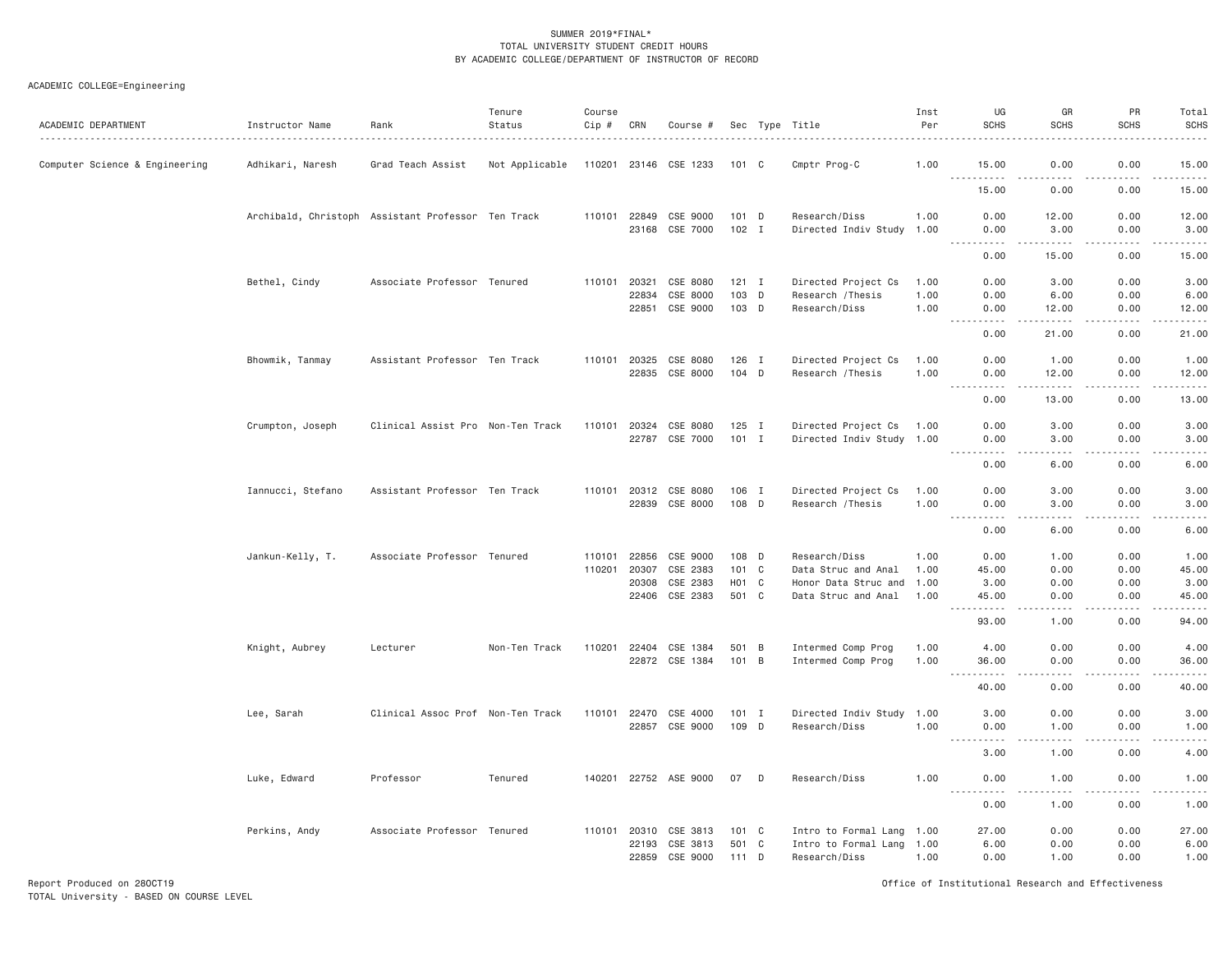| ACADEMIC DEPARTMENT                    | Instructor Name                                  | Rank                          | Tenure<br>Status | Course<br>Cip # | CRN   | Course #              |         | Sec Type Title            | Inst<br>Per | UG<br><b>SCHS</b>   | GR<br><b>SCHS</b>   | PR<br><b>SCHS</b>                                                                                                                            | Total<br><b>SCHS</b> |
|----------------------------------------|--------------------------------------------------|-------------------------------|------------------|-----------------|-------|-----------------------|---------|---------------------------|-------------|---------------------|---------------------|----------------------------------------------------------------------------------------------------------------------------------------------|----------------------|
| Computer Science & Engineering         | Perkins, Andy                                    | Associate Professor Tenured   |                  | 110101          | 23282 | CSE 7000              | $104$ I | Directed Indiv Study 1.00 |             | 0.00                | 3.00                | 0.00<br>. <u>.</u> .                                                                                                                         | 3.00                 |
|                                        |                                                  |                               |                  |                 |       |                       |         |                           |             | 33.00               | 4.00                | 0.00                                                                                                                                         | 37.00                |
|                                        | Rahimi, Shahram                                  | Professor                     | Tenured          | 110101          | 22844 | CSE 8000              | 113 D   | Research / Thesis         | 1.00        | 0.00                | 17.00               | 0.00                                                                                                                                         | 17.00                |
|                                        |                                                  |                               |                  |                 | 22860 | CSE 9000              | 112 D   | Research/Diss             | 1.00        | 0.00                | 9.00                | 0.00                                                                                                                                         | 9.00                 |
|                                        |                                                  |                               |                  |                 | 23276 | CSE 7000              | 103 I   | Directed Indiv Study 1.00 |             | 0.00<br>$- - - -$   | 3.00                | 0.00                                                                                                                                         | 3.00                 |
|                                        |                                                  |                               |                  |                 |       |                       |         |                           |             | 0.00                | 29.00               | 0.00                                                                                                                                         | 29.00                |
|                                        | Ramkumar, Mahalingam Associate Professor Tenured |                               |                  |                 |       | 110101 23120 CSE 9000 | 117 D   | Research/Diss             | 1.00        | 0.00<br>----------- | 10.00<br>.          | 0.00<br><u>.</u>                                                                                                                             | 10.00<br>.           |
|                                        |                                                  |                               |                  |                 |       |                       |         |                           |             | 0.00                | 10.00               | 0.00                                                                                                                                         | 10.00                |
|                                        | Swan, John                                       | Professor                     | Tenured          | 110101          | 22846 | CSE 8000              | $115$ D | Research / Thesis         | 1,00        | 0.00                | 6.00                | 0.00                                                                                                                                         | 6.00                 |
|                                        |                                                  |                               |                  |                 |       | 22861 CSE 9000        | 113 D   | Research/Diss             | 1.00        | 0.00                | 6.00                | 0.00                                                                                                                                         | 6.00                 |
|                                        |                                                  |                               |                  |                 |       |                       |         |                           |             | -----------<br>0.00 | .<br>12.00          | .<br>$\cdots$<br>0.00                                                                                                                        | .<br>12.00           |
|                                        | Young, Maxwell                                   | Assistant Professor Ten Track |                  | 110101          | 20313 | CSE 8080              | $107$ I | Directed Project Cs       | 1.00        | 0.00                | 3.00                | 0.00                                                                                                                                         | 3.00                 |
|                                        |                                                  |                               |                  |                 | 22862 | CSE 9000              | 114 D   | Research/Diss             | 1.00        | 0.00<br>----        | 12.00<br>. <b>.</b> | 0.00<br>$\frac{1}{2} \left( \frac{1}{2} \right) \left( \frac{1}{2} \right) \left( \frac{1}{2} \right) \left( \frac{1}{2} \right)$<br>$- - -$ | 12.00<br>.           |
|                                        |                                                  |                               |                  |                 |       |                       |         |                           |             | 0.00                | 15.00               | 0.00                                                                                                                                         | 15.00                |
| ====================================   |                                                  |                               |                  |                 |       |                       |         |                           |             | $=$ ==========      | ==========          | ==========                                                                                                                                   | ==========           |
| Computer Science & Engineering         |                                                  |                               |                  |                 |       |                       |         |                           |             | 184,00              | 134,00              | 0.00                                                                                                                                         | 318,00               |
| ====================================== |                                                  |                               |                  |                 |       |                       |         |                           |             | ==========          | ==========          | -----------                                                                                                                                  | ==========           |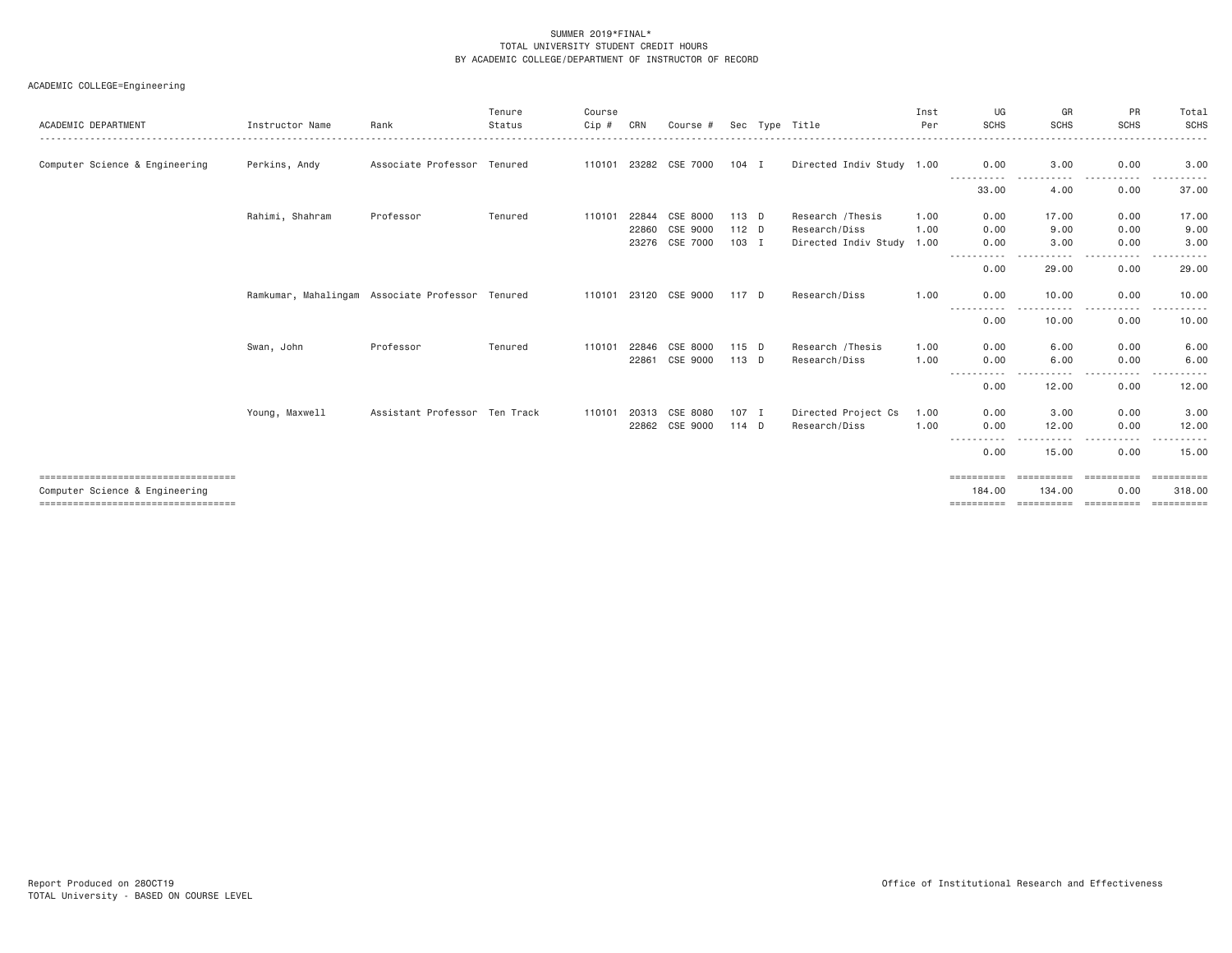| ACADEMIC DEPARTMENT               | Instructor Name   | Rank                              | Tenure<br>Status | Course<br>Cip # | CRN          | Course #              |         |   | Sec Type Title            | Inst<br>Per | UG<br><b>SCHS</b>                                                                                                                                                                    | GR<br><b>SCHS</b>              | PR<br><b>SCHS</b>            | Total<br><b>SCHS</b><br>$\sim$ $\sim$ $\sim$ $\sim$                                                                               |
|-----------------------------------|-------------------|-----------------------------------|------------------|-----------------|--------------|-----------------------|---------|---|---------------------------|-------------|--------------------------------------------------------------------------------------------------------------------------------------------------------------------------------------|--------------------------------|------------------------------|-----------------------------------------------------------------------------------------------------------------------------------|
| Electrical & Computer Engineering | Ball, John        | Assistant Professor Ten Track     |                  |                 | 141001 22155 | ECE 8000              | $101$ D |   | Research/Thesis           | 1.00        | 0.00                                                                                                                                                                                 | 33.00                          | 0.00                         | 33.00                                                                                                                             |
|                                   |                   |                                   |                  |                 | 22174        | ECE 9000              | 101 D   |   | Research/Diss             | 1.00        | 0.00                                                                                                                                                                                 | 25.00                          | 0.00                         | 25.00                                                                                                                             |
|                                   |                   |                                   |                  |                 | 22896        | ECE 7000              | 103 I   |   | Directed Indiv Study      | 1.00        | 0.00                                                                                                                                                                                 | 3.00                           | 0.00                         | 3.00                                                                                                                              |
|                                   |                   |                                   |                  |                 | 22998        | ECE 7000              | 501 I   |   | Directed Indiv Study      | 1.00        | 0.00                                                                                                                                                                                 | 3.00                           | 0.00                         | 3.00                                                                                                                              |
|                                   |                   |                                   |                  |                 |              | 23027 ECE 8000        | 51 D    |   | Research/Thesis           | 1.00        | 0.00                                                                                                                                                                                 | 3.00<br>$\sim$ $\sim$ $\sim$ . | 0.00<br>$\sim$ $\sim$ $\sim$ | 3.00                                                                                                                              |
|                                   |                   |                                   |                  |                 |              |                       |         |   |                           |             | 0.00                                                                                                                                                                                 | 67.00                          | 0.00                         | 67.00                                                                                                                             |
|                                   | Choi, Seungdeog   | Associate Professor Tenured       |                  |                 |              | 141001 22175 ECE 9000 | $102$ D |   | Research/Diss             | 1.00        | 0.00                                                                                                                                                                                 | 18.00                          | 0.00                         | 18.00                                                                                                                             |
|                                   |                   |                                   |                  |                 | 23323        | ECE 9000              | 511 D   |   | Research/Diss             | 1.00        | 0.00<br>$  -$<br>$\sim$ $\sim$ $\sim$ $\sim$                                                                                                                                         | 3.00<br>.                      | 0.00<br>بالمحامر             | 3.00<br>المستما                                                                                                                   |
|                                   |                   |                                   |                  |                 |              |                       |         |   |                           |             | 0.00                                                                                                                                                                                 | 21.00                          | 0.00                         | 21.00                                                                                                                             |
|                                   | Dabbiru, Lalitha  | Research Assist Pro Non-Ten Track |                  | 141001          | 20406        | ECE 3434              | 04      | C | Adv Electronic Circu 1.00 |             | 56.00                                                                                                                                                                                | 0.00                           | 0.00                         | 56.00                                                                                                                             |
|                                   |                   |                                   |                  |                 | 20407        | ECE 3434              | 05      | К | Adv Electronic Circu      | 1.00        | 0.00                                                                                                                                                                                 | 0.00                           | 0.00                         | 0.00                                                                                                                              |
|                                   |                   |                                   |                  |                 | 20408        | ECE 3434              | 06      | K | Adv Electronic Circu 1.00 |             | 0.00<br><u>.</u>                                                                                                                                                                     | 0.00<br>.                      | 0.00<br>.                    | 0.00<br>.                                                                                                                         |
|                                   |                   |                                   |                  |                 |              |                       |         |   |                           |             | 56.00                                                                                                                                                                                | 0.00                           | 0.00                         | 56.00                                                                                                                             |
|                                   | Donohoe, John     | Professor                         | Tenured          |                 |              | 141001 22176 ECE 9000 | 103 D   |   | Research/Diss             | 1.00        | 0.00                                                                                                                                                                                 | 9.00                           | 0.00                         | 9.00                                                                                                                              |
|                                   |                   |                                   |                  |                 |              |                       |         |   |                           |             | 0.00                                                                                                                                                                                 | 9.00                           | 0.00                         | 9.00                                                                                                                              |
|                                   | Du, Qian          | Professor                         | Tenured          |                 | 141001 21247 | ECE 9000              | 503 D   |   | Research/Diss             | 1.00        | 0.00                                                                                                                                                                                 | 3.00                           | 0.00                         | 3.00                                                                                                                              |
|                                   |                   |                                   |                  |                 | 22158        | ECE 8000              | $104$ D |   | Research/Thesis           | 1.00        | 0.00                                                                                                                                                                                 | 6.00                           | 0.00                         | 6.00                                                                                                                              |
|                                   |                   |                                   |                  |                 |              | 22177 ECE 9000        | 104 D   |   | Research/Diss             | 1.00        | 0.00<br>. <b>.</b><br>$- - -$                                                                                                                                                        | 6.00<br>.                      | 0.00<br>.                    | 6.00<br>.                                                                                                                         |
|                                   |                   |                                   |                  |                 |              |                       |         |   |                           |             | 0.00                                                                                                                                                                                 | 15.00                          | 0.00                         | 15.00                                                                                                                             |
|                                   | Follett, Randolph | Associate Professor Tenured       |                  |                 |              | 141001 20402 ECE 3413 | 51      | C | Intro to Electronic       | 1.00        | 54.00<br>$\sim$ $\sim$ $\sim$<br><u>.</u>                                                                                                                                            | 0.00                           | 0.00                         | 54.00                                                                                                                             |
|                                   |                   |                                   |                  |                 |              |                       |         |   |                           |             | 54.00                                                                                                                                                                                | 0.00                           | 0.00                         | 54.00                                                                                                                             |
|                                   | Fowler, James     | Professor                         | Tenured          |                 |              | 141001 22160 ECE 8000 | 106 D   |   | Research/Thesis           | 1.00        | 0.00<br>$\sim$ $\sim$ $\sim$<br>$\frac{1}{2} \left( \frac{1}{2} \right) \left( \frac{1}{2} \right) \left( \frac{1}{2} \right) \left( \frac{1}{2} \right) \left( \frac{1}{2} \right)$ | 6.00<br>.                      | 0.00                         | 6.00<br>$\frac{1}{2} \left( \frac{1}{2} \right) \left( \frac{1}{2} \right) \left( \frac{1}{2} \right) \left( \frac{1}{2} \right)$ |
|                                   |                   |                                   |                  |                 |              |                       |         |   |                           |             | 0.00                                                                                                                                                                                 | 6.00                           | 0.00                         | 6.00                                                                                                                              |
|                                   | Fu, Yong          | Associate Professor Tenured       |                  | 141001          | 22161        | ECE 8000              | 107 D   |   | Research/Thesis           | 1.00        | 0.00                                                                                                                                                                                 | 6.00                           | 0.00                         | 6.00                                                                                                                              |
|                                   |                   |                                   |                  |                 | 22180        | ECE 9000              | 107 D   |   | Research/Diss             | 1.00        | 0.00                                                                                                                                                                                 | 18.00                          | 0.00                         | 18.00                                                                                                                             |
|                                   |                   |                                   |                  |                 |              | 23216 ECE 9000        | 51      | D | Research/Diss             | 1.00        | 0.00<br>$\sim$ $\sim$ $\sim$<br>$\frac{1}{2} \left( \frac{1}{2} \right) \left( \frac{1}{2} \right) \left( \frac{1}{2} \right) \left( \frac{1}{2} \right)$                            | 6.00<br>-----                  | 0.00<br>.                    | 6.00<br>.                                                                                                                         |
|                                   |                   |                                   |                  |                 |              |                       |         |   |                           |             | 0.00                                                                                                                                                                                 | 30.00                          | 0.00                         | 30.00                                                                                                                             |
|                                   | Gurbuz, Ali       | Assistant Professor Ten Track     |                  |                 |              | 141001 22162 ECE 8000 | 108 D   |   | Research/Thesis           | 1.00        | 0.00                                                                                                                                                                                 | 6.00                           | 0.00                         | 6.00                                                                                                                              |
|                                   |                   |                                   |                  |                 |              | 22181 ECE 9000        | 108 D   |   | Research/Diss             | 1.00        | 0.00                                                                                                                                                                                 | 6.00                           | 0.00                         | 6.00                                                                                                                              |
|                                   |                   |                                   |                  |                 |              | 22894 ECE 7000        | $101$ I |   | Directed Indiv Study      | 1.00        | 0.00<br>$- - - -$                                                                                                                                                                    | 3.00<br>.                      | 0.00<br>.                    | 3.00<br>.                                                                                                                         |
|                                   |                   |                                   |                  |                 |              |                       |         |   |                           |             | 0.00                                                                                                                                                                                 | 15.00                          | 0.00                         | 15.00                                                                                                                             |
|                                   | Iqbal, Umar       | Clinical Assist Pro Non-Ten Track |                  | 141001          | 20399        | ECE 3313              | 51      | C | Electromagnetics I        | 1.00        | 27.00                                                                                                                                                                                | 0.00                           | 0.00                         | 27.00                                                                                                                             |
|                                   |                   |                                   |                  |                 | 20403        | ECE 3424              | 53      | C | Intm Electronic Circ 1.00 |             | 56.00                                                                                                                                                                                | 0.00                           | 0.00                         | 56.00                                                                                                                             |
|                                   |                   |                                   |                  |                 | 20404        | ECE 3424              | 54      | К | Intm Electronic Circ 1.00 |             | 0.00                                                                                                                                                                                 | 0.00                           | 0.00                         | 0.00                                                                                                                              |
|                                   |                   |                                   |                  |                 | 20405        | ECE 3424              | 55      | К | Intm Electronic Circ 1.00 |             | 0.00                                                                                                                                                                                 | 0.00                           | 0.00                         | 0.00                                                                                                                              |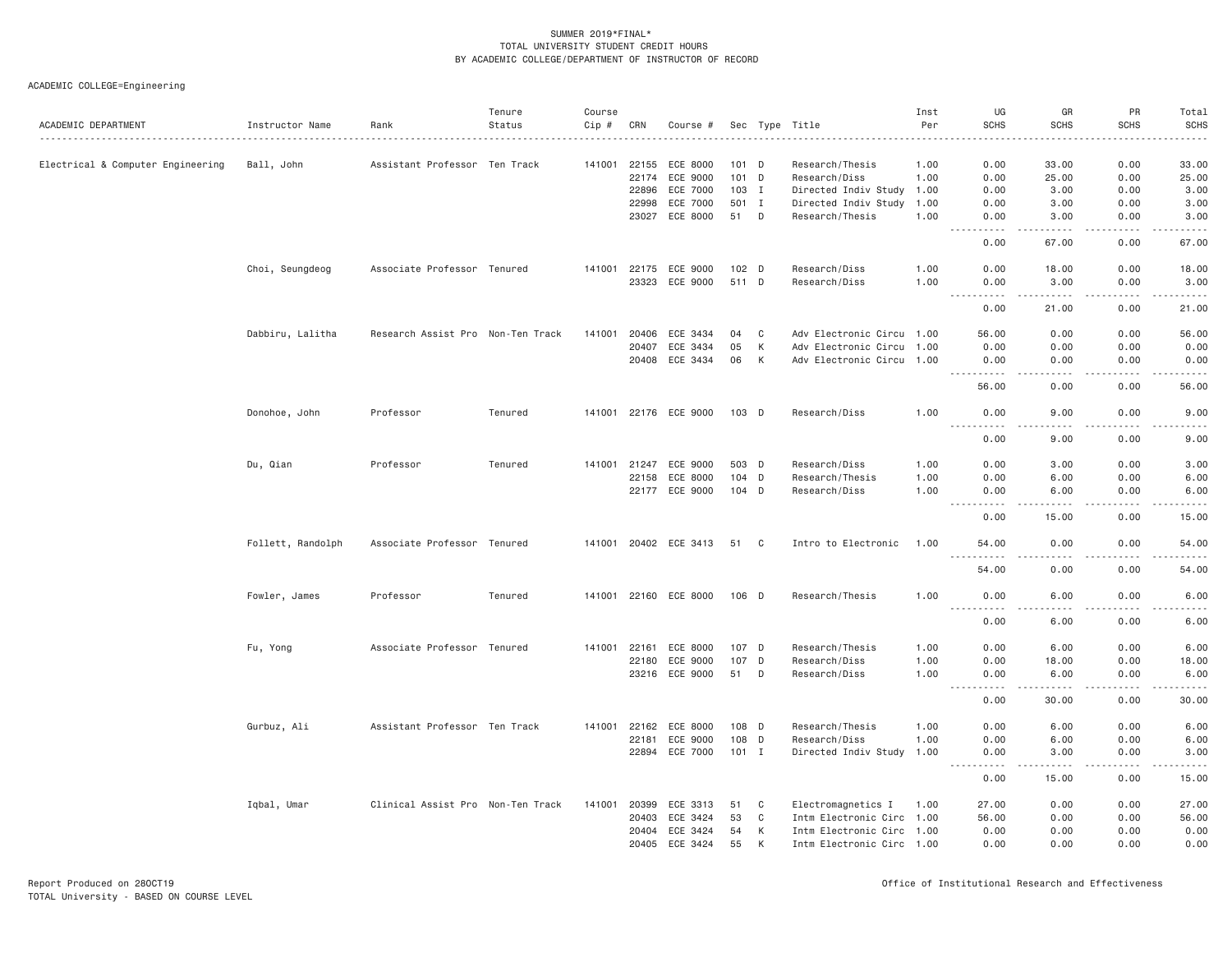| ACADEMIC DEPARTMENT               | Instructor Name   | Rank                                                   | Tenure<br>Status | Course<br>Cip # | CRN          | Course #              |         |   | Sec Type Title            | Inst<br>Per | UG<br><b>SCHS</b>                                                                                                                                                                       | GR<br><b>SCHS</b>                                                                                                                                             | PR<br><b>SCHS</b> | Total<br>SCHS    |
|-----------------------------------|-------------------|--------------------------------------------------------|------------------|-----------------|--------------|-----------------------|---------|---|---------------------------|-------------|-----------------------------------------------------------------------------------------------------------------------------------------------------------------------------------------|---------------------------------------------------------------------------------------------------------------------------------------------------------------|-------------------|------------------|
|                                   |                   |                                                        |                  |                 |              |                       |         |   |                           |             | .                                                                                                                                                                                       |                                                                                                                                                               |                   |                  |
|                                   |                   |                                                        |                  |                 |              |                       |         |   |                           |             | 83,00                                                                                                                                                                                   | 0.00                                                                                                                                                          | 0.00              | 83.00            |
| Electrical & Computer Engineering | Jones, Bryan      | Associate Professor Tenured                            |                  |                 |              | 141001 20412 ECE 3724 | 101 C   |   | Microprocessors           | 1.00        | 60.00                                                                                                                                                                                   | 0.00                                                                                                                                                          | 0.00              | 60.00            |
|                                   |                   |                                                        |                  |                 | 20413        | ECE 3724              | 102 K   |   | Microprocessors           | 1.00        | 0.00                                                                                                                                                                                    | 0.00                                                                                                                                                          | 0.00              | 0.00             |
|                                   |                   |                                                        |                  |                 |              | 20414 ECE 3724        | 103 K   |   | Microprocessors           | 1.00        | 0.00                                                                                                                                                                                    | 0.00                                                                                                                                                          | 0.00              | 0.00             |
|                                   |                   |                                                        |                  |                 |              | 23157 ECE 4000        | 01 I    |   | Directed Indiv Study 1.00 |             | 3.00<br>$\frac{1}{2} \left( \frac{1}{2} \right) \left( \frac{1}{2} \right) \left( \frac{1}{2} \right) \left( \frac{1}{2} \right) \left( \frac{1}{2} \right)$<br>$\sim 100$ km s $^{-1}$ | 0.00<br>.                                                                                                                                                     | 0.00<br>.         | 3.00<br>.        |
|                                   |                   |                                                        |                  |                 |              |                       |         |   |                           |             | 63.00                                                                                                                                                                                   | 0.00                                                                                                                                                          | 0.00              | 63.00            |
|                                   |                   | Karimi-Ghartemani, M Associate Professor Ten Track     |                  | 141001 22183    |              | ECE 9000              | 110 D   |   | Research/Diss             | 1.00        | 0.00                                                                                                                                                                                    | 30.00                                                                                                                                                         | 0.00              | 30.00            |
|                                   |                   |                                                        |                  |                 |              | 22977 ECE 9000        | 508 D   |   | Research/Diss             | 1,00        | 0.00<br>----------                                                                                                                                                                      | 1.00<br>$\frac{1}{2} \left( \frac{1}{2} \right) \left( \frac{1}{2} \right) \left( \frac{1}{2} \right) \left( \frac{1}{2} \right) \left( \frac{1}{2} \right)$  | 0.00<br><u>.</u>  | 1.00<br><u>.</u> |
|                                   |                   |                                                        |                  |                 |              |                       |         |   |                           |             | 0.00                                                                                                                                                                                    | 31.00                                                                                                                                                         | 0.00              | 31.00            |
|                                   | Koshka, Yaroslav  | Professor                                              | Tenured          |                 |              | 141001 23149 ECE 9000 | 510 D   |   | Research/Diss             | 1,00        | 0.00<br>.                                                                                                                                                                               | 3.00<br>.                                                                                                                                                     | 0.00<br>.         | 3.00<br>.        |
|                                   |                   |                                                        |                  |                 |              |                       |         |   |                           |             | 0.00                                                                                                                                                                                    | 3.00                                                                                                                                                          | 0.00              | 3.00             |
|                                   | Kurum, Mehmet     | Assistant Professor Ten Track                          |                  |                 |              | 141001 22185 ECE 9000 | 112 D   |   | Research/Diss             | 1.00        | 0.00                                                                                                                                                                                    | 27.00                                                                                                                                                         | 0.00              | 27.00            |
|                                   |                   |                                                        |                  |                 |              |                       |         |   |                           |             | .<br>0.00                                                                                                                                                                               | $- - - - -$<br>27.00                                                                                                                                          | .<br>0.00         | .<br>27.00       |
|                                   | Luo, Chaomin      | Associate Professor Tenured                            |                  |                 |              | 141001 22168 ECE 8000 | 114 D   |   | Research/Thesis           | 1.00        | 0.00<br>.                                                                                                                                                                               | 6.00                                                                                                                                                          | 0.00              | 6.00             |
|                                   |                   |                                                        |                  |                 |              |                       |         |   |                           |             | 0.00                                                                                                                                                                                    | 6.00                                                                                                                                                          | 0.00              | 6.00             |
|                                   | Melnychuk, Galyna | Non-Faculty                                            | Not Applicable   |                 |              | 143501 21601 IE 3913  | 801 A   |   | Engr Economy I            | 1.00        | 75.00<br>.                                                                                                                                                                              | 0.00                                                                                                                                                          | 0.00              | 75.00            |
|                                   |                   |                                                        |                  |                 |              |                       |         |   |                           |             | 75.00                                                                                                                                                                                   | 0.00                                                                                                                                                          | 0.00              | 75.00            |
|                                   |                   | Mohammadi-Aragh, Mah Assistant Professor Ten Track     |                  |                 | 141001 22190 | ECE 9000              | 117 D   |   | Research/Diss             | 1.00        | 0.00                                                                                                                                                                                    | 6.00                                                                                                                                                          | 0.00              | 6.00             |
|                                   |                   |                                                        |                  | 149999          | 21698        | ENE 8003              | 51      | C | Foundations in Engin      | 1.00        | 0.00                                                                                                                                                                                    | 15.00                                                                                                                                                         | 0.00              | 15.00            |
|                                   |                   |                                                        |                  |                 | 21818        | ENE 8003              | 551 C   |   | Foundations in Engin      | 1.00        | 0.00                                                                                                                                                                                    | 21.00                                                                                                                                                         | 0.00              | 21.00            |
|                                   |                   |                                                        |                  |                 | 23037        | ENE 9000              | 102 D   |   | Research/Diss             | 1.00        | 0.00<br>.<br>$\sim$ $\sim$ $\sim$                                                                                                                                                       | 12.00<br>$\frac{1}{2} \left( \frac{1}{2} \right) \left( \frac{1}{2} \right) \left( \frac{1}{2} \right) \left( \frac{1}{2} \right) \left( \frac{1}{2} \right)$ | 0.00<br>.         | 12.00<br>.       |
|                                   |                   |                                                        |                  |                 |              |                       |         |   |                           |             | 0.00                                                                                                                                                                                    | 54.00                                                                                                                                                         | 0.00              | 54.00            |
|                                   |                   | Shivakumaraiah, Loke Clinical Assist Pro Non-Ten Track |                  | 141001          | 20401        | ECE 3413              | 01      | C | Intro to Electronic       | 1.00        | 75.00                                                                                                                                                                                   | 0.00                                                                                                                                                          | 0.00              | 75.00            |
|                                   |                   |                                                        |                  |                 | 22880        | ECE 3413              | 651 C   |   | Intro to Electronic       | 1.00        | 39.00<br>.                                                                                                                                                                              | 0.00<br>.                                                                                                                                                     | 0.00              | 39.00<br>.       |
|                                   |                   |                                                        |                  |                 |              |                       |         |   |                           |             | 114.00                                                                                                                                                                                  | 0.00                                                                                                                                                          | 0.00              | 114.00           |
|                                   | Tang, Bo          | Assistant Professor Ten Track                          |                  |                 | 141001 22192 | ECE 9000              | 119 D   |   | Research/Diss             | 1.00        | 0.00                                                                                                                                                                                    | 12.00                                                                                                                                                         | 0.00              | 12.00            |
|                                   |                   |                                                        |                  |                 | 22895        | ECE 7000              | $102$ I |   | Directed Indiv Study      | 1.00        | 0.00                                                                                                                                                                                    | 3.00                                                                                                                                                          | 0.00              | 3.00             |
|                                   |                   |                                                        |                  |                 | 23345        | ECE 9000              | 52 D    |   | Research/Diss             | 1.00        | 0.00<br>----------                                                                                                                                                                      | 6.00<br>.                                                                                                                                                     | 0.00<br><u>.</u>  | 6.00             |
|                                   |                   |                                                        |                  |                 |              |                       |         |   |                           |             | 0.00                                                                                                                                                                                    | 21.00                                                                                                                                                         | 0.00              | 21.00            |
|                                   | Wallace, David    | Non-Faculty                                            | Not Applicable   |                 |              | 141001 20400 ECE 3323 | 01 C    |   | Electromagnetics II 1.00  |             | 24.00<br>.                                                                                                                                                                              | 0.00<br>.                                                                                                                                                     | 0.00<br>.         | 24.00<br>.       |
|                                   |                   |                                                        |                  |                 |              |                       |         |   |                           |             | 24.00                                                                                                                                                                                   | 0.00                                                                                                                                                          | 0.00              | 24.00            |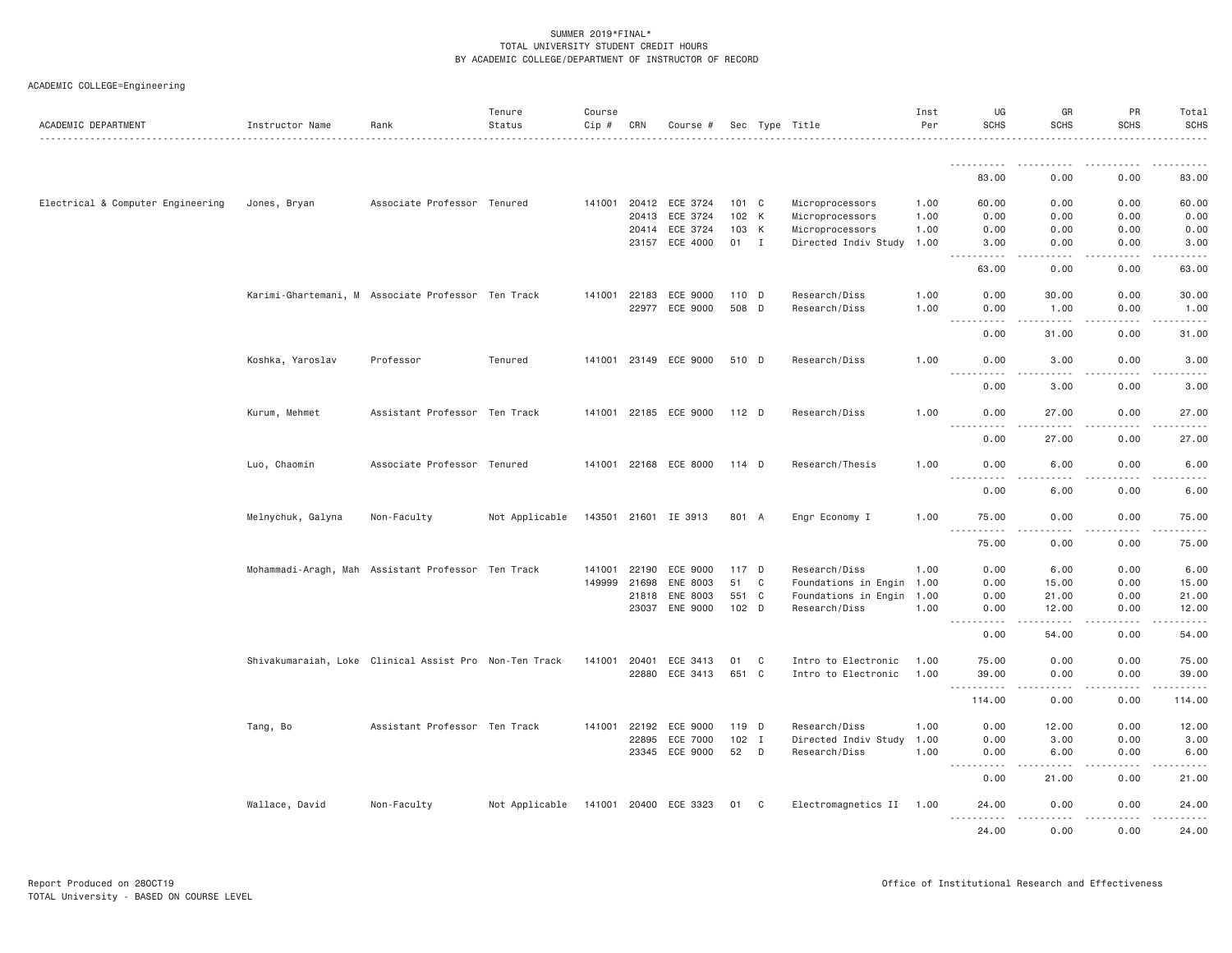# ACADEMIC COLLEGE=Engineering

|                          |                 |      | enur   | Course            |        |                             |       | Ins |                | uп |             | Total       |
|--------------------------|-----------------|------|--------|-------------------|--------|-----------------------------|-------|-----|----------------|----|-------------|-------------|
| PARTMEN<br><b>ACADEM</b> | $net$ methuaton | Rank | Status | CRN<br>$\cdot$ in | Course | <b>Sac</b><br>Tyne<br>$  -$ | fitle | D-  | 0.0110<br>ה⊓שכ |    | <b>SCHS</b> | <b>SCHS</b> |
|                          |                 |      |        |                   |        |                             |       |     |                |    |             |             |

=================================== ========== ========== ========== ==========

Electrical & Computer Engineering 469.00 305.00 0.00 774.00

=================================== ========== ========== ========== ==========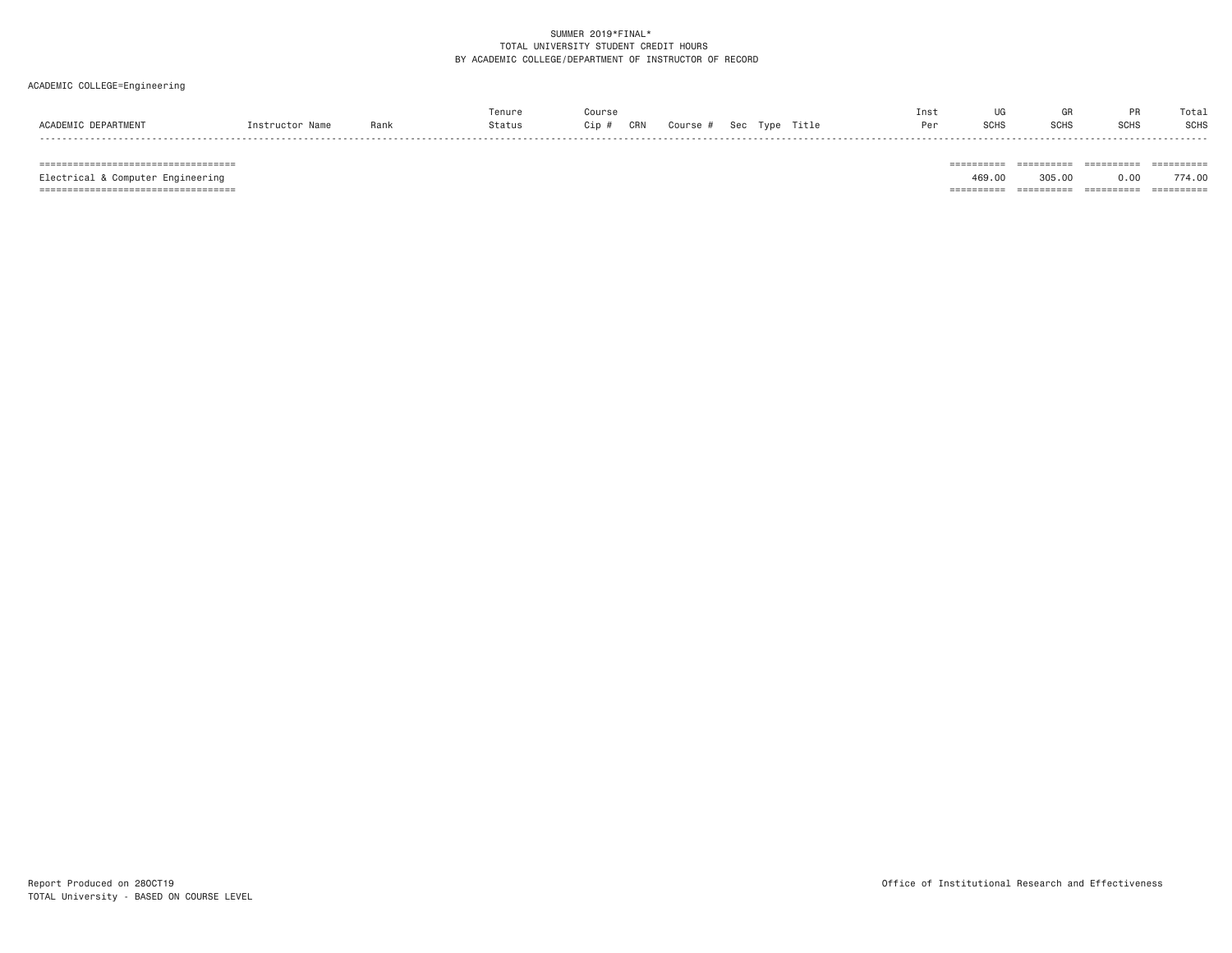| ACADEMIC DEPARTMENT              | Instructor Name     | Rank                               | Tenure<br>Status | Course<br>Cip # | CRN   | Course #                        |              |                | Sec Type Title                 | Inst<br>Per  | UG<br><b>SCHS</b>                  | GR<br><b>SCHS</b>                                                                                                                  | PR<br><b>SCHS</b> | Total<br><b>SCHS</b> |
|----------------------------------|---------------------|------------------------------------|------------------|-----------------|-------|---------------------------------|--------------|----------------|--------------------------------|--------------|------------------------------------|------------------------------------------------------------------------------------------------------------------------------------|-------------------|----------------------|
| Industrial & Systems Engineering | Bian, Linkan        | Associate Professor Ten Track      |                  | 143501          | 21406 | IE 9000                         | 501 D        |                | Research/DIss                  | 1.00         | 0.00                               | 5.00                                                                                                                               | 0.00              | 5.00                 |
|                                  |                     |                                    |                  |                 | 21969 | IE 9000                         | 101 D        |                | Research/DIss                  | 1.00         | 0.00                               | 12.00                                                                                                                              | 0.00              | 12.00                |
|                                  |                     |                                    |                  |                 |       |                                 |              |                |                                |              | $\sim$ $\sim$ $\sim$<br>.<br>0.00  | $\frac{1}{2} \left( \frac{1}{2} \right) \left( \frac{1}{2} \right) \left( \frac{1}{2} \right) \left( \frac{1}{2} \right)$<br>17.00 | $   -$<br>0.00    | $    -$<br>17.00     |
|                                  | Bullington, Stanley | Professor                          | Tenured          | 142701          | 20704 | IE 4753                         | 01           | C              | Systems Engr and Ana 1.00      |              | 15.00                              | 0.00                                                                                                                               | 0.00              | 15.00                |
|                                  |                     |                                    |                  |                 | 22868 | IE 4753                         | 501          | C              | Systems Engr and Ana           | 1.00         | 3.00                               | 0.00                                                                                                                               | 0.00              | 3.00                 |
|                                  |                     |                                    |                  | 143501          | 20699 | IE 4333                         | 01           | C              | Prod Control Sys I             | 1.00         | 15.00                              | 0.00                                                                                                                               | 0.00              | 15.00                |
|                                  |                     |                                    |                  |                 | 20706 | IE 6333                         | 01           | C              | Prod Control Sys I             | 1.00         | 0.00                               | 15.00                                                                                                                              | 0.00              | 15.00                |
|                                  |                     |                                    |                  |                 | 20711 | IE 6753                         | 01           | C              | Systems Engr and Ana           | 1.00         | 0.00                               | 9.00                                                                                                                               | 0.00              | 9.00                 |
|                                  |                     |                                    |                  |                 | 21393 | IE 6753                         | 501          | C <sub>c</sub> | Systems Engr and Ana           | 1.00         | 0.00                               | 18.00                                                                                                                              | 0.00              | 18.00                |
|                                  |                     |                                    |                  |                 | 21395 | IE 8000                         | 502 D        |                | Research / Thesis              | 1.00         | 0.00                               | 1.00                                                                                                                               | 0.00              | 1.00                 |
|                                  |                     |                                    |                  |                 | 21407 | IE 9000                         | 502 D        |                | Research/DIss                  | 1.00         | 0.00                               | 4.00                                                                                                                               | 0.00              | 4.00                 |
|                                  |                     |                                    |                  |                 | 21970 | IE 9000                         | $102$ D      |                | Research/DIss                  | 1.00         | 0.00                               | 1.00                                                                                                                               | 0.00              | 1.00                 |
|                                  |                     |                                    |                  |                 | 22047 | IE 4543                         | 51           | C              | Logistics Engineerin 1.00      |              | 3.00                               | 0.00                                                                                                                               | 0.00              | 3.00                 |
|                                  |                     |                                    |                  |                 | 22054 | IE 4653                         | 51           | C              | Ind Qual Control I             | 1.00         | 30.00                              | 0.00                                                                                                                               | 0.00              | 30.00                |
|                                  |                     |                                    |                  |                 | 22114 | IE 6543                         | 551          | C              | Logistics Engineerin           | 1.00         | 0.00                               | 24.00                                                                                                                              | 0.00              | 24.00                |
|                                  |                     |                                    |                  |                 | 22762 | IE 4333                         | 501 C        |                | Prod Control Sys I             | 1.00         | 12.00                              | 0.00                                                                                                                               | 0.00              | 12.00                |
|                                  |                     |                                    |                  |                 | 22871 | IE 4653                         | 551 C        |                | Ind Qual Control I             | 1.00         | 6.00                               | 0.00                                                                                                                               | 0.00              | 6.00                 |
|                                  |                     |                                    |                  |                 | 23013 | IE 6653                         | 551 C        |                | Ind Qual Control I             | 1.00         | 0.00                               | 3.00                                                                                                                               | 0.00              | 3.00                 |
|                                  |                     |                                    |                  |                 |       |                                 |              |                |                                |              | .<br>$\sim$ $\sim$ $\sim$<br>84.00 | .<br>75.00                                                                                                                         | .<br>0.00         | .<br>159.00          |
|                                  | Burch, Reuben       | Assistant Professor Ten Track      |                  | 143501          | 21408 | IE 9000                         | 503 D        |                | Research/DIss                  | 1.00         | 0.00                               | 15.00                                                                                                                              | 0.00              | 15.00                |
|                                  |                     |                                    |                  |                 | 21959 | IE 8000                         | 103 D        |                | Research / Thesis              | 1.00         | 0.00                               | 12.00                                                                                                                              | 0.00              | 12.00                |
|                                  |                     |                                    |                  |                 | 21971 | IE 9000                         | $103$ D      |                | Research/DIss                  | 1.00         | 0.00                               | 15.00                                                                                                                              | 0.00              | 15.00                |
|                                  |                     |                                    |                  |                 | 23260 | IE 7000                         | $107$ I      |                | Directed Indiv Study           | 1.00         | 0.00                               | 3,00                                                                                                                               | 0.00              | 3,00                 |
|                                  |                     |                                    |                  |                 |       |                                 |              |                |                                |              | 0.00                               | 45.00                                                                                                                              | 0.00              | 45.00                |
|                                  | Green, Robert       | Non-Faculty                        | Not Applicable   |                 |       | 521003 20539 EXL 1191           | 101 E        |                | Leadership Internshi 1.00      |              | 2.00                               | 0.00                                                                                                                               | 0.00              | 2.00                 |
|                                  |                     |                                    |                  |                 |       |                                 |              |                |                                |              | ----<br>2.00                       | 0.00                                                                                                                               | 0.00              | 2.00                 |
|                                  | Jaradat, Raed       | Assistant Professor Ten Track      |                  | 143501          | 21397 | IE 8000                         | 504 D        |                | Research / Thesis              | 1.00         | 0.00                               | 3.00                                                                                                                               | 0.00              | 3.00                 |
|                                  |                     |                                    |                  |                 | 21409 | IE 9000                         | 504 D        |                | Research/DIss                  | 1.00         | 0.00                               | 4.00                                                                                                                               | 0.00              | 4.00                 |
|                                  |                     |                                    |                  |                 | 21960 | IE 8000                         | $104$ D      |                | Research / Thesis              | 1.00         | 0.00                               | 4.00                                                                                                                               | 0.00              | 4.00                 |
|                                  |                     |                                    |                  |                 | 21972 | IE 9000                         | $104$ D      |                | Research/DIss                  | 1.00         | 0.00                               | 15.00                                                                                                                              | 0.00              | 15.00                |
|                                  |                     |                                    |                  |                 | 23014 | IE 7000                         | 501 I        |                | Directed Indiv Study           | 1.00         | 0.00                               | 3.00                                                                                                                               | 0.00              | 3.00                 |
|                                  |                     |                                    |                  |                 | 23148 | IE 7000                         | 502 I        |                | Directed Indiv Study           | 1.00         | 0.00                               | 3.00                                                                                                                               | 0.00              | 3.00                 |
|                                  |                     |                                    |                  |                 | 23272 | IE 7000                         | 108 I        |                | Directed Indiv Study 1.00      |              | 0.00                               | 3.00                                                                                                                               | 0.00              | 3.00                 |
|                                  |                     |                                    |                  |                 | 23291 | IE 9000                         | 51           | D              | Research/DIss                  | 1.00         | 0.00                               | 12.00                                                                                                                              | 0.00              | 12.00                |
|                                  |                     |                                    |                  |                 | 23306 | IE 7000                         | 505          | $\mathbf I$    | Directed Indiv Study 1.00      |              | 0.00                               | 3.00                                                                                                                               | 0.00              | 3.00                 |
|                                  |                     |                                    |                  |                 | 23308 | IE 7000                         | 503 I        |                | Directed Indiv Study 1.00      |              | 0.00                               | 3.00                                                                                                                               | 0.00              | 3.00                 |
|                                  |                     |                                    |                  |                 |       |                                 |              |                |                                |              | 0.00                               | 53.00                                                                                                                              | 0.00              | 53.00                |
|                                  | Joshi, Sayali       | Grad Research Assis Not Applicable |                  |                 |       | 143501 20697 IE 3913            | 01           | C              | Engr Economy I                 | 1.00         | 57.00                              | 0.00                                                                                                                               | 0.00              | 57.00                |
|                                  |                     |                                    |                  |                 |       |                                 |              |                |                                |              | 57.00                              | 0.00                                                                                                                               | 0.00              | 57.00                |
|                                  | Ma, Junfeng         | Assistant Professor Ten Track      |                  |                 | 21973 | 143501 21410 IE 9000<br>IE 9000 | 505 D<br>105 | D              | Research/DIss<br>Research/DIss | 1.00<br>1.00 | 0.00<br>0.00                       | 6.00<br>12.00                                                                                                                      | 0.00<br>0.00      | 6.00<br>12.00        |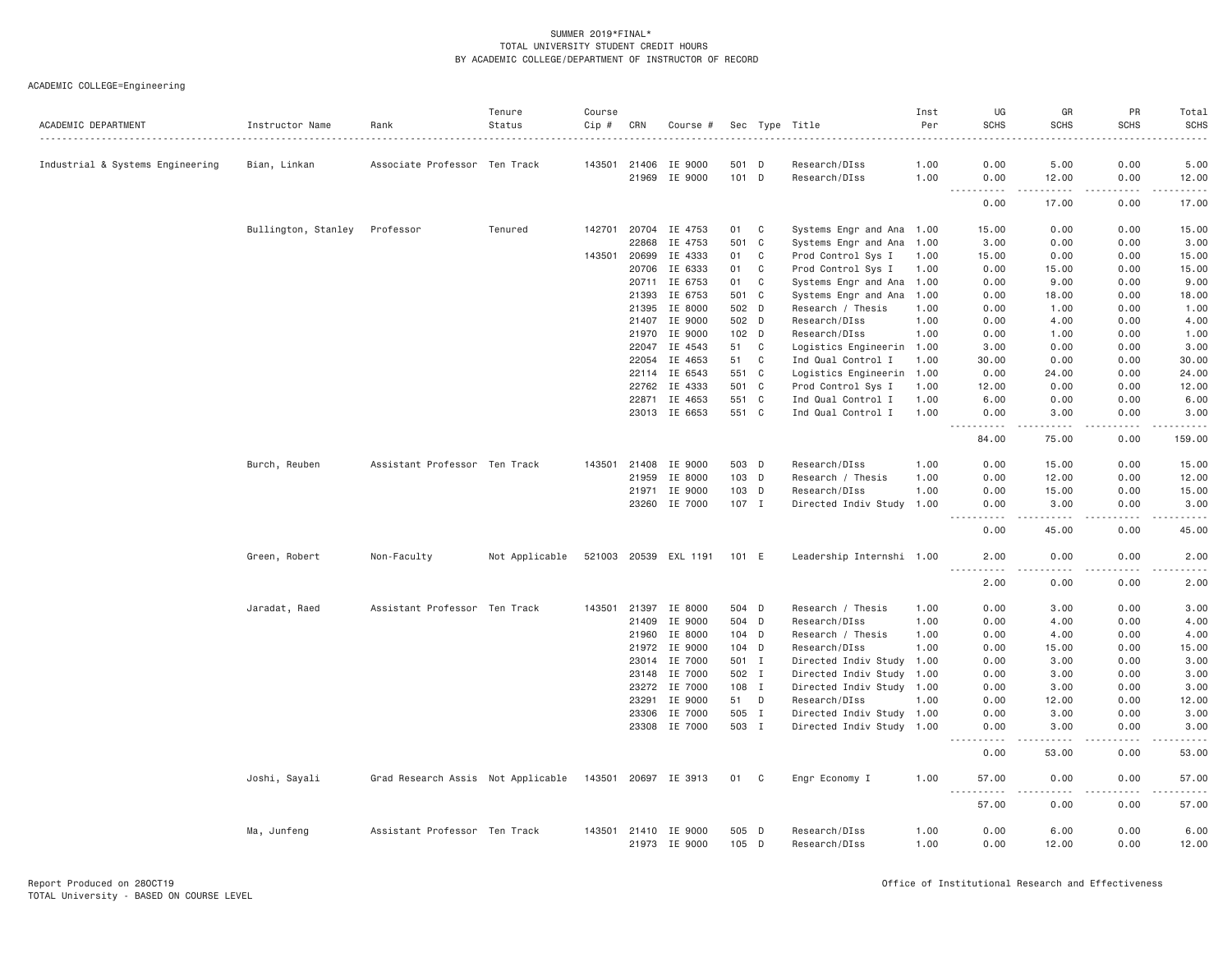ACADEMIC COLLEGE=Engineering

| ACADEMIC DEPARTMENT              | Instructor Name     | Rank                                               | Tenure<br>Status | Course<br>Cip # | CRN            | Course #             |                |             | Sec Type Title                       | Inst<br>Per  | UG<br><b>SCHS</b>                                                                                                                                            | GR<br><b>SCHS</b>    | PR<br><b>SCHS</b> | Total<br><b>SCHS</b> |
|----------------------------------|---------------------|----------------------------------------------------|------------------|-----------------|----------------|----------------------|----------------|-------------|--------------------------------------|--------------|--------------------------------------------------------------------------------------------------------------------------------------------------------------|----------------------|-------------------|----------------------|
|                                  |                     |                                                    |                  |                 |                |                      |                |             |                                      |              | .                                                                                                                                                            |                      |                   |                      |
|                                  |                     |                                                    |                  |                 |                |                      |                |             |                                      |              | 0.00                                                                                                                                                         | 18.00                | 0.00              | 18.00                |
| Industrial & Systems Engineering |                     | Marufuzzaman, Mohamm Assistant Professor Ten Track |                  | 143501          |                | 21411 IE 9000        | 506 D          |             | Research/DIss                        | 1.00         | 0.00                                                                                                                                                         | 16.00                | 0.00              | 16.00                |
|                                  |                     |                                                    |                  |                 | 21962          | IE 8000              | $106$ D        |             | Research / Thesis                    | 1.00         | 0.00                                                                                                                                                         | 3.00                 | 0.00              | 3.00                 |
|                                  |                     |                                                    |                  |                 | 21974          | IE 9000              | $106$ D        |             | Research/DIss                        | 1.00         | 0.00                                                                                                                                                         | 18.00                | 0.00              | 18.00                |
|                                  |                     |                                                    |                  |                 | 22640          | IE 7000              | $101$ I        |             | Directed Indiv Study                 | 1.00         | 0.00                                                                                                                                                         | 3.00                 | 0.00              | 3.00                 |
|                                  |                     |                                                    |                  |                 | 22641          | IE 7000              | $102$ I        |             | Directed Indiv Study                 | 1.00         | 0.00<br>.                                                                                                                                                    | 3.00<br>.            | 0.00              | 3.00                 |
|                                  |                     |                                                    |                  |                 |                |                      |                |             |                                      |              | 0.00                                                                                                                                                         | 43.00                | 0.00              | 43.00                |
|                                  | Reeves, Kari        | Professor                                          | Tenured          | 140101          | 21323          | GE 8003              | 501 C          |             | MENG Capstone                        | 0.50         | 0.00                                                                                                                                                         | 3.00                 | 0.00              | 3.00                 |
|                                  |                     |                                                    |                  | 143501          | 23212          | IE 7000              | $104$ I        |             | Directed Indiv Study 1.00            |              | 0.00                                                                                                                                                         | 3.00                 | 0.00              | 3.00                 |
|                                  |                     |                                                    |                  |                 | 23213          | IE 7000              | 105 I          |             | Directed Indiv Study 1.00            |              | 0.00                                                                                                                                                         | 3.00                 | 0.00              | 3.00                 |
|                                  |                     |                                                    |                  |                 | 23214          | IE 7000              | 106 I          |             | Directed Indiv Study                 | 1.00         | 0.00                                                                                                                                                         | 3.00                 | 0.00              | 3.00                 |
|                                  |                     |                                                    |                  |                 |                | 23300 IE 7000        | 109 I          |             | Directed Indiv Study 1.00            |              | 0.00<br>.                                                                                                                                                    | 3.00<br>.            | 0.00              | 3.00                 |
|                                  |                     |                                                    |                  |                 |                |                      |                |             |                                      |              | 0.00                                                                                                                                                         | 15.00                | 0.00              | 15.00                |
|                                  | Shahvari, Omid      | Visiting Assist Pro Non-Ten Track                  |                  | 143501          | 20698          | IE 3913              | 51             | C           | Engr Economy I                       | 1.00         | 54.00                                                                                                                                                        | 0.00                 | 0.00              | 54.00                |
|                                  |                     |                                                    |                  |                 | 22196          | IE 3913              | 551 C          |             | Engr Economy I                       | 1.00         | 21.00                                                                                                                                                        | 0.00                 | 0.00              | 21.00                |
|                                  |                     |                                                    |                  |                 | 22294          | IE 3913              | 651 C          |             | Engr Economy I                       | 1.00         | 12.00                                                                                                                                                        | 0.00                 | 0.00              | 12.00                |
|                                  |                     |                                                    |                  | 270101          | 22052          | IE 4733              | 51             | C           | Linear Programming I 1.00            |              | 33.00                                                                                                                                                        | 0.00                 | 0.00              | 33.00                |
|                                  |                     |                                                    |                  |                 |                | 22053 IE 6733        | 51             | C           | Linear Programming I 1.00            |              | 0.00<br>$\frac{1}{2} \left( \frac{1}{2} \right) \left( \frac{1}{2} \right) \left( \frac{1}{2} \right) \left( \frac{1}{2} \right) \left( \frac{1}{2} \right)$ | 18.00<br>$- - - - -$ | 0.00              | 18.00                |
|                                  |                     |                                                    |                  |                 |                |                      |                |             |                                      |              | 120.00                                                                                                                                                       | 18.00                | 0.00              | 138.00               |
|                                  | Smith, Brian        | Assistant Professor Ten Track                      |                  | 143501          | 21413          | IE 9000              | 509 D          |             | Research/DIss                        | 1.00         | 0.00                                                                                                                                                         | 4.00                 | 0.00              | 4.00                 |
|                                  |                     |                                                    |                  |                 | 21965          | IE 8000              | 109 D          |             | Research / Thesis                    | 1.00         | 0.00                                                                                                                                                         | 3.00                 | 0.00              | 3.00                 |
|                                  |                     |                                                    |                  |                 | 21977          | IE 9000              | 109 D          |             | Research/DIss                        | 1.00         | 0.00                                                                                                                                                         | 12.00                | 0.00              | 12.00                |
|                                  |                     |                                                    |                  |                 | 22889          | IE 7000              | 103 I          |             | Directed Indiv Study                 | 1.00         | 0.00<br><b>.</b><br>$\frac{1}{2} \left( \frac{1}{2} \right) \left( \frac{1}{2} \right) \left( \frac{1}{2} \right) \left( \frac{1}{2} \right)$                | 6.00                 | 0.00              | 6.00                 |
|                                  |                     |                                                    |                  |                 |                |                      |                |             |                                      |              | 0.00                                                                                                                                                         | 25.00                | 0.00              | 25.00                |
|                                  | Strawderman, Lesley | Professor                                          | Tenured          | 143501          |                | 21414 IE 9000        | 510 D          |             | Research/DIss                        | 1.00         | 0.00                                                                                                                                                         | 5.00                 | 0.00              | 5.00                 |
|                                  |                     |                                                    |                  |                 | 21966          | IE 8000              | 110 D          |             | Research / Thesis                    | 1.00         | 0.00                                                                                                                                                         | 1.00                 | 0.00              | 1.00                 |
|                                  |                     |                                                    |                  |                 | 21978          | IE 9000              | 110 D          |             | Research/DIss                        | 1.00         | 0.00                                                                                                                                                         | 6.00                 | 0.00              | 6.00                 |
|                                  |                     |                                                    |                  |                 | 270301 20701   | IE 4613              | 01             | C           | Eng Statistics I                     | 1.00         | 102.00                                                                                                                                                       | 0.00                 | 0.00              | 102.00               |
|                                  |                     |                                                    |                  |                 | 20708          | IE 6613              | 01             | $\mathbf C$ | Eng Statistics I                     | 1.00         | 0.00                                                                                                                                                         | 15.00                | 0.00              | 15.00                |
|                                  |                     |                                                    |                  |                 | 21392          | IE 6613              | 501 C          |             | Eng Statistics I                     | 1.00         | 0.00                                                                                                                                                         | 33.00                | 0.00              | 33.00                |
|                                  |                     |                                                    |                  |                 | 22296<br>22764 | IE 4613<br>IE 4613   | 601 C<br>501 C |             | Eng Statistics I<br>Eng Statistics I | 1.00<br>1.00 | 18.00<br>18.00                                                                                                                                               | 0.00<br>0.00         | 0.00<br>0.00      | 18.00<br>18.00       |
|                                  |                     |                                                    |                  |                 |                |                      |                |             |                                      |              | <b></b>                                                                                                                                                      | .                    | .                 | .                    |
|                                  |                     |                                                    |                  |                 |                |                      |                |             |                                      |              | 138.00                                                                                                                                                       | 60.00                | 0.00              | 198.00               |
|                                  | Tian, Wenmeng       | Assistant Professor Ten Track                      |                  | 143501          |                | 21979 IE 9000        | 111 D          |             | Research/DIss                        | 1.00         | 0.00<br>$\sim$ $\sim$ $\sim$<br>.                                                                                                                            | 6.00                 | 0.00              | 6.00                 |
|                                  |                     |                                                    |                  |                 |                |                      |                |             |                                      |              | 0.00                                                                                                                                                         | 6.00                 | 0.00              | 6.00                 |
|                                  | Usher, John         | Professor                                          | Tenured          |                 |                | 143501 21980 IE 9000 | $112$ D        |             | Research/DIss                        | 1.00         | 0.00                                                                                                                                                         | 1.00                 | 0.00              | 1.00                 |
|                                  |                     |                                                    |                  |                 |                |                      |                |             |                                      |              | $\sim$ $\sim$ $\sim$ $\sim$<br>$\sim$ $\sim$ $\sim$ $\sim$<br>0.00                                                                                           | 1.00                 | 0.00              | 1.00                 |
|                                  | Walden, Clayton     | Research Professor                                 | Non-Ten Track    |                 |                | 140701 20705 IE 4923 | 01             | B           | Six Sigma Project                    | 1.00         | 6.00                                                                                                                                                         | 0.00                 | 0.00              | 6.00                 |
|                                  |                     |                                                    |                  |                 |                |                      |                |             |                                      |              |                                                                                                                                                              |                      |                   |                      |

Report Produced on 28OCT19 Office of Institutional Research and Effectiveness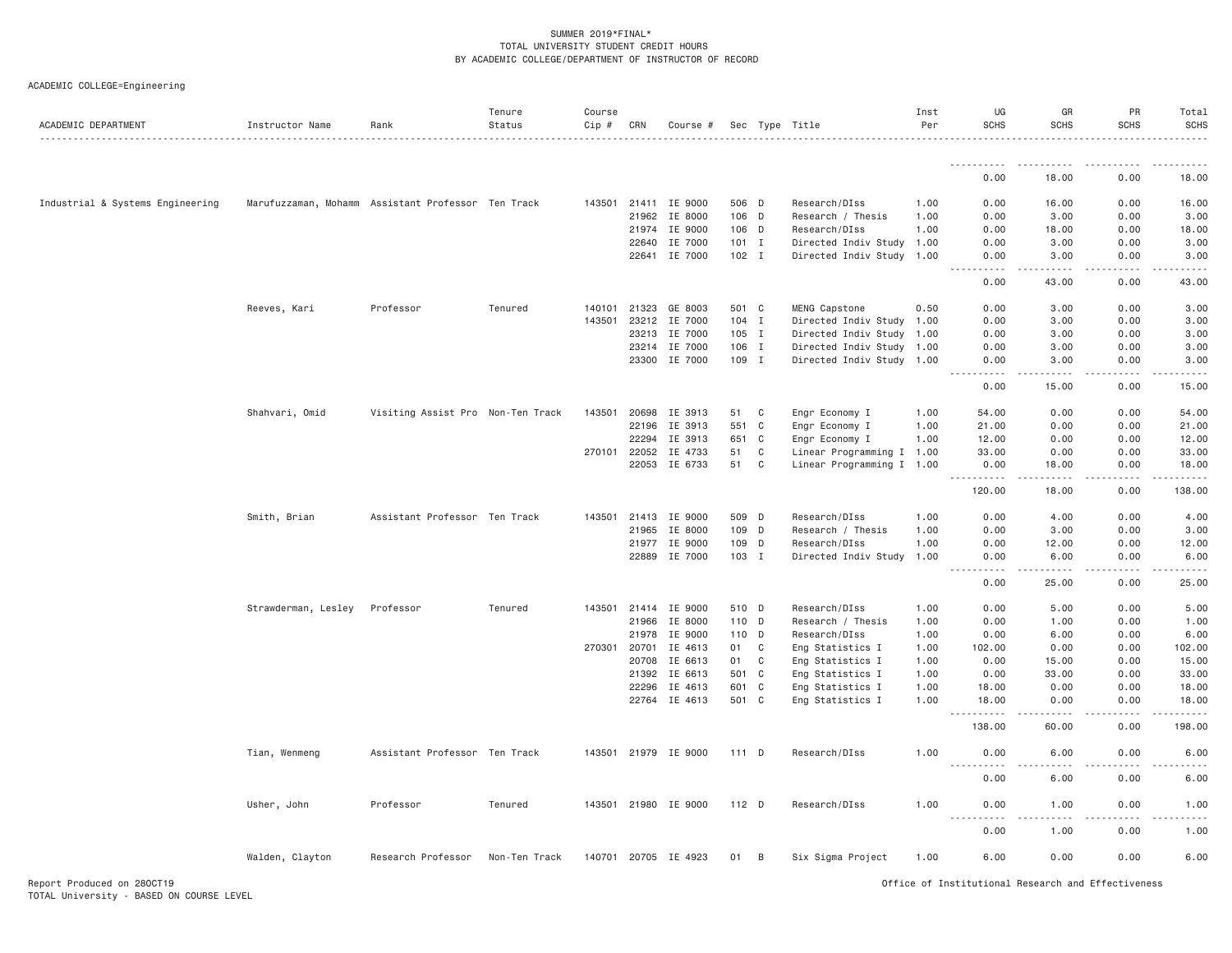| ACADEMIC DEPARTMENT                                                                                                | Instructor Name | Rank               | Tenure<br>Status | Course<br>Cip # | CRN | Course #      |    |                | Sec Type Title    | Inst<br>Per | UG<br><b>SCHS</b>                            | GR<br><b>SCHS</b>                  | PR<br><b>SCHS</b>                                     | Total<br><b>SCHS</b> |
|--------------------------------------------------------------------------------------------------------------------|-----------------|--------------------|------------------|-----------------|-----|---------------|----|----------------|-------------------|-------------|----------------------------------------------|------------------------------------|-------------------------------------------------------|----------------------|
| Industrial & Systems Engineering                                                                                   | Walden, Clayton | Research Professor | Non-Ten Track    | 140701          |     | 20712 IE 6923 | 01 | $\overline{B}$ | Six Sigma Project | 1.00        | 0.00<br>.<br>6,00                            | 9.00<br>.<br>9.00                  | 0.00<br>.                                             | 9.00<br>.<br>15.00   |
| =====================================<br>Industrial & Systems Engineering<br>===================================== |                 |                    |                  |                 |     |               |    |                |                   |             | $=$ = = = = = = = = =<br>407.00<br>========= | ==========<br>385,00<br>========== | 0.00<br>$=$ = = = = = = = = = =<br>0.00<br>========== | 792.00<br>========== |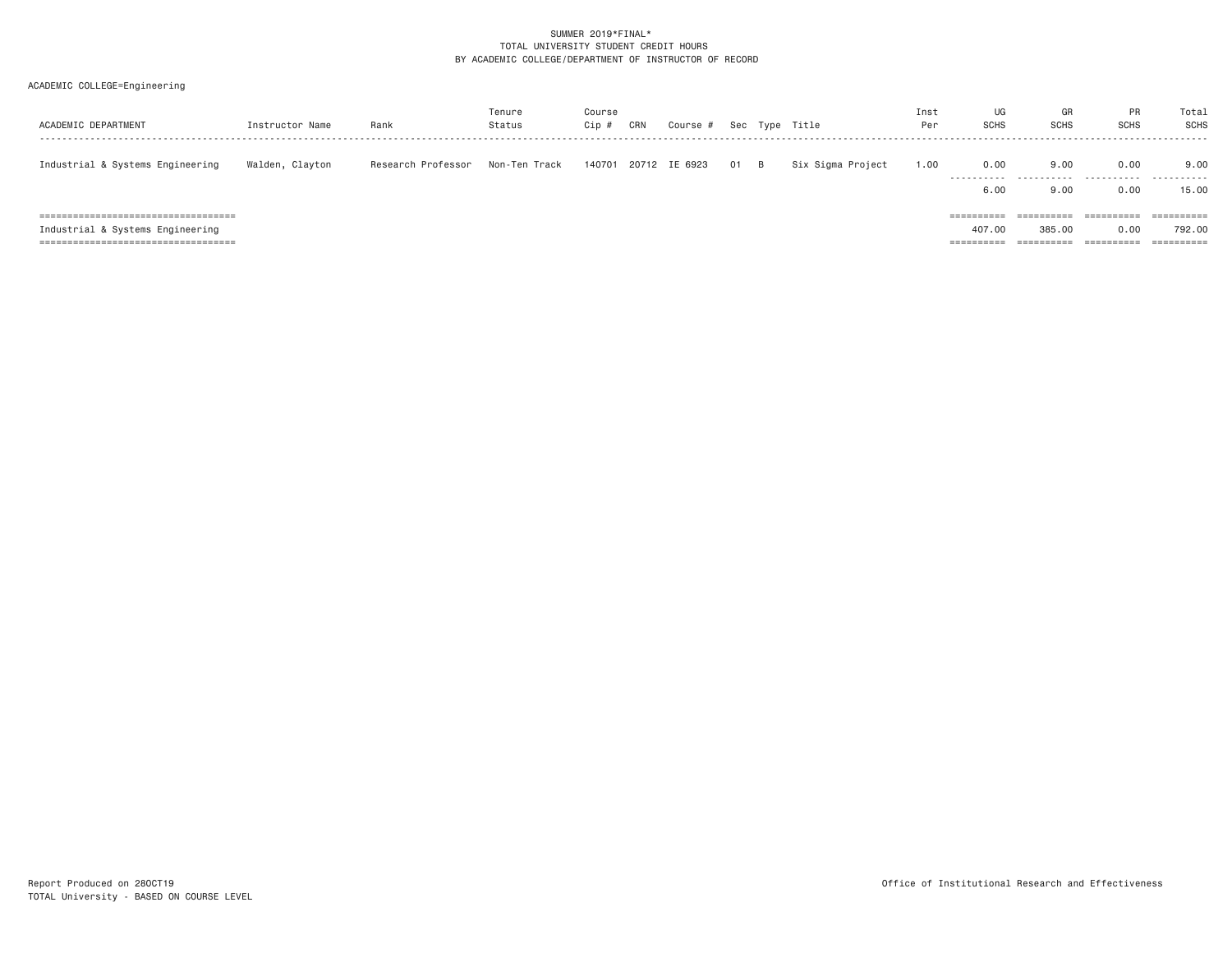| ACADEMIC DEPARTMENT    | Instructor Name                                    | Rank                              | Tenure<br>Status | Course<br>Cip # | CRN   | Course #             |               |   | Sec Type Title            | Inst<br>Per | UG<br><b>SCHS</b>                                                                                                                      | GR<br><b>SCHS</b>                                                                                                                                                                        | PR<br><b>SCHS</b>                   | Total<br><b>SCHS</b> |
|------------------------|----------------------------------------------------|-----------------------------------|------------------|-----------------|-------|----------------------|---------------|---|---------------------------|-------------|----------------------------------------------------------------------------------------------------------------------------------------|------------------------------------------------------------------------------------------------------------------------------------------------------------------------------------------|-------------------------------------|----------------------|
| Mechanical Engineering | Askari, Omid                                       | Assistant Professor Ten Track     |                  |                 |       | 141901 22452 ME 9000 | $101$ D       |   | Research / Diss           | 1.00        | 0.00<br>.                                                                                                                              | 12.00<br>$\frac{1}{2} \left( \frac{1}{2} \right) \left( \frac{1}{2} \right) \left( \frac{1}{2} \right) \left( \frac{1}{2} \right) \left( \frac{1}{2} \right)$                            | 0.00<br>22222<br>$- - - -$          | 12.00<br>------      |
|                        |                                                    |                                   |                  |                 |       |                      |               |   |                           |             | 0.00                                                                                                                                   | 12.00                                                                                                                                                                                    | 0.00                                | 12.00                |
|                        | Barrett, Christopher Assistant Professor Ten Track |                                   |                  | 141901          | 22197 | ME 9000              | 503 D         |   | Research / Diss           | 1.00        | 0.00                                                                                                                                   | 2.00                                                                                                                                                                                     | 0.00                                | 2.00                 |
|                        |                                                    |                                   |                  |                 | 22437 | ME 8000              | 103 D         |   | Research / Thesis         | 1.00        | 0.00                                                                                                                                   | 6.00                                                                                                                                                                                     | 0.00                                | 6.00                 |
|                        |                                                    |                                   |                  |                 | 22454 | ME 9000              | 103 D         |   | Research / Diss           | 1,00        | 0.00<br>$\sim 100$<br>.                                                                                                                | 6,00<br>$\frac{1}{2} \left( \frac{1}{2} \right) \left( \frac{1}{2} \right) \left( \frac{1}{2} \right) \left( \frac{1}{2} \right) \left( \frac{1}{2} \right)$                             | 0.00<br>.                           | 6.00<br>.            |
|                        |                                                    |                                   |                  |                 |       |                      |               |   |                           |             | 0.00                                                                                                                                   | 14.00                                                                                                                                                                                    | 0.00                                | 14.00                |
|                        | Bhushan, Shanti                                    | Assistant Professor Ten Track     |                  |                 |       | 141901 22438 ME 8000 | 104 D         |   | Research / Thesis         | 1.00        | 0.00                                                                                                                                   | 12.00                                                                                                                                                                                    | 0.00                                | 12.00                |
|                        |                                                    |                                   |                  |                 |       | 22455 ME 9000        | 104 D         |   | Research / Diss           | 1.00        | 0.00<br>$\frac{1}{2} \left( \frac{1}{2} \right) \left( \frac{1}{2} \right) \left( \frac{1}{2} \right) \left( \frac{1}{2} \right)$<br>. | 18.00<br>.                                                                                                                                                                               | 0.00<br>.                           | 18.00<br>.           |
|                        |                                                    |                                   |                  |                 |       |                      |               |   |                           |             | 0.00                                                                                                                                   | 30.00                                                                                                                                                                                    | 0.00                                | 30.00                |
|                        | Chen, Lei                                          | Assistant Professor Ten Track     |                  | 141901          |       | 22456 ME 9000        | 105 D         |   | Research / Diss           | 1.00        | 0.00                                                                                                                                   | 21.00                                                                                                                                                                                    | 0.00                                | 21.00                |
|                        |                                                    |                                   |                  |                 |       | 22976 ME 7000        | $101$ I       |   | Directed Indiv Study 1.00 |             | 0.00<br>$- - - - - -$<br>$\frac{1}{2}$                                                                                                 | 3.00<br>$- - - - - -$                                                                                                                                                                    | 0.00<br>.                           | 3.00<br>. <u>.</u>   |
|                        |                                                    |                                   |                  |                 |       |                      |               |   |                           |             | 0.00                                                                                                                                   | 24.00                                                                                                                                                                                    | 0.00                                | 24.00                |
|                        | Cho, HeeJin                                        | Associate Professor Ten Track     |                  |                 |       | 141901 21434 ME 9000 | 501 D         |   | Research / Diss           | 1.00        | 0.00                                                                                                                                   | 3.00                                                                                                                                                                                     | 0.00                                | 3.00                 |
|                        |                                                    |                                   |                  |                 | 22440 | ME 8000              | 106 D         |   | Research / Thesis         | 1.00        | 0.00                                                                                                                                   | 6.00                                                                                                                                                                                     | 0.00                                | 6.00                 |
|                        |                                                    |                                   |                  |                 | 22457 | ME 9000              | 106 D         |   | Research / Diss           | 1.00        | 0.00                                                                                                                                   | 19.00                                                                                                                                                                                    | 0.00                                | 19.00                |
|                        |                                                    |                                   |                  |                 | 23200 | ME 7000              | 103 I         |   | Directed Indiv Study 1.00 |             | 0.00                                                                                                                                   | 3.00                                                                                                                                                                                     | 0.00                                | 3.00                 |
|                        |                                                    |                                   |                  |                 | 23201 | ME 7000              | 104 I         |   | Directed Indiv Study 1.00 |             | 0.00                                                                                                                                   | 3.00                                                                                                                                                                                     | 0.00                                | 3.00                 |
|                        |                                                    |                                   |                  |                 | 23202 | ME 7000              | 105 I         |   | Directed Indiv Study 1.00 |             | 0.00<br>.                                                                                                                              | 3.00<br>.                                                                                                                                                                                | 0.00<br>.                           | 3.00<br>$    -$      |
|                        |                                                    |                                   |                  |                 |       |                      |               |   |                           |             | 0.00                                                                                                                                   | 37.00                                                                                                                                                                                    | 0.00                                | 37.00                |
|                        | Doude, Haley                                       | Research Assist Pro Non-Ten Track |                  | 141901          | 22441 | ME 8000              | 107 D         |   | Research / Thesis         | 1.00        | 0.00                                                                                                                                   | 12.00                                                                                                                                                                                    | 0.00                                | 12.00                |
|                        |                                                    |                                   |                  |                 |       | 22458 ME 9000        | 107 D         |   | Research / Diss           | 1.00        | 0.00                                                                                                                                   | 6.00                                                                                                                                                                                     | 0.00<br>$\sim$ $\sim$ $\sim$ $\sim$ | 6.00<br>.            |
|                        |                                                    |                                   |                  |                 |       |                      |               |   |                           |             | 0.00                                                                                                                                   | 18,00                                                                                                                                                                                    | 0.00                                | 18.00                |
|                        | El Kadiri, Haitham                                 | Associate Professor Tenured       |                  |                 |       | 141901 22459 ME 9000 | 108 D         |   | Research / Diss           | 1.00        | 0.00<br><b></b>                                                                                                                        | 18.00<br>.                                                                                                                                                                               | 0.00<br>-----                       | 18.00<br>.           |
|                        |                                                    |                                   |                  |                 |       |                      |               |   |                           |             | 0.00                                                                                                                                   | 18.00                                                                                                                                                                                    | 0.00                                | 18.00                |
|                        | Hammi, Youssef                                     | Research Assoc Prof Non-Ten Track |                  | 140201          | 23046 | ASE 9000             | 114 D         |   | Research/Diss             | 1.00        | 0.00                                                                                                                                   | 6.00                                                                                                                                                                                     | 0.00                                | 6.00                 |
|                        |                                                    |                                   |                  | 141901          | 22892 | ME 7000              | 501 I         |   | Directed Indiv Study      | 1.00        | 0.00                                                                                                                                   | 3.00                                                                                                                                                                                     | 0.00                                | 3.00                 |
|                        |                                                    |                                   |                  |                 |       | 23227 ME 8000        | 503 D         |   | Research / Thesis         | 1.00        | 0.00<br>.                                                                                                                              | 3.00<br>$- - - - -$                                                                                                                                                                      | 0.00<br>.                           | 3.00<br>$    -$      |
|                        |                                                    |                                   |                  |                 |       |                      |               |   |                           |             | 0.00                                                                                                                                   | 12.00                                                                                                                                                                                    | 0.00                                | 12.00                |
|                        | Jones, Elborn                                      | Lecturer                          | Non-Ten Track    | 141901          |       | 20840 ME 4443        | 101 C         |   | Mech Systems Design       | 1.00        | 63,00                                                                                                                                  | 0.00                                                                                                                                                                                     | 0.00                                | 63.00                |
|                        |                                                    |                                   |                  |                 | 20841 | ME 4643              | 51            | C | Intro Vibration/Cont 1.00 |             | 144.00                                                                                                                                 | 0.00                                                                                                                                                                                     | 0.00                                | 144.00               |
|                        |                                                    |                                   |                  |                 | 20842 | ME 6443              | 101 C         |   | Mech Systems Design       | 1.00        | 0.00                                                                                                                                   | 9.00                                                                                                                                                                                     | 0.00                                | 9.00                 |
|                        |                                                    |                                   |                  |                 | 20843 | ME 6643              | 51            | C | Intro Vibration/Cont 1.00 |             | 0.00                                                                                                                                   | 6.00                                                                                                                                                                                     | 0.00                                | 6.00                 |
|                        |                                                    |                                   |                  |                 |       | 21429 ME 6443        | 501 C         |   | Mech Systems Design       | 1.00        | 0.00<br>.<br>$  -$                                                                                                                     | 15.00<br>$\frac{1}{2} \left( \frac{1}{2} \right) \left( \frac{1}{2} \right) \left( \frac{1}{2} \right) \left( \frac{1}{2} \right) \left( \frac{1}{2} \right) \left( \frac{1}{2} \right)$ | 0.00<br>.                           | 15.00<br>.           |
|                        |                                                    |                                   |                  |                 |       |                      |               |   |                           |             | 207.00                                                                                                                                 | 30.00                                                                                                                                                                                    | 0.00                                | 237.00               |
|                        | Kim, Dongsu                                        | Grad Teach Assist                 | Not Applicable   |                 |       | 141901 20833 ME 3313 | $101 \quad C$ |   | Heat Transfer             | 1.00        | 57.00                                                                                                                                  | 0.00                                                                                                                                                                                     | 0.00                                | 57.00                |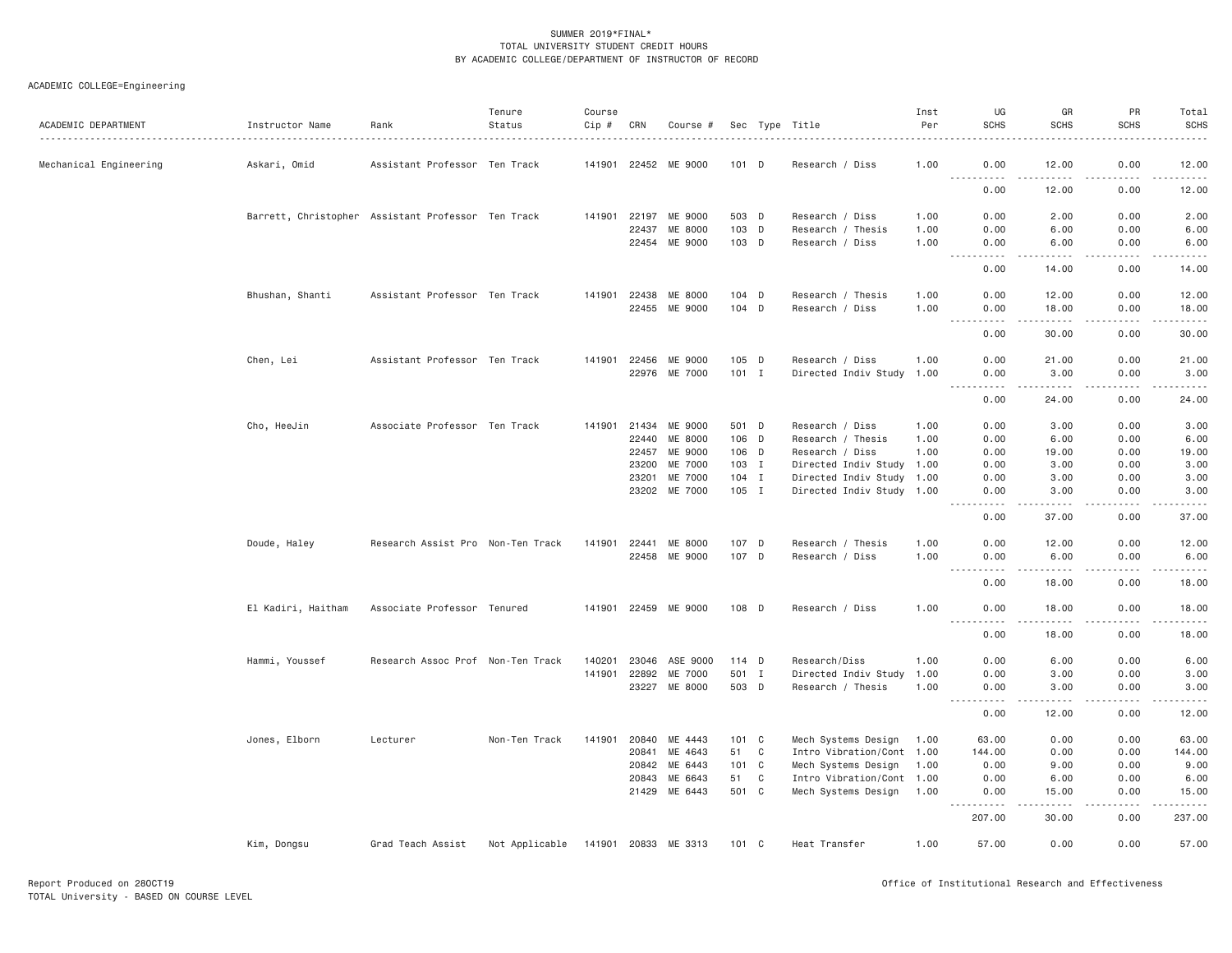| ACADEMIC COLLEGE=Engineering |  |
|------------------------------|--|
|                              |  |

| <u>.</u><br>57.00<br>0.00<br>0.00<br>Mechanical Engineering<br>ME 9000<br>109 D<br>0.00<br>0.00<br>Knizley, Alta<br>Clinical Assist Pro Non-Ten Track<br>141901<br>22460<br>Research / Diss<br>12.00<br>1.00<br>$101$ I<br>23203<br>ME 4000<br>Directed Indiv Study 1.00<br>3.00<br>0.00<br>0.00<br>23313<br>ME 4000<br>51 I<br>Directed Indiv Study 1.00<br>3.00<br>0.00<br>0.00<br>$\omega$ is a $\omega$<br>.<br>$\sim$ $\sim$ $\sim$<br>.<br>.<br>0.00<br>6.00<br>12.00<br>Li, Like<br>Assistant Professor Ten Track<br>0.00<br>141901 22461<br>ME 9000<br>110 D<br>Research / Diss<br>1.00<br>0.00<br>6.00<br><u>.</u><br>0.00<br>6.00<br>0.00<br>Associate Professor Ten Track<br>141901<br>ME 8000<br>111 D<br>0.00<br>0.00<br>1.00<br>Liu, Yucheng<br>22445<br>Research / Thesis<br>1.00<br>1.00<br>111 D<br>22462 ME 9000<br>Research / Diss<br>1.00<br>0.00<br>12.00<br>0.00<br>12.00<br>.<br>$- - - - -$<br>$- - - - -$<br>.<br>0.00<br>13.00<br>0.00<br>13.00<br>Mago, Pedro<br>Professor<br>Tenured<br>141901<br>22446 ME 8000<br>112 D<br>Research / Thesis<br>1.00<br>0.00<br>6.00<br>0.00<br><u>.</u><br>$- - -$<br>.<br>.<br>0.00<br>6.00<br>0.00<br>Paliwal, Bhasker<br>Non-Faculty<br>Not Applicable<br>141901 20839 ME 4403<br>101 C<br>Machine Design<br>1.00<br>45.00<br>0.00<br>0.00<br>$\frac{1}{2}$<br>$\frac{1}{2} \left( \frac{1}{2} \right) \left( \frac{1}{2} \right) \left( \frac{1}{2} \right)$<br>د د د د<br>45.00<br>0.00<br>0.00<br>Priddy, Matthew<br>Assistant Professor Ten Track<br>22745<br>ASE 9000<br>105 D<br>Research/Diss<br>1.00<br>0.00<br>18.00<br>0.00<br>140201<br>141901<br>22448<br>ME 8000<br>114 D<br>1.00<br>0.00<br>12.00<br>0.00<br>Research / Thesis<br>22465<br>ME 9000<br>114 D<br>Research / Diss<br>1.00<br>0.00<br>9.00<br>0.00<br>ME 7000<br>106 I<br>0.00<br>23263<br>Directed Indiv Study 1.00<br>0.00<br>3.00<br>$ -$<br>$\frac{1}{2} \left( \frac{1}{2} \right) \left( \frac{1}{2} \right) \left( \frac{1}{2} \right) \left( \frac{1}{2} \right) \left( \frac{1}{2} \right)$<br>$\frac{1}{2} \left( \frac{1}{2} \right) \left( \frac{1}{2} \right) \left( \frac{1}{2} \right) \left( \frac{1}{2} \right) \left( \frac{1}{2} \right)$<br>0.00<br>42.00<br>0.00<br>Rhee, Hongjoo<br>Associate Professor Ten Track<br>141901<br>115 D<br>0.00<br>12.00<br>0.00<br>22449<br>ME 8000<br>Research / Thesis<br>1.00<br>115 D<br>22466 ME 9000<br>Research / Diss<br>1.00<br>0.00<br>6.00<br>0.00<br><u>.</u><br>$\frac{1}{2} \left( \frac{1}{2} \right) \left( \frac{1}{2} \right) \left( \frac{1}{2} \right) \left( \frac{1}{2} \right) \left( \frac{1}{2} \right)$<br>.<br>.<br>0.00<br>18.00<br>0.00<br>Roy, Shrabanti<br>Grad Research Assis Not Applicable<br>141901 20835 ME 3513<br>01 C<br>Thermodynamics I<br>1.00<br>63.00<br>0.00<br>0.00<br>$\sim$ $\sim$ $\sim$ $\sim$<br>.<br>$\sim$ $\sim$ $\sim$ $\sim$<br>63.00<br>0.00<br>0.00<br>0.00<br>Associate Professor Tenured<br>141901 22450<br>ME 8000<br>116 D<br>1.00<br>0.00<br>1.00<br>Stone, Tonya<br>Research / Thesis<br>116 D<br>1.00<br>11.00<br>0.00<br>22467 ME 9000<br>Research / Diss<br>0.00<br>$\sim$ $\sim$<br>.<br>.<br>.<br>د د د د<br>0.00<br>12.00<br>0.00<br>Whittington, Wilburn Assistant Professor Ten Track<br>22451<br>ME 8000<br>117 D<br>Research / Thesis<br>0.00<br>6.00<br>0.00<br>6.00<br>141901<br>1.00<br>117 D<br>22468<br>ME 9000<br>Research / Diss<br>1.00<br>0.00<br>3.00<br>0.00<br>3.00<br>23021<br><b>ME 7000</b><br>01<br>$\mathbf{I}$<br>Directed Indiv Study 1.00<br>0.00<br>3.00<br>0.00<br>3.00<br>23050<br>ME 7000<br>02 I<br>Directed Indiv Study 1.00<br>0.00<br>3.00<br>0.00<br>3.00<br>ME 7000<br>51<br>0.00<br>23051<br>$\mathbf{I}$<br>Directed Indiv Study 1.00<br>3.00<br>0.00<br>3.00<br>103 I | ACADEMIC DEPARTMENT | Instructor Name | Rank | Tenure<br>Status | Course<br>$Cip \#$ | CRN   | Course # |  | Sec Type Title            | Inst<br>Per | UG<br><b>SCHS</b> | GR<br><b>SCHS</b> | <b>PR</b><br><b>SCHS</b> | Total<br><b>SCHS</b><br>$\frac{1}{2} \left( \frac{1}{2} \right) \left( \frac{1}{2} \right) \left( \frac{1}{2} \right) \left( \frac{1}{2} \right) \left( \frac{1}{2} \right)$ |
|---------------------------------------------------------------------------------------------------------------------------------------------------------------------------------------------------------------------------------------------------------------------------------------------------------------------------------------------------------------------------------------------------------------------------------------------------------------------------------------------------------------------------------------------------------------------------------------------------------------------------------------------------------------------------------------------------------------------------------------------------------------------------------------------------------------------------------------------------------------------------------------------------------------------------------------------------------------------------------------------------------------------------------------------------------------------------------------------------------------------------------------------------------------------------------------------------------------------------------------------------------------------------------------------------------------------------------------------------------------------------------------------------------------------------------------------------------------------------------------------------------------------------------------------------------------------------------------------------------------------------------------------------------------------------------------------------------------------------------------------------------------------------------------------------------------------------------------------------------------------------------------------------------------------------------------------------------------------------------------------------------------------------------------------------------------------------------------------------------------------------------------------------------------------------------------------------------------------------------------------------------------------------------------------------------------------------------------------------------------------------------------------------------------------------------------------------------------------------------------------------------------------------------------------------------------------------------------------------------------------------------------------------------------------------------------------------------------------------------------------------------------------------------------------------------------------------------------------------------------------------------------------------------------------------------------------------------------------------------------------------------------------------------------------------------------------------------------------------------------------------------------------------------------------------------------------------------------------------------------------------------------------------------------------------------------------------------------------------------------------------------------------------------------------------------------------------------------------------------------------------------------------------------------------------------------------------------------------------------------------------------------------------------------------------------------------------------------------------------------------------------------------------------|---------------------|-----------------|------|------------------|--------------------|-------|----------|--|---------------------------|-------------|-------------------|-------------------|--------------------------|------------------------------------------------------------------------------------------------------------------------------------------------------------------------------|
|                                                                                                                                                                                                                                                                                                                                                                                                                                                                                                                                                                                                                                                                                                                                                                                                                                                                                                                                                                                                                                                                                                                                                                                                                                                                                                                                                                                                                                                                                                                                                                                                                                                                                                                                                                                                                                                                                                                                                                                                                                                                                                                                                                                                                                                                                                                                                                                                                                                                                                                                                                                                                                                                                                                                                                                                                                                                                                                                                                                                                                                                                                                                                                                                                                                                                                                                                                                                                                                                                                                                                                                                                                                                                                                                                                                 |                     |                 |      |                  |                    |       |          |  |                           |             |                   |                   |                          |                                                                                                                                                                              |
|                                                                                                                                                                                                                                                                                                                                                                                                                                                                                                                                                                                                                                                                                                                                                                                                                                                                                                                                                                                                                                                                                                                                                                                                                                                                                                                                                                                                                                                                                                                                                                                                                                                                                                                                                                                                                                                                                                                                                                                                                                                                                                                                                                                                                                                                                                                                                                                                                                                                                                                                                                                                                                                                                                                                                                                                                                                                                                                                                                                                                                                                                                                                                                                                                                                                                                                                                                                                                                                                                                                                                                                                                                                                                                                                                                                 |                     |                 |      |                  |                    |       |          |  |                           |             |                   |                   |                          | 57.00                                                                                                                                                                        |
|                                                                                                                                                                                                                                                                                                                                                                                                                                                                                                                                                                                                                                                                                                                                                                                                                                                                                                                                                                                                                                                                                                                                                                                                                                                                                                                                                                                                                                                                                                                                                                                                                                                                                                                                                                                                                                                                                                                                                                                                                                                                                                                                                                                                                                                                                                                                                                                                                                                                                                                                                                                                                                                                                                                                                                                                                                                                                                                                                                                                                                                                                                                                                                                                                                                                                                                                                                                                                                                                                                                                                                                                                                                                                                                                                                                 |                     |                 |      |                  |                    |       |          |  |                           |             |                   |                   |                          | 12.00                                                                                                                                                                        |
|                                                                                                                                                                                                                                                                                                                                                                                                                                                                                                                                                                                                                                                                                                                                                                                                                                                                                                                                                                                                                                                                                                                                                                                                                                                                                                                                                                                                                                                                                                                                                                                                                                                                                                                                                                                                                                                                                                                                                                                                                                                                                                                                                                                                                                                                                                                                                                                                                                                                                                                                                                                                                                                                                                                                                                                                                                                                                                                                                                                                                                                                                                                                                                                                                                                                                                                                                                                                                                                                                                                                                                                                                                                                                                                                                                                 |                     |                 |      |                  |                    |       |          |  |                           |             |                   |                   |                          | 3.00                                                                                                                                                                         |
|                                                                                                                                                                                                                                                                                                                                                                                                                                                                                                                                                                                                                                                                                                                                                                                                                                                                                                                                                                                                                                                                                                                                                                                                                                                                                                                                                                                                                                                                                                                                                                                                                                                                                                                                                                                                                                                                                                                                                                                                                                                                                                                                                                                                                                                                                                                                                                                                                                                                                                                                                                                                                                                                                                                                                                                                                                                                                                                                                                                                                                                                                                                                                                                                                                                                                                                                                                                                                                                                                                                                                                                                                                                                                                                                                                                 |                     |                 |      |                  |                    |       |          |  |                           |             |                   |                   |                          | 3.00                                                                                                                                                                         |
|                                                                                                                                                                                                                                                                                                                                                                                                                                                                                                                                                                                                                                                                                                                                                                                                                                                                                                                                                                                                                                                                                                                                                                                                                                                                                                                                                                                                                                                                                                                                                                                                                                                                                                                                                                                                                                                                                                                                                                                                                                                                                                                                                                                                                                                                                                                                                                                                                                                                                                                                                                                                                                                                                                                                                                                                                                                                                                                                                                                                                                                                                                                                                                                                                                                                                                                                                                                                                                                                                                                                                                                                                                                                                                                                                                                 |                     |                 |      |                  |                    |       |          |  |                           |             |                   |                   |                          | 18.00                                                                                                                                                                        |
|                                                                                                                                                                                                                                                                                                                                                                                                                                                                                                                                                                                                                                                                                                                                                                                                                                                                                                                                                                                                                                                                                                                                                                                                                                                                                                                                                                                                                                                                                                                                                                                                                                                                                                                                                                                                                                                                                                                                                                                                                                                                                                                                                                                                                                                                                                                                                                                                                                                                                                                                                                                                                                                                                                                                                                                                                                                                                                                                                                                                                                                                                                                                                                                                                                                                                                                                                                                                                                                                                                                                                                                                                                                                                                                                                                                 |                     |                 |      |                  |                    |       |          |  |                           |             |                   |                   |                          | 6.00                                                                                                                                                                         |
|                                                                                                                                                                                                                                                                                                                                                                                                                                                                                                                                                                                                                                                                                                                                                                                                                                                                                                                                                                                                                                                                                                                                                                                                                                                                                                                                                                                                                                                                                                                                                                                                                                                                                                                                                                                                                                                                                                                                                                                                                                                                                                                                                                                                                                                                                                                                                                                                                                                                                                                                                                                                                                                                                                                                                                                                                                                                                                                                                                                                                                                                                                                                                                                                                                                                                                                                                                                                                                                                                                                                                                                                                                                                                                                                                                                 |                     |                 |      |                  |                    |       |          |  |                           |             |                   |                   |                          | 6.00                                                                                                                                                                         |
|                                                                                                                                                                                                                                                                                                                                                                                                                                                                                                                                                                                                                                                                                                                                                                                                                                                                                                                                                                                                                                                                                                                                                                                                                                                                                                                                                                                                                                                                                                                                                                                                                                                                                                                                                                                                                                                                                                                                                                                                                                                                                                                                                                                                                                                                                                                                                                                                                                                                                                                                                                                                                                                                                                                                                                                                                                                                                                                                                                                                                                                                                                                                                                                                                                                                                                                                                                                                                                                                                                                                                                                                                                                                                                                                                                                 |                     |                 |      |                  |                    |       |          |  |                           |             |                   |                   |                          |                                                                                                                                                                              |
|                                                                                                                                                                                                                                                                                                                                                                                                                                                                                                                                                                                                                                                                                                                                                                                                                                                                                                                                                                                                                                                                                                                                                                                                                                                                                                                                                                                                                                                                                                                                                                                                                                                                                                                                                                                                                                                                                                                                                                                                                                                                                                                                                                                                                                                                                                                                                                                                                                                                                                                                                                                                                                                                                                                                                                                                                                                                                                                                                                                                                                                                                                                                                                                                                                                                                                                                                                                                                                                                                                                                                                                                                                                                                                                                                                                 |                     |                 |      |                  |                    |       |          |  |                           |             |                   |                   |                          |                                                                                                                                                                              |
|                                                                                                                                                                                                                                                                                                                                                                                                                                                                                                                                                                                                                                                                                                                                                                                                                                                                                                                                                                                                                                                                                                                                                                                                                                                                                                                                                                                                                                                                                                                                                                                                                                                                                                                                                                                                                                                                                                                                                                                                                                                                                                                                                                                                                                                                                                                                                                                                                                                                                                                                                                                                                                                                                                                                                                                                                                                                                                                                                                                                                                                                                                                                                                                                                                                                                                                                                                                                                                                                                                                                                                                                                                                                                                                                                                                 |                     |                 |      |                  |                    |       |          |  |                           |             |                   |                   |                          |                                                                                                                                                                              |
|                                                                                                                                                                                                                                                                                                                                                                                                                                                                                                                                                                                                                                                                                                                                                                                                                                                                                                                                                                                                                                                                                                                                                                                                                                                                                                                                                                                                                                                                                                                                                                                                                                                                                                                                                                                                                                                                                                                                                                                                                                                                                                                                                                                                                                                                                                                                                                                                                                                                                                                                                                                                                                                                                                                                                                                                                                                                                                                                                                                                                                                                                                                                                                                                                                                                                                                                                                                                                                                                                                                                                                                                                                                                                                                                                                                 |                     |                 |      |                  |                    |       |          |  |                           |             |                   |                   |                          |                                                                                                                                                                              |
|                                                                                                                                                                                                                                                                                                                                                                                                                                                                                                                                                                                                                                                                                                                                                                                                                                                                                                                                                                                                                                                                                                                                                                                                                                                                                                                                                                                                                                                                                                                                                                                                                                                                                                                                                                                                                                                                                                                                                                                                                                                                                                                                                                                                                                                                                                                                                                                                                                                                                                                                                                                                                                                                                                                                                                                                                                                                                                                                                                                                                                                                                                                                                                                                                                                                                                                                                                                                                                                                                                                                                                                                                                                                                                                                                                                 |                     |                 |      |                  |                    |       |          |  |                           |             |                   |                   |                          | 6.00                                                                                                                                                                         |
|                                                                                                                                                                                                                                                                                                                                                                                                                                                                                                                                                                                                                                                                                                                                                                                                                                                                                                                                                                                                                                                                                                                                                                                                                                                                                                                                                                                                                                                                                                                                                                                                                                                                                                                                                                                                                                                                                                                                                                                                                                                                                                                                                                                                                                                                                                                                                                                                                                                                                                                                                                                                                                                                                                                                                                                                                                                                                                                                                                                                                                                                                                                                                                                                                                                                                                                                                                                                                                                                                                                                                                                                                                                                                                                                                                                 |                     |                 |      |                  |                    |       |          |  |                           |             |                   |                   |                          | 6.00                                                                                                                                                                         |
|                                                                                                                                                                                                                                                                                                                                                                                                                                                                                                                                                                                                                                                                                                                                                                                                                                                                                                                                                                                                                                                                                                                                                                                                                                                                                                                                                                                                                                                                                                                                                                                                                                                                                                                                                                                                                                                                                                                                                                                                                                                                                                                                                                                                                                                                                                                                                                                                                                                                                                                                                                                                                                                                                                                                                                                                                                                                                                                                                                                                                                                                                                                                                                                                                                                                                                                                                                                                                                                                                                                                                                                                                                                                                                                                                                                 |                     |                 |      |                  |                    |       |          |  |                           |             |                   |                   |                          | 45.00                                                                                                                                                                        |
|                                                                                                                                                                                                                                                                                                                                                                                                                                                                                                                                                                                                                                                                                                                                                                                                                                                                                                                                                                                                                                                                                                                                                                                                                                                                                                                                                                                                                                                                                                                                                                                                                                                                                                                                                                                                                                                                                                                                                                                                                                                                                                                                                                                                                                                                                                                                                                                                                                                                                                                                                                                                                                                                                                                                                                                                                                                                                                                                                                                                                                                                                                                                                                                                                                                                                                                                                                                                                                                                                                                                                                                                                                                                                                                                                                                 |                     |                 |      |                  |                    |       |          |  |                           |             |                   |                   |                          | 45.00                                                                                                                                                                        |
|                                                                                                                                                                                                                                                                                                                                                                                                                                                                                                                                                                                                                                                                                                                                                                                                                                                                                                                                                                                                                                                                                                                                                                                                                                                                                                                                                                                                                                                                                                                                                                                                                                                                                                                                                                                                                                                                                                                                                                                                                                                                                                                                                                                                                                                                                                                                                                                                                                                                                                                                                                                                                                                                                                                                                                                                                                                                                                                                                                                                                                                                                                                                                                                                                                                                                                                                                                                                                                                                                                                                                                                                                                                                                                                                                                                 |                     |                 |      |                  |                    |       |          |  |                           |             |                   |                   |                          | 18.00                                                                                                                                                                        |
|                                                                                                                                                                                                                                                                                                                                                                                                                                                                                                                                                                                                                                                                                                                                                                                                                                                                                                                                                                                                                                                                                                                                                                                                                                                                                                                                                                                                                                                                                                                                                                                                                                                                                                                                                                                                                                                                                                                                                                                                                                                                                                                                                                                                                                                                                                                                                                                                                                                                                                                                                                                                                                                                                                                                                                                                                                                                                                                                                                                                                                                                                                                                                                                                                                                                                                                                                                                                                                                                                                                                                                                                                                                                                                                                                                                 |                     |                 |      |                  |                    |       |          |  |                           |             |                   |                   |                          | 12.00                                                                                                                                                                        |
|                                                                                                                                                                                                                                                                                                                                                                                                                                                                                                                                                                                                                                                                                                                                                                                                                                                                                                                                                                                                                                                                                                                                                                                                                                                                                                                                                                                                                                                                                                                                                                                                                                                                                                                                                                                                                                                                                                                                                                                                                                                                                                                                                                                                                                                                                                                                                                                                                                                                                                                                                                                                                                                                                                                                                                                                                                                                                                                                                                                                                                                                                                                                                                                                                                                                                                                                                                                                                                                                                                                                                                                                                                                                                                                                                                                 |                     |                 |      |                  |                    |       |          |  |                           |             |                   |                   |                          | 9.00                                                                                                                                                                         |
|                                                                                                                                                                                                                                                                                                                                                                                                                                                                                                                                                                                                                                                                                                                                                                                                                                                                                                                                                                                                                                                                                                                                                                                                                                                                                                                                                                                                                                                                                                                                                                                                                                                                                                                                                                                                                                                                                                                                                                                                                                                                                                                                                                                                                                                                                                                                                                                                                                                                                                                                                                                                                                                                                                                                                                                                                                                                                                                                                                                                                                                                                                                                                                                                                                                                                                                                                                                                                                                                                                                                                                                                                                                                                                                                                                                 |                     |                 |      |                  |                    |       |          |  |                           |             |                   |                   |                          | 3.00                                                                                                                                                                         |
|                                                                                                                                                                                                                                                                                                                                                                                                                                                                                                                                                                                                                                                                                                                                                                                                                                                                                                                                                                                                                                                                                                                                                                                                                                                                                                                                                                                                                                                                                                                                                                                                                                                                                                                                                                                                                                                                                                                                                                                                                                                                                                                                                                                                                                                                                                                                                                                                                                                                                                                                                                                                                                                                                                                                                                                                                                                                                                                                                                                                                                                                                                                                                                                                                                                                                                                                                                                                                                                                                                                                                                                                                                                                                                                                                                                 |                     |                 |      |                  |                    |       |          |  |                           |             |                   |                   |                          | 42.00                                                                                                                                                                        |
|                                                                                                                                                                                                                                                                                                                                                                                                                                                                                                                                                                                                                                                                                                                                                                                                                                                                                                                                                                                                                                                                                                                                                                                                                                                                                                                                                                                                                                                                                                                                                                                                                                                                                                                                                                                                                                                                                                                                                                                                                                                                                                                                                                                                                                                                                                                                                                                                                                                                                                                                                                                                                                                                                                                                                                                                                                                                                                                                                                                                                                                                                                                                                                                                                                                                                                                                                                                                                                                                                                                                                                                                                                                                                                                                                                                 |                     |                 |      |                  |                    |       |          |  |                           |             |                   |                   |                          | 12.00                                                                                                                                                                        |
|                                                                                                                                                                                                                                                                                                                                                                                                                                                                                                                                                                                                                                                                                                                                                                                                                                                                                                                                                                                                                                                                                                                                                                                                                                                                                                                                                                                                                                                                                                                                                                                                                                                                                                                                                                                                                                                                                                                                                                                                                                                                                                                                                                                                                                                                                                                                                                                                                                                                                                                                                                                                                                                                                                                                                                                                                                                                                                                                                                                                                                                                                                                                                                                                                                                                                                                                                                                                                                                                                                                                                                                                                                                                                                                                                                                 |                     |                 |      |                  |                    |       |          |  |                           |             |                   |                   |                          | 6.00                                                                                                                                                                         |
|                                                                                                                                                                                                                                                                                                                                                                                                                                                                                                                                                                                                                                                                                                                                                                                                                                                                                                                                                                                                                                                                                                                                                                                                                                                                                                                                                                                                                                                                                                                                                                                                                                                                                                                                                                                                                                                                                                                                                                                                                                                                                                                                                                                                                                                                                                                                                                                                                                                                                                                                                                                                                                                                                                                                                                                                                                                                                                                                                                                                                                                                                                                                                                                                                                                                                                                                                                                                                                                                                                                                                                                                                                                                                                                                                                                 |                     |                 |      |                  |                    |       |          |  |                           |             |                   |                   |                          | 18.00                                                                                                                                                                        |
|                                                                                                                                                                                                                                                                                                                                                                                                                                                                                                                                                                                                                                                                                                                                                                                                                                                                                                                                                                                                                                                                                                                                                                                                                                                                                                                                                                                                                                                                                                                                                                                                                                                                                                                                                                                                                                                                                                                                                                                                                                                                                                                                                                                                                                                                                                                                                                                                                                                                                                                                                                                                                                                                                                                                                                                                                                                                                                                                                                                                                                                                                                                                                                                                                                                                                                                                                                                                                                                                                                                                                                                                                                                                                                                                                                                 |                     |                 |      |                  |                    |       |          |  |                           |             |                   |                   |                          | 63.00                                                                                                                                                                        |
|                                                                                                                                                                                                                                                                                                                                                                                                                                                                                                                                                                                                                                                                                                                                                                                                                                                                                                                                                                                                                                                                                                                                                                                                                                                                                                                                                                                                                                                                                                                                                                                                                                                                                                                                                                                                                                                                                                                                                                                                                                                                                                                                                                                                                                                                                                                                                                                                                                                                                                                                                                                                                                                                                                                                                                                                                                                                                                                                                                                                                                                                                                                                                                                                                                                                                                                                                                                                                                                                                                                                                                                                                                                                                                                                                                                 |                     |                 |      |                  |                    |       |          |  |                           |             |                   |                   |                          | 63.00                                                                                                                                                                        |
|                                                                                                                                                                                                                                                                                                                                                                                                                                                                                                                                                                                                                                                                                                                                                                                                                                                                                                                                                                                                                                                                                                                                                                                                                                                                                                                                                                                                                                                                                                                                                                                                                                                                                                                                                                                                                                                                                                                                                                                                                                                                                                                                                                                                                                                                                                                                                                                                                                                                                                                                                                                                                                                                                                                                                                                                                                                                                                                                                                                                                                                                                                                                                                                                                                                                                                                                                                                                                                                                                                                                                                                                                                                                                                                                                                                 |                     |                 |      |                  |                    |       |          |  |                           |             |                   |                   |                          | 1.00                                                                                                                                                                         |
|                                                                                                                                                                                                                                                                                                                                                                                                                                                                                                                                                                                                                                                                                                                                                                                                                                                                                                                                                                                                                                                                                                                                                                                                                                                                                                                                                                                                                                                                                                                                                                                                                                                                                                                                                                                                                                                                                                                                                                                                                                                                                                                                                                                                                                                                                                                                                                                                                                                                                                                                                                                                                                                                                                                                                                                                                                                                                                                                                                                                                                                                                                                                                                                                                                                                                                                                                                                                                                                                                                                                                                                                                                                                                                                                                                                 |                     |                 |      |                  |                    |       |          |  |                           |             |                   |                   |                          | 11.00                                                                                                                                                                        |
|                                                                                                                                                                                                                                                                                                                                                                                                                                                                                                                                                                                                                                                                                                                                                                                                                                                                                                                                                                                                                                                                                                                                                                                                                                                                                                                                                                                                                                                                                                                                                                                                                                                                                                                                                                                                                                                                                                                                                                                                                                                                                                                                                                                                                                                                                                                                                                                                                                                                                                                                                                                                                                                                                                                                                                                                                                                                                                                                                                                                                                                                                                                                                                                                                                                                                                                                                                                                                                                                                                                                                                                                                                                                                                                                                                                 |                     |                 |      |                  |                    |       |          |  |                           |             |                   |                   |                          | 12.00                                                                                                                                                                        |
|                                                                                                                                                                                                                                                                                                                                                                                                                                                                                                                                                                                                                                                                                                                                                                                                                                                                                                                                                                                                                                                                                                                                                                                                                                                                                                                                                                                                                                                                                                                                                                                                                                                                                                                                                                                                                                                                                                                                                                                                                                                                                                                                                                                                                                                                                                                                                                                                                                                                                                                                                                                                                                                                                                                                                                                                                                                                                                                                                                                                                                                                                                                                                                                                                                                                                                                                                                                                                                                                                                                                                                                                                                                                                                                                                                                 |                     |                 |      |                  |                    |       |          |  |                           |             |                   |                   |                          |                                                                                                                                                                              |
|                                                                                                                                                                                                                                                                                                                                                                                                                                                                                                                                                                                                                                                                                                                                                                                                                                                                                                                                                                                                                                                                                                                                                                                                                                                                                                                                                                                                                                                                                                                                                                                                                                                                                                                                                                                                                                                                                                                                                                                                                                                                                                                                                                                                                                                                                                                                                                                                                                                                                                                                                                                                                                                                                                                                                                                                                                                                                                                                                                                                                                                                                                                                                                                                                                                                                                                                                                                                                                                                                                                                                                                                                                                                                                                                                                                 |                     |                 |      |                  |                    |       |          |  |                           |             |                   |                   |                          |                                                                                                                                                                              |
|                                                                                                                                                                                                                                                                                                                                                                                                                                                                                                                                                                                                                                                                                                                                                                                                                                                                                                                                                                                                                                                                                                                                                                                                                                                                                                                                                                                                                                                                                                                                                                                                                                                                                                                                                                                                                                                                                                                                                                                                                                                                                                                                                                                                                                                                                                                                                                                                                                                                                                                                                                                                                                                                                                                                                                                                                                                                                                                                                                                                                                                                                                                                                                                                                                                                                                                                                                                                                                                                                                                                                                                                                                                                                                                                                                                 |                     |                 |      |                  |                    |       |          |  |                           |             |                   |                   |                          |                                                                                                                                                                              |
|                                                                                                                                                                                                                                                                                                                                                                                                                                                                                                                                                                                                                                                                                                                                                                                                                                                                                                                                                                                                                                                                                                                                                                                                                                                                                                                                                                                                                                                                                                                                                                                                                                                                                                                                                                                                                                                                                                                                                                                                                                                                                                                                                                                                                                                                                                                                                                                                                                                                                                                                                                                                                                                                                                                                                                                                                                                                                                                                                                                                                                                                                                                                                                                                                                                                                                                                                                                                                                                                                                                                                                                                                                                                                                                                                                                 |                     |                 |      |                  |                    |       |          |  |                           |             |                   |                   |                          |                                                                                                                                                                              |
|                                                                                                                                                                                                                                                                                                                                                                                                                                                                                                                                                                                                                                                                                                                                                                                                                                                                                                                                                                                                                                                                                                                                                                                                                                                                                                                                                                                                                                                                                                                                                                                                                                                                                                                                                                                                                                                                                                                                                                                                                                                                                                                                                                                                                                                                                                                                                                                                                                                                                                                                                                                                                                                                                                                                                                                                                                                                                                                                                                                                                                                                                                                                                                                                                                                                                                                                                                                                                                                                                                                                                                                                                                                                                                                                                                                 |                     |                 |      |                  |                    |       |          |  |                           |             |                   |                   |                          |                                                                                                                                                                              |
|                                                                                                                                                                                                                                                                                                                                                                                                                                                                                                                                                                                                                                                                                                                                                                                                                                                                                                                                                                                                                                                                                                                                                                                                                                                                                                                                                                                                                                                                                                                                                                                                                                                                                                                                                                                                                                                                                                                                                                                                                                                                                                                                                                                                                                                                                                                                                                                                                                                                                                                                                                                                                                                                                                                                                                                                                                                                                                                                                                                                                                                                                                                                                                                                                                                                                                                                                                                                                                                                                                                                                                                                                                                                                                                                                                                 |                     |                 |      |                  |                    | 23314 | ME 4000  |  | Directed Indiv Study 1.00 |             | 3.00              | 0.00              | 0.00                     | 3.00                                                                                                                                                                         |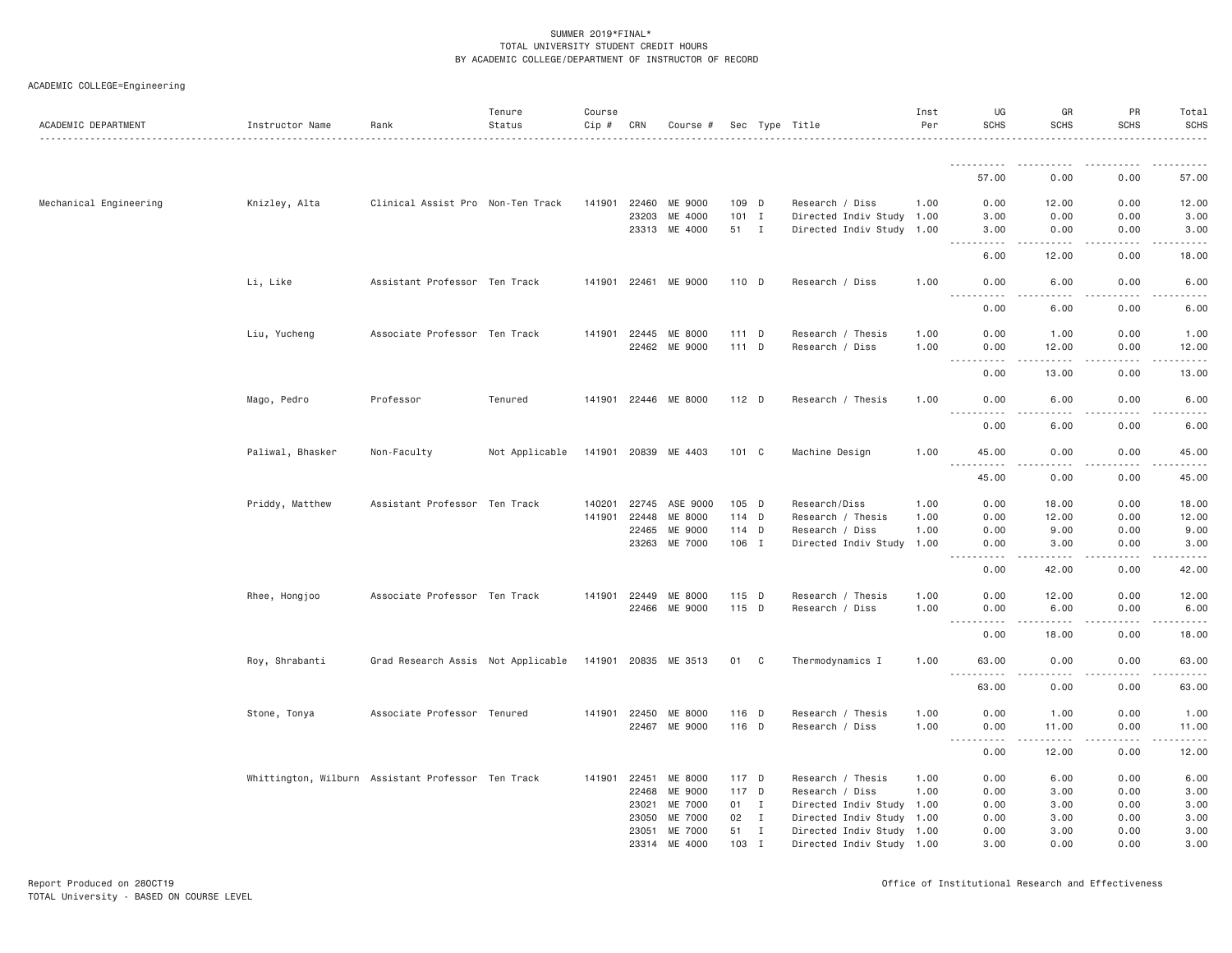| ACADEMIC DEPARTMENT                                                            | Instructor Name | Rank                              | Tenure<br>Status | Course<br>Cip # | CRN   | Course #      |    |    | Sec Type Title    | Inst<br>Per | UG<br><b>SCHS</b>       | GR<br><b>SCHS</b>        | PR<br>SCHS                | Total<br>SCHS         |
|--------------------------------------------------------------------------------|-----------------|-----------------------------------|------------------|-----------------|-------|---------------|----|----|-------------------|-------------|-------------------------|--------------------------|---------------------------|-----------------------|
|                                                                                |                 |                                   |                  |                 |       |               |    |    |                   |             |                         |                          |                           |                       |
|                                                                                |                 |                                   |                  |                 |       |               |    |    |                   |             |                         |                          |                           |                       |
|                                                                                |                 |                                   |                  |                 |       |               |    |    |                   |             | 3,00                    | 18,00                    | 0.00                      | 21.00                 |
| Mechanical Engineering                                                         | Zhang, Jian     | Visiting Assist Pro Non-Ten Track |                  | 141901          | 20837 | ME 3523       | 51 | ◡  | Thermodynamics II | 1.00        | 69.00                   | 0.00                     | 0.00                      | 69.00                 |
|                                                                                |                 |                                   |                  | 142701          |       | 20838 ME 3613 | 01 | C. | System Dynamics   | 1,00        | 93.00                   | 0.00                     | 0.00                      | 93.00                 |
|                                                                                |                 |                                   |                  |                 |       |               |    |    |                   |             | -----------<br>162,00   | 0.00                     | 0.00                      | .<br>162.00           |
| =====================================                                          |                 |                                   |                  |                 |       |               |    |    |                   |             | $=$ = = = = = = = = =   | $=$ = = = = = = = = = =  | ESSESSESSE                | ==========            |
| Mechanical Engineering                                                         |                 |                                   |                  |                 |       |               |    |    |                   |             | 543,00                  | 322,00                   | 0.00                      | 865,00                |
| -------------------------------------<br>------------------------------------- |                 |                                   |                  |                 |       |               |    |    |                   |             | _________<br>========== | __________<br>========== | ___________<br>---------- | $=$ = = = = = = = = = |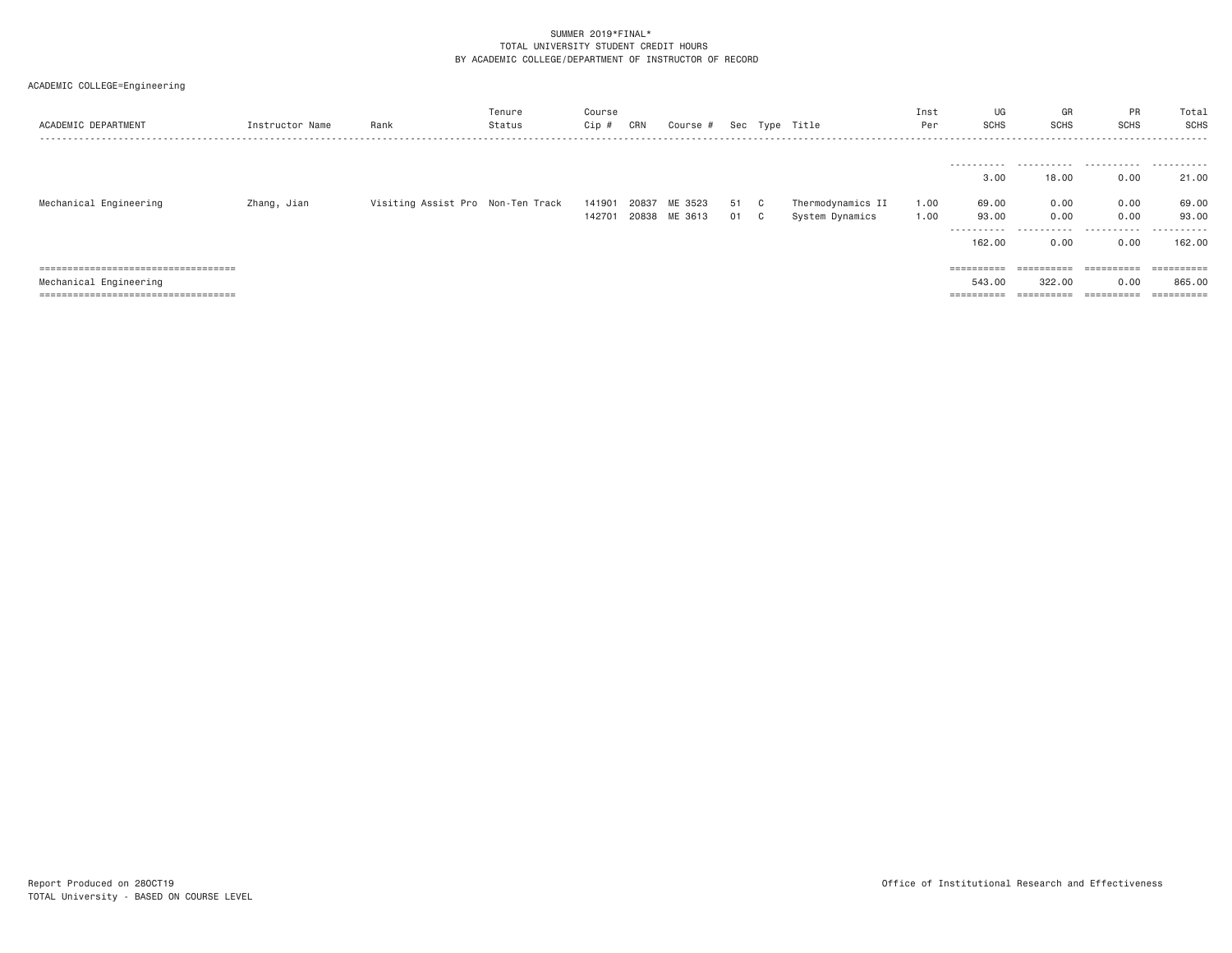ACADEMIC COLLEGE=Engineering

| ACADEMIC DEPARTMENT                                                     | Instructor Name                                    | Rank                          | Tenure<br>Status | Course<br>Cip # | CRN          | Course #              |         |              | Sec Type Title            | Inst<br>Per | UG<br><b>SCHS</b>                                                  | GR<br><b>SCHS</b>                                                                                                                                            | PR<br><b>SCHS</b>                                                                                                                                            | Total<br><b>SCHS</b> |
|-------------------------------------------------------------------------|----------------------------------------------------|-------------------------------|------------------|-----------------|--------------|-----------------------|---------|--------------|---------------------------|-------------|--------------------------------------------------------------------|--------------------------------------------------------------------------------------------------------------------------------------------------------------|--------------------------------------------------------------------------------------------------------------------------------------------------------------|----------------------|
| School of Chemical Engineering                                          | Amirlatifi, Amin                                   | Assistant Professor Ten Track |                  |                 | 140701 22623 | CHE 8000              | 101 D   |              | Research / Thesis         | 1.00        | 0.00                                                               | 3.00                                                                                                                                                         | 0.00                                                                                                                                                         | 3.00                 |
|                                                                         |                                                    |                               |                  |                 |              |                       |         |              |                           |             | <u>.</u><br>0.00                                                   | 3,00                                                                                                                                                         | 0.00                                                                                                                                                         | 3,00                 |
|                                                                         | Bricka, Ray                                        | Associate Professor Tenured   |                  |                 | 140701 20236 | CHE 4423              | 01      | C            | Fun Of Ind Corrosion 1.00 |             | 36.00                                                              | 0.00                                                                                                                                                         | 0.00                                                                                                                                                         | 36.00                |
|                                                                         |                                                    |                               |                  |                 | 20237        | CHE 6423              | 01      | C            | Fun Of Ind Corrosion      | 1,00        | 0.00                                                               | 3.00                                                                                                                                                         | 0.00                                                                                                                                                         | 3.00                 |
|                                                                         |                                                    |                               |                  |                 | 23298        | CHE 4000              | 104     | I            | Directed Indiv Study 1.00 |             | 3.00<br>.                                                          | 0.00<br>$   -$                                                                                                                                               | 0.00<br><b>.</b>                                                                                                                                             | 3.00<br>.            |
|                                                                         |                                                    |                               |                  |                 |              |                       |         |              |                           |             | 39.00                                                              | 3.00                                                                                                                                                         | 0.00                                                                                                                                                         | 42.00                |
|                                                                         | Elmore, Billy                                      | Associate Professor Tenured   |                  | 140701          | 22613        | CHE 4000              | $102$ I |              | Directed Indiv Study 1.00 |             | 3.00                                                               | 0.00                                                                                                                                                         | 0.00                                                                                                                                                         | 3.00                 |
|                                                                         |                                                    |                               |                  |                 | 22620        | CHE 4000              | 103 I   |              | Directed Indiv Study 1.00 |             | 4.00                                                               | 0.00                                                                                                                                                         | 0.00                                                                                                                                                         | 4.00                 |
|                                                                         |                                                    |                               |                  |                 | 23022        | CHE 4000              | 01 I    |              | Directed Indiv Study 1.00 |             | 2.00<br>$- - -$<br>.                                               | 0.00<br>.                                                                                                                                                    | 0.00<br>$\frac{1}{2} \left( \frac{1}{2} \right) \left( \frac{1}{2} \right) \left( \frac{1}{2} \right) \left( \frac{1}{2} \right) \left( \frac{1}{2} \right)$ | 2.00<br>.            |
|                                                                         |                                                    |                               |                  |                 |              |                       |         |              |                           |             | 9.00                                                               | 0.00                                                                                                                                                         | 0.00                                                                                                                                                         | 9.00                 |
|                                                                         | French, William                                    | Professor                     | Tenured          | 140701          | 20238        | CHE 8713              | 51      | C            | Sci Proposal Inst/De 1.00 |             | 0.00                                                               | 33.00                                                                                                                                                        | 0.00                                                                                                                                                         | 33.00                |
|                                                                         |                                                    |                               |                  |                 | 21227        | CHE 8713              | 551     | C            | Sci Proposal Inst/De 1.00 |             | 0.00                                                               | 6.00                                                                                                                                                         | 0.00                                                                                                                                                         | 6.00                 |
|                                                                         |                                                    |                               |                  |                 |              |                       |         |              |                           |             | $\sim$ $\sim$ $\sim$ $\sim$<br>$\sim$ $\sim$ $\sim$ $\sim$<br>0.00 | 39.00                                                                                                                                                        | 0.00                                                                                                                                                         | 39.00                |
|                                                                         | Kundu, Santanu                                     | Associate Professor Ten Track |                  |                 | 140701 22625 | CHE 8000              | 103 D   |              | Research / Thesis         | 1.00        | 0.00                                                               | 9.00                                                                                                                                                         | 0.00                                                                                                                                                         | 9.00                 |
|                                                                         |                                                    |                               |                  |                 |              | 22632 CHE 9000        | $102$ D |              | Research/Diss             | 1.00        | 0.00                                                               | 42.00                                                                                                                                                        | 0.00                                                                                                                                                         | 42.00                |
|                                                                         |                                                    |                               |                  |                 |              |                       |         |              |                           |             | .<br>0.00                                                          | $- - - - -$<br>51.00                                                                                                                                         | .<br>0.00                                                                                                                                                    | .<br>51.00           |
|                                                                         | Meng, Dong                                         | Assistant Professor Ten Track |                  |                 |              | 140701 22633 CHE 9000 | 103 D   |              | Research/Diss             | 1.00        | 0.00                                                               | 9.00                                                                                                                                                         | 0.00                                                                                                                                                         | 9.00                 |
|                                                                         |                                                    |                               |                  |                 |              |                       |         |              |                           |             | $- - - -$<br>- - - -<br>0.00                                       | - - - -<br>9.00                                                                                                                                              | 0.00                                                                                                                                                         | 9.00                 |
|                                                                         | Mirabolghasemi, Mary Assistant Professor Ten Track |                               |                  |                 |              | 140701 22634 CHE 9000 | $104$ D |              | Research/Diss             | 1,00        | 0.00                                                               | 9.00<br><u>.</u>                                                                                                                                             | 0.00<br>.                                                                                                                                                    | 9,00<br>.            |
|                                                                         |                                                    |                               |                  |                 |              |                       |         |              |                           |             | .<br>0.00                                                          | 9.00                                                                                                                                                         | 0.00                                                                                                                                                         | 9.00                 |
|                                                                         | Pearson, Larry                                     | Instructor                    | Non-Ten Track    | 140701          | 20231        | CHE 3123              | 01      | C            | Chem En Thermo II         | 1.00        | 72.00                                                              | 0.00                                                                                                                                                         | 0.00                                                                                                                                                         | 72.00                |
|                                                                         |                                                    |                               |                  |                 | 20232        | CHE 3203              | 01      | C            | Fluid Flow Op             | 1.00        | 39.00                                                              | 0.00                                                                                                                                                         | 0.00                                                                                                                                                         | 39.00                |
|                                                                         |                                                    |                               |                  |                 | 20233        | CHE 3213              | 51      | C            | Heat Transfer Op          | 1.00        | 93.00                                                              | 0.00                                                                                                                                                         | 0.00                                                                                                                                                         | 93.00                |
|                                                                         |                                                    |                               |                  |                 | 20234        | CHE 3223              | 51      | C            | Separation Processes      | 1.00        | 90.00                                                              | 0.00                                                                                                                                                         | 0.00                                                                                                                                                         | 90.00                |
|                                                                         |                                                    |                               |                  |                 | 21703        | CHE 3113              | 001     | $\mathbf{C}$ | Chem En Thermo I          | 1.00        | 27.00<br>.<br>$\sim$ $\sim$ $\sim$                                 | 0.00<br>$\omega$ is a $\omega$                                                                                                                               | 0.00<br>$\frac{1}{2} \left( \frac{1}{2} \right) \left( \frac{1}{2} \right) \left( \frac{1}{2} \right) \left( \frac{1}{2} \right) \left( \frac{1}{2} \right)$ | 27.00                |
|                                                                         |                                                    |                               |                  |                 |              |                       |         |              |                           |             | 321.00                                                             | 0.00                                                                                                                                                         | 0.00                                                                                                                                                         | 321.00               |
|                                                                         | Rai, Neeraj                                        | Assistant Professor Ten Track |                  | 140701          | 22635        | CHE 9000              | 105 D   |              | Research/Diss             | 1.00        | 0.00                                                               | 21.00                                                                                                                                                        | 0.00                                                                                                                                                         | 21.00                |
|                                                                         |                                                    |                               |                  | 240101          |              | 23324 HON 4000        | 01      | $\mathbf{I}$ | Directed Individual       | 1.00        | 3.00<br><u>.</u>                                                   | 0.00<br>$\frac{1}{2} \left( \frac{1}{2} \right) \left( \frac{1}{2} \right) \left( \frac{1}{2} \right) \left( \frac{1}{2} \right) \left( \frac{1}{2} \right)$ | 0.00<br>$- - - - - -$                                                                                                                                        | 3.00                 |
|                                                                         |                                                    |                               |                  |                 |              |                       |         |              |                           |             | 3.00                                                               | 21.00                                                                                                                                                        | 0.00                                                                                                                                                         | 24.00                |
|                                                                         | Xiang, Yizhi                                       | Assistant Professor Ten Track |                  |                 |              | 140701 22636 CHE 9000 | 106 D   |              | Research/Diss             | 1.00        | 0.00<br>.                                                          | 12.00<br>$- - - - -$                                                                                                                                         | 0.00                                                                                                                                                         | 12.00<br>.           |
|                                                                         |                                                    |                               |                  |                 |              |                       |         |              |                           |             | 0.00                                                               | 12.00                                                                                                                                                        | 0.00                                                                                                                                                         | 12.00                |
| ======================================                                  |                                                    |                               |                  |                 |              |                       |         |              |                           |             | ==========                                                         | ==========                                                                                                                                                   | -----------------------                                                                                                                                      |                      |
| School of Chemical Engineering<br>------------------------------------- |                                                    |                               |                  |                 |              |                       |         |              |                           |             | 372.00<br>==========                                               | 147.00                                                                                                                                                       | 0.00<br>----------- ---------                                                                                                                                | 519,00<br>========== |

TOTAL University - BASED ON COURSE LEVEL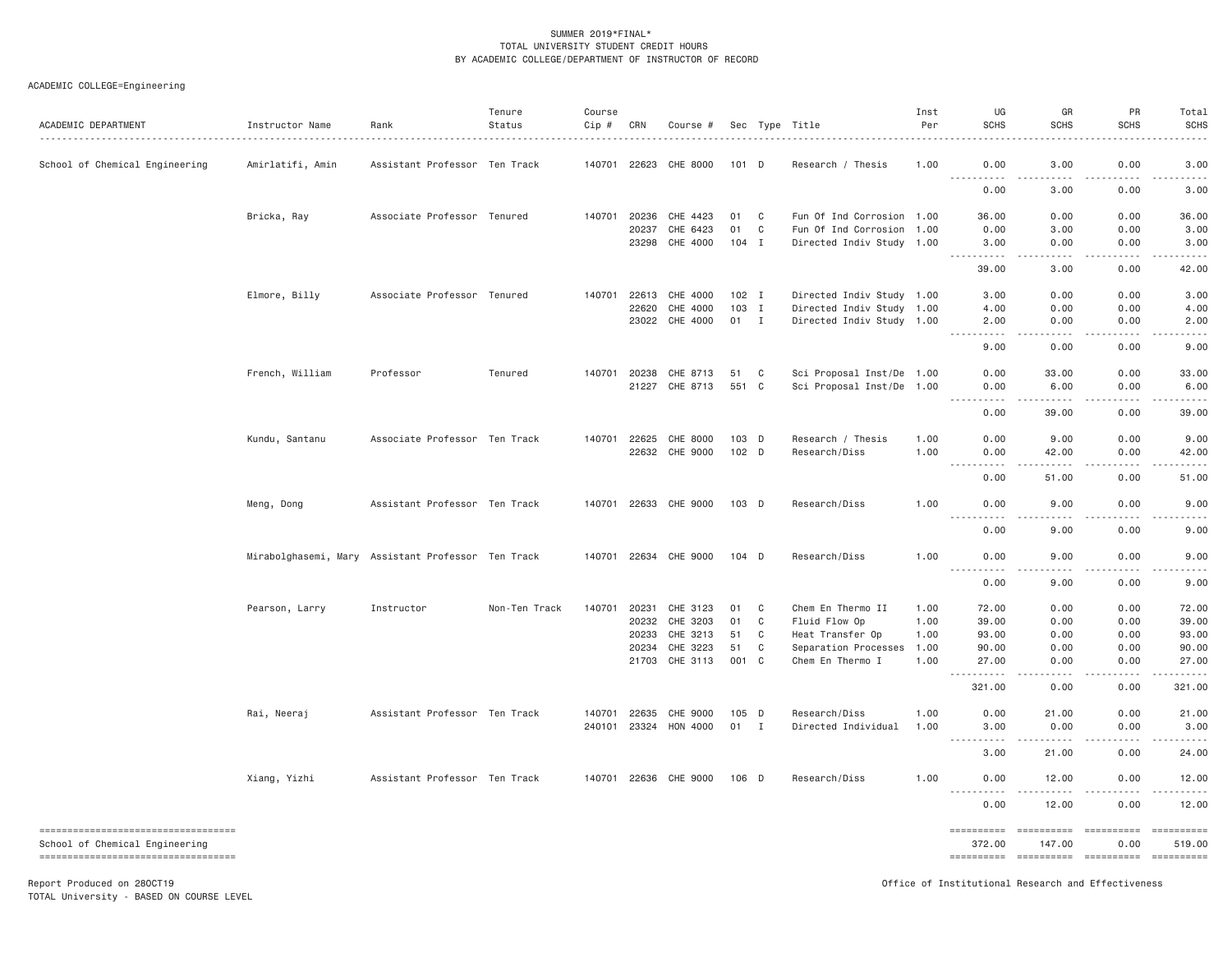## ACADEMIC COLLEGE=Forest Resources

| ACADEMIC DEPARTMENT                             | Instructor Name    | Rank                              | Tenure<br>Status | Course<br>Cip # | CRN          | Course #             |         | Sec Type Title            | Inst<br>Per | UG<br><b>SCHS</b>                                                                                                                                  | GR<br><b>SCHS</b>                         | PR<br><b>SCHS</b>                   | Total<br><b>SCHS</b> |
|-------------------------------------------------|--------------------|-----------------------------------|------------------|-----------------|--------------|----------------------|---------|---------------------------|-------------|----------------------------------------------------------------------------------------------------------------------------------------------------|-------------------------------------------|-------------------------------------|----------------------|
| Forestry                                        | Alexander, Heather | Assistant Professor Ten Track     |                  |                 |              | 030501 22231 F0 8000 | $101$ D | Research / Thesis         | 1.00        | 0.00<br>.                                                                                                                                          | 6.00<br>.                                 | 0.00<br>.                           | 6.00<br>.            |
|                                                 |                    |                                   |                  |                 |              |                      |         |                           |             | 0.00                                                                                                                                               | 6.00                                      | 0.00                                | 6.00                 |
|                                                 | Auel, John         | Extension Assist Pr Non-Ten Track |                  |                 |              | 030501 22482 F0 4231 | $WO1$ L | Intro to Wood Supply 1.00 |             | 44.00<br>$\sim$ $\sim$ $\sim$<br>.                                                                                                                 | 0.00<br>.                                 | 0.00<br>.                           | 44.00<br>.           |
|                                                 |                    |                                   |                  |                 |              |                      |         |                           |             | 44.00                                                                                                                                              | 0.00                                      | 0.00                                | 44.00                |
|                                                 | Frey, Brent        | Assistant Professor Ten Track     |                  |                 |              | 030501 21318 FO 8000 | 502 D   | Research / Thesis         | 1.00        | 0.00<br><u> - - - - - - - - - -</u>                                                                                                                | 1.00<br>.                                 | 0.00<br>.                           | 1.00<br>.            |
|                                                 |                    |                                   |                  |                 |              |                      |         |                           |             | 0.00                                                                                                                                               | 1.00                                      | 0.00                                | 1.00                 |
|                                                 | Grado, Stephen     | Professor                         | Tenured          |                 |              | 030501 22244 F0 9000 | $101$ D | Research / Diss           | 1.00        | 0.00<br>.                                                                                                                                          | 6.00<br>$- - - -$<br>-----                | 0.00                                | 6.00                 |
|                                                 |                    |                                   |                  |                 |              |                      |         |                           |             | 0.00                                                                                                                                               | 6.00                                      | 0.00                                | 6.00                 |
|                                                 | Grala, Robert      | Professor                         | Tenured          |                 |              | 030501 22245 F0 9000 | 102 D   | Research / Diss           | 1.00        | 0.00<br>$\frac{1}{2} \left( \frac{1}{2} \right) \left( \frac{1}{2} \right) \left( \frac{1}{2} \right) \left( \frac{1}{2} \right)$<br>$\frac{1}{2}$ | 12.00<br>.                                | 0.00                                | 12.00                |
|                                                 |                    |                                   |                  |                 |              |                      |         |                           |             | 0.00                                                                                                                                               | 12.00                                     | 0.00                                | 12.00                |
|                                                 | Granger, Joshua    | Assistant Professor Ten Track     |                  | 030501 22484    |              | FO 3015              | WO1 C   | For Desc and Analysi 1.00 |             | 220.00                                                                                                                                             | 0.00                                      | 0.00                                | 220.00               |
|                                                 |                    |                                   |                  |                 |              | 23190 F0 4000        | 101 I   | Directed Indiv Study 1.00 |             | 3,00                                                                                                                                               | 0.00                                      | 0.00                                | 3,00                 |
|                                                 |                    |                                   |                  |                 |              |                      |         |                           |             | . <b>.</b><br>223.00                                                                                                                               | .<br>0.00                                 | .<br>0.00                           | .<br>223.00          |
|                                                 | Grebner, Donald    | Professor                         | Tenured          |                 |              | 030501 22235 F0 8000 | $105$ D | Research / Thesis         | 1.00        | 0.00<br><u> - - - - - - - - - -</u>                                                                                                                | 6.00<br>.                                 | 0.00<br>.                           | 6.00<br>.            |
|                                                 |                    |                                   |                  |                 |              |                      |         |                           |             | 0.00                                                                                                                                               | 6.00                                      | 0.00                                | 6.00                 |
|                                                 | Munn, Ian          | Professor                         | Tenured          |                 | 030506 20628 | F0 3003              | 101 F   | Internship in Forest 1.00 |             | 3.00                                                                                                                                               | 0.00                                      | 0.00                                | 3.00                 |
|                                                 |                    |                                   |                  |                 | 030599 20629 | F0 4513              | 101 B   | Forestry Conservatio 1.00 |             | 15.00<br><u>.</u>                                                                                                                                  | 0.00<br>$\frac{1}{2}$                     | 0.00<br>.                           | 15.00                |
|                                                 |                    |                                   |                  |                 |              |                      |         |                           |             | 18.00                                                                                                                                              | 0.00                                      | 0.00                                | 18.00                |
|                                                 | Renninger, Heidi   | Assistant Professor Ten Track     |                  |                 |              | 030501 22238 F0 8000 | 108 D   | Research / Thesis         | 1.00        | 0.00                                                                                                                                               | 24.00                                     | 0.00                                | 24.00                |
|                                                 |                    |                                   |                  |                 |              | 22246 FO 9000        | 103 D   | Research / Diss           | 1.00        | 0.00<br>.<br>$\sim$ $\sim$ $\sim$                                                                                                                  | 4.00<br>-----                             | 0.00<br>.                           | 4.00                 |
|                                                 |                    |                                   |                  |                 |              |                      |         |                           |             | 0.00                                                                                                                                               | 28.00                                     | 0.00                                | 28.00                |
|                                                 | Siegert, Courtney  | Assistant Professor Ten Track     |                  |                 | 030501 22240 | F0 8000              | 110 D   | Research / Thesis         | 1.00        | 0.00                                                                                                                                               | 12.00                                     | 0.00                                | 12.00                |
|                                                 |                    |                                   |                  |                 | 22481        | F0 3012              | WO1 L   | Int Forest Communiti      | 1.00        | 96.00                                                                                                                                              | 0.00                                      | 0.00                                | 96.00                |
|                                                 |                    |                                   |                  |                 |              | 22865 FO 9000        | 105 D   | Research / Diss           | 1.00        | 0.00<br>. <b>.</b>                                                                                                                                 | 3.00<br>.                                 | 0.00<br>.                           | 3.00<br>.            |
|                                                 |                    |                                   |                  |                 |              |                      |         |                           |             | 96.00                                                                                                                                              | 15.00                                     | 0.00                                | 111.00               |
|                                                 | Sun, Changyou      | Professor                         | Tenured          |                 |              | 030501 22241 F0 8000 | $111$ D | Research / Thesis         | 1.00        | 0.00<br>.                                                                                                                                          | 12.00<br>.                                | 0.00<br>$\sim$ $\sim$ $\sim$ $\sim$ | 12.00<br>.           |
|                                                 |                    |                                   |                  |                 |              |                      |         |                           |             | 0.00                                                                                                                                               | 12.00                                     | 0.00                                | 12.00                |
| -------------------------------------           |                    |                                   |                  |                 |              |                      |         |                           |             | ==========                                                                                                                                         | ==========                                | ==========                          | ==========           |
| Forestry<br>----------------------------------- |                    |                                   |                  |                 |              |                      |         |                           |             | 381.00                                                                                                                                             | 86.00<br>---------- ---------- ---------- | 0.00                                | 467.00<br>========== |
|                                                 |                    |                                   |                  |                 |              |                      |         |                           |             |                                                                                                                                                    |                                           |                                     |                      |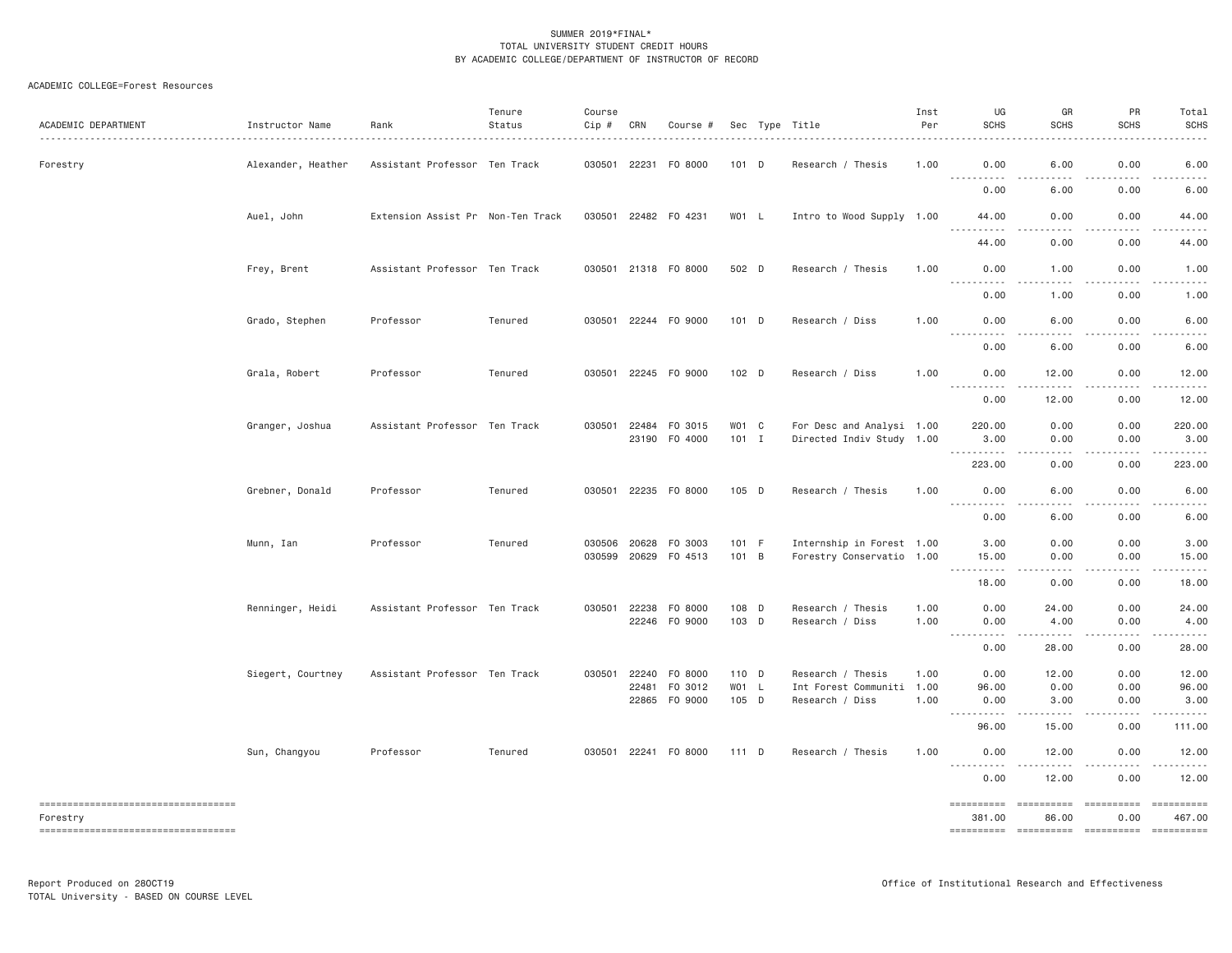## ACADEMIC COLLEGE=Forest Resources

| ACADEMIC DEPARTMENT                                            | Instructor Name    | Rank                              | Tenure<br>Status | Course<br>Cip # | CRN                   | Course #                   |                  |              | Sec Type Title                                        | Inst<br>Per  | UG<br><b>SCHS</b>                   | GR<br><b>SCHS</b>                                                                                                                                                                                                                                                                         | PR<br><b>SCHS</b>                                                                                                                                                                       | Total<br><b>SCHS</b>                                                                                                                                                                    |
|----------------------------------------------------------------|--------------------|-----------------------------------|------------------|-----------------|-----------------------|----------------------------|------------------|--------------|-------------------------------------------------------|--------------|-------------------------------------|-------------------------------------------------------------------------------------------------------------------------------------------------------------------------------------------------------------------------------------------------------------------------------------------|-----------------------------------------------------------------------------------------------------------------------------------------------------------------------------------------|-----------------------------------------------------------------------------------------------------------------------------------------------------------------------------------------|
| Sustainable Bioproducts                                        | Barnes, H. Michael | Professor                         | Tenured          |                 |                       | 030501 22127 SBP 9000      | $103$ D          |              | Research / Diss                                       | 1.00         | 0.00<br><u> - - - - - - - - - -</u> | 6.00<br>$\frac{1}{2} \left( \frac{1}{2} \right) \left( \frac{1}{2} \right) \left( \frac{1}{2} \right) \left( \frac{1}{2} \right)$<br>$\frac{1}{2} \left( \frac{1}{2} \right) \left( \frac{1}{2} \right) \left( \frac{1}{2} \right) \left( \frac{1}{2} \right) \left( \frac{1}{2} \right)$ | 0.00<br>$\sim$ $\sim$ $\sim$<br>.                                                                                                                                                       | 6.00<br>$\frac{1}{2} \left( \frac{1}{2} \right) \left( \frac{1}{2} \right) \left( \frac{1}{2} \right) \left( \frac{1}{2} \right) \left( \frac{1}{2} \right) \left( \frac{1}{2} \right)$ |
|                                                                |                    |                                   |                  |                 |                       |                            |                  |              |                                                       |              | 0.00                                | 6.00                                                                                                                                                                                                                                                                                      | 0.00                                                                                                                                                                                    | 6.00                                                                                                                                                                                    |
|                                                                | Hassan, El Barbary | Associate Professor Tenured       |                  |                 |                       | 030501 22125 SBP 9000      | 101 D            |              | Research / Diss                                       | 1.00         | 0.00                                | 12.00<br>.                                                                                                                                                                                                                                                                                | 0.00                                                                                                                                                                                    | 12.00                                                                                                                                                                                   |
|                                                                |                    |                                   |                  |                 |                       |                            |                  |              |                                                       |              | 0.00                                | 12.00                                                                                                                                                                                                                                                                                     | 0.00                                                                                                                                                                                    | 12.00                                                                                                                                                                                   |
|                                                                | Kim, Yun Sang      | Assistant Professor Ten Track     |                  |                 | 030501 22117<br>22123 | SBP 8000<br>SBP 9000       | 101 D<br>01      | D            | Research / Thesis<br>Research / Diss                  | 1.00<br>1.00 | 0.00<br>0.00                        | 3.00<br>3.00                                                                                                                                                                                                                                                                              | 0.00<br>0.00                                                                                                                                                                            | 3.00<br>3.00                                                                                                                                                                            |
|                                                                |                    |                                   |                  |                 |                       |                            |                  |              |                                                       |              | .<br>$\sim$ $\sim$ $\sim$<br>0.00   | 6.00                                                                                                                                                                                                                                                                                      | 0.00                                                                                                                                                                                    | 6.00                                                                                                                                                                                    |
|                                                                | Lim, Hyungsuk      | Assistant Professor Ten Track     |                  |                 | 030101 22771          | SBP 7000                   | 52               | $\mathbf{I}$ | Directed Indiv Study 1.00                             |              | 0.00                                | 3.00                                                                                                                                                                                                                                                                                      | 0.00                                                                                                                                                                                    | 3.00                                                                                                                                                                                    |
|                                                                |                    |                                   |                  |                 | 22772                 | SBP 7000                   | 53               | $\mathbf{I}$ | Directed Indiv Study 1.00                             |              | 0.00                                | 3.00                                                                                                                                                                                                                                                                                      | 0.00                                                                                                                                                                                    | 3.00                                                                                                                                                                                    |
|                                                                |                    |                                   |                  |                 | 030501 22118          | SBP 8000                   | 102 D            |              | Research / Thesis                                     | 1.00         | 0.00                                | 6.00                                                                                                                                                                                                                                                                                      | 0.00                                                                                                                                                                                    | 6.00                                                                                                                                                                                    |
|                                                                |                    |                                   |                  |                 | 22128<br>22819        | SBP 9000<br>SBP 8000       | 104 D<br>03 D    |              | Research / Diss<br>Research / Thesis                  | 1.00<br>1.00 | 0.00<br>0.00                        | 3.00<br>6.00                                                                                                                                                                                                                                                                              | 0.00<br>0.00                                                                                                                                                                            | 3.00<br>6.00                                                                                                                                                                            |
|                                                                |                    |                                   |                  |                 |                       |                            |                  |              |                                                       |              | -----<br>.<br>0.00                  | -----<br>21.00                                                                                                                                                                                                                                                                            | $\frac{1}{2} \left( \frac{1}{2} \right) \left( \frac{1}{2} \right) \left( \frac{1}{2} \right) \left( \frac{1}{2} \right) \left( \frac{1}{2} \right)$<br>0.00                            | 21.00                                                                                                                                                                                   |
|                                                                | Owens, Frank       | Research Assist Pro Non-Ten Track |                  |                 |                       | 030501 22129 SBP 9000      | $105$ D          |              | Research / Diss                                       | 1.00         | 0.00<br>$  -$                       | 6.00                                                                                                                                                                                                                                                                                      | 0.00                                                                                                                                                                                    | 6.00                                                                                                                                                                                    |
|                                                                |                    |                                   |                  |                 |                       |                            |                  |              |                                                       |              | 0.00                                | 6.00                                                                                                                                                                                                                                                                                      | 0.00                                                                                                                                                                                    | 6.00                                                                                                                                                                                    |
|                                                                | Seale, Roy         | Professor                         | Tenured          |                 | 030501 22119          | SBP 8000                   | 103 D            |              | Research / Thesis                                     | 1.00         | 0.00                                | 12.00                                                                                                                                                                                                                                                                                     | 0.00                                                                                                                                                                                    | 12.00                                                                                                                                                                                   |
|                                                                |                    |                                   |                  |                 | 22130                 | SBP 9000                   | 106 D            |              | Research / Diss                                       | 1.00         | 0.00                                | 6.00                                                                                                                                                                                                                                                                                      | 0.00                                                                                                                                                                                    | 6.00                                                                                                                                                                                    |
|                                                                |                    |                                   |                  |                 | 22433                 | SBP 8000                   | 51               | D            | Research / Thesis                                     | 1.00         | 0.00<br>$- - - -$<br>.              | 3.00<br>-----                                                                                                                                                                                                                                                                             | 0.00<br>$- - - - -$                                                                                                                                                                     | 3.00                                                                                                                                                                                    |
|                                                                |                    |                                   |                  |                 |                       |                            |                  |              |                                                       |              | 0.00                                | 21.00                                                                                                                                                                                                                                                                                     | 0.00                                                                                                                                                                                    | 21.00                                                                                                                                                                                   |
|                                                                | Shmulsky, Rubin    | Professor                         | Tenured          |                 |                       | 030501 22126 SBP 9000      | 102 <sub>D</sub> |              | Research / Diss                                       | 1.00         | 0.00<br><u>.</u>                    | 6.00<br>-----                                                                                                                                                                                                                                                                             | 0.00<br>$\frac{1}{2} \left( \frac{1}{2} \right) \left( \frac{1}{2} \right) \left( \frac{1}{2} \right) \left( \frac{1}{2} \right) \left( \frac{1}{2} \right) \left( \frac{1}{2} \right)$ | 6.00<br>.                                                                                                                                                                               |
|                                                                |                    |                                   |                  |                 |                       |                            |                  |              |                                                       |              | 0.00                                | 6.00                                                                                                                                                                                                                                                                                      | 0.00                                                                                                                                                                                    | 6.00                                                                                                                                                                                    |
|                                                                | Stokes, Carrlet    | Assistant Professor Ten Track     |                  |                 | 030501 22122          | SBP 8000                   | 02               | D            | Research / Thesis                                     | 1.00         | 0.00                                | 6.00                                                                                                                                                                                                                                                                                      | 0.00                                                                                                                                                                                    | 6.00                                                                                                                                                                                    |
|                                                                |                    |                                   |                  |                 |                       | 22131 SBP 9000             | 107 D            |              | Research / Diss                                       | 1.00         | 0.00                                | 12.00                                                                                                                                                                                                                                                                                     | 0.00                                                                                                                                                                                    | 12.00                                                                                                                                                                                   |
|                                                                |                    |                                   |                  |                 |                       |                            |                  |              |                                                       |              | <b></b><br>0.00                     | .<br>18.00                                                                                                                                                                                                                                                                                | .<br>0.00                                                                                                                                                                               | 18.00                                                                                                                                                                                   |
|                                                                |                    |                                   |                  |                 |                       |                            |                  |              |                                                       |              |                                     |                                                                                                                                                                                                                                                                                           |                                                                                                                                                                                         |                                                                                                                                                                                         |
|                                                                | Street, Jason      | Assistant Professor Ten Track     |                  |                 | 030101 20989          | SBP 2012<br>22432 SBP 7000 | 001 B<br>01      | I            | Intro to Bioproduct 1.00<br>Directed Indiv Study 1.00 |              | 8.00<br>0.00                        | 0.00<br>3.00                                                                                                                                                                                                                                                                              | 0.00<br>0.00                                                                                                                                                                            | 8.00<br>3.00                                                                                                                                                                            |
|                                                                |                    |                                   |                  |                 |                       |                            |                  |              |                                                       |              | .<br>8.00                           | $\frac{1}{2} \left( \frac{1}{2} \right) \left( \frac{1}{2} \right) \left( \frac{1}{2} \right) \left( \frac{1}{2} \right) \left( \frac{1}{2} \right)$<br>3.00                                                                                                                              | .<br>0.00                                                                                                                                                                               | .<br>11.00                                                                                                                                                                              |
| -----------------------------------<br>Sustainable Bioproducts |                    |                                   |                  |                 |                       |                            |                  |              |                                                       |              | ==========<br>8.00                  | 99.00                                                                                                                                                                                                                                                                                     | ========== ========== =========<br>0.00                                                                                                                                                 | 107.00                                                                                                                                                                                  |
| ----------------------------------                             |                    |                                   |                  |                 |                       |                            |                  |              |                                                       |              |                                     |                                                                                                                                                                                                                                                                                           |                                                                                                                                                                                         |                                                                                                                                                                                         |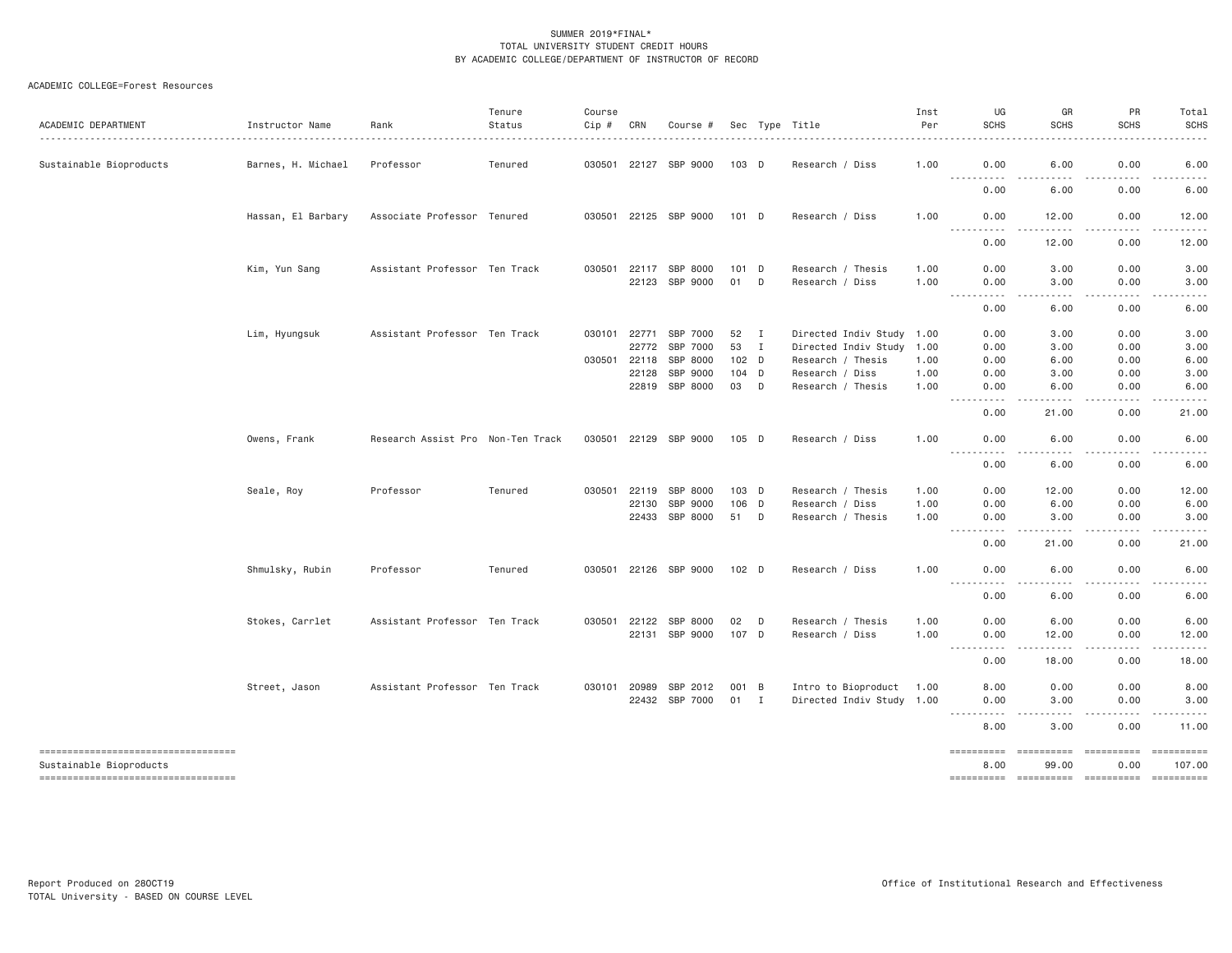## ACADEMIC COLLEGE=Forest Resources

| ACADEMIC DEPARTMENT               | Instructor Name     | Rank                              | Tenure<br>Status | Course<br>Cip # | CRN   | Course #                                |                |   | Sec Type Title                                 | Inst<br>Per  | UG<br><b>SCHS</b>                                                                                                                       | GR<br><b>SCHS</b><br>.                                                                                                                                       | PR<br><b>SCHS</b><br><u>.</u>                                                                                                                                | Total<br><b>SCHS</b><br>.                                                                                                                                                               |
|-----------------------------------|---------------------|-----------------------------------|------------------|-----------------|-------|-----------------------------------------|----------------|---|------------------------------------------------|--------------|-----------------------------------------------------------------------------------------------------------------------------------------|--------------------------------------------------------------------------------------------------------------------------------------------------------------|--------------------------------------------------------------------------------------------------------------------------------------------------------------|-----------------------------------------------------------------------------------------------------------------------------------------------------------------------------------------|
| Wildlife, Fisheries & Aquaculture | Allen, Peter        | Associate Professor Tenured       |                  |                 |       | 030601 22649 WFA 8000                   | 102 D          |   | Research / Thesis                              | 1.00         | 0.00<br>----------                                                                                                                      | 6.00<br>$\frac{1}{2} \left( \frac{1}{2} \right) \left( \frac{1}{2} \right) \left( \frac{1}{2} \right) \left( \frac{1}{2} \right) \left( \frac{1}{2} \right)$ | 0.00<br>$\frac{1}{2} \left( \frac{1}{2} \right) \left( \frac{1}{2} \right) \left( \frac{1}{2} \right) \left( \frac{1}{2} \right) \left( \frac{1}{2} \right)$ | 6.00<br>.                                                                                                                                                                               |
|                                   |                     |                                   |                  |                 |       |                                         |                |   |                                                |              | 0.00                                                                                                                                    | 6.00                                                                                                                                                         | 0.00                                                                                                                                                         | 6.00                                                                                                                                                                                    |
|                                   | Ayers, Christopher  | Instructor                        | Non-Ten Track    |                 |       | 030201 21068 WFA 4433<br>21069 WFA 4433 | 001 C<br>002 K |   | Mammalogy<br>Mammalogy                         | 1.00<br>1.00 | 33.00<br>0.00                                                                                                                           | 0.00<br>0.00                                                                                                                                                 | 0.00<br>0.00                                                                                                                                                 | 33.00<br>0.00                                                                                                                                                                           |
|                                   |                     |                                   |                  |                 |       |                                         |                |   |                                                |              | .<br>$- - -$<br>33.00                                                                                                                   | .<br>0.00                                                                                                                                                    | .<br>0.00                                                                                                                                                    | .<br>33.00                                                                                                                                                                              |
|                                   | Baker, Beth         | Extension Assist Pr Non-Ten Track |                  | 030601          |       | 22678 WFA 9000                          | 103 D          |   | Research / Diss                                | 1.00         | 0.00<br>الدامات مالدان                                                                                                                  | 6.00<br>.                                                                                                                                                    | 0.00<br>.                                                                                                                                                    | 6.00<br>$- - - - -$                                                                                                                                                                     |
|                                   |                     |                                   |                  |                 |       |                                         |                |   |                                                |              | 0.00                                                                                                                                    | 6.00                                                                                                                                                         | 0.00                                                                                                                                                         | 6.00                                                                                                                                                                                    |
|                                   | Burger, Leslie      | Extension Assist Pr Non-Ten Track |                  | 030601          |       | 22651 WFA 8000                          | $104$ D        |   | Research / Thesis                              | 1.00         | 0.00<br><u> - - - - - - - - - -</u>                                                                                                     | 6.00<br>$   -$                                                                                                                                               | 0.00<br>.                                                                                                                                                    | 6.00<br>$\frac{1}{2} \left( \frac{1}{2} \right) \left( \frac{1}{2} \right) \left( \frac{1}{2} \right) \left( \frac{1}{2} \right) \left( \frac{1}{2} \right)$                            |
|                                   |                     |                                   |                  |                 |       |                                         |                |   |                                                |              | 0.00                                                                                                                                    | 6.00                                                                                                                                                         | 0.00                                                                                                                                                         | 6.00                                                                                                                                                                                    |
|                                   | Colvin, Michael     | Assistant Professor Ten Track     |                  | 030601          |       | 22652 WFA 8000                          | 105 D          |   | Research / Thesis                              | 1.00         | 0.00                                                                                                                                    | 6.00                                                                                                                                                         | 0.00                                                                                                                                                         | 6.00                                                                                                                                                                                    |
|                                   |                     |                                   |                  |                 |       | 22680 WFA 9000                          | 105 D          |   | Research / Diss                                | 1.00         | 0.00<br>.<br>$\frac{1}{2} \left( \frac{1}{2} \right) \left( \frac{1}{2} \right) \left( \frac{1}{2} \right) \left( \frac{1}{2} \right)$  | 6.00<br>$\frac{1}{2} \left( \frac{1}{2} \right) \left( \frac{1}{2} \right) \left( \frac{1}{2} \right) \left( \frac{1}{2} \right) \left( \frac{1}{2} \right)$ | 0.00<br>.                                                                                                                                                    | 6.00<br>.                                                                                                                                                                               |
|                                   |                     |                                   |                  |                 |       |                                         |                |   |                                                |              | 0.00                                                                                                                                    | 12.00                                                                                                                                                        | 0.00                                                                                                                                                         | 12.00                                                                                                                                                                                   |
|                                   | Correa, Sandra      | Assistant Professor Ten Track     |                  |                 |       | 030601 22653 WFA 8000                   | 106 D          |   | Research / Thesis                              | 1.00         | 0.00<br>$\sim$ $\sim$ $\sim$<br>.                                                                                                       | 6.00                                                                                                                                                         | 0.00<br>د د د د                                                                                                                                              | 6.00                                                                                                                                                                                    |
|                                   |                     |                                   |                  |                 |       |                                         |                |   |                                                |              | 0.00                                                                                                                                    | 6.00                                                                                                                                                         | 0.00                                                                                                                                                         | 6.00                                                                                                                                                                                    |
|                                   | Davis, John         | Associate Professor Tenured       |                  |                 |       | 030601 22654 WFA 8000<br>22682 WFA 9000 | 107 D<br>107 D |   | Research / Thesis<br>Research / Diss           | 1.00<br>1.00 | 0.00<br>0.00                                                                                                                            | 3.00<br>6.00                                                                                                                                                 | 0.00<br>0.00                                                                                                                                                 | 3.00<br>6.00                                                                                                                                                                            |
|                                   |                     |                                   |                  |                 |       |                                         |                |   |                                                |              | <u>.</u><br>0.00                                                                                                                        | المتمامين<br>9.00                                                                                                                                            | .<br>0.00                                                                                                                                                    | $\frac{1}{2} \left( \frac{1}{2} \right) \left( \frac{1}{2} \right) \left( \frac{1}{2} \right) \left( \frac{1}{2} \right) \left( \frac{1}{2} \right)$<br>$- - -$<br>9.00                 |
|                                   | Demarais, Stephen   | Professor                         | Tenured          | 030201          | 22480 | WFA 3031                                | W01 H          |   | Intro Wild/Fish Prac 1.00                      |              | 46.00                                                                                                                                   | 0.00                                                                                                                                                         | 0.00                                                                                                                                                         | 46.00                                                                                                                                                                                   |
|                                   |                     |                                   |                  | 030601          | 22655 | WFA 8000<br>23252 WFA 7000              | 108 D<br>103 I |   | Research / Thesis<br>Directed Indiv Study 1.00 | 1.00         | 0.00<br>0.00                                                                                                                            | 20.00<br>1.00                                                                                                                                                | 0.00<br>0.00                                                                                                                                                 | 20.00<br>1.00                                                                                                                                                                           |
|                                   |                     |                                   |                  |                 |       |                                         |                |   |                                                |              | $\frac{1}{2} \left( \frac{1}{2} \right) \left( \frac{1}{2} \right) \left( \frac{1}{2} \right) \left( \frac{1}{2} \right)$<br>.<br>46.00 | .<br>21.00                                                                                                                                                   | -----<br>0.00                                                                                                                                                | .<br>67.00                                                                                                                                                                              |
|                                   | Evans, Kristine     | Assistant Professor Ten Track     |                  | 030601          |       | 22657 WFA 8000                          | 110 D          |   | Research / Thesis                              | 1.00         | 0.00                                                                                                                                    | 12.00                                                                                                                                                        | 0.00                                                                                                                                                         | 12.00                                                                                                                                                                                   |
|                                   |                     |                                   |                  |                 |       | 22685 WFA 9000                          | 110 D          |   | Research / Diss                                | 1.00         | 0.00<br>$\sim$ $\sim$ $\sim$<br>.                                                                                                       | 6.00<br>.                                                                                                                                                    | 0.00<br>.                                                                                                                                                    | 6.00<br>$\frac{1}{2} \left( \frac{1}{2} \right) \left( \frac{1}{2} \right) \left( \frac{1}{2} \right) \left( \frac{1}{2} \right) \left( \frac{1}{2} \right) \left( \frac{1}{2} \right)$ |
|                                   |                     |                                   |                  |                 |       |                                         |                |   |                                                |              | 0.00                                                                                                                                    | 18.00                                                                                                                                                        | 0.00                                                                                                                                                         | 18.00                                                                                                                                                                                   |
|                                   | Hunt, Kevin         | Professor                         | Tenured          |                 |       | 030601 22686 WFA 9000 111 D             |                |   | Research / Diss                                | 1.00         | 0.00<br><u>.</u>                                                                                                                        | 6.00                                                                                                                                                         | 0.00<br>.                                                                                                                                                    | 6.00<br>.                                                                                                                                                                               |
|                                   |                     |                                   |                  |                 |       |                                         |                |   |                                                |              | 0.00                                                                                                                                    | 6.00                                                                                                                                                         | 0.00                                                                                                                                                         | 6.00                                                                                                                                                                                    |
|                                   | Karunakaran, Ganesh | Research Assist Pro Non-Ten Track |                  |                 |       | 030601 22689 WFA 9000 114 D             |                |   | Research / Diss                                | 1.00         | 0.00<br>.                                                                                                                               | 6.00<br>د د د د                                                                                                                                              | 0.00<br>.                                                                                                                                                    | 6.00<br>2.2.2.2.2                                                                                                                                                                       |
|                                   |                     |                                   |                  |                 |       |                                         |                |   |                                                |              | 0.00                                                                                                                                    | 6.00                                                                                                                                                         | 0.00                                                                                                                                                         | 6.00                                                                                                                                                                                    |
|                                   | Lashley, Marcus     | Assistant Professor Ten Track     |                  | 030601          | 21067 | WFA 4223                                | 001 B          |   | Wildlife Plant ID                              | 1.00         | 30.00                                                                                                                                   | 0.00                                                                                                                                                         | 0.00                                                                                                                                                         | 30.00                                                                                                                                                                                   |
|                                   |                     |                                   |                  |                 | 21070 | WFA 6223                                | 001            | B | Wildife Plant ID                               | 1.00         | 0.00                                                                                                                                    | 3.00                                                                                                                                                         | 0.00                                                                                                                                                         | 3.00                                                                                                                                                                                    |
|                                   |                     |                                   |                  |                 | 22663 | <b>WFA 8000</b>                         | 116            | D | Research / Thesis                              | 1.00         | 0.00                                                                                                                                    | 21.00                                                                                                                                                        | 0.00                                                                                                                                                         | 21.00                                                                                                                                                                                   |
|                                   |                     |                                   |                  |                 | 22691 | WFA 9000                                | 116 D          |   | Research / Diss                                | 1.00         | 0.00                                                                                                                                    | 13,00                                                                                                                                                        | 0.00                                                                                                                                                         | 13.00                                                                                                                                                                                   |

Report Produced on 28OCT19 Office of Institutional Research and Effectiveness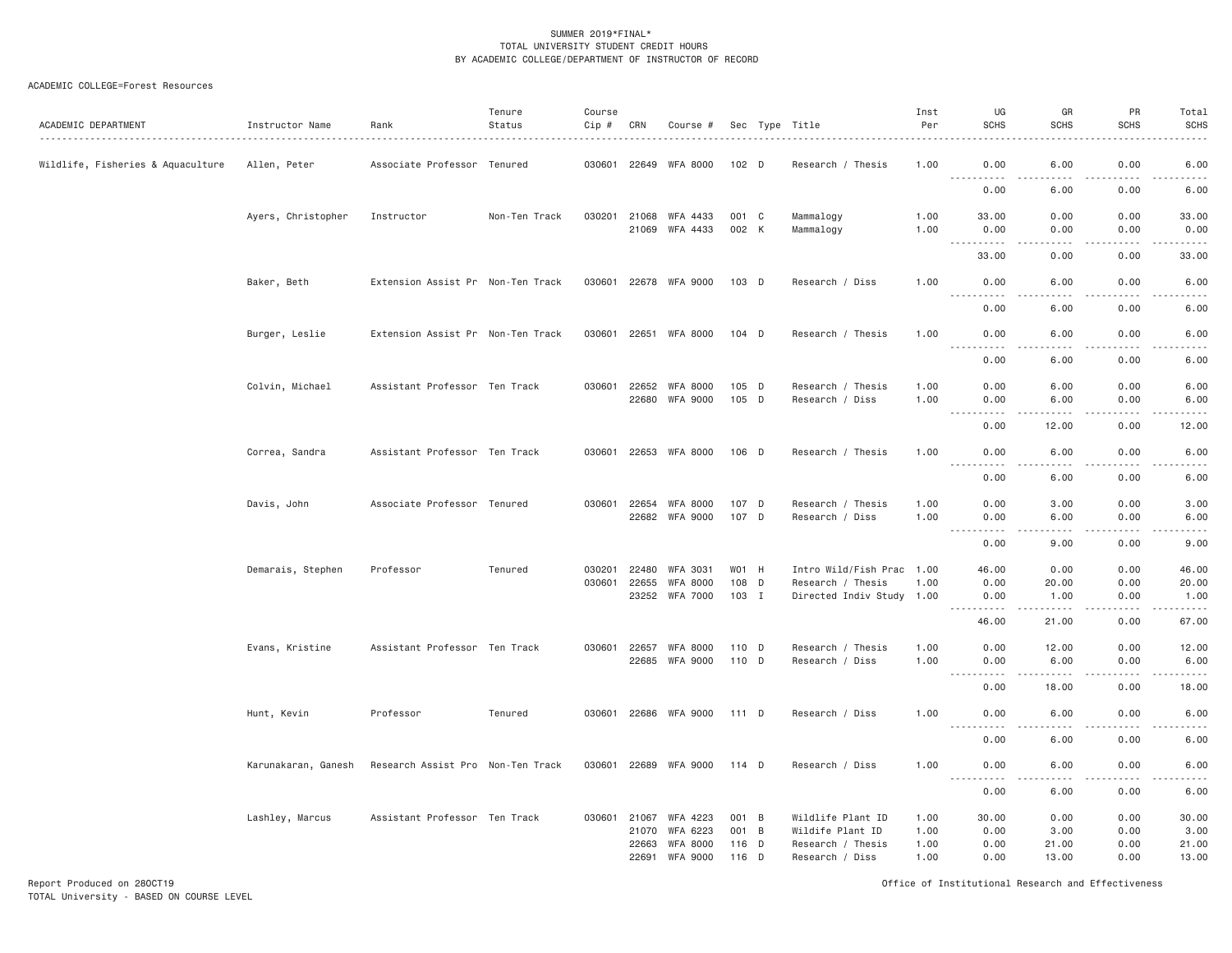| ACADEMIC DEPARTMENT                                                      | Instructor Name     | Rank                              | Tenure<br>Status | Course<br>Cip # CRN |                | Course #                           |                    | Sec Type Title                                 | Inst<br>Per  | UG<br><b>SCHS</b>                                                                                                                                                                                               | GR<br><b>SCHS</b> | PR<br><b>SCHS</b>                                                                                                                                                                                                                                                                                                                                                                                                                                                                                  | Total<br><b>SCHS</b>                                                                                                                                         |
|--------------------------------------------------------------------------|---------------------|-----------------------------------|------------------|---------------------|----------------|------------------------------------|--------------------|------------------------------------------------|--------------|-----------------------------------------------------------------------------------------------------------------------------------------------------------------------------------------------------------------|-------------------|----------------------------------------------------------------------------------------------------------------------------------------------------------------------------------------------------------------------------------------------------------------------------------------------------------------------------------------------------------------------------------------------------------------------------------------------------------------------------------------------------|--------------------------------------------------------------------------------------------------------------------------------------------------------------|
|                                                                          |                     |                                   |                  |                     |                |                                    |                    |                                                |              | .                                                                                                                                                                                                               |                   |                                                                                                                                                                                                                                                                                                                                                                                                                                                                                                    |                                                                                                                                                              |
|                                                                          |                     |                                   |                  |                     |                |                                    |                    |                                                |              | 30.00                                                                                                                                                                                                           | 37.00             | 0.00                                                                                                                                                                                                                                                                                                                                                                                                                                                                                               | 67.00                                                                                                                                                        |
| Wildlife, Fisheries & Aquaculture                                        | McConnell, Mark     | Non-Employee                      | Not Applicable   |                     |                | 030601 22664 WFA 8000              | 117 D              | Research / Thesis                              | 1.00         | 0.00<br>.                                                                                                                                                                                                       | 3.00              | 0.00                                                                                                                                                                                                                                                                                                                                                                                                                                                                                               | 3.00<br>$- - - - -$                                                                                                                                          |
|                                                                          |                     |                                   |                  |                     |                |                                    |                    |                                                |              | 0.00                                                                                                                                                                                                            | 3.00              | 0.00                                                                                                                                                                                                                                                                                                                                                                                                                                                                                               | 3.00                                                                                                                                                         |
|                                                                          | Miranda, Leandro    | Non-Employee                      | Not Applicable   | 030601              | 22665<br>22693 | <b>WFA 8000</b><br>WFA 9000        | 118 D<br>118 D     | Research / Thesis<br>Research / Diss           | 1.00<br>1.00 | 0.00<br>0.00                                                                                                                                                                                                    | 6.00<br>6.00      | 0.00<br>0.00                                                                                                                                                                                                                                                                                                                                                                                                                                                                                       | 6.00<br>6.00                                                                                                                                                 |
|                                                                          |                     |                                   |                  |                     |                |                                    |                    |                                                |              | $\sim$ $\sim$ $\sim$<br>$\frac{1}{2} \left( \frac{1}{2} \right) \left( \frac{1}{2} \right) \left( \frac{1}{2} \right) \left( \frac{1}{2} \right) \left( \frac{1}{2} \right) \left( \frac{1}{2} \right)$<br>0.00 | .<br>12.00        | .<br>0.00                                                                                                                                                                                                                                                                                                                                                                                                                                                                                          | $    -$<br>12.00                                                                                                                                             |
|                                                                          | Neal, Jason         | Research Professor                | Non-Ten Track    | 030601              | 22667          | WFA 8000                           | 120 D              | Research / Thesis                              | 1.00         | 0.00                                                                                                                                                                                                            | 1.00              | 0.00                                                                                                                                                                                                                                                                                                                                                                                                                                                                                               | 1.00                                                                                                                                                         |
|                                                                          |                     |                                   |                  |                     |                |                                    |                    |                                                |              | $\sim$ $\sim$ $\sim$<br>0.00                                                                                                                                                                                    | والمحامر<br>1.00  | $\sim$ $\sim$ $\sim$ $\sim$<br>0.00                                                                                                                                                                                                                                                                                                                                                                                                                                                                | $\frac{1}{2} \left( \frac{1}{2} \right) \left( \frac{1}{2} \right) \left( \frac{1}{2} \right) \left( \frac{1}{2} \right) \left( \frac{1}{2} \right)$<br>1.00 |
|                                                                          | Rush, Scott         | Associate Professor Ten Track     |                  | 030601              | 22669          | WFA 8000                           | 122 D              | Research / Thesis                              | 1.00         | 0.00                                                                                                                                                                                                            | 4.00              | 0.00                                                                                                                                                                                                                                                                                                                                                                                                                                                                                               | 4.00                                                                                                                                                         |
|                                                                          |                     |                                   |                  |                     | 22697          | <b>WFA 9000</b>                    | $122$ D            | Research / Diss                                | 1.00         | 0.00<br>.                                                                                                                                                                                                       | 12.00<br>.        | 0.00<br>.                                                                                                                                                                                                                                                                                                                                                                                                                                                                                          | 12.00<br>.                                                                                                                                                   |
|                                                                          |                     |                                   |                  |                     |                |                                    |                    |                                                |              | 0.00                                                                                                                                                                                                            | 16.00             | 0.00                                                                                                                                                                                                                                                                                                                                                                                                                                                                                               | 16.00                                                                                                                                                        |
|                                                                          | Sparks, Eric        | Extension Assist Pr Non-Ten Track |                  | 030601              | 22670<br>22781 | <b>WFA 8000</b><br><b>WFA 7000</b> | $123$ D<br>$101$ I | Research / Thesis<br>Directed Indiv Study 1.00 | 1.00         | 0.00<br>0.00                                                                                                                                                                                                    | 10.00<br>3.00     | 0.00<br>0.00                                                                                                                                                                                                                                                                                                                                                                                                                                                                                       | 10.00<br>3.00                                                                                                                                                |
|                                                                          |                     |                                   |                  |                     | 22782          | <b>WFA 7000</b>                    | $102$ I            | Directed Indiv Study 1.00                      |              | 0.00<br>$\frac{1}{2} \left( \frac{1}{2} \right) \left( \frac{1}{2} \right) \left( \frac{1}{2} \right) \left( \frac{1}{2} \right) \left( \frac{1}{2} \right)$<br>$\sim$ $\sim$ $\sim$                            | 3.00<br>-----     | 0.00<br>.                                                                                                                                                                                                                                                                                                                                                                                                                                                                                          | 3.00<br>.                                                                                                                                                    |
|                                                                          |                     |                                   |                  |                     |                |                                    |                    |                                                |              | 0.00                                                                                                                                                                                                            | 16.00             | 0.00                                                                                                                                                                                                                                                                                                                                                                                                                                                                                               | 16.00                                                                                                                                                        |
|                                                                          | Street, Garrett     | Assistant Professor Ten Track     |                  | 030601              | 22671          | WFA 8000                           | 124 D              | Research / Thesis                              | 1.00         | 0.00                                                                                                                                                                                                            | 3.00              | 0.00                                                                                                                                                                                                                                                                                                                                                                                                                                                                                               | 3.00                                                                                                                                                         |
|                                                                          |                     |                                   |                  |                     | 22699          | WFA 9000                           | 124 D              | Research / Diss                                | 1.00         | 0.00<br>----------                                                                                                                                                                                              | 6.00              | 0.00                                                                                                                                                                                                                                                                                                                                                                                                                                                                                               | 6.00<br>.<br>9.00                                                                                                                                            |
|                                                                          |                     |                                   |                  |                     |                | <b>WFA 8000</b>                    | $125$ D            |                                                |              | 0.00<br>0.00                                                                                                                                                                                                    | 9.00              | 0.00                                                                                                                                                                                                                                                                                                                                                                                                                                                                                               |                                                                                                                                                              |
|                                                                          | Strickland, Bronson | Extension Professor Non-Ten Track |                  | 030601              | 22672<br>22700 | WFA 9000                           | $125$ D            | Research / Thesis<br>Research / Diss           | 1.00<br>1.00 | 0.00                                                                                                                                                                                                            | 3.00<br>7.00      | 0.00<br>0.00                                                                                                                                                                                                                                                                                                                                                                                                                                                                                       | 3.00<br>7.00                                                                                                                                                 |
|                                                                          |                     |                                   |                  |                     |                |                                    |                    |                                                |              | $\sim 100$<br>$\frac{1}{2} \left( \frac{1}{2} \right) \left( \frac{1}{2} \right) \left( \frac{1}{2} \right) \left( \frac{1}{2} \right) \left( \frac{1}{2} \right) \left( \frac{1}{2} \right)$<br>0.00           | -----<br>10.00    | .<br>0.00                                                                                                                                                                                                                                                                                                                                                                                                                                                                                          | .<br>10.00                                                                                                                                                   |
|                                                                          | Vilella, Francisco  | Non-Employee                      | Not Applicable   | 030601              | 22701          | WFA 9000                           | 126 D              | Research / Diss                                | 1.00         | 0.00<br>$\sim 100$<br>.                                                                                                                                                                                         | 6.00<br>.         | 0.00<br>.                                                                                                                                                                                                                                                                                                                                                                                                                                                                                          | 6.00<br>.                                                                                                                                                    |
|                                                                          |                     |                                   |                  |                     |                |                                    |                    |                                                |              | 0.00                                                                                                                                                                                                            | 6.00              | 0.00                                                                                                                                                                                                                                                                                                                                                                                                                                                                                               | 6.00                                                                                                                                                         |
|                                                                          | Wang, Guiming       | Professor                         | Tenured          | 030601              | 22675          | WFA 8000<br>22702 WFA 9000         | 127 D<br>127 D     | Research / Thesis<br>Research / Diss           | 1.00<br>1.00 | 0.00<br>0.00                                                                                                                                                                                                    | 6.00<br>6.00      | 0.00<br>0.00                                                                                                                                                                                                                                                                                                                                                                                                                                                                                       | 6.00<br>6.00                                                                                                                                                 |
|                                                                          |                     |                                   |                  |                     |                |                                    |                    |                                                |              | <u>.</u><br>0.00                                                                                                                                                                                                | .<br>12.00        | $   -$<br>0.00                                                                                                                                                                                                                                                                                                                                                                                                                                                                                     | .<br>12.00                                                                                                                                                   |
|                                                                          |                     | Research Professor                |                  |                     |                |                                    |                    |                                                |              |                                                                                                                                                                                                                 |                   |                                                                                                                                                                                                                                                                                                                                                                                                                                                                                                    |                                                                                                                                                              |
|                                                                          | Wise, David         |                                   | Non-Ten Track    | 030601              | 22703          | <b>WFA 9000</b>                    | $128$ D            | Research / Diss                                | 1.00         | 0.00<br>----                                                                                                                                                                                                    | 5.00              | 0.00                                                                                                                                                                                                                                                                                                                                                                                                                                                                                               | 5.00                                                                                                                                                         |
| ----------------------------------                                       |                     |                                   |                  |                     |                |                                    |                    |                                                |              | 0.00                                                                                                                                                                                                            | 5.00              | 0.00<br>==========                                                                                                                                                                                                                                                                                                                                                                                                                                                                                 | 5.00<br><b>ESSESSESS</b>                                                                                                                                     |
| Wildlife, Fisheries & Aquaculture<br>----------------------------------- |                     |                                   |                  |                     |                |                                    |                    |                                                |              | 109.00<br>----------- ----------                                                                                                                                                                                | 223.00            | 0.00<br>$\begin{minipage}{0.9\linewidth} \begin{tabular}{l} \multicolumn{2}{l}{} & \multicolumn{2}{l}{} & \multicolumn{2}{l}{} \\ \multicolumn{2}{l}{} & \multicolumn{2}{l}{} & \multicolumn{2}{l}{} \\ \multicolumn{2}{l}{} & \multicolumn{2}{l}{} & \multicolumn{2}{l}{} \\ \multicolumn{2}{l}{} & \multicolumn{2}{l}{} & \multicolumn{2}{l}{} \\ \multicolumn{2}{l}{} & \multicolumn{2}{l}{} & \multicolumn{2}{l}{} \\ \multicolumn{2}{l}{} & \multicolumn{2}{l}{} & \multicolumn{2}{l}{} \\ \$ | 332.00<br>$= 22222222222$                                                                                                                                    |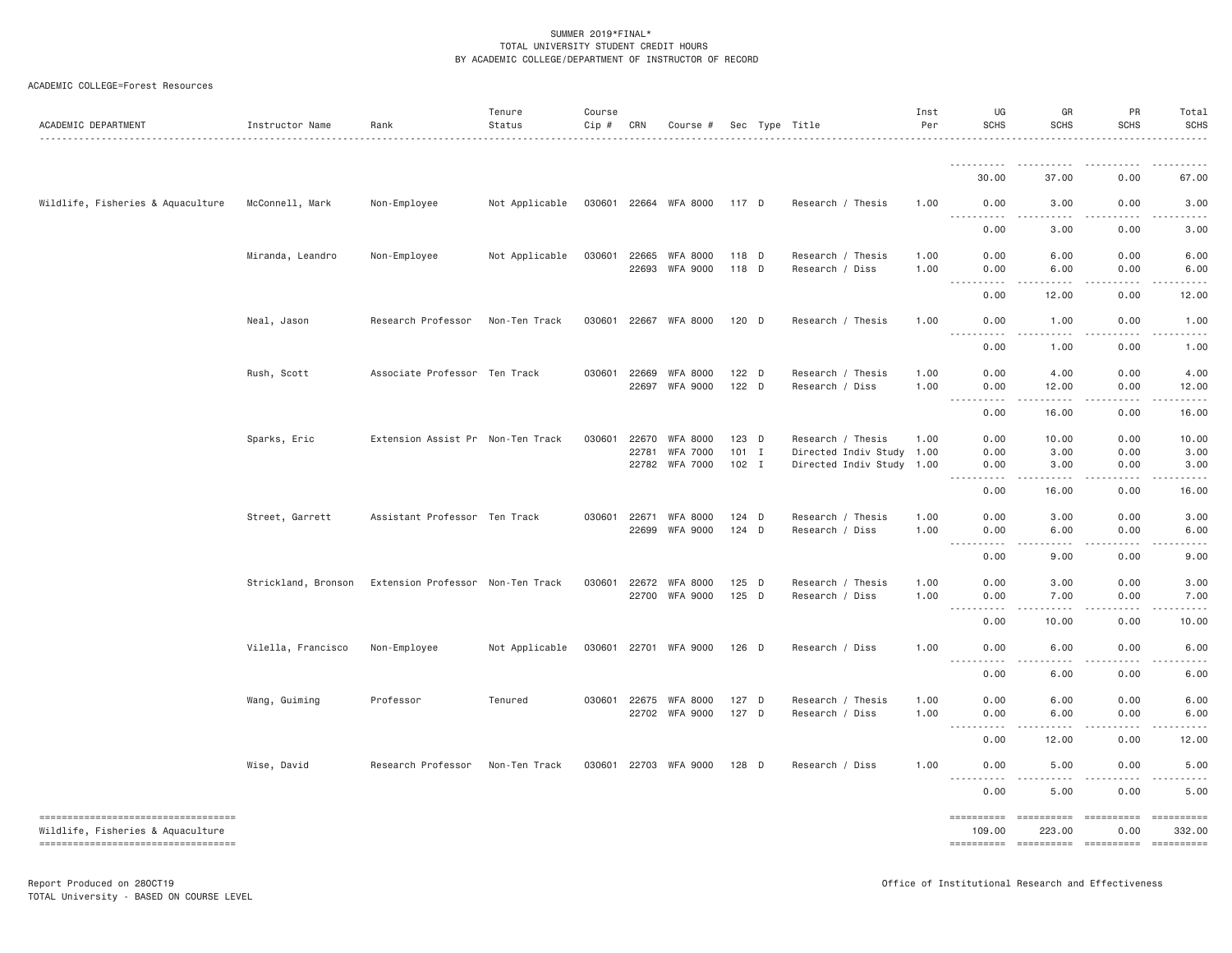ACADEMIC COLLEGE=Veterinary Medicine

| ACADEMIC DEPARTMENT | Instructor Name     | Rank                                               | Tenure<br>Status | Course<br>Cip # | CRN            | Course #                    |                |              | Sec Type Title                              | Inst<br>Per  | UG<br><b>SCHS</b>                                                                                                                                                                        | GR<br><b>SCHS</b> | PR<br><b>SCHS</b>   | Total<br><b>SCHS</b>   |
|---------------------|---------------------|----------------------------------------------------|------------------|-----------------|----------------|-----------------------------|----------------|--------------|---------------------------------------------|--------------|------------------------------------------------------------------------------------------------------------------------------------------------------------------------------------------|-------------------|---------------------|------------------------|
| Veterinary Medicine | Archer, Todd        | Associate Professor                                | Tenured          | 512401          | 20347          | CVM 5380                    | 101 E          |              | Small Anim Int Med                          | 1.00         | 132.00                                                                                                                                                                                   | 0.00              | 132.00              | 264.00                 |
|                     |                     |                                                    |                  |                 | 20369          | CVM 5580                    | 103 E          |              | Adv Clin Rot 3                              | 1.00         | 4.00                                                                                                                                                                                     | 0.00              | 4.00                | 8.00                   |
|                     |                     |                                                    |                  | 512501 22485    |                | <b>CVM 8000</b>             | 101 D          |              | Research / Thesis                           | 1.00         | 0.00                                                                                                                                                                                     | 3.00              | 0.00                | 3.00                   |
|                     |                     |                                                    |                  |                 | 23193          | CVM 8081                    | 101 C          |              | Clin Sci Journal Rev 1.00                   |              | 0.00<br>.                                                                                                                                                                                | 3.00<br>.         | 0.00<br>$- - - - -$ | 3.00<br>.              |
|                     |                     |                                                    |                  |                 |                |                             |                |              |                                             |              | 136.00                                                                                                                                                                                   | 6.00              | 136.00              | 278.00                 |
|                     | Baughman, Brittany  | Clinical Assoc Prof Non-Ten Track                  |                  | 512401          | 20334          | CVM 5214                    | 101 E          |              | Lab Services                                | 1.00         | 84.00                                                                                                                                                                                    | 0.00              | 84.00               | 168.00                 |
|                     |                     |                                                    |                  |                 | 20361          | <b>CVM 5560</b>             | 102 E          |              | Adv Clin Rot 1                              | 1.00         | 10.00<br>$\frac{1}{2} \left( \frac{1}{2} \right) \left( \frac{1}{2} \right) \left( \frac{1}{2} \right) \left( \frac{1}{2} \right) \left( \frac{1}{2} \right) \left( \frac{1}{2} \right)$ | 0.00              | 10.00               | 20.00<br>.             |
|                     |                     |                                                    |                  |                 |                |                             |                |              |                                             |              | 94.00                                                                                                                                                                                    | 0.00              | 94.00               | 188.00                 |
|                     | Beasley, Michaela   | Clinical Assoc Prof Non-Ten Track                  |                  | 512401 20346    |                | CVM 5364                    | 101 H          |              | VSC Clinical Rotatio 0.50                   |              | 40.00                                                                                                                                                                                    | 0.00              | 40.00               | 80.00<br>.             |
|                     |                     |                                                    |                  |                 |                |                             |                |              |                                             |              | 40.00                                                                                                                                                                                    | 0.00              | 40.00               | 80.00                  |
|                     | Brinkman, Erin      | Clinical Assoc Prof Non-Ten Track                  |                  | 512401          | 20336          | CVM 5224                    | 101 E          |              | Radiology                                   | 1.00         | 80.00                                                                                                                                                                                    | 0.00              | 80.00               | 160.00                 |
|                     |                     |                                                    |                  |                 | 23343          | <b>CVM 5000</b>             | 109            | $\mathbf{I}$ | Directed Indiv Study 1.00                   |              | 4.00                                                                                                                                                                                     | 0.00              | 4.00                | 8.00                   |
|                     |                     |                                                    |                  |                 |                | 23344 CVM 5000              | 110 I          |              | Directed Indiv Study 1.00                   |              | 4.00                                                                                                                                                                                     | 0.00              | 4.00                | 8.00                   |
|                     |                     |                                                    |                  |                 |                |                             |                |              |                                             |              | .<br>88.00                                                                                                                                                                               | 0.00              | 88.00               | .<br>176.00            |
|                     | Bulla, Camillo      | Associate Professor Tenured                        |                  |                 |                | 512401 20348 CVM 5382       | 101 C          |              | Cytology Elective                           | 1.00         | 8.00                                                                                                                                                                                     | 0.00              | 8.00                | 16.00                  |
|                     |                     |                                                    |                  |                 |                |                             |                |              |                                             |              | .<br>8.00                                                                                                                                                                                | 0.00              | 8.00                | .<br>16.00             |
|                     | Butler, James       | Associate Professor Ten Track                      |                  | 512401 20351    |                | CVM 5452                    | 101 H          |              | Small Animal Rehab                          | 1.00         | 8.00                                                                                                                                                                                     | 0.00              | 8.00                | 16.00                  |
|                     |                     |                                                    |                  |                 | 20367          | CVM 5570                    | 104 E          |              | Adv Clin Rot 2                              | 1.00         | 6.00                                                                                                                                                                                     | 0.00              | 6.00                | 12.00                  |
|                     |                     |                                                    |                  |                 | 20373          | CVM 5754                    | 101            | B            | Adv Sm Anim Surgery                         | 1.00         | 40.00                                                                                                                                                                                    | 0.00              | 40.00               | 80.00                  |
|                     |                     |                                                    |                  | 512501 20339    |                | CVM 5256                    | 101 E          |              | Small Animal Surgery                        | 1.00         | 132.00                                                                                                                                                                                   | 0.00              | 132.00              | 264.00                 |
|                     |                     |                                                    |                  |                 | 23044          | <b>CVM 7000</b>             | 103 I          |              | Directed Indiv Study 1.00                   |              | 0.00                                                                                                                                                                                     | 2.00              | 0.00                | 2.00                   |
|                     |                     |                                                    |                  |                 |                |                             |                |              |                                             |              | 186.00                                                                                                                                                                                   | .<br>2,00         | 186.00              | المالم عامات<br>374.00 |
|                     | Chambers, Janice    | Professor                                          | Tenured          |                 |                | 512501 22506 CVM 9000       | 103 D          |              | Research / Diss                             | 1.00         | 0.00<br>.                                                                                                                                                                                | 7.00<br>.         | 0.00<br>.           | 7.00<br>.              |
|                     |                     |                                                    |                  |                 |                |                             |                |              |                                             |              | 0.00                                                                                                                                                                                     | 7.00              | 0.00                | 7.00                   |
|                     | Christiansen, David | Clinical Assist Pro Non-Ten Track                  |                  | 512401          | 20371          | CVM 5580                    | 105 E          |              | Adv Clin Rot 3                              | 1.00         | 4.00                                                                                                                                                                                     | 0.00              | 4.00                | 8.00                   |
|                     |                     |                                                    |                  | 512501 20343    |                | CVM 5282                    | 101 E          |              | Lg Animal/Ambulatory                        | 1.00         | 46.00                                                                                                                                                                                    | 0.00              | 46.00               | 92.00                  |
|                     |                     |                                                    |                  |                 |                |                             |                |              |                                             |              | $\sim$ $\sim$ $\sim$<br>.<br>50.00                                                                                                                                                       | د د د د<br>0.00   | .<br>50.00          | .<br>100.00            |
|                     |                     |                                                    |                  | 512501 22489    |                |                             |                |              |                                             |              |                                                                                                                                                                                          |                   |                     |                        |
|                     |                     | Correa Natalini, Cla Associate Professor Ten Track |                  |                 | 22507          | <b>CVM 8000</b><br>CVM 9000 | 105 D<br>104 D |              | Research / Thesis<br>Research / Diss        | 1.00<br>1.00 | 0.00<br>0.00                                                                                                                                                                             | 2.00<br>13.00     | 0.00<br>0.00        | 2.00<br>13.00          |
|                     |                     |                                                    |                  |                 |                |                             |                |              |                                             |              | $  -$<br>.                                                                                                                                                                               | .                 | $- - - -$           | د د د د د              |
|                     |                     |                                                    |                  |                 |                |                             |                |              |                                             |              | 0.00                                                                                                                                                                                     | 15.00             | 0.00                | 15.00                  |
|                     | Daniel, Aimee       | Clinical Instructor Non-Ten Track                  |                  |                 |                | 512401 20345 CVM 5310       | 101 E          |              | SM Critical Care Med 0.10                   |              | 7.60<br>$- - - - -$                                                                                                                                                                      | 0.00<br>.         | 7.60<br>-----       | 15.20<br>.             |
|                     |                     |                                                    |                  |                 |                |                             |                |              |                                             |              | 7.60                                                                                                                                                                                     | 0.00              | 7.60                | 15.20                  |
|                     | Eubanks, Diana      | Clinical Professor                                 | Non-Ten Track    | 512401          | 20338<br>20365 | CVM 5246<br>CVM 5570        | 101 E<br>102 E |              | Community Veterinary 1.00<br>Adv Clin Rot 2 | 1.00         | 132.00<br>12.00                                                                                                                                                                          | 0.00<br>0.00      | 132.00<br>12.00     | 264.00<br>24.00        |

Report Produced on 28OCT19 Office of Institutional Research and Effectiveness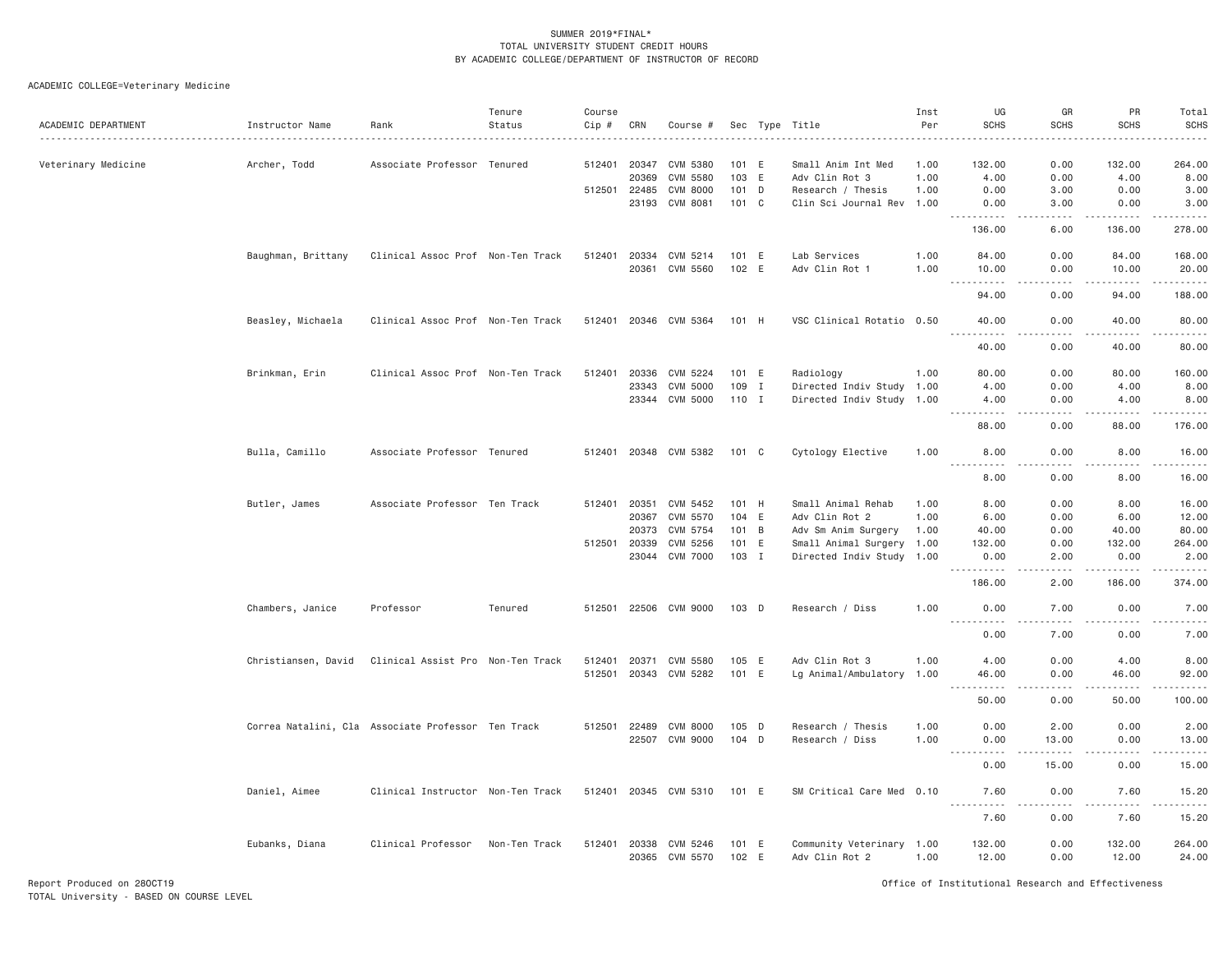| .<br>144.00<br>0.00<br>144.00<br>288.00<br>Veterinary Medicine<br>Fleming, Sherrill<br>Associate Professor Tenured<br>512401 20342 CVM 5276<br>101 C<br>Food Animal Practice 0.50<br>0.00<br>57.00<br>114.00<br>57.00<br>.<br>57.00<br>0.00<br>57.00<br>114.00<br>Fontenot, Robin<br>Clinical Assist Pro Non-Ten Track<br>512501<br>22490<br><b>CVM 8000</b><br>106 D<br>Research / Thesis<br>0.00<br>1.00<br>0.00<br>1.00<br>1.00<br>CVM 8081<br>102 C<br>23325<br>Clin Sci Journal Rev<br>1.00<br>0.00<br>1.00<br>0.00<br>1.00<br>.<br>0.00<br>0.00<br>2.00<br>2.00<br>Grace, Sharon<br>Clinical Professor<br>Non-Ten Track<br>510808<br>20330<br>CVM 4102<br>01<br>C<br>Prof Develop for Vet 1.00<br>62.00<br>0.00<br>0.00<br>62.00<br>512401<br>22524<br>CVM 5000<br>$101$ I<br>Directed Indiv Study 1.00<br>0.00<br>2.00<br>2.00<br>4.00<br>22705<br>CVM 5000<br>$102$ I<br>Directed Indiv Study<br>8.00<br>1.00<br>4.00<br>0.00<br>4.00<br><b>CVM 5000</b><br>22881<br>103 I<br>Directed Indiv Study 1.00<br>0.00<br>3.00<br>6.00<br>3.00<br>CVM 5000<br>104 I<br>4.00<br>23005<br>Directed Indiv Study 1.00<br>2.00<br>0.00<br>2.00<br>CVM 5000<br>105 I<br>3.00<br>6.00<br>23054<br>Directed Indiv Study 1.00<br>3.00<br>0.00<br><b>CVM 5000</b><br>106 I<br>Directed Indiv Study 1.00<br>4.00<br>23158<br>2.00<br>0.00<br>2.00<br><b>CVM 5000</b><br>$107$ I<br>2.00<br>0.00<br>2.00<br>4.00<br>23243<br>Directed Indiv Study 1.00<br>CVM 5000<br>108 I<br>23329<br>Directed Indiv Study 1.00<br>0.00<br>2.00<br>4.00<br>2.00<br>.<br>$- - -$<br>. <u>. .</u><br>.<br>82.00<br>0.00<br>20.00<br>102.00<br>Griffin, Matthew<br>5.00<br>Research Assoc Prof Non-Ten Track<br>512501<br>23238<br><b>CVM 9000</b><br>$122$ D<br>Research / Diss<br>1.00<br>0.00<br>5.00<br>0.00<br>23254<br><b>CVM 7000</b><br>108 I<br>Directed Indiv Study 1.00<br>0.00<br>0.00<br>1.00<br>1.00<br>23258<br><b>CVM 7000</b><br>109 I<br>Directed Indiv Study<br>1.00<br>0.00<br>1.00<br>0.00<br>1.00<br><b>CVM 7000</b><br>110 I<br>2.00<br>23259<br>Directed Indiv Study 1.00<br>0.00<br>2.00<br>0.00<br>23299<br>CVM 7000<br>$112$ I<br>Directed Indiv Study 1.00<br>2.00<br>0.00<br>2.00<br>0.00<br>.<br>0.00<br>11.00<br>0.00<br>11.00<br>Gunter, Miriam<br>Clinical Assist Pro Non-Ten Track<br>512401 20362 CVM 5560<br>2.00<br>4.00<br>103 E<br>Adv Clin Rot 1<br>1.00<br>2.00<br>0.00<br>$\frac{1}{2}$<br>.<br>.<br>2.00<br>0.00<br>2.00<br>4.00<br>Professor<br>512501 22508 CVM 9000<br>105 D<br>9.00<br>0.00<br>9.00<br>Hanson, Larry<br>Tenured<br>Research / Diss<br>1.00<br>0.00<br>.<br>.<br>9.00<br>0.00<br>9.00<br>0.00<br>CVM 5276<br>101 C<br>Food Animal Practice<br>114.00<br>Hardwick, Gretchen<br>Clinical Assist Pro Non-Ten Track<br>512401<br>20342<br>0.50<br>57.00<br>0.00<br>57.00<br>20366<br>CVM 5570<br>103 E<br>Adv Clin Rot 2<br>1.00<br>4.00<br>0.00<br>4.00<br>8.00<br>.<br>.<br>$\frac{1}{2}$<br>61.00<br>122.00<br>61.00<br>0.00<br>Hinz, Simone<br>Clinical Assist Pro Non-Ten Track<br>512401<br>20337 CVM 5234<br>101 E<br>Anesthesiolgy<br>0.50<br>44.00<br>0.00<br>44.00<br>88.00<br>$\sim$ $\sim$ $\sim$<br>88.00<br>44.00<br>0.00<br>44.00<br>Howell, George<br>Assistant Professor Ten Track<br>512501<br>22509 CVM 9000<br>106 D<br>Research / Diss<br>1.00<br>0.00<br>6.00<br>0.00<br>6.00<br>$\sim$ $\sim$ $\sim$ $\sim$<br>0.00<br>6.00<br>0.00<br>6.00<br>76.00<br>Huston, Carla<br>Associate Professor Tenured<br>512401 20332 CVM 5182<br>101 C<br>Vet Disaster Managem 1.00<br>38.00<br>0.00<br>38.00 | ACADEMIC DEPARTMENT | Instructor Name | Rank | Tenure<br>Status | Course<br>Cip # | CRN | Course # |  | Sec Type Title | Inst<br>Per | UG<br><b>SCHS</b> | GR<br><b>SCHS</b> | PR<br><b>SCHS</b> | Total<br><b>SCHS</b> |
|----------------------------------------------------------------------------------------------------------------------------------------------------------------------------------------------------------------------------------------------------------------------------------------------------------------------------------------------------------------------------------------------------------------------------------------------------------------------------------------------------------------------------------------------------------------------------------------------------------------------------------------------------------------------------------------------------------------------------------------------------------------------------------------------------------------------------------------------------------------------------------------------------------------------------------------------------------------------------------------------------------------------------------------------------------------------------------------------------------------------------------------------------------------------------------------------------------------------------------------------------------------------------------------------------------------------------------------------------------------------------------------------------------------------------------------------------------------------------------------------------------------------------------------------------------------------------------------------------------------------------------------------------------------------------------------------------------------------------------------------------------------------------------------------------------------------------------------------------------------------------------------------------------------------------------------------------------------------------------------------------------------------------------------------------------------------------------------------------------------------------------------------------------------------------------------------------------------------------------------------------------------------------------------------------------------------------------------------------------------------------------------------------------------------------------------------------------------------------------------------------------------------------------------------------------------------------------------------------------------------------------------------------------------------------------------------------------------------------------------------------------------------------------------------------------------------------------------------------------------------------------------------------------------------------------------------------------------------------------------------------------------------------------------------------------------------------------------------------------------------------------------------------------------------------------------------------------------------------------------------------------------------------------------------------------------------------------------------------------------------------------------------------------------------------------------------------------------------------------------------------------------------------------------------------|---------------------|-----------------|------|------------------|-----------------|-----|----------|--|----------------|-------------|-------------------|-------------------|-------------------|----------------------|
|                                                                                                                                                                                                                                                                                                                                                                                                                                                                                                                                                                                                                                                                                                                                                                                                                                                                                                                                                                                                                                                                                                                                                                                                                                                                                                                                                                                                                                                                                                                                                                                                                                                                                                                                                                                                                                                                                                                                                                                                                                                                                                                                                                                                                                                                                                                                                                                                                                                                                                                                                                                                                                                                                                                                                                                                                                                                                                                                                                                                                                                                                                                                                                                                                                                                                                                                                                                                                                                                                                                                                    |                     |                 |      |                  |                 |     |          |  |                |             |                   |                   |                   |                      |
|                                                                                                                                                                                                                                                                                                                                                                                                                                                                                                                                                                                                                                                                                                                                                                                                                                                                                                                                                                                                                                                                                                                                                                                                                                                                                                                                                                                                                                                                                                                                                                                                                                                                                                                                                                                                                                                                                                                                                                                                                                                                                                                                                                                                                                                                                                                                                                                                                                                                                                                                                                                                                                                                                                                                                                                                                                                                                                                                                                                                                                                                                                                                                                                                                                                                                                                                                                                                                                                                                                                                                    |                     |                 |      |                  |                 |     |          |  |                |             |                   |                   |                   |                      |
|                                                                                                                                                                                                                                                                                                                                                                                                                                                                                                                                                                                                                                                                                                                                                                                                                                                                                                                                                                                                                                                                                                                                                                                                                                                                                                                                                                                                                                                                                                                                                                                                                                                                                                                                                                                                                                                                                                                                                                                                                                                                                                                                                                                                                                                                                                                                                                                                                                                                                                                                                                                                                                                                                                                                                                                                                                                                                                                                                                                                                                                                                                                                                                                                                                                                                                                                                                                                                                                                                                                                                    |                     |                 |      |                  |                 |     |          |  |                |             |                   |                   |                   |                      |
|                                                                                                                                                                                                                                                                                                                                                                                                                                                                                                                                                                                                                                                                                                                                                                                                                                                                                                                                                                                                                                                                                                                                                                                                                                                                                                                                                                                                                                                                                                                                                                                                                                                                                                                                                                                                                                                                                                                                                                                                                                                                                                                                                                                                                                                                                                                                                                                                                                                                                                                                                                                                                                                                                                                                                                                                                                                                                                                                                                                                                                                                                                                                                                                                                                                                                                                                                                                                                                                                                                                                                    |                     |                 |      |                  |                 |     |          |  |                |             |                   |                   |                   |                      |
|                                                                                                                                                                                                                                                                                                                                                                                                                                                                                                                                                                                                                                                                                                                                                                                                                                                                                                                                                                                                                                                                                                                                                                                                                                                                                                                                                                                                                                                                                                                                                                                                                                                                                                                                                                                                                                                                                                                                                                                                                                                                                                                                                                                                                                                                                                                                                                                                                                                                                                                                                                                                                                                                                                                                                                                                                                                                                                                                                                                                                                                                                                                                                                                                                                                                                                                                                                                                                                                                                                                                                    |                     |                 |      |                  |                 |     |          |  |                |             |                   |                   |                   |                      |
|                                                                                                                                                                                                                                                                                                                                                                                                                                                                                                                                                                                                                                                                                                                                                                                                                                                                                                                                                                                                                                                                                                                                                                                                                                                                                                                                                                                                                                                                                                                                                                                                                                                                                                                                                                                                                                                                                                                                                                                                                                                                                                                                                                                                                                                                                                                                                                                                                                                                                                                                                                                                                                                                                                                                                                                                                                                                                                                                                                                                                                                                                                                                                                                                                                                                                                                                                                                                                                                                                                                                                    |                     |                 |      |                  |                 |     |          |  |                |             |                   |                   |                   |                      |
|                                                                                                                                                                                                                                                                                                                                                                                                                                                                                                                                                                                                                                                                                                                                                                                                                                                                                                                                                                                                                                                                                                                                                                                                                                                                                                                                                                                                                                                                                                                                                                                                                                                                                                                                                                                                                                                                                                                                                                                                                                                                                                                                                                                                                                                                                                                                                                                                                                                                                                                                                                                                                                                                                                                                                                                                                                                                                                                                                                                                                                                                                                                                                                                                                                                                                                                                                                                                                                                                                                                                                    |                     |                 |      |                  |                 |     |          |  |                |             |                   |                   |                   |                      |
|                                                                                                                                                                                                                                                                                                                                                                                                                                                                                                                                                                                                                                                                                                                                                                                                                                                                                                                                                                                                                                                                                                                                                                                                                                                                                                                                                                                                                                                                                                                                                                                                                                                                                                                                                                                                                                                                                                                                                                                                                                                                                                                                                                                                                                                                                                                                                                                                                                                                                                                                                                                                                                                                                                                                                                                                                                                                                                                                                                                                                                                                                                                                                                                                                                                                                                                                                                                                                                                                                                                                                    |                     |                 |      |                  |                 |     |          |  |                |             |                   |                   |                   |                      |
|                                                                                                                                                                                                                                                                                                                                                                                                                                                                                                                                                                                                                                                                                                                                                                                                                                                                                                                                                                                                                                                                                                                                                                                                                                                                                                                                                                                                                                                                                                                                                                                                                                                                                                                                                                                                                                                                                                                                                                                                                                                                                                                                                                                                                                                                                                                                                                                                                                                                                                                                                                                                                                                                                                                                                                                                                                                                                                                                                                                                                                                                                                                                                                                                                                                                                                                                                                                                                                                                                                                                                    |                     |                 |      |                  |                 |     |          |  |                |             |                   |                   |                   |                      |
|                                                                                                                                                                                                                                                                                                                                                                                                                                                                                                                                                                                                                                                                                                                                                                                                                                                                                                                                                                                                                                                                                                                                                                                                                                                                                                                                                                                                                                                                                                                                                                                                                                                                                                                                                                                                                                                                                                                                                                                                                                                                                                                                                                                                                                                                                                                                                                                                                                                                                                                                                                                                                                                                                                                                                                                                                                                                                                                                                                                                                                                                                                                                                                                                                                                                                                                                                                                                                                                                                                                                                    |                     |                 |      |                  |                 |     |          |  |                |             |                   |                   |                   |                      |
|                                                                                                                                                                                                                                                                                                                                                                                                                                                                                                                                                                                                                                                                                                                                                                                                                                                                                                                                                                                                                                                                                                                                                                                                                                                                                                                                                                                                                                                                                                                                                                                                                                                                                                                                                                                                                                                                                                                                                                                                                                                                                                                                                                                                                                                                                                                                                                                                                                                                                                                                                                                                                                                                                                                                                                                                                                                                                                                                                                                                                                                                                                                                                                                                                                                                                                                                                                                                                                                                                                                                                    |                     |                 |      |                  |                 |     |          |  |                |             |                   |                   |                   |                      |
|                                                                                                                                                                                                                                                                                                                                                                                                                                                                                                                                                                                                                                                                                                                                                                                                                                                                                                                                                                                                                                                                                                                                                                                                                                                                                                                                                                                                                                                                                                                                                                                                                                                                                                                                                                                                                                                                                                                                                                                                                                                                                                                                                                                                                                                                                                                                                                                                                                                                                                                                                                                                                                                                                                                                                                                                                                                                                                                                                                                                                                                                                                                                                                                                                                                                                                                                                                                                                                                                                                                                                    |                     |                 |      |                  |                 |     |          |  |                |             |                   |                   |                   |                      |
|                                                                                                                                                                                                                                                                                                                                                                                                                                                                                                                                                                                                                                                                                                                                                                                                                                                                                                                                                                                                                                                                                                                                                                                                                                                                                                                                                                                                                                                                                                                                                                                                                                                                                                                                                                                                                                                                                                                                                                                                                                                                                                                                                                                                                                                                                                                                                                                                                                                                                                                                                                                                                                                                                                                                                                                                                                                                                                                                                                                                                                                                                                                                                                                                                                                                                                                                                                                                                                                                                                                                                    |                     |                 |      |                  |                 |     |          |  |                |             |                   |                   |                   |                      |
|                                                                                                                                                                                                                                                                                                                                                                                                                                                                                                                                                                                                                                                                                                                                                                                                                                                                                                                                                                                                                                                                                                                                                                                                                                                                                                                                                                                                                                                                                                                                                                                                                                                                                                                                                                                                                                                                                                                                                                                                                                                                                                                                                                                                                                                                                                                                                                                                                                                                                                                                                                                                                                                                                                                                                                                                                                                                                                                                                                                                                                                                                                                                                                                                                                                                                                                                                                                                                                                                                                                                                    |                     |                 |      |                  |                 |     |          |  |                |             |                   |                   |                   |                      |
|                                                                                                                                                                                                                                                                                                                                                                                                                                                                                                                                                                                                                                                                                                                                                                                                                                                                                                                                                                                                                                                                                                                                                                                                                                                                                                                                                                                                                                                                                                                                                                                                                                                                                                                                                                                                                                                                                                                                                                                                                                                                                                                                                                                                                                                                                                                                                                                                                                                                                                                                                                                                                                                                                                                                                                                                                                                                                                                                                                                                                                                                                                                                                                                                                                                                                                                                                                                                                                                                                                                                                    |                     |                 |      |                  |                 |     |          |  |                |             |                   |                   |                   |                      |
|                                                                                                                                                                                                                                                                                                                                                                                                                                                                                                                                                                                                                                                                                                                                                                                                                                                                                                                                                                                                                                                                                                                                                                                                                                                                                                                                                                                                                                                                                                                                                                                                                                                                                                                                                                                                                                                                                                                                                                                                                                                                                                                                                                                                                                                                                                                                                                                                                                                                                                                                                                                                                                                                                                                                                                                                                                                                                                                                                                                                                                                                                                                                                                                                                                                                                                                                                                                                                                                                                                                                                    |                     |                 |      |                  |                 |     |          |  |                |             |                   |                   |                   |                      |
|                                                                                                                                                                                                                                                                                                                                                                                                                                                                                                                                                                                                                                                                                                                                                                                                                                                                                                                                                                                                                                                                                                                                                                                                                                                                                                                                                                                                                                                                                                                                                                                                                                                                                                                                                                                                                                                                                                                                                                                                                                                                                                                                                                                                                                                                                                                                                                                                                                                                                                                                                                                                                                                                                                                                                                                                                                                                                                                                                                                                                                                                                                                                                                                                                                                                                                                                                                                                                                                                                                                                                    |                     |                 |      |                  |                 |     |          |  |                |             |                   |                   |                   |                      |
|                                                                                                                                                                                                                                                                                                                                                                                                                                                                                                                                                                                                                                                                                                                                                                                                                                                                                                                                                                                                                                                                                                                                                                                                                                                                                                                                                                                                                                                                                                                                                                                                                                                                                                                                                                                                                                                                                                                                                                                                                                                                                                                                                                                                                                                                                                                                                                                                                                                                                                                                                                                                                                                                                                                                                                                                                                                                                                                                                                                                                                                                                                                                                                                                                                                                                                                                                                                                                                                                                                                                                    |                     |                 |      |                  |                 |     |          |  |                |             |                   |                   |                   |                      |
|                                                                                                                                                                                                                                                                                                                                                                                                                                                                                                                                                                                                                                                                                                                                                                                                                                                                                                                                                                                                                                                                                                                                                                                                                                                                                                                                                                                                                                                                                                                                                                                                                                                                                                                                                                                                                                                                                                                                                                                                                                                                                                                                                                                                                                                                                                                                                                                                                                                                                                                                                                                                                                                                                                                                                                                                                                                                                                                                                                                                                                                                                                                                                                                                                                                                                                                                                                                                                                                                                                                                                    |                     |                 |      |                  |                 |     |          |  |                |             |                   |                   |                   |                      |
|                                                                                                                                                                                                                                                                                                                                                                                                                                                                                                                                                                                                                                                                                                                                                                                                                                                                                                                                                                                                                                                                                                                                                                                                                                                                                                                                                                                                                                                                                                                                                                                                                                                                                                                                                                                                                                                                                                                                                                                                                                                                                                                                                                                                                                                                                                                                                                                                                                                                                                                                                                                                                                                                                                                                                                                                                                                                                                                                                                                                                                                                                                                                                                                                                                                                                                                                                                                                                                                                                                                                                    |                     |                 |      |                  |                 |     |          |  |                |             |                   |                   |                   |                      |
|                                                                                                                                                                                                                                                                                                                                                                                                                                                                                                                                                                                                                                                                                                                                                                                                                                                                                                                                                                                                                                                                                                                                                                                                                                                                                                                                                                                                                                                                                                                                                                                                                                                                                                                                                                                                                                                                                                                                                                                                                                                                                                                                                                                                                                                                                                                                                                                                                                                                                                                                                                                                                                                                                                                                                                                                                                                                                                                                                                                                                                                                                                                                                                                                                                                                                                                                                                                                                                                                                                                                                    |                     |                 |      |                  |                 |     |          |  |                |             |                   |                   |                   |                      |
|                                                                                                                                                                                                                                                                                                                                                                                                                                                                                                                                                                                                                                                                                                                                                                                                                                                                                                                                                                                                                                                                                                                                                                                                                                                                                                                                                                                                                                                                                                                                                                                                                                                                                                                                                                                                                                                                                                                                                                                                                                                                                                                                                                                                                                                                                                                                                                                                                                                                                                                                                                                                                                                                                                                                                                                                                                                                                                                                                                                                                                                                                                                                                                                                                                                                                                                                                                                                                                                                                                                                                    |                     |                 |      |                  |                 |     |          |  |                |             |                   |                   |                   |                      |
|                                                                                                                                                                                                                                                                                                                                                                                                                                                                                                                                                                                                                                                                                                                                                                                                                                                                                                                                                                                                                                                                                                                                                                                                                                                                                                                                                                                                                                                                                                                                                                                                                                                                                                                                                                                                                                                                                                                                                                                                                                                                                                                                                                                                                                                                                                                                                                                                                                                                                                                                                                                                                                                                                                                                                                                                                                                                                                                                                                                                                                                                                                                                                                                                                                                                                                                                                                                                                                                                                                                                                    |                     |                 |      |                  |                 |     |          |  |                |             |                   |                   |                   |                      |
|                                                                                                                                                                                                                                                                                                                                                                                                                                                                                                                                                                                                                                                                                                                                                                                                                                                                                                                                                                                                                                                                                                                                                                                                                                                                                                                                                                                                                                                                                                                                                                                                                                                                                                                                                                                                                                                                                                                                                                                                                                                                                                                                                                                                                                                                                                                                                                                                                                                                                                                                                                                                                                                                                                                                                                                                                                                                                                                                                                                                                                                                                                                                                                                                                                                                                                                                                                                                                                                                                                                                                    |                     |                 |      |                  |                 |     |          |  |                |             |                   |                   |                   |                      |
|                                                                                                                                                                                                                                                                                                                                                                                                                                                                                                                                                                                                                                                                                                                                                                                                                                                                                                                                                                                                                                                                                                                                                                                                                                                                                                                                                                                                                                                                                                                                                                                                                                                                                                                                                                                                                                                                                                                                                                                                                                                                                                                                                                                                                                                                                                                                                                                                                                                                                                                                                                                                                                                                                                                                                                                                                                                                                                                                                                                                                                                                                                                                                                                                                                                                                                                                                                                                                                                                                                                                                    |                     |                 |      |                  |                 |     |          |  |                |             |                   |                   |                   |                      |
|                                                                                                                                                                                                                                                                                                                                                                                                                                                                                                                                                                                                                                                                                                                                                                                                                                                                                                                                                                                                                                                                                                                                                                                                                                                                                                                                                                                                                                                                                                                                                                                                                                                                                                                                                                                                                                                                                                                                                                                                                                                                                                                                                                                                                                                                                                                                                                                                                                                                                                                                                                                                                                                                                                                                                                                                                                                                                                                                                                                                                                                                                                                                                                                                                                                                                                                                                                                                                                                                                                                                                    |                     |                 |      |                  |                 |     |          |  |                |             |                   |                   |                   |                      |
|                                                                                                                                                                                                                                                                                                                                                                                                                                                                                                                                                                                                                                                                                                                                                                                                                                                                                                                                                                                                                                                                                                                                                                                                                                                                                                                                                                                                                                                                                                                                                                                                                                                                                                                                                                                                                                                                                                                                                                                                                                                                                                                                                                                                                                                                                                                                                                                                                                                                                                                                                                                                                                                                                                                                                                                                                                                                                                                                                                                                                                                                                                                                                                                                                                                                                                                                                                                                                                                                                                                                                    |                     |                 |      |                  |                 |     |          |  |                |             |                   |                   |                   |                      |
|                                                                                                                                                                                                                                                                                                                                                                                                                                                                                                                                                                                                                                                                                                                                                                                                                                                                                                                                                                                                                                                                                                                                                                                                                                                                                                                                                                                                                                                                                                                                                                                                                                                                                                                                                                                                                                                                                                                                                                                                                                                                                                                                                                                                                                                                                                                                                                                                                                                                                                                                                                                                                                                                                                                                                                                                                                                                                                                                                                                                                                                                                                                                                                                                                                                                                                                                                                                                                                                                                                                                                    |                     |                 |      |                  |                 |     |          |  |                |             |                   |                   |                   |                      |
|                                                                                                                                                                                                                                                                                                                                                                                                                                                                                                                                                                                                                                                                                                                                                                                                                                                                                                                                                                                                                                                                                                                                                                                                                                                                                                                                                                                                                                                                                                                                                                                                                                                                                                                                                                                                                                                                                                                                                                                                                                                                                                                                                                                                                                                                                                                                                                                                                                                                                                                                                                                                                                                                                                                                                                                                                                                                                                                                                                                                                                                                                                                                                                                                                                                                                                                                                                                                                                                                                                                                                    |                     |                 |      |                  |                 |     |          |  |                |             |                   |                   |                   |                      |
|                                                                                                                                                                                                                                                                                                                                                                                                                                                                                                                                                                                                                                                                                                                                                                                                                                                                                                                                                                                                                                                                                                                                                                                                                                                                                                                                                                                                                                                                                                                                                                                                                                                                                                                                                                                                                                                                                                                                                                                                                                                                                                                                                                                                                                                                                                                                                                                                                                                                                                                                                                                                                                                                                                                                                                                                                                                                                                                                                                                                                                                                                                                                                                                                                                                                                                                                                                                                                                                                                                                                                    |                     |                 |      |                  |                 |     |          |  |                |             |                   |                   |                   |                      |
|                                                                                                                                                                                                                                                                                                                                                                                                                                                                                                                                                                                                                                                                                                                                                                                                                                                                                                                                                                                                                                                                                                                                                                                                                                                                                                                                                                                                                                                                                                                                                                                                                                                                                                                                                                                                                                                                                                                                                                                                                                                                                                                                                                                                                                                                                                                                                                                                                                                                                                                                                                                                                                                                                                                                                                                                                                                                                                                                                                                                                                                                                                                                                                                                                                                                                                                                                                                                                                                                                                                                                    |                     |                 |      |                  |                 |     |          |  |                |             |                   |                   |                   |                      |
|                                                                                                                                                                                                                                                                                                                                                                                                                                                                                                                                                                                                                                                                                                                                                                                                                                                                                                                                                                                                                                                                                                                                                                                                                                                                                                                                                                                                                                                                                                                                                                                                                                                                                                                                                                                                                                                                                                                                                                                                                                                                                                                                                                                                                                                                                                                                                                                                                                                                                                                                                                                                                                                                                                                                                                                                                                                                                                                                                                                                                                                                                                                                                                                                                                                                                                                                                                                                                                                                                                                                                    |                     |                 |      |                  |                 |     |          |  |                |             |                   |                   |                   |                      |
|                                                                                                                                                                                                                                                                                                                                                                                                                                                                                                                                                                                                                                                                                                                                                                                                                                                                                                                                                                                                                                                                                                                                                                                                                                                                                                                                                                                                                                                                                                                                                                                                                                                                                                                                                                                                                                                                                                                                                                                                                                                                                                                                                                                                                                                                                                                                                                                                                                                                                                                                                                                                                                                                                                                                                                                                                                                                                                                                                                                                                                                                                                                                                                                                                                                                                                                                                                                                                                                                                                                                                    |                     |                 |      |                  |                 |     |          |  |                |             |                   |                   |                   |                      |
|                                                                                                                                                                                                                                                                                                                                                                                                                                                                                                                                                                                                                                                                                                                                                                                                                                                                                                                                                                                                                                                                                                                                                                                                                                                                                                                                                                                                                                                                                                                                                                                                                                                                                                                                                                                                                                                                                                                                                                                                                                                                                                                                                                                                                                                                                                                                                                                                                                                                                                                                                                                                                                                                                                                                                                                                                                                                                                                                                                                                                                                                                                                                                                                                                                                                                                                                                                                                                                                                                                                                                    |                     |                 |      |                  |                 |     |          |  |                |             |                   |                   |                   |                      |
|                                                                                                                                                                                                                                                                                                                                                                                                                                                                                                                                                                                                                                                                                                                                                                                                                                                                                                                                                                                                                                                                                                                                                                                                                                                                                                                                                                                                                                                                                                                                                                                                                                                                                                                                                                                                                                                                                                                                                                                                                                                                                                                                                                                                                                                                                                                                                                                                                                                                                                                                                                                                                                                                                                                                                                                                                                                                                                                                                                                                                                                                                                                                                                                                                                                                                                                                                                                                                                                                                                                                                    |                     |                 |      |                  |                 |     |          |  |                |             |                   |                   |                   |                      |
|                                                                                                                                                                                                                                                                                                                                                                                                                                                                                                                                                                                                                                                                                                                                                                                                                                                                                                                                                                                                                                                                                                                                                                                                                                                                                                                                                                                                                                                                                                                                                                                                                                                                                                                                                                                                                                                                                                                                                                                                                                                                                                                                                                                                                                                                                                                                                                                                                                                                                                                                                                                                                                                                                                                                                                                                                                                                                                                                                                                                                                                                                                                                                                                                                                                                                                                                                                                                                                                                                                                                                    |                     |                 |      |                  |                 |     |          |  |                |             |                   |                   |                   |                      |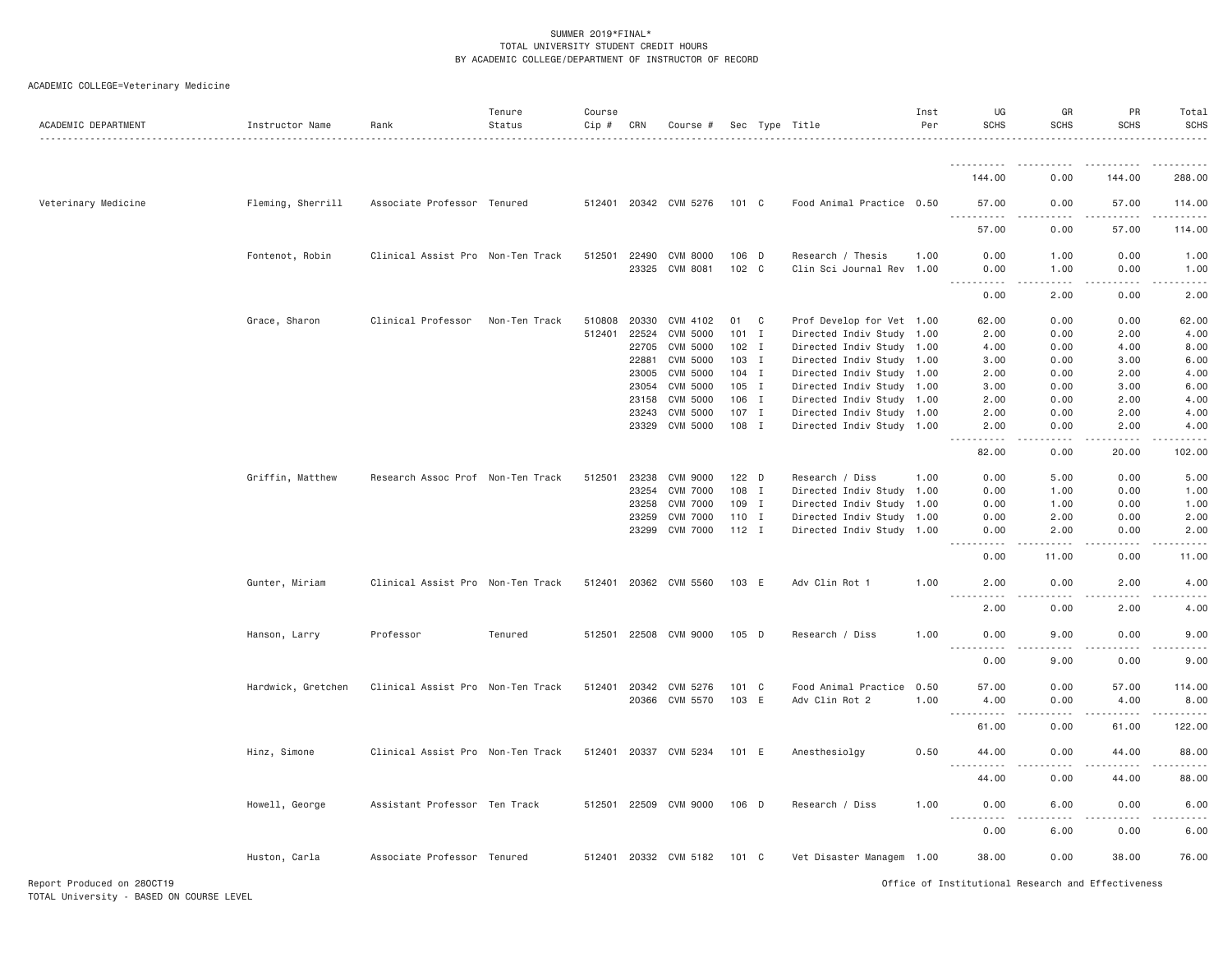| ACADEMIC DEPARTMENT | Instructor Name    | Rank                              | Tenure<br>Status | Course<br>Cip #        | CRN   | Course #                          |                |          | Sec Type Title                                         | Inst<br>Per | UG<br><b>SCHS</b>                                                                                                                                            | GR<br><b>SCHS</b>   | PR<br><b>SCHS</b>    | Total<br><b>SCHS</b><br>.                                                                                                                                     |
|---------------------|--------------------|-----------------------------------|------------------|------------------------|-------|-----------------------------------|----------------|----------|--------------------------------------------------------|-------------|--------------------------------------------------------------------------------------------------------------------------------------------------------------|---------------------|----------------------|---------------------------------------------------------------------------------------------------------------------------------------------------------------|
| Veterinary Medicine | Huston, Carla      | Associate Professor Tenured       |                  |                        |       | 512401 20377 CVM 6180             | 101 C          |          | Emerg Prep Animal He 1.00                              |             | 0.00<br>.                                                                                                                                                    | 5.00<br>.           | 0.00<br>.            | 5.00<br>$    -$                                                                                                                                               |
|                     |                    |                                   |                  |                        |       |                                   |                |          |                                                        |             | 38.00                                                                                                                                                        | 5.00                | 38.00                | 81.00                                                                                                                                                         |
|                     | Ivy, Caroline      | Clinical Assoc Prof Non-Ten Track |                  | 512401<br>512501 22491 | 20346 | CVM 5364<br>CVM 8000              | 101 H<br>107 D |          | VSC Clinical Rotatio 0.50<br>Research / Thesis         | 1.00        | 40.00<br>0.00                                                                                                                                                | 0.00<br>2.00        | 40.00<br>0.00        | 80.00<br>2.00                                                                                                                                                 |
|                     |                    |                                   |                  |                        |       |                                   |                |          |                                                        |             | 40.00                                                                                                                                                        | 2.00                | 40.00                | $\frac{1}{2} \left( \frac{1}{2} \right) \left( \frac{1}{2} \right) \left( \frac{1}{2} \right) \left( \frac{1}{2} \right) \left( \frac{1}{2} \right)$<br>82.00 |
|                     | Jackson, Elizabeth | Clinical Instructor Non-Ten Track |                  |                        |       | 510808 20329 CVM 3222             | 51 C           |          | Sur Skls and Nurs. V 1.00                              |             | 62.00<br>.                                                                                                                                                   | 0.00<br>.           | 0.00<br>.            | 62.00<br>.                                                                                                                                                    |
|                     |                    |                                   |                  |                        |       |                                   |                |          |                                                        |             | 62.00                                                                                                                                                        | 0.00                | 0.00                 | 62.00                                                                                                                                                         |
|                     | Kaplan, Barbara    | Assistant Professor Ten Track     |                  |                        |       | 512501 22510 CVM 9000             | 107 D          |          | Research / Diss                                        | 1.00        | 0.00<br><u>.</u>                                                                                                                                             | 16.00<br>.          | 0.00<br>.            | 16.00<br>.                                                                                                                                                    |
|                     |                    |                                   |                  |                        |       |                                   |                |          |                                                        |             | 0.00                                                                                                                                                         | 16.00               | 0.00                 | 16.00                                                                                                                                                         |
|                     | Karsi, Attila      | Associate Professor Ten Track     |                  |                        |       | 512501 22511 CVM 9000             | 108 D          |          | Research / Diss                                        | 1.00        | 0.00<br>$\frac{1}{2} \left( \frac{1}{2} \right) \left( \frac{1}{2} \right) \left( \frac{1}{2} \right) \left( \frac{1}{2} \right) \left( \frac{1}{2} \right)$ | 6.00<br>د د د د     | 0.00<br>.            | 6.00<br>$\frac{1}{2} \left( \frac{1}{2} \right) \left( \frac{1}{2} \right) \left( \frac{1}{2} \right) \left( \frac{1}{2} \right) \left( \frac{1}{2} \right)$  |
|                     |                    |                                   |                  |                        |       |                                   |                |          |                                                        |             | 0.00                                                                                                                                                         | 6.00                | 0.00                 | 6.00                                                                                                                                                          |
|                     | Khaitsa, Margaret  | Professor                         | Tenured          |                        |       | 340199 21512 CVM 4906             | 801 A          |          | Tropical Vet Med and 1.00                              |             | 24.00<br>.<br>$\sim$ $\sim$ $\sim$                                                                                                                           | 0.00<br>.           | 0.00<br>.            | 24.00<br>.                                                                                                                                                    |
|                     |                    |                                   |                  |                        |       |                                   |                |          |                                                        |             | 24.00                                                                                                                                                        | 0.00                | 0.00                 | 24.00                                                                                                                                                         |
|                     | King, Elmer        | Clinical Assoc Prof Non-Ten Track |                  | 512401                 |       | 20374 CVM 5764<br>20376 CVM 5840  | 101 C<br>101 H |          | Adv Equine Repro<br>Vet Student Research 0.33          | 0.50        | 12.00<br>1.98                                                                                                                                                | 0.00<br>0.00        | 12.00<br>1.98        | 24.00<br>3.96                                                                                                                                                 |
|                     |                    |                                   |                  |                        |       |                                   |                |          |                                                        |             | .<br>$- - -$<br>13.98                                                                                                                                        | .<br>0.00           | $- - - - -$<br>13.98 | .<br>27.96                                                                                                                                                    |
|                     | Kohler, Amanda     | Clinical Instructor Non-Ten Track |                  | 510808                 | 20326 | CVM 3051                          | 01             | C        | Lab Anim Health Mgt                                    | 0.80        | 24.80                                                                                                                                                        | 0.00                | 0.00                 | 24.80                                                                                                                                                         |
|                     |                    |                                   |                  |                        | 20327 | CVM 3061<br>20328 CVM 3221        | 01<br>51       | L.<br>L. | Lab Anim Tech Skills 0.80<br>Sur Nrs/Anes Mgt Lab 1.00 |             | 24.80<br>31.00                                                                                                                                               | 0.00<br>0.00        | 0.00<br>0.00         | 24.80<br>31.00                                                                                                                                                |
|                     |                    |                                   |                  |                        |       |                                   |                |          |                                                        |             | .<br>80.60                                                                                                                                                   | الدامات بال<br>0.00 | .<br>0.00            | .<br>80.60                                                                                                                                                    |
|                     | Langston, Vernon   | Professor                         | Tenured          |                        |       | 512401 22759 CVM 5990             | 101 C          |          | Special Topics in CV 1.00                              |             | 52.00                                                                                                                                                        | 0.00                | 52.00                | 104.00                                                                                                                                                        |
|                     |                    |                                   |                  |                        |       |                                   |                |          |                                                        |             | $\begin{array}{cccccccccccccc} \bullet & \bullet & \bullet & \bullet & \bullet & \bullet & \bullet & \bullet \end{array}$<br>52.00                           | .<br>0.00           | .<br>52.00           | 104.00                                                                                                                                                        |
|                     | Lawrence, Mark     | Professor                         | Tenured          | 512501                 | 22493 | CVM 8000                          | 109 D          |          | Research / Thesis                                      | 1.00        | 0.00<br><u>.</u>                                                                                                                                             | 6.00<br>- - - -     | 0.00<br>.            | 6.00<br>.                                                                                                                                                     |
|                     |                    |                                   |                  |                        |       |                                   |                |          |                                                        |             | 0.00                                                                                                                                                         | 6.00                | 0.00                 | 6.00                                                                                                                                                          |
|                     | Lee, Alison        | Assistant Professor Ten Track     |                  | 512401                 | 20349 | CVM 5420<br>512501 23239 CVM 7000 | 101 E<br>107 I |          | Adv Rot in Radiology 1.00<br>Directed Indiv Study 1.00 |             | 2.00<br>0.00                                                                                                                                                 | 0.00<br>1.00        | 2.00<br>0.00         | 4.00<br>1.00                                                                                                                                                  |
|                     |                    |                                   |                  |                        |       |                                   |                |          |                                                        |             | -----<br>2.00                                                                                                                                                | .<br>1.00           | .<br>2.00            | $\omega$ is $\omega$ in $\omega$<br>5.00                                                                                                                      |
|                     | Linford, Robert    | Professor                         | Tenured          |                        |       | 512501 22513 CVM 9000             | 110 D          |          | Research / Diss                                        | 1.00        | 0.00                                                                                                                                                         | 6.00                | 0.00                 | 6.00                                                                                                                                                          |
|                     |                    |                                   |                  |                        |       |                                   |                |          |                                                        |             | $  -$<br>.<br>0.00                                                                                                                                           | .<br>6.00           | .<br>0.00            | .<br>6.00                                                                                                                                                     |
|                     | Mackin, Andrew     | Professor                         | Tenured          |                        |       | 512501 22495 CVM 8000             | $111$ D        |          | Research / Thesis                                      | 1.00        | 0.00                                                                                                                                                         | 2.00                | 0.00                 | 2.00                                                                                                                                                          |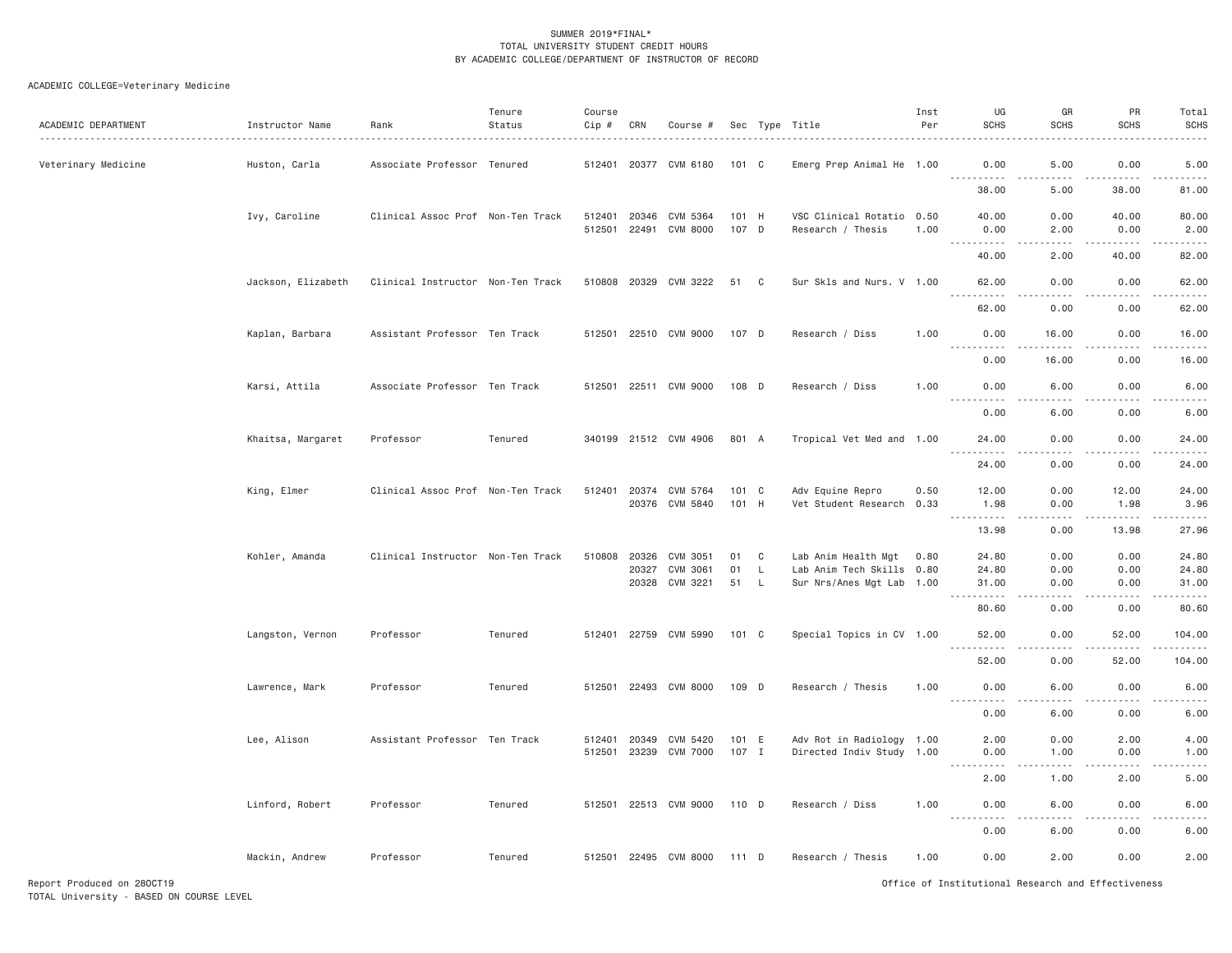| ACADEMIC DEPARTMENT | Instructor Name    | Rank                                                   | Tenure<br>Status | Course<br>Cip # | CRN   | Course #                                |                |   | Sec Type Title                   | Inst<br>Per  | UG<br><b>SCHS</b>                                                                                            | GR<br><b>SCHS</b>     | PR<br><b>SCHS</b>    | Total<br><b>SCHS</b>                                                                                                              |
|---------------------|--------------------|--------------------------------------------------------|------------------|-----------------|-------|-----------------------------------------|----------------|---|----------------------------------|--------------|--------------------------------------------------------------------------------------------------------------|-----------------------|----------------------|-----------------------------------------------------------------------------------------------------------------------------------|
|                     |                    |                                                        |                  |                 |       |                                         |                |   |                                  |              |                                                                                                              |                       |                      |                                                                                                                                   |
|                     |                    |                                                        |                  |                 |       |                                         |                |   |                                  |              | 0.00                                                                                                         | 2.00                  | 0.00                 | 2.00                                                                                                                              |
| Veterinary Medicine | Meyer, Robert      | Professor                                              | Tenured          |                 |       | 512401 20337 CVM 5234                   | 101 E          |   | Anesthesiolgy                    | 0.50         | 44.00<br><u>.</u>                                                                                            | 0.00                  | 44.00                | 88.00<br>.                                                                                                                        |
|                     |                    |                                                        |                  |                 |       |                                         |                |   |                                  |              | 44.00                                                                                                        | 0.00                  | 44.00                | 88.00                                                                                                                             |
|                     | Mochal, Cathleen   | Clinical Assoc Prof Non-Ten Track                      |                  |                 |       | 512401 20340 CVM 5266                   | 101 C          |   | Equine Med and Surg              | 1.00         | 138.00<br>.                                                                                                  | 0.00<br>$- - -$       | 138.00<br>.          | 276.00<br>$- - - - - -$                                                                                                           |
|                     |                    |                                                        |                  |                 |       |                                         |                |   |                                  |              | 138.00                                                                                                       | 0.00                  | 138.00               | 276.00                                                                                                                            |
|                     |                    | Nanduri, Bindumadhav Associate Professor Tenured       |                  |                 |       | 512501 22515 CVM 9000                   | $112$ D        |   | Research / Diss                  | 1.00         | 0.00<br><u>.</u>                                                                                             | 12.00<br>. <u>.</u> . | 0.00<br>$- - - - -$  | 12.00<br>.                                                                                                                        |
|                     |                    |                                                        |                  |                 |       |                                         |                |   |                                  |              | 0.00                                                                                                         | 12.00                 | 0.00                 | 12.00                                                                                                                             |
|                     |                    | Petrie-Hanson, Lora Associate Professor Tenured        |                  |                 |       | 512501 20382 CVM 8190<br>22516 CVM 9000 | 102 E<br>113 D |   | Aquatic Diagn<br>Research / Diss | 1.00<br>1.00 | 0.00<br>0.00                                                                                                 | 7.00<br>2.00          | 0.00<br>0.00         | 7.00<br>2.00                                                                                                                      |
|                     |                    |                                                        |                  |                 |       |                                         |                |   |                                  |              | $ -$<br>.<br>0.00                                                                                            | .<br>9.00             | 0.00                 | $\frac{1}{2} \left( \frac{1}{2} \right) \left( \frac{1}{2} \right) \left( \frac{1}{2} \right) \left( \frac{1}{2} \right)$<br>9.00 |
|                     |                    | Pulido Landinez, Mar Clinical Assoc Prof Non-Ten Track |                  | 512501          | 20380 | CVM 8105                                | 101 E          |   | Avian Extern Ship                | 1.00         | 0.00                                                                                                         | 5.00                  | 0.00                 | 5.00                                                                                                                              |
|                     |                    |                                                        |                  |                 | 20383 | CVM 8790                                | 101 L          |   | Laboratory Diagnosti 1.00        |              | 0.00                                                                                                         | 4.00                  | 0.00                 | 4.00                                                                                                                              |
|                     |                    |                                                        |                  |                 |       | 23049 CVM 7000                          | $104$ I        |   | Directed Indiv Study 1.00        |              | 0.00                                                                                                         | 3.00                  | 0.00                 | 3.00                                                                                                                              |
|                     |                    |                                                        |                  |                 |       |                                         |                |   |                                  |              | 0.00                                                                                                         | 12.00                 | 0.00                 | 12.00                                                                                                                             |
|                     | Seo, Keun Seok     | Assistant Professor Ten Track                          |                  |                 |       | 512501 22518 CVM 9000                   | 115 D          |   | Research / Diss                  | 1.00         | 0.00                                                                                                         | 6.00                  | 0.00                 | 6.00                                                                                                                              |
|                     |                    |                                                        |                  |                 |       |                                         |                |   |                                  |              | .<br>0.00                                                                                                    | 6.00                  | 0.00                 | .<br>6.00                                                                                                                         |
|                     | Smith, David       | Professor                                              | Tenured          | 010903 20341    |       | CVM 5273                                | 101 B          |   | Population Medicine              | 0.50         | 36.00                                                                                                        | 0.00                  | 36.00                | 72.00                                                                                                                             |
|                     |                    |                                                        |                  | 512501 22497    |       | CVM 8000                                | 113 D          |   | Research / Thesis                | 1.00         | 0.00                                                                                                         | 4.00                  | 0.00                 | 4.00                                                                                                                              |
|                     |                    |                                                        |                  |                 | 22519 | CVM 9000                                | 116 D          |   | Research / Diss                  | 1.00         | 0.00                                                                                                         | 6.00                  | 0.00                 | 6.00                                                                                                                              |
|                     |                    |                                                        |                  |                 |       |                                         |                |   |                                  |              | ----------<br>36.00                                                                                          | .<br>10.00            | .<br>36.00           | .<br>82.00                                                                                                                        |
|                     | Smith, Jack        | Associate Professor Tenured                            |                  | 512401          | 20331 | CVM 5106                                | 51             | C | First Year CVM Medic 1.00        |              | 576.00                                                                                                       | 0.00                  | 576.00               | 1152.00                                                                                                                           |
|                     |                    |                                                        |                  |                 | 20333 | CVM 5206                                | 51             | C | Second Year Vet. Med 1.00        |              | 588.00                                                                                                       | 0.00                  | 588.00               | 1176.00                                                                                                                           |
|                     |                    |                                                        |                  |                 | 20335 | CVM 5222                                | $101 \quad C$  |   | Small Animal Clinica 1.00        |              | 24.00                                                                                                        | 0.00                  | 24.00                | 48.00                                                                                                                             |
|                     |                    |                                                        |                  |                 |       | 20344 CVM 5292                          | 101 E          |   | Flowood/MVRDL Extern 1.00        |              | 44.00                                                                                                        | 0.00                  | 44.00                | 88.00                                                                                                                             |
|                     |                    |                                                        |                  |                 | 20354 | CVM 5510                                | 101 E          |   | Vm An Externship 1               | 1.00         | 122.00                                                                                                       | 0.00                  | 122.00               | 244.00                                                                                                                            |
|                     |                    |                                                        |                  |                 | 20355 | CVM 5520                                | 101 E          |   | Vm An Externship 2               | 1.00         | 46.00                                                                                                        | 0.00                  | 46.00                | 92.00                                                                                                                             |
|                     |                    |                                                        |                  |                 | 20356 | CVM 5530                                | 101 E          |   | Vm An Externship 3               | 1.00         | 4.00                                                                                                         | 0.00                  | 4.00                 | 8.00                                                                                                                              |
|                     |                    |                                                        |                  |                 | 20357 | CVM 5540                                | 101 E          |   | Vm An Externship 4               | 1.00         | 2.00                                                                                                         | 0.00                  | 2.00                 | 4.00                                                                                                                              |
|                     |                    |                                                        |                  |                 |       | 20360 CVM 5560                          | 101 E          |   | Adv Clin Rot 1                   | 1.00         | 10.00<br>.                                                                                                   | 0.00<br>.             | 10.00<br>. <b>.</b>  | 20.00<br>.                                                                                                                        |
|                     |                    |                                                        |                  |                 |       |                                         |                |   |                                  |              | 1416.00                                                                                                      | 0.00                  | 1416.00              | 2832.00                                                                                                                           |
|                     | Sullivant, Alyssa  | Assistant Professor Ten Track                          |                  |                 |       | 600519 21890 CVM 5882                   | 101 C          |   | Small Animal Gastroe 1.00        |              | 44.00<br>.<br>$\frac{1}{2} \left( \frac{1}{2} \right) \left( \frac{1}{2} \right) \left( \frac{1}{2} \right)$ | 0.00<br>$\frac{1}{2}$ | 44.00<br>$- - - - -$ | 88.00<br>.                                                                                                                        |
|                     |                    |                                                        |                  |                 |       |                                         |                |   |                                  |              | 44.00                                                                                                        | 0.00                  | 44.00                | 88.00                                                                                                                             |
|                     | Swanson, Elizabeth | Assistant Professor Ten Track                          |                  |                 |       | 512501 22617 CVM 9000                   | 121 D          |   | Research / Diss                  | 1.00         | 0.00                                                                                                         | 6.00                  | 0.00                 | 6.00                                                                                                                              |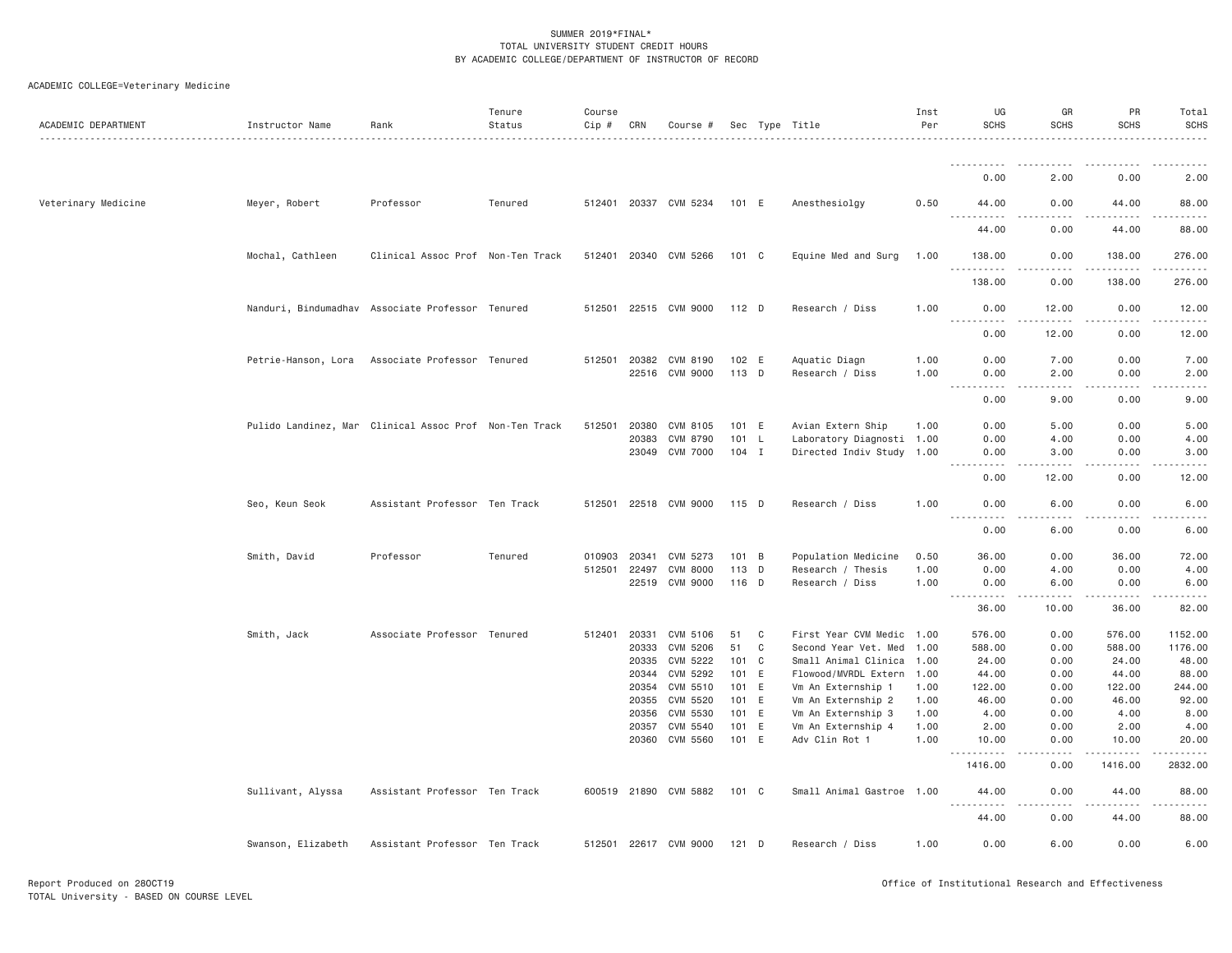| ACADEMIC DEPARTMENT | Instructor Name                                  | Rank                              | Tenure<br>Status | Course<br>$Cip \#$ | CRN          | Course #              |               |     | Sec Type Title            | Inst<br>Per | UG<br><b>SCHS</b>              | GR<br><b>SCHS</b>   | PR<br><b>SCHS</b>                          | Total<br><b>SCHS</b>  |
|---------------------|--------------------------------------------------|-----------------------------------|------------------|--------------------|--------------|-----------------------|---------------|-----|---------------------------|-------------|--------------------------------|---------------------|--------------------------------------------|-----------------------|
|                     |                                                  |                                   |                  |                    |              |                       |               |     |                           |             | .                              |                     |                                            |                       |
|                     |                                                  |                                   |                  |                    |              |                       |               |     |                           |             | 0.00                           | 6.00                | 0.00                                       | 6.00                  |
| Veterinary Medicine | Swiderski, Cyprianna Associate Professor Tenured |                                   |                  |                    | 512501 22520 | CVM 9000              | 117 D         |     | Research / Diss           | 1.00        | 0.00                           | 10.00               | 0.00                                       | 10.00                 |
|                     |                                                  |                                   |                  |                    |              | 23224 CVM 7000        | 106 I         |     | Directed Indiv Study 1.00 |             | 0.00<br>.                      | 3.00<br>.           | 0.00<br>$\sim$ $\sim$ $\sim$ $\sim$ $\sim$ | 3.00<br>------        |
|                     |                                                  |                                   |                  |                    |              |                       |               |     |                           |             | 0.00                           | 13,00               | 0.00                                       | 13.00                 |
|                     | Thomason, John                                   | Associate Professor Ten Track     |                  |                    |              | 512401 20345 CVM 5310 | 101 E         |     | SM Critical Care Med 0.90 |             | 68.40                          | 0.00                | 68.40                                      | 136.80                |
|                     |                                                  |                                   |                  |                    | 20376        | CVM 5840              | 101 H         |     | Vet Student Research 0.34 |             | 2.04                           | 0.00                | 2.04                                       | 4.08                  |
|                     |                                                  |                                   |                  |                    | 512501 22500 | <b>CVM 8000</b>       | 116 D         |     | Research / Thesis         | 1.00        | 0.00                           | 6.00                | 0.00                                       | 6.00                  |
|                     |                                                  |                                   |                  |                    |              | 512508 20378 CVM 8071 | 101 C         |     | Small Animal In Med       | 1.00        | 0.00<br><b><i><u>.</u></i></b> | 1.00<br>.           | 0.00                                       | 1.00<br>$- - - - - -$ |
|                     |                                                  |                                   |                  |                    |              |                       |               |     |                           |             | 70.44                          | 7.00                | 70.44                                      | 147.88                |
|                     | Varela-Stokes, Andre Associate Professor Tenured |                                   |                  |                    |              | 512401 20376 CVM 5840 | 101 H         |     | Vet Student Research 0.33 |             | 1.98<br><u>.</u>               | 0.00                | 1.98                                       | 3.96<br>$- - - - - -$ |
|                     |                                                  |                                   |                  |                    |              |                       |               |     |                           |             | 1.98                           | 0.00                | 1.98                                       | 3.96                  |
|                     | Walters, Kevin                                   | Clinical Assist Pro Non-Ten Track |                  |                    |              | 512401 20374 CVM 5764 | $101 \quad C$ |     | Adv Equine Repro          | 0.50        | 12.00<br><u>.</u>              | 0.00                | 12.00                                      | 24.00                 |
|                     |                                                  |                                   |                  |                    |              |                       |               |     |                           |             | 12.00                          | 0.00                | 12.00                                      | 24.00                 |
|                     | Wan, Xiufeng                                     | Professor                         | Tenured          |                    |              | 512501 22521 CVM 9000 | 118 D         |     | Research / Diss           | 1.00        | 0.00<br>22222                  | 18.00               | 0.00                                       | 18.00<br>.            |
|                     |                                                  |                                   |                  |                    |              |                       |               |     |                           |             | 0.00                           | 18.00               | 0.00                                       | 18.00                 |
|                     | Wang, Chinling                                   | Associate Professor Tenured       |                  |                    |              | 512501 22522 CVM 9000 | 119 D         |     | Research / Diss           | 1.00        | 0.00<br><u>.</u>               | 6.00<br>.           | 0.00<br><u>.</u>                           | 6.00<br>$- - - - -$   |
|                     |                                                  |                                   |                  |                    |              |                       |               |     |                           |             | 0.00                           | 6.00                | 0.00                                       | 6.00                  |
|                     | Willeford, Bridget                               | Non-Faculty                       | Not Applicable   | 510808 20326       |              | CVM 3051              | 01            | C   | Lab Anim Health Mgt       | 0.20        | 6.20                           | 0.00                | 0.00                                       | 6.20                  |
|                     |                                                  |                                   |                  |                    |              | 20327 CVM 3061        | 01            | - L | Lab Anim Tech Skills 0.20 |             | 6.20                           | 0.00                | 0.00                                       | 6.20                  |
|                     |                                                  |                                   |                  |                    |              |                       |               |     |                           |             | .<br>12.40                     | $- - - - -$<br>0.00 | $\omega$ is a set of<br>0.00               | .<br>12.40            |
|                     | Williams, Matthew                                | Non-Employee                      | Not Applicable   | 512501             | 23197        | <b>CVM 7000</b>       | 105 I         |     | Directed Indiv Study 1.00 |             | 0.00                           | 1.00                | 0.00                                       | 1.00                  |
|                     |                                                  |                                   |                  |                    | 23271        | <b>CVM 7000</b>       | $111$ I       |     | Directed Indiv Study 1.00 |             | 0.00                           | 2.00                | 0.00                                       | 2.00                  |
|                     |                                                  |                                   |                  |                    |              | 23304 CVM 7000        | 113 I         |     | Directed Indiv Study 1.00 |             | 0.00<br>.                      | 2.00<br>.           | 0.00<br>.                                  | 2.00<br>$- - - - -$   |
|                     |                                                  |                                   |                  |                    |              |                       |               |     |                           |             | 0.00                           | 5.00                | 0.00                                       | 5.00                  |
|                     | Wills, Robert                                    | Professor                         | Tenured          |                    |              | 512501 22971 CVM 7000 | $101$ I       |     | Directed Indiv Study 1.00 |             | 0.00                           | 2.00                | 0.00                                       | 2.00                  |
|                     |                                                  |                                   |                  |                    |              | 22972 CVM 7000        | 102 I         |     | Directed Indiv Study 1.00 |             | 0.00<br>.                      | 2.00<br>-----       | 0.00<br>-----                              | 2.00<br>.             |
|                     |                                                  |                                   |                  |                    |              |                       |               |     |                           |             | 0.00                           | 4.00                | 0.00                                       | 4.00                  |
|                     | Woodruff, Kimberly                               | Clinical Assist Pro Non-Ten Track |                  | 010903             | 20341        | CVM 5273              | 101 B         |     | Population Medicine       | 0.50        | 36.00                          | 0.00                | 36.00                                      | 72.00                 |
|                     |                                                  |                                   |                  | 512401             | 20372        | CVM 5640              | 101           | H   | Shelter Medicine          | 1.00        | 36.00                          | 0.00                | 36.00                                      | 72.00                 |
|                     |                                                  |                                   |                  |                    |              | 512501 22502 CVM 8000 | 118 D         |     | Research / Thesis         | 1.00        | 0.00<br>$  -$<br>.             | 4.00                | 0.00                                       | 4.00<br>.             |
|                     |                                                  |                                   |                  |                    |              |                       |               |     |                           |             | 72.00                          | 4.00                | 72.00                                      | 148.00                |
|                     | Woolums, Amelia                                  | Professor                         | Tenured          |                    |              | 512501 22523 CVM 9000 | $120$ D       |     | Research / Diss           | 1.00        | 0.00                           | 9.00                | 0.00                                       | 9.00                  |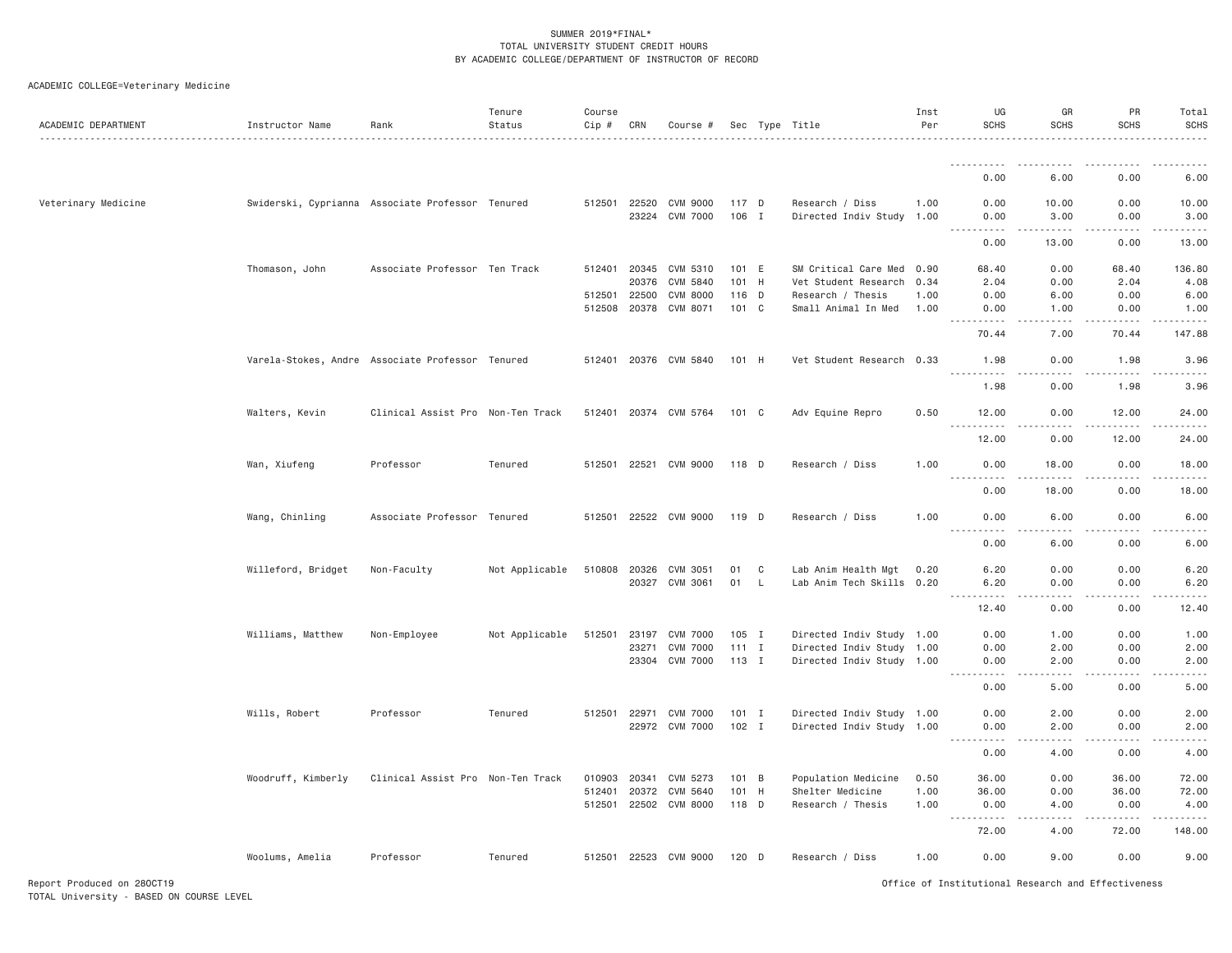# ACADEMIC COLLEGE=Veterinary Medicine

| ACADEMIC DEPARTMENT                                          | Instructor Name | Rank | Tenure<br>Status | Course<br>Cip #<br>CRN | Course # Sec Type Title |  | Inst<br>Per | UG<br><b>SCHS</b>     | GR<br><b>SCHS</b>    | PR<br>SCHS            | Total<br><b>SCHS</b>  |
|--------------------------------------------------------------|-----------------|------|------------------|------------------------|-------------------------|--|-------------|-----------------------|----------------------|-----------------------|-----------------------|
|                                                              |                 |      |                  |                        |                         |  |             | .<br>0.00             | .<br>9,00            | .<br>0.00             | .<br>9.00             |
| =====================================<br>Veterinary Medicine |                 |      |                  |                        |                         |  |             | ==========<br>3159.00 | ==========<br>223,00 | ==========<br>2918,00 | ==========<br>6300.00 |

=================================== ========== ========== ========== ==========